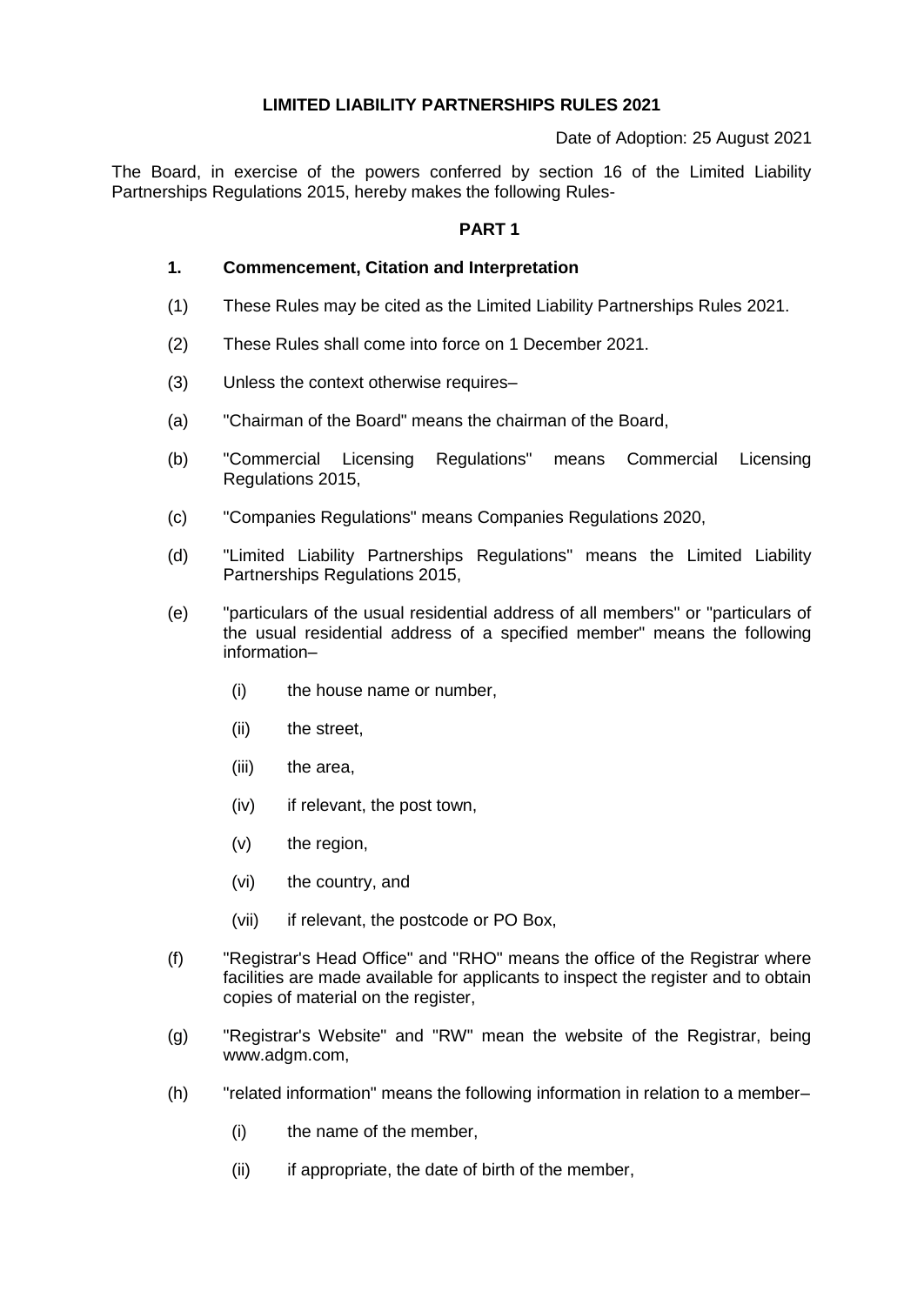- (iii) the registered number or numbers of the LLP or LLPs, and
- (iv) if appropriate, a statement that the usual residential address is the same as a service address,
- (i) "relevant document" means (for the purposes of paragraph 2(d) of Chapter 1 in Part 4) any document required or authorised to be delivered to the Registrar in respect of a LLP by or under any provision of the Limited Liability Partnerships Regulations, other than a document specified below. A document is not a relevant document if–
	- (i) a fee is specified in Part 4 in relation to the registration of a document, or the performance by the Registrar of a function, under any particular provision of the Limited Liability Partnerships Regulations, or
	- (ii) that document is required or authorised to be delivered to the Registrar by or under sections 882 and 962 of the Companies Regulations.
- (j) "relevant period" means one of the following periods–
	- (i) the period beginning with its incorporation and ending immediately after the delivery to the Registrar of its first annual return, or
	- (ii) a period beginning immediately after the delivery to the Registrar of an annual return and ending immediately after the delivery to the Registrar of the next annual return,
- (k) "same day delivery" or "same day collection" means–
	- (i) a request for same day delivery or same day collection is received by the Registrar before 2.00 pm on the business day in question, and
	- (ii) the appropriate certificate or certified copy is issued to the applicant on that day,
- (l) "same day registration" means–
	- (i) a request for same day registration and all documents required to be delivered to the Registrar in connection with that registration are received by the Registrar before 2.00 pm on the business day in question, and
	- (ii) the registration is completed on that day.
- (m) references to sections are to sections of the Companies Regulations,
- (n) a reference to a "Rule" or "Rules" is a reference to these rules and a reference to a numbered rule, part or schedule is to the Rule, Part or Schedule of these Rules,
- (o) words in the singular include the plural and vice versa and a reference to a gender includes a reference to all genders,
- (4) In these Rules "LLP" means a limited liability partnership registered under the Limited Liability Partnerships Regulations 2015, and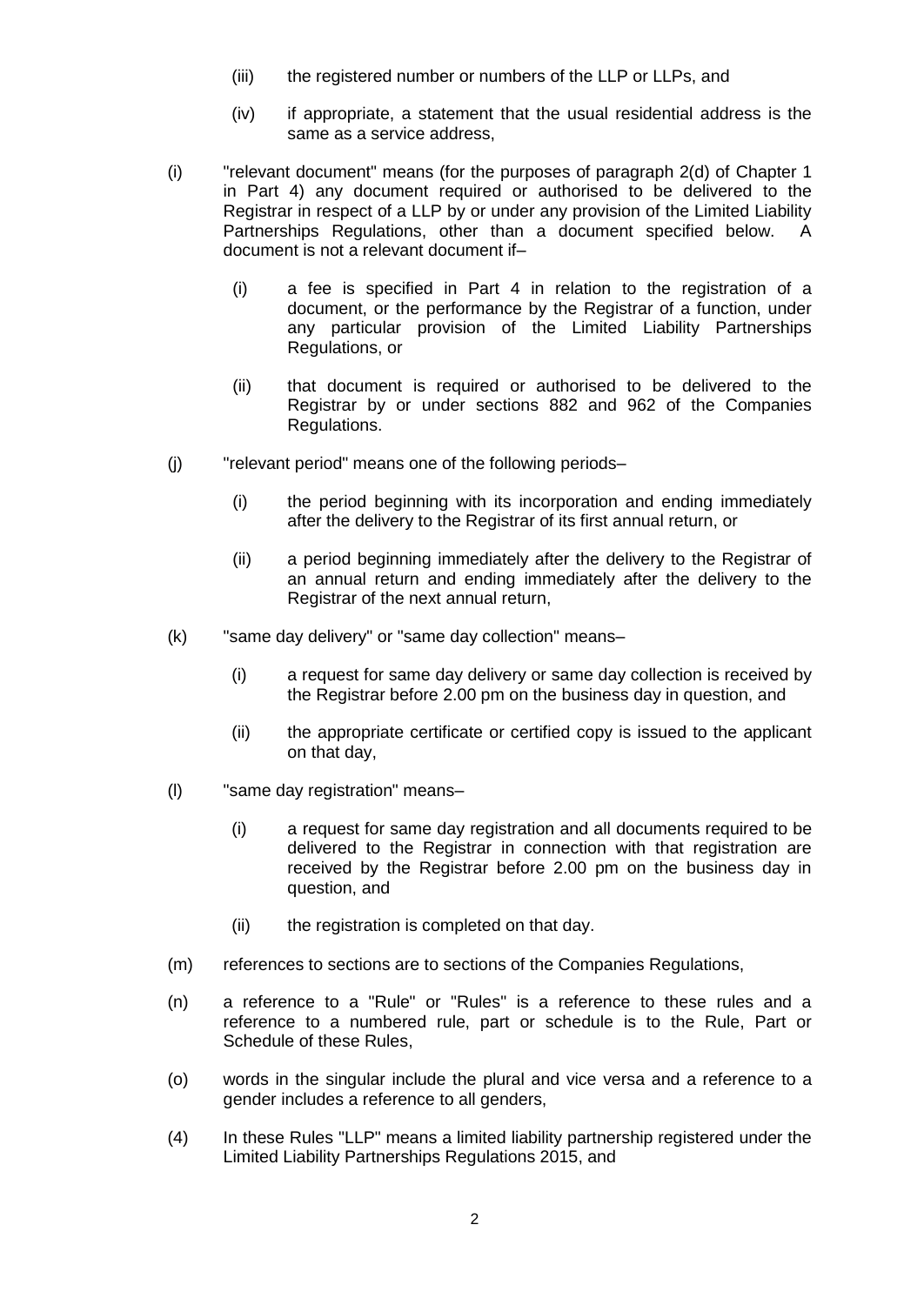- (5) In these Rules, unless the context otherwise requires: (a) any reference to a numbered Part, section or Schedule is to the Part, section or Schedule so numbered in the Companies Regulations, and (b) references in provision applied to LLPs –
- (i) to provisions of the Companies Regulations, or
- (ii) to provisions of rules or instruments made under that Act,

are to those provisions as applied to LLPs by these Rules.

### **2. Reduction, Waiver or Refund of Fees**

- (1) The Registrar may reduce, waive or refund all or part of any fee if it considers that, in the exceptional circumstances of a particular case, it would be equitable to do so.
- (2) For the purpose of these Rules, "exceptional circumstances" is defined as any unforeseen circumstances in which the public interests outweighs the need for the imposition of the fees.

## **3. Limited Liability Partnerships Rules 2020**

The Limited Liability Partnerships Rules 2020 are repealed.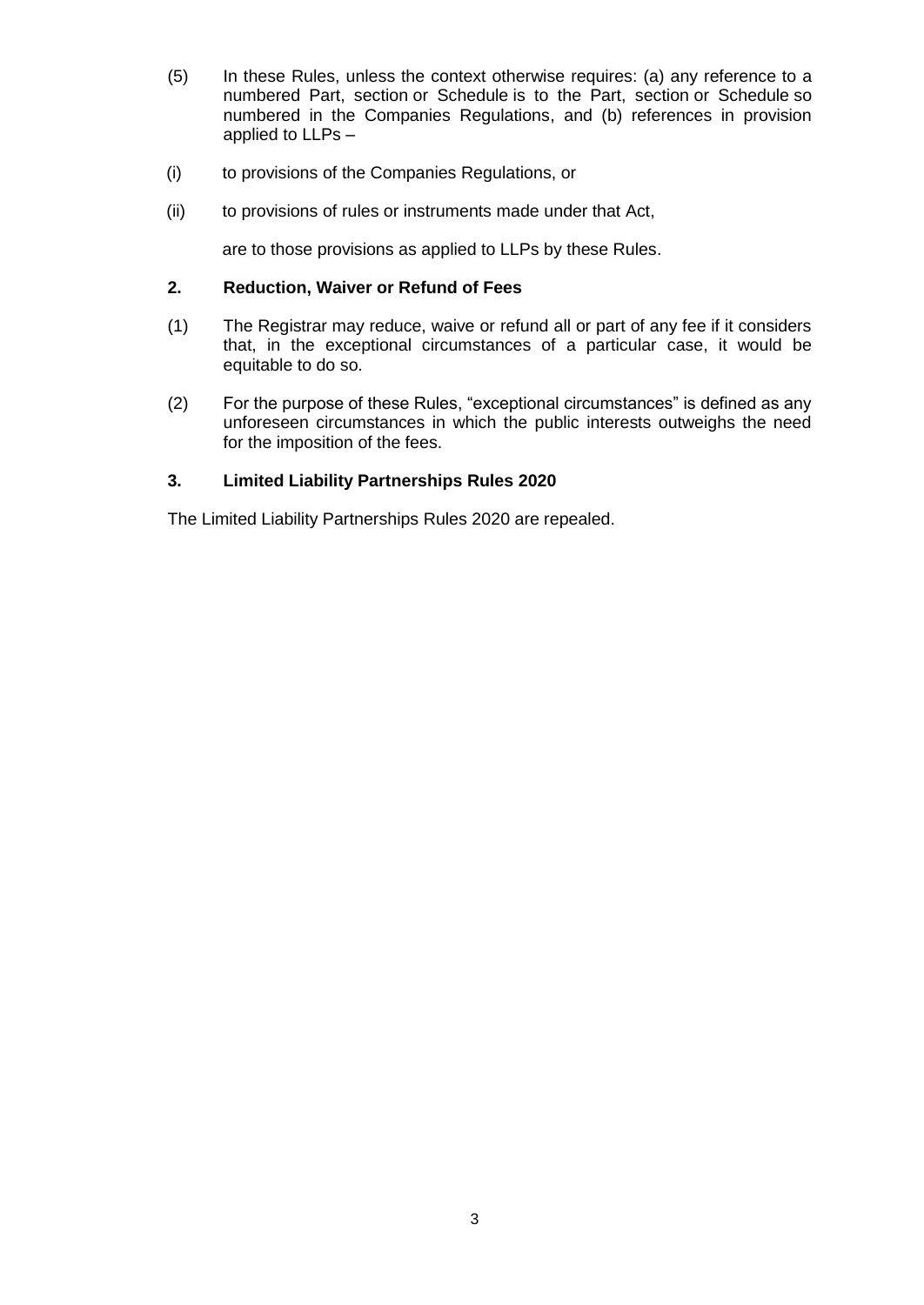### **PART 2 APPLICATION OF COMPANIES REGULATIONS TO LLPS**

## **CHAPTER 1: FORMALITIES OF DOING BUSINESS**

#### **1. Formalities of doing business under the law of the Abu Dhabi Global Market**

Sections 38 to 42 apply to LLPs, modified so that they read as follows—

### **"38.— Contracts**

- (1) Under the law of the Abu Dhabi Global Market a contract may be made—
- (a) by an LLP, by writing under its common seal, or
- (b) on behalf of an LLP, by a person acting under its authority, express or implied.
- (2) This is without prejudice to section 6 of the Limited Liability Partnerships Regulations 2015 (members as agents).
- (3) Any formalities required by law in the case of a contract made by an individual also apply, unless a contrary intention appears, to a contract made by or on behalf of an LLP.

### **39.— Execution of documents in the Abu Dhabi Global Market**

- (1) Under the law of the Abu Dhabi Global Market a document is executed by an LLP—
- (a) by the affixing of its common seal, or
- (b) by signature in accordance with the following provisions.
- (2) A document is validly executed by an LLP if it is signed on behalf of the LLP—
- (a) by two members, or
- (b) by a member of the LLP in the presence of a witness who attests the signature.
- (3) A document signed in accordance with subsection (2) and expressed, in whatever words, to be executed by the LLP has the same effect as if executed under the common seal of the LLP.
- (4) In favour of a purchaser a document is deemed to have been duly executed by an LLP if it purports to be signed in accordance with subsection (2).

A "purchaser" means a purchaser in good faith for valuable consideration and includes a lessee, mortgagee or other person who for valuable consideration acquires an interest in property.

(5) Where a document is to be signed by a person on behalf of more than one LLP, or on behalf of an LLP and a company, it is not duly signed by that person for the purposes of this section unless he signs it separately in each capacity.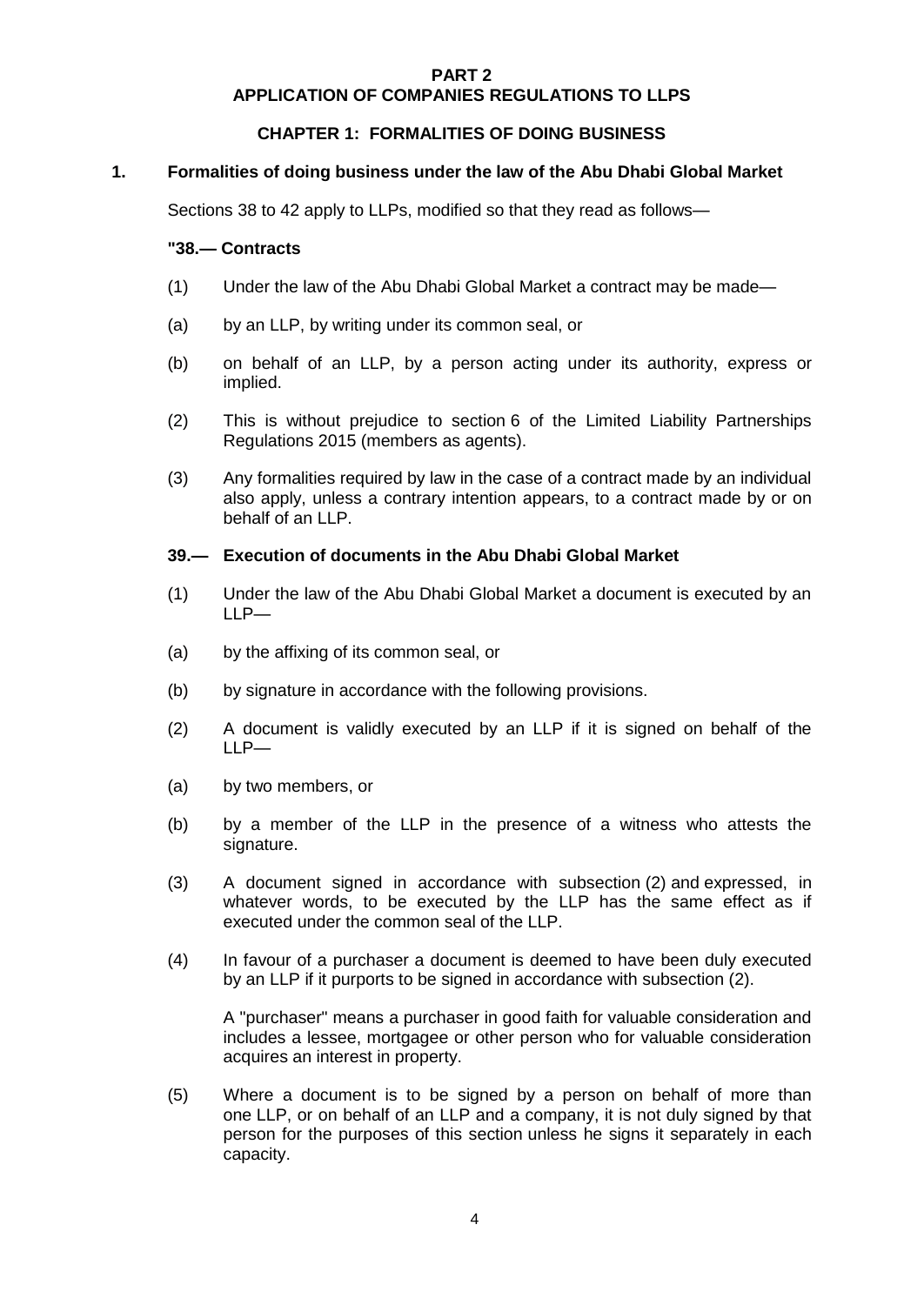- (6) References in this section to a document being (or purporting to be) signed by a member are to be read, in a case where that member is a firm, as references to its being (or purporting to be) signed by an individual authorised by the firm to sign on its behalf.
- (7) This section applies to a document that is (or purports to be) executed by an LLP in the name of or on behalf of another person whether or not that person is also an LLP.

## **40.— Common seal**

- (1) An LLP may have a common seal, but need not have one.
- (2) An LLP which has a common seal shall have its name engraved in legible characters on the seal.
- (3) If an LLP fails to comply with subsection (2) a contravention of the Companies Regulations is committed by—
- (a) the LLP, and
- (b) every member of the LLP who is in default.
- (4) A member of an LLP, or a person acting on behalf of an LLP, commits a contravention of the Companies Regulations if he uses, or authorises the use of, a seal purporting to be a seal of the LLP on which its name is not engraved as required by subsection (2).
- (5) A person who commits a contravention under this section is liable to a level 1 fine.

#### **41.— Execution of deeds**

- (1) A document is validly executed by an LLP as a deed for the purposes of laws applicable in the Abu Dhabi Global Market if, and only if—
- (a) it is duly executed by the LLP, and
- (b) it is delivered as a deed.
- (2) For the purposes of subsection (1)(b) a document is presumed to be delivered upon its being executed, unless a contrary intention is proved.

#### **42.— Execution of deeds or other documents by attorney**

- (1) Under the law of the Abu Dhabi Global Market an LLP may, by instrument executed as a deed, empower a person, either generally or in respect of specified matters, as its attorney to execute deeds or other documents on its behalf.
- (2) A deed or other document so executed, whether in the Abu Dhabi Global Market or elsewhere, has effect as if executed by the LLP."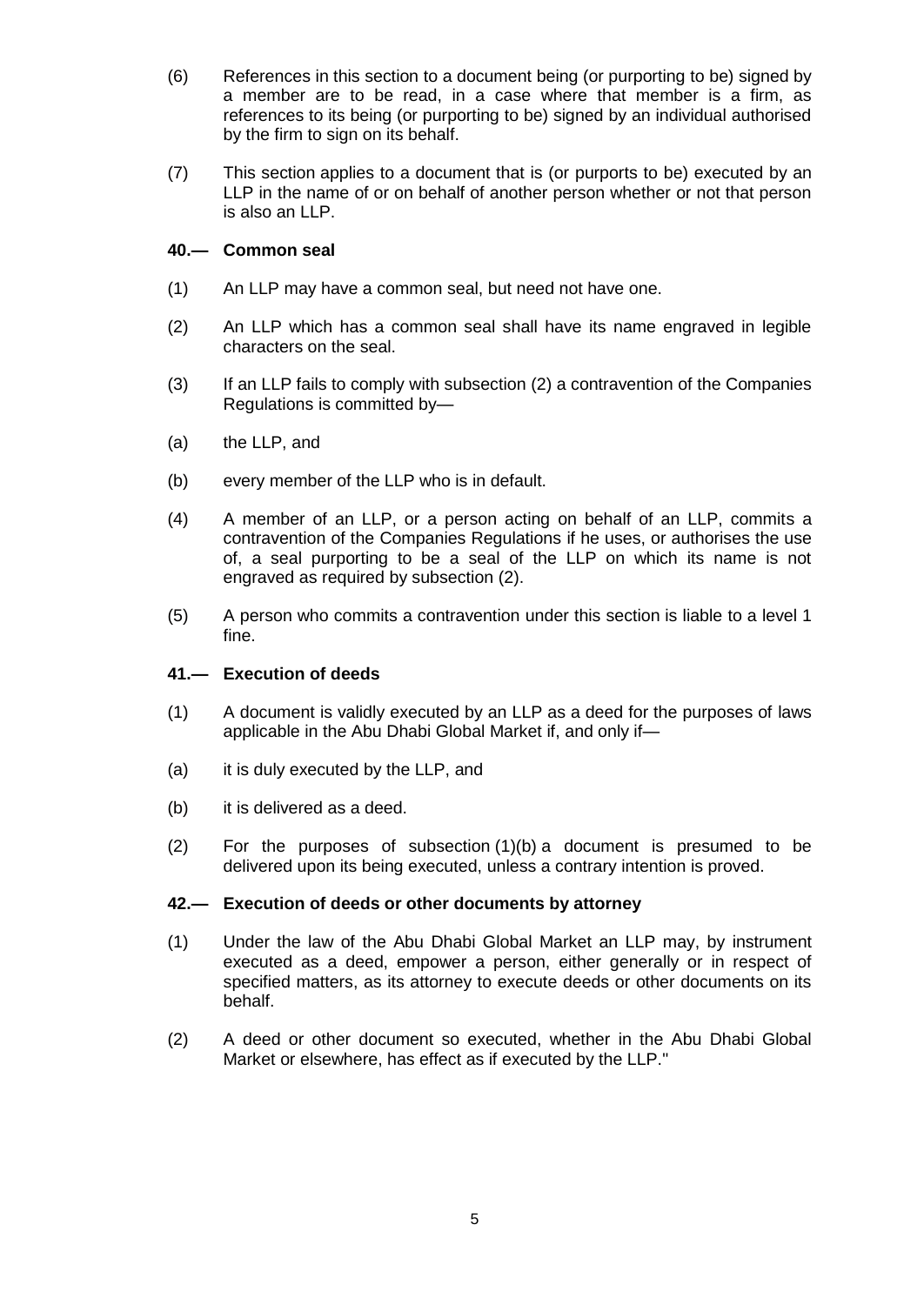# **2. Official seal for use outside of the Abu Dhabi Global Market**

Section 43 applies to LLPs, modified so that it reads as follows—

# **"43.— Official seal for use outside of the Abu Dhabi Global Market**

- (1) An LLP that has a common seal may have an official seal for use outside the Abu Dhabi Global Market.
- (2) The official seal must be a facsimile of the LLP's common seal, with the addition on its face of the place or places where it is to be used.
- (3) The official seal when duly affixed to a document has the same effect as the LLP's common seal.
- (4) An LLP having an official seal for use outside the Abu Dhabi Global Market may by writing under its common seal, authorise any person appointed for the purpose to affix the official seal to any deed or other document to which the LLP is party.
- (5) As between the LLP and a person dealing with such an agent, the agent's authority continues—
- (a) during the period mentioned in the instrument conferring the authority, or
- (b) if no period is mentioned, until notice of the revocation or termination of the agent's authority has been given to the person dealing with him.
- (6) The person affixing the official seal must certify in writing on the deed or other document to which the seal is affixed the date on which, and place at which, it is affixed."

## **3. Other matters**

Sections 45 and 46 apply to LLPs, modified so that they read as follows—

#### **"45.— Pre-incorporation contracts, deeds and obligations**

- (1) A contract that purports to be made by or on behalf of an LLP at a time when the LLP has not been formed has effect, subject to any agreement to the contrary, as one made with the person purporting to act for the LLP or as agent for it, and he is personally liable on the contract accordingly.
- (2) Subsection (1) applies to the making of a deed under the law of the Abu Dhabi Global Market, as it applies to the making of a contract.

## **46.— Bills of exchange and promissory notes**

A bill of exchange or promissory note is deemed to have been made, accepted or endorsed on behalf of an LLP if made, accepted or endorsed in the name of, or by or on behalf or on account of, the LLP by a person acting under its authority."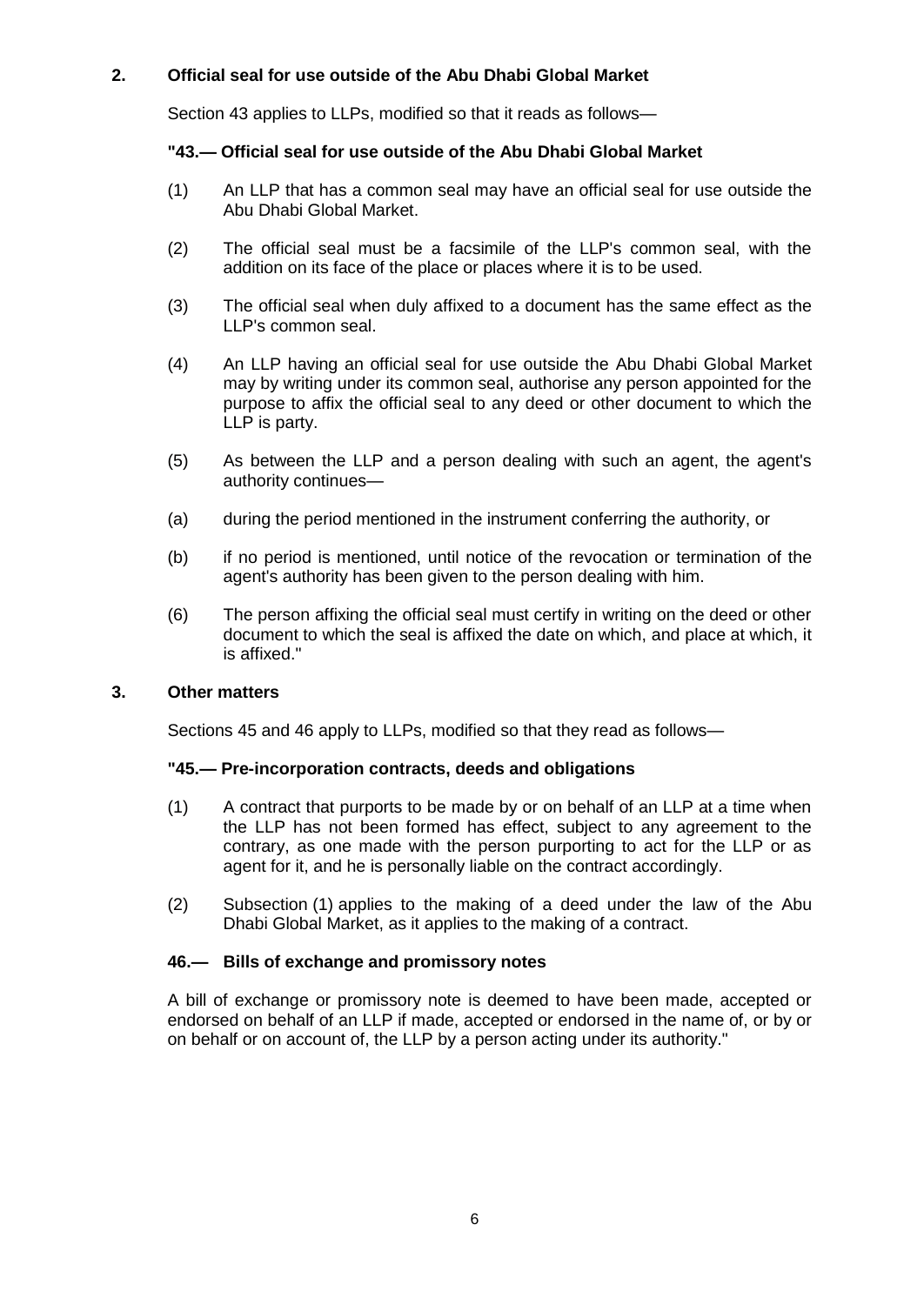# **CHAPTER 2: AN LLP'S NAME**

### **General Requirements**

### **4. Prohibited names and sensitive words and expressions**

Sections 47 to 50 apply to LLPs, modified so that they read as follows—

### **"47.— Reservation of trade name**

- (1) Every application for the registration of an LLP under the Companies Regulations must be preceded or accompanied by an application to reserve a proposed name of that LLP.
- (2) The Registrar may make rules and may issue guidance about applications made under sub-section (1). The rules may, in particular, make provisions−
- (a) as to the period of time for which a proposed name is so reserved and the process for extending that period of time,
- (b) for prohibited or restricted names,
- (c) as to the form and content of an application, and
- (d) for fees to be charged.

### **48. — Prohibited names**

An LLP must not be registered under the Limited Liability Partnerships Regulations 2015 by a name if, in the opinion of the Registrar—

- (a) its use by the LLP would constitute a contravention of the Companies Regulations or any other enactment or rule applicable in the Abu Dhabi Global Market, or
- (b) it is offensive.

## **49.— Names suggesting connection with government or public authority**

- (1) The approval of the Registrar is required for an LLP to be registered under the Limited Liability Partnerships Regulations 2015 by a name that would be likely to give the impression that the LLP is connected with—
- (a) the Federal Government of the United Arab Emirates or the Government of any Emirate within the United Arab Emirates,
- (b) a municipality within the United Arab Emirates,
- (c) any public authority specified for the purposes of this section pursuant to rules made by the Board, or
- (d) any other person registered with any governmental authority of the United Arab Emirates or of any Emirate within the United Arab Emirates.
- (2) For the purposes of this section "public authority" includes any person or body having functions of a public nature.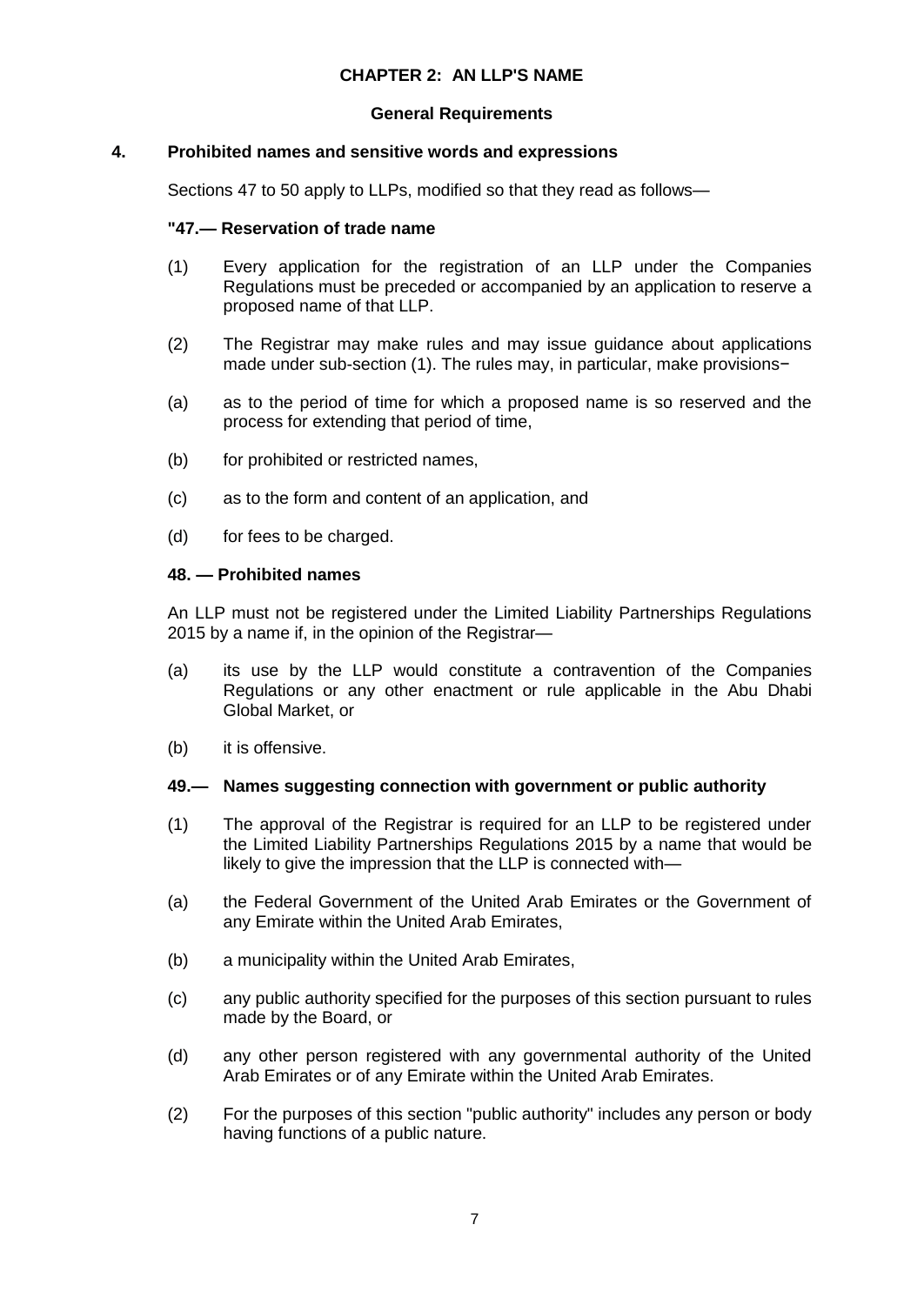## **50.— Other sensitive words or expressions**

The approval of the Registrar is required for an LLP to be registered under the Limited Liability Partnerships Regulations 2015 by a name that includes a word or expression for the time being specified in regulations made by the Board under this section."

#### **5. Permitted characters etc**

Section 51 applies to LLPs, modified so that it reads as follows—

#### **"51.— Permitted characters etc**

- (1) The provisions of the Business and Company Names Rules 2015 relating to the characters, signs or symbols and punctuation that may be used in a registered name apply to LLPs.
- (2) Those provisions are—
- (a) regulation 2 and Schedule 1, and
- (b) any other provisions of those Regulations having effect for the purpose of those provisions.
- (3) In those provisions as they apply to LLPs—
- (a) for "company" substitute "LLP", and
- (b) for "the Companies Regulations" substitute "the Limited Liability Partnerships Regulations 2015".
- (4) An LLP may not be registered under the Limited Liability Partnerships Regulations 2015 by a name that consists of or includes anything that is not permitted in accordance with the provisions applied by this section."

#### **6. Inappropriate use of indications of LLP type or legal form**

Section 54 applies to LLPs, modified so that it reads as follows—

#### **"54.— Inappropriate use of indications of LLP type or legal form**

- (1) The provisions of the Business and Company Names Rules 2015 relating to inappropriate use of indications of company type or legal form apply to LLPs.
- (2) Those provisions are—
- (a) Rule 5 and Schedule 2, and
- (b) any other provisions of those Rules having effect for the purpose of those provisions.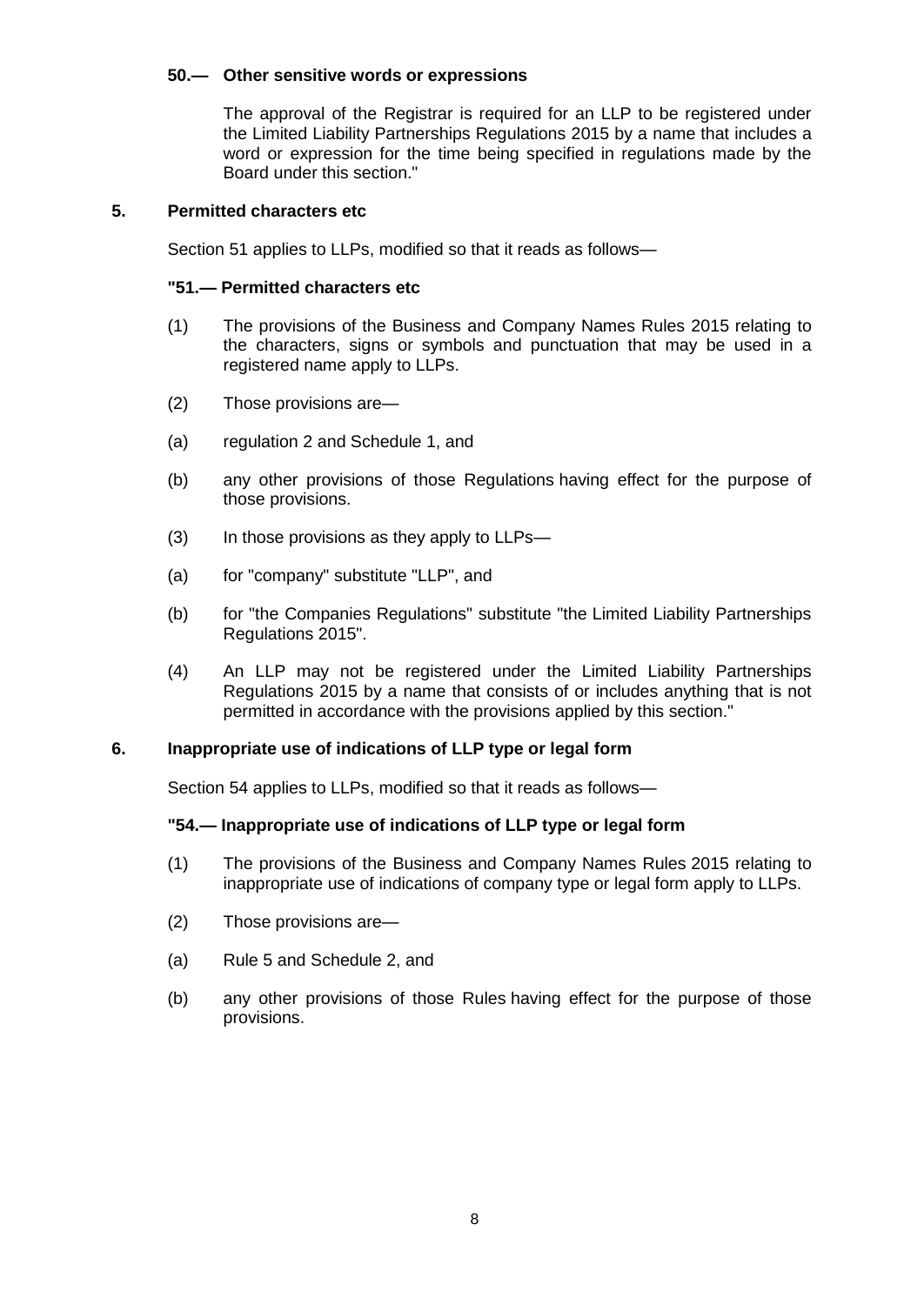(3) As applied to LLPs rule 5 of those rules is modified so as to read as follows—

### **5. — Inappropriate indication of legal form: generally applicable provisions**

- (1) An LLP must not be registered under the Limited Liability Partnerships Regulations 2015 by a name that includes in any part of the name—
- (a) an expression or abbreviation specified in inverted commas in paragraph 3 of Schedule 2, or
- (b) an expression or abbreviation specified as similar thereto pursuant to paragraph 4 of Schedule 2.
- (2) An LLP must not be registered under the Limited Liability Partnerships Regulations 2015 by a name that includes, immediately before the expression "LIMITED LIABILITY PARTNERSHIP" or the abbreviation "LLP", an abbreviation specified in inverted commas in paragraph 3 of that Schedule (or any abbreviation specified as similar)."

## **CHAPTER 3: SIMILARITY TO OTHER NAMES**

#### **7. Similarity to other names**

Sections 55 to 57 apply to LLPs, modified so that they read as follows—

#### **"55.— Name not to be the same as another on the Registrar's register of company names**

- (1) An LLP must not be registered under the Limited Liability Partnerships Regulations 2015 by a name that is the same as another name appearing in the Registrar's register of company names.
- (2) The provisions of the Business and Company Names Rules 2015 supplementing this section apply to LLPs.
- (3) Those provisions are—
- (a) Rule 7 and Schedule 3 (matters that are to be disregarded and words, expressions, signs and symbols that are to be regarded as the same),
- (b) Rule 8 (consent to registration of a name which is the same as another in the Registrar's register of company names), and
- (c) any other provisions of those Rules having effect for the purpose of those provisions.
- (4) In Rule 8 as applied to LLPs—
- (a) for "a company" or "the company" substitute "an LLP" or "the LLP",
- (b) for "Company Y" substitute "LLP Y", and
- (c) in paragraph (1), for "the Companies Regulations" substitute "the Limited Liability Partnerships Regulations 2015".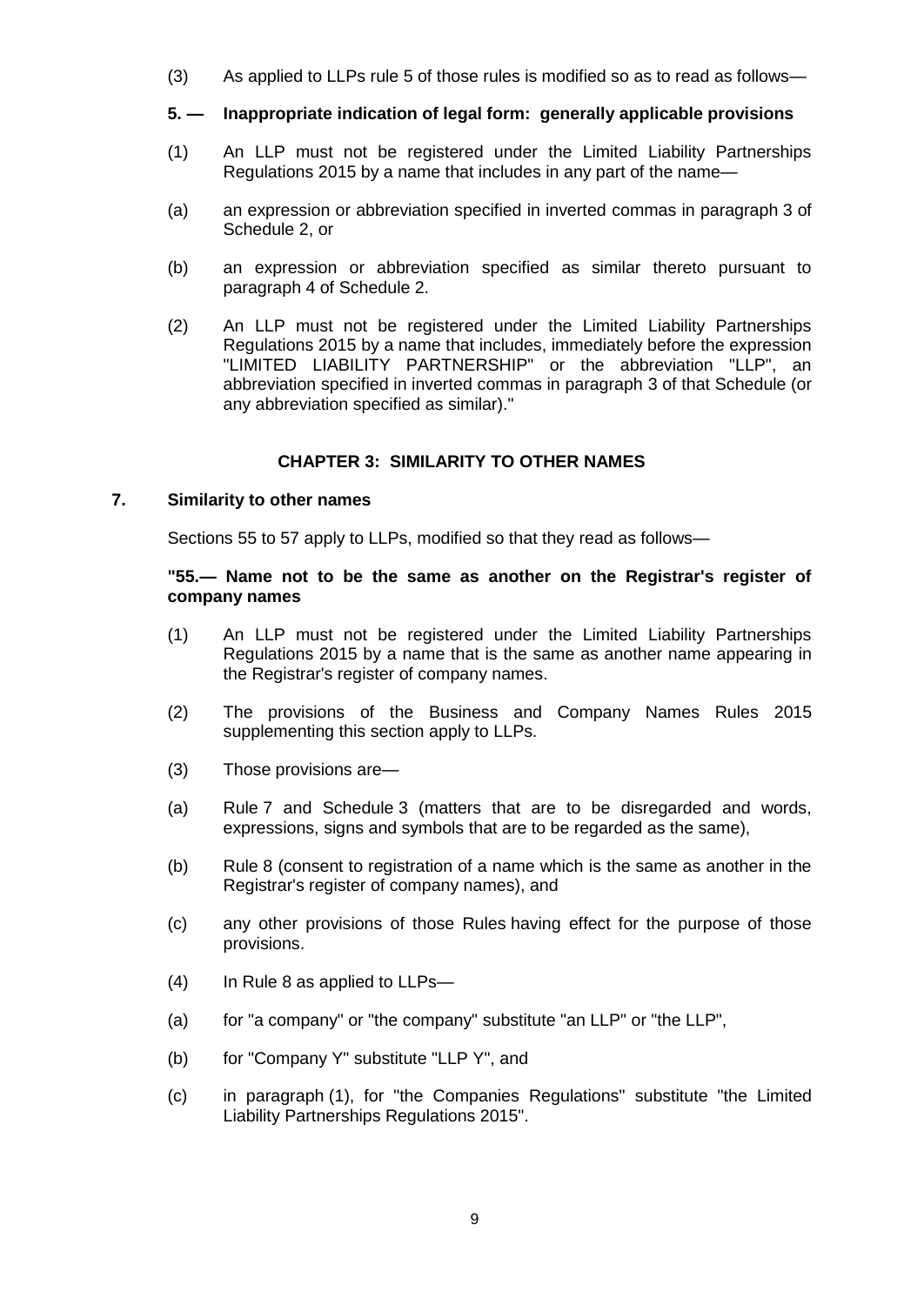## **56.— Power to direct change of name in case of similarity to existing name**

The Registrar may direct an LLP to change its name if it has been registered in a name that is the same as or, in the opinion of the Registrar, too like—

- (a) a name appearing at the time of the Registration in the Registrar's register of company names, or
- (b) a name that should have appeared in the Registrar's register of company names at that time.

#### **57.— Direction to change names: supplementary provisions**

- (1) The following provisions have effect in relation to a direction under section 56 (power to direct change of name in case of similarity to existing name).
- (2) Any such direction—
- (a) must be given within twelve months of the LLP's registration by the name in question, and
- (b) must specify the period within which the LLP is to change its name.
- (3) The Registrar may by a further direction extend that period. Any such direction must be given before the end of the period for the time being specified.
- (4) A direction under section 56 or this section must be in writing.
- (5) If an LLP fails to comply with the direction, a contravention of the Companies Regulations is committed by—
- (a) the LLP, and
- (b) every designated member of the LLP who is in default.
- (6) A person who commits the contravention referred to in subsection (5) shall be liable to a fine of up to level 4."

### **8. Similarity to other name in which person has goodwill**

Sections 58 to 62 apply to LLPs, modified so that they read as follows—

#### **"58.— Objection to LLP's registered name**

- (1) A person ("the applicant") may object to an LLP's registered name on the ground—
- (a) that it is the same as a name associated with the applicant in which he has goodwill, or
- (b) that it is sufficiently similar to such a name that its use in the Abu Dhabi Global Market would be likely to mislead by suggesting a connection between the LLP and the applicant.
- (2) The objection must be made by application to the Registrar (see section 59 (procedure rules)).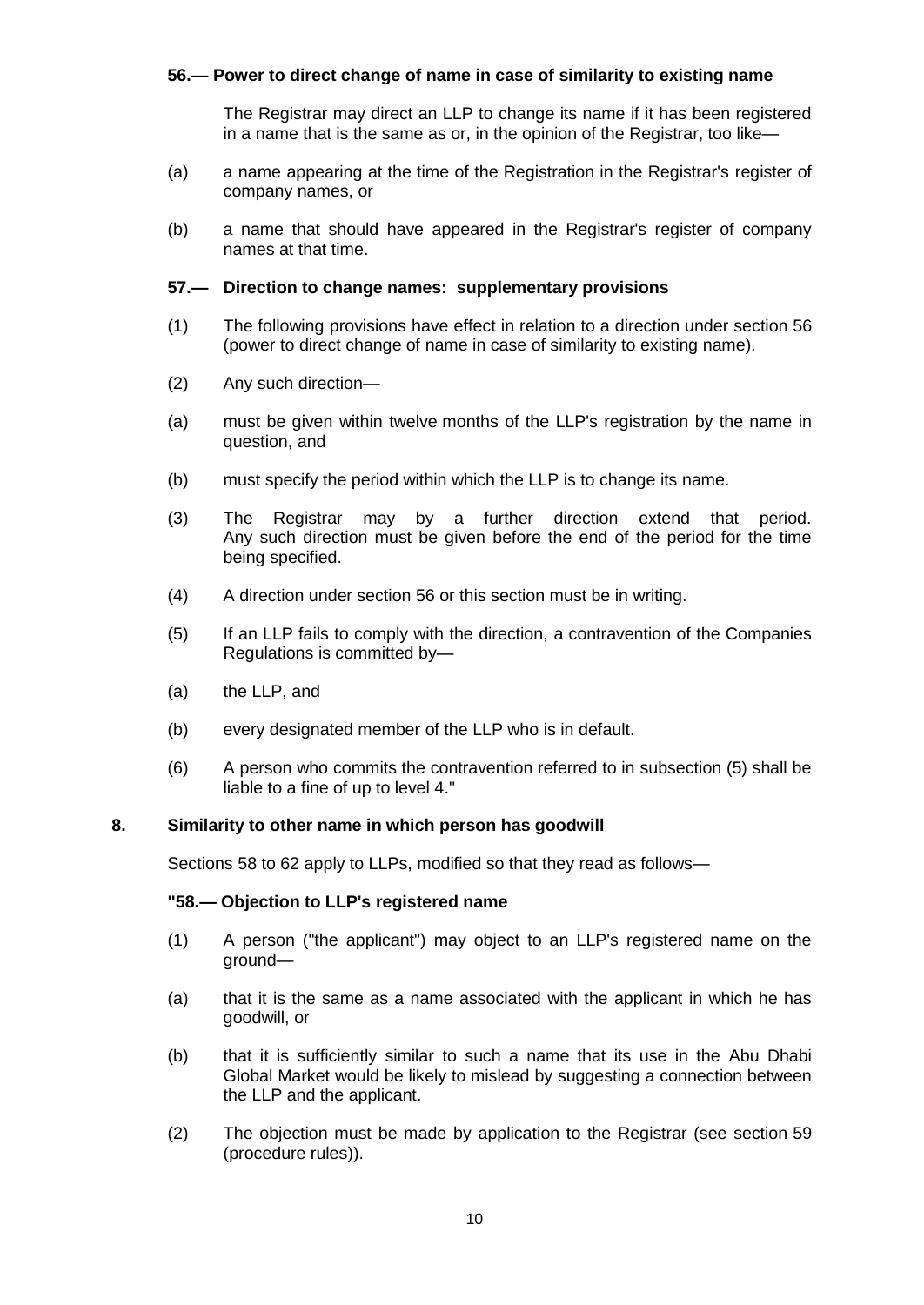- (3) The LLP concerned shall be the primary respondent to the application. Any of its members may be joined as respondents.
- $(4)$  If the ground specified in subsection  $(1)(a)$  or  $(b)$  is established, it is for the respondents to show—
- (a) that the name was registered before the commencement of the activities on which the applicant relies to show goodwill, or
- (b) that the LLP—
- (i) is operating under the name, or
- (ii) is proposing to do so and has incurred substantial start-up costs in preparation, or
- (iii) was formerly operating under the name and is now dormant, or
- (c) that the name was registered in the ordinary course of an LLP formation business and the LLP is available for sale to the applicant on the standard terms of that business, or
- (d) that the name was adopted in good faith, or
- (e) that the interests of the applicant are not adversely affected to any significant extent.

If none of those is shown, the objection shall be upheld.

- (5) If the facts mentioned in subsection  $(4)(a)$ ,  $(b)$  or  $(c)$  are established, the objection shall nevertheless be upheld if the applicant shows that the main purpose of the respondents (or any of them) in registering the name was to obtain money (or other consideration) from the applicant or prevent him from registering the name.
- (6) If the objection is not upheld under subsection (4) or (5), it shall be dismissed. (7) In this section "goodwill" includes reputation of any description.

## **59.— Procedural rules**

- (1) The Companies Regulations (Name Adjudication) Rules 2015 apply to LLPs.
- (2) As they apply to LLPs, omit—
- (a) in rule 3(6) (persons joined as respondent), the reference to a director of the primary respondent,
- (b) rule 13(2) (registered office treated as address for service).

#### **60.— Decision of Registrar to be made available to public**

- (3) The Registrar must, within 90 days of determining an application under section 58, make his decision and his reasons for it available to the public.
- (4) He may do so by means of a website or by such other means as appear to him to be appropriate.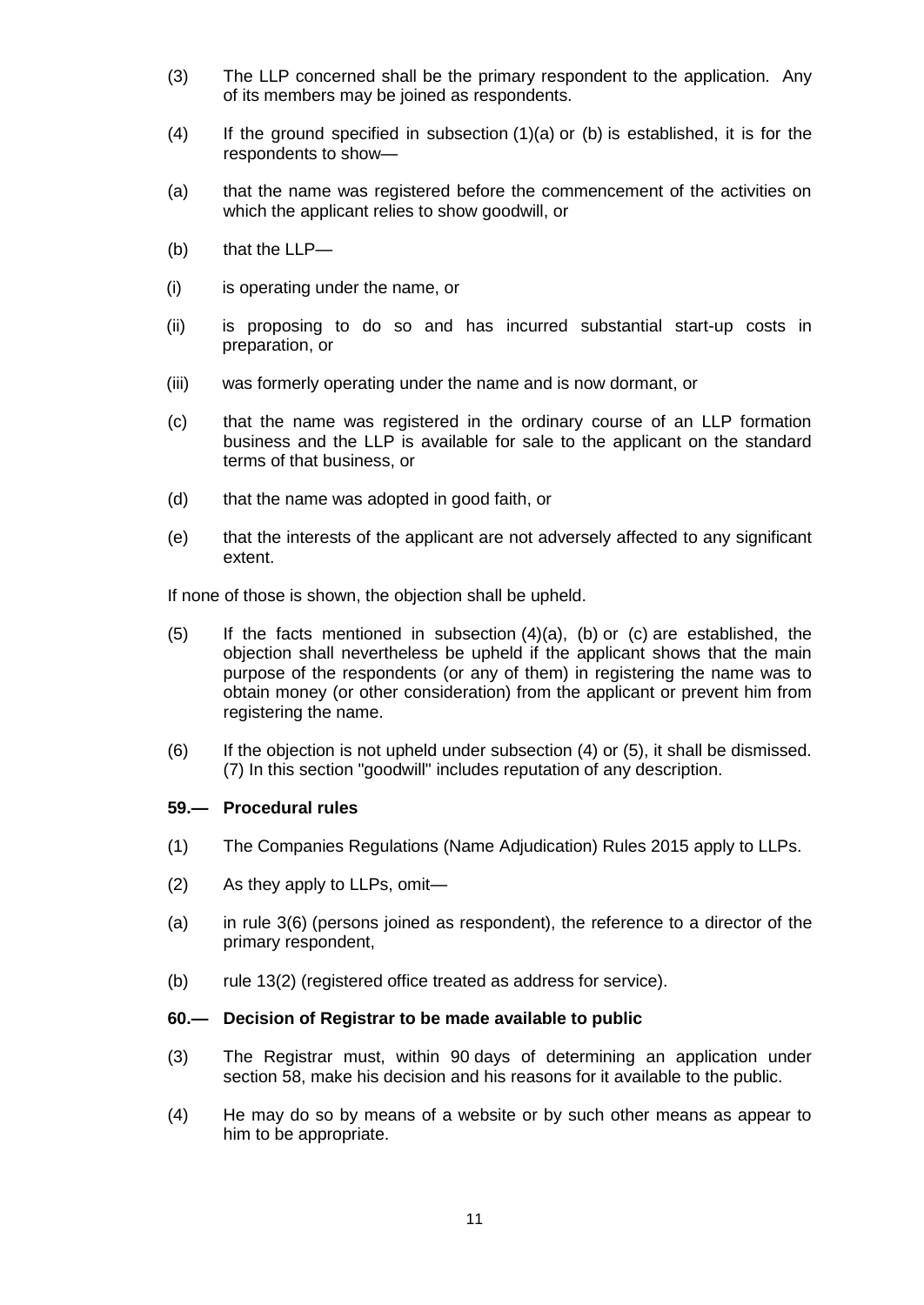# **61.— Order requiring name to be changed**

- (1) If an application under section 58 is upheld, the adjudicator shall make an order—
- (a) requiring the respondent LLP to change its name to one that is not an offending name, and
- (b) requiring all the respondents—
- (i) to take all such steps as are within their power to make, or facilitate the making, of that change, and
- (ii) not to cause or permit any steps to be taken calculated to result in another LLP being registered with a name that is an offending name.
- (2) An "offending name" means a name that, by reason of its similarity to the name associated with the applicant in which he claims goodwill, would be likely—
- (a) to be the subject of a direction under section 56 (power of Registrar to direct change of name), or
- (b) to give rise to a further application under section 58.
- (3) The order must specify a date by which the respondent LLP's name is to be changed and may be enforced in the same way as an order of the Court,
- (4) If the respondent LLP's name is not changed in accordance with the order by the specified date, the Registrar may determine a new name for the LLP.
- (5) If the Registrar determines a new name for the respondent LLP he must give notice of his determination—
- (a) to the applicant, and
- (b) to the respondents.
- (6) For the purposes of this section an LLP's name is changed when the change takes effect in accordance with section 12(3) of the Limited Liability Partnerships Regulations 2015.

## **62.— Appeal from Registrar's decision**

- (1) An appeal lies to the Court from any decision of the Registrar to uphold or dismiss an application under section 58.
- (2) Notice of appeal against a decision upholding an application must be given before the date specified in the Registrar's notice by which the respondent LLP's name is to be changed.
- (3) If notice of appeal is given against a decision upholding an application, the effect of the Registrar's notice is suspended.
- (4) If on appeal the Court—
- (a) affirms the decision of the Registrar to uphold the application, or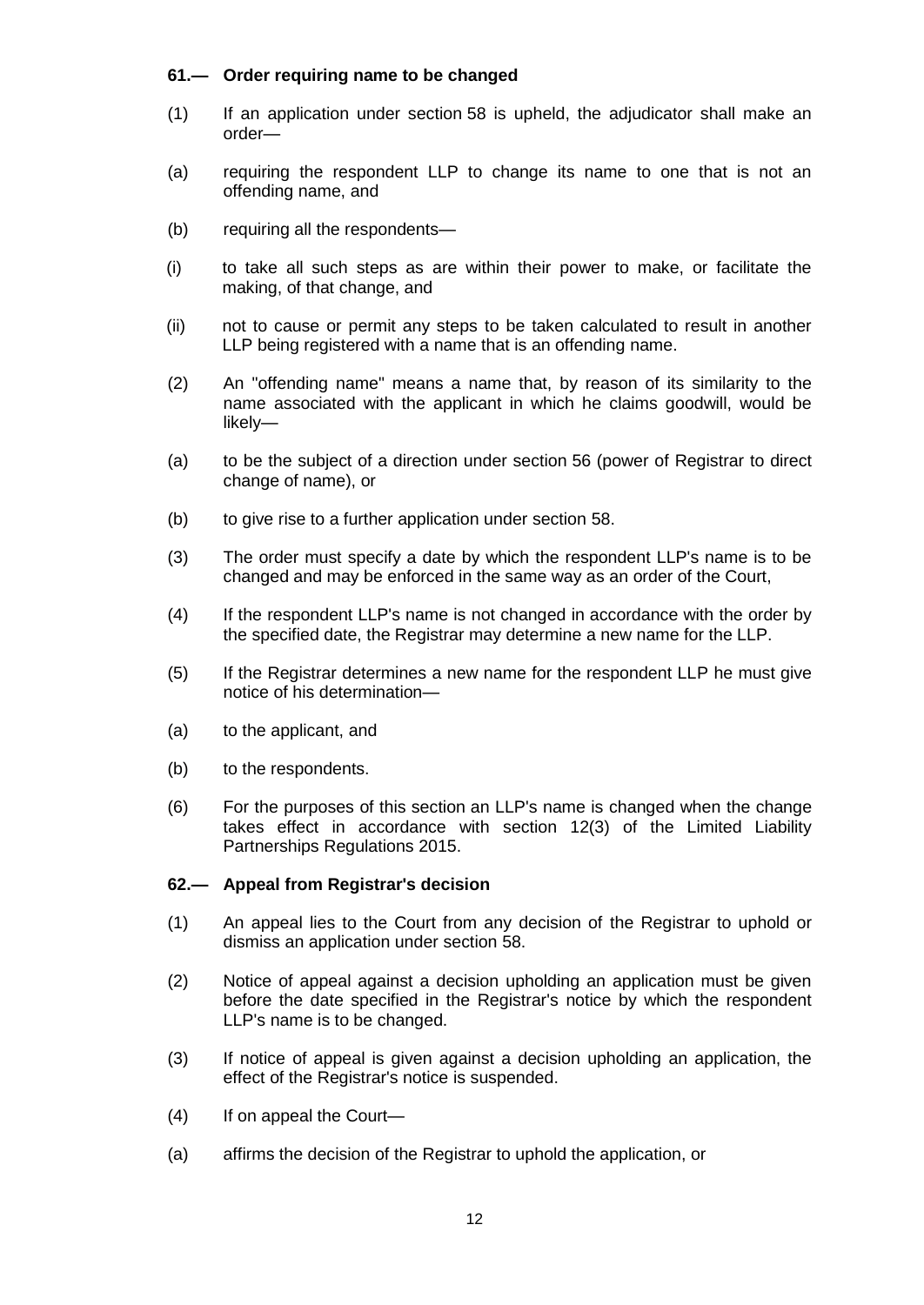- (b) reverses the decision of the Registrar to dismiss the application, the Court may (as the case may require) specify the date by which the Registrar' notice is to be complied with, remit the matter to the Registrar or make any order or determination that the Registrar might have made.
- (5) If the Court determines a new name for the LLP it must give notice of the determination—
- (a) to the parties to the appeal, and
- (b) to the Registrar."

### **Other Powers of the Registrar**

### **9. Provision of misleading information etc**

Sections 63 and 64 apply to LLPs, modified so that they read as follows—

#### **"63.— Provision of misleading information etc**

- (1) If it appears to the Registrar—
- (a) that misleading information has been given for the purposes of an LLP's registration by a particular name, or
- (b) that an undertaking or assurance has been given for that purpose and has not been fulfilled,

the Registrar may direct the LLP to change its name.

- (2) Any such direction—
- (a) must be given within five years of the LLP's registration by that name, and
- (b) must specify the period within which the LLP is to change its name.
- (3) The Registrar may by a further direction extend the period within which the LLP is to change its name.

Any such direction must be given before the end of the period for the time being specified.

- (4) A direction under this section must be in writing.
- (5) If an LLP fails to comply with a direction under this section, a contravention of the Companies Regulations is committed by—
- (a) the LLP, and
- (b) every designated member of the LLP who is in default.
- (6) A person who commits the contravention referred to in subsection (5) shall be liable to a fine of up to level 7.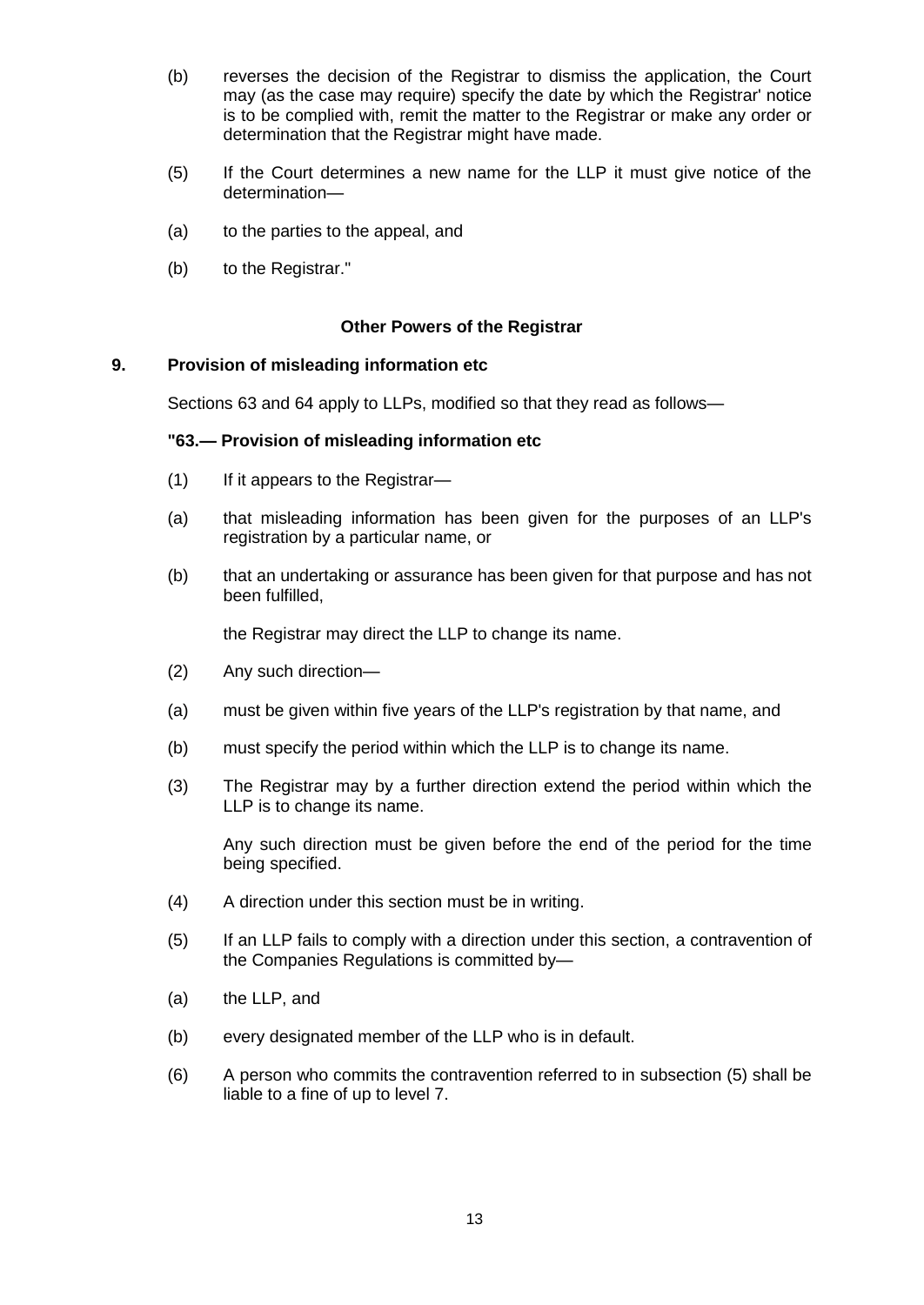# **64.— Misleading indication of activities**

- (1) If in the opinion of the Registrar the name by which an LLP is registered gives so misleading an indication of the nature of its activities as to be likely to cause harm to the public, the Registrar may direct the LLP to change its name.
- (2) The direction must be in writing.
- (3) The direction must be complied with within a period of six weeks from the date of the direction or such longer period as the Registrar may think fit to allow.

This does not apply if an application is duly made to the Court under the following provisions.

(4) The LLP may apply to the Court to set the direction aside.

The application must be made within the period of three weeks from the date of the direction.

(5) The Court may set the direction aside or confirm it.

If the direction is confirmed, the Court shall specify the period within which the direction is to be complied with.

- (6) If an LLP fails to comply with a direction under this section, a contravention of the Companies Regulations is committed by—
- (a) the LLP, and
- (b) every designated member of the LLP who is in default.
- (7) A person who commits the contravention referred to in subsection (6) shall be liable to a fine up to level 4."

## **Trading Disclosures**

## **10. Requirement to disclose LLP name etc**

Sections 70 to 71 and 73 apply to LLPs, modified so that they read as follows—

#### **"70.— Requirements to disclose LLP name etc**

- (1) The provisions of the Business and Company Names Rules 2015 relating to Trading Disclosures apply to LLPs.
- (2) As they apply to LLPs—
- (a) read references to a company as references to an LLP,
- (b) read references to a director as references to a member of an LLP,
- (c) read references to an officer of a company as references to a designated member of an LLP,
- (d) in rule 19 (disclosure of names of members) of those rules—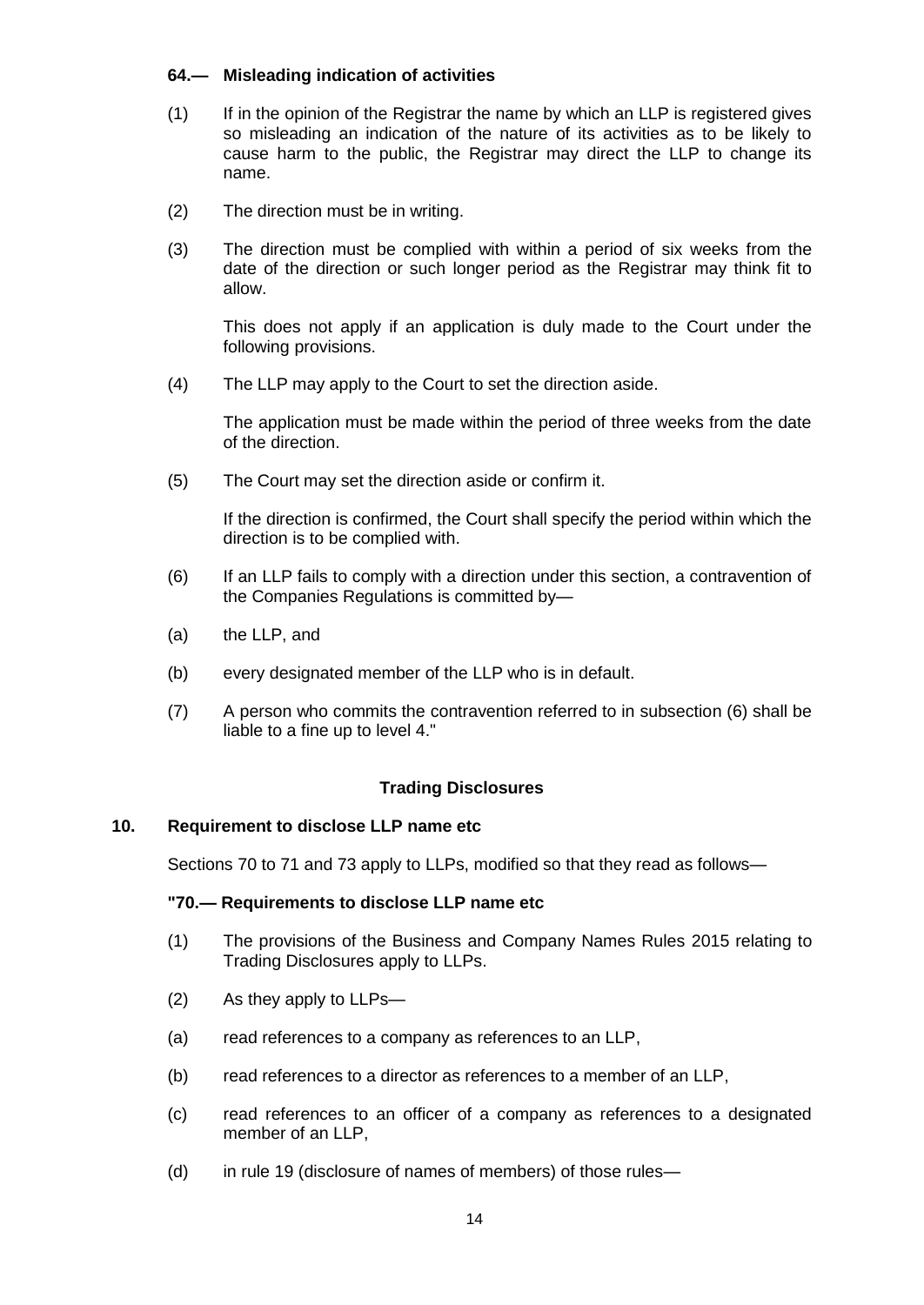- (i) at the beginning of paragraph (1) insert "Subject to paragraph (3)," and
- (ii) after paragraph (2) insert—

"(3) Paragraph (1) does not apply in relation to any document issued by an LLP with more than 20 members which maintains at its principal place of business a list of the names of all the members if the document states in legible characters the address of the principal place of business of the LLP and that the list of the members' names is open to inspection at that place.

(4) Where an LLP maintains a list of the members' names for the purposes of paragraph (3), any person may inspect the list during office hours."

# **71.— Consequences of failure to make required disclosure**

- (1) This section applies to any legal proceedings brought by an LLP to which section 70 applies (requirement to disclose LLP name etc) to enforce a right arising out of a contract made in the course of a business in respect of which the LLP was, at the time the contract was made, in breach of the Business and Company Names Rules 2015.
- (2) The proceedings shall be dismissed if the defendant to the proceedings shows—
- (a) that he has a claim against the claimant arising out of the contract that he has been unable to pursue by reason of the latter's breach of the Rules, or (b) that he has suffered some financial loss in connection with the contract by reason of the claimant's breach of the Rules, unless the Court before which the proceedings are brought is satisfied that it is just and equitable to permit the proceedings to continue.
- (3) This section does not affect the right of any person to enforce such rights as he may have against another person in any proceedings brought by that person."

## **"73.— Minor variation in form of name to be left out of account**

- (1) For the purposes of this Chapter, in considering an LLP's name no account is to be taken of—
- (a) whether upper or lower case characters (or a combination of the two) are used,
- (b) whether diacritical marks or punctuation are present or absent,

provided there is no real likelihood of names differing only in those respects being taken to be different names.

(2) This does not affect the operation of provisions of the Business and Company Names Rules 2015 permitting only specified characters or punctuation."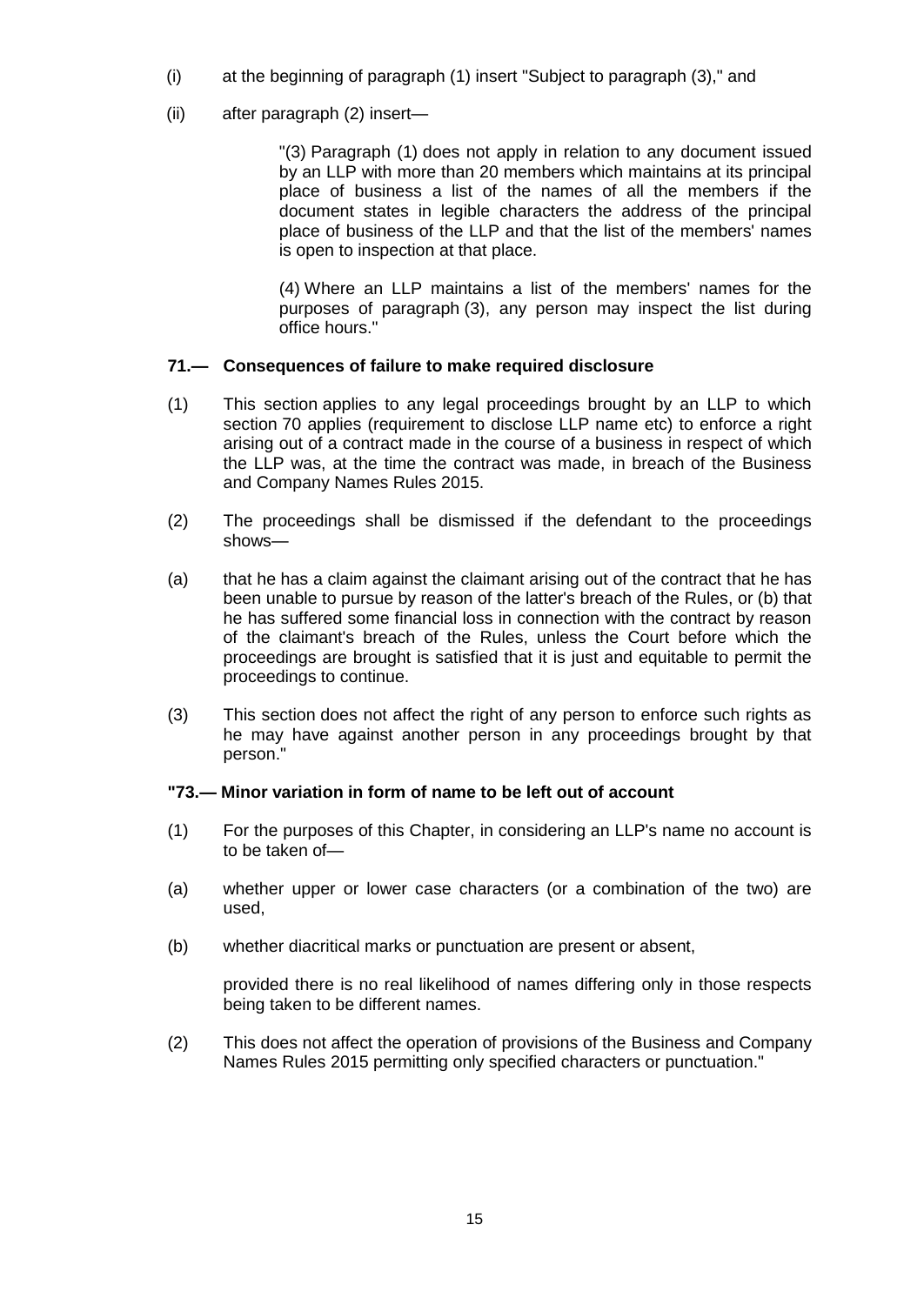# **CHAPTER 4: AN LLP'S REGISTERED OFFICE**

### **11. General**

Sections 74 and 75 apply to LLPs, modified so that they read as follows—

### **"74.— An LLP's registered office**

- (1) An LLP must at all times have a registered office situated in the Abu Dhabi Global Market, to which all communications and notices may be addressed.
- (2) On the incorporation of an LLP the situation of its registered office shall be that stated in the incorporation document.

### **75.— Change of address of registered office**

- (1) An LLP may change the address of its registered office by giving notice to the Registrar.
- (2) The change takes effect upon the notice being registered by the Registrar, but until the end of the period of 14 days beginning with the date on which it is registered a person may validly serve any document on the LLP at the address previously registered.
- (3) For the purposes of any duty of an LLP—
- (a) to keep available for inspection at its registered office any register, index or other document, or
- (b) to mention the address of its registered office in any document,

an LLP that has given notice to the Registrar of a change in the address of its registered office may act on the change as from such date, not more than 14 days after the notice is given, as it may determine.

- (4) Where an LLP unavoidably ceases to perform at its registered office any such duty as is mentioned in subsection (3)(a) in circumstances in which it was not practicable to give prior notice to the Registrar of a change in the address of its registered office, but—
- (a) resumes performance of that duty at other premises as soon as practicable, and
- (b) gives notice accordingly to the Registrar of a change in the situation of its registered office within 14 days of doing so,

it is not to be treated as having failed to comply with that duty."

## **CHAPTER 5: AN LLP'S MEMBERS**

#### **Register Of Members**

### **12. Requirements for register of members**

Sections 153 to 156 apply to LLPs, modified so that they read as follows—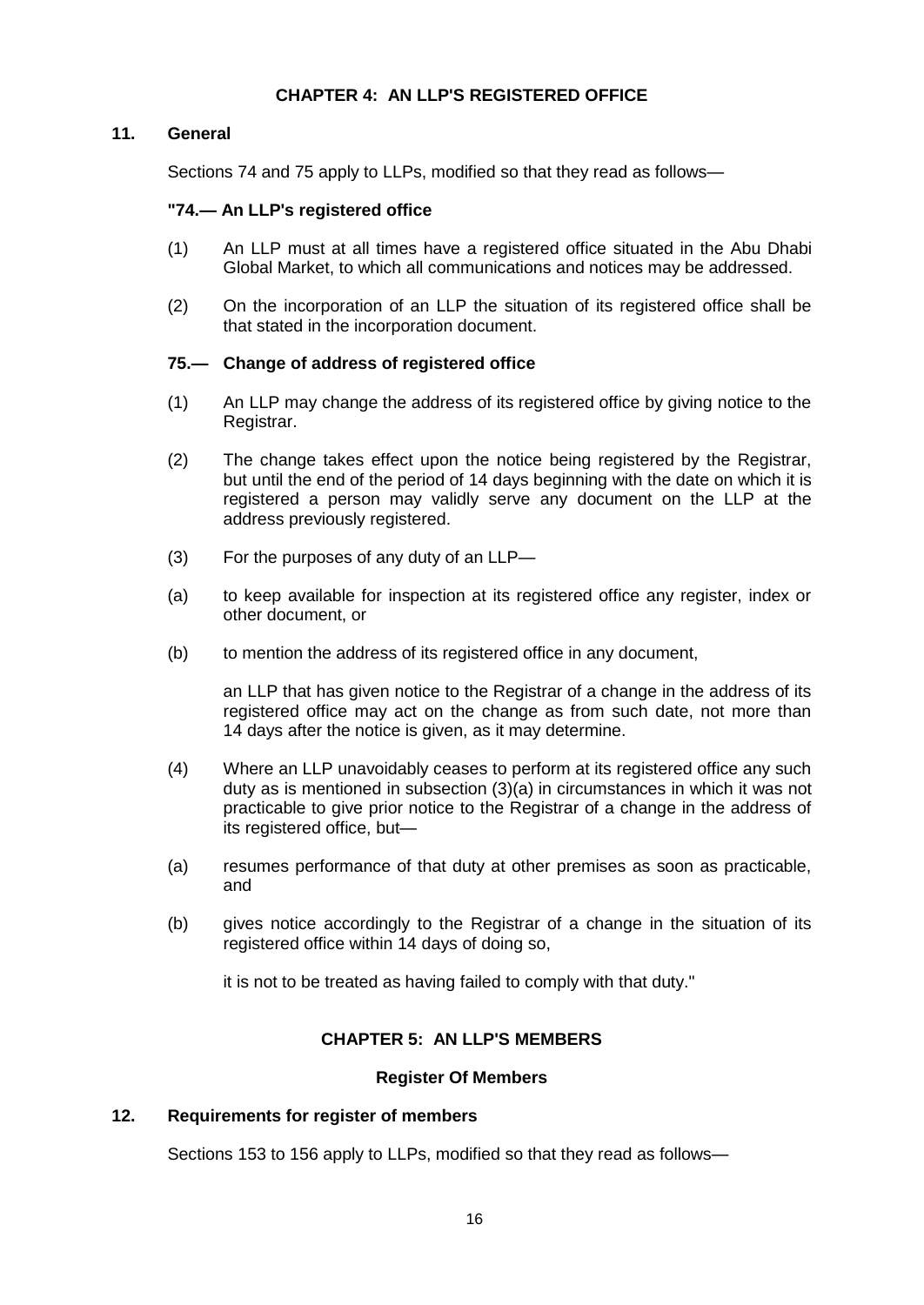### **"153.— Register of members**

- (1) Every LLP must keep a register of its members.
- (2) The register must contain the required particulars (see sections 154 (particulars of members to be registered: individuals) and 155 (particulars of members to be registered: corporate members and firms)) of each person who is a member of the LLP.
- (3) The register must be kept available for inspection—
- (a) at the LLP's registered office, or
- (b) at a place specified in as a place specified in rules made by the Board under Section 996.
- (4) The LLP must give notice to the Registrar—
- (a) of the place at which the register is kept available for inspection, and
- (b) of any change in that place,

unless it has at all times been kept at the LLP's registered office.

- (5) The register must be open to the inspection—
- (a) of any member of the LLP without charge, and
- (b) of any other person on payment of such fee as may be prescribed.
- (6) If default is made in complying with subsection (1), (2) or (3) or if default is made for 14 days in complying with subsection (4), or if an inspection required under subsection (5) is refused, a contravention of the Companies Regulations is committed by—
- (a) the LLP, and
- (b) every designated member of the LLP who is in default.
- (7) A person who commits the contravention referred to in subsection (6) is liable to a level 1 fine.
- (8) In the case of a refusal of inspection of the register, the Court may by order compel an immediate inspection of it.

#### **154.— Particulars of members to be registered: individuals**

- (1) An LLP's register of members must contain the following particulars in the case of an individual—
- (a) name and any former name,
- (b) a service address which must be a PO Box address with directions to the residence in the United Arab Emirates,
- (c) the country or state in which he is usually resident,
- (d) date of birth,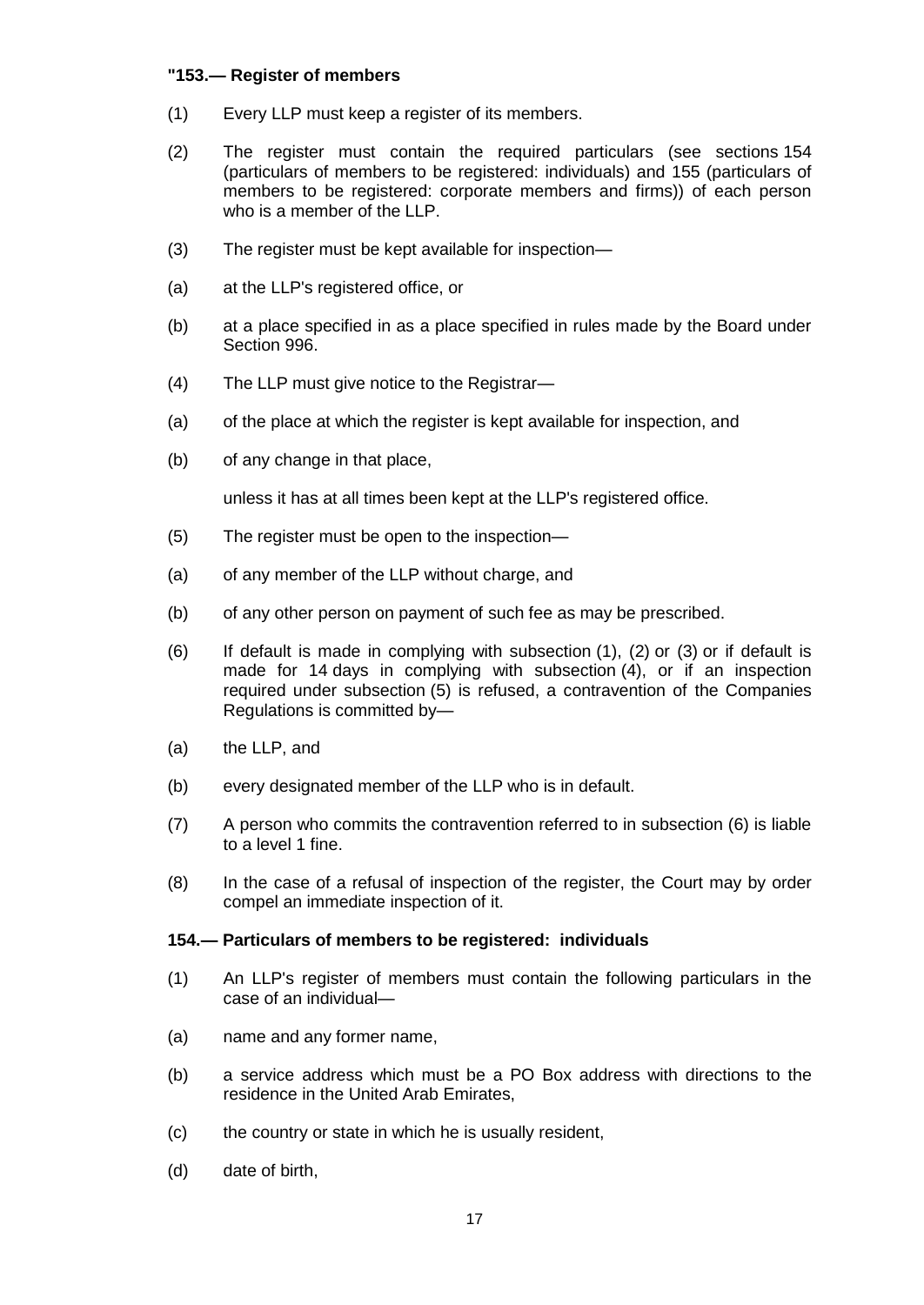- (e) whether he is a designated member.
- (2) For the purposes of this section "name" means a person's forename and surname,
- (3) For the purposes of this section a "former name" means a name by which the individual was formerly known for business purposes.

Where a person is or was formerly known by more than one such name, each of them must be stated.

- (4) It is not necessary for the register to contain particulars of a former name in the following cases—
- (a) in the case of any person, where the former name—
- (i) was changed or disused before the person attained the age of 18 years, or
- (ii) has been changed or disused for 20 years or more.
- (5) A person's service address may be stated to be "The LLP's registered office".

#### **155. — Particulars of members to be registered: corporate members and firms**

An LLP's register of members must contain the following particulars in the case of a body corporate, or a firm that is a legal person under the law by which it is governed—

- (a) corporate or firm name,
- (b) registered or principal office,
- (c) particulars of—
- (i) the legal form of the company or firm and the law by which it is governed, and
- (ii) if applicable, the register in which it is entered (including details of the state) and its registration number in that register,
- (d) whether it is a designated member.

#### **156.— Register of members' residential addresses**

- (1) Every LLP must keep a register of members' residential addresses.
- (2) The register must state the usual residential address of each of the LLP's members.
- (3) If a member's usual residential address is the same as his service address (as stated in the LLP's register of members), the register of members' residential addresses need only contain an entry to that effect.

This does not apply if his service address is stated to be "The LLP's registered office".

(4) If default is made in complying with this section, a contravention of the Companies Regulations is committed by—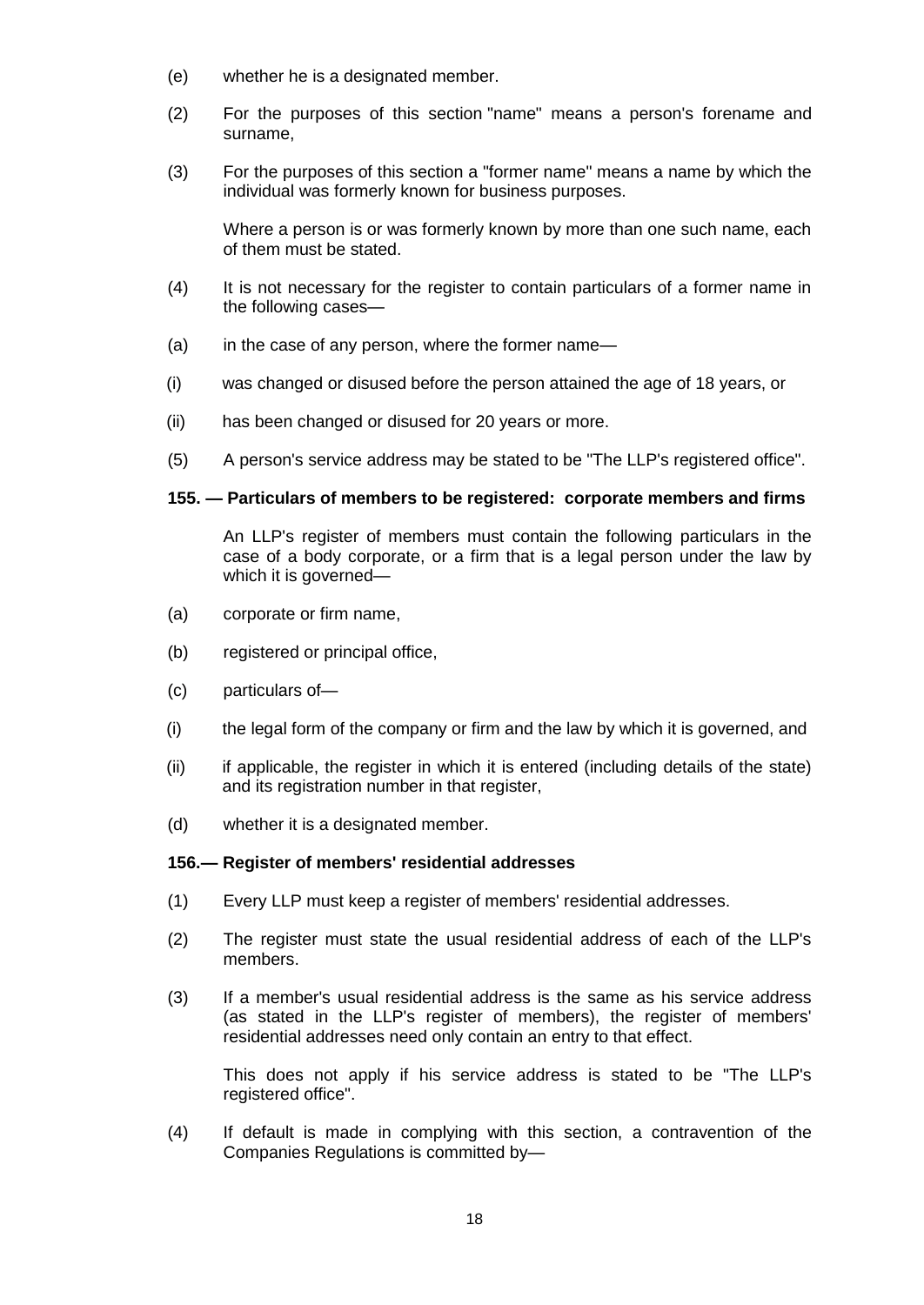- (a) the LLP, and
- (b) every designated member of the LLP who is in default.
- (5) A person who commits the contravention referred to in subsection (4) is liable to a level 1 fine.
- (6) This section applies only to members who are individuals, not where the member is a body corporate or a firm that is a legal person under the law by which it is governed."

### **Members' Residential Addresses: Protection From Disclosure**

### **13. Members' residential addresses: protection from disclosure**

Sections 226 to 232 apply to LLPs, modified so that they read as follows—

### **"226.— Protected information**

- (1) This Chapter makes provision for protecting, in the case of an LLP member who is an individual—
- (a) information as to his usual residential address,
- (b) the information that his service address is his usual residential address.
- (2) That information is referred to in this Chapter as "protected information".
- (3) Information does not cease to be protected information on the individual ceasing to be a member of the LLP.

References in this Chapter to a member include, to that extent, a former member.

## **227.— Protected information: restriction on use or disclosure by LLP**

- (1) An LLP must not use or disclose protected information about any of its members, except—
- (a) for communicating with the member concerned,
- (b) in order to comply with any requirement of the Companies Regulations or of the Limited Liability Partnerships Regulations 2015 as to particulars to be sent to the Registrar, or
- (c) in accordance with section 230 (disclosure under Court order).
- (2) Subsection (1) does not prohibit any use or disclosure of protected information with the consent of the member concerned.

#### **228.— Protected information: restriction on use or disclosure by Registrar**

- (1) The Registrar must omit protected information from the material on the register that is available for inspection where—
- (a) it is contained in a document delivered to him in which such information is required to be stated, and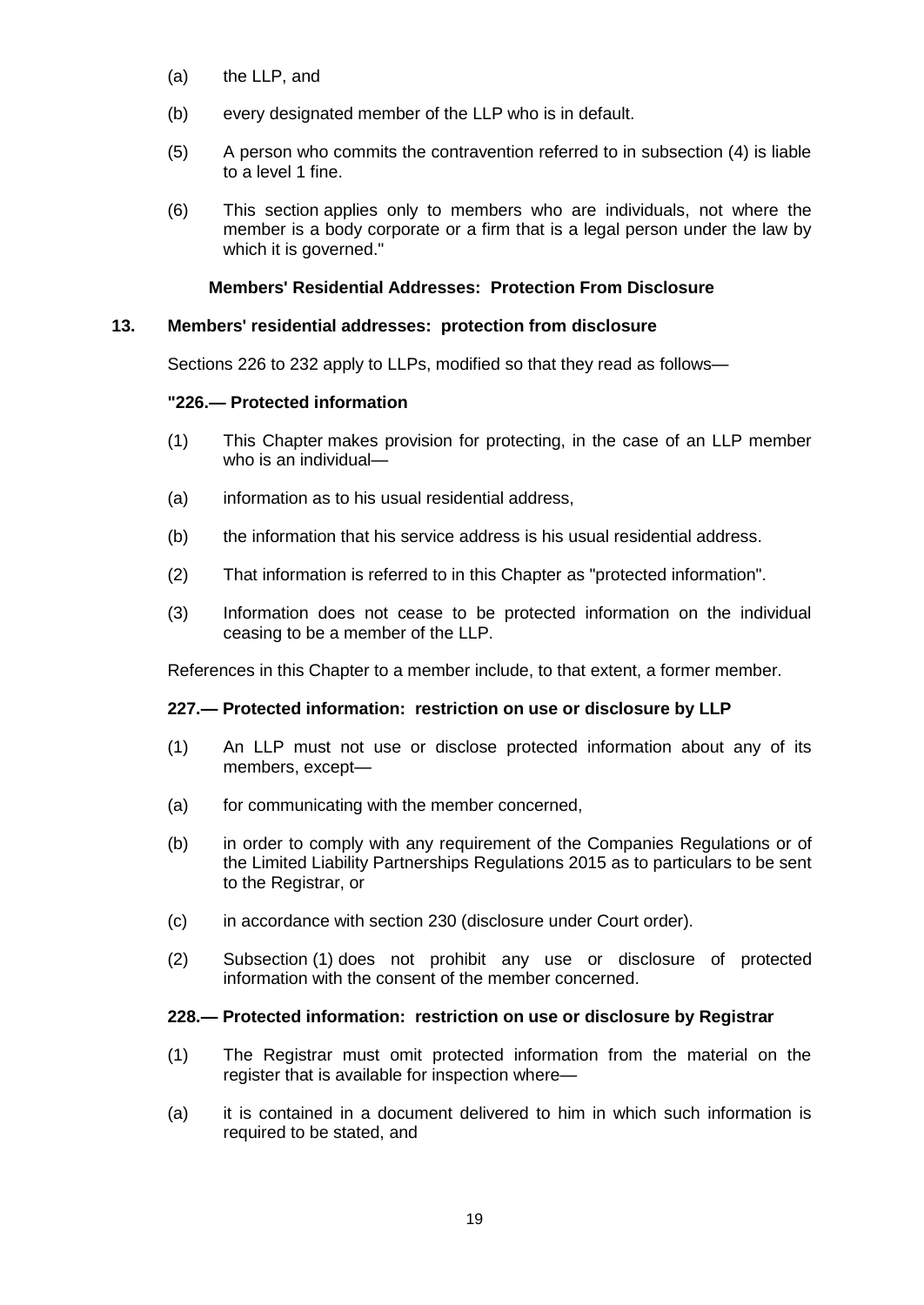- (b) in the case of a document having more than one part, it is contained in a part of the document in which such information is required to be stated.
- (2) The Registrar is not obliged—
- (a) to check other documents or (as the case may be) other parts of the document to ensure the absence of protected information, or
- (b) to omit from the material that is available for public inspection anything registered before this Chapter comes into force.
- (3) The Registrar must not use or disclose protected information except—
- (a) as permitted by section 229 (permitted use or disclosure by Registrar), or
- (b) in accordance with section 230 (disclosure under Court order).

### **229.— Permitted use or disclosure by the Registrar**

- (1) The Registrar may use protected information for communicating with the member in question.
- (2) The Registrar may disclose protected information—
- (a) to a public authority specified for the purposes of this section, or
- (b) to a credit reference agency.
- (3) The provisions of the Companies Regulations (Address Disclosure) Rules 2015 relating to disclosure of protected information under this section apply to LLPs.
- (4) The provisions are—
- (a) Part 2 (disclosure of protected information),
- (b) Part 4 (matters relating to applications), so far as relating to disclosure under this section, and
- (c) any other provisions of the Regulations having effect for the purposes of those provisions.
- (5) As those provisions apply to LLPs—
- (a) references to provisions of the Companies Regulations 2020 are to those provisions as applied to LLPs by the Limited Liability Partnerships Regulations 2015,
- (b) read references to a company or proposed company as references to an LLP or proposed LLP,
- (c) read references to a director as references to a member of an LLP,
- (d) in regulation  $1(2)$ , for the definition of "former name" substitute—

"former name" means a name by which an individual was formerly known and which has been notified to the Registrar under section 2 or 9 of the Limited Liability Partnerships Regulations 2015".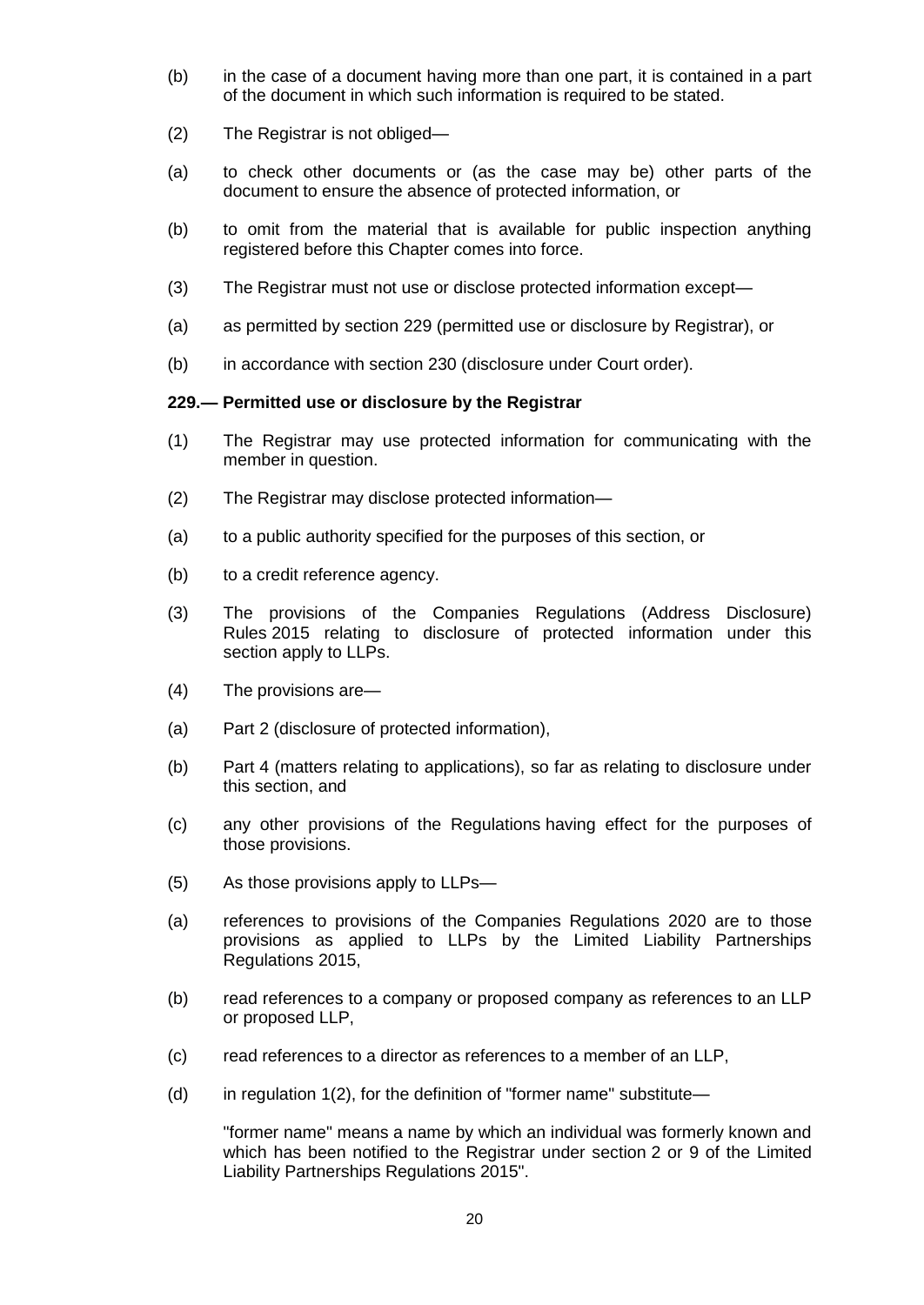(6) In this section—

"credit reference agency" means a person carrying on a business comprising the furnishing of information relevant to the financial standing of individuals, being information collected by the agency for that purpose, and

"public authority" includes any person or body having functions of a public nature.

### **230.— Disclosure under Court order**

- (1) The Court may make an order for the disclosure of protected information by the LLP or by the Registrar if—
- (a) there is evidence that service of documents at a service address other than the member's usual residential address is not effective to bring them to the notice of the member, or
- (b) it is necessary or expedient for the information to be provided in connection with the enforcement of an order or decree of the Court, and

the Court is otherwise satisfied that it is appropriate to make the order.

- (2) An order for disclosure by the Registrar is to be made only if the LLP—
- (a) does not have the member's usual residential address, or
- (b) has been dissolved.
- (3) The order may be made on the application of a liquidator, creditor or member of the LLP, or any other person appearing to the Court to have a sufficient interest.
- (4) The order must specify the persons to whom, and purposes for which, disclosure is authorised.

#### **231.— Circumstances in which Registrar may put address on the public record**

- (1) The Registrar may put a member's usual residential address on the public record if—
- (a) communications sent by the Registrar to the member and requiring a response within a specified period remain unanswered, or
- (b) there is evidence that service of documents at a service address provided in place of the member's usual residential address is not effective to bring them to the notice of the member.
- (2) The Registrar must give notice of the proposal—
- (a) to the member, and
- (b) to every LLP of which the Registrar has been notified that the individual is a member.
- (3) The notice must—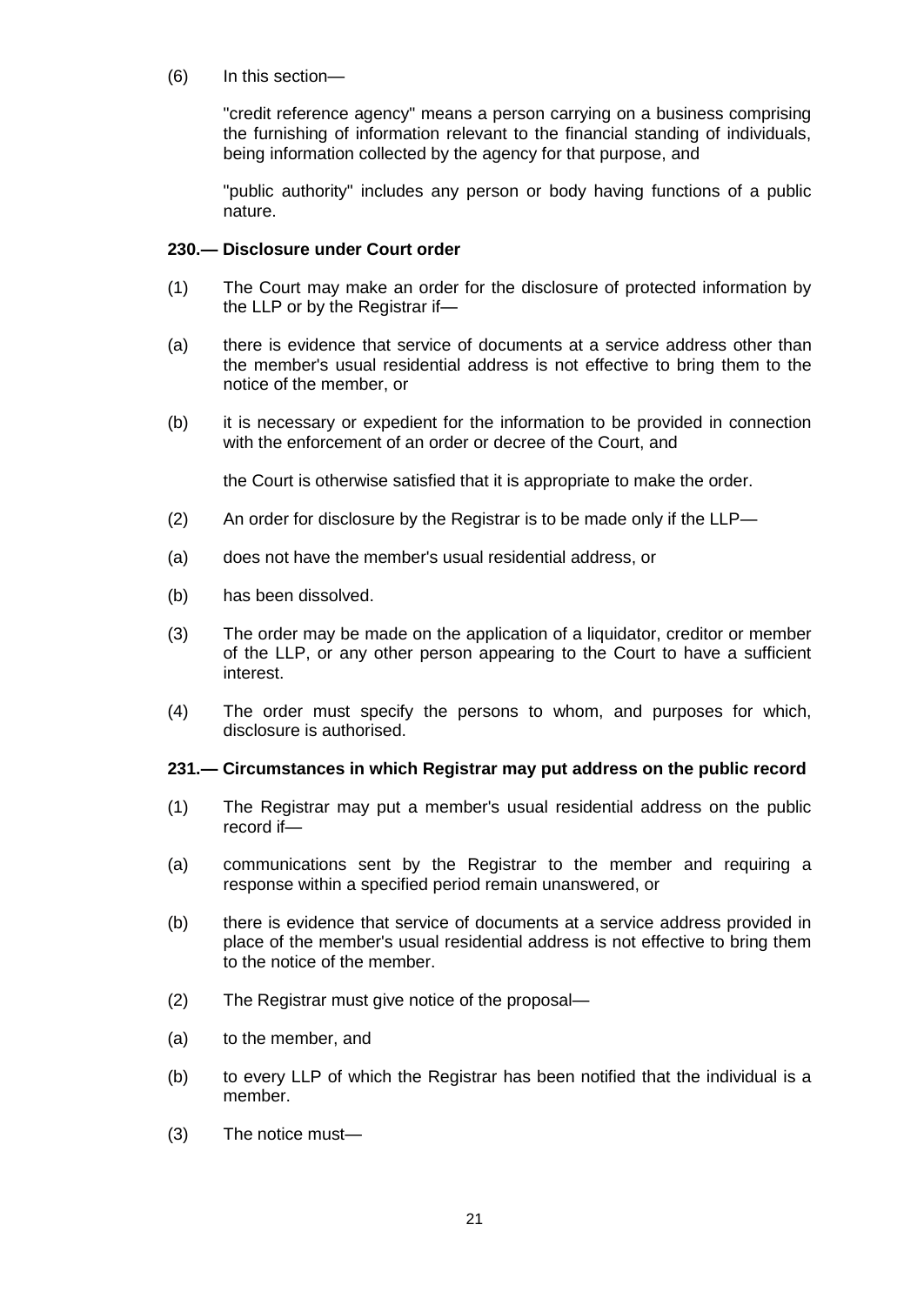- (a) state the grounds on which it is proposed to put the member's usual residential address on the public record, and
- (b) specify a period within which representations may be made before that is done.
- (4) It must be sent to the member at his usual residential address, unless it appears to the Registrar that service at that address may be ineffective to bring it to the individual's notice, in which case it may be sent to any service address provided in place of that address.
- (5) The Registrar must take account of any representations received within the specified period.
- (6) What is meant by putting the address on the public record is explained in section 232.

#### **232.— Putting the address on the public record**

- (1) The Registrar, on deciding in accordance with section 231 that a member's usual residential address is to be put on the public record, shall proceed as if notice of a change of registered particulars had been given—
- (a) stating that address as the member's service address, and
- (b) stating that the member's usual residential address is the same as his service address.
- (2) The Registrar must give notice of having done so—
- (a) to the member, and
- (b) to the LLP.
- (3) On receipt of the notice the LLP must—
- (a) enter the member's usual residential address in its register of members as his service address, and
- (b) state in its register of members' residential addresses that his usual residential address is the same as his service address.
- (4) If the LLP has been notified by the member in question of a more recent address as his usual residential address, it must—
- (a) enter that address in its register of members as the member's service address, and
- (b) give notice to the Registrar as on a change of registered particulars.
- (5) If an LLP fails to comply with subsection (3) or (4), a contravention of the Companies Regulations is committed by—
- (a) the LLP, and
- (b) every designated member of the LLP who is in default.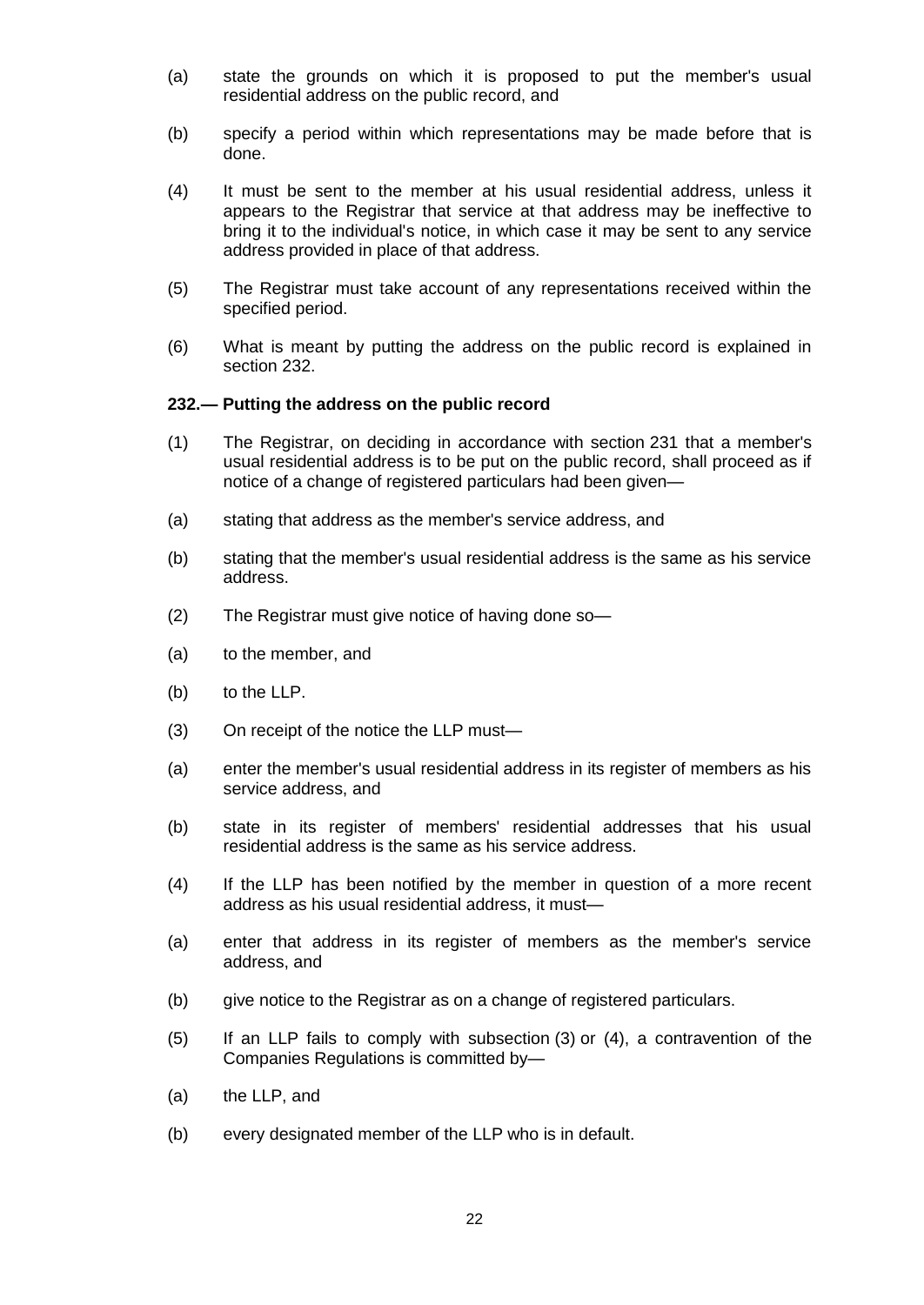- (6) A person who commits the contravention referred to in subsection (5) shall be liable to a level 2 fine.
- (7) A member whose usual residential address has been put on the public record by the Registrar under this section may not register a service address other than his usual residential address for a period of five years from the date of the Registrar's decision."

## **CHAPTER 6: DISQUALIFICATION**

#### **14. Disqualification**

Sections 233 to 270 shall apply to LLPs, except where the context otherwise requires with the following modifications—

- (a) references to a company or body corporate shall include a references to an LLP,
- (b) references to the companies legislation shall include references to the Companies Regulations as they apply to LLPs, rules made thereunder and to any enactment applied by regulations to LLPs,
- (c) references to the Insolvency Regulations 2015 shall include references to those Regulations as they apply to LLPs,
- (d) references to a shadow director shall include references to a shadow member,
- (e) references to a director of a company or body corporate or to an officer of a company or body corporate shall include references to a member of an LLP,
- (f) such further modification as the context requires for the purpose of giving effect to that legislation by these rules.

#### **CHAPTER 7: ACCOUNTS AND AUDIT**

#### **15. General**

Sections 367 to 374 apply to LLPs, modified so that they read as follows—

#### **"367.— Scheme of this Part**

- (1) The requirements of this Part as to accounts and reports apply in relation to each financial year of an LLP.
- (2) In certain respects different provisions apply to different kinds of LLP.
- (3) The main distinction for this purpose is between LLPs subject to the small LLPs regime (see section 368 (LLPs subject to the small LLPs regime)) and LLPs that are not subject to that regime.
- (4) In this Part, where provisions do not apply to all kinds of LLP, provisions applying to LLPs subject to the small LLPs regime appear before the provisions applying to other LLPs.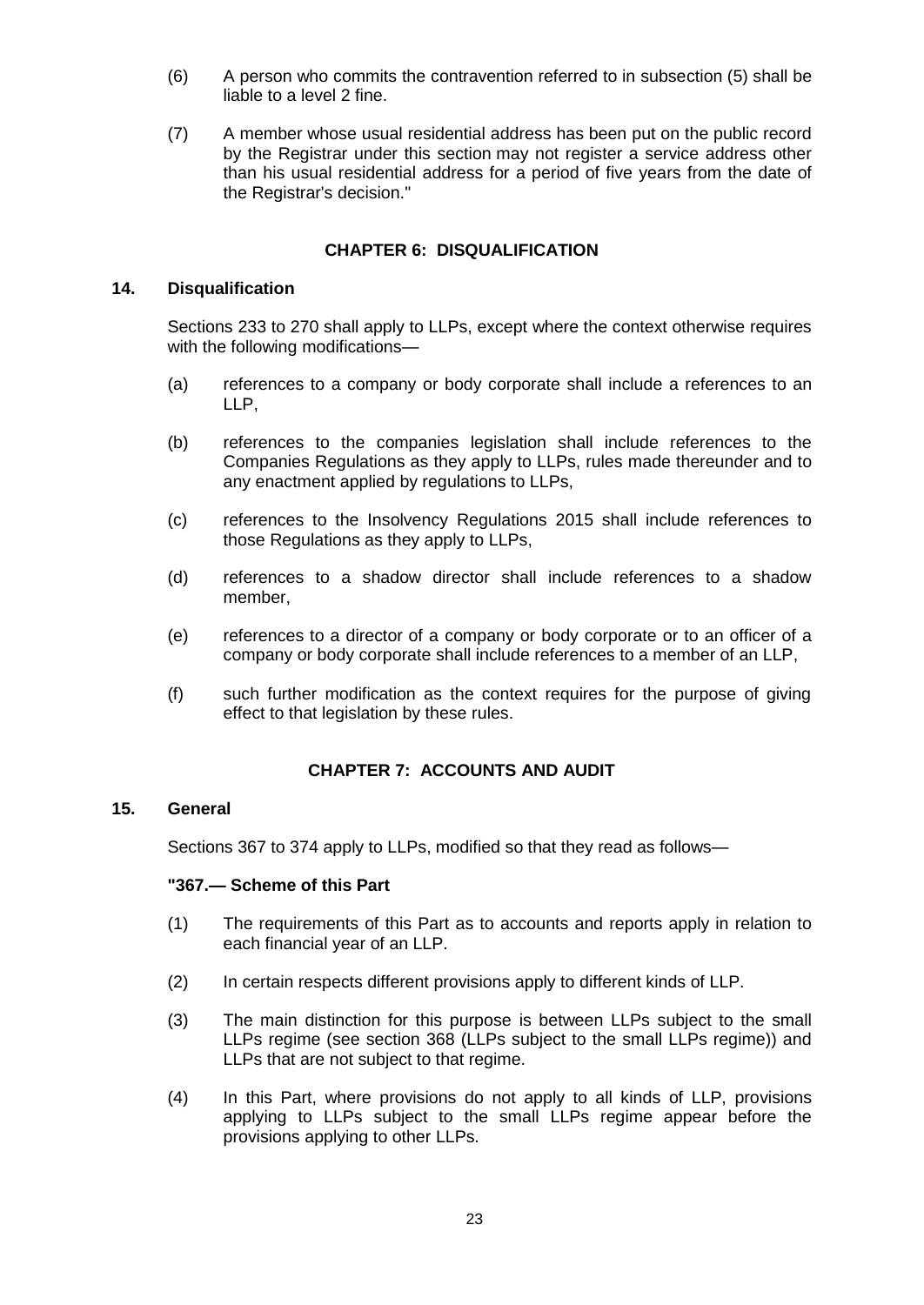# **368.— LLPs subject to the small LLPs regime**

The small LLP regime applies to an LLP for a financial year in relation to which the LLP—

- (a) qualifies as small (see sections 369 (general) and 370 (parent LLPs)), and
- (b) is not excluded from the regime (see section 371 (LLPs excluded from the small LLPs regime)).

### **369.— LLPs qualifying as small: general**

- (1) An LLP qualifies as small in relation to its first financial year if the qualifying conditions are met in that year.
- <span id="page-23-1"></span>(2) Subject to subsection (3), an LLP qualifies as small in relation to a subsequent financial year if the qualifying conditions are met in that year.
- <span id="page-23-0"></span>(3) In relation to a subsequent financial year, where on its balance sheet date an LLP meets or ceases to meet the qualifying conditions that affects its qualification as a small LLP only if it occurs in two consecutive financial years.
- (4) The qualifying conditions are met by an LLP in a year in which it satisfies both of the following requirements–
	- 1. Turnover Not more than 13.5 million US dollars

2. Number of employees Not more than 35

- (5) For a period that is an LLP's financial year but not in fact a year the maximum figures for turnover must be proportionately adjusted.
- <span id="page-23-2"></span>(6) The number of employees means the average number of persons employed by the LLP in the year, determined as follows–
- (a) find for each month in the financial year the number of persons employed under contracts of service by the LLP in that month (whether throughout the month or not),
- (b) add together the monthly totals, and
- (c) divide by the number of months in the financial year.
- (7) This section is subject to section 370 (LLPs qualifying as small: parent LLPs).

#### **370.— LLPs qualifying as small: parent LLPs**

- (1) A parent LLP qualifies as a small LLP in relation to a financial year only if the group headed by it qualifies as a small group.
- (2) A group qualifies as small in relation to the parent LLP's first financial year if the qualifying conditions are met in that year.
- (3) Subject to subsection (4), a group qualifies as small in relation to a subsequent financial year of the parent LLP if the qualifying conditions are met in that year.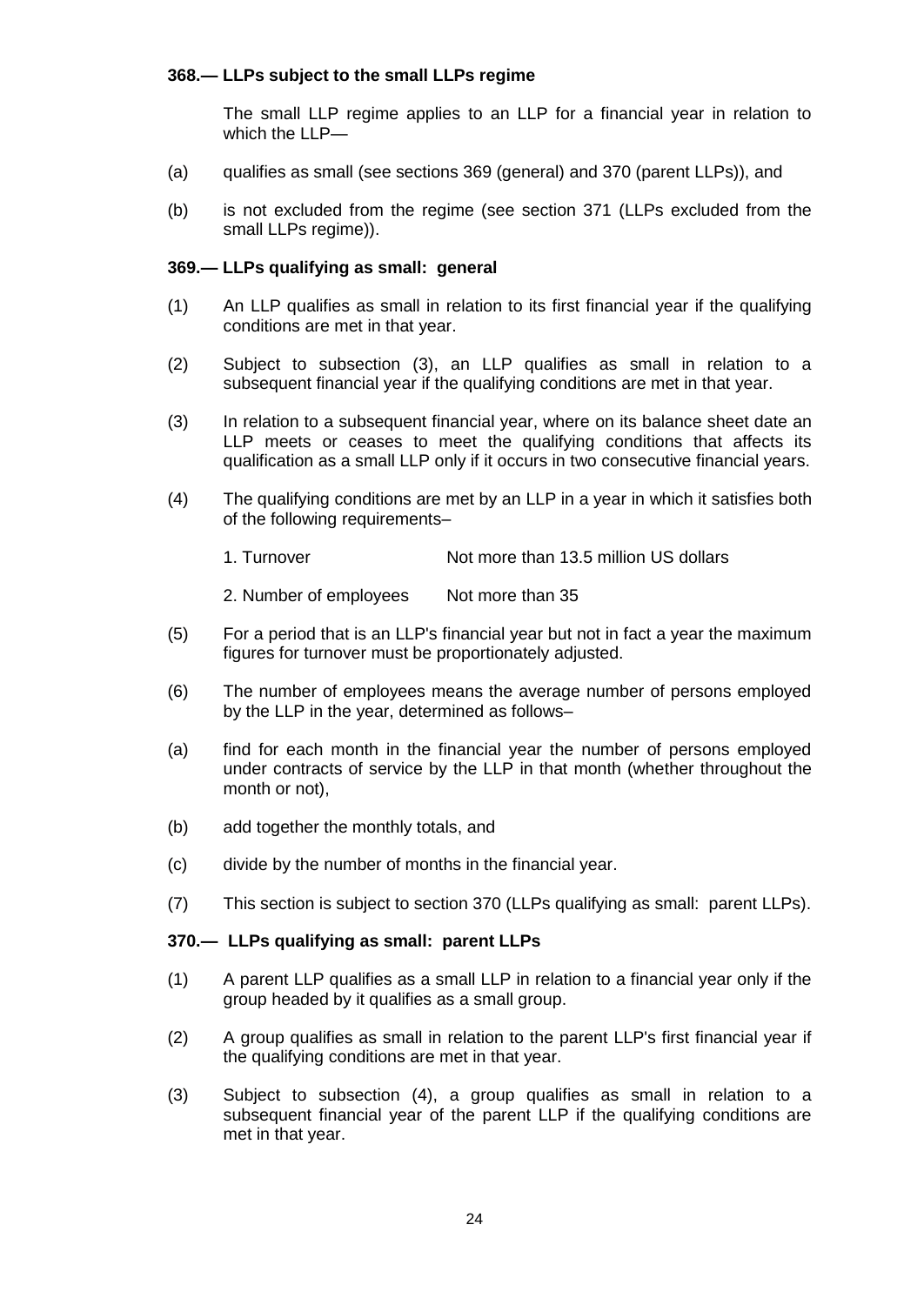- (4) In relation to a subsequent financial year of the parent LLP, where on the parent LLP's balance sheet date the group meets or ceases to meet the qualifying conditions, that affects the group's qualification as a small group only if it occurs in two consecutive financial years.
- (5) The qualifying conditions are met by a group in a year in which it satisfies both of the following requirements–

| 1. Aggregate turnover | Not more than 13.5 million US dollars  |
|-----------------------|----------------------------------------|
|                       | net (or 16.2 million US dollars gross) |

- 2. Aggregate number of employees Not more than 35
- (6) The aggregate figures are ascertained by aggregating the relevant figures determined in accordance with section 369 (LLPs qualifying as small: general) for each member of the group.
- (7) In relation to the aggregate figures for turnover–

"net" means after any set offs and other adjustments made to eliminate group transactions in accordance with international accounting standards, and

"gross" means without those set offs and other adjustments.

An LLP may satisfy any relevant requirement on the basis of either the net or the gross figure.

- (8) The figures for each subsidiary undertaking shall be those included in its individual accounts for the relevant financial year, that is–
- (a) if its financial year ends with that of the parent LLP, that financial year, and
- (b) if not, its financial year ending last before the end of the financial year of the parent LLP.

If those figures cannot be obtained without disproportionate expense or undue delay, the latest available figures shall be taken.

#### **371.— LLPs excluded from the small LLPs regime**

- (1) The small LLPs regime does not apply to an LLP that is, or was at any time within the financial year to which the accounts relate-
- (a) a public interest entity,
- (b) a financial institution, or
- (c) a member of an ineligible group.
- (2) A group is ineligible if any of its members is–
- (a) a public interest entity, or
- (b) a financial institution.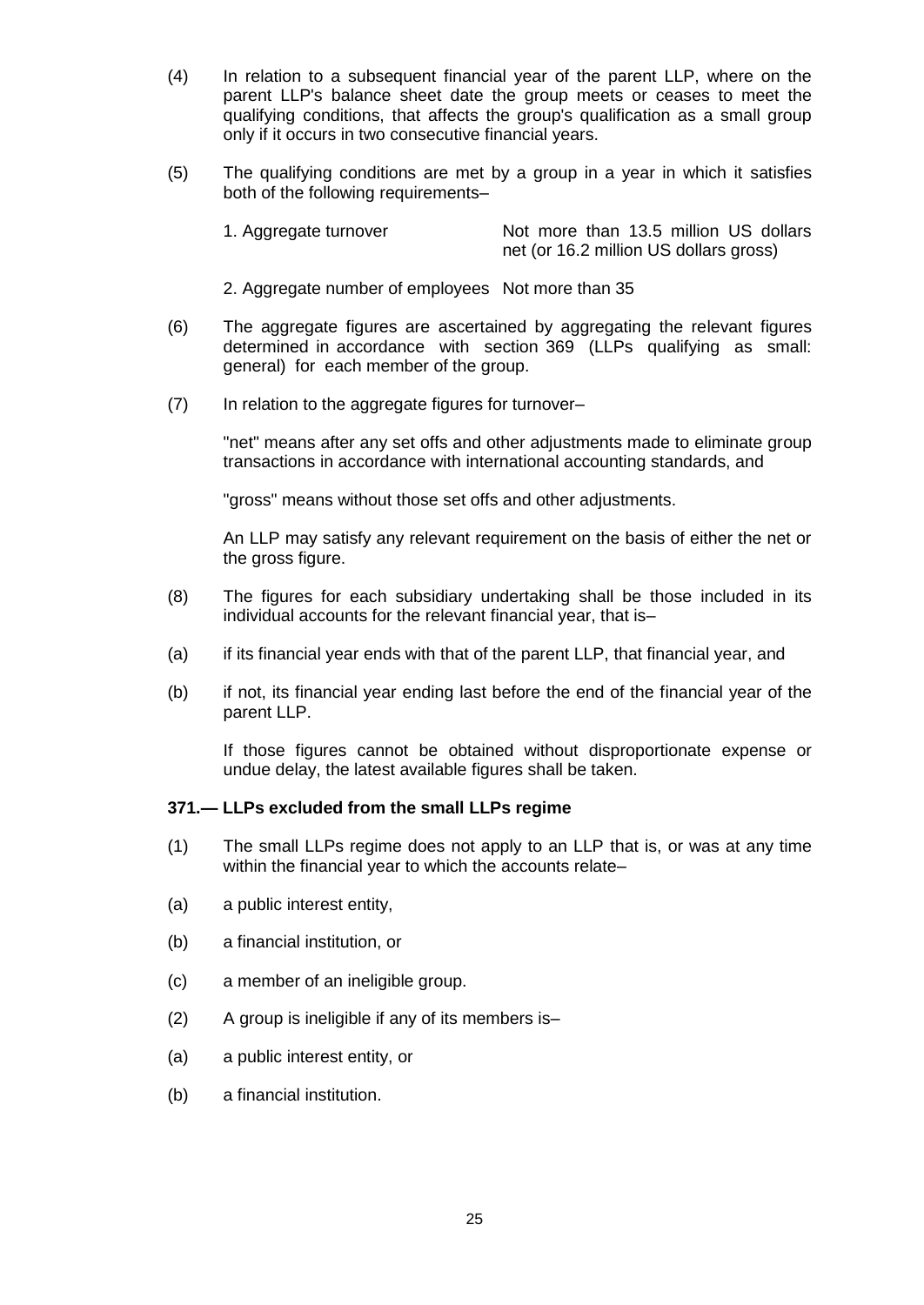## **372.— Public interest entities and financial institutions**

- <span id="page-25-0"></span>(1) For the purpose of this Part an LLP is a public interest entity in relation to a financial year if it is a public interest entity immediately before the end of the accounting reference period by reference to which that financial year was determined.
- (2) A "public interest entity" means–
- (a) a company that is listed or an LLP whose securities are listed, on a recognised investment exchange, or
- (b) that is designated by the Board as a public interest entity, because of the nature of its business, its size or the number of its employees.
- <span id="page-25-1"></span>(3) For the purposes of this Part a company or an LLP is a "financial institution" in relation to a financial year if it is licensed under the Commercial Licensing Regulations 2015 as a financial institution at any time during the accounting reference period by reference to which that financial year was determined.
- (4) The Board make rules amending or replacing the provisions of subsections [\(1\)](#page-25-0) to [\(3\)](#page-25-1) so as to limit or extend the application of some or all of the provisions of this Part that refer to public interest entities and/or financial institutions.

## **373.— LLPs qualifying as micro-entities**

- <span id="page-25-2"></span>(1) An LLP qualifies as a micro-entity in relation to its first financial year if the qualifying conditions are met in that year.
- (2) Subject to subsection [\(3\),](#page-23-0) an LLP qualifies as a micro-entity in relation to a subsequent financial year if the qualifying conditions are met in that year.
- (3) In relation to a subsequent financial year, where on its balance sheet date a company meets or ceases to meet the qualifying conditions, that affects its qualification as a micro-entity only if it occurs in two consecutive financial years.
- (4) The qualifying conditions are met by an LLP in a year in which it satisfies both of the following requirements–
	- 1. Turnover Not more than 2.5 million US dollars
	- 2. Number of employees Not more than 9
- (5) For a period that is an LLP's financial year but not in fact a year the maximum figures for turnover must be proportionately adjusted.
- (6) The number of employees means the average number of persons employed by the company in the year, determined as follows–
- (a) find for each month in the financial year the number of persons employed under contracts of service by the company in that month (whether throughout the month or not),
- (b) add together the monthly totals, and
- (c) divide by the number of months in the financial year.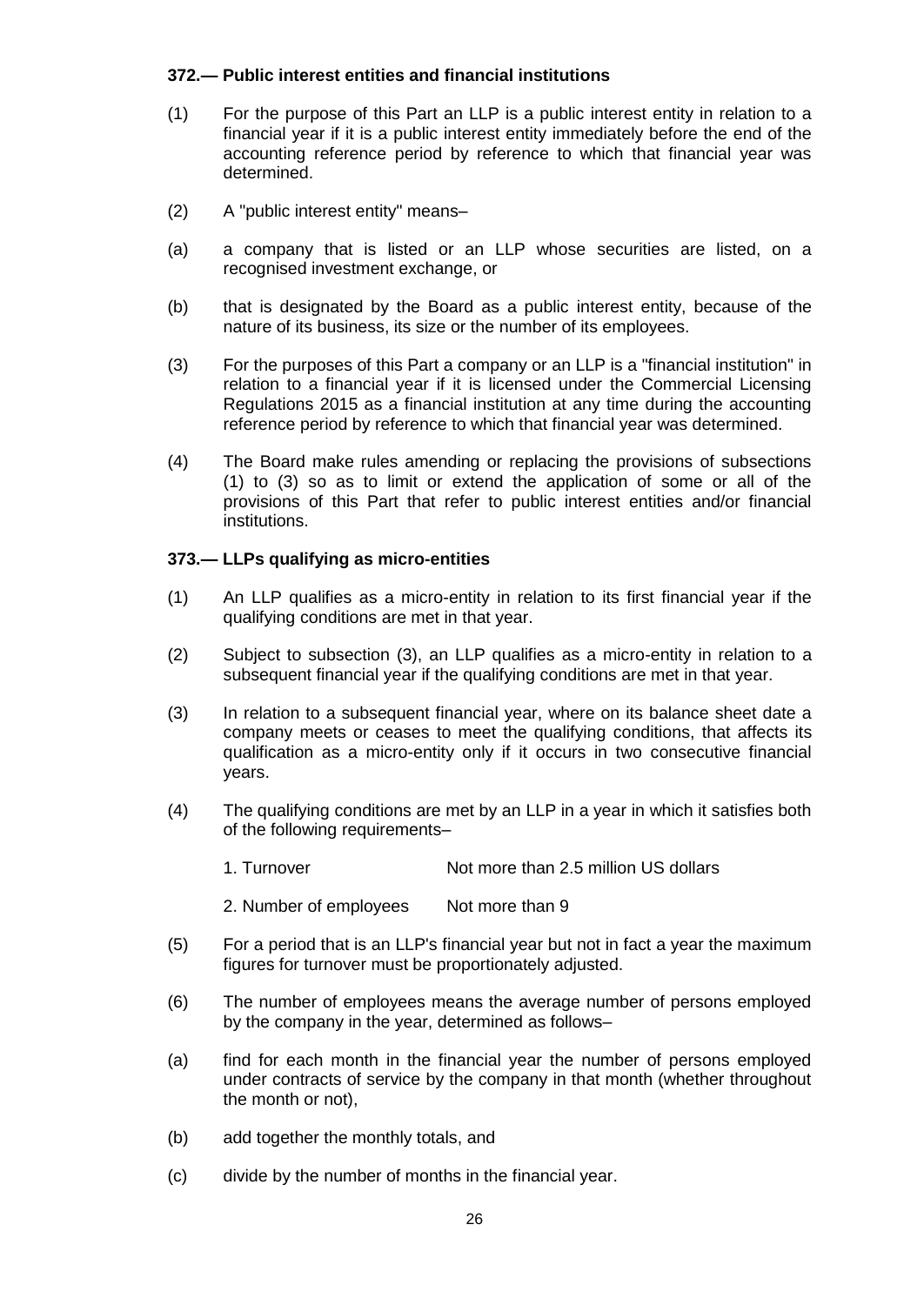- <span id="page-26-0"></span>(7) In the case of an LLP which is a parent LLP, the LLP qualifies as a microentity in relation to a financial year only if–
- (a) the LLP qualifies as a micro-entity in relation to that year, as determined by subsections [\(1\)](#page-25-2) to [\(7\),](#page-26-0) and
- (b) the group headed by the LLP qualifies as a small group, as determined by section 36[9\(2\)](#page-23-1) to [\(6\).](#page-23-2)

### **374.— LLPs excluded from being treated as micro-entities**

- (1) The micro-entity provisions do not apply in relation to an LLP's accounts for a particular financial year if the LLP was at any time within that year an LLP excluded from the small LLPs regime by virtue of section 371 (LLPs excluded from the small LLPs regime).
- (2) The micro-entity provisions also do not apply in relation to an LLP's accounts for a financial year if–
- (a) the LLP is a parent LLP which prepares group accounts for that year as permitted by section 388 (option to prepare group accounts), or
- (b) the LLP is not a parent LLP but its accounts are included in the consolidated group accounts for that year."

#### **16. Accounting records**

Sections 375 to 378 apply to LLPs, modified so that they read as follows—

#### **"375.— Duty to keep accounting records**

- (1) Every LLP must keep adequate accounting records.
- (2) Adequate accounting records means records that are sufficient–
- (a) to show and explain the LLP's transactions,
- (b) to disclose with reasonable accuracy, at any time, the financial position of the LLP at that time, and
- (c) to enable the members to ensure that any accounts required to be prepared comply with the requirements of the Companies Regulations.
- (3) Accounting records must, in particular, contain–
- (a) entries from day to day of all sums of money received and expended by the LLP and the matters in respect of which the receipt and expenditure takes place, and
- (b) a record of the assets and liabilities of the LLP.
- (4) If the LLP's business involves dealing in goods, the accounting records must contain–
- (a) statements of stock held by the LLP at the end of each financial year of the LLP,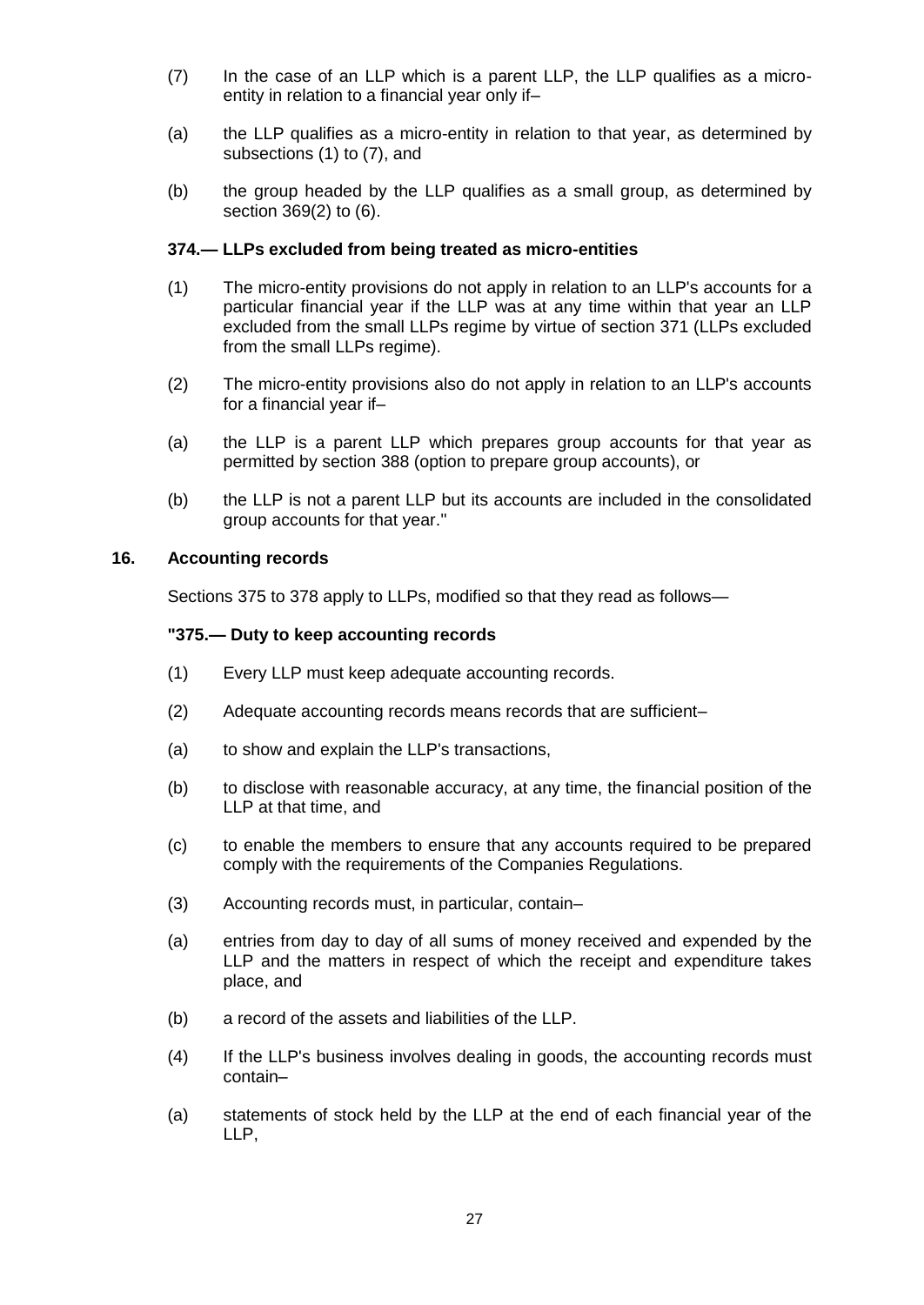- (b) all statements of stocktakings from which any statement of stock as is mentioned in subsection (4)(a) has been or is to be prepared, and
- (c) except in the case of goods sold by way of ordinary retail trade, statements of all goods sold and purchased, showing the goods and the buyers and sellers in sufficient detail to enable all these to be identified.
- (5) A parent LLP that has a subsidiary undertaking in relation to which the above requirements do not apply must take reasonable steps to secure that the undertaking keeps such accounting records as to enable the members of the parent LLP to ensure that any accounts required to be prepared under this Part comply with the requirements of the Companies Regulations.

#### **376.— Duty to keep accounting records: contravention**

- (1) If an LLP fails to comply with any provision of section 375 (duty to keep accounting records), a contravention of the Companies Regulations is committed by every member of the LLP who is in default.
- (2) A person does not commit the contravention referred to in subsection (1) if he shows that he acted honestly and that in the circumstances in which the LLP's business was carried on the default was excusable.
- (3) A person who commits the contravention referred to in subsection (1) shall be liable to a fine of up to level 5.

#### **377.— Where and for how long records to be kept**

- (1) An LLP's accounting records–
- (a) must be kept at its registered office or such other place as the members think fit, and
- (b) must at all times be open to inspection by the LLP's members.
- (2) If accounting records are kept at a place outside the Abu Dhabi Global Market, accounts and returns with respect to the business dealt with in the accounting records so kept must be sent to, and kept at, a place in the Abu Dhabi Global Market, and must at all times be open to such inspection.
- (3) The accounts and returns to be sent to the Abu Dhabi Global Market must be such as to–
- (a) disclose with reasonable accuracy the financial position of the business in question at intervals of not more than six months, and
- (b) enable the members to ensure that the accounts required to be prepared under this Part comply with the requirements of the Companies Regulations.
- (4) Accounting records that an LLP is required by section 375 (duty to keep accounting records) to keep must be preserved by it for ten years from the date on which they are made.
- (5) Subsection (4) is subject to any provision contained in other regulation or law applicable in the Abu Dhabi Global Market.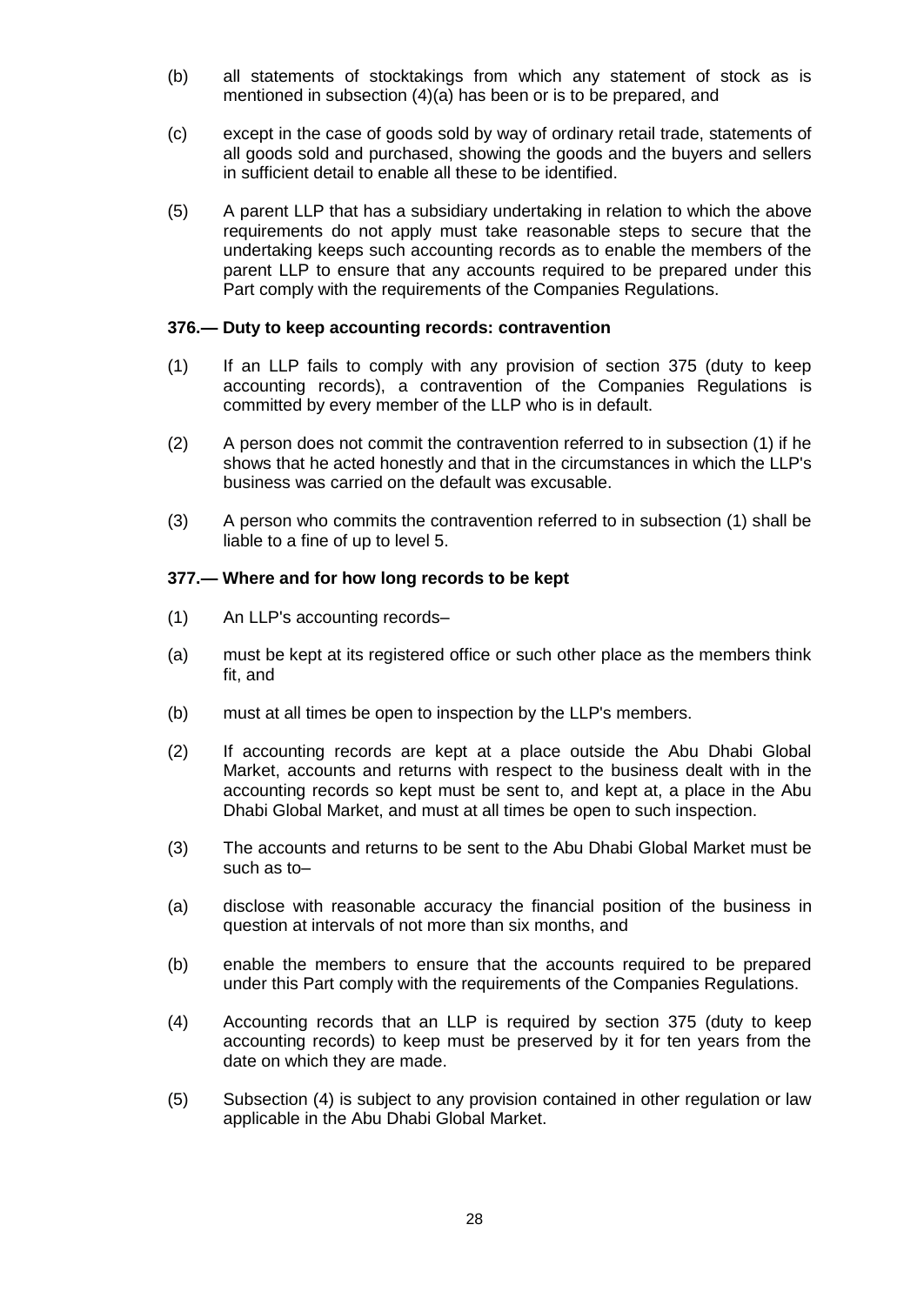# **378.— Where and for how long records to be kept: contraventions**

- (1) If an LLP fails to comply with any provision of subsections (1) to (4) of section 377 (where and for how long records to be kept), a contravention of the Companies Regulations is committed by every member of the LLP who is in default.
- (2) A person does not commit the contravention referred to in subsection (1) if he shows that he acted honestly and that in the circumstances in which the LLP's business was carried on the default was excusable.
- (3) A member of an LLP commits a contravention of the Companies Regulations if he–
- (a) fails to take all reasonable steps for securing compliance by the LLP with subsection (4) of that section (period for which records to be preserved), or
- (b) intentionally causes any default by the LLP under that subsection.
- (4) Subject to subsection (2), a person who commits the contraventions referred to in subsection (1) shall be liable to a level 2 fine.
- (5) A person who commits the contraventions referred to in subsection (3) shall be liable to a fine of up to level 5."

## **17. An LLP's Financial Year**

Sections 379 to 381 apply to LLPs, modified so that they read as follows—

## **"379.— An LLP's financial year**

- (1) The financial year of an LLP is determined as follows.
- (2) Its first financial year–
- (a) begins with the first day of its first accounting reference period, and
- (b) ends with the last day of that period or such other date, not more than seven days before or after the end of that period, as the members may determine.
- (3) Subsequent financial years–
- (a) begin with the day immediately following the end of the LLP's previous financial year, and
- (b) end with the last day of its next accounting reference period or such other date, not more than seven days before or after the end of that period, as the members may determine.
- (4) In relation to an undertaking that is not an LLP, references in the Companies Regulations to its financial year are to any period in respect of which a profit and loss account of the undertaking is required to be made up (by its constitution or by the law under which it is established), whether that period is a year or not.
- (5) The members of a parent LLP must secure that, except where in their opinion there are good reasons against it, the financial year of each of its subsidiary undertakings coincides with the LLP's own financial year.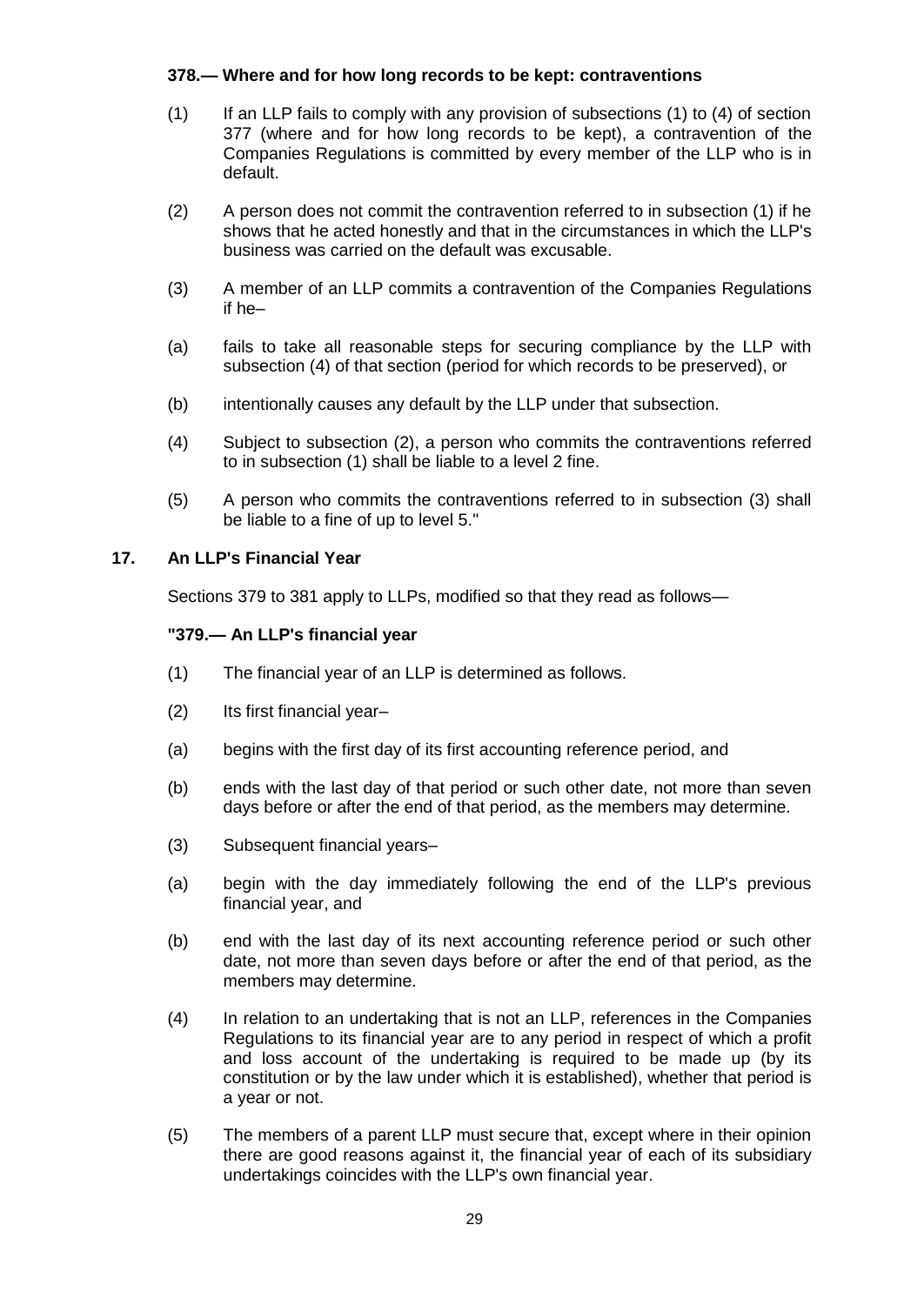### **380.— Accounting reference periods and accounting reference date**

- (1) An LLP's accounting reference periods are determined according to its accounting reference date in each calendar year.
- (2) An LLP's first accounting reference period is the period of more than six months, but not more than 18 months, beginning with the date of its incorporation and ending with its accounting reference date.
- (3) Its subsequent accounting reference periods are successive periods of twelve months beginning immediately after the end of the previous accounting reference period and ending with its accounting reference date.
- (4) This section has effect subject to the provisions of section 381 (alteration of accounting reference date).

#### **381.— Alteration of accounting reference date**

- (1) An LLP may by notice given to the Registrar specify a new accounting reference date having effect in relation to–
- (a) the LLP's current accounting reference period and subsequent periods, or
- (b) the LLP's previous accounting reference period and subsequent periods.

An LLP's "previous accounting reference period" means the one immediately preceding its current accounting reference period.

- (2) The notice must state whether the current or previous accounting reference period–
- (a) is to be shortened, so as to come to an end on the first occasion on which the new accounting reference date falls or fell after the beginning of the period, or
- (b) is to be extended, so as to come to an end on the second occasion on which that date falls or fell after the beginning of the period.
- (3) A notice extending an LLP's current or previous accounting reference period is not effective if given less than five years after the end of an earlier accounting reference period of the LLP that was extended under this section.

This does not apply–

- (a) where the LLP is in administration under Part 1 (administration) of the Insolvency Regulations 2015, or
- (b) where the Registrar directs that it should not apply, which he may do with respect to a notice that has been given or that may be given.
- (4) A notice under this section may not be given in respect of a previous accounting reference period if the period for filing accounts and reports for the financial year determined by reference to that accounting reference period has already expired.
- (5) An accounting reference period may not be extended so as to exceed 18 months and a notice under this section is ineffective if the current or previous accounting reference period as extended in accordance with the notice would exceed that limit.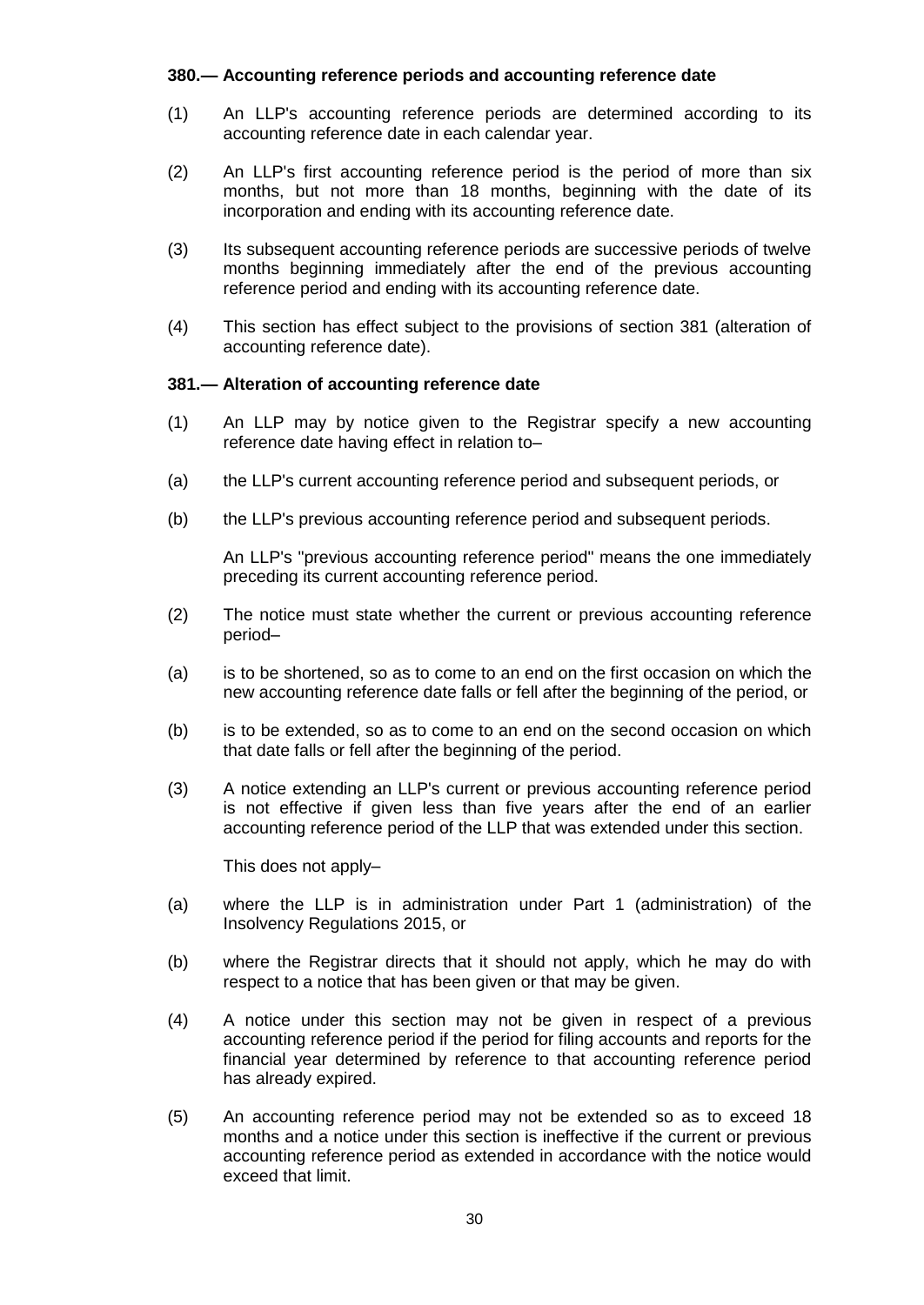This does not apply where the LLP is in administration under Part 1 (administration) of the Insolvency Regulations 2015."

### **18. Annual Accounts**

Sections 382 to 396 apply to LLPs, modified so that they read as follows—

#### **"382.— Accounts to give a fair representation**

- (1) The members of an LLP must not approve accounts for the purposes of this Chapter unless they are satisfied that they give a fair representation of the assets, liabilities, financial position and profit or loss–
- (a) in the case of the LLP's individual accounts, of the LLP,
- (b) in the case of the LLP's group accounts, of the undertakings included in the consolidation as a whole, so far as concerns members of the LLP.
- (2) The following provisions apply to the members of an LLP which qualifies as a micro-entity in relation to a financial year (see sections 373 (LLPs qualifying as micro-entities) and 374 (LLPs excluded from being treated as microentities)) in their consideration of whether the individual accounts of the LLP for that year give a fair representation as required by subsection (1)(a)–
- (a) where the accounts comprise only micro-entity minimum accounting items, the members must disregard any provision of an accounting standard which would require the accounts to contain information additional to those items,
- (b) in relation to a micro-entity minimum accounting item contained in the accounts, the members must disregard any provision of an accounting standard which would require the accounts to contain further information in relation to that item, and
- (c) where the accounts contain an item of information additional to the microentity minimum accounting items, the members must have regard to any provision of an accounting standard which relates to that item.
- (3) The auditor of an LLP in carrying out his functions under the Companies Regulations in relation to the LLP's annual accounts must have regard to the members' duty under subsection (1).

#### **383.— Duty to prepare individual accounts**

- (1) The members of every LLP must prepare accounts for the LLP for each of its financial years unless the LLP is exempt from that requirement under section 384 (individual accounts: exemption for dormant subsidiaries).
- (2) Accounts prepared pursuant to this section are referred to as the LLP's "individual accounts".

#### **384.— Individual accounts: exemption for dormant subsidiaries**

- (1) An LLP that is otherwise required to prepare individual accounts is exempt from this requirement for a financial year if–
- (a) it is itself a subsidiary undertaking, and
- (b) it has been dormant throughout the whole of that year,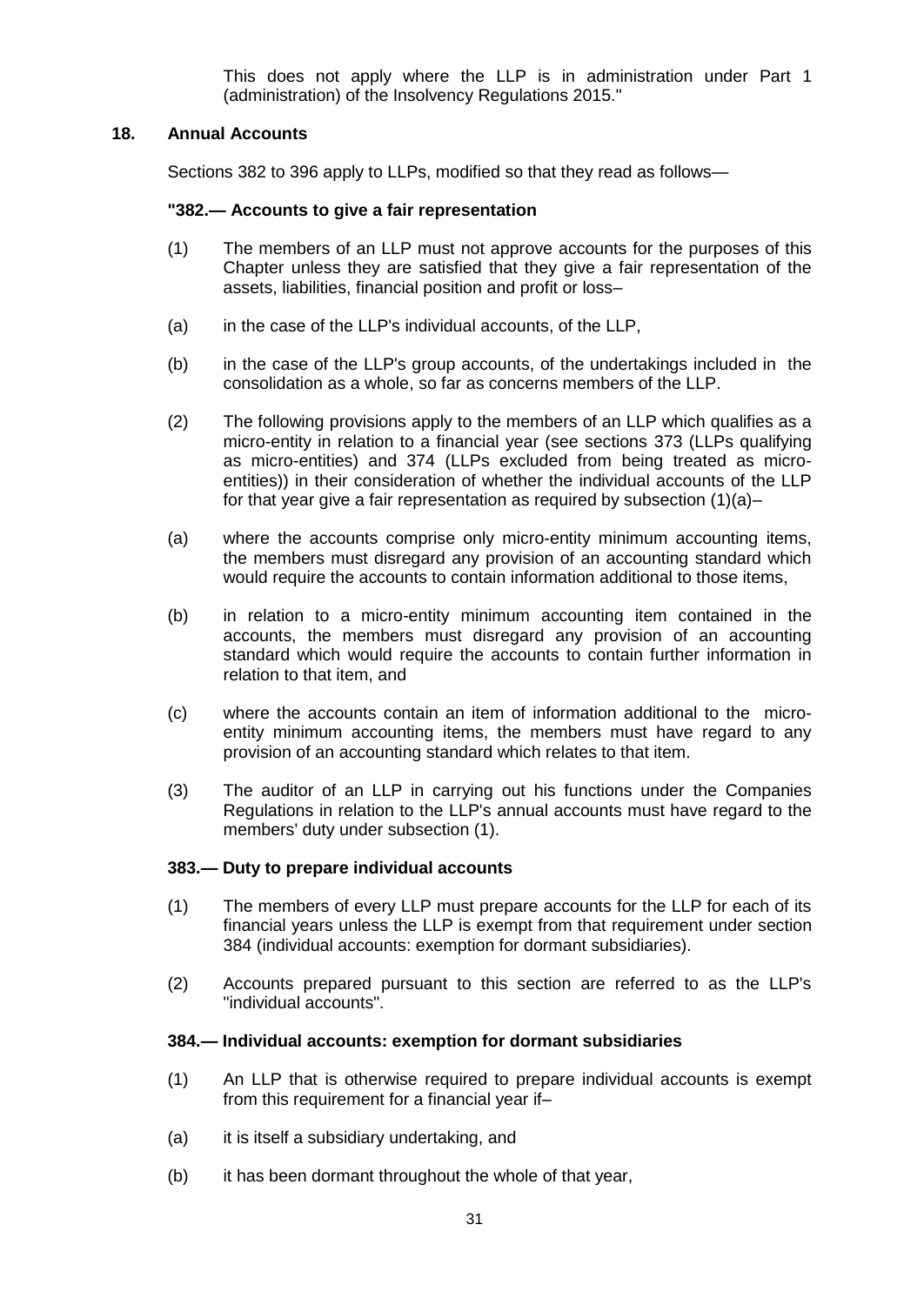- (2) Exemption is conditional upon compliance with all of the following conditions–
- (a) all members of the LLP must agree to the exemption in respect of the financial year in question,
- (b) the parent undertaking must give a guarantee under section 386 (parent undertaking declaration of guarantee) in respect of that year,
- (c) the LLP must be included in the consolidated accounts drawn up for that year or to an earlier date in that year by the parent undertaking,
- (d) the parent undertaking must disclose in the notes to the consolidated accounts that the LLP is exempt from the requirement to prepare individual accounts by virtue of this section, and
- (e) the members of the LLP must deliver to the Registrar within the period for filing the LLP's accounts and reports for that year-
- (i) a written notice of the agreement referred to in subsection (2)(a),
- (ii) the statement referred to in section 386(1) (parent undertaking declaration of guarantee),
- (iii) a copy of the consolidated accounts referred to in subsection (2)(c),
- (iv) a copy of the auditor's report on those accounts, and
- (v) a copy of the consolidated annual report drawn up by the parent undertaking.

#### **385.— LLPs excluded from the dormant subsidiaries exemption**

An LLP is not entitled to the exemption conferred by section 384 (individual accounts: exemption for dormant subsidiaries) if it was at any time within the financial year in question–

- (a) a public interest entity, or
- (b) a financial institution, or
- (c) a member of an ineligible group (as defined in section 371(2) (LLPs excluded from the small LLPs regime))

### **386.— Dormant subsidiaries exemption: parent undertaking declaration of guarantee**

- (1) A guarantee is given by a parent undertaking under this section when the members of the subsidiary LLP deliver to the Registrar a statement by the parent undertaking that it guarantees the subsidiary LLP under this section.
- (2) The statement under subsection (1) must be authenticated by the parent undertaking and must specify–
- (a) the name of the parent undertaking,
- (b) if the parent undertaking is incorporated in the Abu Dhabi Global Market, its registered number (if any),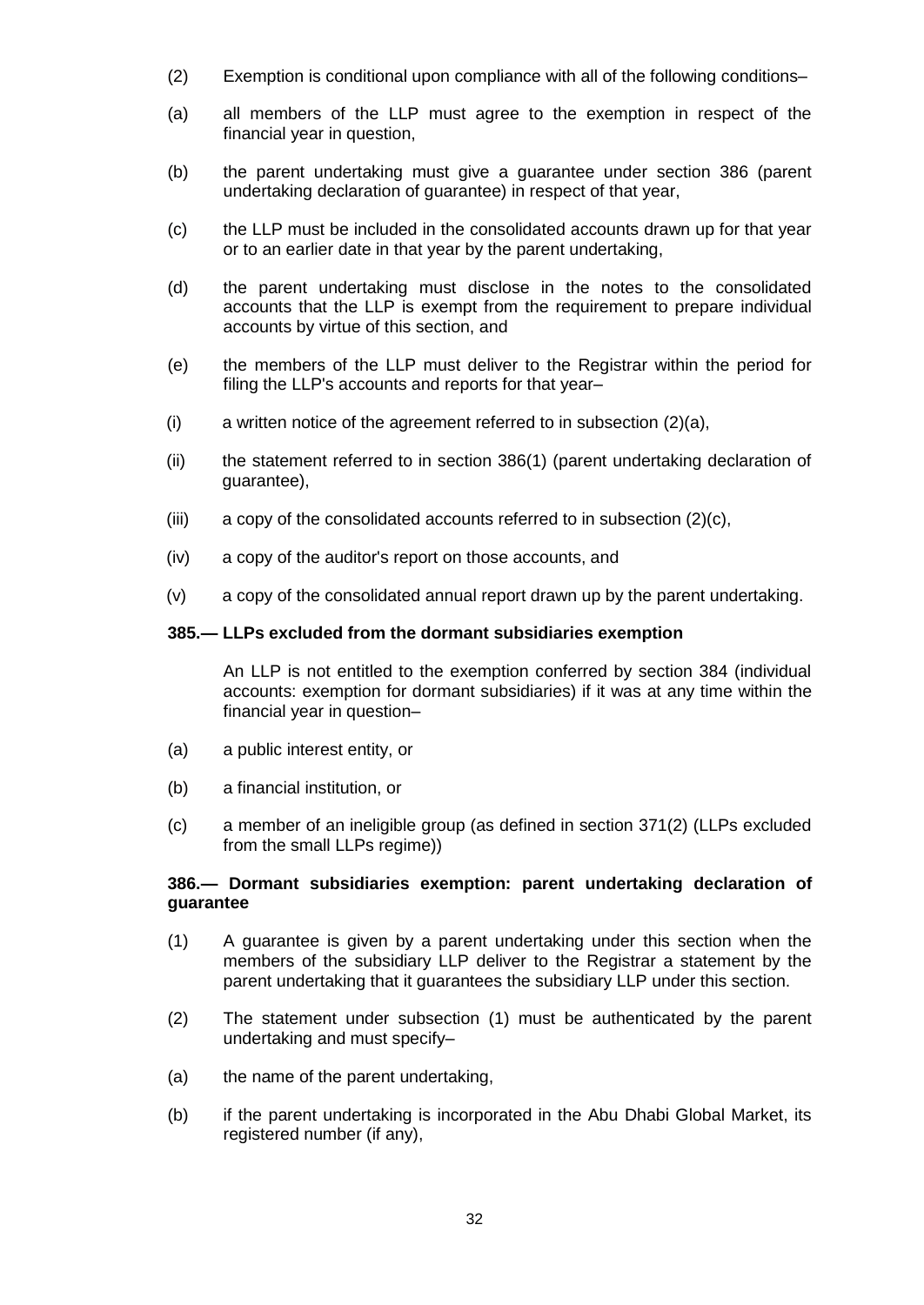- (c) if the parent undertaking is incorporated outside the Abu Dhabi Global Market and registered in the country in which it is incorporated, the identity of the register on which it is registered and the number with which it is so registered,
- (d) the name and registered number of the subsidiary LLP in respect of which the guarantee is being given,
- (e) the date of the statement, and
- (f) the financial year to which the guarantee relates.
- (3) A guarantee given under this section has the effect that–
- (a) the parent undertaking guarantees all outstanding liabilities to which the subsidiary LLP is subject at the end of the financial year to which the guarantee relates, until they are satisfied in full, and
- (b) the guarantee is enforceable against the parent undertaking by any person to whom the subsidiary LLP is liable in respect of those liabilities.

#### **387.— Individual accounts: applicable accounting framework**

- (1) An LLP's individual accounts shall be prepared in accordance with international accounting standards ("IAS individual accounts").
- (2) The Board may make rules prescribing (i) the circumstances in which other accounting standards may be adopted for the purpose of preparing an LLP's individual accounts and (ii) the other accounting standards which may be so adopted.

#### **388.— Option to prepare group accounts**

If at the end of a financial year an LLP subject to the small LLPs regime is a parent LLP the members, as well as preparing individual accounts for the year, may prepare group accounts for the year.

#### **389.— Duty to prepare group accounts**

- (1) This section applies to LLPs that are not subject to the small LLPs regime.
- (2) If at the end of a financial year the LLP is a parent LLP the members, as well as preparing individual accounts for the year, must prepare group accounts for the year unless the LLP is exempt from that requirement.
- (3) Group accounts prepared in accordance with this section shall be prepared in accordance with international accounting standards ("IAS group accounts").
- (4) The Board may make rules prescribing other accounting standards which may be adopted for the purpose of preparing group accounts.
- (5) There are exemptions to the requirements of this section under section 390 (exemption for LLP included in group accounts of larger group).
- (6) An LLP to which this section applies but which is exempt from the requirement to prepare group accounts, may do so.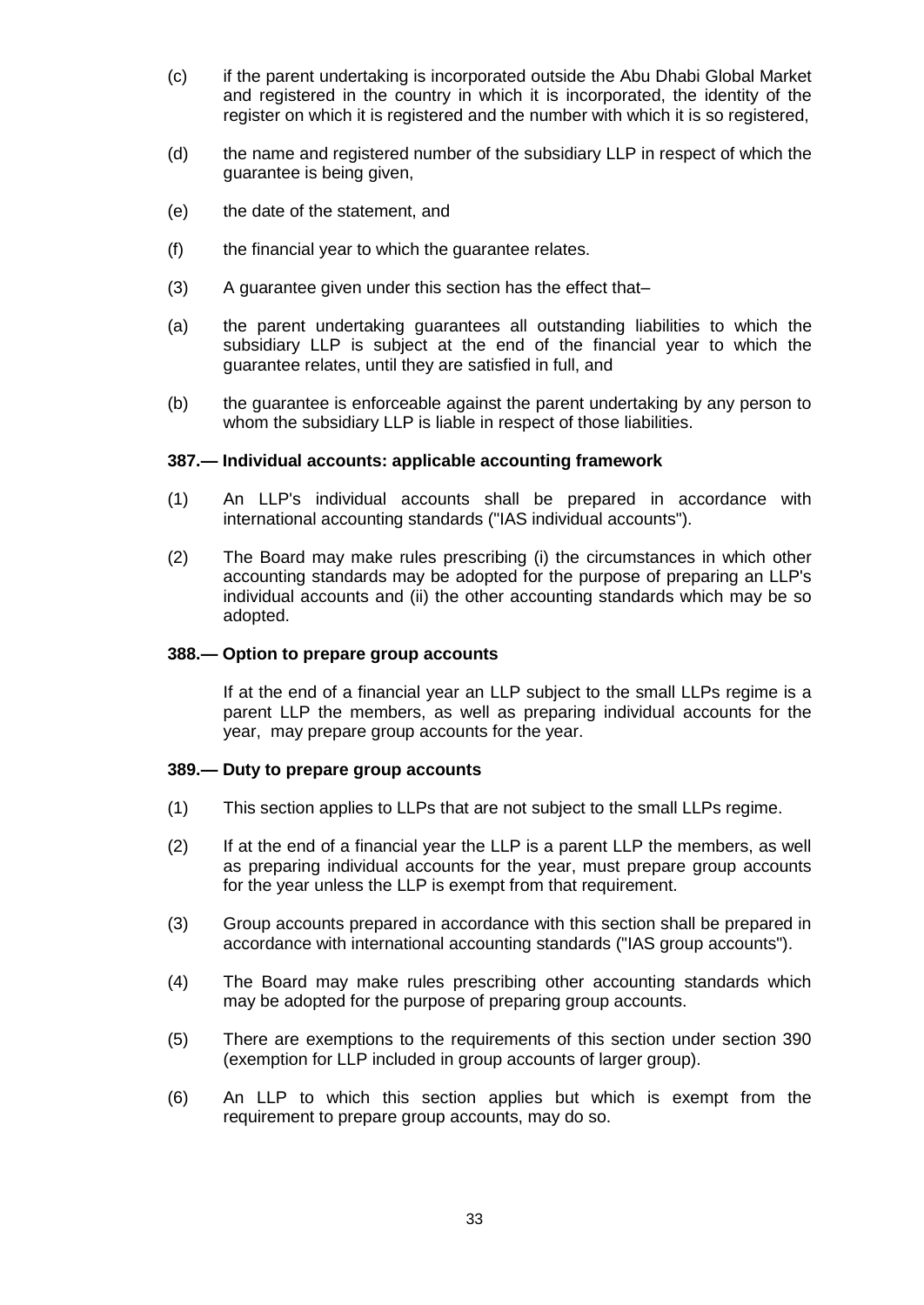## **390.— Exemption for LLP included in group accounts of larger group**

- (1) An LLP is exempt from the requirement to prepare group accounts if it is itself a subsidiary undertaking, in the following cases–
- (a) where the LLP is a wholly-owned subsidiary,
- (b) where its parent undertaking holds more than 50% of the interests in the LLP and notice requesting the preparation of group accounts has not been served on the LLP by members holding in aggregate–
- (i) more than half of the remaining interests in the LLP, or
- (ii) 5% of the total interests in the LLP.

Such notice must be served not later than six months after the end of the financial year before that to which it relates.

- (2) Exemption is conditional upon compliance with all of the following conditions–
- (a) the LLP and all of its subsidiary undertakings must be included in consolidated accounts for a larger group drawn up to the same date, or to an earlier date in the same financial year, by a parent undertaking,
- (b) those accounts and, where appropriate, the group's annual report, must be drawn up in accordance with the requirements of the Companies Regulations with respect to such accounts and reports or otherwise in a manner equivalent to consolidated accounts and consolidated annual reports so drawn up,
- (c) the group accounts must be audited by one or more persons authorised to audit accounts under the law under which the parent undertaking which draws them up is established,
- (d) the LLP must disclose in its individual accounts that it is exempt from the obligation to prepare and deliver group accounts,
- (e) the LLP must state in its individual accounts the name of the parent undertaking which draws up the group accounts referred to above and–
- (i) if it is incorporated outside the Abu Dhabi Global Market, the country in which it is incorporated, or
- (ii) if it is unincorporated, the address of its principal place of business,
- (f) the LLP must deliver to the Registrar, within the period for filing its accounts and reports for the financial year in question, copies of–
- (i) the group accounts, and
- (ii) where appropriate, the consolidated annual report,
- (iii) together with the auditor's report on them,
- (g) any requirement of Part 31 of the Companies Regulations as to the delivery to the Registrar of a certified translation into English must be met in relation to any document comprised in the accounts and reports delivered in accordance with subsection (2)(f).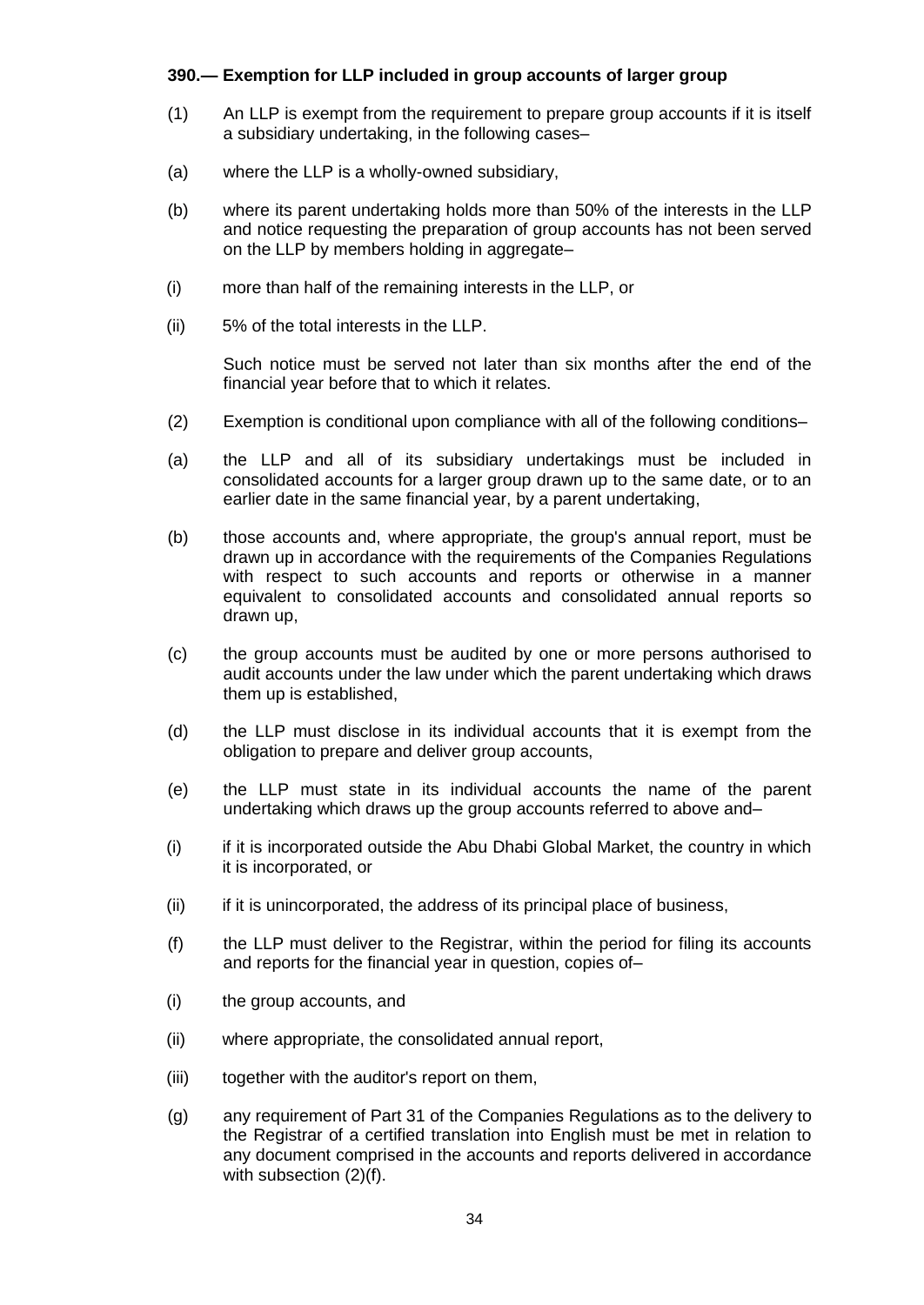(3) For the purposes of subsection (1)(b), interests held by a wholly-owned subsidiary of the parent undertaking, or held on behalf of the parent undertaking or a wholly-owned subsidiary, are attributed to the parent undertaking.

## **391.— Consistency of financial reporting within group**

- (1) The members of a parent LLP must secure that the individual accounts of–
- (a) the parent LLP, and
- (b) each of its subsidiary undertakings,

are all prepared using the same financial reporting framework, except to the extent that in their opinion there are good reasons for not doing so.

- (2) Subsection (1) does not apply if the members do not prepare group accounts for the parent LLP.
- (3) Subsection (1) only applies to accounts of subsidiary undertakings that are required to be prepared under this Part.
- (4) Subsection (1)(a) does not apply where the members of a parent LLP prepare IAS group accounts and IAS individual accounts.

#### **392.— Individual profit and loss account where group accounts prepared**

- (1) This section applies where–
- (a) an LLP prepares group accounts in accordance with the Companies Regulations, and
- (b) the notes to the LLP's individual balance sheet show the LLP's profit or loss for the financial year determined in accordance with the Companies Regulations.
- (2) The LLP's individual profit and loss account need not contain the information specified in section 396 (information about employee numbers and costs).
- (3) The LLP's individual profit and loss account must be approved in accordance with section 399(1) (approval by members) but may be omitted from the LLP's annual accounts for the purposes of the other provisions of the Companies Regulations.

### **393.— Information about related undertakings**

- (1) The Board may make rules requiring information about related undertakings to be given in notes to an LLP's annual accounts.
- (2) The rules–
- (a) may make different provision according to whether or not the LLP prepares group accounts, and
- (b) may specify the descriptions of undertaking in relation to which it applies, and make different provision in relation to different descriptions of related undertaking.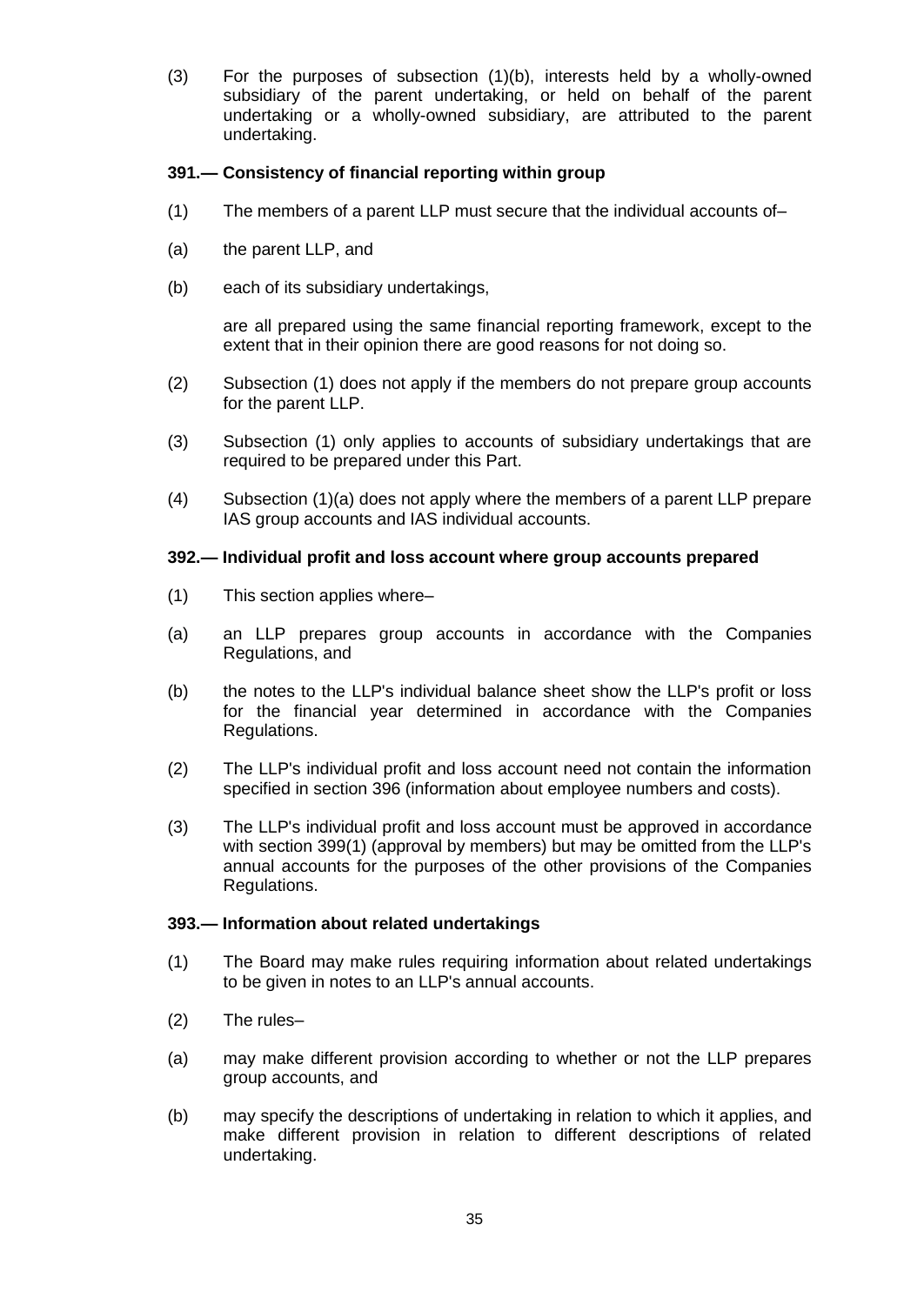- (3) The rules may provide that information need not be disclosed with respect to an undertaking that–
- (a) is established under the law of a jurisdiction outside the Abu Dhabi Global Market, or
- (b) carries on business outside the Abu Dhabi Global Market,

if the following conditions are met.

- (4) The conditions are–
- (a) that in the opinion of the members of the LLP the disclosure would be seriously prejudicial to the business of–
- (i) that undertaking,
- (ii) the LLP,
- (iii) any of the LLP's subsidiary undertakings, or
- (iv) any other undertaking which is included in the consolidation, and
- (b) that the Registrar agrees that the information need not be disclosed.

Where advantage is taken of any such exemption, that fact must be stated in a note to the LLP's annual accounts.

#### **394.— Information about related undertakings: alternative compliance**

- (1) This section applies where the members of an LLP are of the opinion that the number of undertakings in respect of which the LLP is required to disclose information under any provision of a rule made under section 393 (information about related undertakings) is such that compliance with that provision would result in information of excessive length being given in notes to the LLP's annual accounts.
- (2) The information need only be given in respect of the undertakings whose results or financial position, in the opinion of the members, principally affected the figures shown in the LLP's annual accounts.
- $(3)$  If advantage is taken of subsection  $(2)$ -
- (a) there must be included in the notes to the LLP's annual accounts a statement that the information is given only with respect to such undertakings as are mentioned in that subsection, and
- (b) the full information (both that which is disclosed in the notes to the accounts and that which is not) must be annexed to the LLP's next annual return.

For this purpose the "next annual return" means that next delivered to the Registrar after the accounts in question have been approved under section 399 (approval and signing of accounts).

- (4) If an LLP fails to comply with subsection (3)(b), a contravention of the Companies Regulations is committed by–
- (a) the LLP, and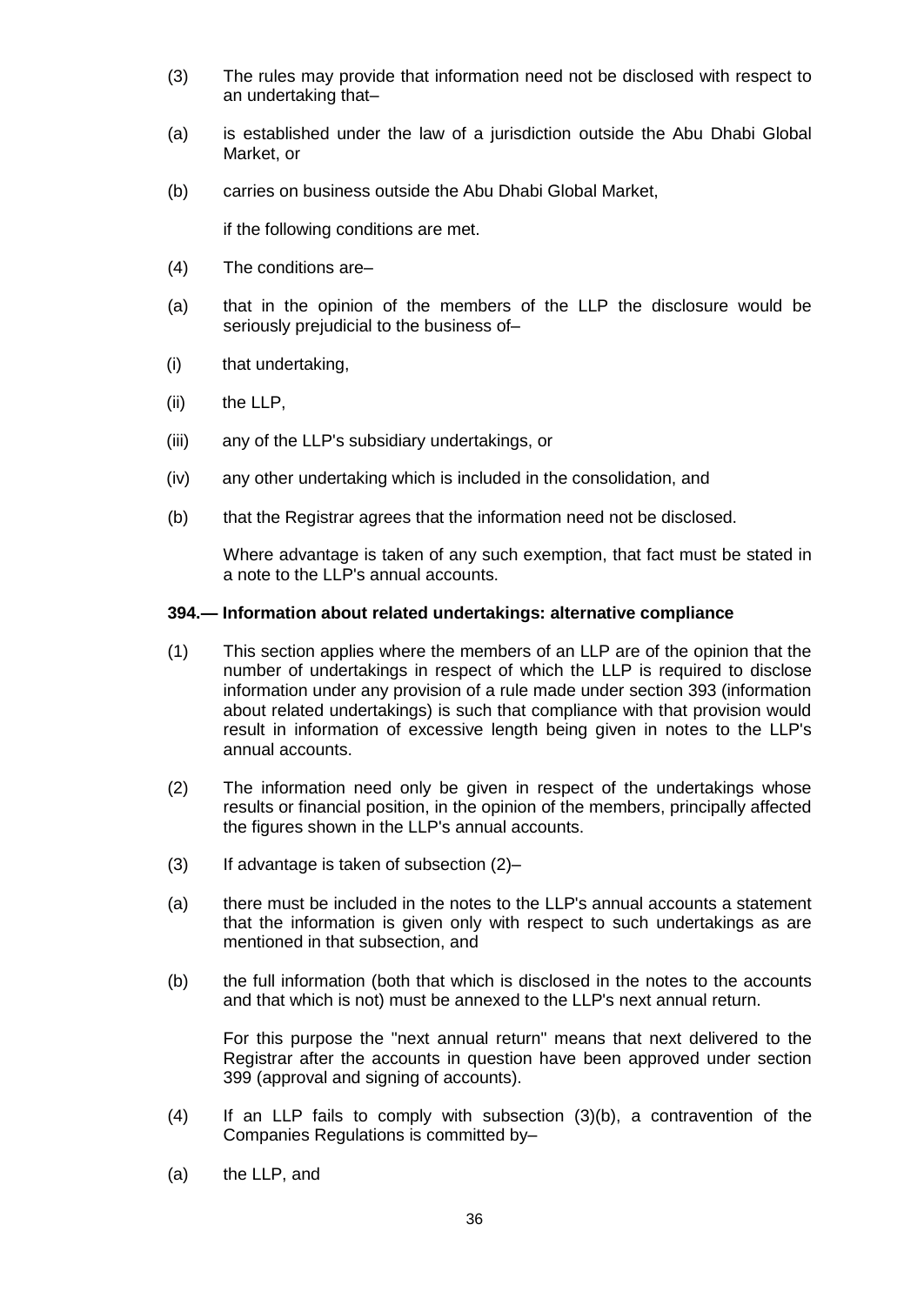- (b) every member of the LLP who is in default.
- (5) A person who commits the contravention referred to in subsection (4) shall be liable to a level 3 fine.

### **395.— Information about off-balance sheet arrangements**

- (1) In the case of an LLP that is not subject to the small LLPs regime, if in any financial year–
- (a) the LLP is or has been party to arrangements that are not reflected in its balance sheet, and
- (b) at the balance sheet date the risks or benefits arising from those arrangements are material,
- (c) the information required by this section must be given in notes to the LLP's annual accounts.
- (2) The information required is–
- (a) the nature and business purpose of the arrangements, and
- (b) the financial impact of the arrangements on the LLP.
- (3) The information need only be given to the extent necessary for enabling the financial position of the LLP to be assessed.
- (4) If the LLP qualifies as medium-sized in relation to the financial year (see sections 438 (LLPs qualifying as medium-sized: general) to 440 (LLPs excluded from being treated as medium-sized)) it need not comply with subsection (2)(b).
- (5) This section applies in relation to group accounts as if the undertakings included in the consolidation were a single LLP.

#### **396.— Information about employee numbers and costs**

- (1) In the case of an LLP not subject to the small LLPs regime, the following information with respect to the employees of the LLP must be given in notes to the LLP's annual accounts–
- (a) the average number of persons employed by the LLP in the financial year, and
- (b) the average number of persons so employed within each category of persons employed by the LLP.
- (2) The categories by reference to which the number required to be disclosed by subsection (1)(b) is to be determined must be such as the members may select having regard to the manner in which the LLP's activities are organised.
- (3) The average number required by subsection (1)(a) or (b) is determined by dividing the relevant annual number by the number of months in the financial year.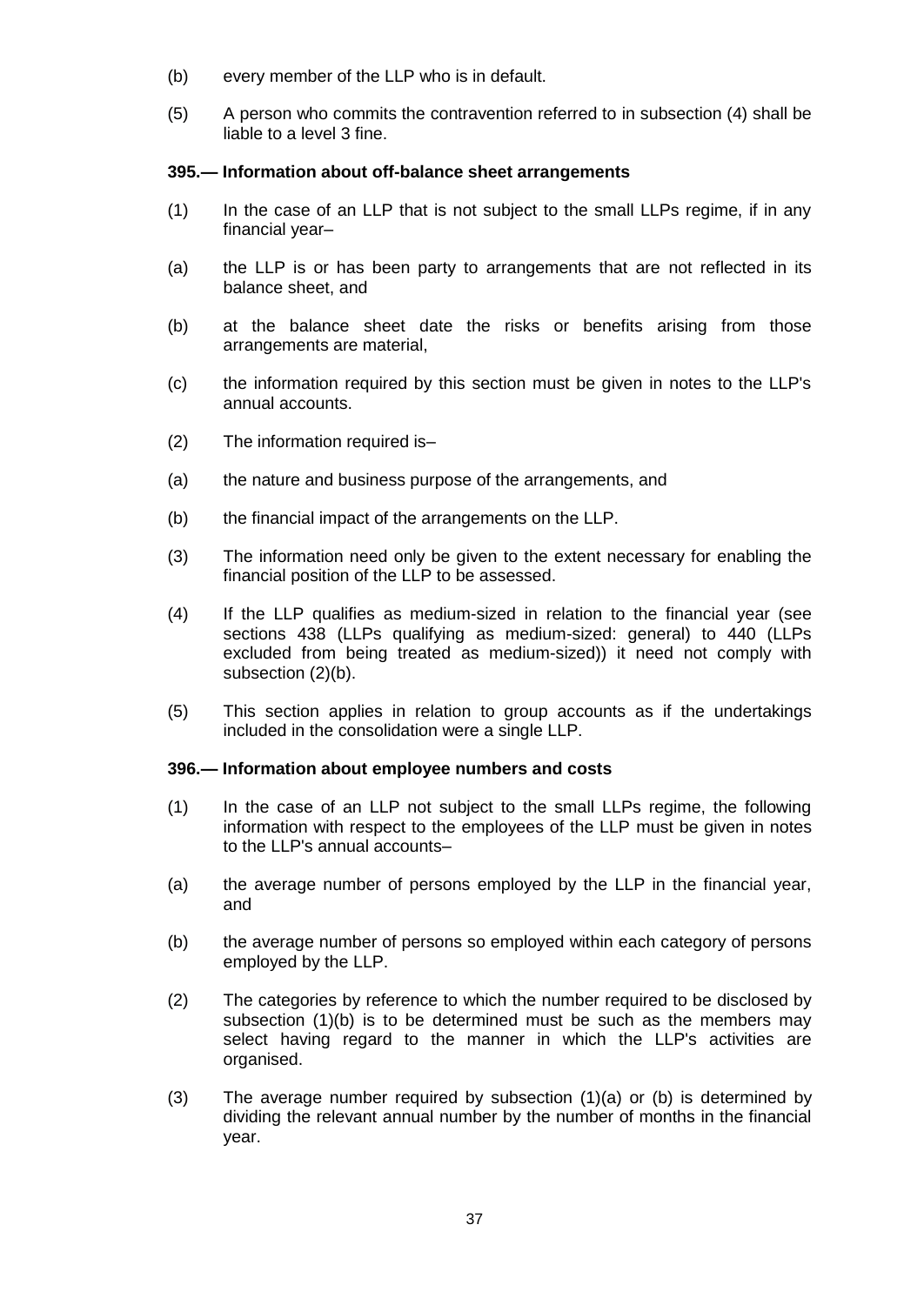- (4) The relevant annual number is determined by ascertaining for each month in the financial year–
- (a) for the purposes of subsection (1)(a), the number of persons employed under contracts of service by the LLP in that month (whether throughout the month or not),
- (b) for the purposes of subsection (1)(b), the number of persons in the category in question of persons so employed,
- (c) and adding together all the monthly numbers.
- (5) In respect of all persons employed by the LLP during the financial year who are taken into account in determining the relevant annual number for the purposes of subsection (1)(a) there must also be stated the aggregate amounts respectively of–
- (a) wages and salaries paid or payable in respect of that year to those persons,
- (b) social security costs incurred by the LLP on their behalf, and
- (c) other pension costs so incurred.

This does not apply in so far as those amounts, or any of them, are stated elsewhere in the LLP's accounts.

(6) In subsection (5)–

"pension costs" includes any costs incurred by the LLP in respect of–

- (a) any pension scheme established for the purpose of providing pensions for persons currently or formerly employed by the LLP,
- (b) any sums set aside for the future payment of pensions or sums due in respect of employees' end-of service gratuity entitlements directly by the LLP to current or former employees, and
- (c) any pensions or end-of service gratuity payments paid directly to such persons without having first been set aside,

"social security costs" means any contributions by the LLP to any state social security or pension scheme, fund or arrangement.

(7) This section applies in relation to group accounts as if the undertakings included in the consolidation were a single LLP."

## **19. Approval and signing of accounts**

Section 399 applies to LLPs, modified so that it reads as follows—

#### **"399.— Approval and signing of accounts**

- (1) An LLP's annual accounts must be approved by the board of members and signed on behalf of the board by a member of the LLP.
- (2) The signature must be on the LLP's balance sheet.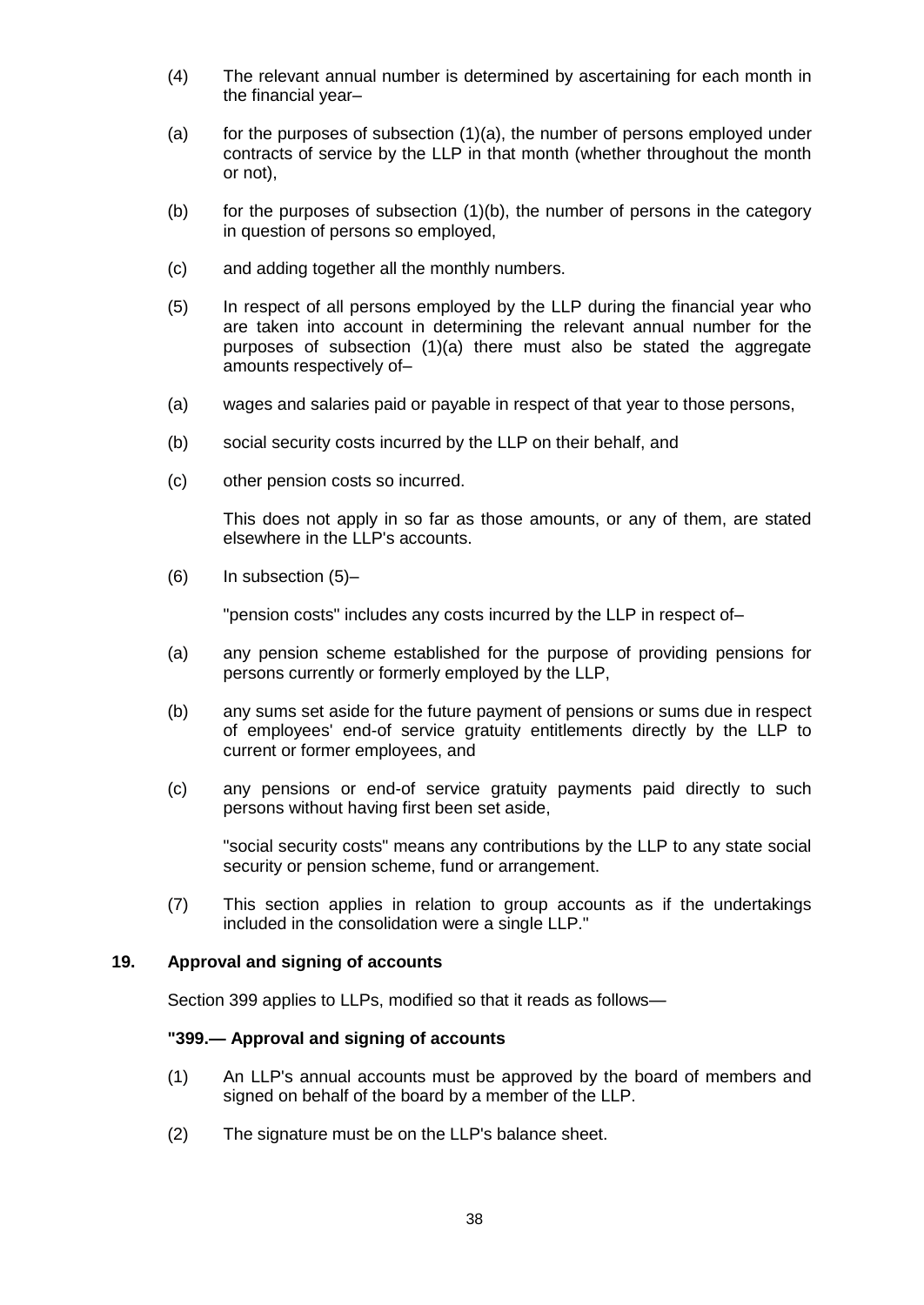- (3) If the accounts are prepared in accordance with the small LLPs regime, the balance sheet must contain, in a prominent position above the signature:
- (a) in the case of individual accounts prepared in accordance with the microentity provisions, a statement to that effect, or
- (b) in the case of accounts not prepared as mentioned in subsection (3)(a), a statement to the effect that the accounts have been prepared in accordance with the provisions applicable to LLPs subject to the small LLPs regime.
- (4) If annual accounts are approved that do not comply with the requirements of the Companies Regulations, every member of the LLP who–
- (a) knew that they did not comply, or was reckless as to whether they complied, and
- (b) failed to take reasonable steps to secure compliance with those requirements or, as the case may be, to prevent the accounts from being approved,
- (c) commits a contravention of the Companies Regulations.
- (5) A person who commits the contravention referred to in subsection (4) shall be liable to a fine of up to level 5."

## **20. Publication of Accounts and Auditor's Report**

Sections 405 and 407 to 412 apply to LLPs, modified so that they read as follows—

#### **"405.— Duty to circulate copies of annual accounts and auditor's report**

- (1) Every LLP required to prepare annual accounts must send a copy of its annual accounts and auditor's report for each financial year to–
- (a) every member of the LLP, and
- (b) every holder of the LLP's debentures.
- (2) Copies need not be sent to a person for whom the LLP does not have a current address.
- (3) An LLP has a "current address" for a person if–
- (a) an address has been notified to the LLP by the person as one at which documents may be sent to him, and
- (b) the LLP has no reason to believe that documents sent to him at that address will not reach him.
- (4) Where copies are sent out over a period of days, references in the Companies Regulations to the day on which copies are sent out shall be read as references to the last day of that period."

## **"407.— Default in sending out copies of accounts and auditor's report: contraventions**

(1) If default is made in complying with section 405 (duty to circulate copies of annual accounts and auditor's report), a contravention of the Companies Regulations is committed by–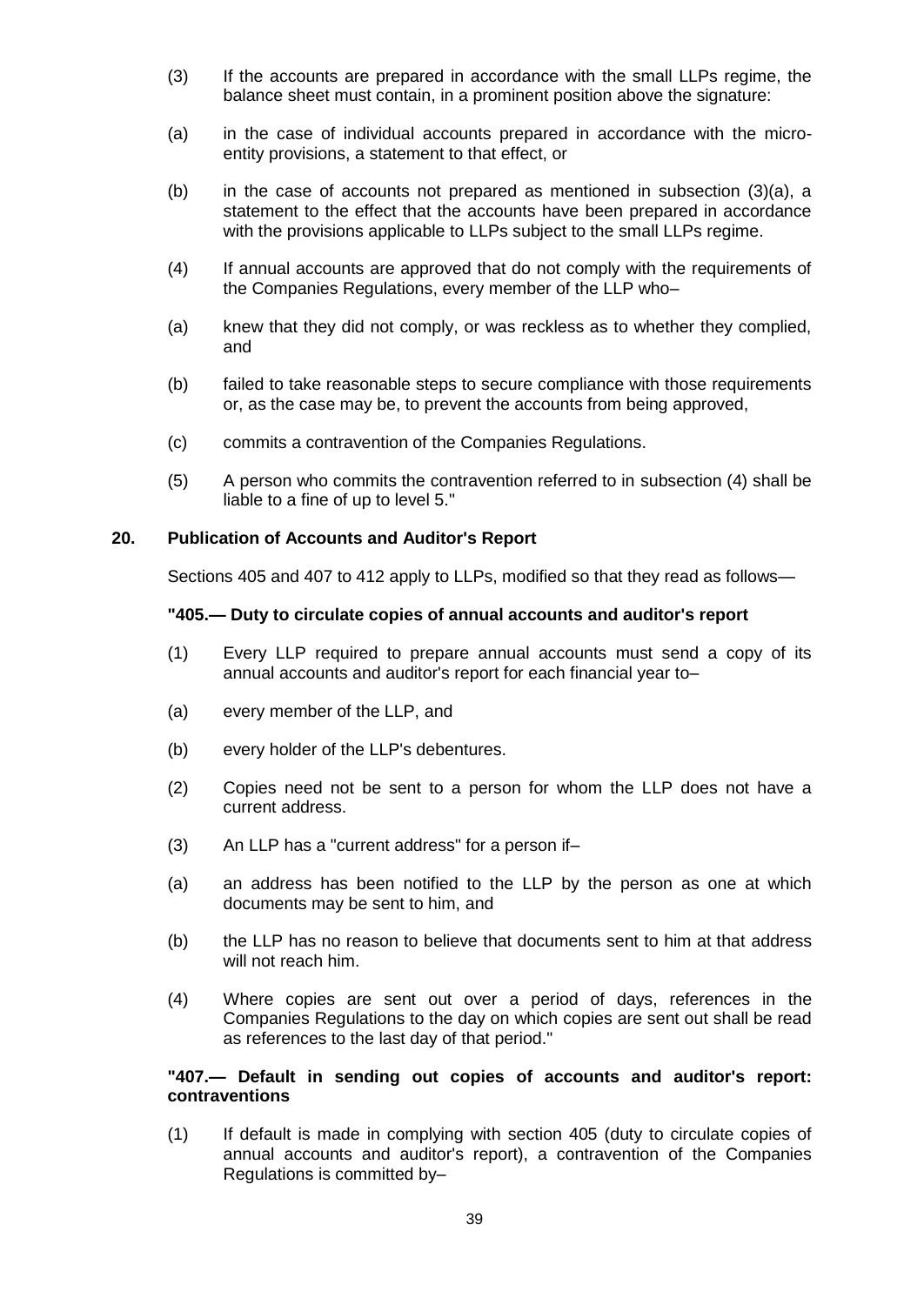- (a) the LLP, and
- (b) every member of the LLP who is in default.
- (2) A person who commits the contravention referred to in subsection (1) shall be liable to a fine of up to level 4.

## **408.— Right of member or debenture holder to copies of accounts and auditor's report**

- (1) A member of, or holder of debentures of, an LLP is entitled to be provided, on demand and without charge, with a copy of–
- (a) the LLP's last annual accounts, and
- (b) the auditor's report on those accounts (including the statement on that report).
- (2) The entitlement under this section is to a single copy of those documents, but that is in addition to any copy to which a person may be entitled under section 405 (duty to circulate copies of annual accounts and auditor's report).
- (3) If a demand made under this section is not complied with within seven days of receipt by the LLP, a contravention of the Companies Regulations is committed by–
- (a) the LLP, and
- (b) every member of the LLP who is in default.
- (4) A person who commits the contravention referred to in subsection (3) shall be liable to a fine of up to level 4.

## **409.— Name of signatory to be stated in published copies of accounts and reports**

- (1) Every copy of a document to which this section applies that is published by or on behalf of the LLP must state the name of the person who signed it on behalf of the board.
- (2) This section applies to the LLP's balance sheet.
- (3) If a copy is published without the required statement of the signatory's name, a contravention of the Companies Regulations is committed by–
- (a) the LLP, and
- (b) every member of the LLP who is in default.
- (4) A person who commits the contravention referred to in subsection (3) shall be liable to a level 3 fine.

#### **410.— Requirements in connection with publication of registrable accounts**

(1) If an LLP publishes any of its registrable accounts, they must be accompanied by the auditor's report on those accounts (unless the LLP is exempt from audit and the members have taken advantage of that exemption).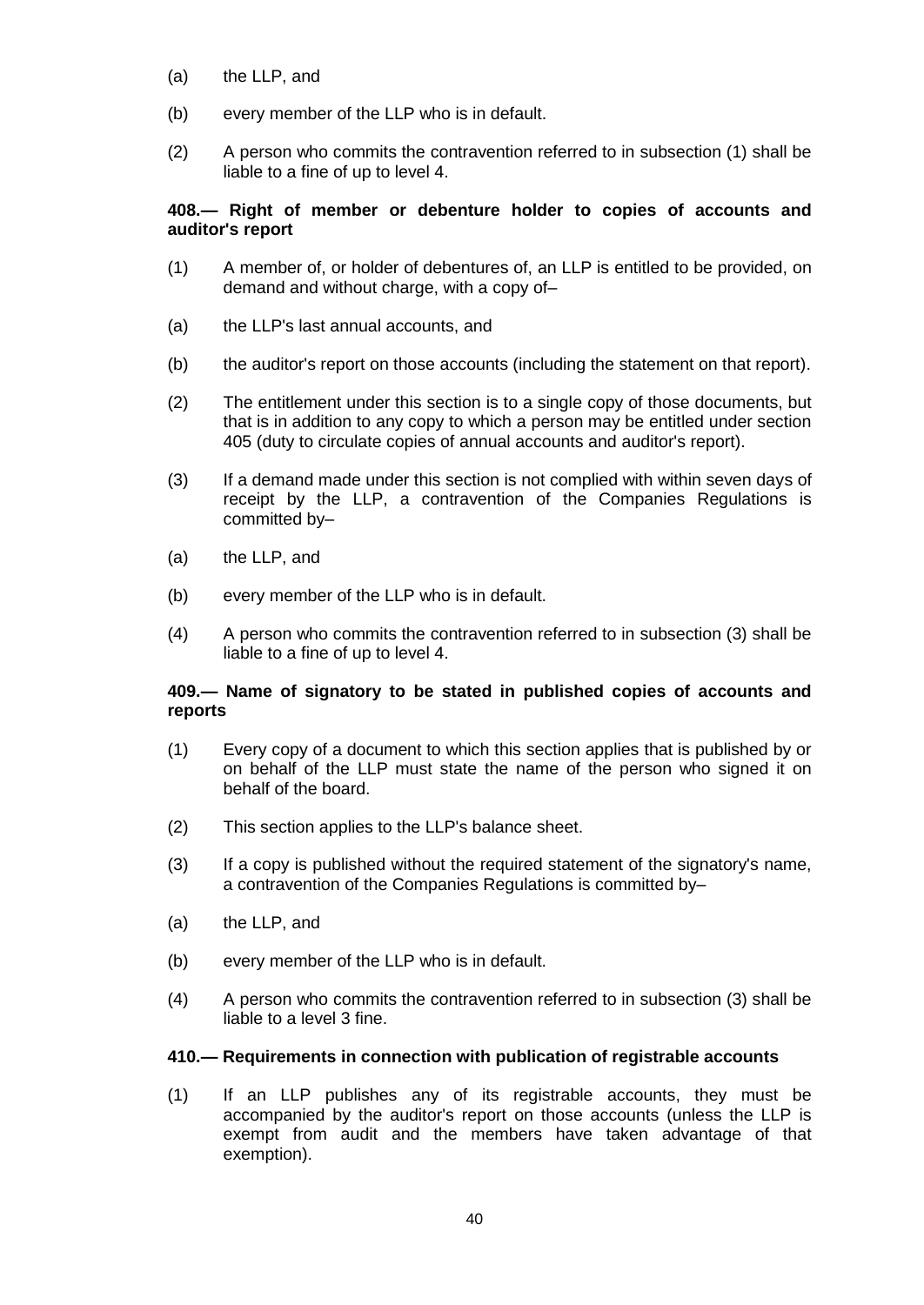- (2) An LLP that prepares registrable group accounts for a financial year must not publish its registrable individual accounts for that year without also publishing with them its registrable group accounts.
- (3) An LLP's "registrable accounts" are its accounts for a financial year as required to be delivered to the Registrar under section 415 (duty to file accounts and reports with the Registrar).
- (4) If an LLP contravenes any provision of this section, a contravention of the Companies Regulations is committed by–
- (a) the LLP, and
- (b) every member of the LLP who is in default.
- (5) A person who commits the contravention referred to in subsection (4) shall be liable to a fine of up to level 5.

### **411.— Requirements in connection with publication of non-registrable and other accounts**

- (1) If an LLP publishes non-registrable accounts, it must publish with them a statement indicating–
- (a) that they are not the LLP's registrable accounts,
- (b) whether registrable accounts dealing with any financial year with which the non-registrable accounts purport to deal have been delivered to the Registrar, and
- (c) whether an auditor's report has been made on the LLP's registrable accounts for any such financial year, and if so whether the report–
- (i) was qualified or unqualified, or included a reference to any matters to which the auditor drew attention by way of emphasis without qualifying the report, or
- (ii) contained a statement under section 469(2) (accounting records or returns inadequate or accounts), or section 469(3) (failure to obtain necessary information and explanations).
- (2) The LLP must not publish with non-registrable accounts the auditor's report on the LLP's registrable accounts.
- (3) References in this section to the publication by an LLP of "non-registrable accounts" are to the publication of–
- (a) any balance sheet or profit and loss account relating to, or purporting to deal with, a financial year (or any part thereof) of the LLP, or
- (b) an account in any form purporting to be a balance sheet or profit and loss account for a group headed by the LLP relating to, or purporting to deal with, a financial year (or any part thereof) of the LLP,

otherwise than as part of the LLP's registrable accounts.

(4) In subsection (3)(b) "a group headed by the LLP" means a group consisting of the LLP and any other undertaking (regardless of whether it is a subsidiary undertaking of the LLP) other than a parent undertaking of the LLP.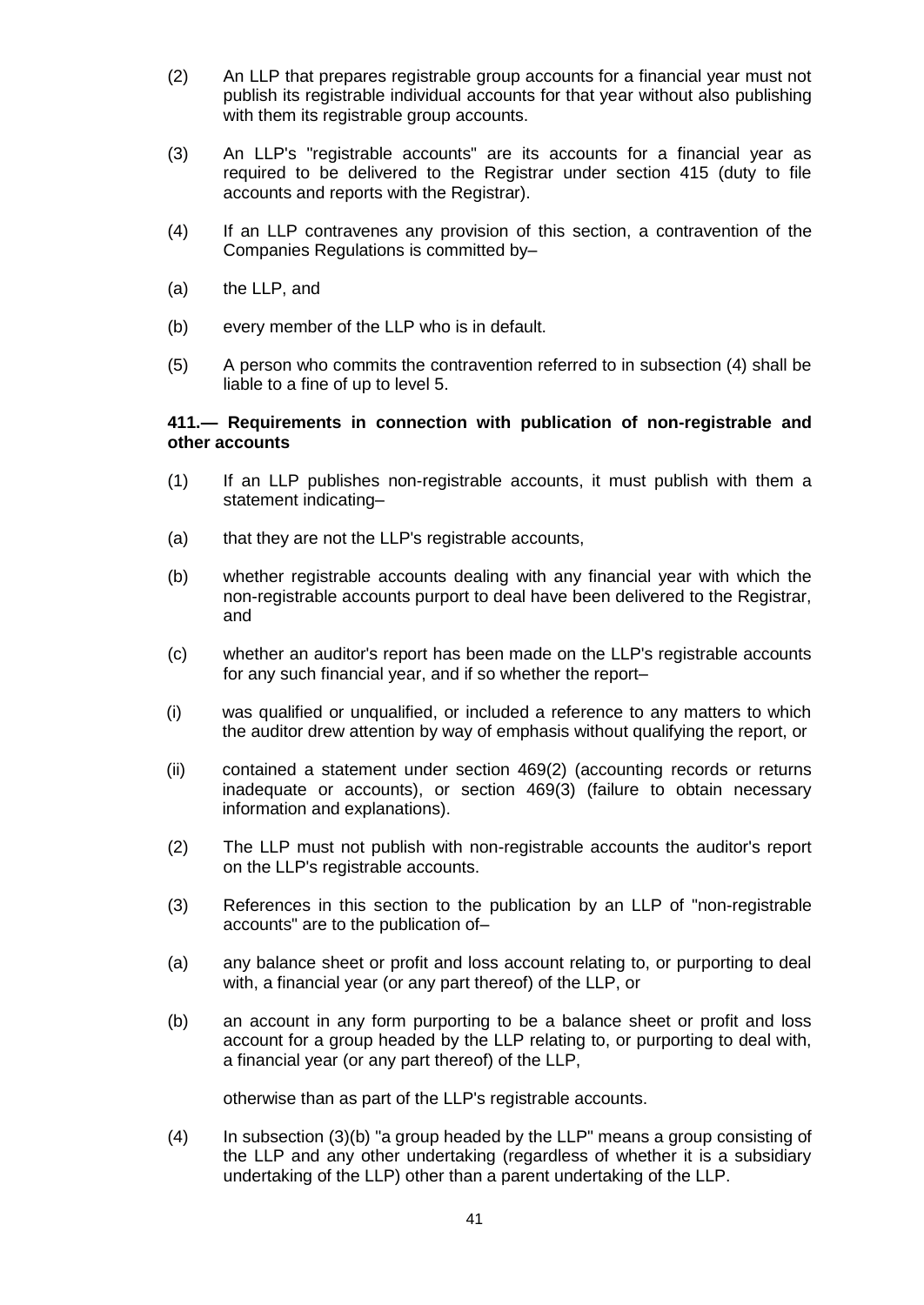- (5) If an LLP contravenes any provision of this section, a contravention of the Companies Regulations is committed by–
- (a) the LLP, and
- (b) every member of the LLP who is in default.
- (6) A person who commits the contravention referred to in subsection (5) shall be liable to a fine of up to level 4.

## **412.— Meaning of "publication" in relation to accounts and reports**

(1) This section has effect for the purposes of–

section 409 (name of signatory to be stated in published copies of accounts and reports),

section 410 (requirements in connection with publication of registrable accounts), and

section 411 (requirements in connection with publication of non-registrable accounts).

(2) For the purposes of those sections an LLP is regarded as publishing a document if it publishes, issues or circulates it (including by making it available on a website) or otherwise makes it available for public inspection in a manner calculated to invite members of the public generally, or any class of members of the public, to read it."

## **21. Filing of Accounts and Auditor's Report**

Sections 415 to 421 and 423 to 427 apply to LLPs, modified so that they read as follows—

#### **"415.— Duty to file accounts and reports with the Registrar**

(1) The members of an LLP must deliver to the Registrar for each financial year the accounts and reports required by–

section 418 (filing obligations of LLPs subject to small LLPs regime),

section 419 (filing obligations of LLPs entitled to small LLPs exemption: additional requirements),

section 420 (filing obligations of medium-sized LLPs), and

section 421 (filing obligations of LLPs generally).

(2) This is subject to section 423 (dormant subsidiaries exempt from filing obligations).

## **416.— Period allowed for filing accounts**

(1) This section specifies the period allowed for the members of an LLP to comply with their obligation under section 415 (duty to file accounts and reports with the Registrar) to deliver accounts and reports for a financial year to the Registrar. This is referred to in the Companies Regulations as the "period for filing" those accounts and reports.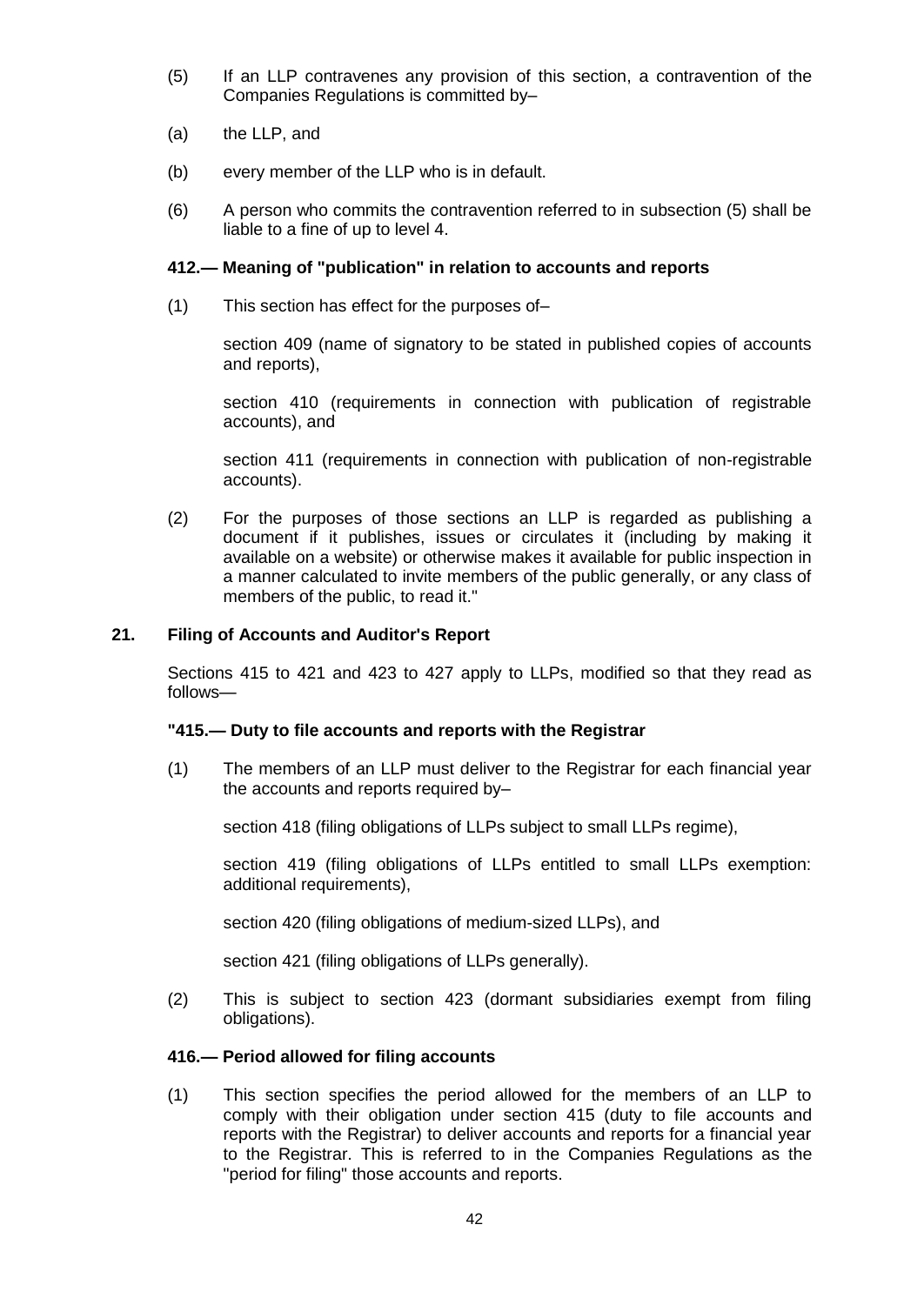(2) The period is for an LLP, nine months after the end of the relevant accounting reference period.

This is subject to the following provisions of this section.

- (3) If the relevant accounting reference period is the LLP's first and is a period of more than twelve months, the period is–
- (a) nine months or six months, as the case may be, from the first anniversary of the incorporation of the LLP, or
- (b) three months after the end of the accounting reference period, whichever last expires.
- (4) If the relevant accounting reference period is treated as shortened by virtue of a notice given by the LLP under section 381 (alteration of accounting reference date), the period is–
- (a) that applicable in accordance with the above provisions, or
- (b) three months from the date of the notice under that section,

whichever last expires.

- (5) If for any special reason the Registrar thinks fit he may, on an application made before the expiry of the period otherwise allowed, by notice in writing to an LLP, extend that period by such further period as may be specified in the notice.
- (6) Any such extension must not have the effect of extending the period for filing to more than twelve months after the end of the relevant accounting reference period.
- (7) In this section "the relevant accounting reference period" means the accounting reference period by reference to which the financial year for the accounts in question was determined.

## **417.— Calculation of period allowed**

- (1) This section applies for the purposes of calculating the period for filing an LLP's accounts and reports which is expressed as a specified number of months from a specified date or after the end of a specified previous period.
- (2) Subject to the following provisions, the period ends with the date in the appropriate month corresponding to the specified date or the last day of the specified previous period.
- (3) If the specified date, or the last day of the specified previous period, is the last day of a month, the period ends with the last day of the appropriate month (whether or not that is the corresponding date).
- $(4)$  If-
- (a) the specified date, or the last day of the specified previous period, is not the last day of a month but is the 29th or 30th, and
- (b) the appropriate month is February,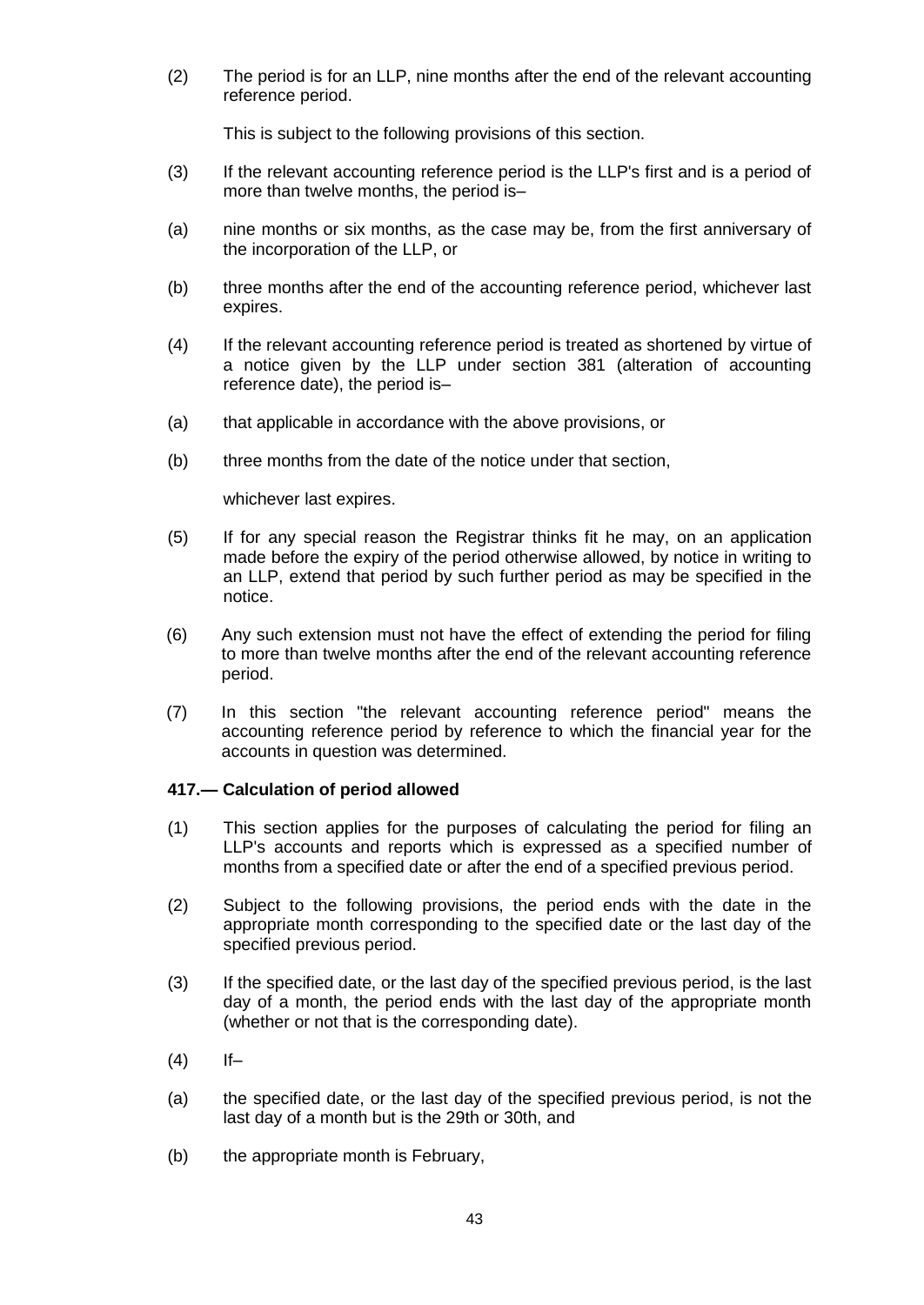the period ends with the last day of February.

(5) "The appropriate month" means the month that is the specified number of months after the month in which the specified date, or the end of the specified previous period, falls.

## **418.— Filing obligations of LLPs subject to small LLPs regime**

- (1) The members of an LLP subject to the small LLPs regime–
- (a) must deliver to the Registrar for each financial year a copy of a balance sheet drawn up as at the last day of that year, and
- (b) may also deliver to the Registrar a copy of the LLP's profit and loss account for that year.
- (2) The members must also deliver to the Registrar a copy of the auditor's report on the accounts that it delivers.

This does not apply if the LLP is exempt from audit and the members have taken advantage of that exemption.

- (3) Subject to section 419 the copies of accounts and reports delivered to the Registrar must be copies of the LLP's annual accounts and reports.
- (4) The copy of the balance sheet delivered to the Registrar under this section must state the name of the person who signed it on behalf of the board.
- (5) The copy of the auditor's report delivered to the Registrar under this section must–
- (a) state the name of the auditor and the name of the person who signed it as senior auditor, or
- (b) if the conditions in section 477 (circumstances in which names may be omitted) are met, state that a determination has been made and notified to the Board in accordance with that section.

## **419.— Filing obligations of LLPs entitled to small LLPs exemption: additional requirements**

- (1) Where an LLP prepares accounts which are deliverable to the Registrar under section 418–
- (a) the members may deliver to the Registrar a copy of a balance sheet drawn up as prescribed in rules made by the Board, and
- (b) there may be omitted from the copy of the profit and loss account delivered to the Registrar such items as may be specified by the rules made under subsection (1)(a).
- (2) Where the members of an LLP subject to the small LLPs regime deliver to the Registrar accounts, and in accordance with section 418 do not deliver to the Registrar a copy of the LLP's profit and loss account, the copy of the balance sheet delivered to the Registrar must contain in a prominent position a statement that the LLP's annual accounts have been delivered in accordance with the provisions applicable to LLPs subject to the small LLPs regime.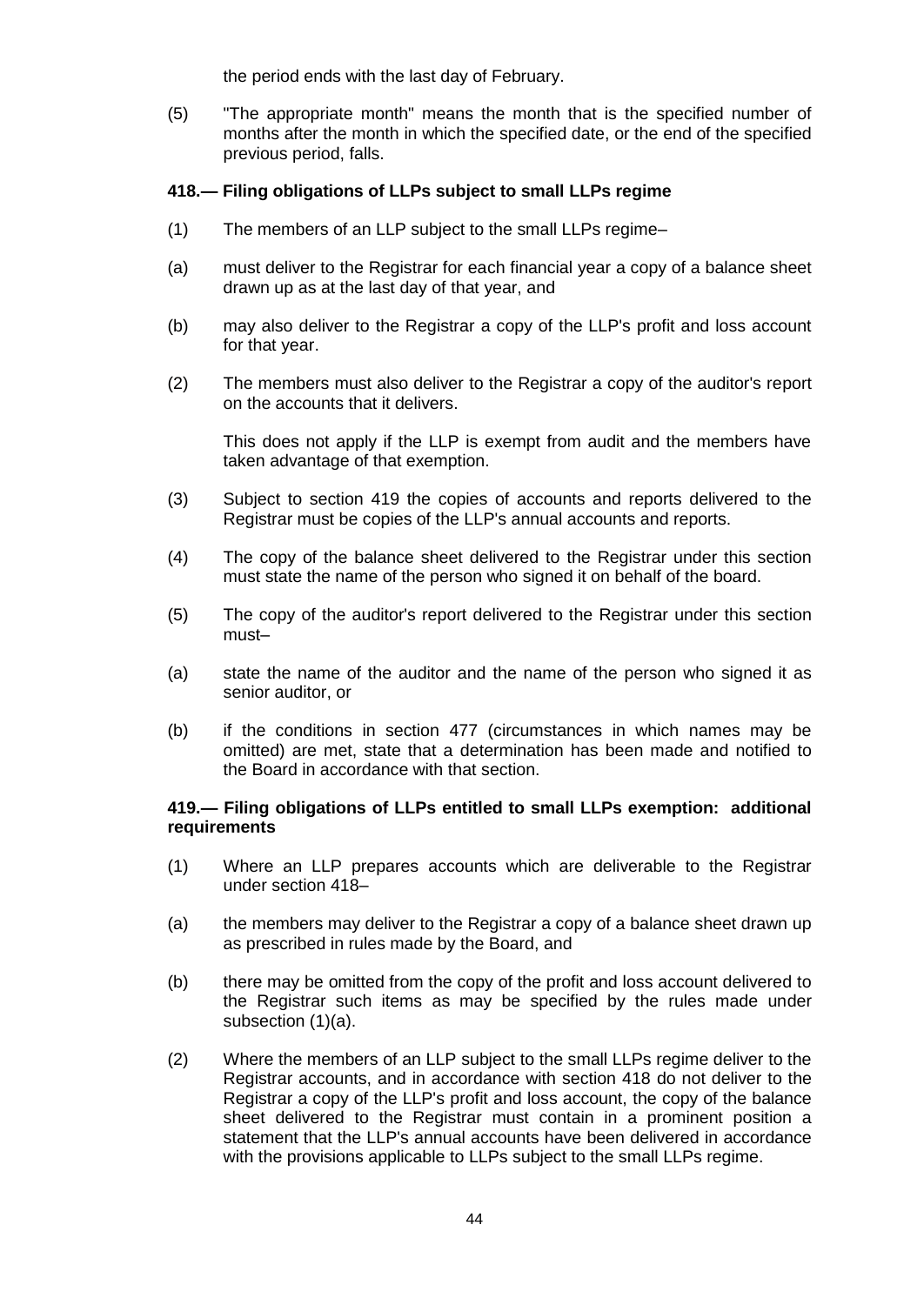## **420.— Filing obligations of medium-sized LLPs**

- (1) The members of an LLP that qualifies as a medium-sized LLP in relation to a financial year (see sections 438 (LLPs qualifying as medium-sized: general) to 440 (LLPs excluded as being treated as medium-sized)) must deliver to the Registrar a copy of the LLP's annual accounts.
- (2) They must also deliver to the Registrar a copy of the auditor's report on those accounts.

This does not apply if the LLP is exempt from audit and the members have taken advantage of that exemption.

- (3) The copy of the balance sheet delivered to the Registrar under this section must state the name of the person who signed it on behalf of the board.
- (4) The copy of the auditor's report delivered to the Registrar under this section must–
- (a) state the name of the auditor and the name of the person who signed it as senior auditor, or
- (b) if the conditions in section 477 (circumstances in which names may be omitted) are met, state that a determination has been made and notified to the Board in accordance with that section.
- (5) This section does not apply to LLPs within section 418 (filing obligations of LLPs subject to the small LLPs regime).

## **421.— Filing obligations of LLPs generally**

- (1) The members of an LLP must deliver to the Registrar for each financial year of the LLP a copy of the LLP's annual accounts.
- (2) The members to whom subsection (1) applies must also deliver to the Registrar a copy of the auditor's report on those accounts. This does not apply if the LLP is exempt from audit and the members have taken advantage of that exemption.
- (3) The copy of the balance sheet delivered to the Registrar under this section must state the name of the person who signed it on behalf of the board.
- (4) The copy of the auditor's report delivered to the Registrar under this section must–
- (a) state the name of the auditor and the name of the person who signed it as senior auditor, or
- (b) if the conditions in section 477 (circumstances in which names may be omitted) are met, state that a determination has been made and notified to the Board in accordance with that section.
- (5) This section does not apply to LLPs within–
- (a) section 418 (filing obligations of LLPs subject to the small LLPs regime), or
- (b) section 420 (filing obligations of medium-sized LLPs)."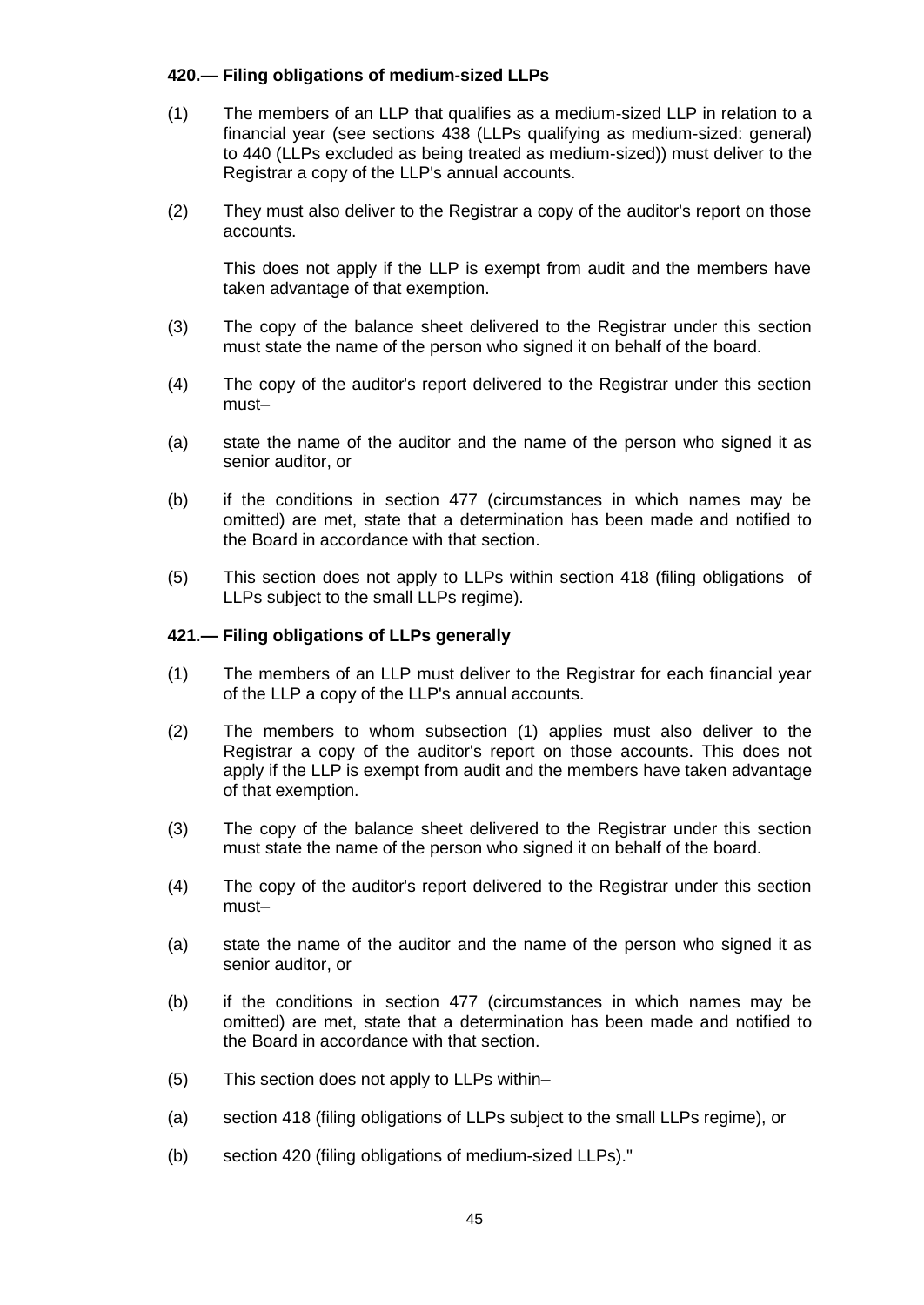## **"423.— Dormant subsidiaries exempt from obligation to file accounts**

- (1) The members of an LLP are not required to deliver a copy of the LLP's individual accounts to the Registrar in respect of a financial year if–
- (a) the LLP is a subsidiary undertaking,
- (b) it has been dormant throughout the whole of that year, and
- (c) its parent undertaking is established under the law of the Abu Dhabi Global Market.
- (2) Exemption is conditional upon compliance with all of the following conditions–
- (a) all members of the LLP must agree to the exemption in respect of the financial year in question,
- (b) the parent undertaking must give a guarantee under section 425 (parent undertaking declaration of guarantee) in respect of that year,
- (c) the LLP must be included in the consolidated accounts drawn up for that year or to an earlier date in that year by the parent undertaking in accordance with international accounting standards,
- (d) the parent undertaking must disclose in the notes to the consolidated accounts that the members of the LLP are exempt from the requirement to deliver a copy of the LLP's individual accounts to the Registrar by virtue of this section, and
- (e) the members of the LLP must deliver to the Registrar within the period for filing the LLP's accounts and reports for that year–
- (i) a written notice of the agreement referred to in subsection (2)(a),
- (ii) the statement referred to in section 425(1) (parent undertaking declaration of guarantee),
- (iii) a copy of the consolidated accounts referred to in subsection (2)(c),
- (iv) a copy of the auditor's report on those accounts, and
- (v) a copy of the consolidated annual report drawn up by the parent undertaking.

#### **424.— LLPs excluded from the dormant subsidiaries exemption**

The members of an LLP are not entitled to the exemption conferred by section 423 (dormant subsidiaries) if the LLP was at any time within the financial year in question–

- (a) a public interest entity, or
- (b) a financial institution.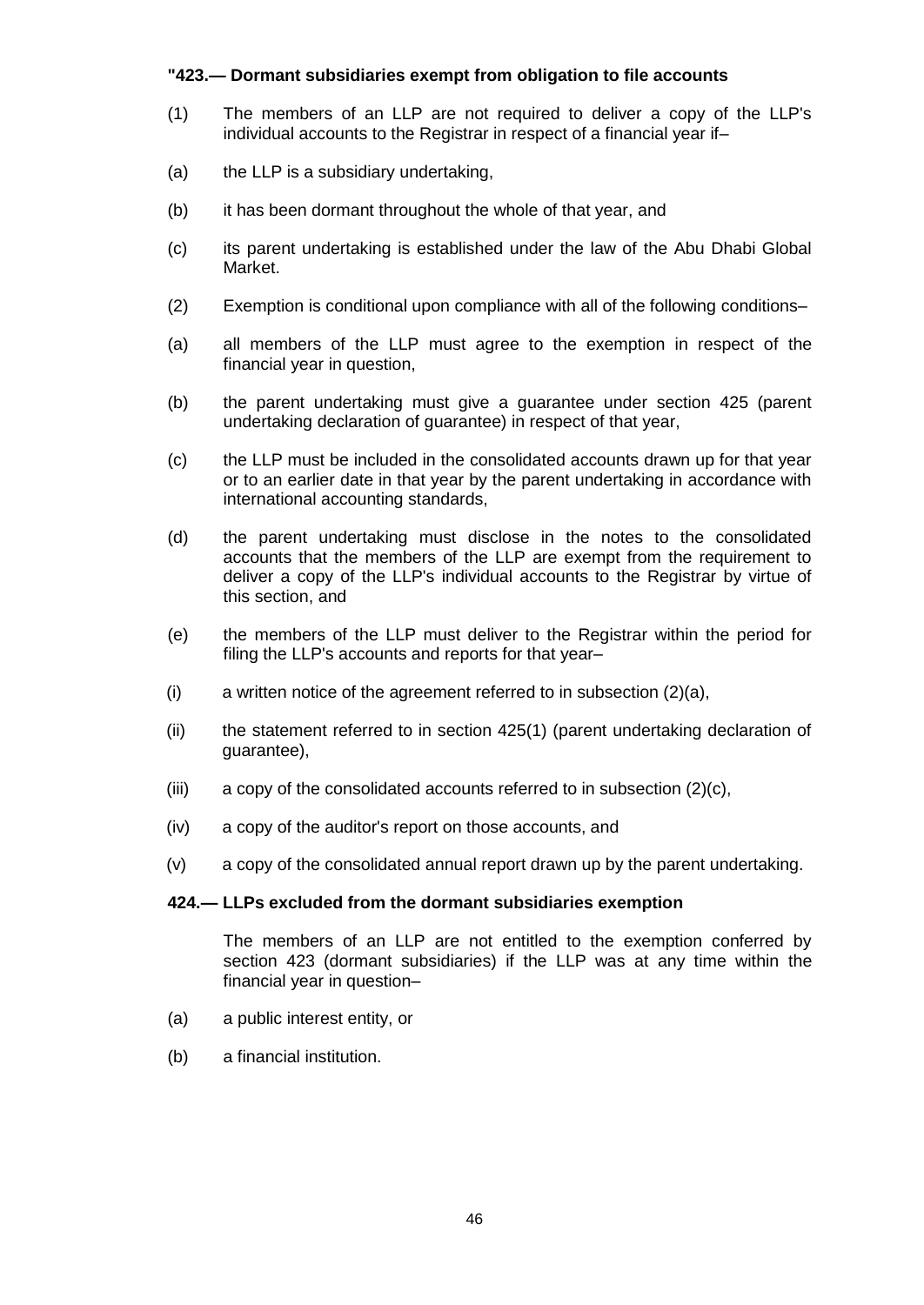## **425.— Dormant subsidiaries filing exemption: parent undertaking declaration of guarantee**

- (1) A guarantee is given by a parent undertaking under this section when the members of the subsidiary LLP deliver to the Registrar a statement by the parent undertaking that it guarantees the subsidiary LLP under this section.
- (2) The statement under subsection (1) must be authenticated by the parent undertaking and must specify–
- (a) the name of the parent undertaking and its registered number,
- (b) the name and registered number of the subsidiary LLP in respect of which the guarantee is being given,
- (c) the date of the statement, and
- (d) the financial year to which the guarantee relates.
- (3) A guarantee given under this section has the effect that–
- (a) the parent undertaking guarantees all outstanding liabilities to which the subsidiary LLP is subject at the end of the financial year to which the guarantee relates, until they are satisfied in full, and
- (b) the guarantee is enforceable against the parent undertaking by any person to whom the subsidiary LLP is liable in respect of those liabilities.

#### **426.— Default in filing accounts and reports: contraventions**

- (1) If the requirements of section 415 (duty to file accounts and reports with the Registrar) are not complied with in relation to an LLP's accounts and reports for a financial year before the end of the period for filing those accounts and reports, the LLP and every person who immediately before the end of that period was a member of the LLP, commits a contravention of the Companies Regulations.
- (2) A person does not commit the contravention referred to in subsection (1) if he proves that he took all reasonable steps for securing that those requirements would be complied with before the end of that period, and for this purpose, it is not enough to prove that the documents in question were not in fact prepared as required by this Part.
- (3) A person who commits the contravention referred to in subsection (1) shall be liable to a fine of up to level 5.

#### **427.— Default in filing accounts and reports: Court order**

- $(1)$  If-
- (a) the requirements of section 415 (duty to file accounts and reports with the Registrar) are not complied with in relation to an LLP's accounts and reports for a financial year before the end of the period for filing those accounts and reports, and
- (b) the members of the LLP fail to make good the default within 14 days after the service of a notice on them requiring compliance, the Court may, on the application of any member or creditor of the LLP or of the Registrar, make an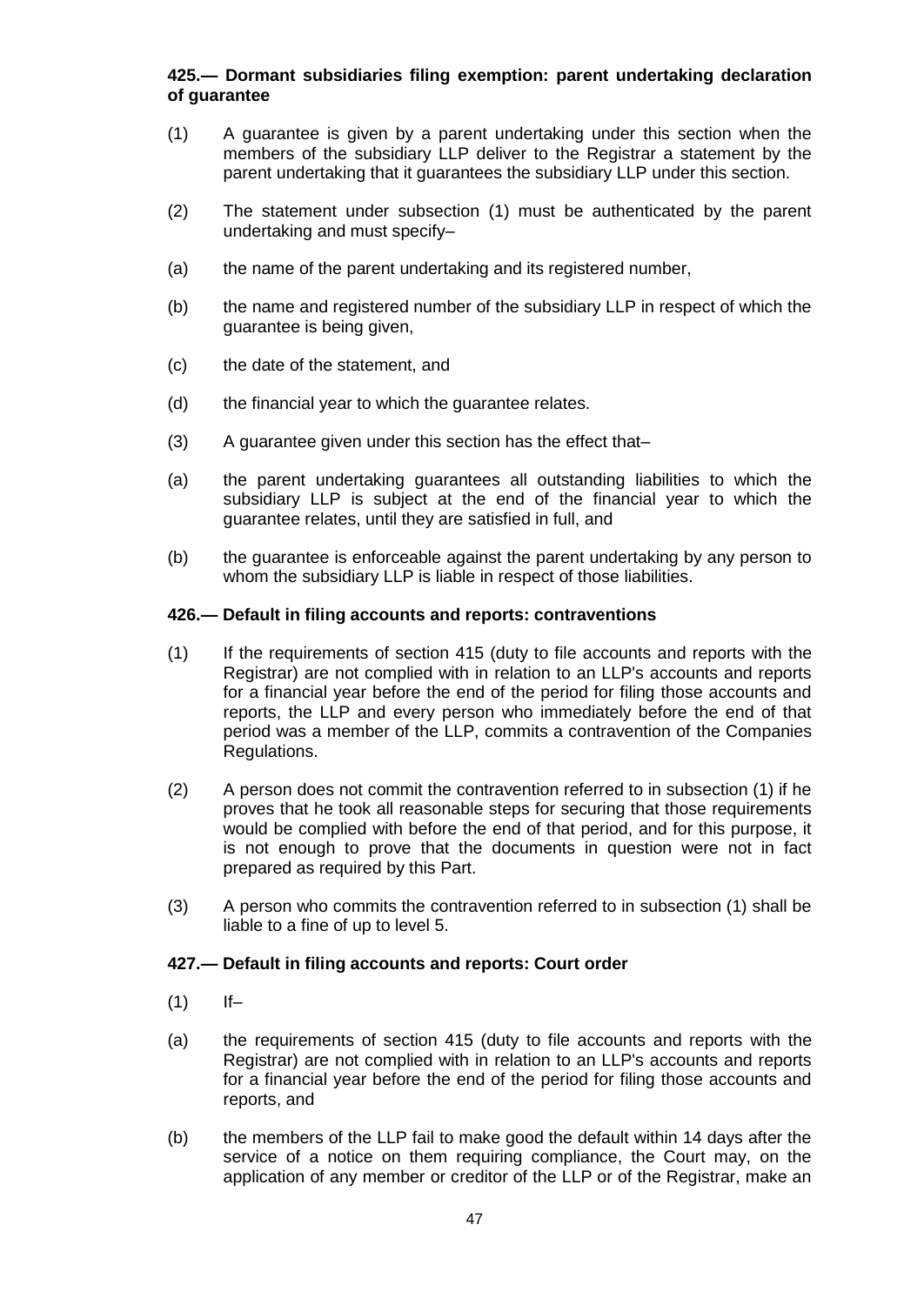order directing the members (or any of them) to make good the default within such time as may be specified in the order.

(2) The Court's order may provide that all costs of and incidental to the application are to be borne by the members."

#### **22. Revision of Defective Accounts**

Sections 428 to 431 apply to LLPs, modified so that they read as follows—

### **"428.— Voluntary revision of accounts etc.**

- (1) If it appears to the members of an LLP that the LLP's annual accounts did not comply with the requirements of the Companies Regulations, they may prepare revised accounts.
- (2) Where copies of the previous accounts have been sent out to members or delivered to the Registrar, the revisions must be confined to–
- (a) the correction of those respects in which the previous accounts or report did not comply with the requirements of the Companies Regulations, and
- (b) the making of any necessary consequential alterations.
- (3) The Board may make rules as to the application of the provisions of the Companies Regulations in relation to revised annual accounts.
- (4) The rules may, in particular–
- (a) make different provision according to whether the previous accounts are replaced or are supplemented by a document indicating the corrections to be made,
- (b) make provision with respect to the functions of the LLP's auditor in relation to the revised accounts,
- (c) require the members to take such steps as may be specified in the rules where the previous accounts have been–
- (i) sent out to members and others under section 405 (duty to circulate copies of annual accounts and auditor's report), or
- (ii) delivered to the Registrar,
- (d) apply the provisions of the Companies Regulations (including those imposing fines for contraventions of the Companies Regulations) subject to such additions, exceptions and modifications as are specified in the rules.

#### **429.— Registrar's notice in respect of accounts**

- (1) This section applies where–
- (a) copies of an LLP's annual accounts have been sent out under section 405 (duty to circulate copies of annual accounts and auditor's report), or
- (b) a copy of an LLP's annual accounts report has been delivered to the Registrar,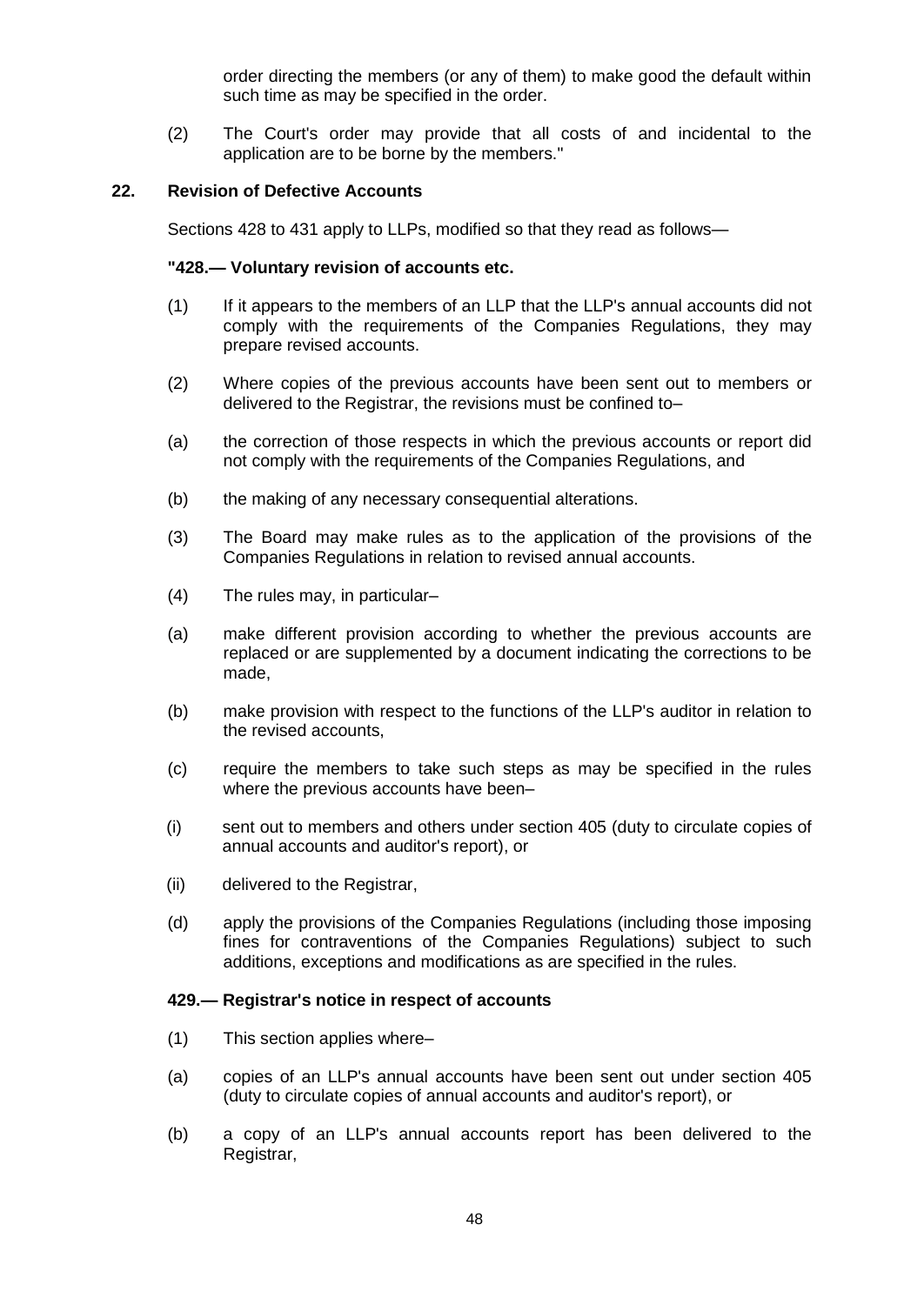and it appears to the Registrar that there is, or may be, a question whether the accounts comply with the requirements of the Companies Regulations.

- (2) The Registrar may give notice to the members of the LLP indicating the respects in which it appears that such a question arises or may arise.
- (3) The notice must specify a period of not less than one month for the members to give an explanation of the accounts or prepare revised accounts.
- (4) If at the end of the specified period, or such longer period as the Registrar may allow, it appears to the Registrar that the members have not–
- (a) given a satisfactory explanation of the accounts, or
- (b) revised the accounts so as to comply with the requirements of the Companies Regulations,

the Registrar may apply to the Court.

(5) The provisions of this section apply to revised annual accounts, in which case they have effect as if the references to revised accounts were references to further revised accounts.

## **430.— Application to Court in respect of defective accounts**

- (1) An application may be made to the Court–
- (a) by the Registrar, after having complied with section 429 (Registrar's notice in respect of accounts), or
- (b) by a person authorised by the Registrar for the purposes of this section, for a declaration that the annual accounts of an LLP do not comply with the requirements of the Companies Regulations and for an order requiring the members of the LLP to prepare revised accounts.
- (2) Notice of the application, together with a general statement of the matters at issue in the proceedings, shall be given by the applicant to the Registrar for registration.
- (3) If the Court orders the preparation of revised accounts, it may give directions as to–
- (a) the auditing of the accounts, and
- (b) the taking of steps by the members to bring the making of the order to the notice of persons likely to rely on the previous accounts,

and such other matters as the Court thinks fit.

- (4) If the Court finds that the accounts did not comply with the requirements of the Companies Regulations it may order that all or part of–
- (a) the costs of and incidental to the application, and
- (b) any reasonable expenses incurred by the LLP in connection with or in consequence of the preparation of revised accounts,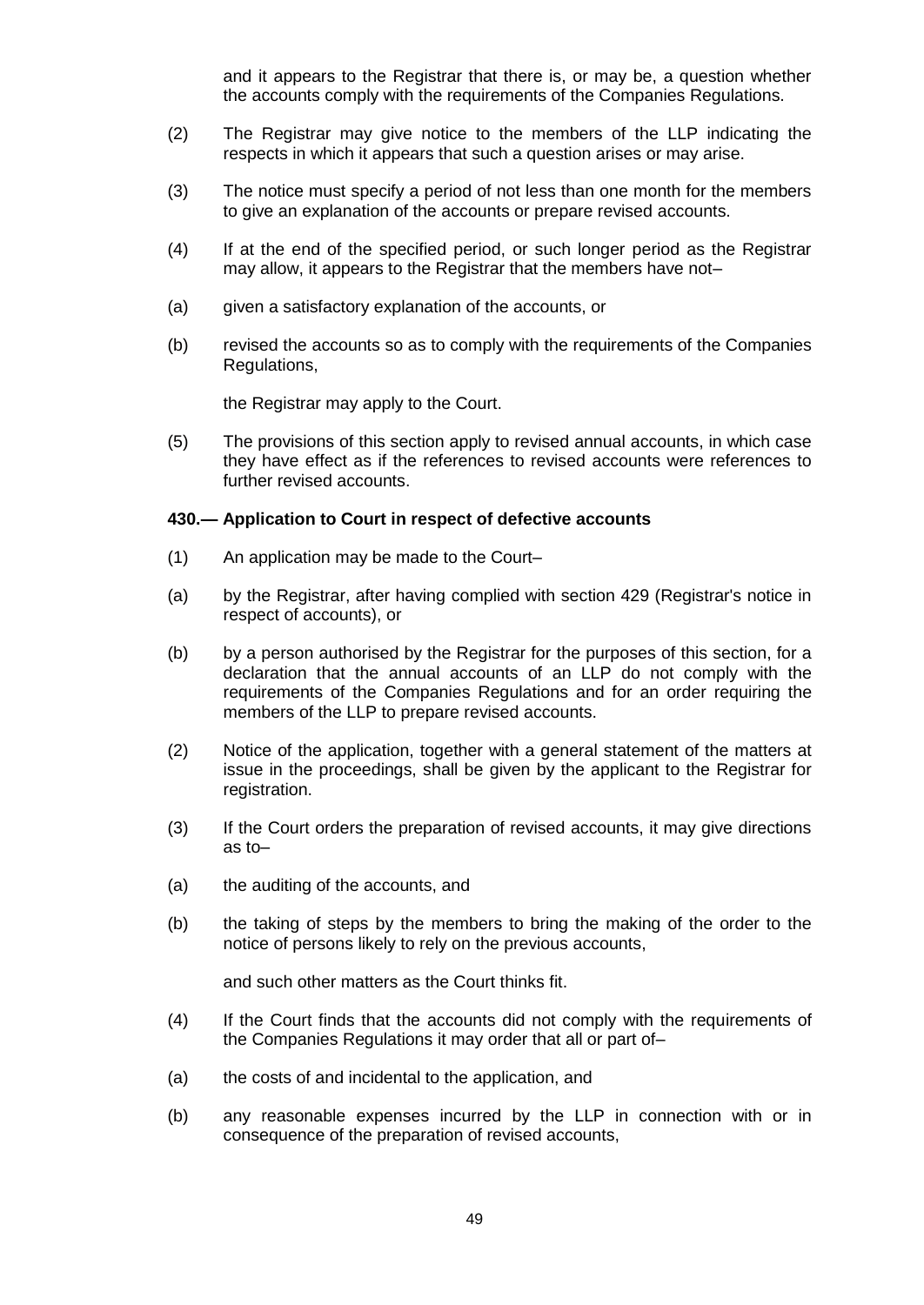(c) are to be borne by such of the members as were party to the approval of the defective accounts.

For this purpose every member of the LLP at the time of the approval of the accounts shall be taken to have been a party to the approval unless he shows that he took all reasonable steps to prevent that approval.

- (5) Where the Court makes an order under subsection (5) it shall have regard to whether the members party to the approval of the defective accounts knew or ought to have known that the accounts did not comply with the requirements of the Companies Regulations, and it may exclude one or more members from the order or order the payment of different amounts by different members.
- (6) On the conclusion of proceedings on an application under this section, the applicant must send to the Registrar for registration a copy of the Court order or, as the case may be, give notice to the Registrar that the application has failed or been withdrawn.
- (7) The provisions of this section apply to revised annual accounts, in which case they have effect as if the references to revised accounts were references to further revised accounts.

#### **431.— Other persons authorised to apply to the Court**

- (1) The Registrar may authorise for the purposes of section 430 (application to Court in respect of defective accounts) (a "section 430 authorisation") any person appearing to it–
- (a) to have an interest in, and to have satisfactory procedures directed to securing, compliance by LLPs with the requirements of the Companies Regulations relating to accounts,
- (b) to have satisfactory procedures for receiving and investigating complaints about LLPs' annual accounts, and
- (c) otherwise to be a fit and proper person to be authorised.
- (2) A person may be authorised generally or in respect of particular classes of case, and different persons may be authorised in respect of different classes of case.
- (3) The Registrar may refuse to authorise a person if it considers that his authorisation is unnecessary having regard to the fact that there are one or more other persons who have been or are likely to be authorised.
- (4) If the authorised person is an unincorporated association, proceedings brought in, or in connection with, the exercise of any function by the association as an authorised person may be brought by or against the association in the name of a body corporate whose constitution provides for the establishment of the association.
- (5) A section 430 authorisation may contain such requirements or other provisions relating to the exercise of functions by the authorised person as appear to the Registrar to be appropriate.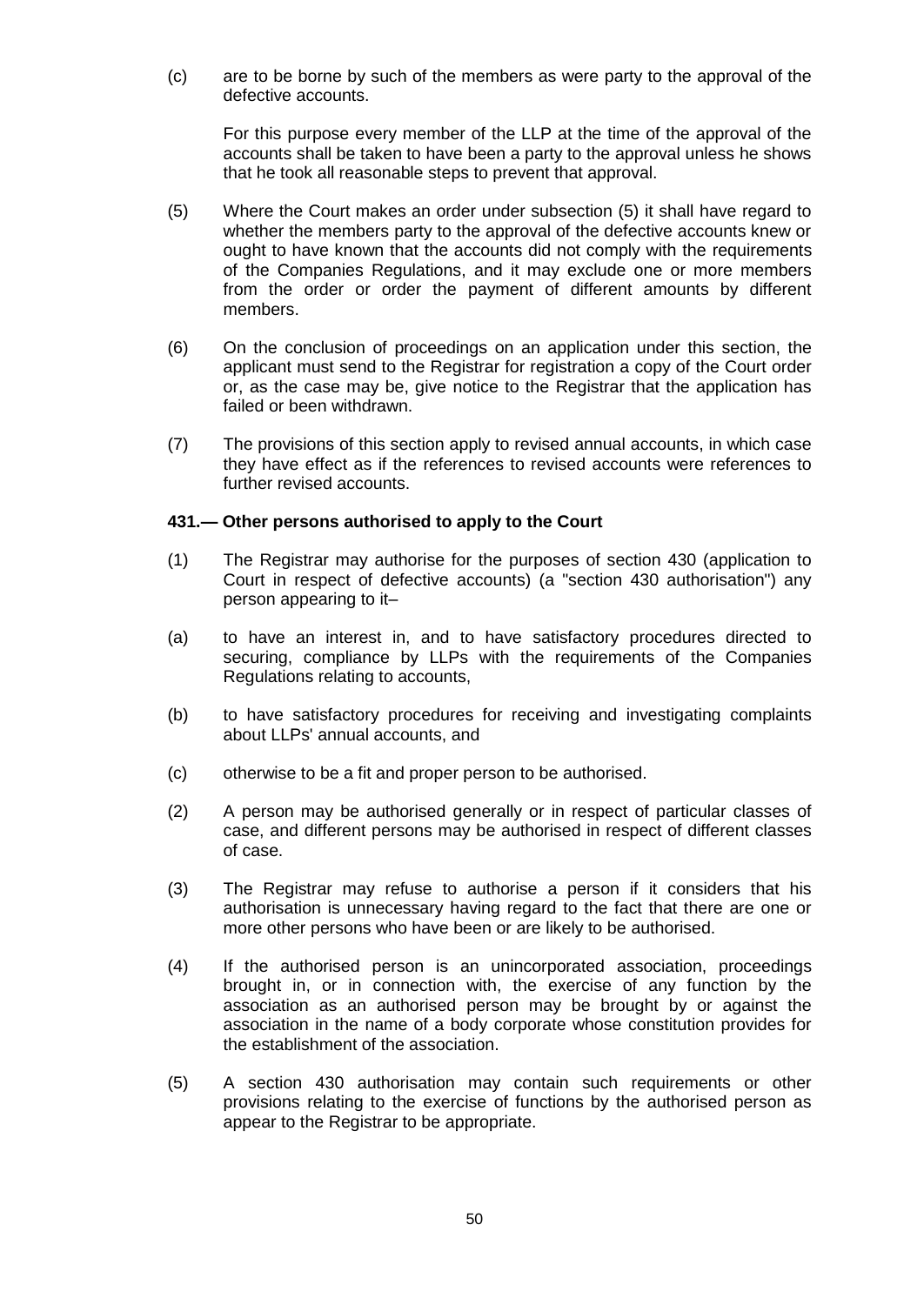No such authorisation is to be made unless it appears to the Registrar that the person would, if authorised, exercise his functions as an authorised person in accordance with the provisions proposed.

(6) Where authorisation is revoked, the Registrar may make such provision as it thinks fit with respect to pending proceedings."

## **23. Power of authorised person to require documents etc.**

Sections 432 to 435 and 437 to 441 apply to LLPs, modified so that they read as follows—

## **"432.— Power of authorised person to require documents, information and explanations**

- (1) This section applies where it appears to a person who is authorised under section 431 (other persons authorised to apply to the Court) that there is, or may be, a question whether an LLP's annual accounts complies with the requirements of the Companies Regulations.
- (2) The authorised person may require any of the persons mentioned in subsection (3) to produce any document, or to provide him with any information or explanations, that he may reasonably require for the purpose of–
- (a) discovering whether there are grounds for an application to the Court under section 430 (application to Court in respect of defective accounts), or
- (b) deciding whether to make such an application.
- (3) Those persons are–
- (a) the LLP,
- (b) any member, employee, or auditor of the LLP,
- (c) any persons who fell within subsection (3)(b) at a time to which the document or information required by the authorised person relates.
- (4) If a person fails to comply with such a requirement, the authorised person may apply to the Court.
- (5) If it appears to the Court that the person has failed to comply with a requirement under subsection (2), it may order the person to take such steps as it directs for securing that the documents are produced or the information or explanations are provided.
- (6) Nothing in this section compels any person to disclose documents or information in respect of which a claim to legal professional privilege could be maintained in legal proceedings.
- (7) In this section "document" includes information recorded in any form.

## **433.— Restrictions on disclosure of information obtained under compulsory powers**

(1) This section applies to information (in whatever form) obtained in pursuance of a requirement or order under section 432 (power of authorised person to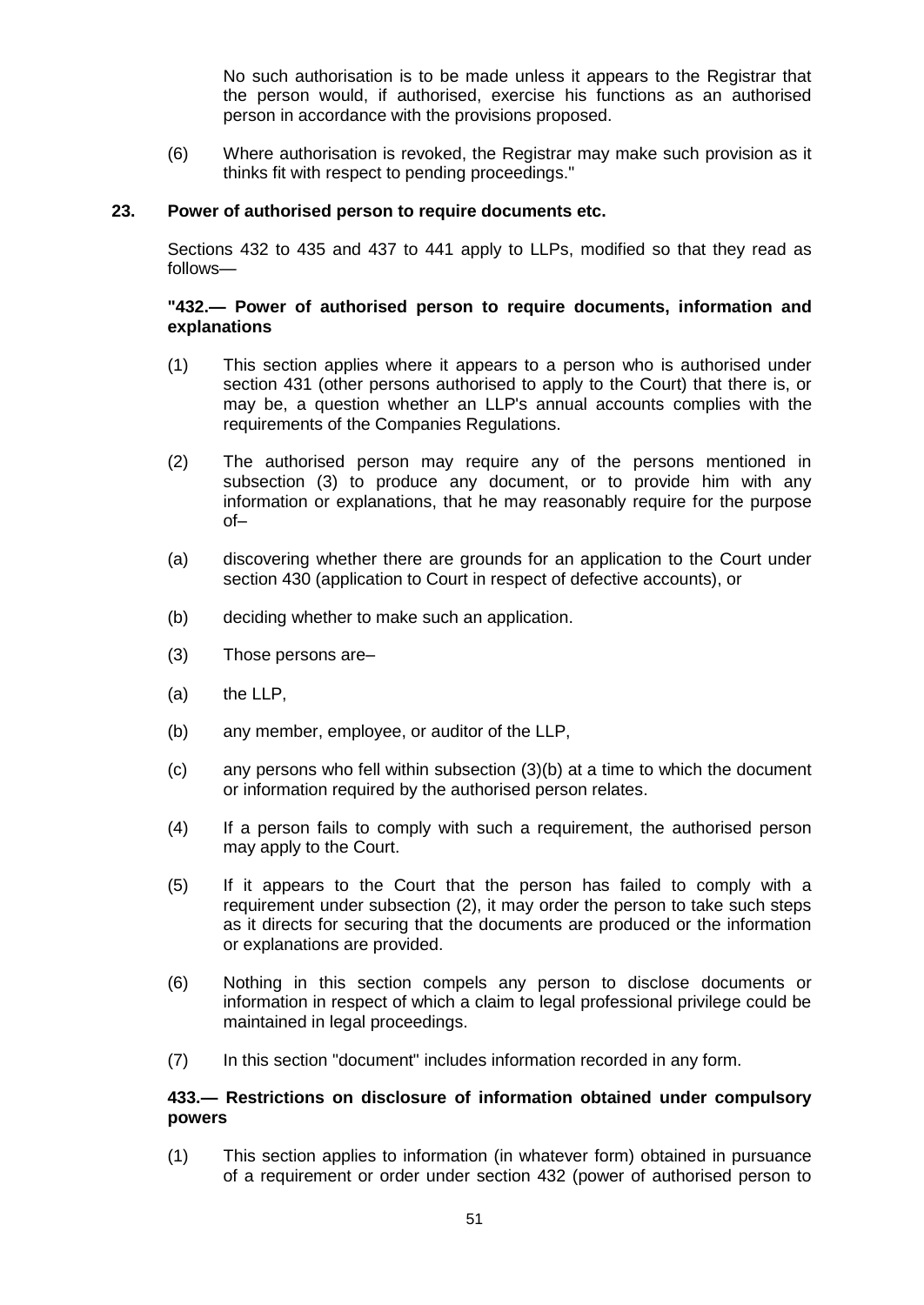require documents etc.) that relates to the private affairs of an individual or to any particular business.

- (2) No such information may, during the lifetime of that individual or so long as that business continues to be carried on, be disclosed without the consent of that individual or the person for the time being carrying on that business.
- (3) This does not apply–
- (a) to disclosure permitted by section 434 (permitted disclosure of information obtained under compulsory powers), or
- (b) to the disclosure of information that is or has been available to the public from another source.
- (4) A person who discloses information in contravention of this section commits a contravention of the Companies Regulations, unless–
- (a) he did not know, and had no reason to suspect, that the information had been disclosed under section 432 (power of authorised person to require documents, information and explanations), or
- (b) he took all reasonable steps and exercised all due diligence to avoid the commission of the contravention.
- (5) A person who commits the contravention referred to in subsection (4) shall be liable to a level 3 fine.
- (6) Where a contravention under this section is committed by a body corporate, every officer of the body who is in default also commits the contravention. For this purpose–
- (a) any person who purports to act as director, member (but only where the body is an LLP), manager or secretary of the body is treated as an officer of the body, and
- (b) if the body is a company, any shadow director is treated as an officer of the company.

#### **434.— Permitted disclosure of information obtained under compulsory powers**

- (1) The prohibition in section 433 (restrictions on disclosure of information obtained under compulsory powers) of the disclosure of information obtained in pursuance of a requirement or order under section 432 (power of authorised person to require documents etc.) that relates to the private affairs of an individual or to any particular business has effect subject to the following exceptions.
- (2) It does not apply to the disclosure of information for the purpose of facilitating the carrying out by the authorised person of his functions under section 430 (application to Court in respect of defective accounts).
- (3) It does not apply to disclosure to–
- (a) the Board,
- (b) the Registrar, or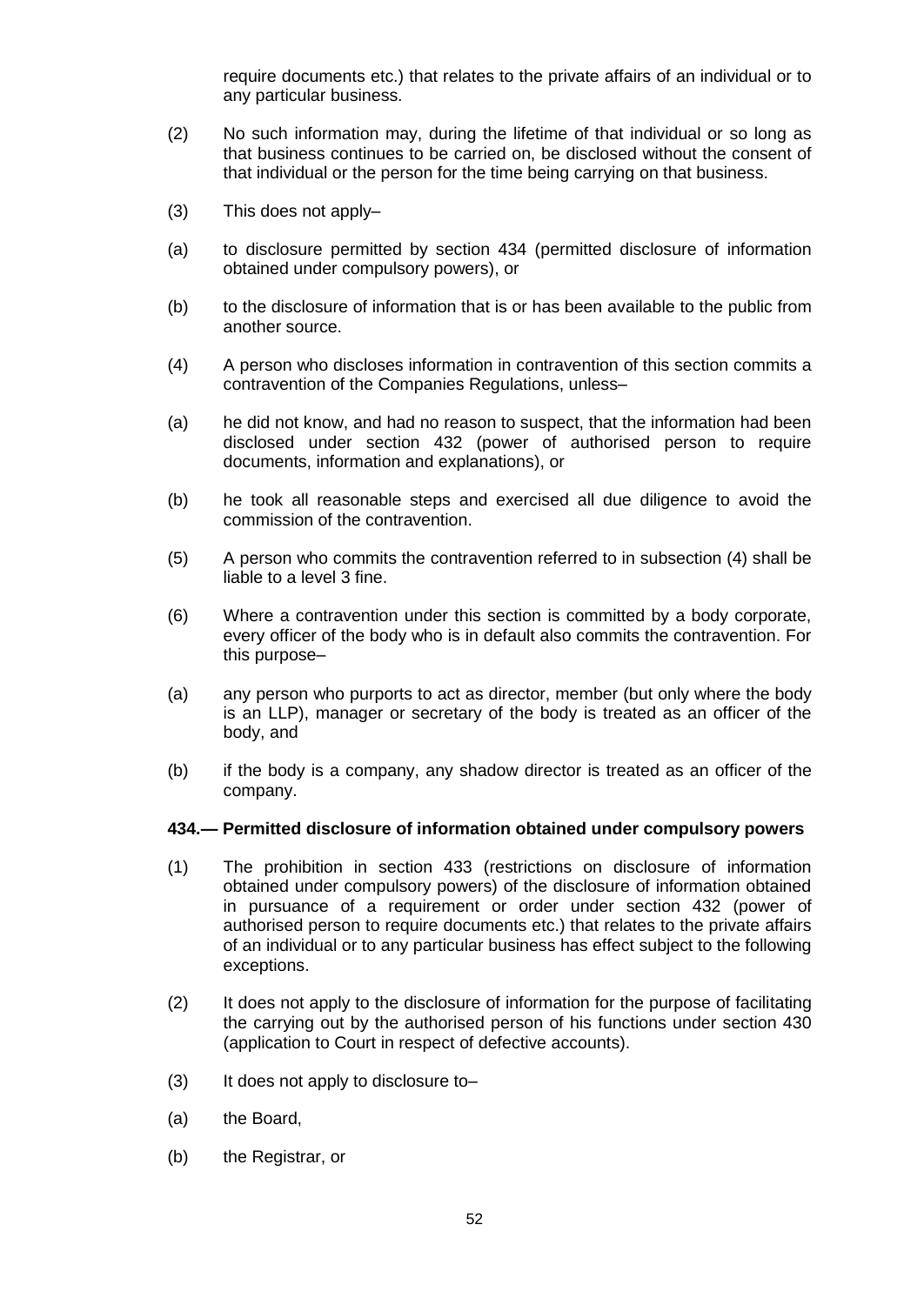- (c) the Financial Services Regulator.
- (4) It does not apply to disclosure–
- (a) for the purpose of assisting a body designated by rules to monitor auditors,
- (b) with a view to the institution of, or otherwise for the purposes of, disciplinary proceedings relating to the performance by an accountant or auditor of his professional duties,
- (c) for the purpose of enabling or assisting the Board to exercise its functions under any law or regulation applicable to the Abu Dhabi Global Market.
- (5) It does not apply to disclosure to a body exercising functions of a public nature under legislation in any jurisdiction outside the Abu Dhabi Global Market that appear to the authorised person to be similar to his functions under section 430 (application to Court in respect of defective accounts) for the purpose of enabling or assisting that body to exercise those functions.
- (6) In determining whether to disclose information to a body in accordance with subsection (5), the authorised person must have regard to the following considerations–
- (a) whether the use which the body is likely to make of the information is sufficiently important to justify making the disclosure,
- (b) whether the body has adequate arrangements to prevent the information from being used or further disclosed other than–
- (i) for the purposes of carrying out the functions mentioned in that subsection, or
- (ii) for other purposes substantially similar to those for which information disclosed to the authorised person could be used or further disclosed.

#### **435.— Power to amend categories of permitted disclosure**

- (1) The Board may make rules amending section 434(3), (4) and (5) (permitted disclosure of information obtained under compulsory powers).
- (2) Rules under this section must not–
- (a) amend subsection (3) of that section (Abu Dhabi Global Market public authorities) by specifying a person unless the person exercises functions of a public nature (whether or not he exercises any other function),
- (b) amend subsection (4) of that section (purposes for which disclosure permitted) by adding or modifying a description of disclosure unless the purpose for which the disclosure is permitted is likely to facilitate the exercise of a function of a public nature,
- (c) amend subsection (5) of that section (overseas regulatory authorities) so as to have the effect of permitting disclosures to be made to a body other than one that exercises functions of a public nature in a jurisdiction outside the Abu Dhabi Global Market."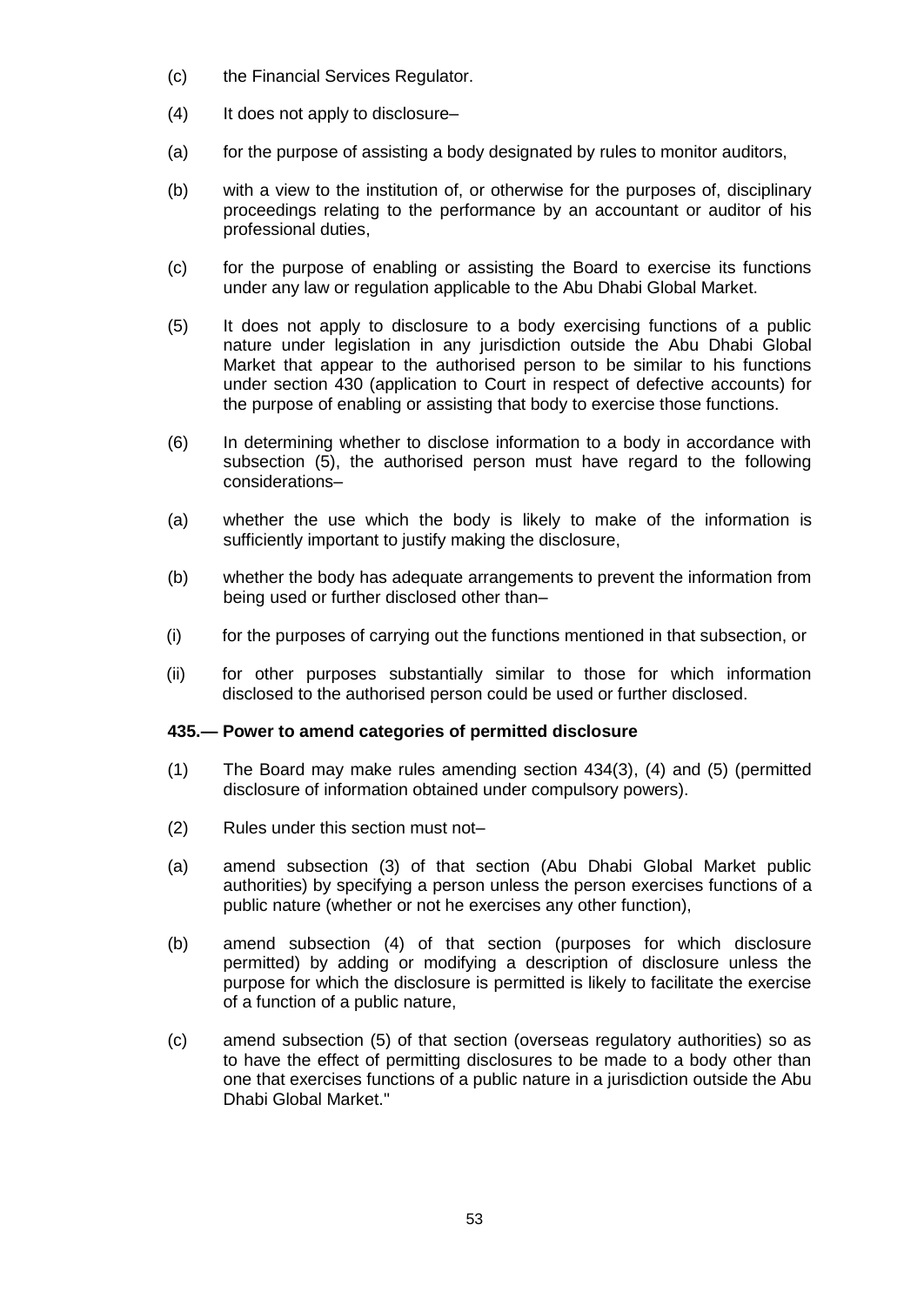## **"437.— Accounting standards**

- (1) In this Part "accounting standards" means international accounting standards or such other standard accounting practice as may be prescribed by rules made by the Board.
- (2) References in this Part to accounting standards applicable to an LLP's annual accounts are to such standards as are, in accordance with their terms, relevant to the LLP's circumstances and to the accounts.
- (3) Rules under this section may contain such transitional and other supplementary and incidental provisions as appear to the Board to be appropriate."

## **438.— LLPs qualifying as medium-sized: general**

- (1) An LLP qualifies as medium-sized in relation to its first financial year if the qualifying conditions are met in that year,
- (2) An LLP qualifies as medium-sized in relation to a subsequent financial year–
- (a) if the qualifying conditions are met in that year and the preceding financial year,
- (b) if the qualifying conditions are met in that year and the LLP qualified as medium-sized in relation to the preceding financial year,
- (c) if the qualifying conditions were met in the preceding financial year and the LLP qualified as medium-sized in relation to that year.
- (3) The qualifying conditions are met by an LLP in a year in which it satisfies both of the following requirements–
	- 1. Turnover Not more than 68 million US dollars
	- 2. Number of employees Not more than 75
- (4) For a period that is an LLP's financial year but not in fact a year the maximum figures for turnover must be proportionately adjusted.
- (5) The number of employees means the average number of persons employed by the LLP in the year, determined as follows–
- (a) find for each month in the financial year the number of persons employed under contracts of service by the company in that month (whether throughout the month or not),
- (b) add together the monthly totals, and
- (c) divide by the number of months in the financial year.
- (6) This section is subject to section 439 (LLPs qualifying as medium-sized: parent LLPs).

#### **439.— LLPs qualifying as medium-sized: parent LLPs**

(1) A parent LLP qualifies as a medium-sized LLP in relation to a financial year only if the group headed by it qualifies as a medium-sized group.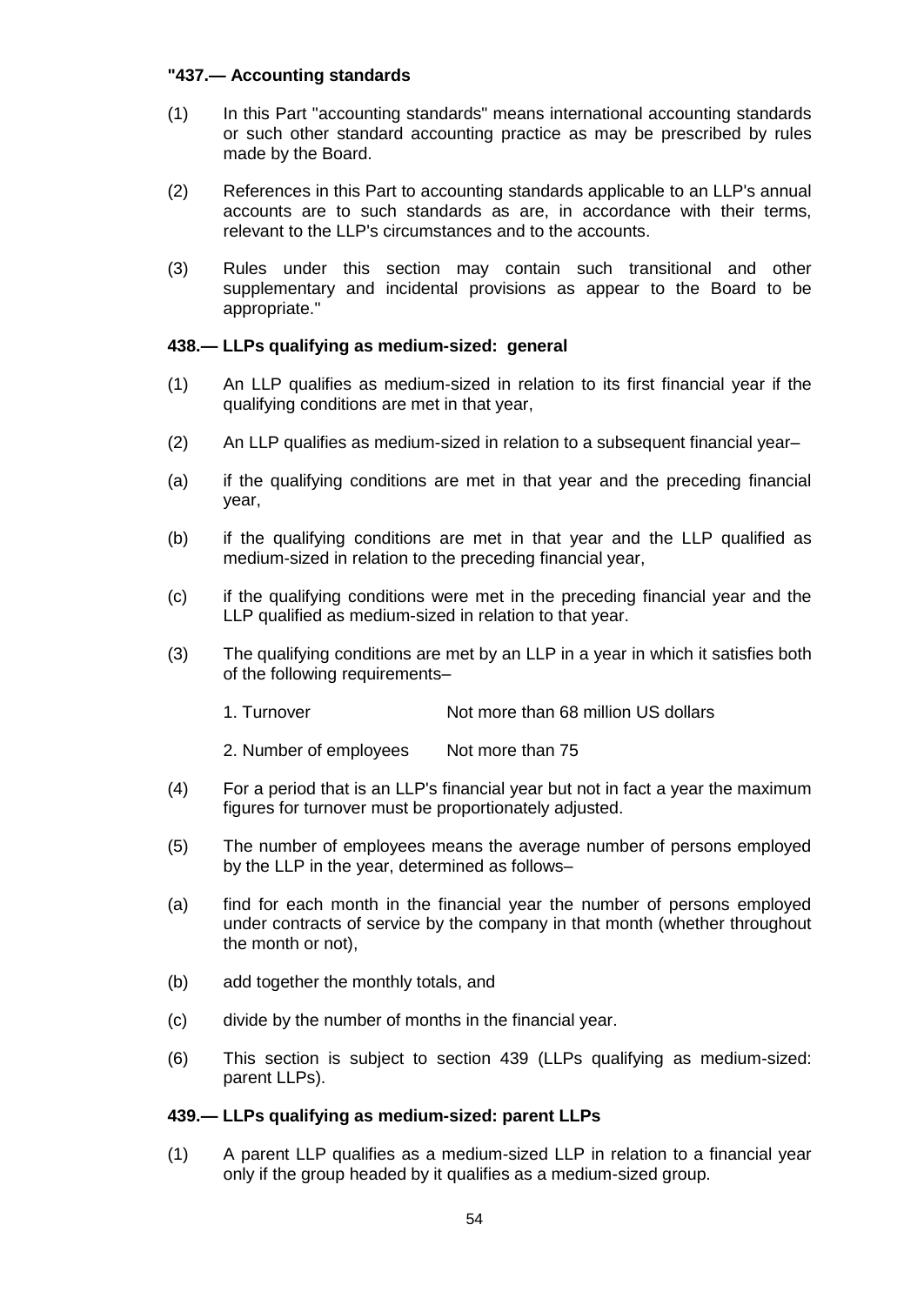- (2) A group qualifies as medium-sized in relation to the parent LLP's first financial year if the qualifying conditions are met in that year.
- (3) A group qualifies as medium-sized in relation to a subsequent financial year of the parent LLP–
- (a) if the qualifying conditions are met in that year and the preceding financial year,
- (b) if the qualifying conditions are met in that year and the group qualified as medium-sized in relation to the preceding financial year,
- (c) if the qualifying conditions were met in the preceding financial year and the group qualified as medium-sized in relation to that year.
- (4) The qualifying conditions are met by a group in a year in which it satisfies both of the following requirements–
	- 1. Aggregate turnover Not more than 68 million US dollars
	- 2. Number of employees Not more than 75
- (5) The aggregate figures are ascertained by aggregating the relevant figures determined in accordance with section 438 (LLPs qualifying as medium-sized: general) for each member of the group.
- (6) In relation to the aggregate figures for turnover–

"net" means after any set-offs and other adjustments made to eliminate group transactions in accordance with international accounting standards, and

"gross" means without those set-offs and other adjustments.

An LLP may satisfy any relevant requirement on the basis of either the net or the gross figure.

- (7) The figures for each subsidiary undertaking shall be those included in its individual accounts for the relevant financial year, that is–
- (a) if its financial year ends with that of the parent company, that financial year, and
- (b) if not, its financial year ending last before the end of the financial year of the parent company.

If those figures cannot be obtained without disproportionate expense or undue delay, the latest available figures shall be taken.

#### **440.— LLPs excluded from being treated as medium-sized**

- (1) An LLP is not entitled to take advantage of any of the provisions of this Part relating to LLPs qualifying as medium-sized if it was at any time within the financial year in question–
- (a) a public interest entity,
- (b) a financial institution,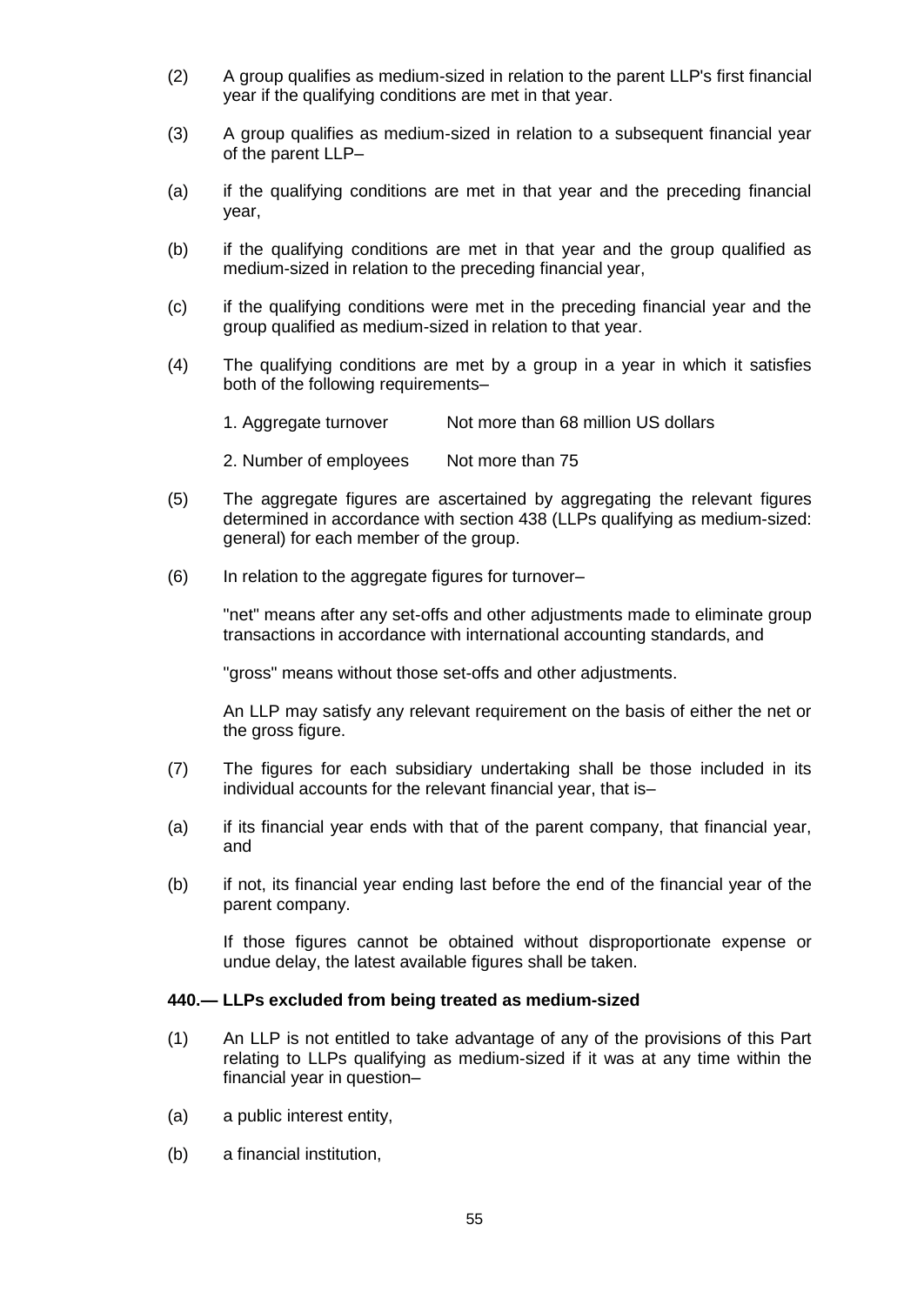- (c) a member of an ineligible group.
- (2) A group is ineligible if any of its members is–
- (a) a public interest entity,
- (b) a financial institution.

# **441.— General power to make further provision about accounts and reports**

- (1) The Board may make rules about–
- (a) the accounts that LLPs are required to prepare,
- (b) the categories of LLPs required to prepare accounts of any description,
- (c) the form and content of the accounts that LLPs are required to prepare,
- (d) the obligations of LLPs and others as regards–
- (i) the approval of accounts,
- (ii) the sending of accounts to members and others,
- (iii) the delivery of copies of accounts to the Registrar, and
- (iv) the publication of accounts.
- (2) The rules may amend this Part by adding, altering or repealing provisions.
- (3) But they must not amend (other than consequentially)–
- (a) section 382 (accounts to give a fair representation), or
- (b) the provisions of Chapter 9 (revision of defective accounts).
- (4) The rules may impose fines (up to a maximum of level 3) for contraventions of the rules."

## **24. Supplementary Provisions**

Sections 442 and 444 to 446 apply to LLPs, modified so that they read as follows—

## **442.— Preparation and filing of accounts in other relevant currencies**

- (1) The amounts set out in the annual accounts of an LLP shall be shown in United States Dollars and may also be shown in the same accounts translated into any other relevant currency.
- (2) When complying with section 415 (duty to file accounts and reports with the Registrar), the members of an LLP may deliver to the Registrar an additional copy of the LLP's annual accounts in which the amounts have been translated into any other relevant currency.
- (3) In both cases–
- (a) the amounts must have been translated at the exchange rate prevailing on the date to which the balance sheet is made up, and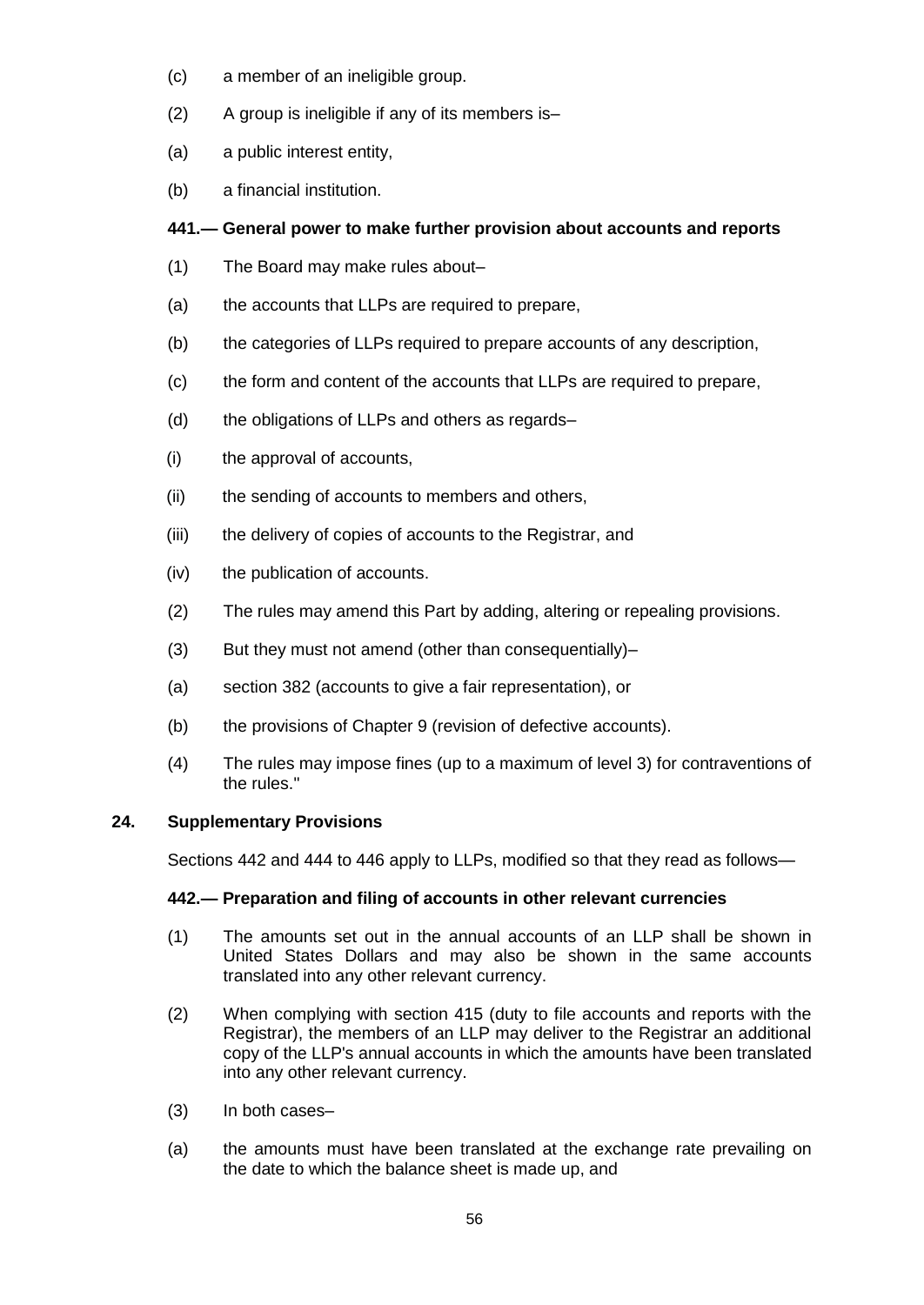- (b) that rate must be disclosed in the notes to the accounts.
- (4) Subsection (3)(b) does not apply to the individual accounts of an LLP for a financial year in which the LLP qualifies as a micro-entity (see sections 373 (LLPs qualifying as micro-entities) and 374 (LLPs excluded from being treated as micro-entities)).
- (5) For the purposes of sections 410 and 411 (requirements in connection with published accounts) any additional copy of the LLP's annual accounts delivered to the Registrar under subsection (2) above shall be treated as registrable accounts of the LLP.

In the case of such a copy, references in those sections to the auditor's report on the LLP's annual accounts shall be read as references to the auditor's report on the annual accounts of which it is a copy."

## **"444.— Meaning of "annual accounts" and related expressions**

- (1) In this Part an LLP's "annual accounts", in relation to a financial year, means–
- (a) any individual accounts prepared by the LLP for that year (see section 383 (duty to prepare individual accounts)), and
- (b) any group accounts prepared by the LLP for that year (see sections 388 (option to prepare group accounts) and 389 (duty to prepare group accounts)).

This is subject to section 392 (option to omit individual profit and loss account from annual accounts where information given in notes to the individual balance sheet).

- (2) An LLP's "annual accounts" for a financial year are–
- (a) its annual accounts, and
- (b) the auditor's report on those accounts (unless the LLP is exempt from audit).

#### **445.— Notes to the accounts**

- (1) Information required by this Part to be given in notes to an LLP's annual accounts may be contained in the accounts or in a separate document annexed to the accounts.
- (2) References in this Part to an LLP's annual accounts, or to a balance sheet or profit and loss account, include notes to the accounts giving information which is required by any provision of the Companies Regulations or international accounting standards, and required or allowed by any such provision to be given in a note to LLP accounts.

## **446.— Minor definitions**

(1) In this Part–

"group" means a parent undertaking and its subsidiary undertakings,

"included in the consolidation", in relation to group accounts, or "included in consolidated group accounts", means that the undertaking is included in the accounts by the method of full (and not proportional) consolidation, and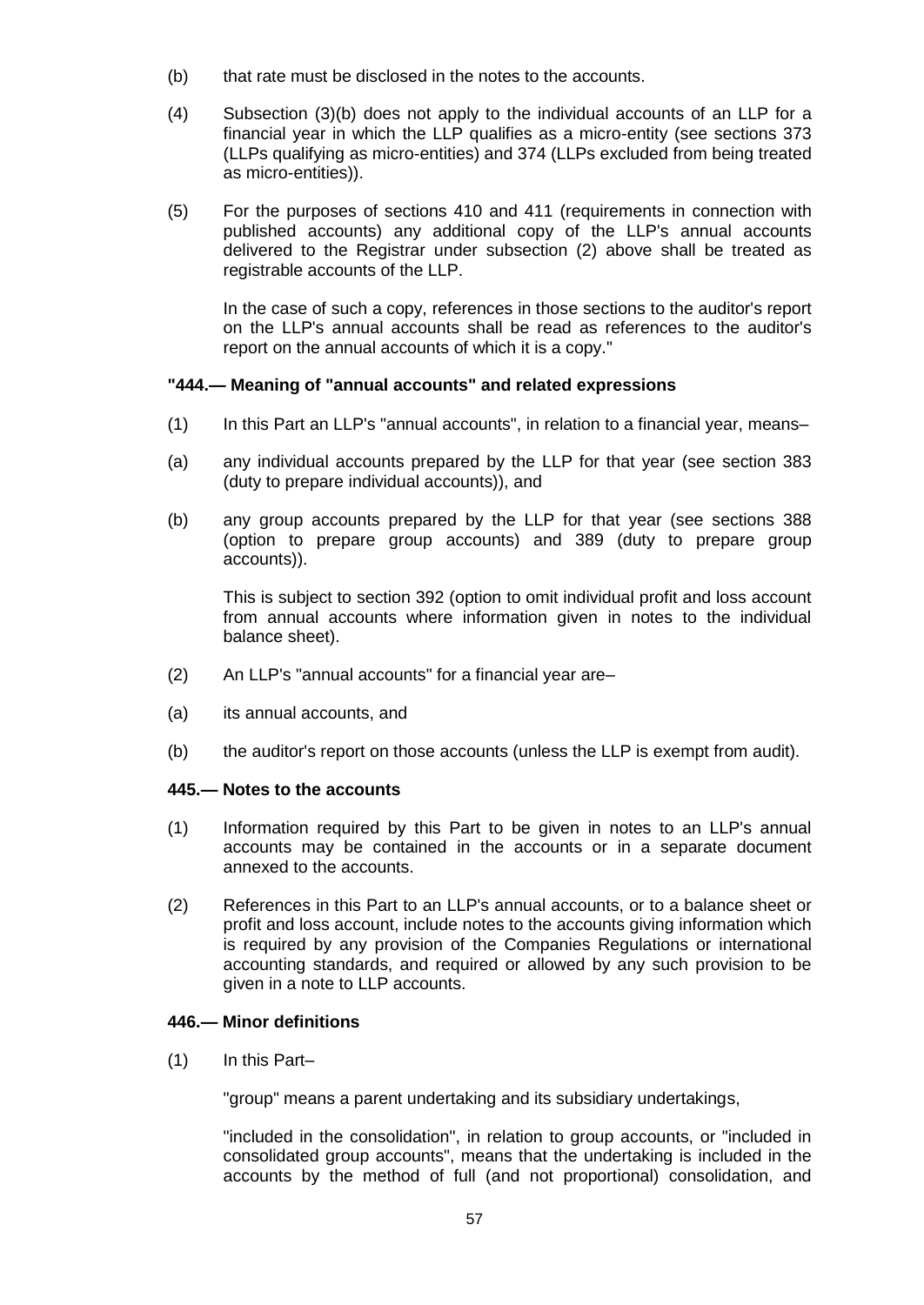references to an undertaking excluded from consolidation shall be construed accordingly,

"international accounting standards" means the international accounting standards specified as such in rules made by the Board,

"micro-entity minimum accounting item" means an item of information required by this Part or by rules made by the Board under this Part to be contained in the individual accounts of an LLP for a financial year in relation to which it qualifies as a micro-entity (see sections 373 (LLPs qualifying as micro-entities) and 374 (LLPs excluded from being treated as micro-entities)),

"micro-entity provisions" means any provisions of this Part, Part 15 or rules made by the Board under this Part relating specifically to the individual accounts of an LLP which qualifies as a micro-entity,

"profit and loss account", includes an income statement or other equivalent financial statement required to be prepared by international accounting standards,

"turnover", in relation to an LLP, means the amounts derived from the provision of goods and services falling within the LLP's ordinary activities, after deduction of–

- (a) trade discounts,
- (b) value added tax, and
- (c) any other taxes based on the amounts so derived.
- (2) In the case of an undertaking not trading for profit, any reference in this Part to a profit and loss account is to an income and expenditure account.

References to profit and loss and, in relation to group accounts, to a consolidated profit and loss account shall be construed accordingly."

#### **25. Audit**

Sections 447 to 456 apply to LLPs, modified so that they read as follows—

#### **"447.— Requirement for audited accounts and public interest entities and financial institutions**

(1) An LLP's annual accounts for a financial year must be audited in accordance with this Part unless the LLP is exempt from audit under–

section 449 (small LLPs),

section 452 (subsidiary LLPs), or

section 455 (dormant LLPs).

- (2) An LLP is not entitled to any such exemption unless its balance sheet contains a statement by the members to that effect.
- (3) An LLP is not entitled to exemption under any of the provisions mentioned in subsection (1) unless its balance sheet contains a statement by the members to the effect that–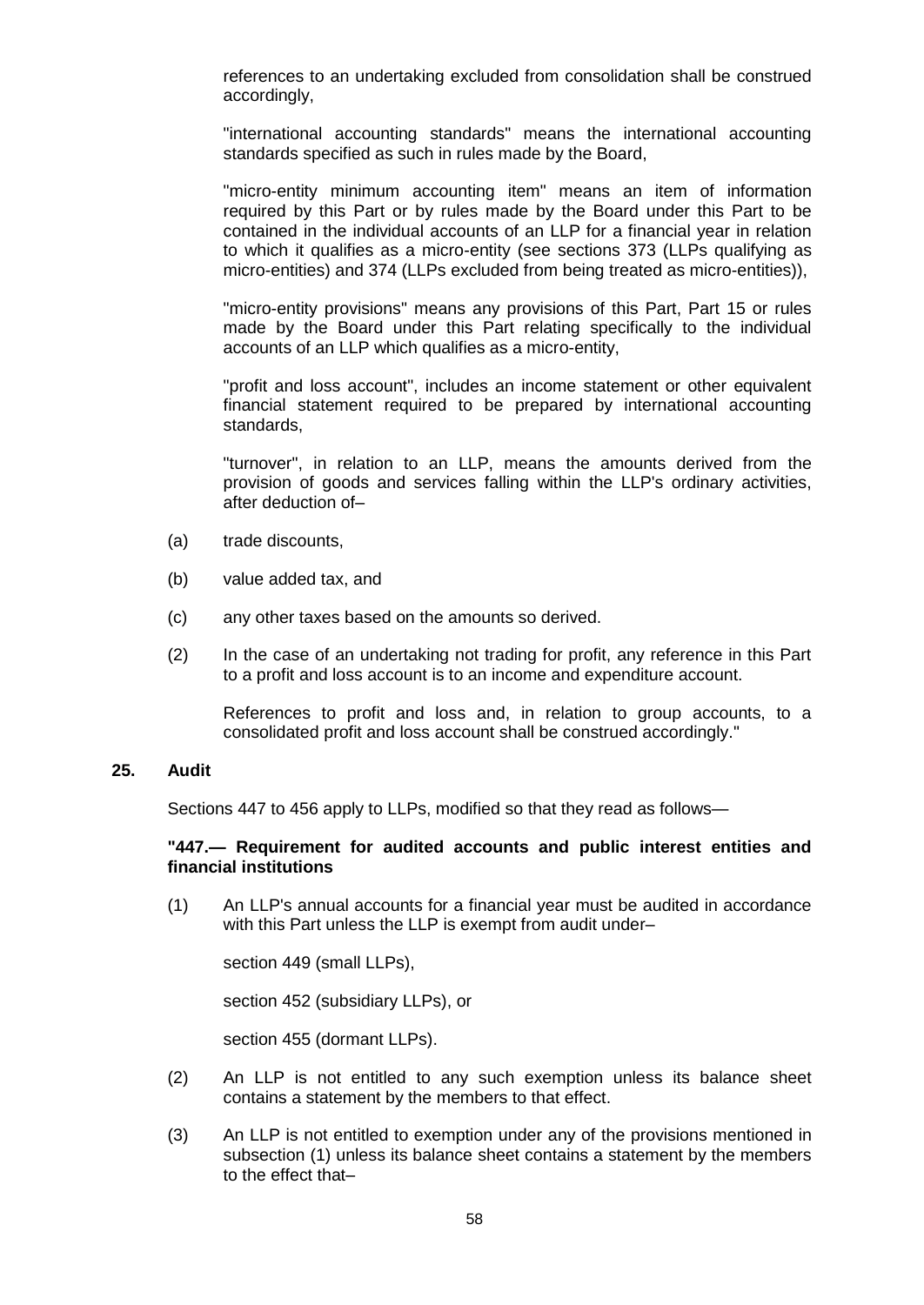- (a) the members have not required the LLP to obtain an audit of its accounts for the year in question in accordance with section 448 (right of members to require audit), and
- (b) the members acknowledge their responsibilities for complying with the requirements of the Companies Regulations with respect to accounting records and the preparation of accounts.
- (4) The statement required by subsection (2) or (3) must appear on the balance sheet above the signature required by section 399 (approval and signing of accounts).
- (5) In this Part, "public interest entity" and "financial institution" shall have the meaning given to them in section 372 (public interest entities and financial institutions).

## **448.— Right of members to require audit**

- (1) The members of an LLP that would otherwise be entitled to exemption from audit under any of the provisions mentioned in section 447(1) (exemptions from audit of annual accounts) may by notice under this section require it to obtain an audit of its accounts for a financial year.
- (2) The notice must be given by not less than 10% in number of the members of the LLP.
- (3) The notice may not be given before the financial year to which it relates and must be given not later than one month before the end of that year.

### **449.— Small LLPs: conditions for exemption from audit**

(1) An LLP that qualifies as a small LLP in relation to a financial year is exempt from the requirements of the Companies Regulations relating to the audit of accounts for that year.

For the purposes of this section whether an LLP qualifies as a small LLP shall be determined in accordance with section 369 (LLPs qualifying as small).

(2) This section has effect subject to–

section 447(2) and (3) (requirements as to statements to be contained in balance sheet),

section 448 (right of members to require audit),

section 450 (LLPs excluded from small LLPs exemption), and

section 451 (availability of small LLPs exemption in case of group LLP).

### **450.— LLPs excluded from small LLPs exemption**

An LLP is not entitled to the exemption conferred by section 449 (small LLPs) if it was at any time within the financial year in question–

- (a) a public interest entity, or
- (b) a financial institution.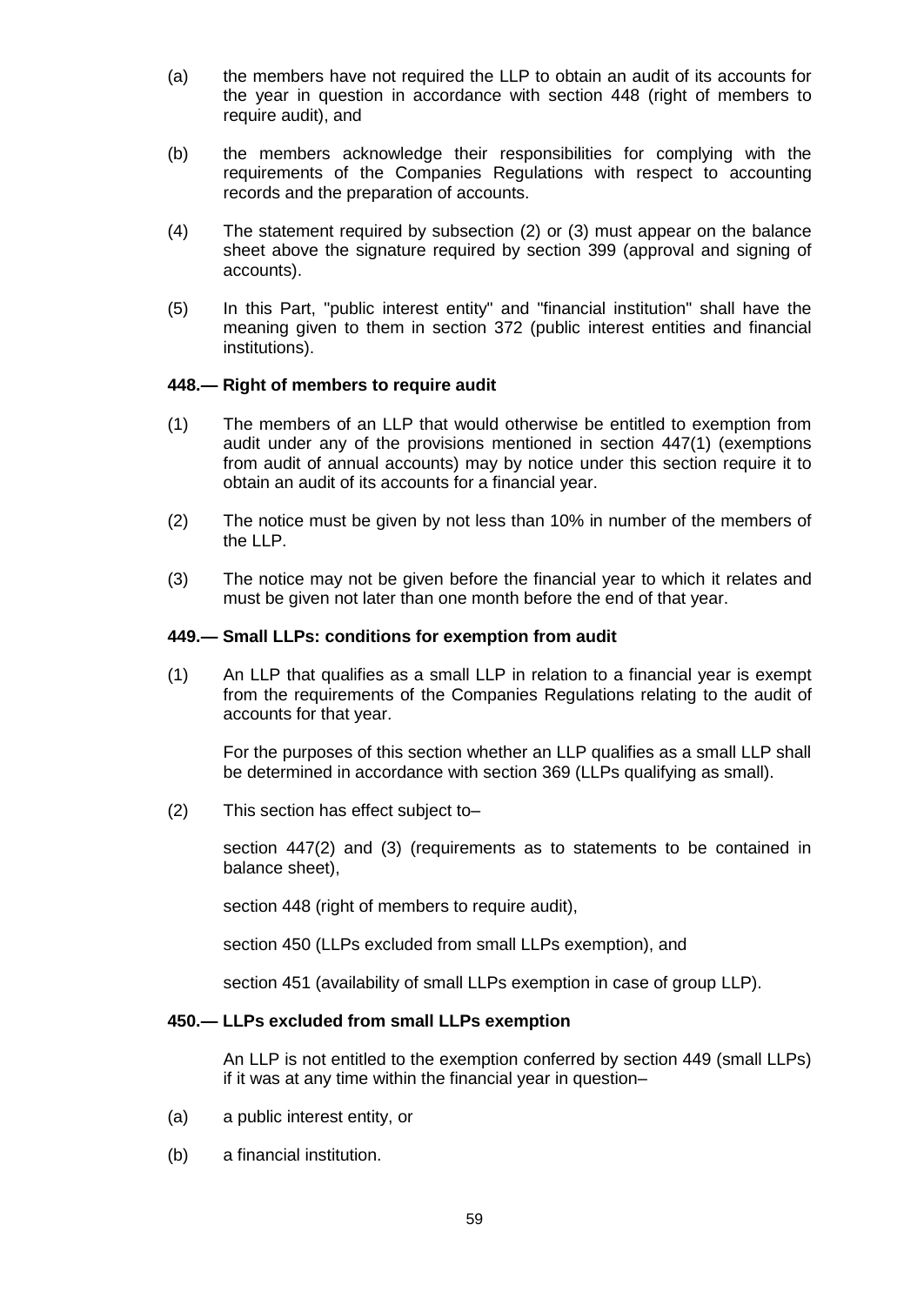## **451.— Availability of small LLPs exemption in case of group LLP**

- (1) An LLP is not entitled to the exemption conferred by section 449 (small LLPs) in respect of a financial year during any part of which it was a group LLP unless–
- (a) the group–
- (i) qualifies as a small group in relation to that financial year, and
- (ii) was not at any time in that year an ineligible group, or
- (b) subsection (2) applies.
- (2) An LLP is not excluded by subsection (1) if, throughout the whole of the period or periods during the financial year when it was a group LLP, it was both a subsidiary undertaking and dormant.
- (3) In this section–
- (a) "group LLP" means an LLP that is a parent LLP or a subsidiary undertaking, and
- (b) the group", in relation to a group LLP, means that LLP together with all its associated undertakings.

For this purpose undertakings are associated if one is a subsidiary undertaking of the other or both are subsidiary undertakings of a third undertaking.

- (4) For the purposes of this section–
- (a) whether a group qualifies as small shall be determined in accordance with section 370 (LLPs qualifying as small: parent LLPs), and
- (b) "ineligible group" has the meaning given by section 371(2) (LLPs excluded from the small LLPs regime)
- (5) The provisions mentioned in subsection (4) apply for the purposes of this section as if all the bodies corporate in the group were LLPs.

#### **452.— Subsidiary LLPs: conditions for exemption from audit**

- (1) An LLP is exempt from the requirements of the Companies Regulations relating to the audit of individual accounts for a financial year if–
- (a) it is itself a subsidiary undertaking, and
- (b) its parent undertaking is established under the law of the Abu Dhabi Global Market.
- (2) Exemption is conditional upon compliance with all of the following conditions–
- (a) all members of the LLP must agree to the exemption in respect of the financial year in question,
- (b) the parent undertaking must give a guarantee under section 454 (parent undertaking declaration of guarantee) in respect of that year,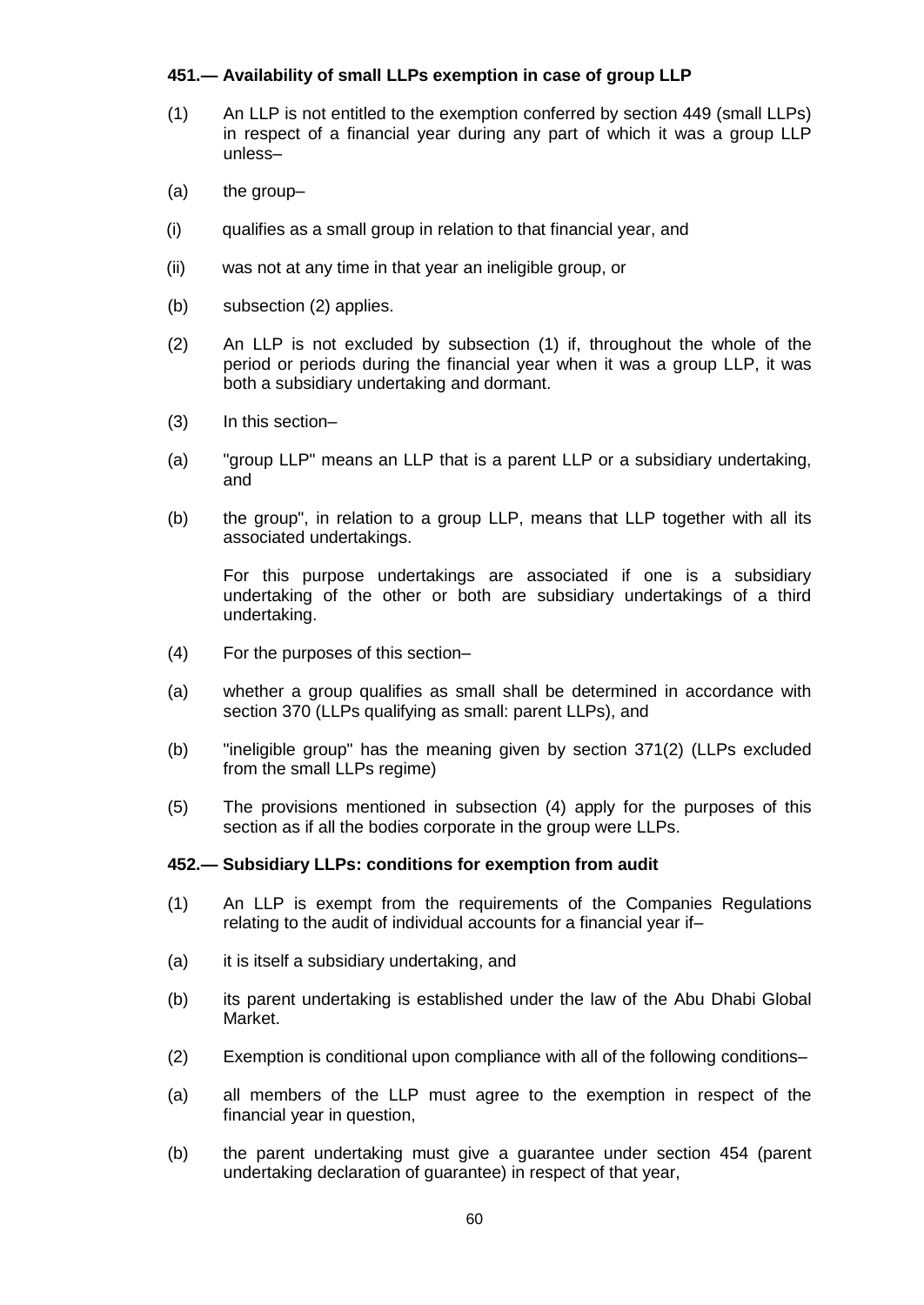- (c) the LLP must be included in the consolidated accounts drawn up for that year or to an earlier date in that year by the parent undertaking in accordance with international accounting standards,
- (d) the parent undertaking must disclose in the notes to the consolidated accounts that the LLP is exempt from the requirements of the Companies Regulations relating to the audit of individual accounts by virtue of this section, and
- (e) the members of the LLP must deliver to the Registrar on or before the date that they file the accounts for that year–
- (i) a written notice of the agreement referred to in subsection (2)(a),
- (ii) the statement referred to in section 454(1),
- (iii) a copy of the consolidated accounts referred to in subsection (2)(c),
- (iv) a copy of the auditor's report on those accounts, and (v) a copy of the consolidated annual report drawn up by the parent undertaking.
- (3) This section has effect subject to–

section 447(2) and (3) (requirements as to statements contained in balance sheet), and

section 448 (right of members to require audit).

## **453.— LLPs excluded from the subsidiary LLPs audit exemption**

An LLP is not entitled to the exemption conferred by section 452 (subsidiary LLPs) if it was at any time within the financial year in question–

- (a) an LLP whose securities are listed on a recognised investment exchange, or
- (b) a financial institution.

## **454.— Subsidiary LLPs audit exemption: parent undertaking declaration of guarantee**

- (1) A guarantee is given by a parent undertaking under this section when the members of the subsidiary LLP deliver to the Registrar a statement by the parent undertaking that it guarantees the subsidiary LLP under this section.
- (2) The statement under subsection (1) must be authenticated by the parent undertaking and must specify–
- (a) the name of the parent undertaking and its registered number,
- (b) the name and registered number of the subsidiary LLP in respect of which the guarantee is being given,
- (c) the date of the statement, and
- (d) the financial year to which the guarantee relates.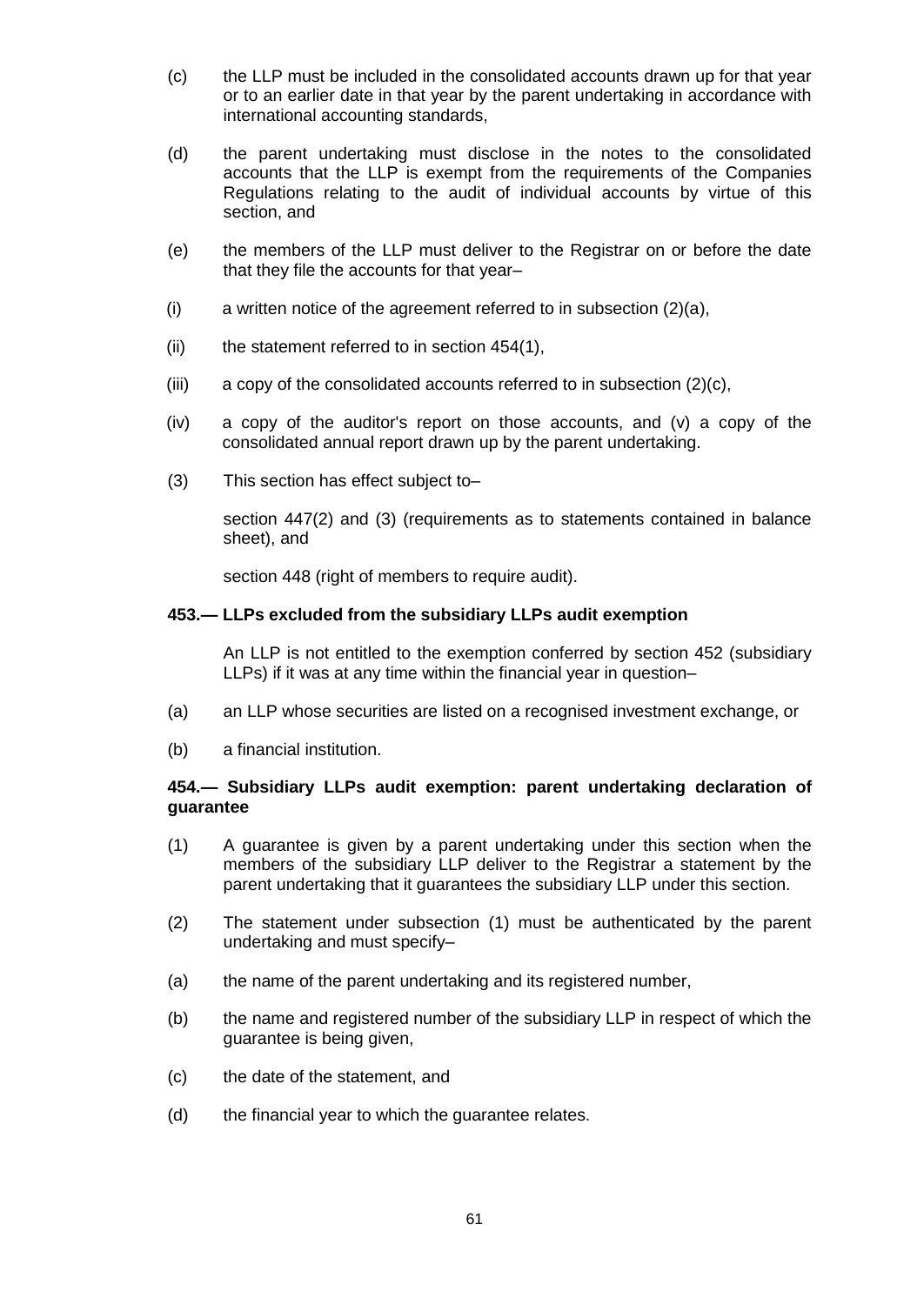- (3) A guarantee given under this section has the effect that–
- (a) the parent undertaking guarantees all outstanding liabilities to which the subsidiary LLP is subject at the end of the financial year to which the guarantee relates, until they are satisfied in full, and
- (b) the guarantee is enforceable against the parent undertaking by any person to whom the subsidiary LLP is liable in respect of those liabilities.

### **455.— Dormant LLPs: conditions for exemption from audit**

- (1) An LLP is exempt from the requirements of the Companies Regulations relating to the audit of accounts in respect of a financial year if–
- (a) it has been dormant since its formation, or
- (b) it has been dormant since the end of the previous financial year and the following conditions are met.
- (2) The conditions are that the LLP–
- (a) as regards its individual accounts for the financial year in question–
- (i) is entitled to prepare accounts in accordance with the small LLPs regime (see sections 368 (LLPs subject to the small LLPs regime) to 371 (LLPs excluded from the small LLPs regime)), and
- (ii) is not required to prepare group accounts for that year.
- (3) This section has effect subject to–

section 447(2) and (3) (requirements as to statements to be contained in balance sheet),

section 448 (right of members to require audit), and

section 456 (LLPs excluded from dormant LLPs exemption).

## **456.— LLPs excluded from dormant LLPs exemption**

An LLP is not entitled to the exemption conferred by section 455 (dormant LLPs) if it was at any time within the financial year in question licensed under the Commercial Licensing Regulations 2015 as a financial institution."

#### **26. Appointment of Auditors**

Sections 457 to 460 and 464 to 466 apply to LLPs, modified so that they read as follows—

#### **"457.— Appointment of auditors of LLPs: general**

- (1) An auditor or auditors of an LLP must be appointed for each financial year of the LLP, unless the members reasonably resolve otherwise on the ground that audited accounts are unlikely to be required.
- (2) For each financial year for which an auditor or auditors is or are to be appointed (other than the LLP's first financial year), the appointment must be made before the end of the period of 28 days beginning with–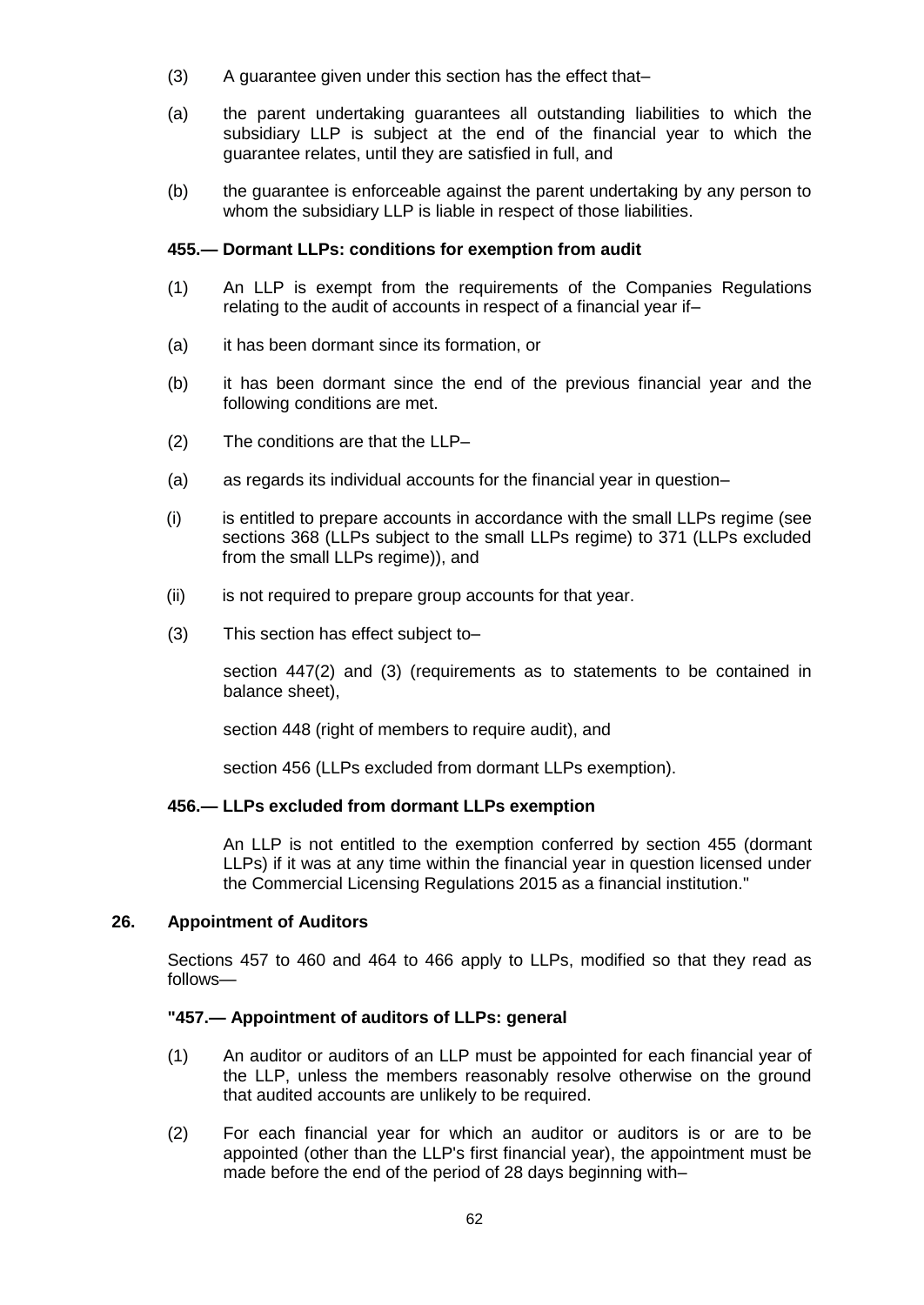- (a) the end of the time allowed for sending out copies of the LLP's annual accounts and reports for the previous financial year (see section 405 (duty to circulate copies of annual accounts and auditor's report)), or
- (b) if earlier, the day on which copies of the LLP's annual accounts and reports for the previous financial year are sent out under section 405 (duty to circulate copies of annual accounts and auditor's report).

This is the "period for appointing auditors".

- (3) The members may appoint an auditor or auditors of the LLP–
- (a) at any time before the LLP's first period for appointing auditors,
- (b) following a period during which the LLP (being exempt from audit) did not have any auditor, at any time before the LLP's next period for appointing auditors, or
- (c) to fill a casual vacancy in the office of auditor.
- (4) The members may appoint an auditor or auditors–
- (a) during a period for appointing auditors,
- (b) if the LLP should have appointed an auditor or auditors during a period for appointing auditors but failed to do so, or
- (c) where the members had power to appoint under subsection (3) but have failed to make an appointment.
- (5) An auditor or auditors of an LLP may only be appointed–
- (a) in accordance with this section,
- (b) in accordance with section 458 (default power of Registrar), or

This is without prejudice to any deemed re-appointment under section 459 (term of office of auditors of LLPs).

### **458.— Appointment of auditors of LLPs: default power of Registrar**

- (1) If an LLP fails to appoint an auditor or auditors in accordance with section 457 (appointment of auditors of LLPs: general), the Registrar may appoint one or more persons to fill the vacancy.
- (2) Where subsection (2) of that section applies and the LLP fails to make the necessary appointment before the end of the period for appointing auditors, the LLP must within one week of the end of that period give notice to the Registrar of its power having become exercisable.
- (3) If an LLP fails to give the notice required by this section, a contravention of the Companies Regulations is committed by–
- (a) the LLP, and
- (b) every designated member of the LLP who is in default.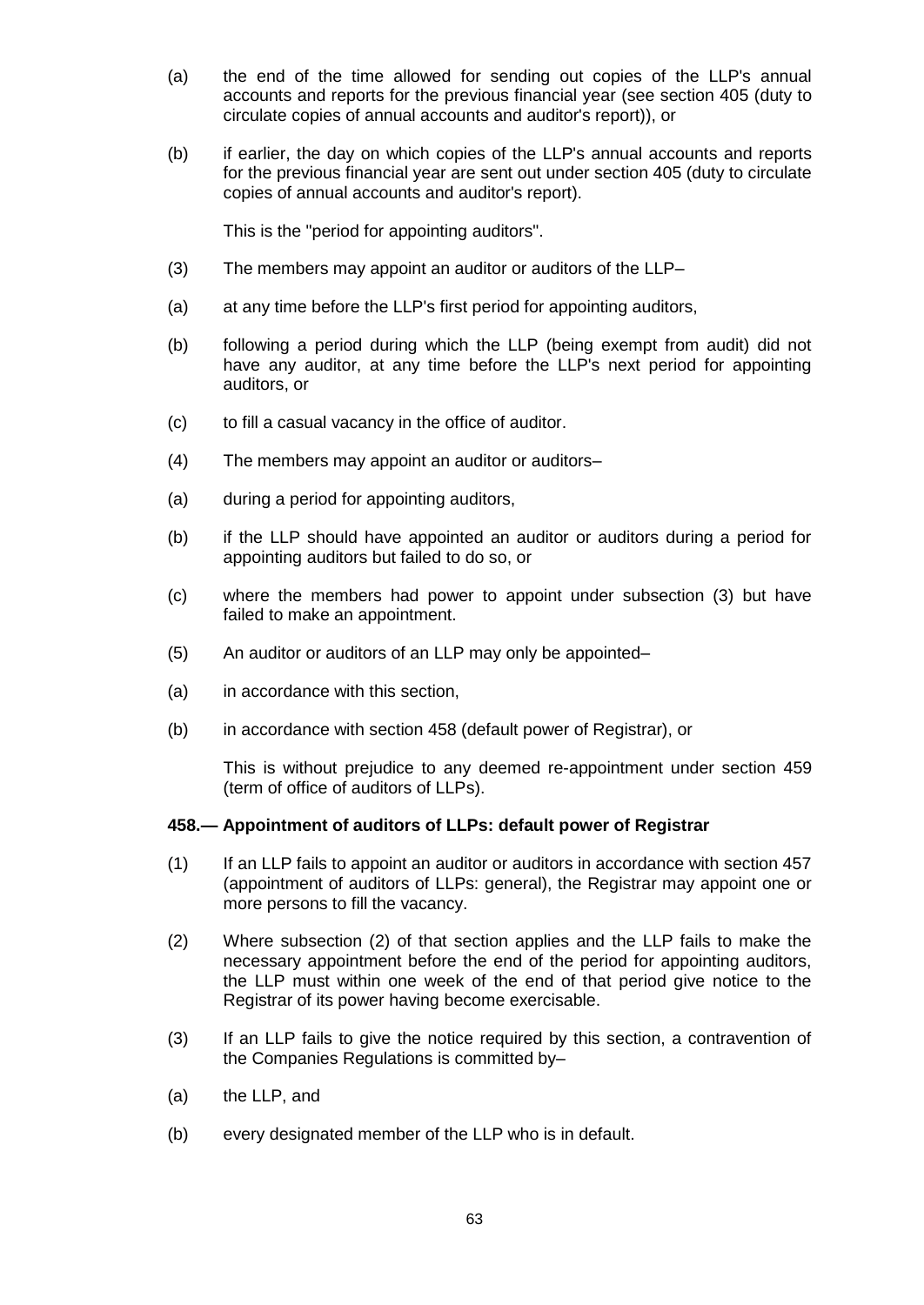(4) A person who commits the contravention referred to in subsection (3) shall be liable to a level 3 fine.

## **459.— Term of office of auditors of LLPs**

- (1) An auditor or auditors of an LLP hold office in accordance with the terms of their appointment, subject to the requirements that–
- (a) they do not take office until any previous auditor or auditors cease to hold office, and
- (b) they cease to hold office at the end of the next period for appointing auditors unless re-appointed.
- (2) Where no auditor has been appointed by the end of the next period for appointing auditors, any auditor in office immediately before that time is deemed to be re-appointed at that time, unless–
- (a) the LLP agreement requires actual re-appointment, or
- (b) the deemed re-appointment is prevented by the members under section 460 (prevention by members of deemed re-appointment of auditor), or
- (c) the members have determined that he should not be re-appointed, or
- (d) the members have determined that no auditor or auditors should be appointed for the financial year in question.
- (3) This is without prejudice to the provisions of this Part as to removal and resignation of auditors.
- (4) No account shall be taken of any loss of the opportunity of deemed reappointment under this section in ascertaining the amount of any compensation or damages payable to an auditor on his ceasing to hold office for any reason.

#### **460.— Prevention by members of deemed re-appointment of auditor**

- (1) An auditor of an LLP is not deemed to be re-appointed under section 459(2) if the LLP has received notices under this section from members representing at least the requisite percentage of the total voting rights in the LLP that the auditor should not be re-appointed.
- (2) The "requisite percentage" is 5%, or such lower percentage as is specified for this purpose in the LLP agreement.
- (3) A notice under this section–
- (a) may be in hard copy or electronic form,
- (b) must be authenticated by the person or persons giving it, and
- (c) must be received by the LLP before the end of the accounting reference period immediately."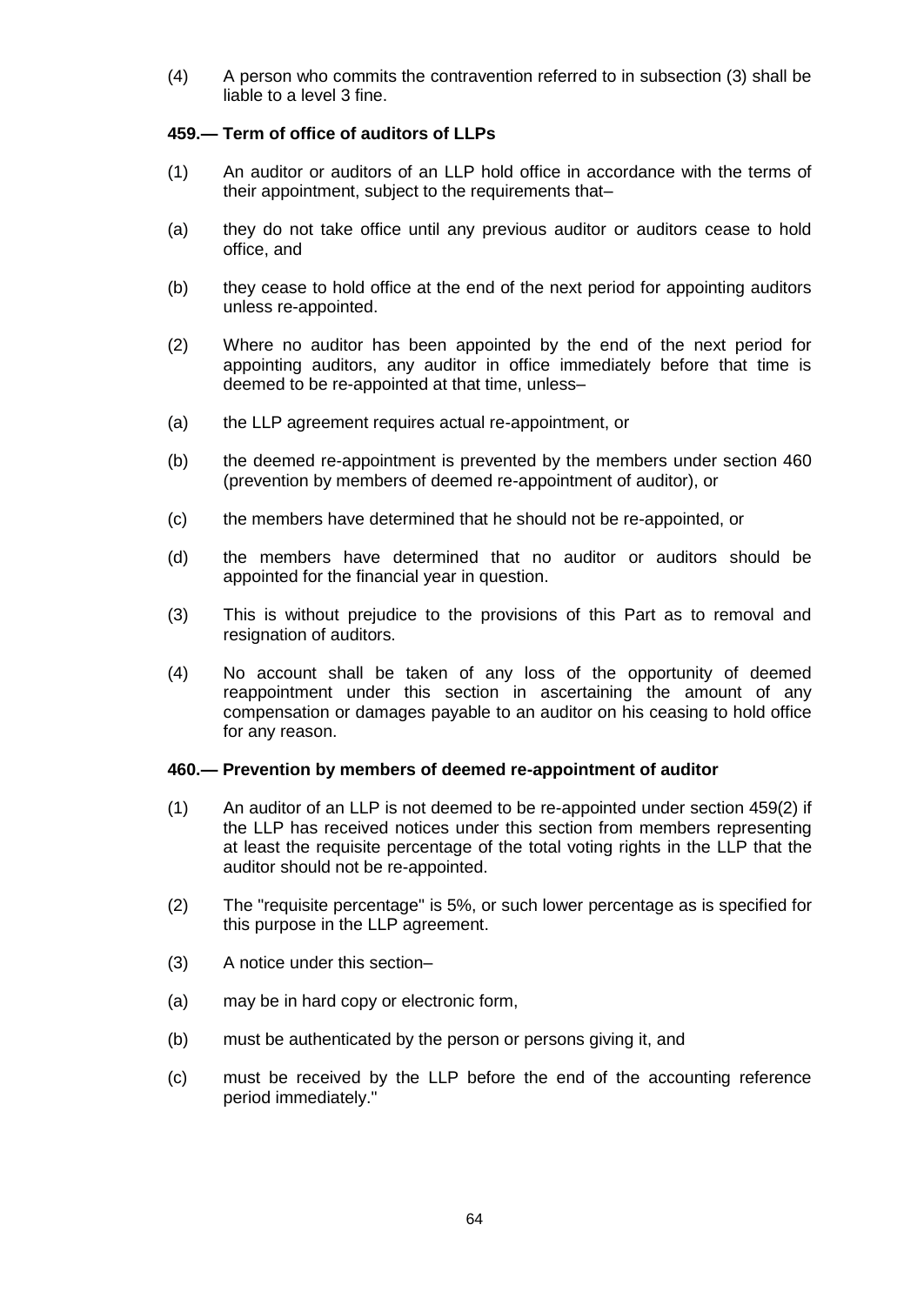## **"464.— Fixing of auditor's remuneration**

- (1) The remuneration of an auditor appointed by the members of an LLP must be fixed by the members or in such manner as the members may determine.
- (2) The remuneration of an auditor appointed by the Registrar must be fixed by the Registrar.
- (3) For the purposes of this section "remuneration" includes sums paid in respect of expenses.
- (4) This section applies in relation to benefits in kind as to payments of money.

## **465.— Disclosure of terms of audit appointment**

(1) The Board may make rules for securing the disclosure of the terms on which an LLP's auditor is appointed, remunerated or performs his duties.

Nothing in the following provisions of this section affects the generality of this power.

- (2) The rules may–
- (a) require disclosure of–
- (i) a copy of any terms that are in writing, and
- (ii) a written memorandum setting out any terms that are not in writing,
- (b) require disclosure to be at such times, in such places and by such means as are specified in the rules,
- (c) require the place and means of disclosure to be stated–
- $(i)$  in a note to the LLP's annual accounts (in the case of its individual accounts) or in such manner as is specified in the rules (in the case of group accounts), or
- (ii) in the auditor's report on the LLP's annual accounts.
- (3) The provisions of this section apply to a variation of the terms mentioned in subsection (1) as they apply to the original terms.

## **466.— Disclosure of services provided by auditor or associates and related remuneration**

- (1) The Board may make rules for securing the disclosure of–
- (a) the nature of any services provided for an LLP by the LLP's auditor (whether in his capacity as auditor or otherwise) or by his associates,
- (b) the amount of any remuneration received or receivable by an LLP's auditor, or his associates, in respect of any such services.

Nothing in the following provisions of this section affects the generality of this power.

(2) The rules may provide–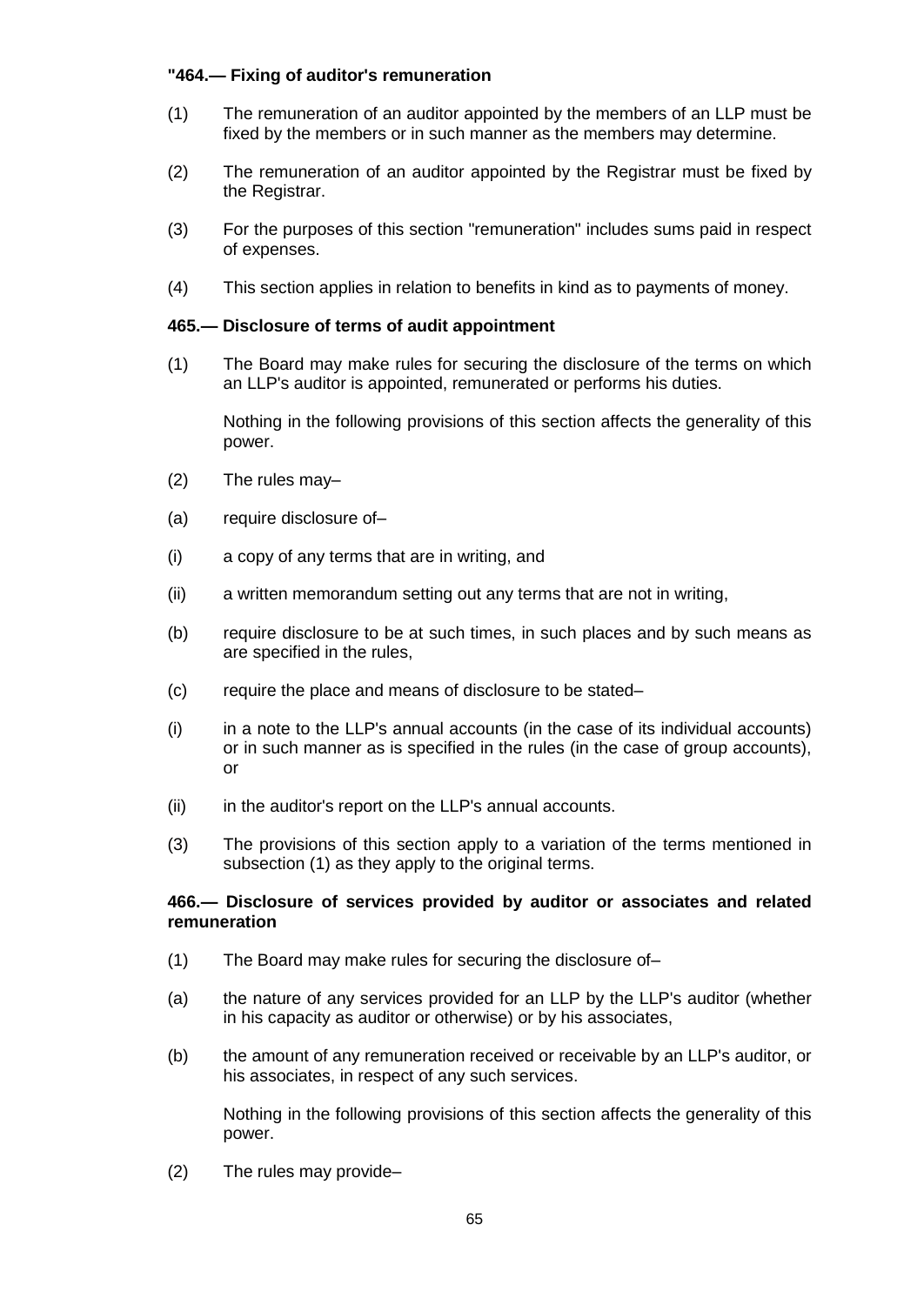- (a) for disclosure of the nature of any services provided to be made by reference to any class or description of services specified in the rules (or any combination of services, however described),
- (b) for the disclosure of amounts of remuneration received or receivable in respect of services of any class or description specified in the rules (or any combination of services, however described),
- (c) for the disclosure of separate amounts so received or receivable by the LLP's auditor or any of his associates, or of aggregate amounts so received or receivable by all or any of those persons.
- (3) The rules may–
- (a) provide that "remuneration" includes sums paid in respect of expenses,
- (b) apply to benefits in kind as well as to payments of money, and require the disclosure of the nature of any such benefits and their estimated money value,
- (c) apply to services provided for associates of an LLP as well as to those provided for an LLP,
- (d) define "associate" in relation to an auditor and a company respectively.
- (4) The rules may provide that any disclosure required by the rules is to be made–
- (a) in a note to the LLP's annual accounts (in the case of its individual accounts) or in such manner as is specified in the rules (in the case of group accounts), or
- (b) in the auditor's report on the LLP's annual accounts.
- (5) If the rules provide that any such disclosure is to be made as mentioned in subsection (4)(a) the rules may require the auditor to supply the members of the LLP with any information necessary to enable the disclosure to be made.

## **27. Functions of Auditor**

Sections 467 and 469 to 478 apply to LLPs, modified so that they read as follows—

#### **"467.— Auditor's report on LLP's annual accounts**

- (1) An LLP's auditor must make a report to the LLP's members on all annual accounts of the LLP of which copies are, during his tenure of office to be sent out to members under section 405 (duty to circulate copies of annual accounts and auditor's report),
- (2) The auditor's report must include–
- (a) an introduction identifying the annual accounts that are the subject of the audit and the financial reporting framework that has been applied in their preparation, and
- (b) a description of the scope of the audit identifying the auditing standards in accordance with which the audit was conducted.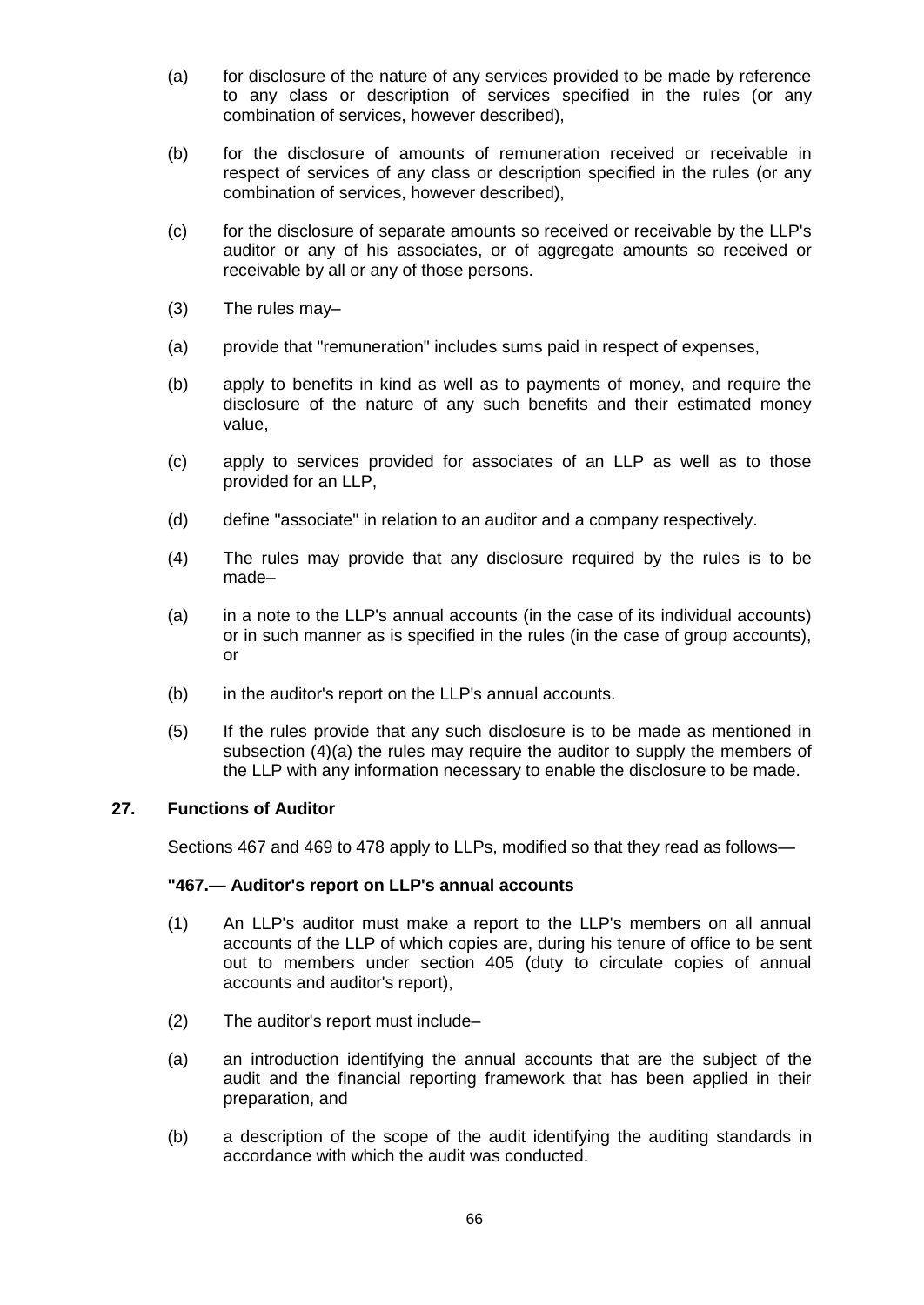- (3) The report must state clearly whether, in the auditor's opinion, the annual accounts–
- (a) fairly present–
- (i) in the case of an individual balance sheet, the state of affairs of the LLP as at the end of the financial year,
- (ii) in the case of an individual profit and loss account, the profit or loss of the LLP for the financial year,
- (iii) in the case of group accounts, the state of affairs as at the end of the financial year and of the profit or loss for the financial year of the undertakings included in the consolidation as a whole, so far as concerns members of the LLP,
- (j) have been properly prepared in accordance with the relevant financial reporting framework, and
- (k) have been prepared in accordance with the requirements of the Companies Regulations.

Expressions used in this subsection or subsection (4) that are defined for the purposes of Part 14 (see sections 437 (accounting standards), 444 (meaning of "annual accounts" and related expressions) and 446 (minor definitions)) have the same meaning as in that Part.

- (4) The following provisions apply to the auditors of an LLP which qualifies as a micro-entity in relation to a financial year (see sections 373 (LLPs qualifying as micro-entities) and 374 (LLPs excluded from being treated as microentities)) in their consideration of whether the individual accounts of the LLP for that year give a fair representation as mentioned in subsection (3)(a)–
- (a) where the accounts comprise only micro-entity minimum accounting items, the auditors must disregard any provision of an accounting standard which would require the accounts to contain information additional to those items,
- (b) in relation to a micro-entity minimum accounting item contained in the accounts, the auditors must disregard any provision of an accounting standard which would require the accounts to contain further information in relation to that item, and
- (c) where the accounts contain an item of information additional to the microentity minimum accounting items, the auditors must have regard to any provision of an accounting standard which relates to that item.
- (5) The auditor's report–
- (a) must be either unqualified or qualified, and
- (b) must include a reference to any matters to which the auditor wishes to draw attention by way of emphasis without qualifying the report."

### **"469.— Duties of auditor**

(1) An LLP's auditor, in preparing his report, must carry out such investigations as will enable him to form an opinion as to–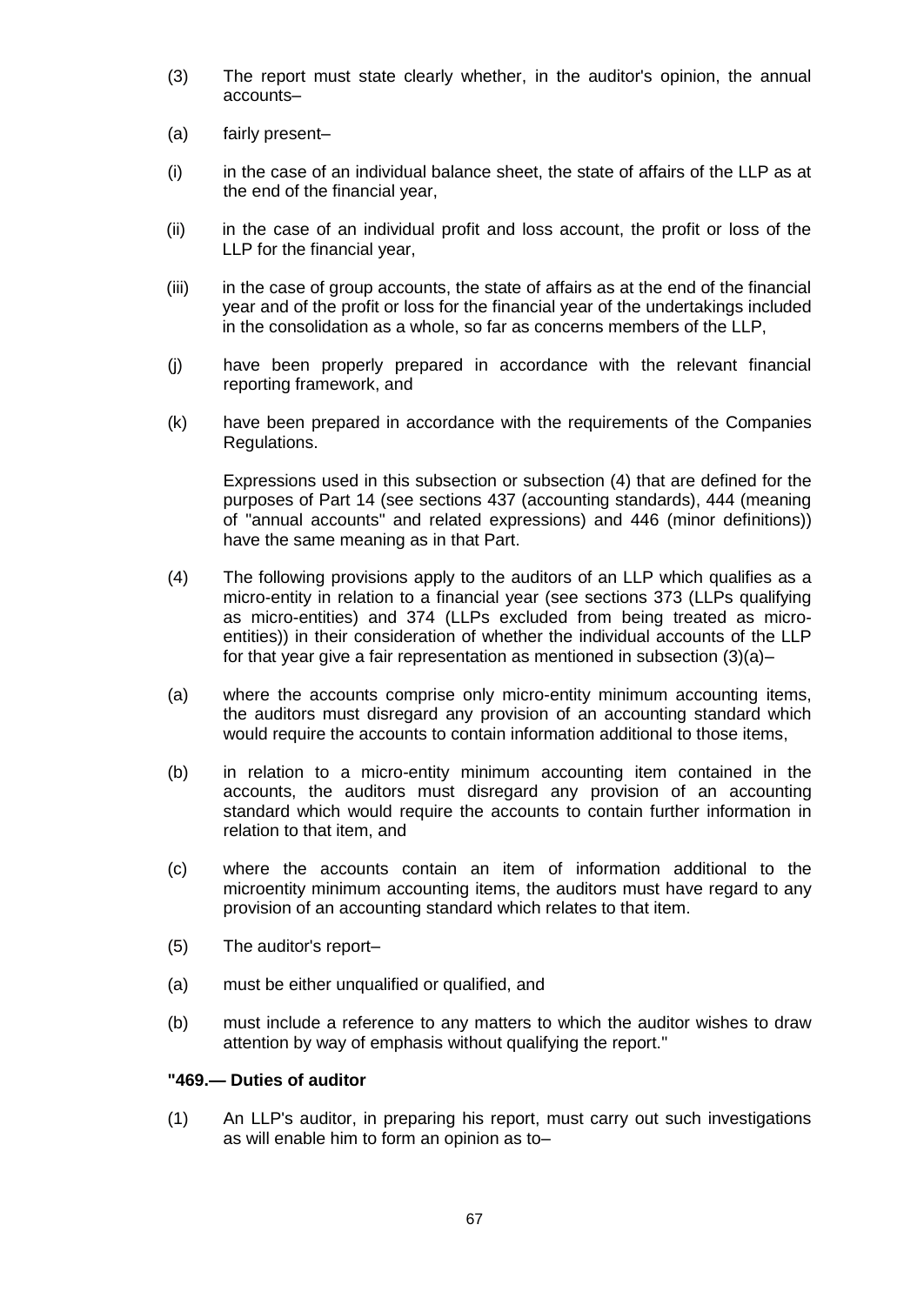- (a) whether adequate accounting records have been kept by the LLP and returns adequate for their audit have been received from branches not visited by him, and
- (b) whether the LLP's individual accounts are in agreement with the accounting records and returns.
- (2) If the auditor is of the opinion–
- (a) that adequate accounting records have not been kept, or that returns adequate for their audit have not been received from branches not visited by him, or
- (b) that the LLP's individual accounts are not in agreement with the accounting records and returns, the auditor shall state that fact in his report.
- (3) If the auditor fails to obtain all the information and explanations which, to the best of his knowledge and belief, are necessary for the purposes of his audit, he shall state that fact in his report.
- (4) If the members of the LLP have prepared accounts in accordance with the small LLPs regime, and in the auditor's opinion they were not entitled to do so, the auditor shall state that fact in his report.

## **470.— Auditor's general right to information**

- (1) An auditor of an LLP–
- (a) has a right of access at all times to the LLP's books, accounts and vouchers (in whatever form they are held), and
- (b) may require any of the following persons to provide him with such information or explanations as he thinks necessary for the performance of his duties as auditor.
- (2) Those persons are–
- (a) any member or employee of the LLP,
- (b) any person holding or accountable for any of the LLP's books, accounts or vouchers,
- (c) any subsidiary undertaking of the LLP which is a body corporate incorporated in the Abu Dhabi Global Market,
- (d) any officer, employee or auditor of any such subsidiary undertaking or any person holding or accountable for any books, accounts or vouchers of any such subsidiary undertaking,
- (e) any person who fell within any of subsection (2)(a) to (d) at a time to which the information or explanations required by the auditor relates or relate.
- (3) Nothing in this section compels a person to disclose information in respect of which a claim to legal professional privilege could be maintained in legal proceedings.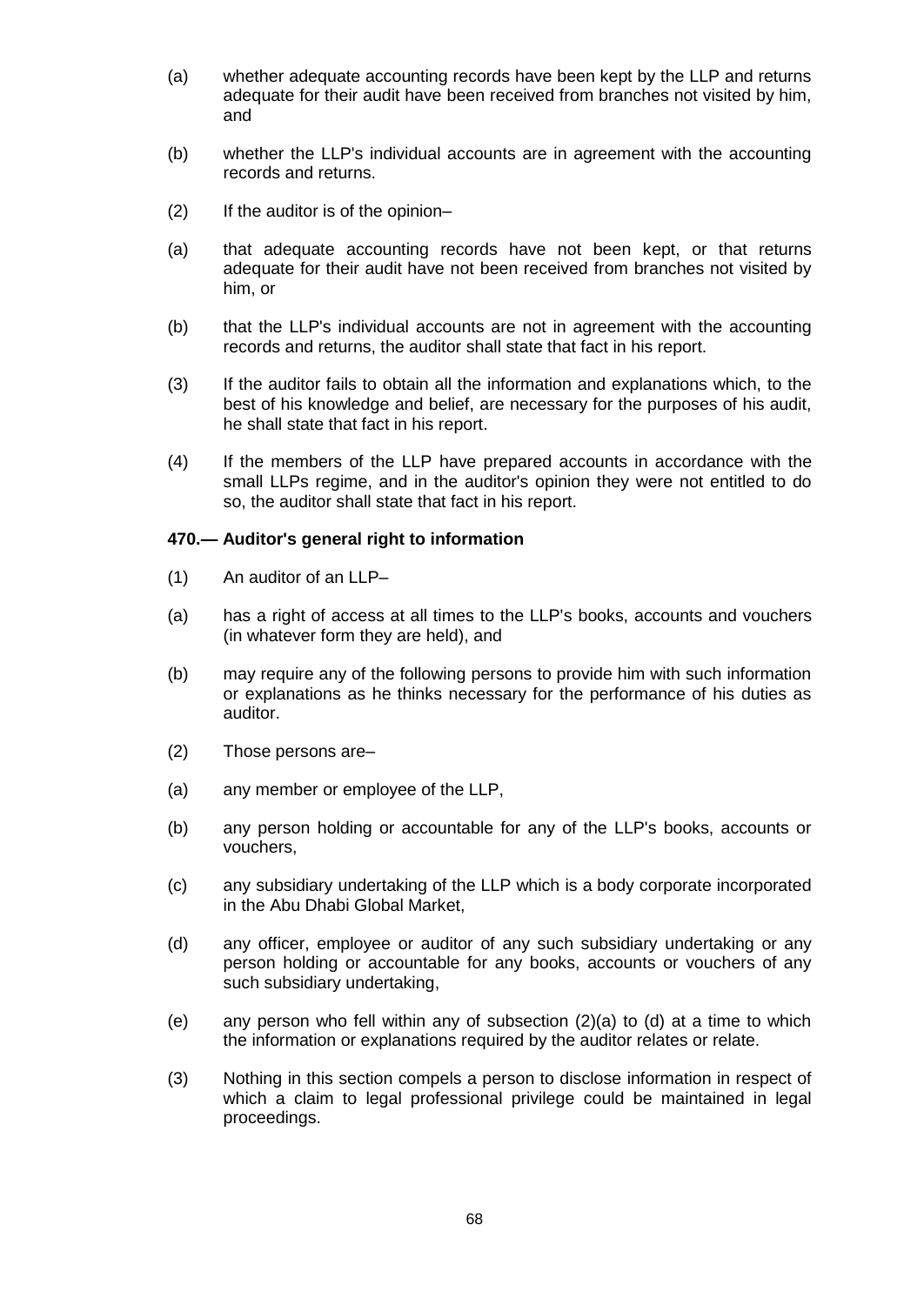## **471.— Auditor's right to information from overseas subsidiary undertakings**

- (1) Where a parent LLP has a subsidiary undertaking that is not a body corporate incorporated in the Abu Dhabi Global Market, the auditor of the parent LLP may require it to obtain from any of the following persons such information or explanations as he may reasonably require for the purposes of his duties as auditor.
- (2) Those persons are–
- (a) the undertaking,
- (b) any officer, employee or auditor of the undertaking,
- (c) any person holding or accountable for any of the undertaking's books, accounts or vouchers,
- (d) any person who fell within subsection (2)(b) or (c) at a time to which the information or explanations relates or relate.
- (3) If so required, the parent LLP must take all such steps as are reasonably open to it to obtain the information or explanations from the person concerned.
- (4) Nothing in this section compels a person to disclose information in respect of which a claim to legal professional privilege could be maintained in legal proceedings.

## **472.— Auditor's rights to information: contraventions**

- (1) A person commits a contravention of the Companies Regulations who knowingly or recklessly makes to an auditor of an LLP a statement (oral or written) that–
- (a) conveys or purports to convey any information or explanations which the auditor requires, or is entitled to require, under section 470 (auditor's general right to information), and
- (b) is misleading, false or deceptive in a material particular.
- (2) A person who commits the contravention referred to in subsection (1) shall be liable to a fine of up to level 5.
- (3) A person who fails to comply with a requirement under section 470 (auditor's general right to information) without delay commits a contravention of the Companies Regulations unless it was not reasonably practicable for him to provide the required information or explanations.
- (4) If a parent LLP fails to comply with section 471 (auditor's right to information from overseas subsidiary undertakings), a contravention of the Companies Regulations is committed by–
- (a) the LLP, and
- (b) every member of the LLP who is in default.
- (5) A person who commits the contravention referred to in subsection (3) shall be liable to a fine of up to level 4.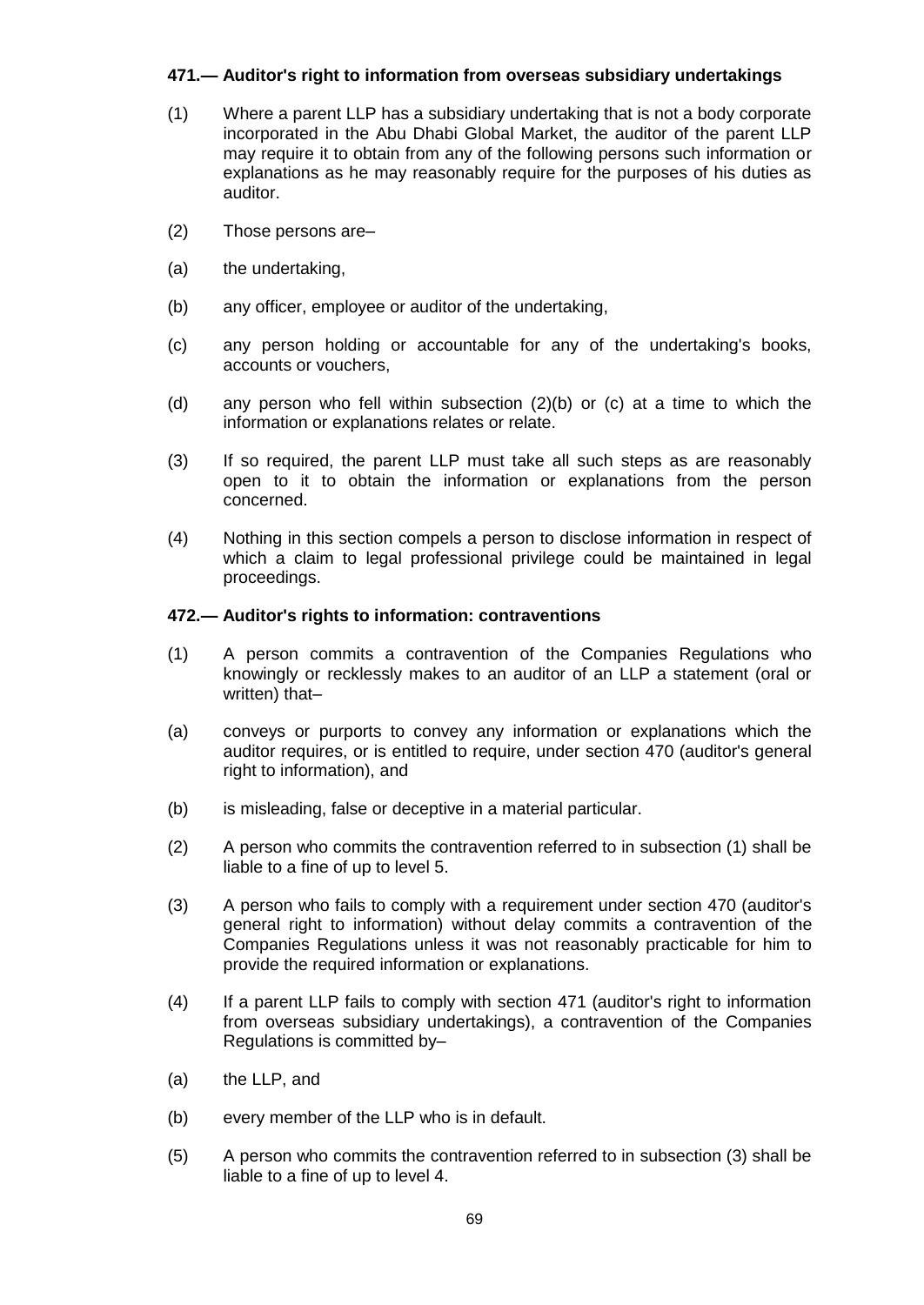- (6) A person who commits the contravention referred to in subsection (4) shall be liable to a level 3 fine.
- (7) Nothing in this section affects any right of an auditor to apply for an injunction to enforce any of his rights under section 470 (general right to information) or 471 (right to information from overseas subsidiary undertakings).

## **473.— Auditor's rights in relation to meetings**

- (1) An LLP's auditor is entitled–
- (a) to receive all notices of, and other communications relating to, any meeting which a member of the LLP is entitled to receive, where any part of the business of the meeting concerns them as auditors,
- (b) to attend any meeting of the LLP where any part of the business of the meeting concerns them as auditors, and
- (c) to be heard at any meeting which he attends on any part of the business of the meeting which concerns him as auditor.
- (2) The right of an LLP's auditor to attend or be heard at a meeting is exercisable by an individual authorised by the firm in writing to act as its representative at the meeting.

## **474.— Signature of auditor's report**

- (1) The auditor's report must state the name of the auditor and be signed and dated.
- (2) Where the auditor is an individual, the report must be signed by him.
- (3) Where the auditor is a firm, the report must be signed by the senior auditor in his own name, for and on behalf of the auditor.

## **475.— Senior auditor**

- (1) The senior auditor means the individual appointed by the audit firm as the audit principal in relation to the audit in accordance with Rules made by the Registrar under Part 35 of the Company Regulations 2020.
- (2) The senior auditor must be eligible for appointment as audit principal of the company in question, including, in the case of public interest entities and financial institutions, satisfying any additional requirements for audit principals of such companies.
- (3) The senior auditor is not, by reason of being named or identified as senior auditor or by reason of his having signed the auditor's report, subject to any civil liability to which he would not otherwise be subject.

#### **476.— Names to be stated in published copies of auditor's report**

- (1) Every copy of the auditor's report that is published by or on behalf of the LLP must–
- (a) state the name of the auditor and the name of the person who signed it as senior auditor, or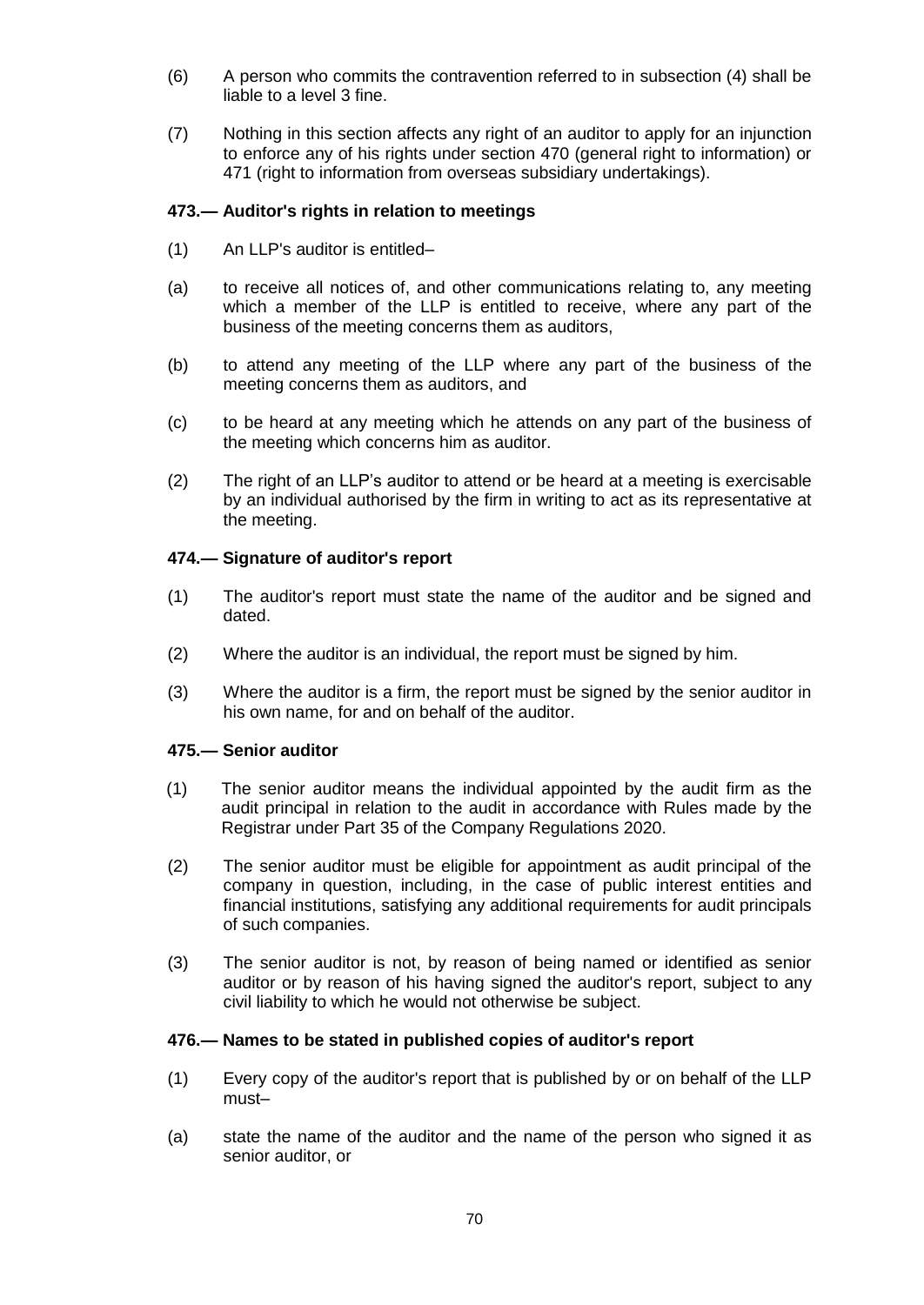- (b) if the conditions in section 477 (circumstances in which names may be omitted) are met, state that a resolution has been passed and notified to the Board in accordance with that section.
- (2) For the purposes of this section an LLP is regarded as publishing the report if it publishes, issues or circulates it or otherwise makes it available for public inspection in a manner calculated to invite members of the public generally, or any class of members of the public, to read it.
- (3) If a copy of the auditor's report is published without the statement required by this section, a contravention of the Companies Regulations is committed by–
- (a) the LLP, and
- (b) every designated member of the LLP who is in default.
- (4) A person who commits the contravention referred to in subsection (3) shall be liable to a level 3 fine.

## **477.— Circumstances in which names may be omitted**

- (1) The auditor's name and the name of the person who signed the report as senior auditor, may be omitted from–
- (a) published copies of the report, and
- (b) the copy of the report delivered to the Registrar under Chapter 8 of Part 14 (filing of accounts and reports),
- (c) if the following conditions are met.
- (2) The conditions are that the LLP–
- (a) considering on reasonable grounds that statement of the name would create or be likely to create a serious risk that the auditor or senior auditor, or any other person, would be subject to violence or intimidation, has determined that the name should not be stated, and
- (b) has given notice of the determination to the Registrar, stating–
- (i) the name and registered number of the LLP,
- (ii) the financial year of the LLP to which the report relates, and
- (iii) the name of the auditor and the name of the person who signed the report as senior auditor.

#### **478.— Contraventions in connection with auditor's report**

- (1) A person to whom this section applies commits a contravention of the Companies Regulations if he knowingly or recklessly causes a report under section 467 (auditor's report on LLP's annual accounts) to include any matter that is misleading, false or deceptive in a material particular.
- (2) A person to whom this section applies commits a contravention of the Companies Regulations if he knowingly or recklessly causes such a report to omit a statement required by–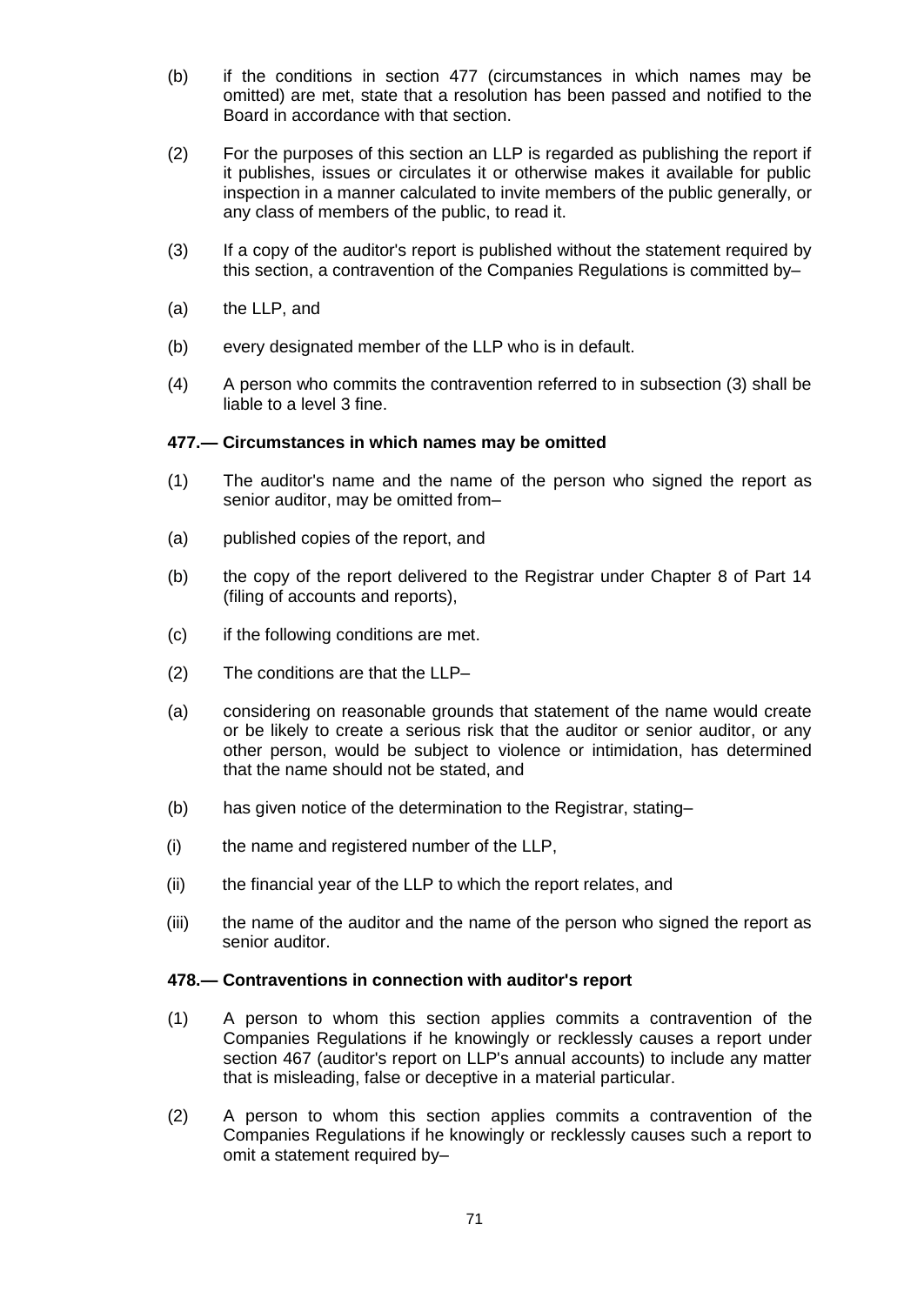- (a) section 469(2)(b) (statement that LLP's accounts do not agree with accounting records and returns),
- (b) section 469(3) (statement that necessary information and explanations not obtained), or
- (c) section 469(4) (statement that members wrongly took advantage of exemption from obligation to prepare group accounts).
- (3) This section applies to–
- (a) where the auditor is an individual, that individual and any employee or agent of his who is eligible for appointment as auditor of the LLP,
- (b) where the auditor is a firm, any member, member, employee or agent of the firm who is eligible for appointment as auditor of the LLP.
- (4) A person who commits the contraventions referred to in subsection (1) and (2) shall be liable to a fine of up to level 5."

#### **28. Removal, Resignation, etc of Auditors**

Sections 479 to 483 and 485 to 499 apply to LLPs, modified so that they read as follows—

## **"479.— Removal of auditor from office**

- (1) The members of an LLP may remove an auditor from office at any time.
- (2) Nothing in this section is to be taken as depriving the person removed of compensation or damages payable to him in respect of the termination–
- (a) of his appointment as auditor, or
- (b) of any appointment terminating with that as auditor.
- (3) An auditor may not be removed from office before the expiration of his term of office except under this section.

### **480.— Notice of removal of auditor**

- (1) No determination to remove an auditor before the expiration of his term of office may be made under section 479 unless the LLP has given 7 days' prior notice to any auditor whom it is proposed to remove.
- (2) The auditor proposed to be removed may make with respect to the proposal representations in writing to the LLP (not exceeding a reasonable length) and request their notification to members of the LLP.
- (3) The LLP must upon receipt send a copy of the representations to every member of the LLP.
- (4) Copies of the representations need not be sent out and the representations need not be sent out, on the application either of the LLP or of any other person claiming to be aggrieved, the Court is satisfied that the auditor is using the provisions of this section to secure needless publicity for defamatory matter.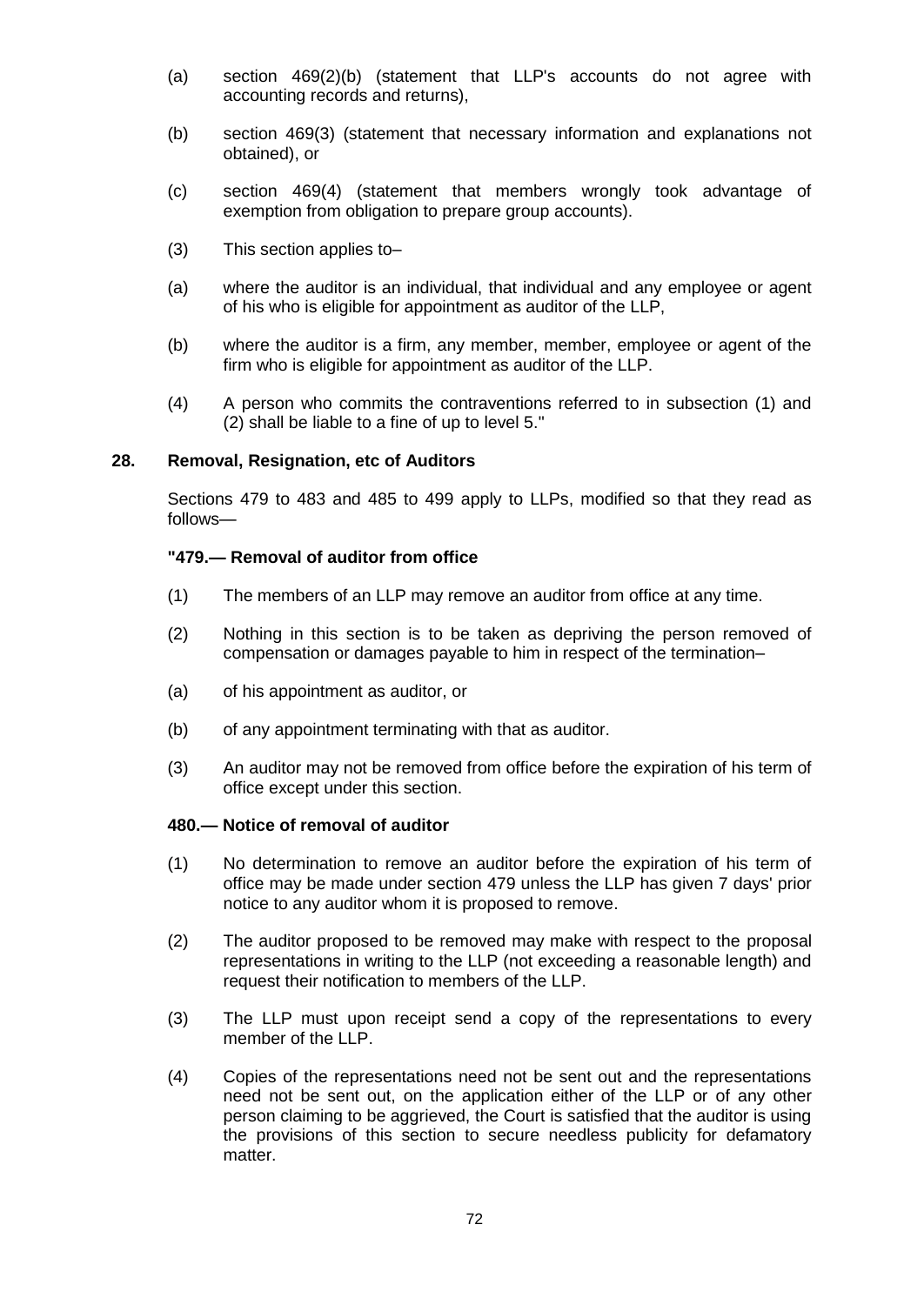The Court may order the LLP's costs on the application to be paid in whole or in part by the auditor, notwithstanding that he is not a party to the application.

# **481.— Notice to Registrar of determination removing auditor from office**

- (1) Where the members of an LLP have removed an auditor from office under section 479 (removal of auditor from office), the LLP must give notice of that fact to the Registrar within 14 days.
- (2) If the LLP fails to give the notice required by this section, a contravention of the Companies Regulations is committed by–
- (a) the LLP, and
- (b) every designated member who is in default.
- (3) A person who commits the contravention referred to in subsection (2) shall be liable to a level 2 fine.

### **482.— Rights of auditor who has been removed from office**

- (1) An auditor who has been removed under section 479 (removal of auditor from office) has, notwithstanding his removal, the rights conferred by section 473(1) (auditor's rights in relation to meetings) in relation to any meeting of the LLP–
- (a) at which his term of office would otherwise have expired, or
- (b) at which it is proposed to fill the vacancy caused by his removal.
- (2) In such a case the references in that section to matters concerning the auditor as auditor shall be construed as references to matters concerning him as a former auditor.

### **483.— Failure to re-appoint auditor: rights of auditor who is not reappointed**

- (1) No person may be appointed as auditor in place of a person (the "outgoing auditor") whose term of office has ended or is to end at the end of the period for appointing auditors unless the LLP has given 7 days' prior notice to the outgoing auditor.
- (2) The outgoing auditor may make with respect to the proposal representations in writing to the LLP (not exceeding a reasonable length) and request their notification to members of the LLP.
- (3) The LLP must upon receipt send a copy of the representations to every member.
- (4) Copies of the representations need not be sent out if, on the application either of the LLP or of any other person claiming to be aggrieved, the Court is satisfied that the auditor is using the provisions of this section to secure needless publicity for defamatory matter. The Court may order the LLP's costs on the application to be paid in whole or in part by the auditor, notwithstanding that he is not party to the application.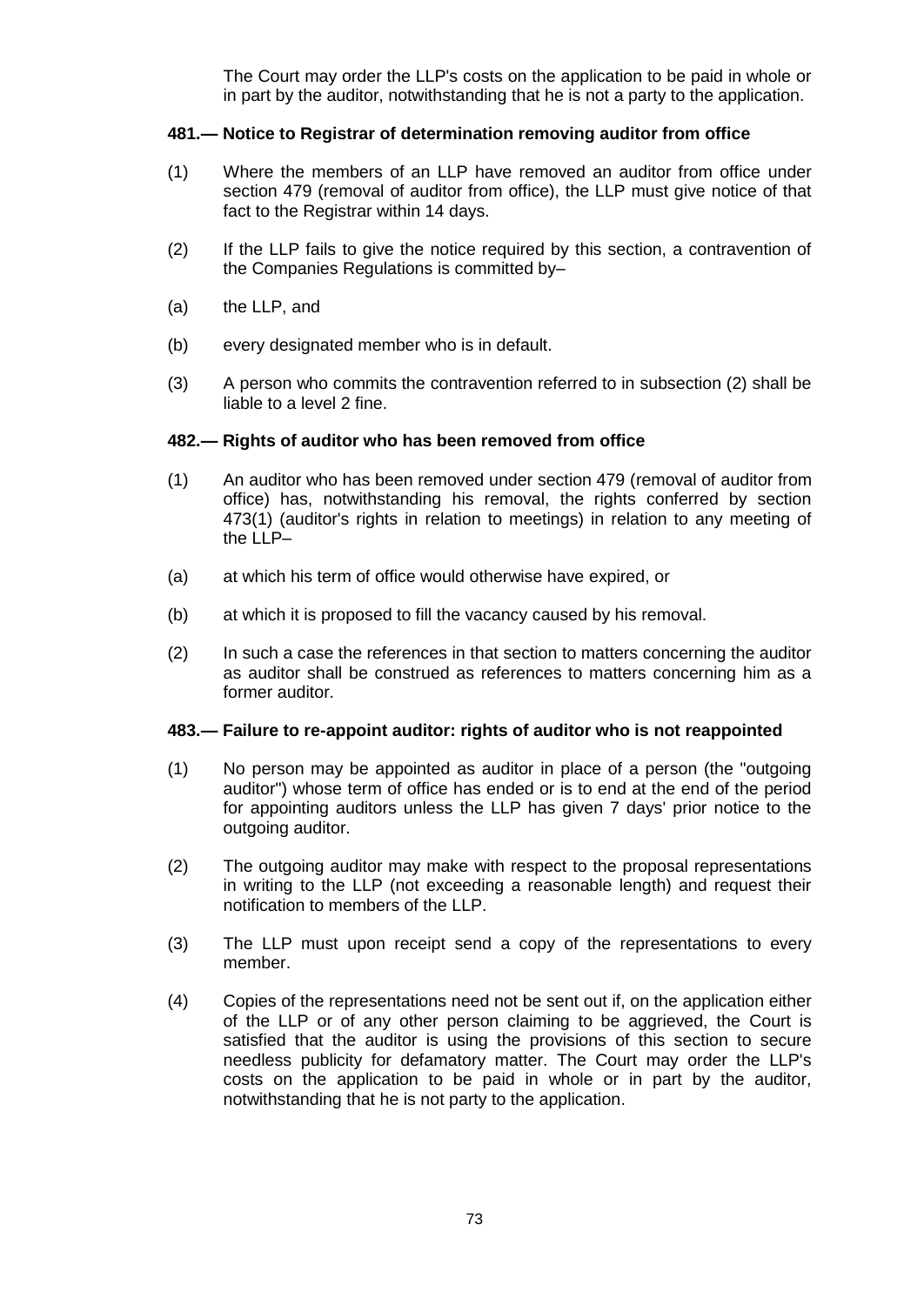# **"485.— Resignation of auditor**

- (1) An auditor of an LLP may resign his office by depositing a notice in writing to that effect at the LLP's registered office.
- (2) The notice is not effective unless it is accompanied by the statement required by section 488 (statement by auditor to be deposited with LLP).
- (3) An effective notice of resignation operates to bring the auditor's term of office to an end as of the date on which the notice is deposited or on such later date as may be specified in it.

# **486.— Notice to Registrar of resignation of auditor**

- (1) Where an auditor resigns the LLP must within 14 days of the deposit of a notice of resignation send a copy of the notice to the Registrar of LLPs.
- (2) If default is made in complying with this section, a contravention of the Companies Regulations is committed by–
- (a) the LLP, and
- (b) every designated member of the LLP who is in default.
- (3) A person who commits the contravention referred to in subsection (2) shall be liable to a level 2 fine.

# **487.— Rights of resigning auditor**

- (1) This section applies where an auditor's notice of resignation is accompanied by a statement of the circumstances connected with his resignation (see section 488 (statement by auditor to be deposited with LLP).
- (2) A resigning auditor may deposit with the notice a signed requisition calling on the members of the LLP forthwith duly to convene a meeting of the LLP for the purpose of receiving and considering such explanation of the circumstances connected with his resignation as he may wish to place before the meeting.
- (3) A resigning auditor may request the LLP to circulate to its members before the meeting convened on his requisition a statement in writing (not exceeding a reasonable length) of the circumstances connected with his resignation.
- (4) The LLP must (unless the statement is received too late for it to comply)–
- (a) in any notice of the meeting given to members of the LLP, state the fact of the statement having been made, and
- (b) send a copy of the statement to every member of the LLP to whom notice of the meeting is or has been sent.
- (5) The members must within 21 days from the date of the deposit of a requisition under this section proceed duly to convene a meeting for a day not more than 28 days after the date on which the notice convening the meeting is given.
- (6) If default is made in complying with subsection (5), every member who failed to take all reasonable steps to secure that a meeting was convened commits a contravention of the Companies Regulations.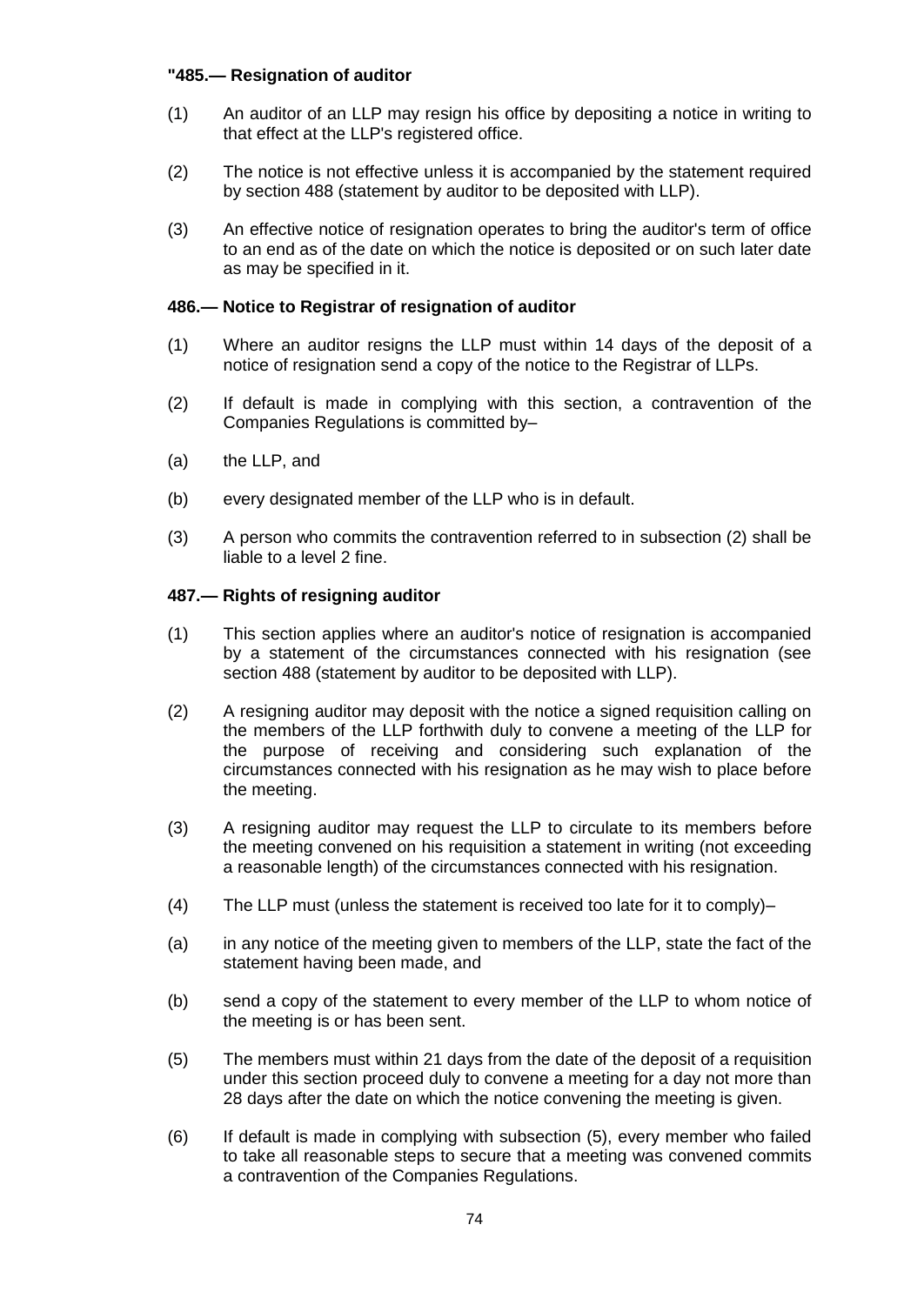- (7) A person who commits the contravention referred to in subsection (6) shall be liable to a level 3 fine.
- (8) If a copy of the statement mentioned above is not sent out as required because received too late or because of the LLP's default, the auditor may (without prejudice to his right to be heard orally) require that the statement be read out at the meeting.
- (9) Copies of a statement need not be sent out and the statement need not be read out at the meeting if, on the application either of the LLP or of any other person who claims to be aggrieved, the Court is satisfied that the auditor is using the provisions of this section to secure needless publicity for defamatory matter.

The Court may order the LLP's costs on such an application to be paid in whole or in part by the auditor, notwithstanding that he is not a party to the application.

(10) An auditor who has resigned has, notwithstanding his resignation, the rights conferred by section 473(2) (auditor's rights in relation to meetings) in relation to any such meeting of the LLP as is mentioned in subsection (3) above. In such a case the references in that section to matters concerning the auditor as auditor shall be construed as references to matters concerning him as a former auditor.

# **488.— Statement by auditor to be deposited with LLP**

- (1) Where an auditor of an LLP ceases for any reason to hold office, he must deposit at the LLP's registered office a statement of the circumstances connected with his ceasing to hold office, unless he considers that there are no circumstances in connection with his ceasing to hold office that need to be brought to the attention of members or creditors of the LLP.
- (2) If he considers that there are no circumstances in connection with his ceasing to hold office that need to be brought to the attention of members or creditors of the LLP, he must deposit at the LLP's registered office a statement to that effect.
- (3) The statement required by this section must be deposited–
- (a) in the case of resignation, along with the notice of resignation,
- (b) in the case of failure to seek re-appointment, not less than 14 days before the end of the time allowed for next appointing an auditor,
- (c) in any other case, not later than the end of the period of 14 days beginning with the date on which he ceases to hold office.
- (4) A person ceasing to hold office as auditor who fails to comply with this section commits a contravention of the Companies Regulations.
- (5) A person does not commit the contravention referred to in subsection (4) if he shows that he took all reasonable steps and exercised all due diligence to avoid the commission of the contravention.
- (6) A person who commits the contravention referred to in subsection (4) shall be liable to a fine of up to level 4.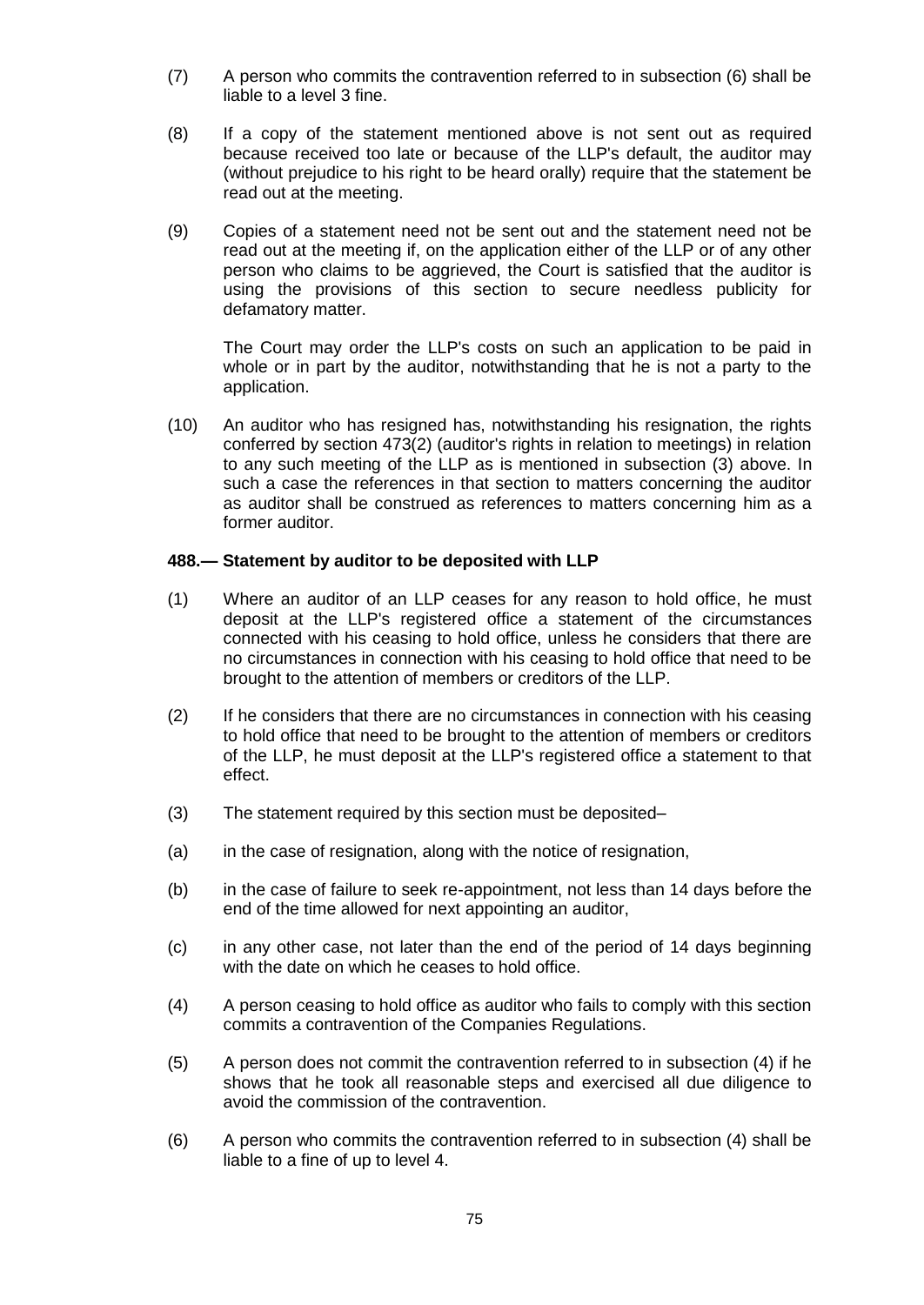(7) Where a contravention under this section is committed by a body corporate, every officer of the body who is in default also commits the contravention.

For this purpose–

- (a) any person who purports to act as director, manager or secretary of the body is treated as an officer of the body, and
- (b) if the body is a company, any shadow director is treated as an officer of the company.

### **489.— LLP's duties in relation to statement**

- (1) This section applies where the statement deposited under section 488 (statement by auditor to be deposited with LLP) states the circumstances connected with the auditor's ceasing to hold office.
- (2) The LLP must within 14 days of the deposit of the statement either–
- (a) send a copy of it to every person who under section 405 (duty to circulate copies of annual accounts and auditor's report) is entitled to be sent copies of the accounts, or
- (b) apply to the Court.
- (3) If it applies to the Court, the LLP must notify the auditor of the application.
- (4) If the Court is satisfied that the auditor is using the provisions of section 488 (statement by auditor to be deposited with LLP) to secure needless publicity for defamatory matter–
- (a) it shall direct that copies of the statement need not be sent out, and
- (b) it may further order the LLP's costs on the application to be paid in whole or in part by the auditor, even if he is not a party to the application.

The LLP must within 14 days of the Court's decision send to the persons mentioned in subsection (2)(a) a statement setting out the effect of the order.

- (5) If no such direction is made the LLP must send copies of the statement to the persons mentioned in subsection (2)(a) within 14 days of the Court's decision or, as the case may be, of the discontinuance of the proceedings.
- (6) In the event of default in complying with this section a contravention of the Companies Regulations is committed by every designated member of the LLP who is in default.
- (7) A person does not commit the contravention referred to in subsection (6) if he shows that he took all reasonable steps and exercised all due diligence to avoid the commission of the contravention.
- (8) A person who commits the contravention referred to in subsection (6) shall be liable to a level 3 fine.

### **490.— Copy of statement to be sent to Registrar**

(1) Unless within 21 days beginning with the day on which he deposited the statement under section 488 (statement by auditor to be deposited with LLP)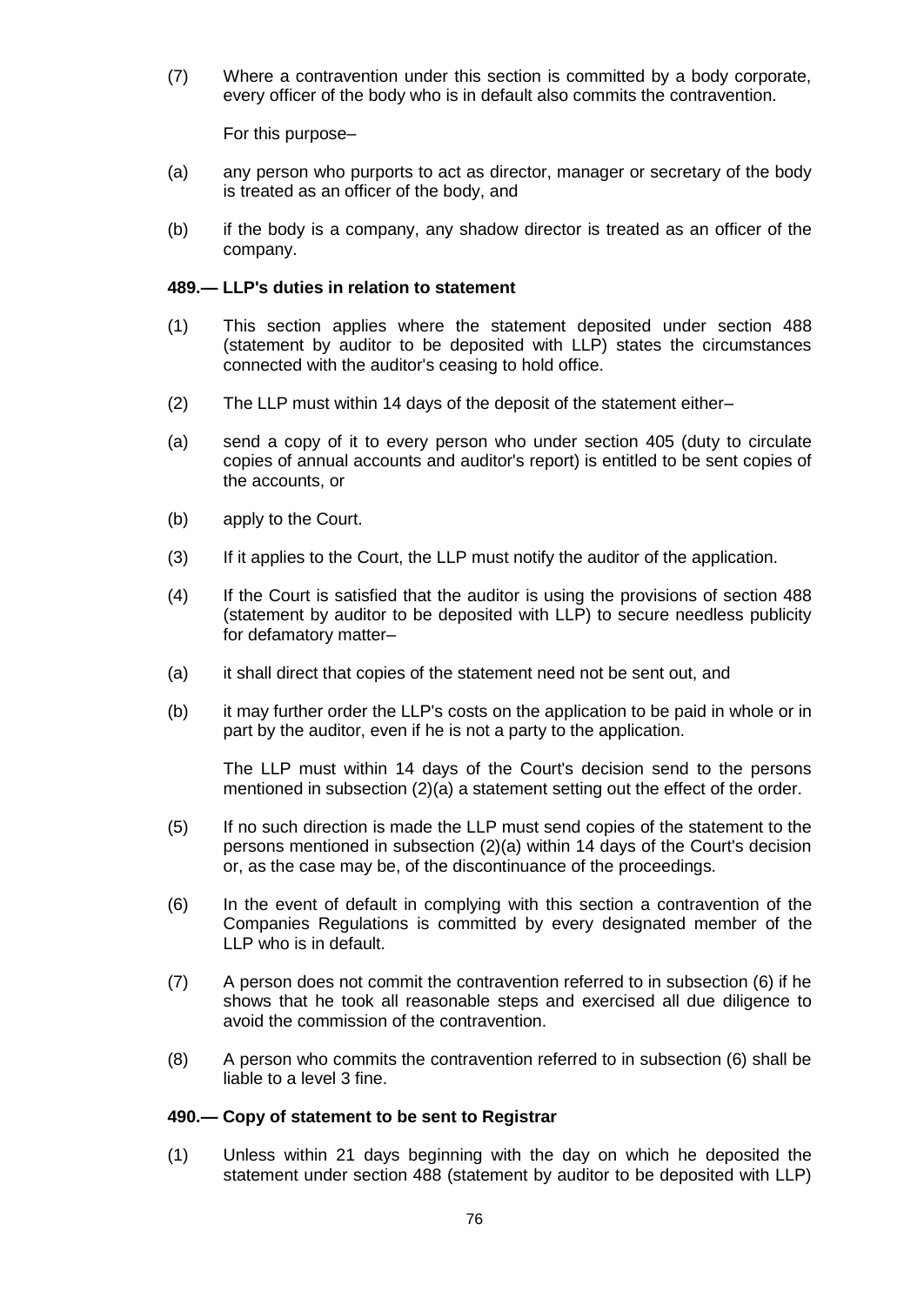the auditor receives notice of an application to the Court under section 489 (LLP's duties in relation to statement), he must within a further seven days send a copy of the statement to the Registrar.

- (2) If an application to the Court is made under section 489 (LLP's duties in relation to statement) and the auditor subsequently receives notice under subsection (3) of that section, he must within seven days of receiving the notice send a copy of the statement to the Registrar.
- (3) An auditor who fails to comply with subsection (1) or (2) commits a contravention of the Companies Regulations.
- (4) A person does not commit the contravention referred to in subsection (3) if he shows that he took all reasonable steps and exercised all due diligence to avoid the commission of the contravention.
- (5) A person who commits the contravention referred to in subsection (3) shall be liable to a level 2 fine.
- (6) Where a contravention under this section is committed by a body corporate, every officer of the body who is in default also commits the contravention.

For this purpose–

- (a) any person who purports to act as director, manager or secretary of the body is treated as an officer of the body, and
- (b) if the body is a company, any shadow director is treated as an officer of the company.

# **491.— Duty of auditor to notify appropriate audit authority**

- (1) Where–
- (a) in the case of a major audit, an auditor ceases for any reason to hold office, or
- (b) in the case of an audit that is not a major audit, an auditor ceases to hold office before the end of their term of office,
- (c) the auditor ceasing to hold office must notify the Registrar.
- (2) The notice must–
- (a) inform the Registrar that they have ceased to hold office, and
- (b) be accompanied by a copy of the statement deposited at the LLP's registered office in accordance with section 488 (statement by auditor to be deposited with LLP).
- (3) If the statement so deposited is to the effect that he considers that there are no circumstances in connection with their ceasing to hold office that need to be brought to the attention of members or creditors of the LLP, the notice must also be accompanied by a statement of the reasons for his ceasing to hold office.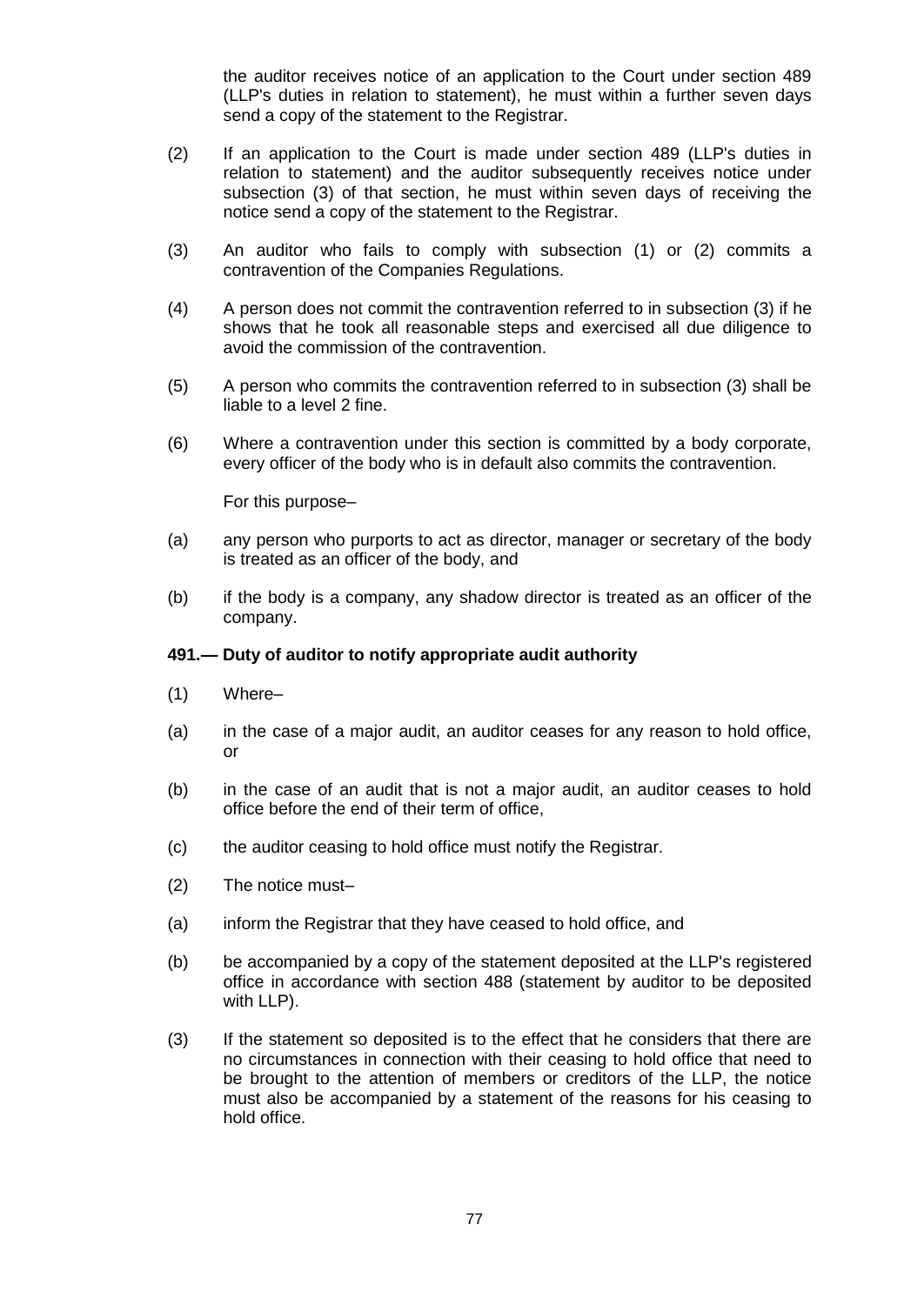- (4) The auditor must comply with this section–
- (a) in the case of a major audit, at the same time as he deposits a statement at the LLP's registered office in accordance with section 488 (statement by auditor to be deposited with LLP),
- (b) in the case of an audit that is not a major audit, at such time (not being earlier than the time mentioned in subsection (4)(a)) as the appropriate audit authority or the Registrar may require.
- (5) In this section, "major audit" means an audit conducted under this Part in respect of-
- (a) an LLP whose securities have been listed on a recognised investment exchange, and
- (b) any other person in whose financial condition there is a major public interest.
- (6) In determining whether an audit is a major audit within subsection 5(b), regard shall be had to any guidance issued by the Registrar.
- (7) An auditor ceasing to hold office as auditor who fails to comply with this section commits a contravention of the Companies Regulations.
- (8) A contravention is committed by:
- (a) the firm, and
- (b) every officer of the firm who is in default.
- (9) An auditor and any officer of the auditor does not commit the contravention referred to in subsection (7) if they show that they took all reasonable steps and exercised all due diligence to avoid the commission of the contravention.
- (10) An auditor who commits the contravention referred to in subsection (7) shall be liable to a level 2 fine.

# **492.— Effect of casual vacancies**

If an auditor ceases to hold office for any reason, any surviving or continuing auditor or auditors may continue to act.

### **493.— Voidness of provisions protecting auditors from liability**

- (1) This section applies any provision–
- (a) for exempting an auditor of an LLP (to any extent) from any liability that would otherwise attach to him in connection with any negligence, default, breach of duty or breach of trust in relation to the LLP occurring in the course of the audit of accounts, or
- (b) by which an LLP directly or indirectly provides an indemnity (to any extent) for an auditor of the LLP, or of an associated LLP, against any liability attaching to him in connection with any negligence, default, breach of duty or breach of trust in relation to the LLP of which he is auditor occurring in the course of the audit of accounts.
- (2) Any such provision is void, except as permitted by–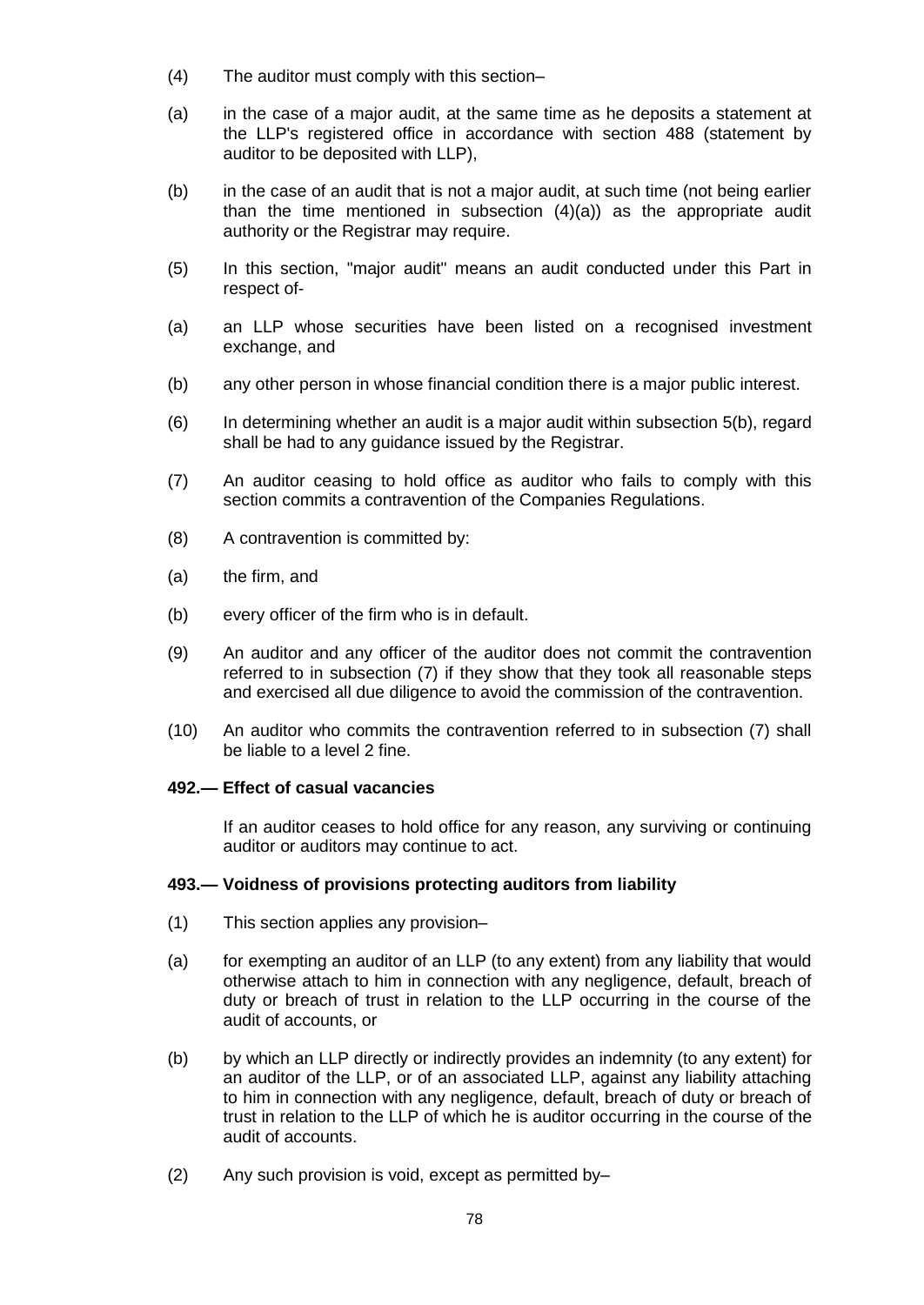- (a) section 494 (indemnity for costs successfully defending proceedings), or
- (b) sections 495 to 497 (liability limitation agreements).
- (3) This section applies to any provision, whether contained in an LLP's LLP agreement or in any contract with the LLP or otherwise.
- (4) For the purposes of this section LLPs are associated if one is a subsidiary of the other or both are subsidiaries of the same body corporate.

# **494.— Indemnity for costs of successfully defending proceedings**

Section 493 (voidness of provisions protecting auditors from liability) does not prevent an LLP from indemnifying an auditor against any liability incurred by him in defending proceedings (whether civil or criminal) in which judgment is given in his favour or he is acquitted.

# **495.— Liability limitation agreements**

- (1) A "liability limitation agreement" is an agreement that purports to limit the amount of a liability owed to an LLP by its auditor in respect of any negligence, default, breach of duty or breach of trust, occurring in the course of the audit of accounts, of which the auditor may be guilty in relation to the LLP.
- (2) Section 493 (voidness of provisions protecting auditors from liability) does not affect the validity of a liability limitation agreement that–
- (a) complies with section 496 (terms of liability limitation agreement) and of any rules made by the Board under that section, and
- (b) is authorised by the members of the LLP (see section 497 (authorisation of agreement by members of an LLP)).
- (3) Such an agreement is effective to the extent provided by section 498 (effect of liability limitation agreement).

# **496.— Terms of liability limitation agreement**

- (1) A liability limitation agreement–
- (a) must not apply in respect of acts or omissions occurring in the course of the audit of accounts for more than one financial year, and
- (b) must specify the financial year in relation to which it applies.
- (2) The Board may make rules–
- (a) requiring liability limitation agreements to contain specified provisions or provisions of a specified description, and
- (b) prohibiting liability limitation agreements from containing specified provisions or provisions of a specified description.

"Specified" here means specified in the rules.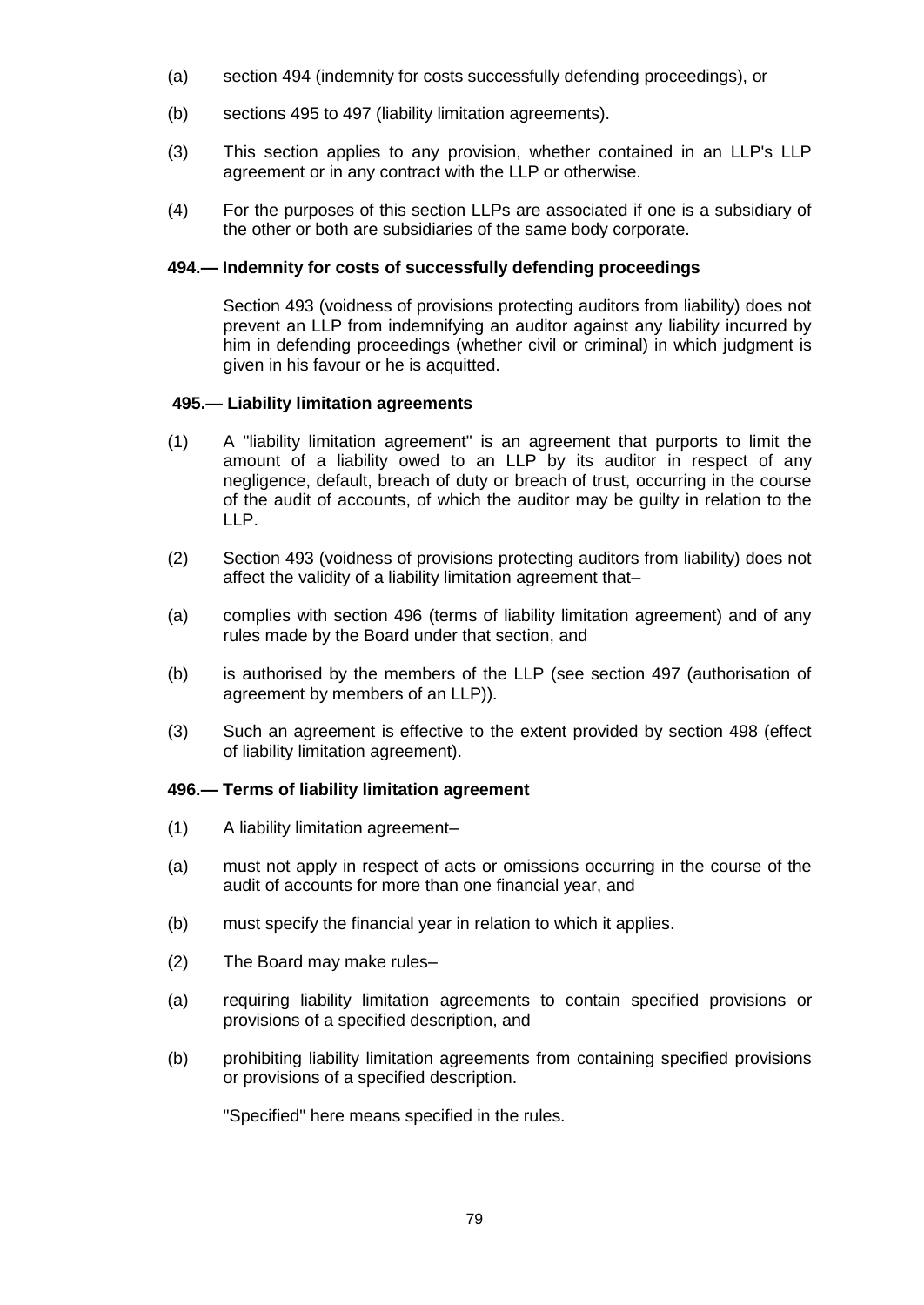- (3) Without prejudice to the generality of the power conferred by subsection (2), that power may be exercised with a view to preventing adverse effects on competition.
- (4) Subject to the preceding provisions of this section, it is immaterial how a liability limitation agreement is framed.

In particular, the limit on the amount of the auditor's liability need not be a sum of money, or a formula, specified in the agreement.

# **497.— Authorisation of agreement by members of the LLP**

- (1) A liability limitation agreement is authorised by the members of the LLP if it has been authorised under this section and that authorisation has not been withdrawn.
- (2) A liability limitation agreement between an LLP and its auditor may be authorised–
- (a) by the members of the LLP passing a resolution, before it enters into the agreement, waiving the need for approval,
- (b) by the members of the LLP passing a resolution, before it enters into the agreement, approving the agreement's principal terms, or
- (c) by the members of the LLP passing a resolution, after it enters into the agreement, approving the agreement.
- (3) The "principal terms" of an agreement are terms specifying, or relevant to the determination of–
- (a) the kind (or kinds) of acts or omissions covered,
- (b) the financial year to which the agreement relates, or
- (c) the limit to which the auditor's liability is subject.
- (4) Authorisation under this section may be withdrawn by the members of the LLP passing a resolution to that effect–
- (a) at any time before the company enters into the agreement, or
- (b) if the LLP has already entered into the agreement, before the beginning of the financial year to which the agreement relates.

Subsection (4)(b) has effect notwithstanding anything in the agreement.

### **498.— Effect of liability limitation agreement**

- (1) A liability limitation agreement is not effective to limit the auditor's liability to less than such amount as is fair and reasonable in all the circumstances of the case having regard (in particular) to–
- (a) the auditor's responsibilities under this Part,
- (b) the nature and purpose of the auditor's contractual obligations to the LLP, and
- (c) the professional standards expected of him.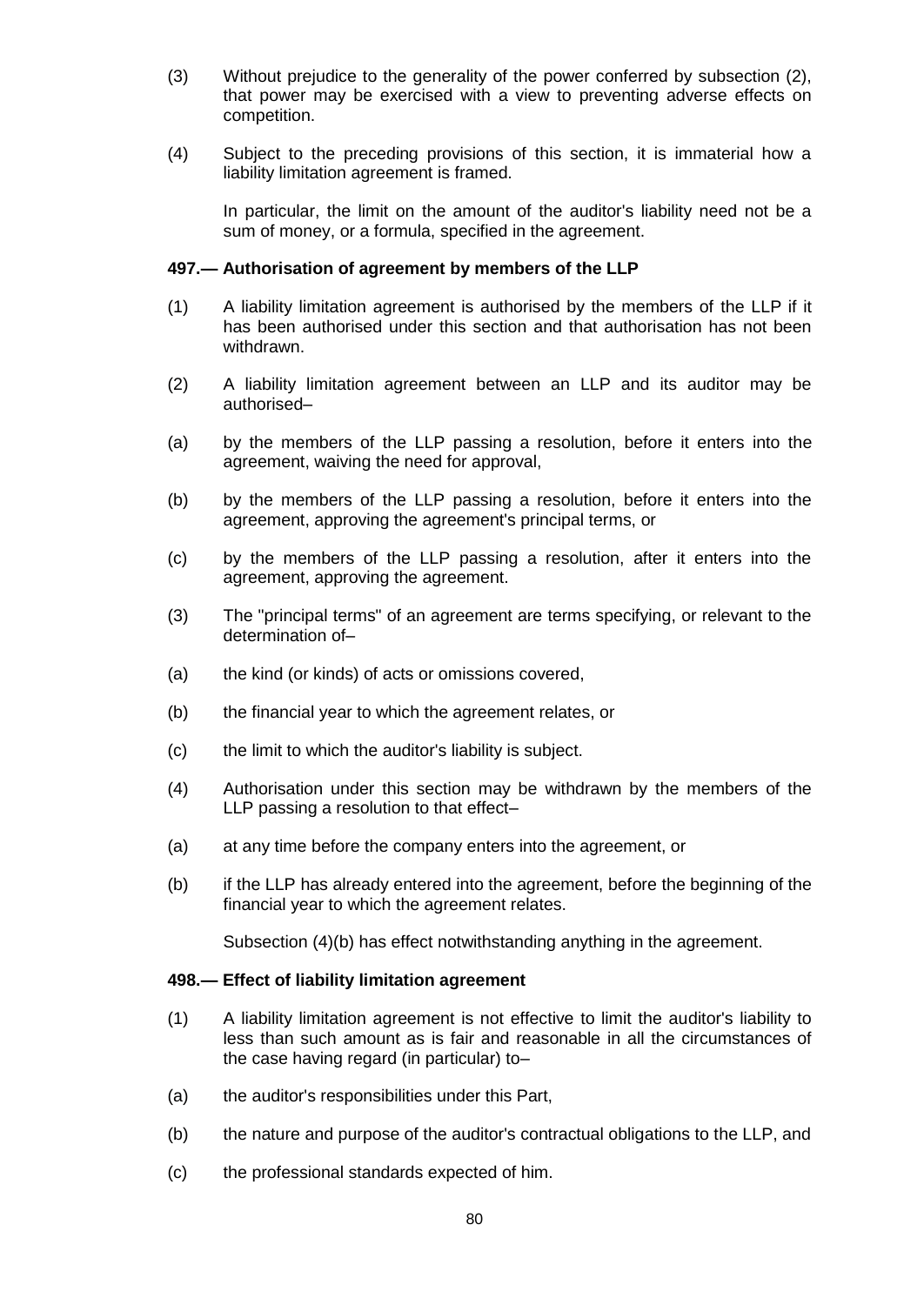- (2) A liability limitation agreement that purports to limit the auditor's liability to less than the amount mentioned in subsection (1) shall have effect as if it limited his liability to that amount.
- (3) In determining what is fair and reasonable in all the circumstances of the case no account is to be taken of–
- (a) matters arising after the loss or damage in question has been incurred, or
- (b) matters (whenever arising) affecting the possibility of recovering compensation from other persons liable in respect of the same loss or damage.

# **499.— Disclosure of agreement by LLP**

- (1) An LLP which has entered into a liability limitation agreement must make such disclosure in connection with the agreement as may be required under rules made by the Board.
- (2) The rules may provide, in particular, that any disclosure required by the rules shall be made in a note to the LLP's annual accounts (in the case of its individual accounts) or in such manner as is specified in the rules (in the case of group accounts)."

# **29. Supplementary provisions**

Section 500 applies to LLPs, modified so that it reads as follows—

# **"500. Minor definitions**

In this Part–

"qualified", in relation to an auditor's report (or a statement contained in an auditor's report), means that the report or statement does not state the auditor's unqualified opinion that the accounts have been properly prepared in accordance with the Companies Regulations or, in the case of an undertaking not required to prepare accounts in accordance with the Companies Regulations, under any corresponding legislation under which it is required to prepare accounts,

"turnover", in relation to an LLP, means the amounts derived from the provision of goods and services falling within the LLP's ordinary activities, after deduction of–

- (a) trade discounts,
- (b) value added tax, and
- (c) any other taxes based on the amounts so derived."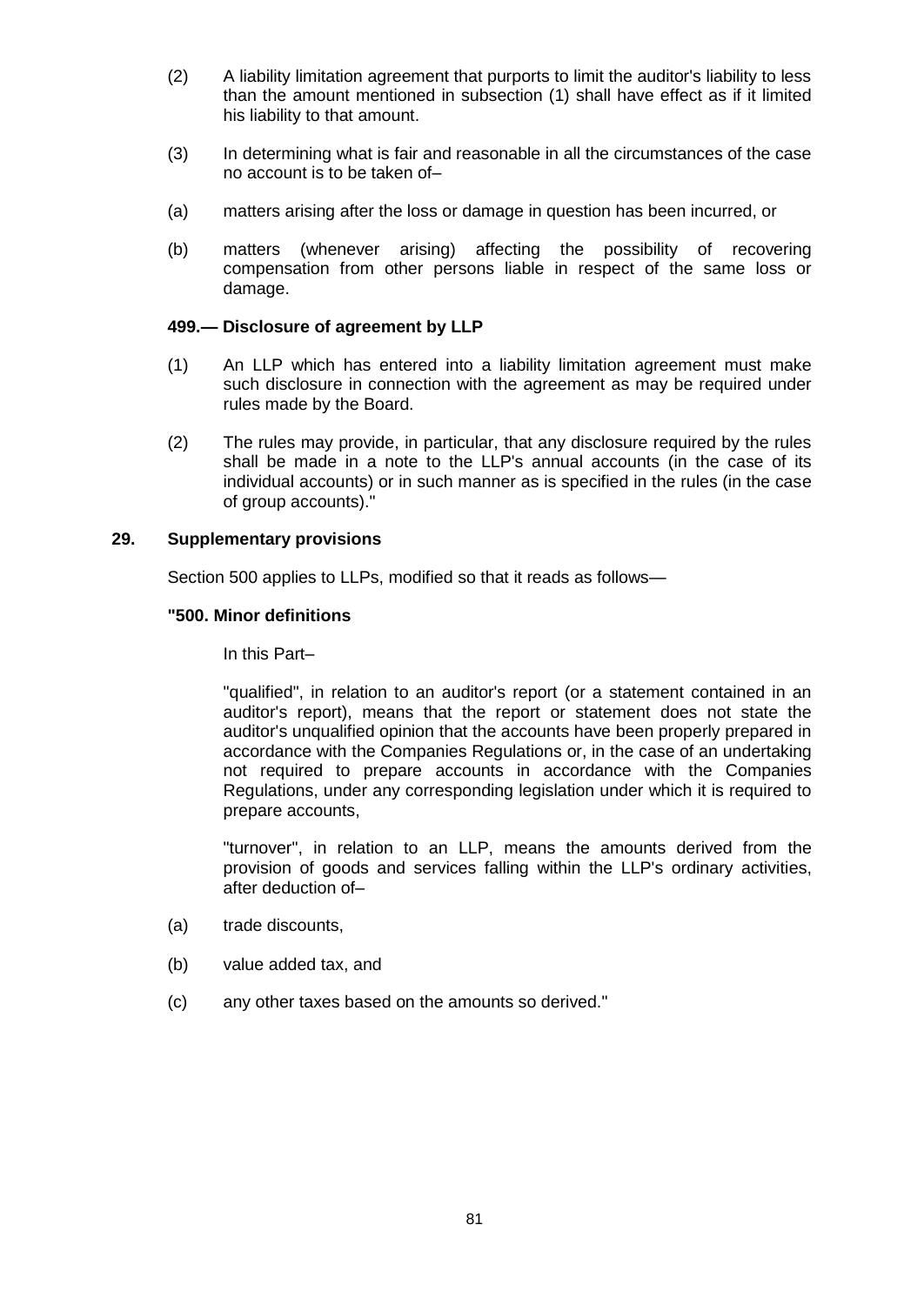# **CHAPTER 8: DEBENTURES**

### **30. General provisions**

Sections 678 to 681 apply to LLPs, modified so that they read as follows—

### **"678.— Meaning of "debenture"**

In the Companies Regulations "debenture" includes debenture stock, bonds and any other securities of an LLP, whether or not constituting a charge on the assets of the LLP.

# **679.— Perpetual debentures**

- (1) A condition contained in debentures, or in a deed for securing debentures, is not invalid by reason only that the debentures are made—
- (a) irredeemable, or
- (b) redeemable only—
- (i) on the happening of a contingency (however remote), or
- (ii) on the expiration of a period (however long),

any rule of equity to the contrary notwithstanding.

(2) Subsection (1) applies to debentures whenever issued and to deeds whenever executed.

### **680.— Enforcement of contract to subscribe for debentures**

A contract with an LLP to take up and pay for debentures of the LLP may be enforced by an order for specific performance.

### **681.— Registration of allotment of debentures**

- (1) An LLP must register an allotment of debentures as soon as practicable and in any event within two months after the date of the allotment.
- (2) If an LLP fails to comply with this section, a contravention of the Companies Regulations is committed by—
- (a) the LLP, and
- (b) every member of the LLP who is in default.
- (3) A person who commits a contravention of this section is liable to a level 2 fine.
- (4) For the duties of the LLP as to the issue of the debentures, or certificates of debenture stock, see Part 20 (certification and transfer of securities)."

# **31. Register of debenture holders**

Sections 682 to 687 apply to LLPs, modified so that they read as follows—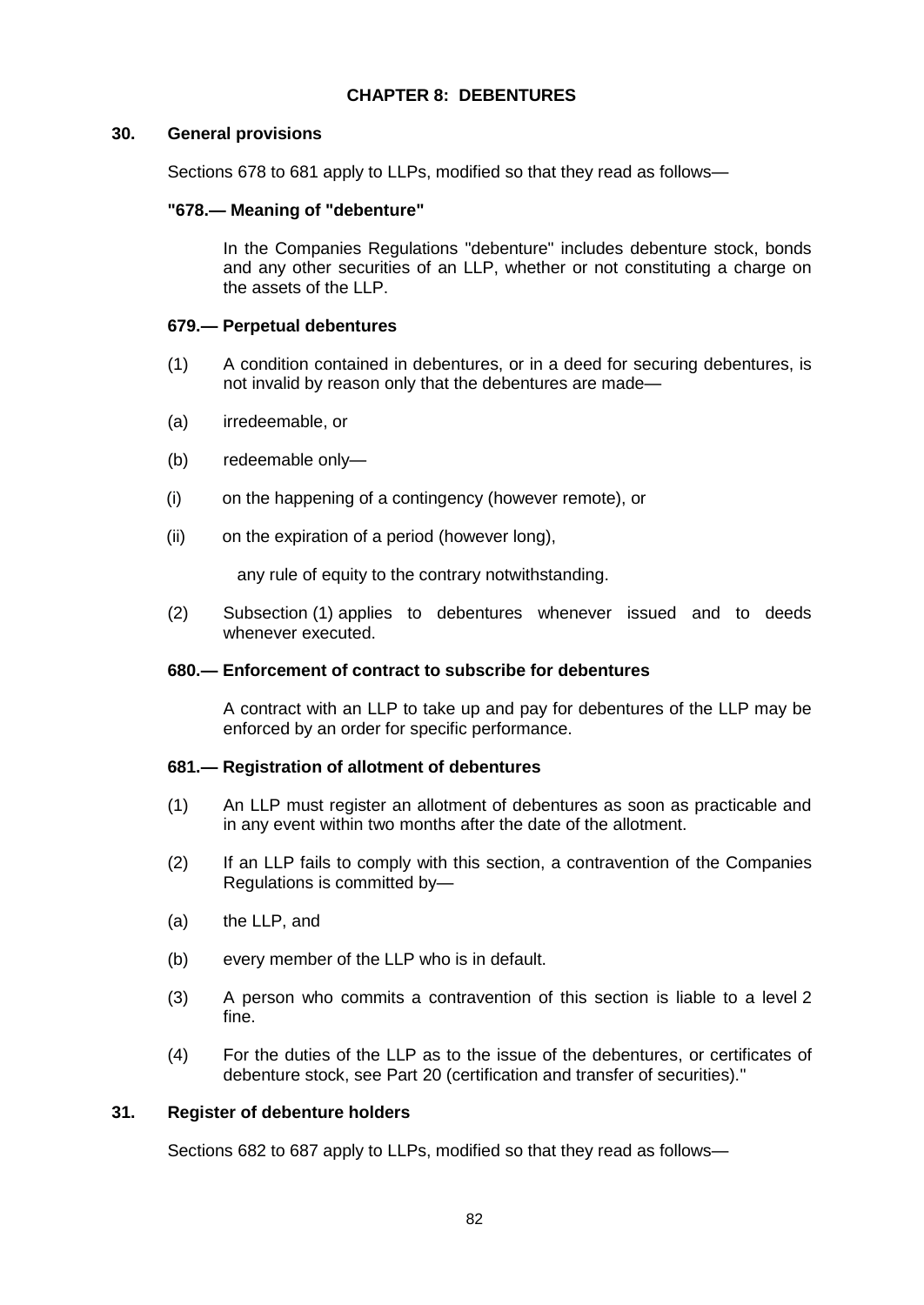# **"682.— Register of debenture holders**

- (1) Any register of debenture holders of an LLP that is kept by the LLP must be kept available for inspection—
- (a) at the LLP's registered office, or
- (b) at a place specified in rules read by the Board under section 996.
- (2) An LLP must give notice to the Registrar of the place where any such register is kept available for inspection and of any change in that place.
- (3) No such notice is required if the register has, at all times since it came into existence, been kept available for inspection at the LLP's registered office.
- (4) If an LLP makes default for 14 days in complying with subsection (2), a contravention of the Companies Regulations is committed by—
- (a) the LLP, and
- (b) every member of the LLP who is in default.
- (5) A person who commits a contravention of this section is liable to a level 3 fine.
- (6) References in this section to a register of debenture holders include a duplicate—
- (a) of a register of debenture holders that is kept outside the Abu Dhabi Global Market, or
- (b) of any part of such a register.

### **683.— Register of debenture holders: right to inspect and require copy**

- (1) Every register of debenture holders of an LLP must, except when duly closed, be open to the inspection—
- (a) of the registered holder of any such debentures, or any member of the LLP, without charge, and
- (b) of any other person on payment of such fee as may be prescribed.
- (2) Any person may require a copy of the register, or any part of it, on payment of such fee as may be prescribed.
- (3) A person seeking to exercise either of the rights conferred by this section must make a request to the LLP to that effect.
- (4) The request must contain the following information—
- (a) in the case of an individual, his name and address,
- (b) in the case of an organisation, the name and address of an individual responsible for making the request on behalf of the organisation,
- (c) the purpose for which the information is to be used, and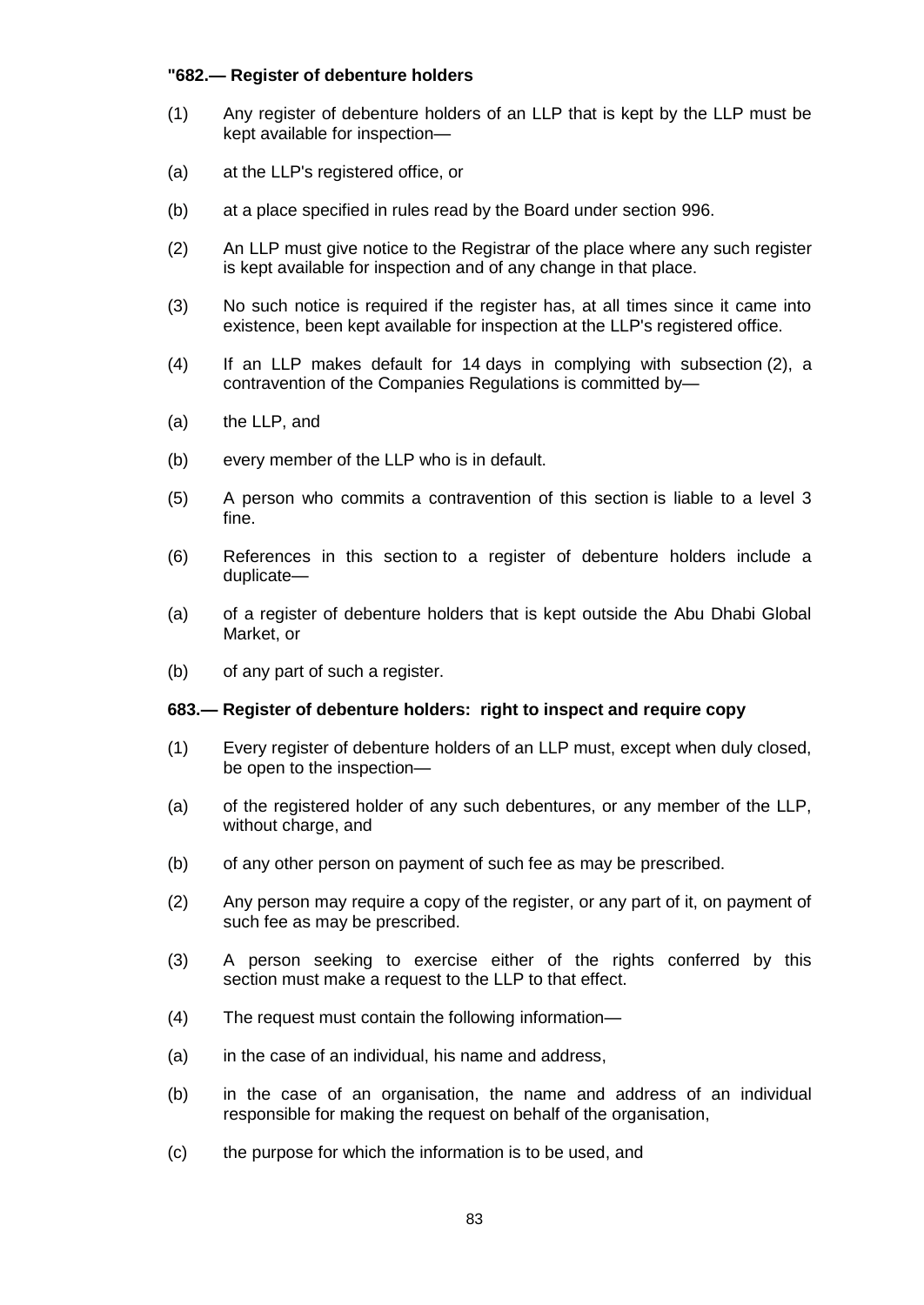- (d) whether the information will be disclosed to any other person, and if so—
- (i) where that person is an individual, his name and address,
- (ii) where that person is an organisation, the name and address of an individual responsible for receiving the information on its behalf, and
- (iii) the purpose for which the information is to be used by that person.
- (5) For the purposes of this section a register is "duly closed" if it is closed in accordance with provision contained—
- (a) in the debentures,
- (b) in the case of debenture stock in the stock certificates, or
- (c) in the trust deed or other document securing the debentures or debenture stock.

The total period for which a register is closed in any year must not exceed 30 days.

- (6) References in this section to a register of debenture holders include a duplicate—
- (a) of a register of debenture holders that is kept outside the Abu Dhabi Global Market, or
- (b) of any part of such a register.

# **684.— Register of debenture holders: response to request for inspection or copy**

- (1) Where an LLP receives a request under section 683 (register of debenture holders: right to inspect and require copy), it must within five working days either—
- (a) comply with the request, or
- (b) apply to the Court.
- (2) If it applies to the Court it must notify the person making the request.
- (3) If on an application under this section the Court is satisfied that the inspection or copy is not sought for a proper purpose—
- (a) it shall direct the LLP not to comply with the request, and
- (b) it may further order that the LLP's costs on the application be paid in whole or in part by the person who made the request, even if he is not a party to the application.
- (4) If the Court makes such a direction and it appears to the Court that the LLP is or may be subject to other requests made for a similar purpose (whether made by the same person or different persons), it may direct that the LLP is not to comply with any such request.

The order must contain such provision as appears to the Court appropriate to identify the requests to which it applies.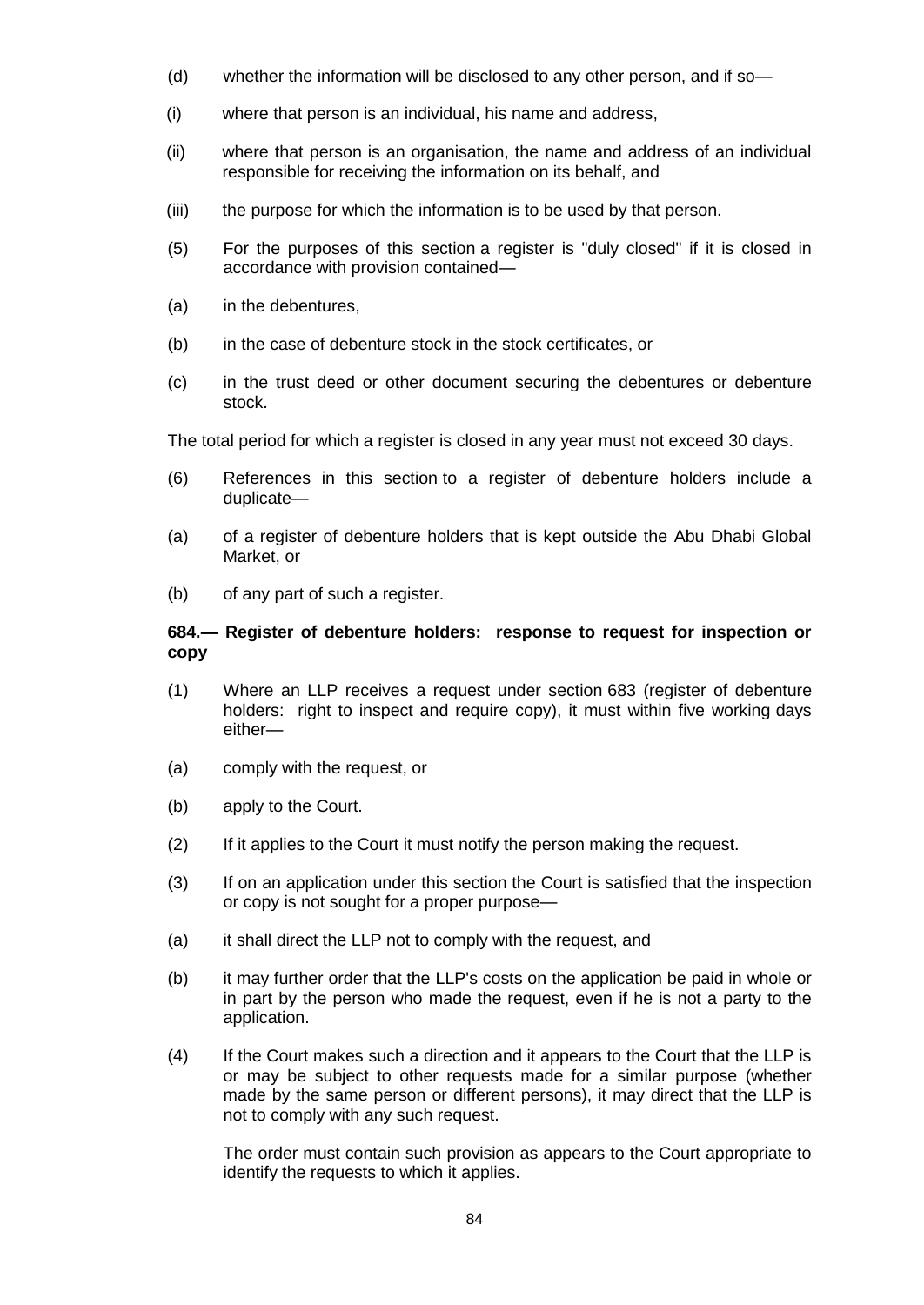(5) If on an application under this section the Court does not direct the LLP not to comply with the request, the LLP must comply with the request immediately upon the Court giving its decision or, as the case may be, the proceedings being discontinued.

# **685.— Register of debenture holders: refusal of inspection or default in providing copy**

- (1) If an inspection required under section 683 (register of debenture holders: right to inspect and require copy) is refused or default is made in providing a copy required under that section, otherwise than in accordance with an order of the Court, a contravention of the Companies Regulations is committed by—
- (a) the LLP, and
- (b) every member of the LLP who is in default.
- (2) A person who commits a contravention of this section is liable to a level 2 fine.
- (3) In the case of any such refusal or default the Court may by order compel an immediate inspection or, as the case may be, direct that the copy required be sent to the person requesting it.

# **686.— Register of debenture holders: offences in connection with request for or disclosure of information**

- (1) It is a contravention of the Companies Regulations for a person knowingly or recklessly to make in a request under section 683 (register of debenture holders: right to inspect and require copy) a statement that is misleading, false or deceptive in a material particular.
- (2) It is a contravention of the Companies Regulations for a person in possession of information obtained by exercise of either of the rights conferred by that section—
- (a) to do anything that results in the information being disclosed to another person, or
- (b) to fail to do anything with the result that the information is disclosed to another person, knowing, or having reason to suspect, that person may use the information for a purpose that is not a proper purpose.
- (3) A person who commits a contravention of this section is liable to a level 2 fine.

# **687.— Time limit for claims arising from entry in register**

- (1) Liability incurred by an LLP—
- (a) from the making or deletion of an entry in the register of debenture holders, or
- (b) from a failure to make or delete any such entry, is not enforceable more than ten years after the date on which the entry was made or deleted or, as the case may be, the failure first occurred.
- (2) This is without prejudice to any lesser period of limitation."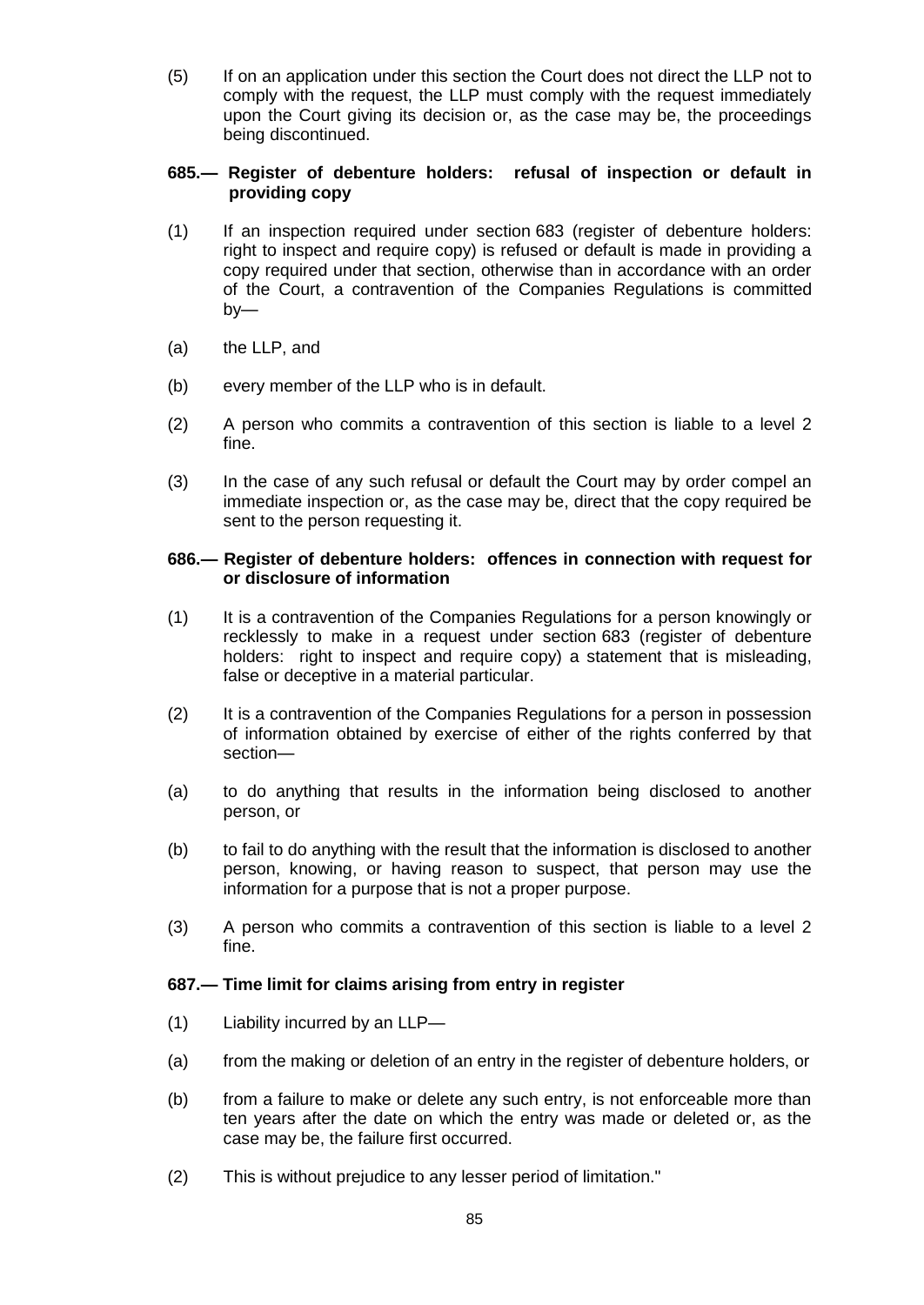# **32. Supplementary provisions**

Sections 688 and 689 apply to LLPs, modified so that they read as follows—

# **"688.— Right of debenture holder to copy of deed**

- (1) Any holder of debentures of an LLP is entitled, on request and on payment of such fee as may be prescribed, to be provided with a copy of any trust deed for securing the debentures.
- (2) If default is made in complying with this section, a contravention of the Companies Regulations is committed by every member of the LLP who is in default.
- (3) A person who commits a contravention of this section is liable to a level 2 fine.
- (4) In the case of any such default the Court may direct that the copy required be sent to the person requiring it.

# **689.— Liability of trustees of debentures**

- (1) Any provision contained in—
- (a) a trust deed for securing an issue of debentures, or
- (b) any contract with the holders of debentures secured by a trust deed,

is void in so far as it would have the effect of exempting a trustee of the deed from, or indemnifying him against, liability for breach of trust where he fails to show the degree of care and diligence required of him as trustee, having regard to the provisions of the trust deed conferring on him any powers, authorities or discretions.

- (2) Subsection (1) does not invalidate—
- (a) a release otherwise validly given in respect of anything done or omitted to be done by a trustee before the giving of the release,
- (b) any provision enabling such a release to be given—
- (i) on being agreed to by a majority of not less than 75% in value of the debenture holders present and voting in person or, where proxies are permitted, by proxy at a meeting summoned for the purpose, and
- (ii) either with respect to specific acts or omissions or on the trustee dying or ceasing to act."

### **33. Debentures**

Sections 690 to 692 apply to LLPs, modified so that they read as follows—

### **"690.— Power to re-issue redeemed debentures**

- (1) Where an LLP has redeemed debentures previously issued, then unless—
- (a) provision to the contrary (express or implied) is contained in any contract made by the LLP, or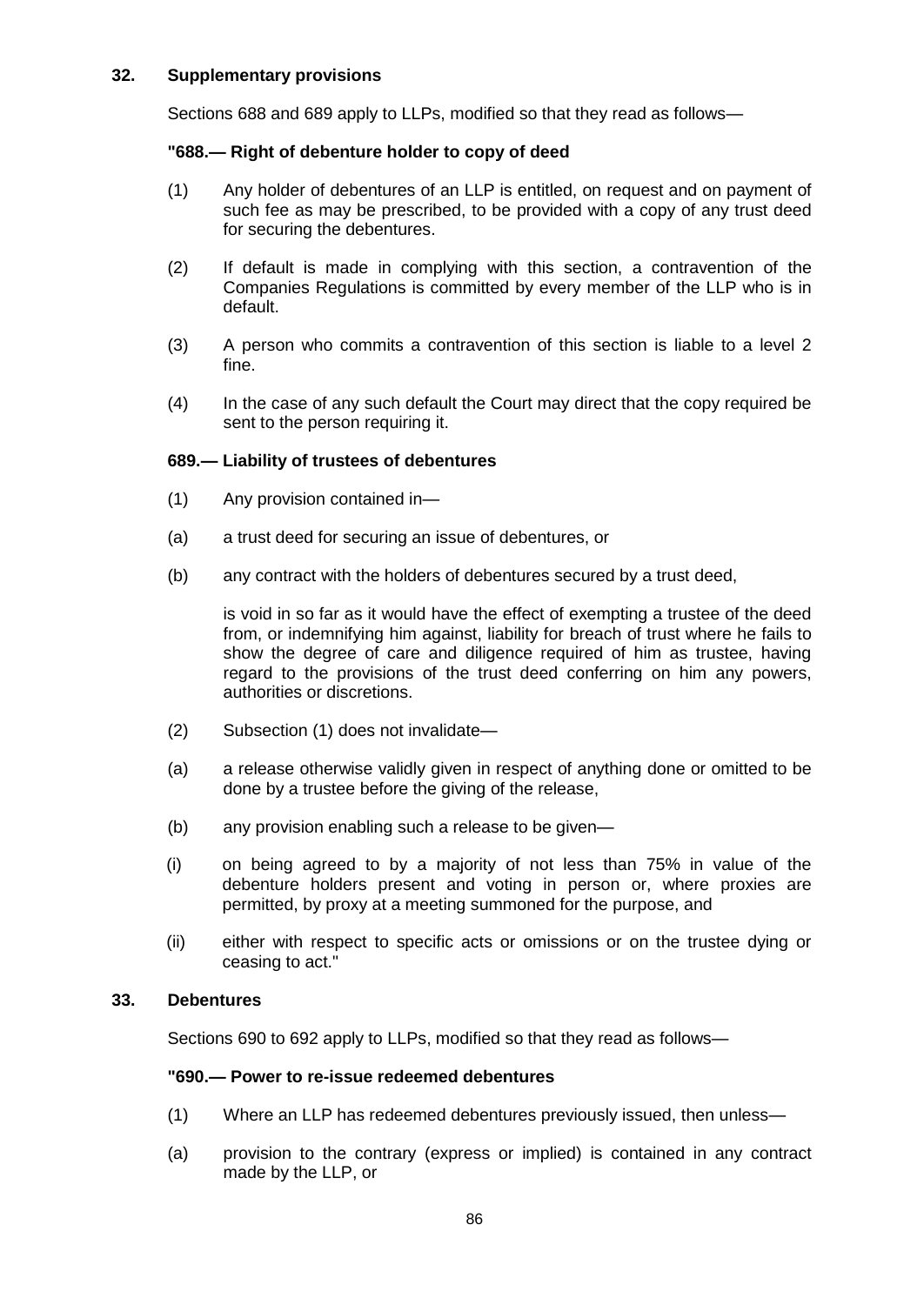(b) the LLP has, by making a determination to that effect or by some other act, manifested its intention that the debentures shall be cancelled,

the LLP may re-issue the debentures, either by re-issuing the same debentures or by issuing new debentures in their place.

This subsection is deemed always to have had effect.

(2) On a re-issue of redeemed debentures the person entitled to the debentures has (and is deemed always to have had) the same priorities as if the debentures had never been redeemed.

#### **691.— Deposit of debentures to secure advances**

Where an LLP has deposited any of its debentures to secure advances from time to time on current account or otherwise, the debentures are not treated as redeemed by reason only of the LLP's account having ceased to be in debit while the debentures remained so deposited.

#### **692.— Priorities where debentures secured by floating charge**

- (1) This section applies where debentures of an LLP registered in the Abu Dhabi Global Market are secured by a charge that, as created, was a floating charge.
- (2) If possession is taken, by or on behalf of the holders of the debentures, of any property comprised in or subject to the charge, and the LLP is not at that time in the course of being wound up, the LLP's preferential debts shall be paid out of assets coming to the hands of the persons taking possession in priority to any claims for principal or interest in respect of the debentures.
- (3) "Preferential debts" means the categories of debts described in section 227 (preferential debts) of the Insolvency Regulations 2015.
- (4) Payments under this section shall be recouped, as far as may be, out of the assets of the LLP available for payment of general creditors."

# **CHAPTER 9: CERTIFICATION AND TRANSFER OF DEBENTURES**

#### **34. Issue of certificates etc on allotment**

Section 707 applies to LLPs, modified so that it reads as follows—

# **"707.— Duty of LLP as to issue of certificates etc on allotment**

- (1) An LLP must, within two months after the allotment of any of its debentures or debenture stock, complete and have ready for delivery—
- (a) the debentures allotted, or
- (b) the certificates of the debenture stock allotted.
- (2) Subsection (1) does not apply—
- (a) if the conditions of issue of the debentures or debenture stock provide otherwise, or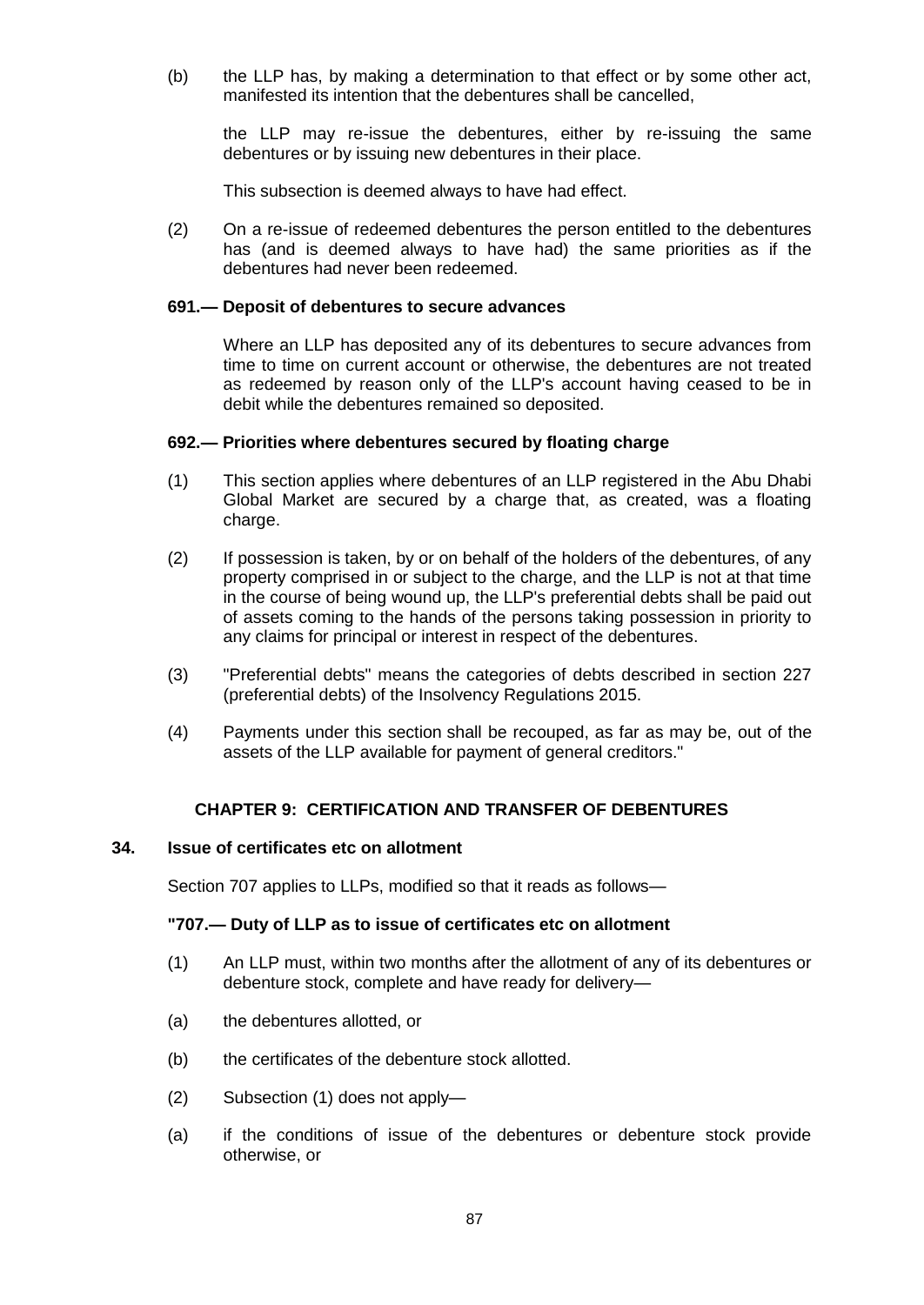- (b) in the case of allotment to a financial institution (see section 715).
- (3) If default is made in complying with subsection (1) a contravention of the Companies Regulations is committed by every member of the LLP who is in default.
- (4) A person who contravenes the Companies Regulations under subsection (3) is liable to a level 2 fine."

# **35. Transfer of debentures**

Sections 708 and 709 apply to LLPs, modified so that they read as follows—

# **"708.— Registration of transfer**

- (1) An LLP may not register a transfer of debentures of the LLP unless—
- (a) a proper instrument of transfer has been delivered to it, or
- (b) the transfer is in accordance with rules made under Chapter 2 of this Part.
- (2) Subsection (1) does not affect any power of the LLP to register as debenture holder a person to whom the right to any debentures of the LLP has been transmitted by operation of law.

# **709.— Procedure on transfer being lodged**

- (1) When a transfer of debentures of an LLP has been lodged with the LLP, the LLP must either—
- (a) register the transfer, or
- (b) give the transferee notice of refusal to register the transfer, together with its reasons for the refusal, as soon as practicable and in any event within two months after the date on which the transfer is lodged with it.
- (2) If the LLP refuses to register the transfer, it must provide the transferee with such further information about the reasons for the refusal as the transferee may reasonably request. This does not include copies of minutes of meetings of members.
- (3) If an LLP fails to comply with this section, a contravention of the Companies Regulations is committed by—
- (a) the LLP, and
- (b) every member of the LLP who is in default.
- (4) A person who contravenes the Companies Regulations under subsection (3) is liable to a level 2 fine.
- (5) This section does not apply in relation to the transmission of debentures by operation of law."

### **36. Other matters**

Sections 712 and 713 apply to LLPs, modified so that they read as follows—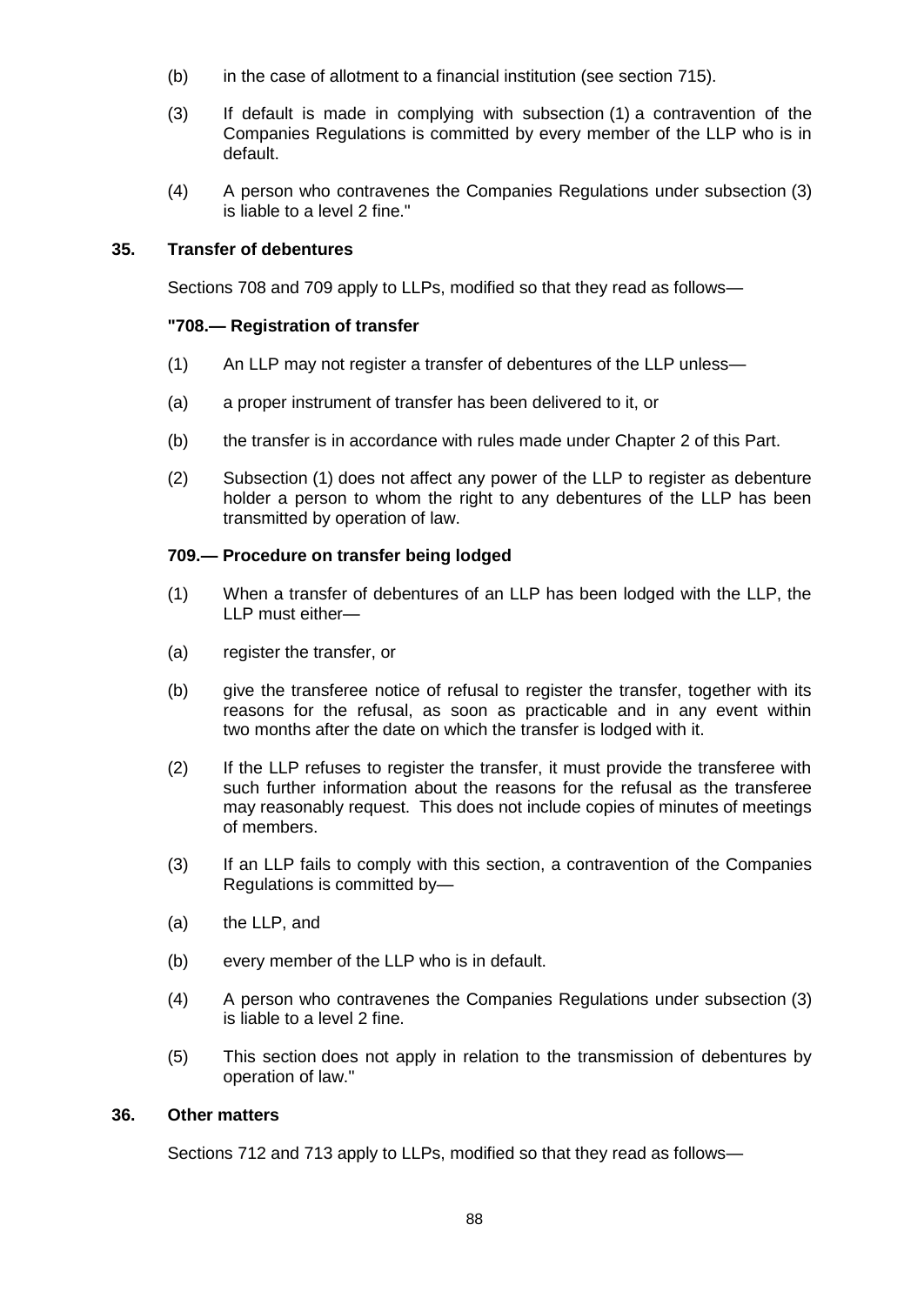# **"712.— Evidence of grant of probate etc**

The production to an LLP of any document that is by the law applicable in the Abu Dhabi Global Market, or the law of the jurisdiction of incorporation or nationality of a deceased member sufficient evidence of—

- (a) probate of the will of a deceased person,
- (b) letters of administration of the estate of a deceased person, or
- (c) confirmation as executor of a deceased person,

shall be accepted by the LLP as sufficient evidence of the grant.

# **713.— Certification of instrument of transfer**

- (1) The certification by an LLP of an instrument of transfer of any debentures of the LLP is to be taken as a representation by the LLP to any person acting on the faith of the certification that there have been produced to the LLP such documents as on their face show a prima facie title to the debentures in the transferor named in the instrument.
- (2) The certification is not to be taken as a representation that the transferor has any title to the debentures.
- (3) Where a person acts on the faith of a false certification by an LLP made negligently, the LLP is under the same liability to him as if the certification had been made fraudulently.
- (4) For the purposes of this section—
- (a) an instrument of transfer is certificated if it bears the words "certificate lodged" (or words to the like effect),
- $(b)$  the certification of an instrument of transfer is made by an LLP if—
- (i) the person issuing the instrument is a person authorised to issue certificated instruments of transfer on the LLP's behalf, and
- (ii) the certification is signed by a person authorised to certificate transfers on the LLP's behalf or by a member or employee of the LLP or by an officer or employee of a body corporate so authorised,
- (c) a certification is treated as signed by a person if—
- $(i)$  it purports to be authenticated by his signature or initials (whether handwritten or not), and
- (ii) it is not shown that the signature or initials was or were placed there neither by himself nor by a person authorised to use the signature or initials for the purpose of certificating transfers on the LLP's behalf."

# **37. Issue of certificates etc on transfer**

Section 714 applies to LLPs, modified so that it reads as follows—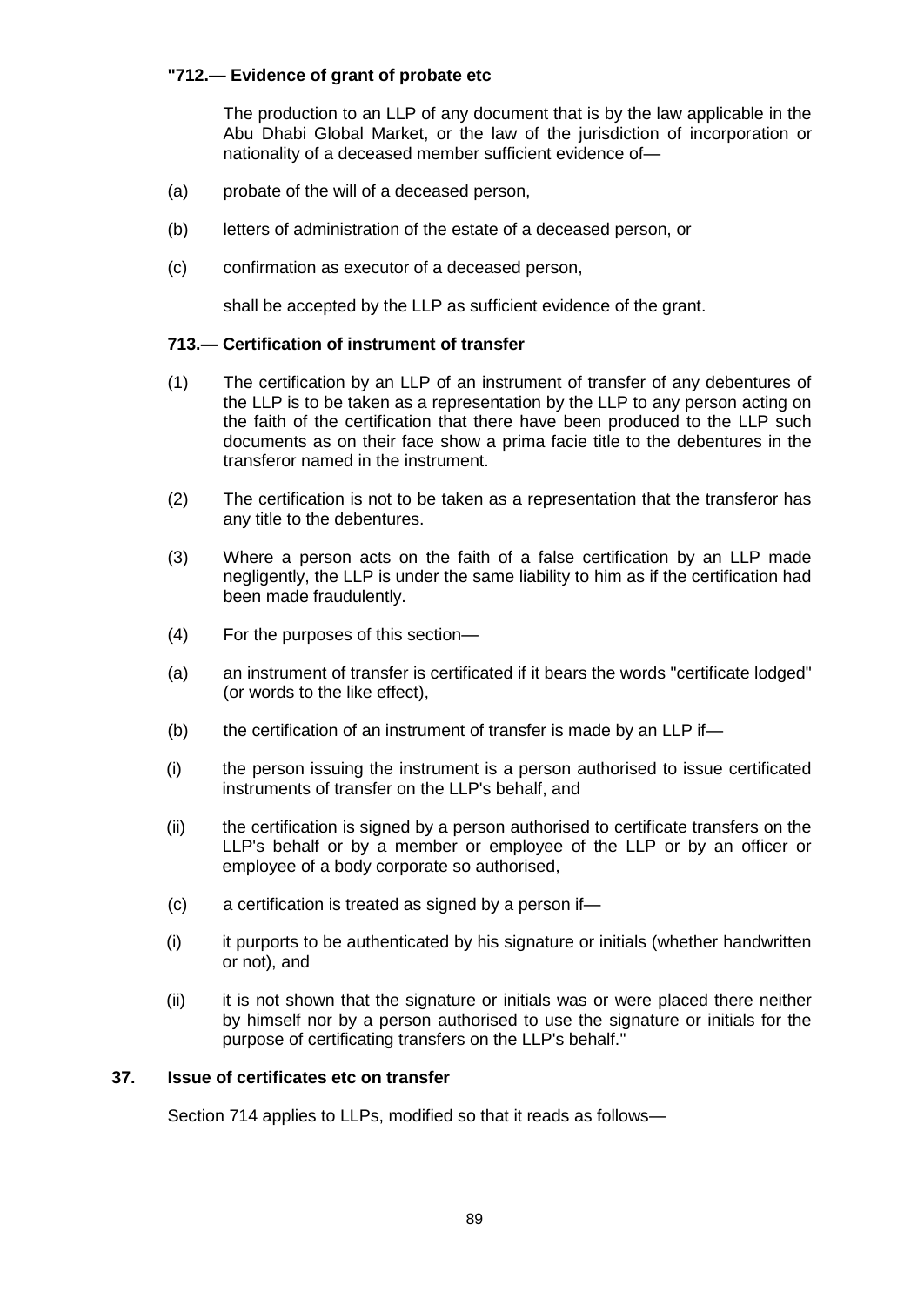# **"714.— Duty of LLP as to issue of certificates etc on transfer**

- (1) An LLP must, within two months after the date on which a transfer of any of its debentures or debenture stock is lodged with the LLP, complete and have ready for delivery—
- (a) the debentures transferred, or
- (b) the certificates of the debenture stock transferred.
- (2) For this purpose a "transfer" means a transfer duly stamped and otherwise valid but does not include a transfer that the LLP is for any reason entitled to refuse to register and does not register.
- (3) Subsection (1) does not apply—
- (a) if the conditions of issue of the debentures or debenture stock provide otherwise, or
- (b) in the case of a transfer to a financial institution (see section 715).
- (4) If default is made in complying with subsection (1) a contravention of the Companies Regulations is committed by every member of the LLP who is in default.
- (5) A person who contravenes the Companies Regulations under subsection (4) is liable to a level 2 fine."

### **38. Issue of certificates etc on allotment or transfer to financial institution**

Section 715 applies to LLPs, modified so that it reads as follows—

### **"715.— Issue of certificates etc: allotment or transfer to financial institution**

- (1) An LLP—
- (a) of which debentures are allotted to a financial institution,
- (b) of which debenture stock is allotted to a financial institution, or
- (c) with which a transfer for transferring debentures or debenture stock to a financial institution is lodged,

is not required in consequence of that allotment or transfer to comply with section 707(1) or 714(1) (duty of LLP as to issue of certificates etc).

- (2) A "financial institution" means—
- (a) a recognised clearing house acting in relation to a recognised investment exchange, or
- (b) a nominee of—
- (i) a recognised clearing house acting in that way, or
- (ii) a recognised investment exchange,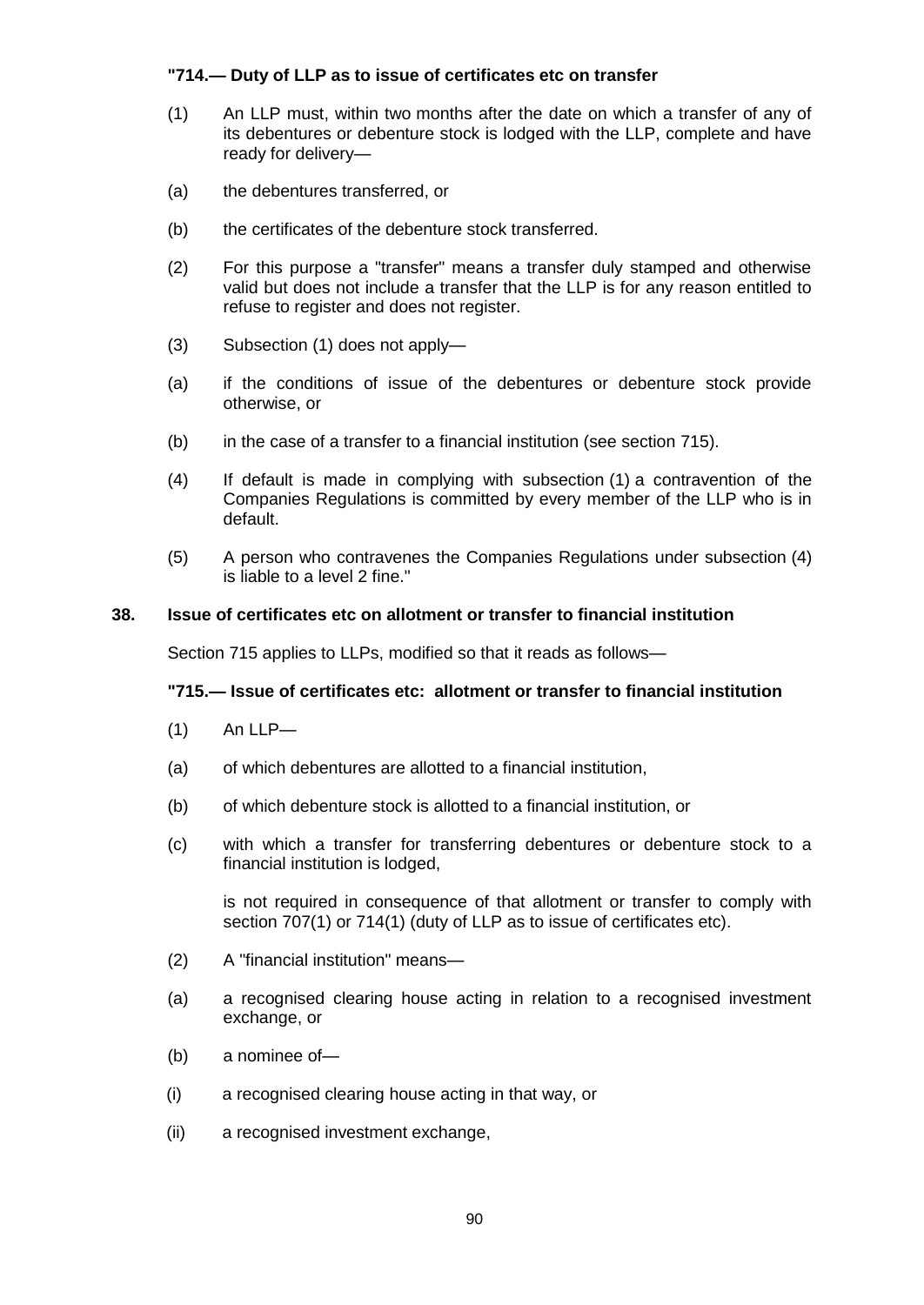designated for the purposes of this section in the rules of the recognised investment exchange in question."

# **39. Supplementary provisions**

Section 716 is applied to LLPs, modified so that it reads as follows—

# **"716.— Issue of certificates etc: Court order to make good default**

- (1) If an LLP on which a notice has been served requiring it to make good any default in complying with—
- (a) section 707(1) (duty of LLP as to issue of certificates etc on allotment), or
- (b) section 714(1) (duty of LLP as to issue of certificates etc on transfer),
- (c) fails to make good the default within ten days after service of the notice, the person entitled to have the certificates or the debentures delivered to him may apply to the Court.
- (2) The Court may on such an application make an order directing the LLP and any member of it to make good the default within such time as may be specified in the order.
- (3) The order may provide that all costs of and incidental to the application are to be borne by the LLP or by a member of it responsible for the default."

# **CHAPTER 10: AN LLP'S ANNUAL RETURN**

# **40. Contents and delivery of LLP's annual return**

Sections 778 to 780 apply to LLPs, modified so that they read as follows—

### **"778.— Duty to deliver annual returns**

- (1) Every LLP must deliver to the Registrar successive annual returns each of which is made up to a date not later than the date that is from time to time the LLP's return date.
- (2) The LLP's return date is—
- (a) the anniversary of the LLP's incorporation, or
- (b) if the LLP's last return delivered in accordance with this Part was made up to a different date, the anniversary of that date.
- (3) Each return must—
- (a) contain the information required by or under the following provisions of this Part, and
- (b) be delivered to the Registrar within 28 days after the date to which it is made up.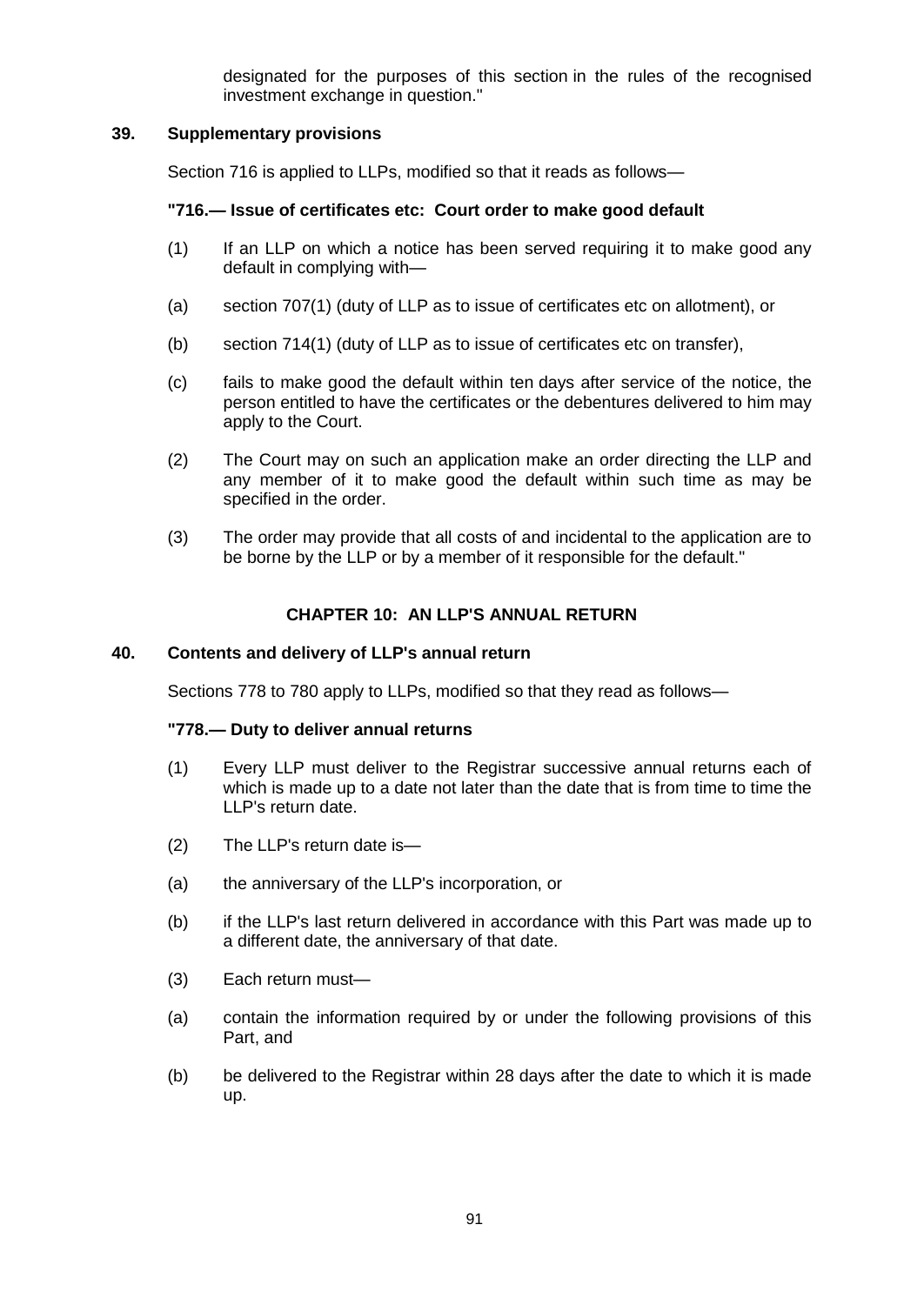# **779.— Contents of annual return: general**

- (1) Every annual return must state the date to which it is made up and contain the following information—
- (a) the address of the LLP's registered office,
- (b) the required particulars of the members of the LLP (see section 780),
- (c) if any LLP records are kept at a place other than the LLP's registered office, the address of that place and the records that are kept there.
- (2) In this Part, "return period", in relation to an annual return, means the period beginning immediately after the date to which the last return was made up (or, in the case of the first return, with the incorporation of the LLP) and ending with the date to which the return is made up.

# **780.— Required particulars of members**

- (1) For the purposes of section 779(1)(b) the required particulars of a member are—
- (a) where the member is an individual, the particulars required by section 154 to be entered in the register of members (subject to subsection (2) below), and
- (b) where the member is a body corporate or a firm that is a legal person under the law by which it is governed, the particulars required by section 155 to be entered in the register of members.
- (2) The former name of a member who is an individual is a required particular in relation to an annual return only if the member was known by the name for business purposes during the return period."

# **41. Failure to deliver return**

Section 783 applies to LLPs, modified so that it reads as follows—

# **"783.— Failure to deliver annual return**

- (1) If an LLP fails to deliver an annual return before the end of the period of 28 days after a return date, an contravention of the Companies Regulations is committed by—
- (a) the LLP, and
- (b) subject to subsection (4), every designated member of the LLP.
- (2) A person who commits a contravention of subsection (1) is liable to a level 2 fine.
- (3) The contravention continues until such time as an annual return made up to that return date is delivered by the LLP to the Registrar.
- (4) It is a defence for a designated member charged with a contravention of subsection (1)(b) to prove that he took all reasonable steps to avoid the commission or continuation of the offence.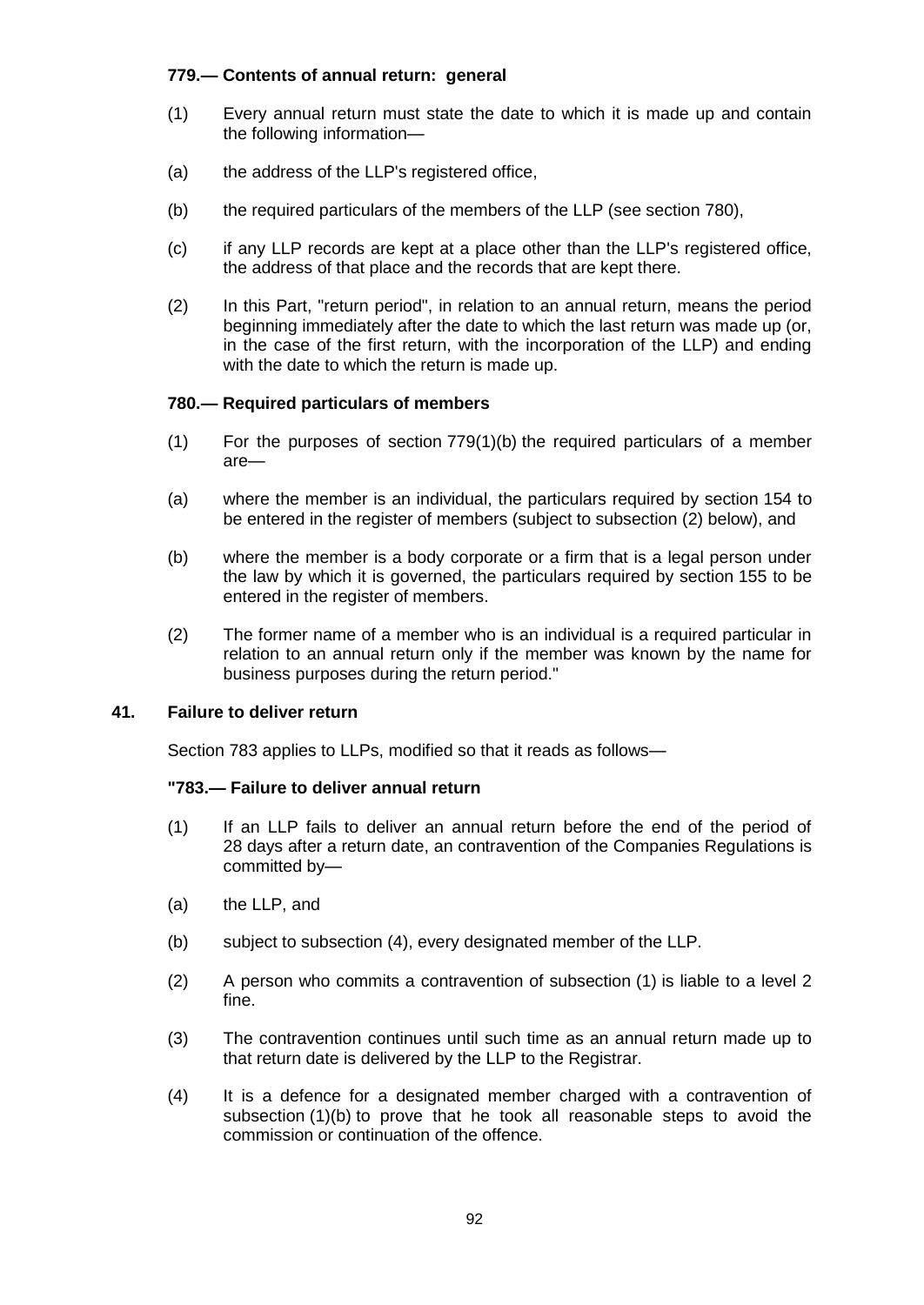(5) In the case of continued contravention, a contravention is also committed by every designated member of the LLP who did not commit a contravention under subsection (1) in relation to the initial contravention but is in default in relation to the continued contravention.

A person guilty of a contravention under this subsection is liable to a level 2 fine."

# **CHAPTER 11: LLP CHARGES**

# **42. Registration of charges**

Sections 784 to 798 apply to LLPs, modified so that they read as follows—

# **"784.— Charges created by an LLP**

- (1) Subject to subsection (6), this section applies where an LLP creates a charge.
- (2) The Registrar must register the charge if, before the end of the period allowed for delivery, the LLP or any person interested in the charge delivers to the Registrar for registration a charge filing statement (see section 787).
- (3) Where the charge is created or evidenced by an instrument, the Registrar is required to register it only if a certified copy of the instrument is delivered to the Registrar with the statement of particulars.
- (4) "The period allowed for delivery" is 21 days beginning with the day after the date of creation of the charge (see section 788), unless an order allowing an extended period is made under section 789(3).
- (5) Where an order is made under section 789(3) a copy of the order must be delivered to the Registrar with the statement of particulars.
- (6) This section does not apply to—
- (a) a charge in favour of a landlord on a cash deposit given as a security in connection with the lease of land,
- (b) a charge excluded from the application of this section by the Companies Regulations or any other law of the Abu Dhabi Global Market.
- (7) In this Part—

"cash" includes foreign currency,

"charge" includes a mortgage,

"effective date" means the date that this Chapter comes into law, and

"LLP" means an LLP registered in the Abu Dhabi Global Market.

# **785.— Charge in series of debentures**

- (1) This section applies where—
- (a) an LLP creates a series of debentures containing a charge, or giving a charge by reference to another instrument, and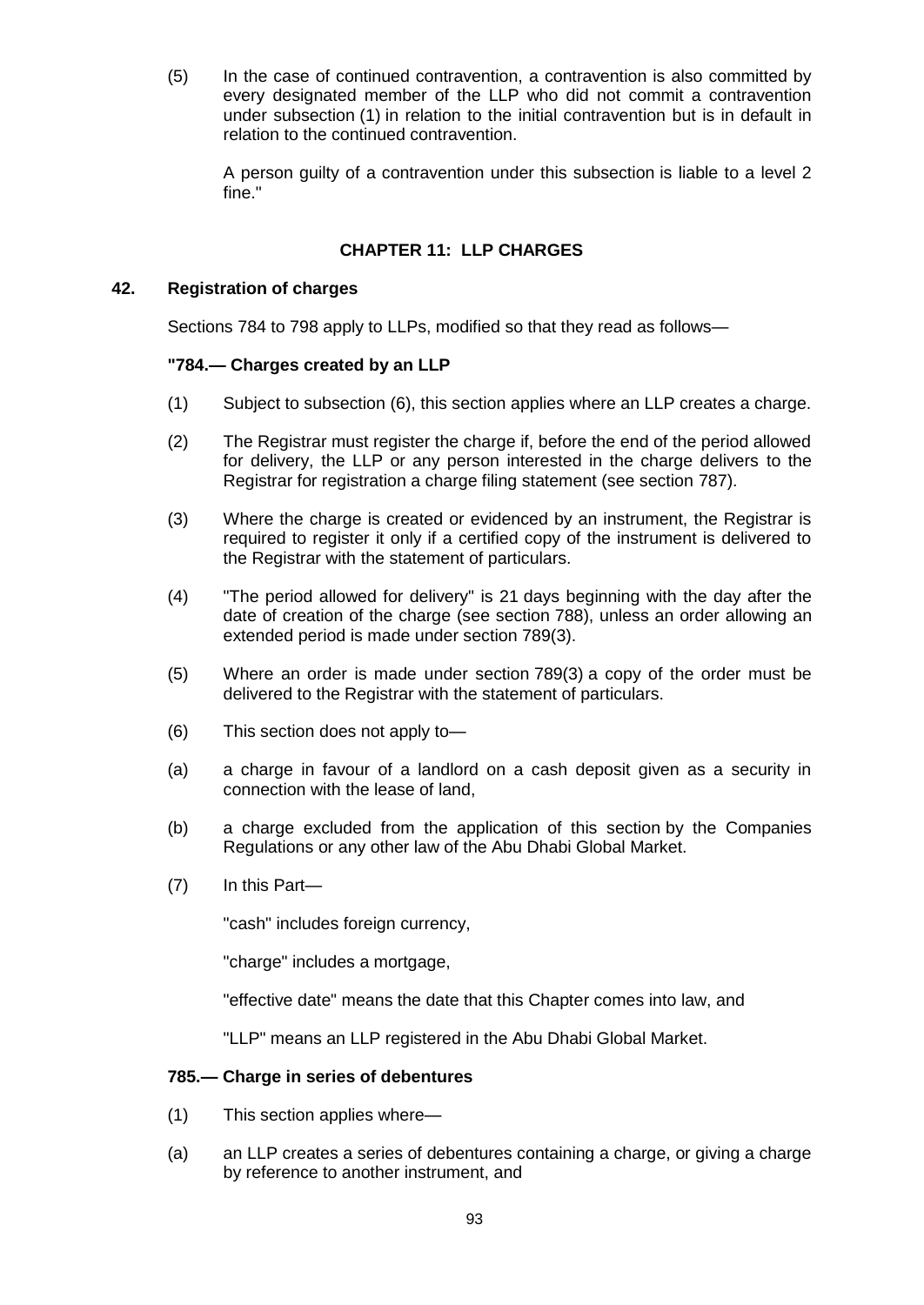- (b) debenture holders of that series are entitled to the benefit of the charge pari passu.
- (2) The Registrar must register the charge if, before the end of the period allowed for delivery, the LLP or any person interested in the charge delivers to the Registrar for registration, a charge filing statement which also contains the following—
- (a) either—
- (i) the name of each of the trustees for the debenture holders, or
- (ii) where there are more than four such persons, the names of any four persons listed in the charge instrument as trustees for the debenture holders, and a statement that there are other such persons,
- (b) the dates of the determinations of the LLP authorising the issue of the series,
- (c) the date of the covering instrument (if any) by which the series is created or defined.
- (3) Where the charge is created or evidenced by an instrument, the Registrar is required to register it only if a certified copy of the instrument is delivered to the Registrar with the statement of particulars.
- (4) Where the charge is not created or evidenced by an instrument, the Registrar is required to register it only if a certified copy of one of the debentures in the series is delivered to the Registrar with the statement of particulars.
- (5) For the purposes of this section a charge filing statement is not required to contain the debenture holders.
- (6) "The period allowed for delivery" is—
- (a) if there is a deed containing the charge, 21 days beginning with the day after the date on which the deed is executed,
- (b) if there is no deed containing the charge, 21 days beginning with the day after the date on which the first debenture of the series is executed
- (7) Where an order is made under section 789(3) a copy of the order must be delivered to the Registrar with the statement of particulars.
- (8) In this section "deed" means—
- (a) a deed governed by the law of the Abu Dhabi Global Market, or
- (b) an instrument governed by a law other than the law of the Abu Dhabi Global Market which requires delivery under that law in order to take effect.

#### **786.— Charges existing on property or undertaking acquired**

(1) This section applies where an LLP acquires property or undertaking which is subject to a charge of a kind which would, if it had been created by the LLP after the acquisition of the property or undertaking, have been capable of being registered under section 784.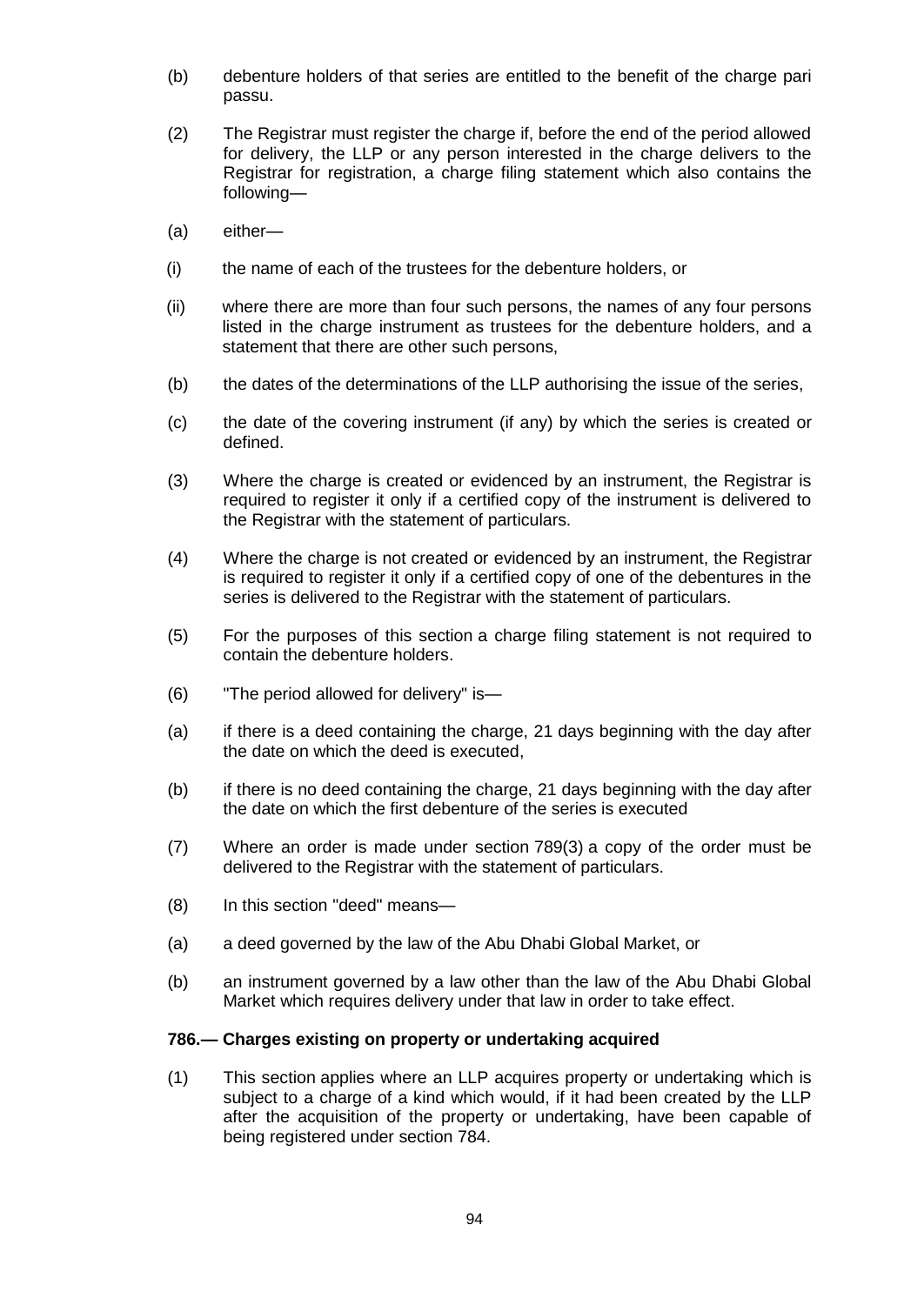- (2) The Registrar must register the charge if the LLP or any person interested in the charge delivers to the Registrar for registration a charge filing statement.
- (3) Where the charge is created or evidenced by an instrument, the Registrar is required to register it only if a certified copy of the instrument is delivered to the Registrar with the statement of particulars.

### **787.— Particulars to be delivered to Registrar**

- (1) A statement of particulars relating to a charge created by an LLP is a "charge filing statement" if it contains the following particulars—
- (a) the registered name and number of the LLP,
- (b) the date of creation of the charge and (if the charge is one to which section 786 applies) the date of acquisition of the property or undertaking concerned,
- (c) where the charge is created or evidenced by an instrument, the particulars listed in subsection (2),
- (d) where the charge is not created or evidenced by an instrument, the particulars listed in subsection (3).
- (2) The particulars referred to in subsection (1)(c) are—
- (a) any of the following—
- (i) the name of each of the persons in whose favour the charge has been created or of the security agents or trustees holding the charge for the benefit of one or more persons, or,
- (ii) where there are more than four such persons, security agents or trustees, the names of any four such persons, security agents or trustees listed in the charge instrument, and a statement that there are other such persons, security agents or trustees,
- (b) whether the instrument is expressed to contain a floating charge and, if so, whether it is expressed to cover all the property and undertaking of the LLP,
- (c) whether any of the terms of the charge prohibit or restrict the LLP from creating further security that will rank equally with or ahead of the charge,
- (d) whether (and if so, a short description of) any land, ship, aircraft or intellectual property, that is registered or required to be registered in the Abu Dhabi Global Market, is subject to a charge (which is not a floating charge) or fixed security included in the instrument,
- (e) whether the instrument includes a charge (which is not a floating charge) or fixed security over—
- (i) any tangible or corporeal property, or
- (ii) any intangible or incorporeal property,

not described in paragraph (d).

(3) The particulars referred to in subsection  $(1)(d)$  are—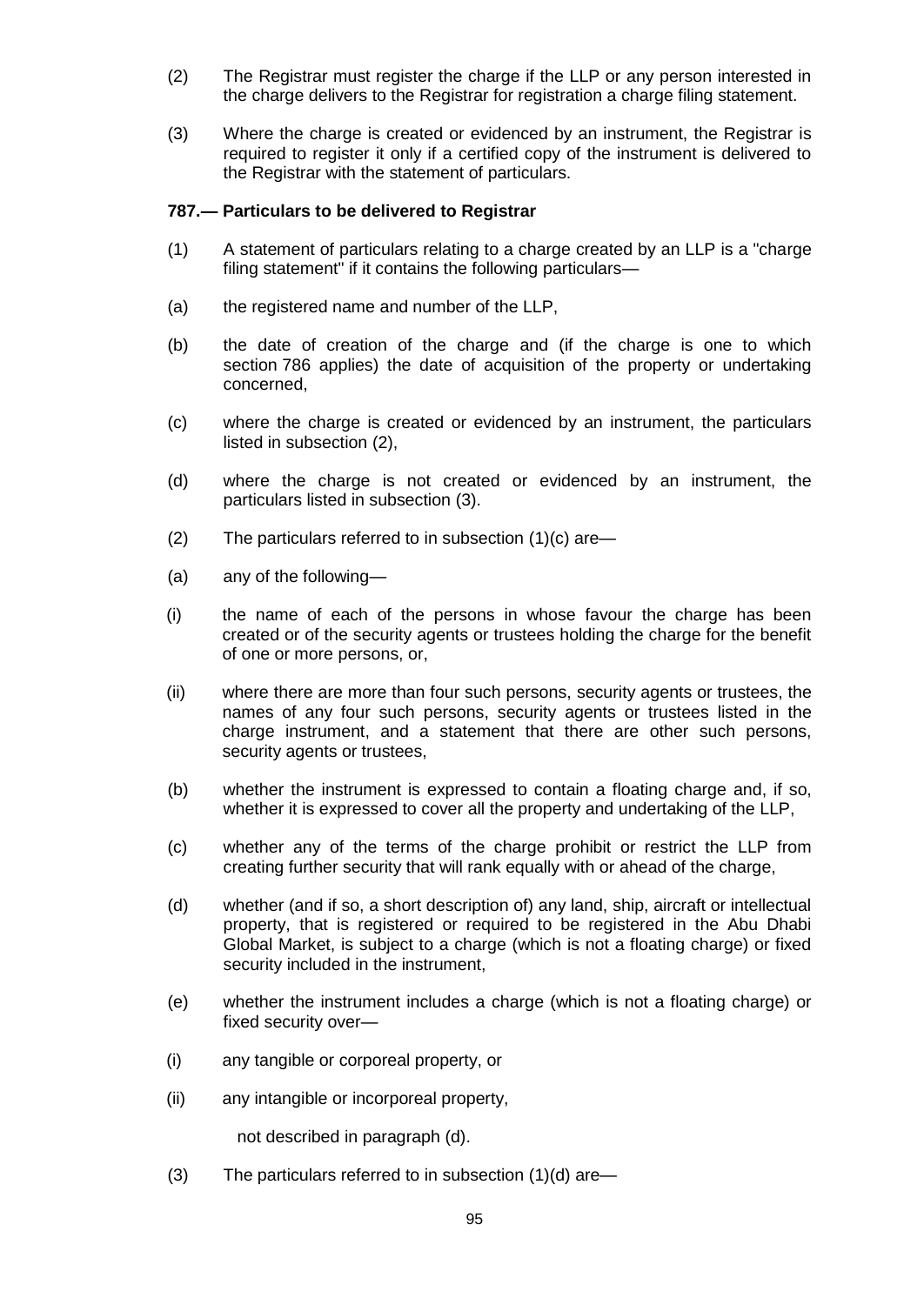- (a) a statement that there is no instrument creating or evidencing the charge,
- (b) the names of each of the persons in whose favour the charge has been created or the names of any security agents or trustees holding the charge for the benefit of one or more persons,
- (c) the nature of the charge,
- (d) a short description of the property or undertaking charged,
- (e) the obligations secured by the charge.
- (4) In this section " intellectual property" includes—
- (a) any patent, trade mark, registered design, copyright or design right,
- (b) any licence under or in respect of any such right.

### **788.— Date of creation of charge**

(1) For the purposes of this Part, a charge of the type described in column 1 of the Table below is taken to be created on the date given in relation to it in column 2 of that Table.

| 1. Type of charge                                                                            | 2. When charge created                                                                                                                                                                                                                                                                                                                                                                                                                                                                                                                                                                                                    |
|----------------------------------------------------------------------------------------------|---------------------------------------------------------------------------------------------------------------------------------------------------------------------------------------------------------------------------------------------------------------------------------------------------------------------------------------------------------------------------------------------------------------------------------------------------------------------------------------------------------------------------------------------------------------------------------------------------------------------------|
| Charge other than a standard<br>security, where created or<br>evidenced by an instrument     | Where the instrument is a deed that has<br>been executed and has immediate effect on<br>execution and delivery, the date of delivery<br>Where the instrument is a deed that has<br>been executed and held in escrow, the date<br>of delivery into escrow<br>Where the instrument is a deed that has<br>been executed and held as undelivered, the<br>date of delivery<br>Where the instrument is not a deed and has<br>immediate effect on execution, the date of<br>execution<br>Where the instrument is not a deed and does<br>not have immediate effect on execution, the<br>date on which the instrument takes effect |
| Charge other than a standard<br>security, where not created or<br>evidenced by an instrument | The date on which the charge comes into<br>effect.                                                                                                                                                                                                                                                                                                                                                                                                                                                                                                                                                                        |

- (2) Where a charge is created or evidenced by an instrument made between two or more parties, references in the Table in subsection (1) to execution are to execution by all the parties to the instrument whose execution is essential for the instrument to take effect as a charge.
- (3) This section applies for the purposes of this Chapter even if further forms, notices, registrations or other actions or proceedings are necessary to make the charge valid or effectual for any other purposes.
- (4) For the purposes of this Chapter, the Registrar is entitled without further enquiry to accept a charge as created on the date given as the date of creation of the charge in a charge filing statement.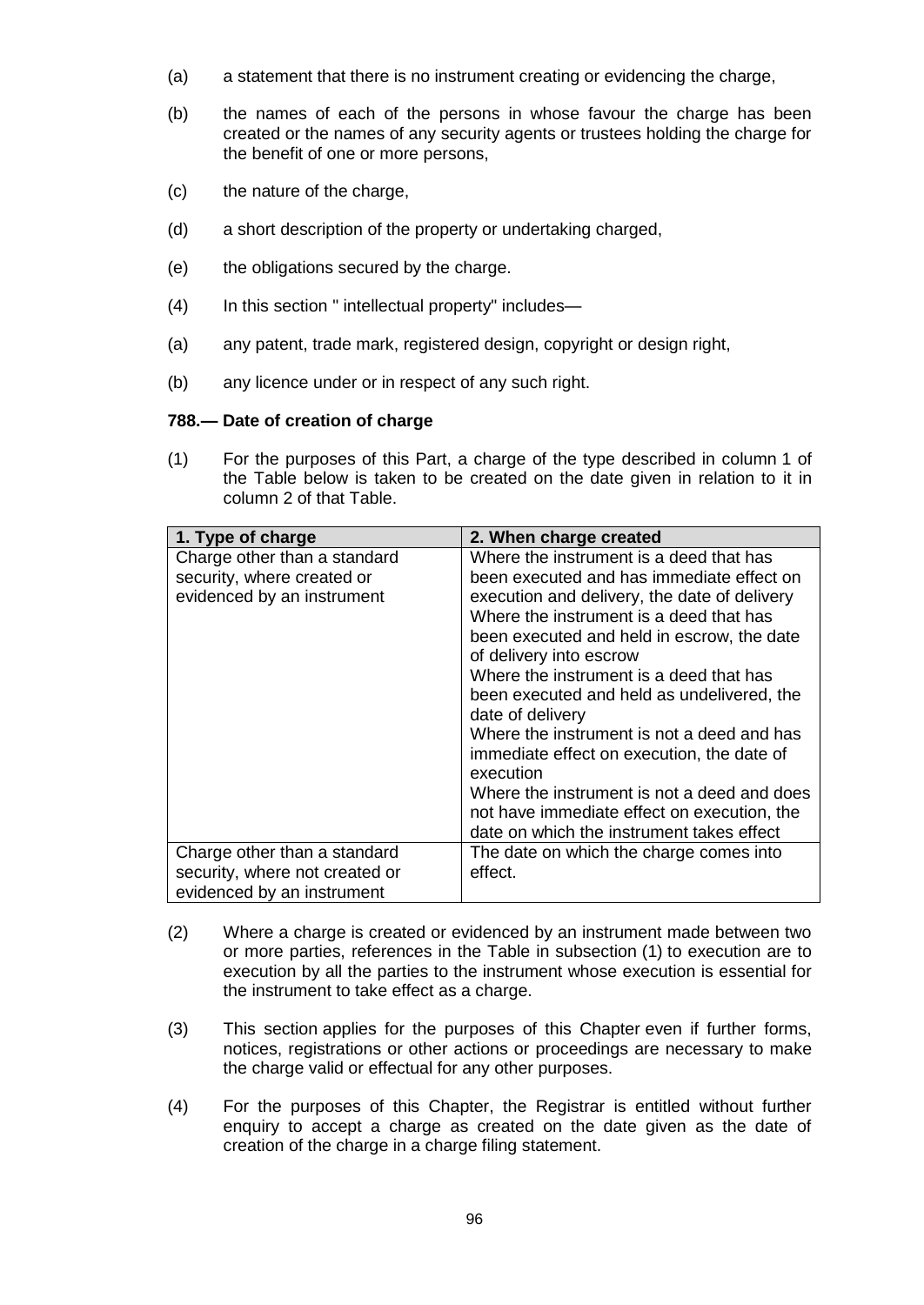- (5) In this section "deed" means—
- (a) a deed governed by the law of the Abu Dhabi Global Market, or
- (b) an instrument governed by a law other than the law of the Abu Dhabi Global Market which requires delivery under that law in order to take effect.
- (6) References in this section to delivery, in relation to a deed, include delivery as a deed where required.

# **789.— Extension of period allowed for delivery**

- (1) Subsection (3) applies if the Court is satisfied that—
- (a) neither the LLP nor any other person interested in the charge has delivered to the Registrar the documents required under section 784 or (as the case may be) 785 before the end of the period allowed for delivery under the section concerned, and
- (b) the requirement in subsection (2) is met.
- (2) The requirement is—
- (a) that the failure to deliver those documents—
- (i) was accidental or due to inadvertence or to some other sufficient cause, or
- (ii) is not of a nature to prejudice the position of creditors of the LLP, or
- (b) that on other grounds it is just and equitable to grant relief.
- (3) The Court may, on the application of the LLP or a person interested, and on such terms and conditions as seem to the Court just and expedient, order that the period allowed for delivery be extended.

# **790.— Personal information etc in certified copies**

- (1) The following are not required to be included in a certified copy of an instrument or debenture delivered to the Registrar for the purposes of any provision of this Chapter—
- (a) personal information relating to an individual (other than the name of an individual),
- (b) the number or other identifier of a bank or securities account of an LLP or individual,
- (c) a signature.
- (2) The Registrar is entitled without further enquiry, to accept the certified copy of an instrument whether or not any of the information in subsection (1) is contained within the instrument.

### *Consequence of non-delivery*

# **791.— Consequence of failure to deliver charges**

(1) This section applies if—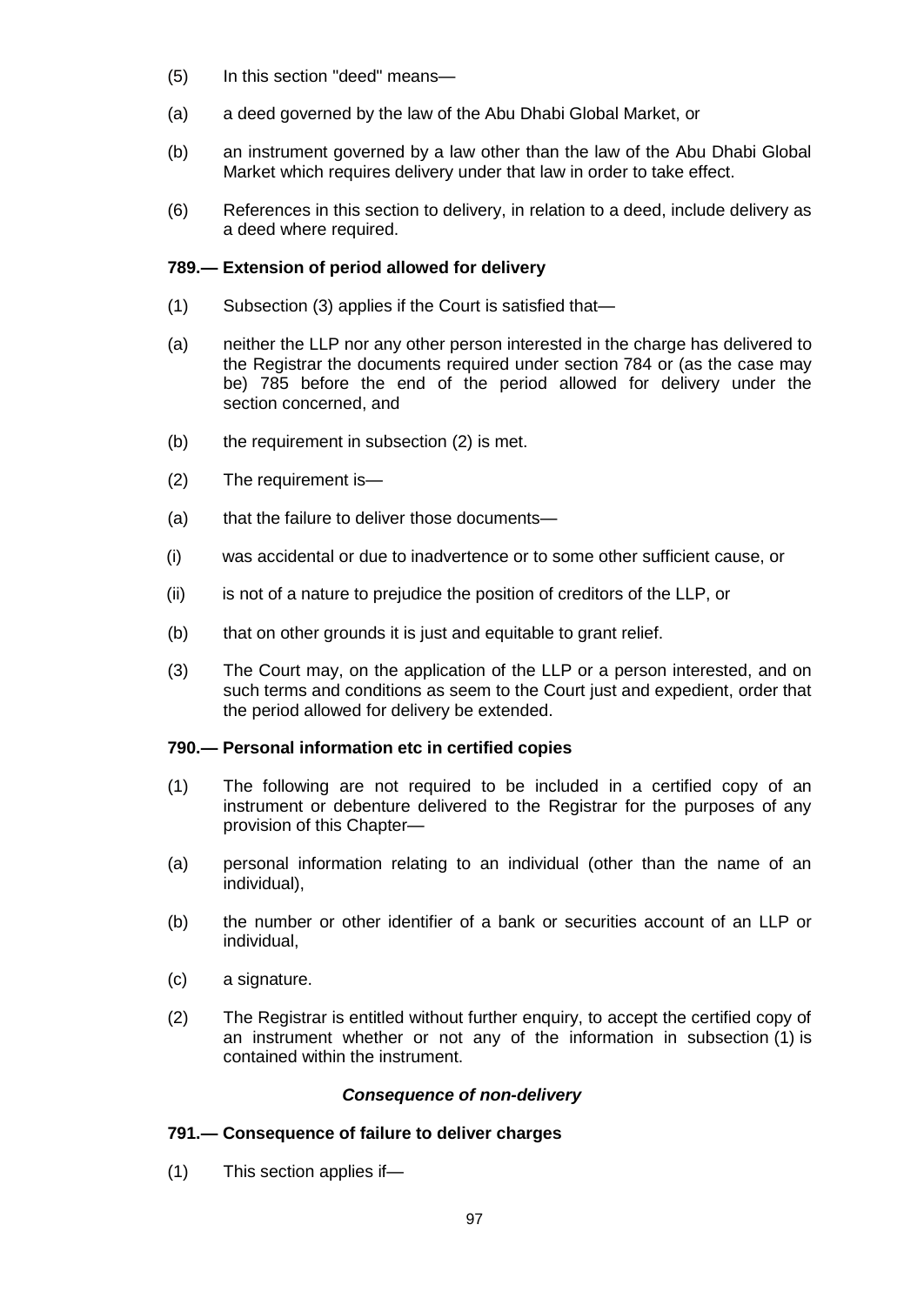- (a) an LLP creates a charge to which section 784 or 785 applies, and
- (b) the documents required by section 784 or (as the case may be) 785 are not delivered to the Registrar by the LLP or another person interested in the charge before the end of the relevant period allowed for delivery.
- (2) "The relevant period allowed for delivery" is—
- (a) the period allowed for delivery under the section in question, or
- (b) if an order under section 789(3) has been made, the period allowed by the order.
- (3) Where this section applies, the charge is void (so far as any security on the LLP's property or undertaking is conferred by it) against—
- (a) a liquidator of the LLP,
- (b) an administrator of the LLP, and
- (c) a creditor of the LLP.
- (4) Subsection (3) is without prejudice to any contract or obligation for repayment of the money secured by the charge, and when a charge becomes void under this section, the money secured by it immediately becomes payable.

# *The register*

### **792.— Entries on the register**

- (1) This section applies where a charge is registered in accordance with a provision of this Chapter.
- (2) The Registrar must—
- (a) allocate to the charge a unique reference code and place a note in the register recording that reference code, and
- (b) include in the register any documents delivered under section 784(3) or (5), 785(3), (4) or (7) or 786(3).
- (3) The Registrar must give a certificate of the registration of the charge to the person who delivered to the Registrar a charge filing statement relating to the charge.
- (4) The certificate must state—
- (a) the registered name and number of the LLP in respect of which the charge was registered, and
- (b) the unique reference code allocated to the charge.
- (5) The certificate must be signed by the Registrar or authenticated by the Registrar's official seal.
- (6) In the case of registration under section 784 or 785, the certificate is conclusive evidence that the documents required by the section concerned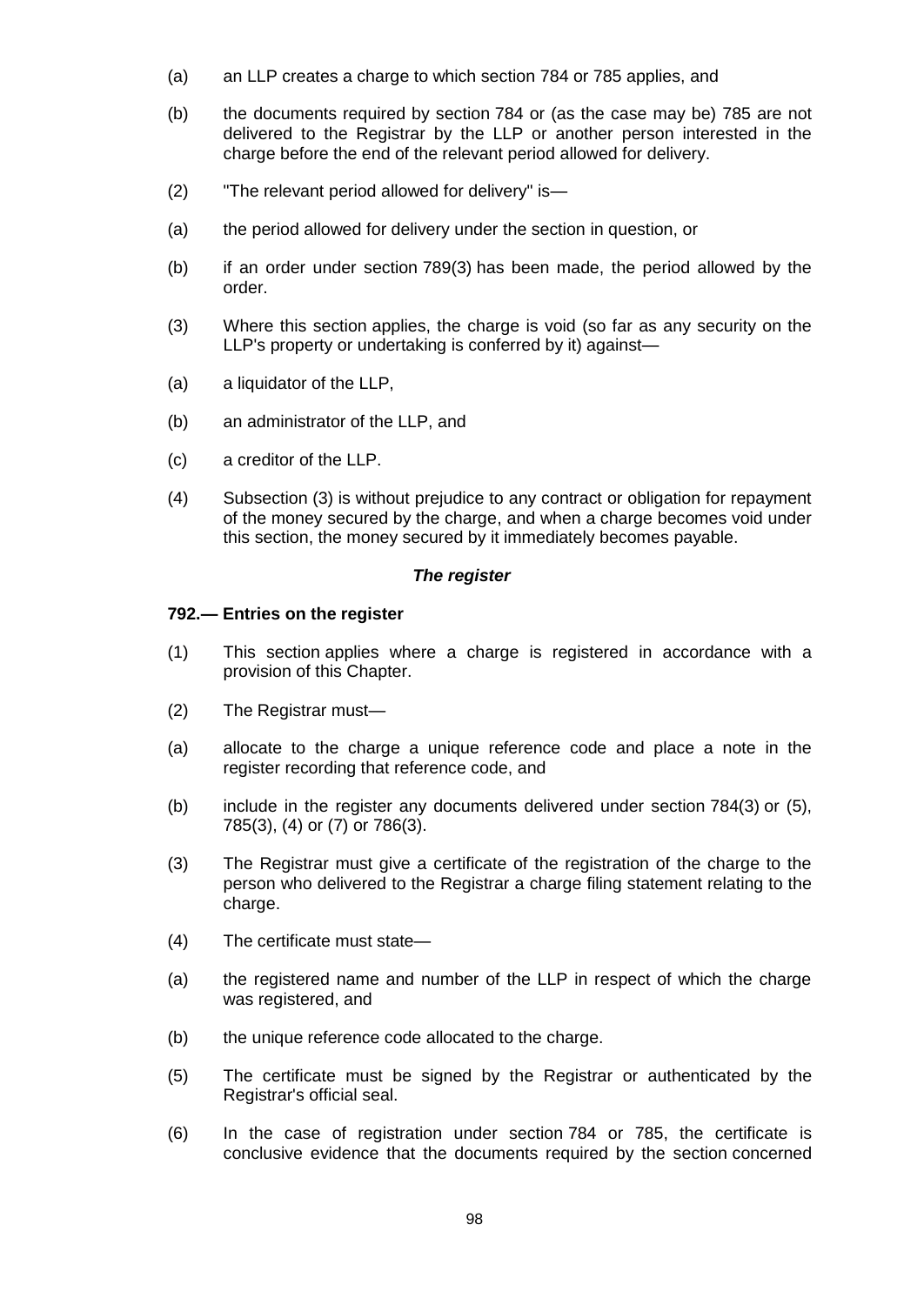were delivered to the Registrar before the end of the relevant period allowed for delivery.

- (7) "The relevant period allowed for delivery" is—
- (a) the period allowed for delivery under the section in question, or
- (b) if an order under section 789(3) has been made, the period allowed by the order.

# **793.— Registration of enforcement of security**

- (1) Subsection (2) applies where a person—
- (a) obtains an order for the appointment of a receiver or manager of an LLP's property or undertaking, or
- (b) appoints such a receiver or manager under powers contained in an instrument.
- (2) The person must, within 14 days of the order or of the appointment under those powers—
- (a) give notice to the Registrar of that fact, and
- (b) if the order was obtained, or the appointment made, by virtue of a registered charge held by the person give the Registrar a notice containing—
- (i) in the case of a charge created before the effective date, the information specified in subsection (4),
- (ii) in the case of a charge created on or after the effective date, the unique reference code allocated to the charge.
- (3) Where a person appointed receiver or manager of an LLP's property or undertaking under powers contained in an instrument ceases to act as such a receiver or manager, the person must, on so ceasing—
- (a) give notice to the Registrar of that fact, and—
- (b) give the Registrar a notice containing—
- (i) in the case of a charge created before the effective date, the information specified in subsection (4), or
- (ii) in the case of a charge created on or after the effective date, the unique reference code allocated to the charge.
- (4) The information referred to in subsections  $(2)(b)(i)$  and  $(3)(b)(i)$  is —
- (a) the date of the creation of the charge,
- (b) a description of the instrument (if any) creating or evidencing the charge,
- (c) short particulars of the property or undertaking charged.
- (5) The Registrar must include in the register—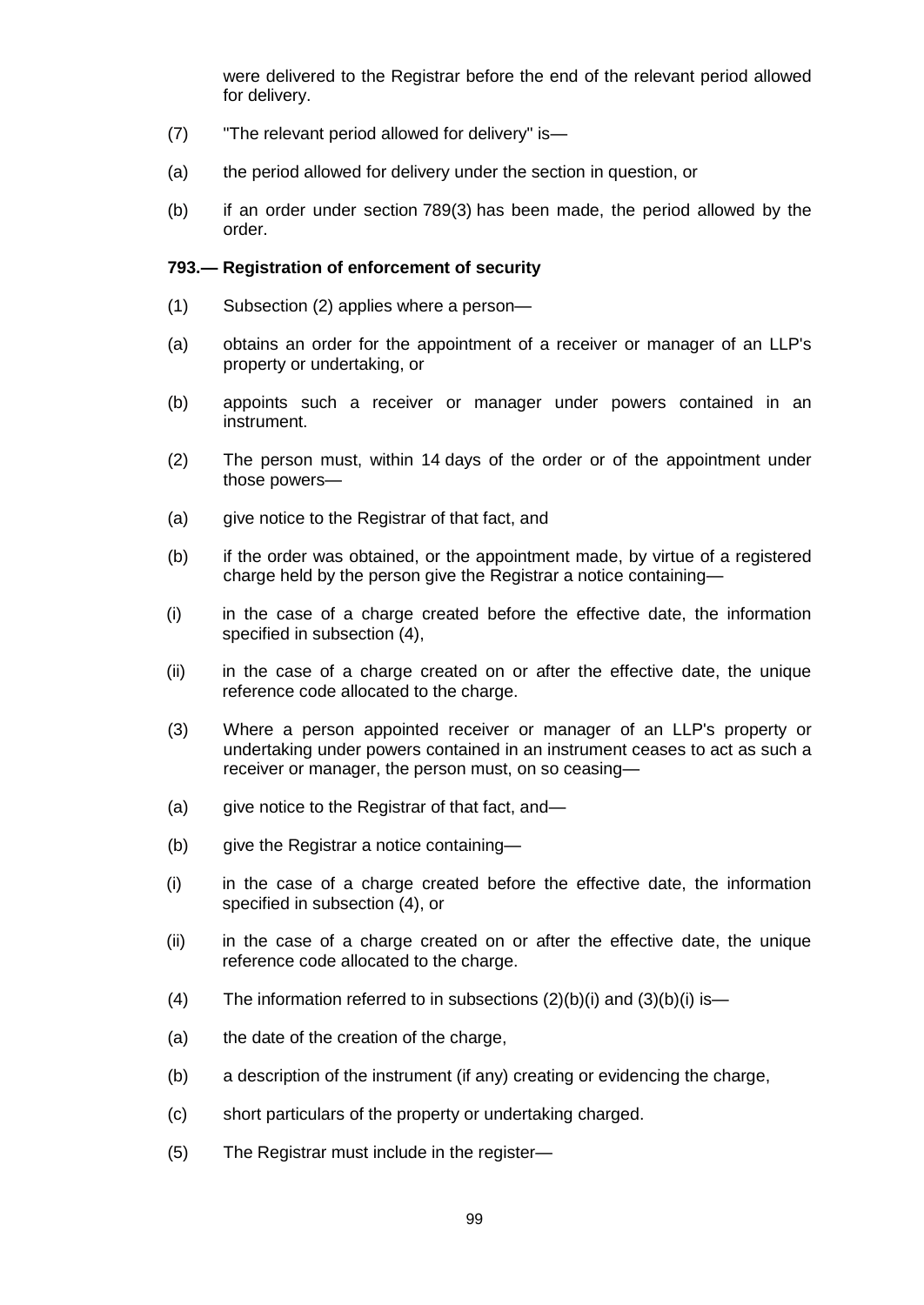- (a) a fact of which notice is given under subsection (2)(a), and
- (b) a fact of which notice is given under subsection (3)(a).
- (6) A person who makes default in complying with the requirements of subsection (2) of this section commits a contravention of the Companies Regulations.
- (7) A person who commits a contravention referred to in subsection (6) is liable to a fine of up to level 4.
- (8) A person who makes default in complying with the requirements of subsection (3) of this section commits a contravention of the Companies Regulations.
- (9) A person who commits a contravention referred to in subsection (8) is liable to a level 2 fine.
- (10) This section applies only to a receiver or manager appointed—
- (a) by a Court in the Abu Dhabi Global Market, or
- (b) under an instrument governed by the law of the Abu Dhabi Global Market.

### **794.— Entries of satisfaction and release**

- (1) Subsection (5) applies if the statement set out in subsection (2) and the particulars set out in subsection (4) are delivered to the Registrar with respect to a registered charge.
- (2) The statement referred to in subsection (1) is a statement to the effect that—
- (a) the debt for which the charge was given has been paid or satisfied in whole or in part, or
- (b) all or part of the property or undertaking charged—
- (i) has been released from the charge, or
- (ii) has ceased to form part of the LLP's property or undertaking.
- (3) Where a statement within subsection (2)(b) relates to part only of the property or undertaking charged, the statement must include a short description of that part.
- (4) The particulars referred to in subsection (1) are—
- (a) the name and address of the person delivering the statement and an indication of their interest in the charge,
- (b) the registered name and number of the LLP that—
- (i) created the charge (in a case within section 784 or 785), or
- (ii) acquired the property or undertaking subject to the charge (in a case within section 786),
- (c) in respect of a charge created before the effective date—
- (i) the date of creation of the charge,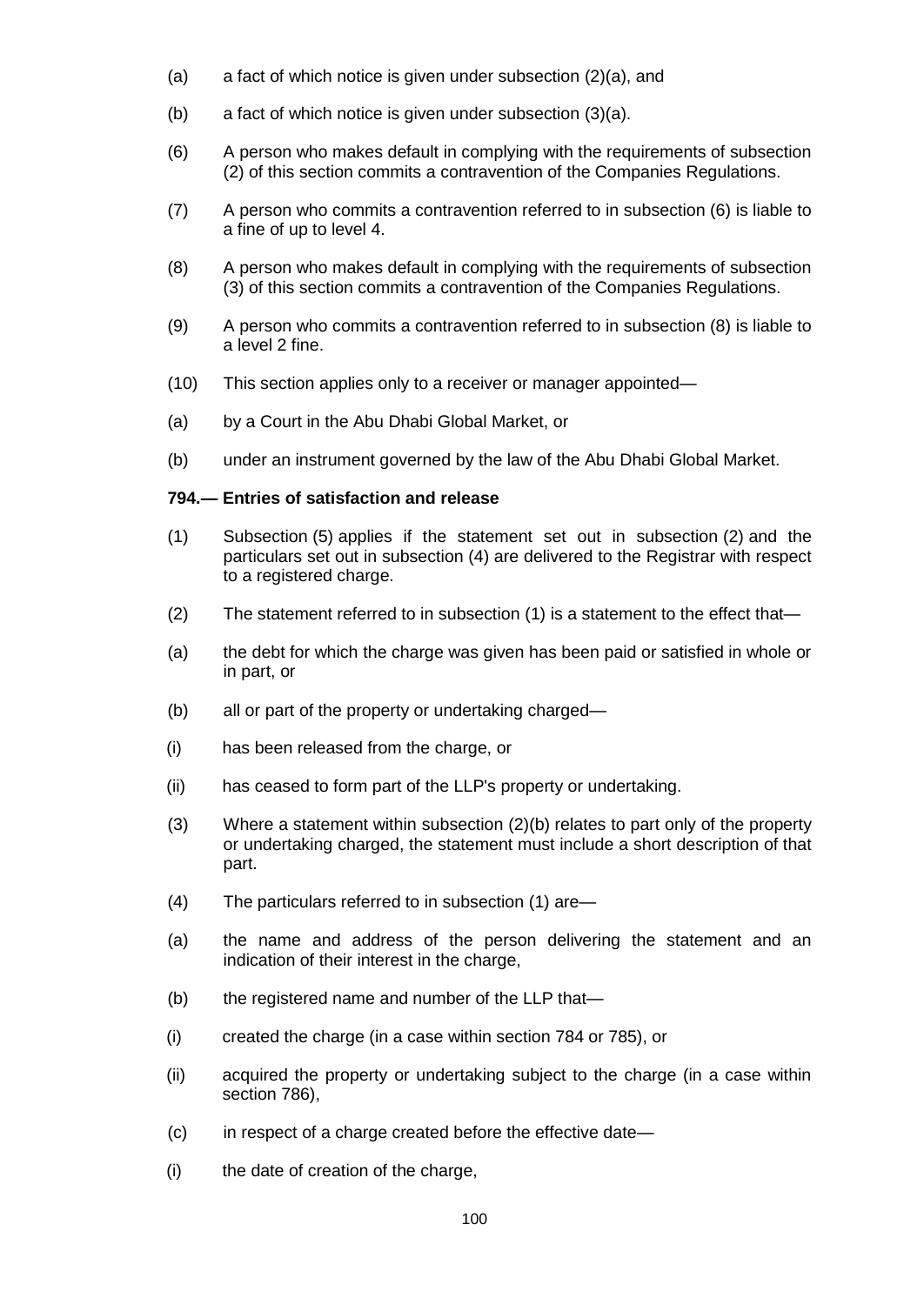- (ii) a description of the instrument (if any) by which the charge is created or evidenced,
- (iii) short particulars of the property or undertaking charged,
- (d) in respect of a charge created on or after the effective date, the unique reference code allocated to the charge.
- (5) The Registrar may include in the register—
- (a) a statement of satisfaction in whole or in part, or
- (b) a statement of the fact that all or part of the property or undertaking has been released from the charge or has ceased to form part of the LLP's property or undertaking (as the case may be).

### **795.— Rectification of register**

- (1) Subsection (3) applies if the Court is satisfied that—
- (a) there has been an omission or mis-statement in any statement or notice delivered to the Registrar in accordance with this Chapter, and
- (b) the requirement in subsection (2) is met.
- (2) The requirement is that the Court is satisfied—
- (a) that the omission or mis-statement—
- (i) was accidental or due to inadvertence or to some other sufficient cause, or
- (ii) is not of a nature to prejudice the position of creditors of the LLP, or
- (b) that on other grounds it is just and equitable to grant relief.
- (3) The Court may, on the application of the LLP or a person interested, and on such terms and conditions as seem to the Court just and expedient, order that the omission or mis-statement be rectified.
- (4) A copy of the Court's order must be sent by the applicant to the Registrar for registration.

### **796.— Replacement of instrument or debenture**

- (1) Subsection (2) applies if the Court is satisfied that—
- (a) a copy of an instrument or debenture delivered to the Registrar under this Chapter contains material which could have been omitted under section 790,
- (b) the wrong instrument or debenture was delivered to the Registrar, or
- (c) the copy was defective.
- (2) The Court may, on the application of the LLP or a person interested, and on such terms and conditions as seem to the Court just and expedient, order that the copy of the instrument or debenture be removed from the register and replaced.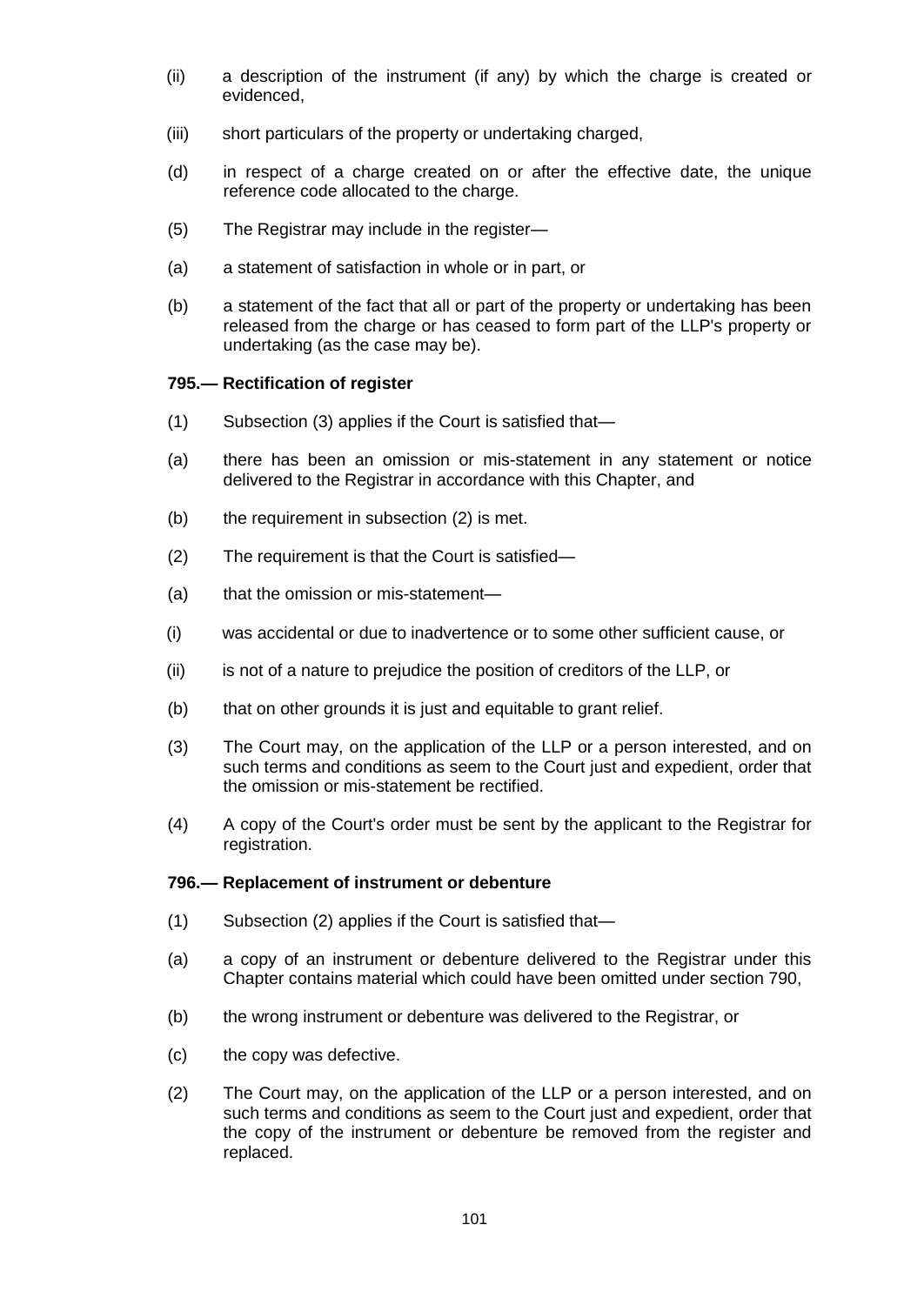(3) A copy of the Court's order must be sent by the applicant to the Registrar for registration.

# *LLPs' records and registers*

# **797.— LLPs to keep copies of instruments creating and amending charges**

- (1) An LLP must keep available for inspection a copy of every—
- (a) instrument creating a charge capable of registration under this Chapter, and
- (b) instrument effecting any variation or amendment of such a charge.
- (2) In the case of a charge contained in a series of uniform debentures, a copy of one of the debentures of the series is sufficient for the purposes of subsection (1)(a).
- (3) If the particulars referred to in section 787(1) or the particulars of the property or undertaking charged are not contained in the instrument creating the charge, but are instead contained in other documents which are referred to in or otherwise incorporated into the instrument, then the LLP must also keep available for inspection a copy of those other documents.
- $(4)$  It is sufficient for the purposes of subsection  $(1)(a)$  if the LLP keeps a copy of the instrument in the form delivered to the Registrar under section 784(3), 785(3) or (4) or 786(3).
- (5) Where a translation has been delivered to the Registrar in accordance with section 978, the LLP must keep available for inspection a copy of the translation.

# **798.— Instruments creating charges to be available for inspection**

- (1) This section applies to documents required to be kept available for inspection under section 797 (copies of instruments creating and amending charges).
- (2) The documents must be kept available for inspection—
- (a) at the LLP's registered office, or
- (b) at a place specified in rules made by the Board under section 996 (rules about where certain LLP records to be kept available for inspection).
- (3) The LLP must give notice to the Registrar—
- (a) of the place at which the documents are kept available for inspection, and
- (b) of any change in that place,

unless they have at all times been kept at the LLP's registered office.

- (4) The documents must be open to the inspection—
- (a) of any creditor or member of the LLP without charge, and
- (b) of any other person on payment of such fee as may be prescribed.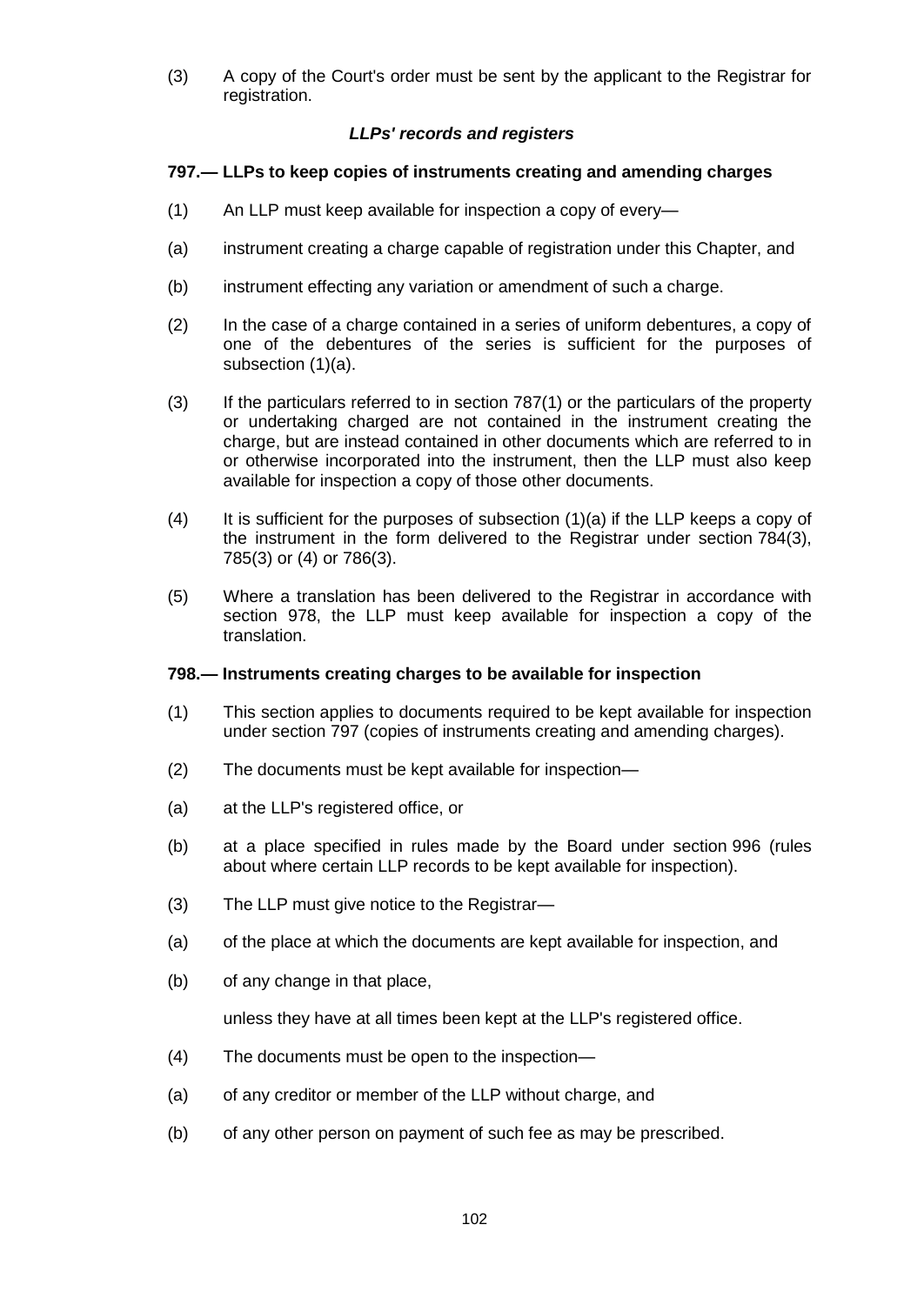- (5) A person who makes default in complying with the requirements of subsection (2) or (3) of this section commits a contravention of the Companies Regulations.
- (6) A person who commits the contravention referred to in in subsection (5) is liable to a level 2 fine.
- (7) If default is made for 14 days in complying with subsection (3) or an inspection required under subsection (4) is refused, a contravention of the Companies Regulations is committed by—
- (a) the LLP, and
- (b) every member of the LLP who is in default.
- (8) A person who commits the contravention referred to in in subsection (7) is liable to a fine of up to level 4.
- (9) If an inspection required under subsection (4) is refused the Court may by order compel an immediate inspection.
- (10) Where the LLP and a person wishing to carry out an inspection under subsection (4) agree, the inspection may be carried out by electronic means."

# **CHAPTER 12: ARRANGEMENTS AND RECONSTRUCTIONS**

# **43. Arrangements and reconstructions**

(1) Sections 801 to 806 apply to LLPs, modified so that they read as follows—

### **"801.— Application of this Part**

- (1) The provisions of this Part apply where a compromise or arrangement is proposed between a LLP and–
- (a) its creditors, or any class of them, or
- (b) its members, or any class of them.
- (2) In this Part–

"LLP", unless the context otherwise requires, means–

- (a) in section 806 (powers of Court to facilitate reconstruction or amalgamation or merger or division),
- (i) in the case of a compromise or arrangement falling within sections  $806(1)(a)$ or 806(1)(c), an LLP formed or registered under the Limited Liability Partnerships Regulations 2015, and
- (ii) in the case of a compromise or arrangement falling within section  $806(1)(b)$ , an LLP formed or registered under the Limited Liability Partnerships Regulations 2015 and any non-ADGM LLP whose jurisdiction of incorporation permits such non-ADGM LLP to merge into a single body corporate or into a new body corporate as described in section 810(1)(a) or 810(1)(b), and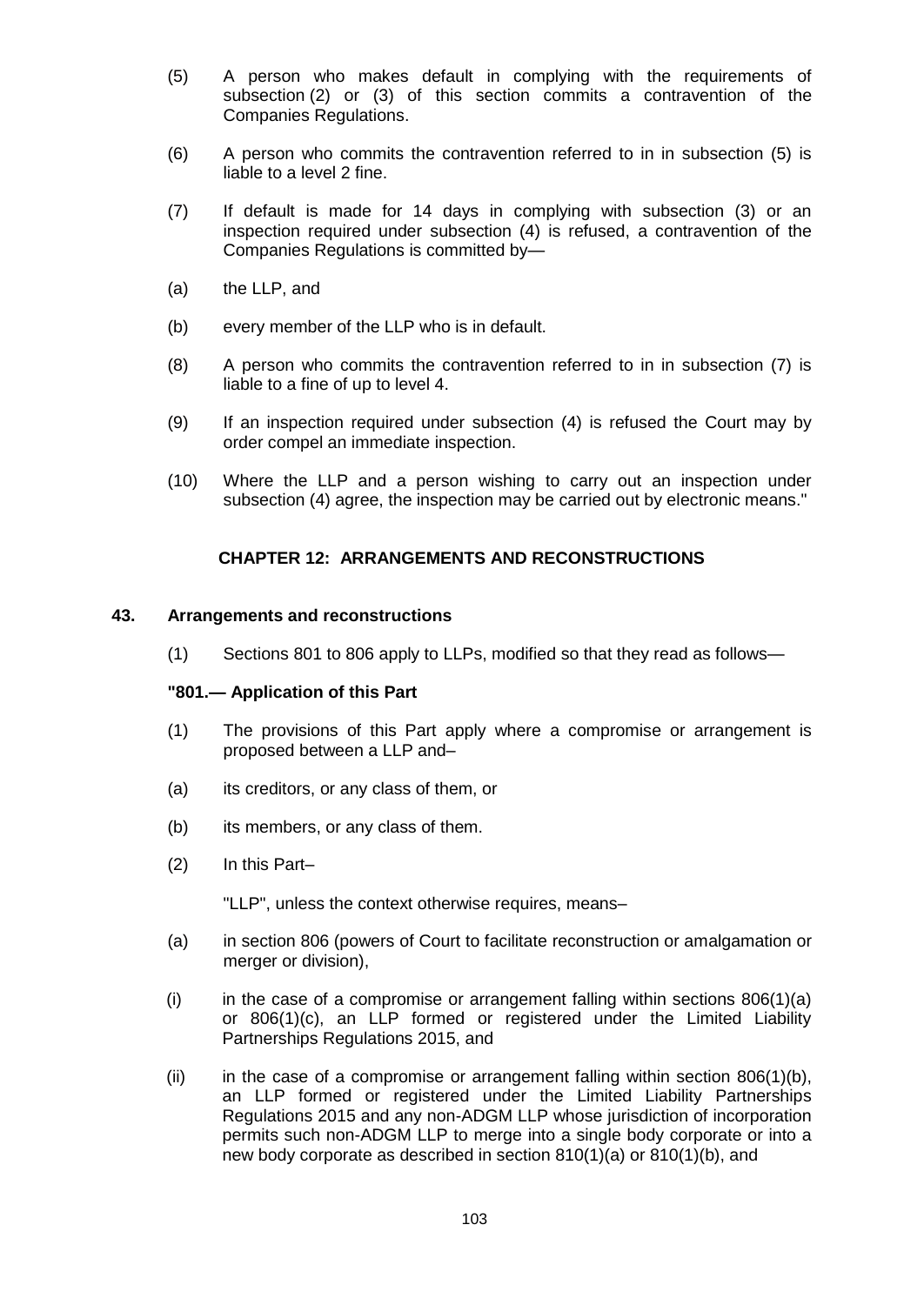- (b) elsewhere in this Part, any LLP liable to be wound up under the Insolvency Regulations 2015 and any non-ADGM LLP whose jurisdiction of incorporation permits such non-ADGM LLP to merge into a single body corporate or into a new body corporate as described in section 810(1)(a) or 810(1)(b).
- (3) The provisions of this Part have effect subject to Part 26 (mergers and divisions) where that Part applies (see sections 808 and 809).

# **802.— Court order for holding of meeting**

- (1) The Court may, on an application under this section, order a meeting of the creditors or class of creditors, or of the members of the LLP or class of members (as the case may be), to be summoned in such manner as the Court directs.
- (2) An application under this section may be made by—
- (a) the LLP,
- (b) any creditor or member of the LLP,
- (c) if the LLP is being wound up, the liquidator, or
- (d) if the LLP is in administration, the administrator.

### **803.— Statement to be circulated or made available**

- (1) Where a meeting is summoned under section 802—
- (a) every notice summoning the meeting that is sent to a creditor or member must be accompanied by a statement complying with this section, and
- (b) every notice summoning the meeting that is given by advertisement must either—
- (i) include such a statement, or
- (ii) state where and how creditors or members entitled to attend the meeting may obtain copies of such a statement.
- (2) The statement must—
- (a) explain the effect of the compromise or arrangement, and
- (b) in particular, state—
- (i) any material interests of the members of the LLP (whether as members or as creditors of the LLP or otherwise), and
- (ii) the effect on those interests of the compromise or arrangement, in so far as it is different from the effect on the like interests of other persons.
- (3) Where the compromise or arrangement affects the rights of debenture holders of the LLP, the statement must give the like explanation as respects the trustees of any deed for securing the issue of the debentures as it is required to give as respects the LLP's members.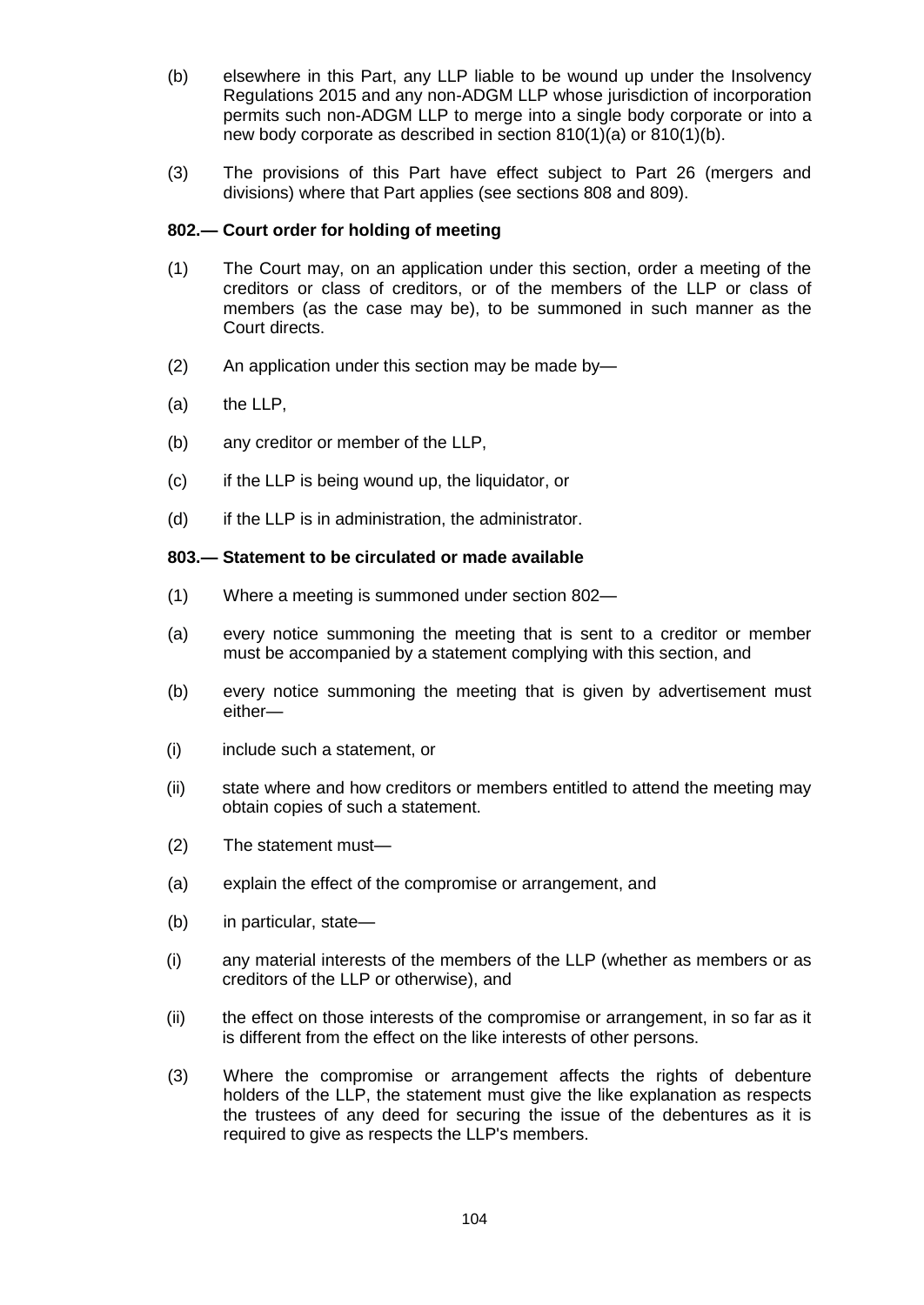- (4) Where a notice given by advertisement states that copies of an explanatory statement can be obtained by creditors or members entitled to attend the meeting, every such creditor or member is entitled, on making application in the manner indicated by the notice, to be provided by the LLP with a copy of the statement free of charge.
- (5) If an LLP makes default in complying with any requirement of this section, a contravention of the Companies Regulations is committed by—
- (a) the LLP, and
- (b) every member of the LLP who is in default.

This is subject to subsection (7) below.

- (6) For this purpose the following are treated as members of the LLP—
- (a) a liquidator or administrator of the LLP, and
- (b) a trustee of a deed for securing the issue of debentures of the LLP.
- (7) A person does not contravene this section if he shows that the default was due to the refusal of a member or trustee for debenture holders to supply the necessary particulars of his interests.
- (8) A person who commits the contravention referred to in subsection (5) shall be liable to a level 3 fine.

### **804.— Duty of members and trustees to provide information**

- $(1)$  It is the duty of —
- (a) any member of the LLP, and
- (b) any trustee for its debenture holders, to give notice to the LLP of such matters relating to himself as may be necessary for the purposes of section 803 (explanatory statement to be circulated or made available).
- (2) Any person who makes default in complying with this section commits a contravention of the Companies Regulations.
- (3) A person who commits the contravention referred to in subsection (2) shall be liable to a fine of up to level 8.

### **805.— Court sanction for compromise or arrangement**

- (1) If:
- (a) 75% in value of the creditors or class of creditors or if members or class of members (as the case may be) representing 75% of the voting rights of the members or class of members (as the case may be), present and voting either in person or by proxy at the meeting summoned under section 802, agree a compromise or arrangement, and
- (b) where the compromise or arrangement relates to a non-ADGM LLP (as defined in section 1028 (minor definitions: general)), the Court is satisfied that the requirements of section 810(2) have been or are satisfied with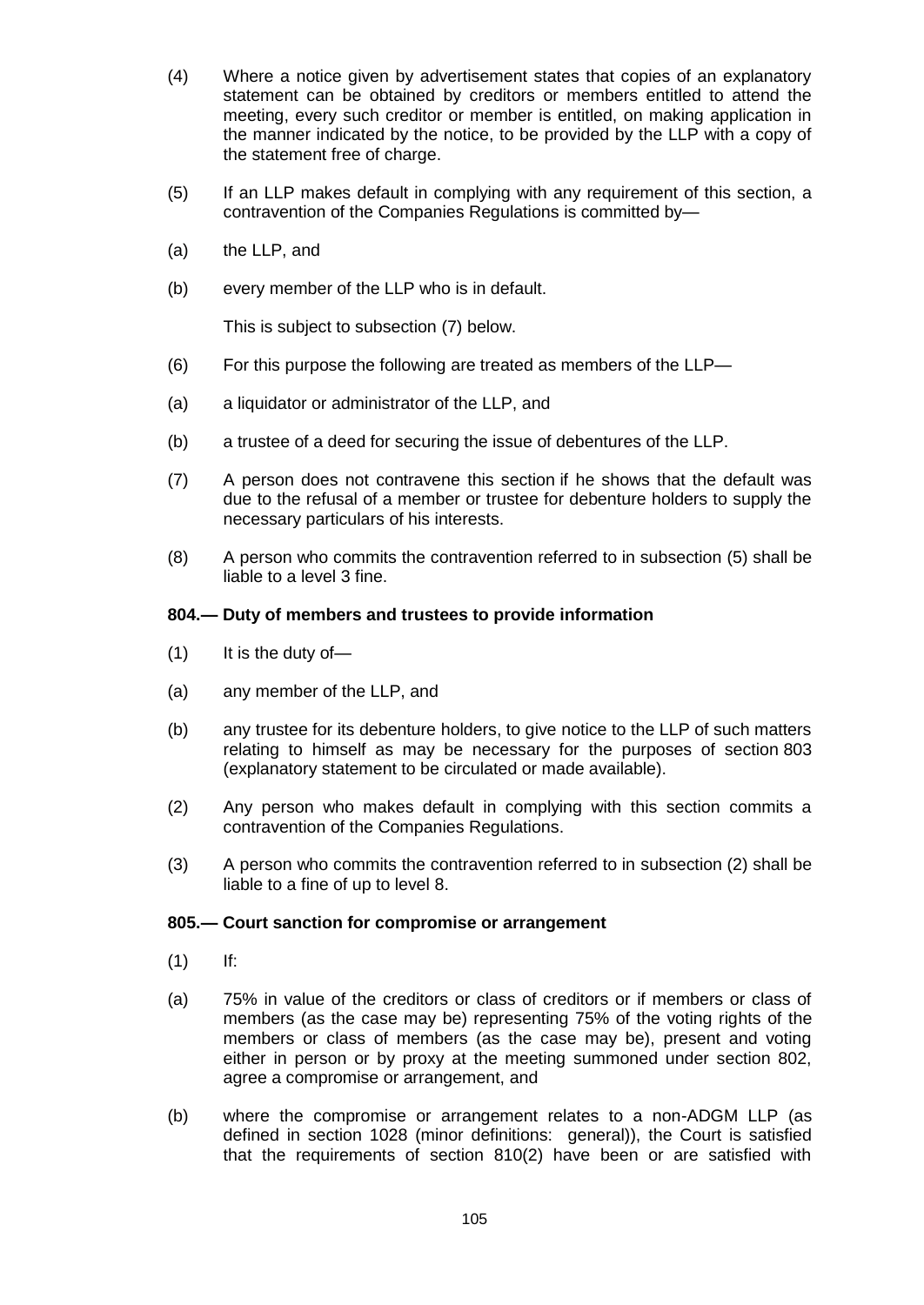respect to such non-ADGM LLP, the Court may, on an application under this section, sanction the compromise or arrangement.

- (2) An application under this section may be made by–
- (a) the LLP,
- (b) any creditor or member of the LLP,
- (c) if the LLP is being wound up, the liquidator, or
- (d) if the LLP is in administration, the administrator.
- (3) A compromise or arrangement sanctioned by the Court is binding on–
- (a) all creditors or the class of creditors or on the members or class of members(as the case may be), and
- (b) the LLP or, in the case of a LLP in the course of being wound up, the liquidator and contributories of the LLP.
- (4) The Court's order has no effect until a copy of it has been delivered to the Registrar.

### **806.**— **Powers of Court to facilitate reconstruction or amalgamation or merger or division**

- (1) This section applies where application is made to the Court under section 805 to sanction a compromise or arrangement and it is shown that—
- (a) the compromise or arrangement is proposed for the purposes of, or in connection with, a scheme for the reconstruction of any LLP or LLPs, or the amalgamation of any two or more relevant bodies corporate (where one or more of them is an LLP), and
- (b) under the scheme the whole or any part of the undertaking or the property of any LLP concerned in the scheme ("a transferor LLP") is to be transferred to another relevant body corporate ("the transferee body corporate").
- (2) The Court may, either by the order sanctioning the compromise or arrangement or by a subsequent order, make provision for all or any of the following matters—
- (a) the transfer to the transferee body corporate of the whole or any part of the undertaking and of the property or liabilities of any transferor LLP,
- (b) the allotting or appropriation by the transferee body corporate of any shares, debentures, policies or other like interests in that body corporate which under the compromise or arrangement are to be allotted or appropriated by that body corporate to or for any person,
- (c) the continuation by or against the transferee body corporate of any legal proceedings pending by or against any transferor LLP,
- (d) the dissolution, without winding up, of any transferor LLP,
- (e) the provision to be made for any persons who, within such time and in such manner as the Court directs, dissent from the compromise or arrangement,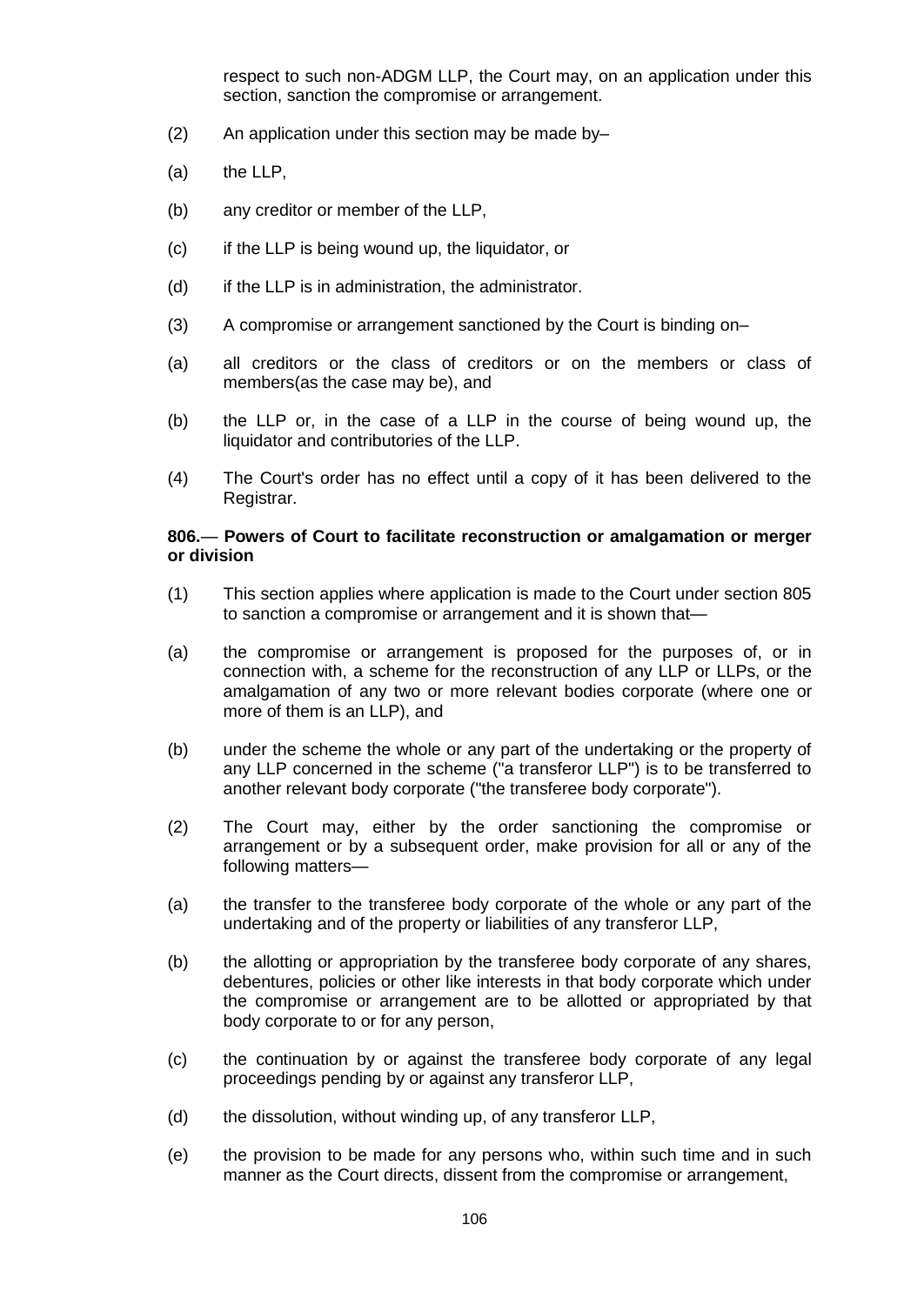- (f) such incidental, consequential and supplemental matters as are necessary to secure that the reconstruction or amalgamation is fully and effectively carried out.
- (3) If an order under this section provides for the transfer of property or liabilities—
- (a) the property is by virtue of the order transferred to, and vests in, the transferee body corporate, and
- (b) the liabilities are, by virtue of the order, transferred to and become liabilities of that body corporate.
- (4) The property (if the order so directs) vests freed from any charge that is by virtue of the compromise or arrangement to cease to have effect.
- (5) In this section–

"relevant body corporate" means an LLP or a company,

"property" includes property, rights and powers of every description, and

"liabilities" includes duties.

- (6) Every LLP in relation to which an order is made under this section must cause a copy of the order to be delivered to the Registrar within seven days after its making.
- (7) If default is made in complying with subsection (6), a contravention of the Companies Regulations is committed by–
- (a) the LLP, and
- (b) every member of the LLP who is in default.
- (8) A person who commits the contravention referred to in subsection (7) is liable to a level 3 fine."

# **CHAPTER 13: FRAUDULENT TRADING**

# **44. Fraudulent trading**

Section 857 applies to LLPs, modified so that it reads as follows—

# **"857.— Fraudulent trading**

- (1) If any business of an LLP is carried on with intent to defraud creditors of the LLP or creditors of any other person, or for any fraudulent purpose, a contravention of the Companies Regulations is committed by every person who is knowingly a party to the carrying on of the business in that manner.
- (2) This applies whether or not the LLP has been, or is in the course of being, wound up.
- (3) A person who commits the contravention referred to in subsection (1) shall be liable for a fine of up to level 8.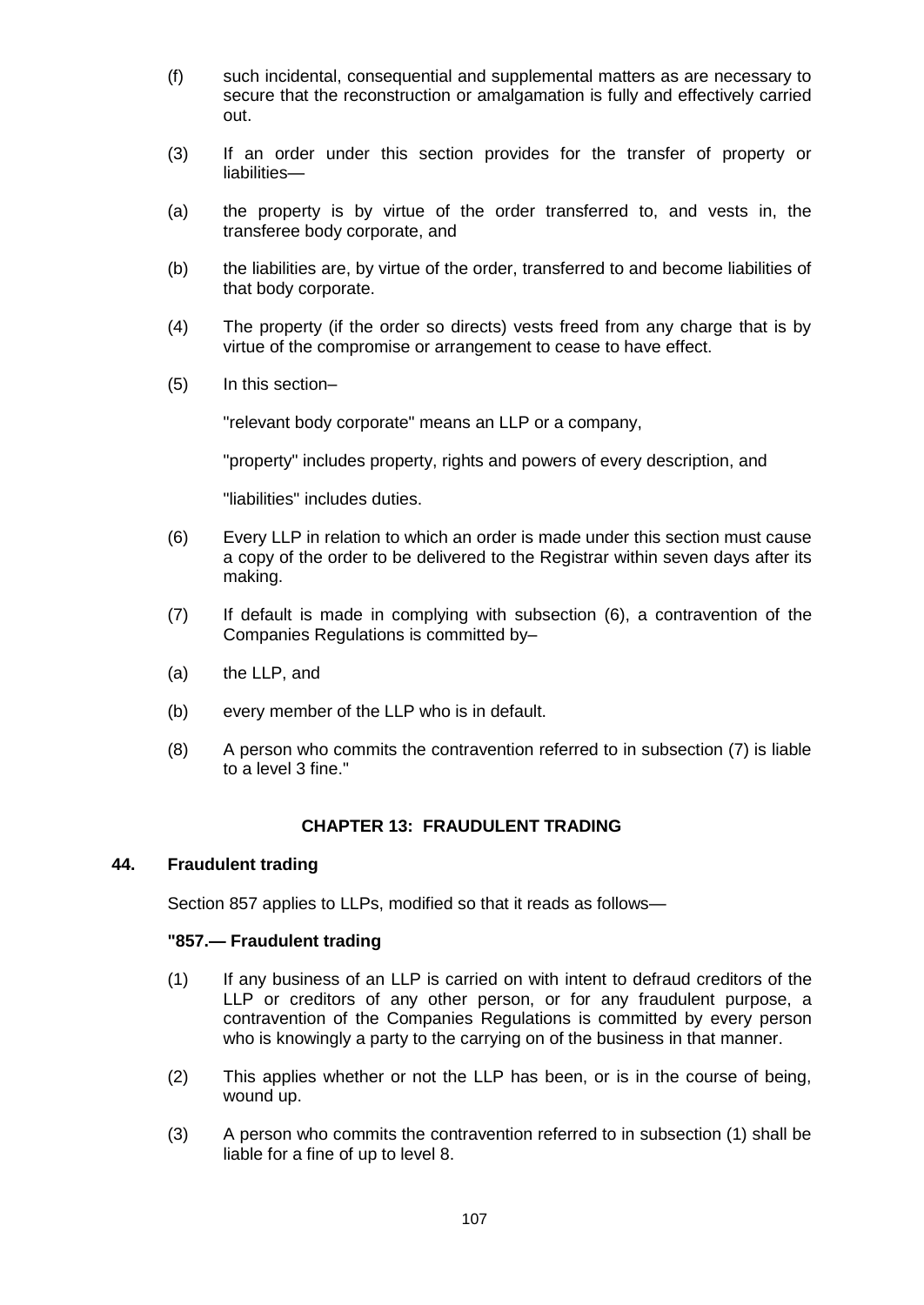(4) The provisions of this section are without prejudice to any other fine, censure or legal proceeding to which a member may be subject under the Companies Regulations or any other law or regulation applicable in the Abu Dhabi Global Market."

# **CHAPTER 14: PROTECTION OF MEMBERS AGAINST UNFAIR PREJUDICE**

# **45. Main provisions**

Sections 858 to 860 apply to LLPs, modified so that they read as follows—

### **"858.— Petition by LLP member**

- (1) A member of an LLP may apply to the Court by petition for an order under this Part on the ground—
- (a) that the LLP's affairs are being or have been conducted in a manner that is unfairly prejudicial to the interests of members generally or of some part of its members (including at least himself), or
- (b) that an actual or proposed act or omission of the LLP (including an act or omission on its behalf) is or would be so prejudicial.
- (2) For the purposes of subsection (1)(a), a removal of the LLP's auditor from office—
- (a) on grounds of divergence of opinions on accounting treatments or audit procedures, or
- (b) on any other improper grounds,

shall be treated as being unfairly prejudicial to the interests of some part of the LLP's members.

(3) The members of an LLP may by unanimous agreement exclude the right contained in subsection (1) either indefinitely or for such period as is specified in the agreement. The agreement must be recorded in writing.

### **859.— Petition by the Board**

- (1) This section applies to an LLP in respect of which—
- (a) the Board has exercised its powers of investigation under the Companies Regulations, or
- (b) the Board has received a report from an investigator appointed by it under that Part.
- (2) If it appears to the Board that in the case of such an LLP–
- (a) the LLP's affairs are being or have been conducted in a manner that is unfairly prejudicial to the interests of members generally or of some part of its members, or
- (b) an actual or proposed act or omission of the LLP (including an act or omission on its behalf) is or would be so prejudicial,

it may apply to the Court by petition for an order under this Part.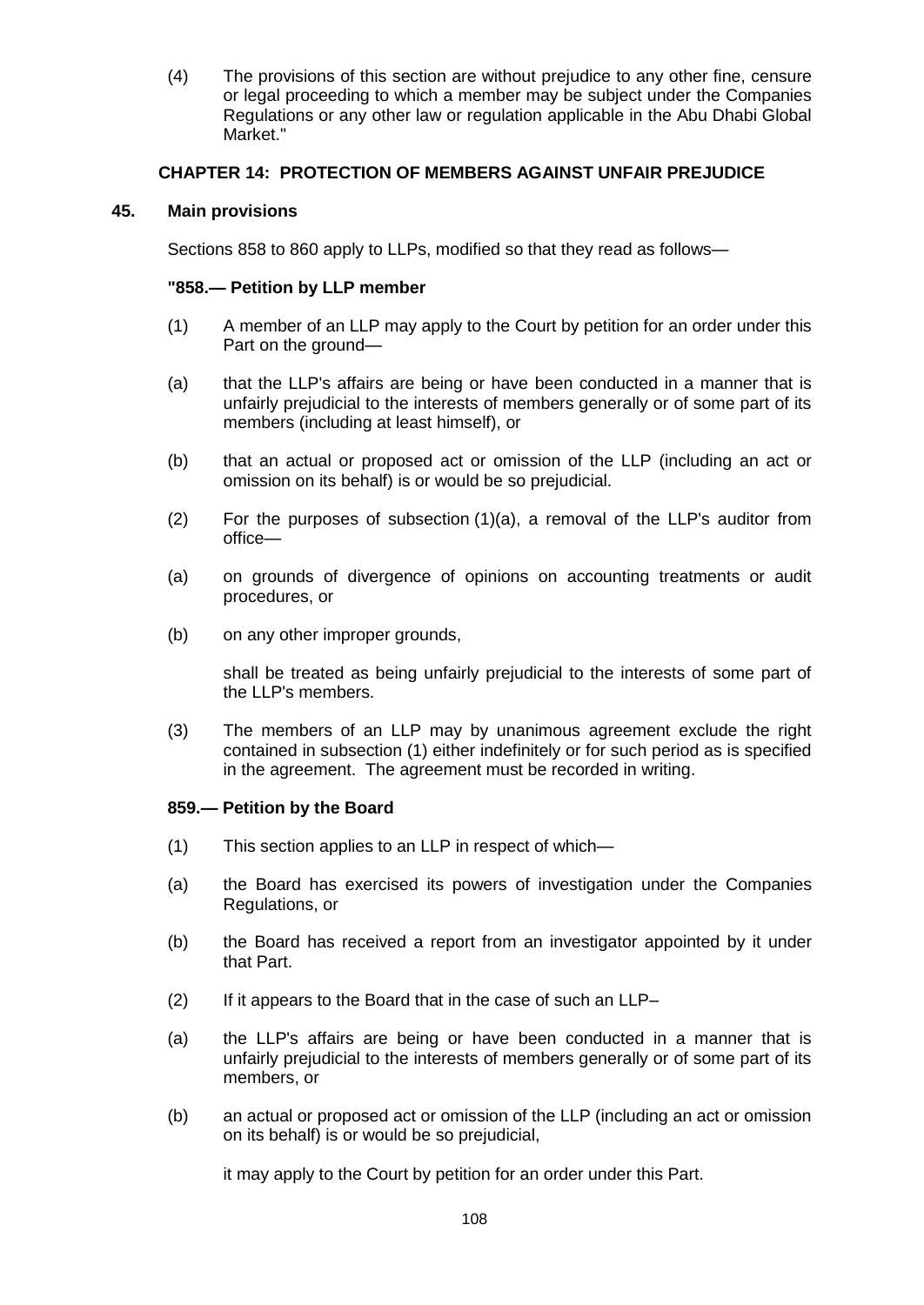(3) The Board may do this in addition to, or instead of, presenting a petition for the winding up of the LLP.

# **860.— Powers of the Court under this Part**

- (1) If the Court is satisfied that a petition under this Part is well founded, it may make such order as it thinks fit for giving relief in respect of the matters complained of.
- (2) Without prejudice to the generality of subsection (1), the Court's order may—
- (a) regulate the conduct of the LLP's affairs in the future,
- (b) require the LLP—
- (i) to refrain from doing or continuing an act complained of, or
- (ii) to do an act that the petitioner has complained it has omitted to do,
- (c) authorise civil proceedings to be brought in the name and on behalf of the LLP by such person or persons and on such terms as the Court may direct,
- (d) require the LLP or the members of the LLP not to make any, or any specified, alterations in the LLP agreement without the leave of the Court,
- (e) provide for the purchase of the rights and interests of any members in the LLP by other members or by the LLP itself."

# **46. Supplementary provision**

Section 861 applies to LLPs as follows—

# **"861.— Application of general rule-making powers**

The power of the Board to make rules under the Insolvency Regulations 2015, so far as relating to a winding up petition, applies for the purposes of a petition under this Part."

# **CHAPTER 15: DISSOLUTION AND RESTORATION TO THE REGISTER**

# **Striking Off**

# **47. Registrar's power to strike off defunct LLP**

Sections 864 to 866 apply to LLPs, modified so that they read as follows—

### **"864.**— **Power to strike off LLP not carrying on business or in operation**

- (1) If the Registrar has reasonable cause to believe that an LLP is not carrying on business or in operation, the Registrar may send to the LLP a communication inquiring whether the LLP is carrying on business or in operation.
- (2) If the Registrar does not within one month of sending the communication receive any answer to it, the Registrar must within 14 days after the expiration of that month send to the LLP a second communication referring to the first communication and stating–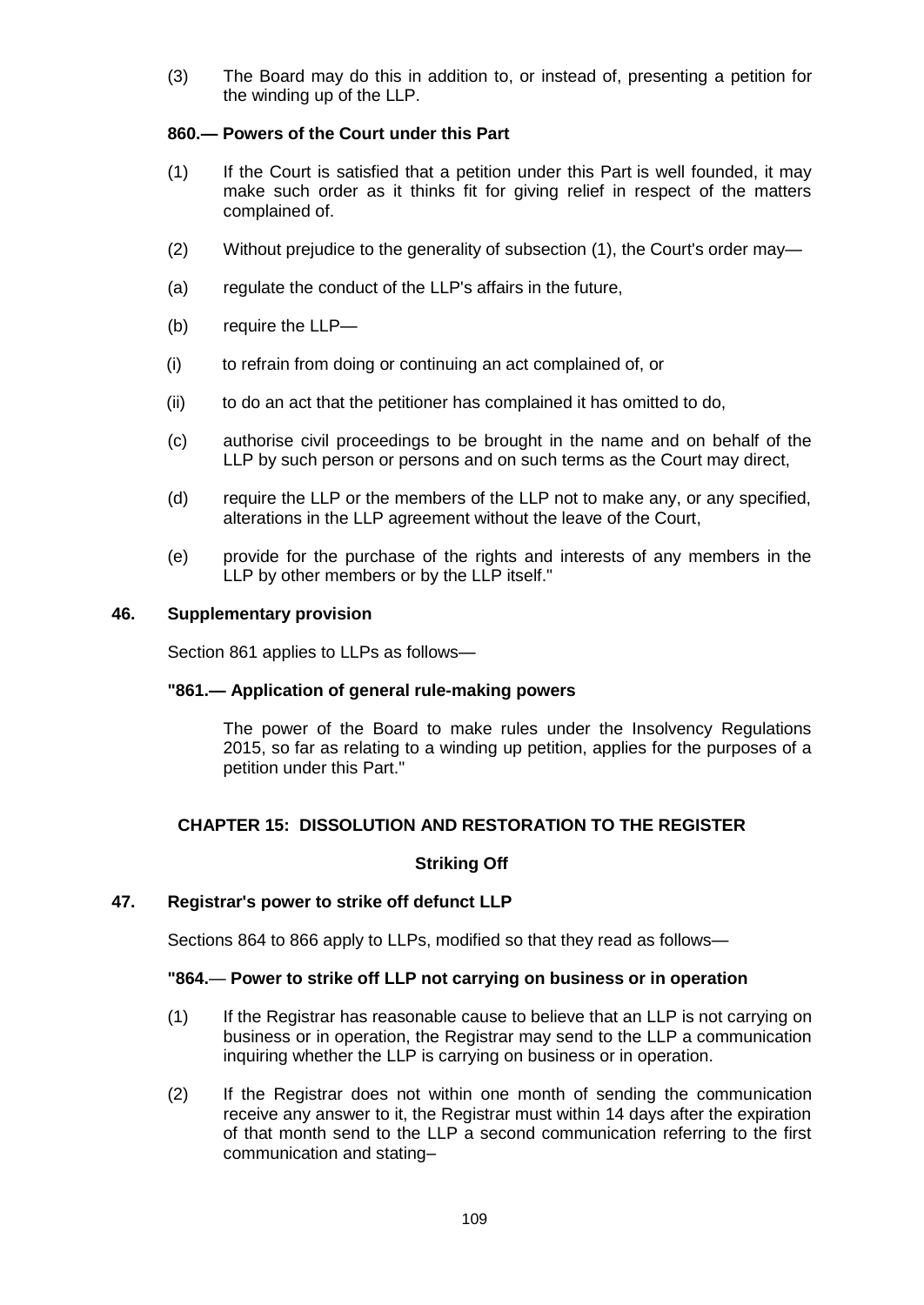- (a) that no answer to it has been received, and
- (b) that if an answer is not received to the second communication within one month from its date, a notice will be published on the Registrar's website with a view to striking the LLP's name off the register.
- (3) If, within one month after sending the second communication, the Registrar–
- (a) receives an answer to the effect that the LLP is not carrying on business or in operation, or
- (b) does not receive any answer,

the Registrar may publish on the Registrar's website and send to the LLP, a notice that at the expiration of three months from the date of the notice the name of the LLP mentioned in it will, unless cause is shown to the contrary, be struck off the register and the LLP will be dissolved.

- (4) At the expiration of the time mentioned in the notice the Registrar may, unless cause to the contrary is previously shown by the LLP, strike its name off the register.
- (5) The Registrar must publish notice on the Registrar's website of the LLP's name having been struck off the register.
- (6) On the publication of the notice on the Registrar's website the LLP is dissolved.
- (7) However–
- (a) the liability (if any) of every member of the LLP continues and may be enforced as if the LLP had not been dissolved, and
- (b) nothing in this section affects the power of the Court to wind up a LLP the name of which has been struck off the register.

### **865.**— **Duty to act in case of LLP being wound up**

- $(1)$  If, in a case where a LLP is being wound up-
- (a) the Registrar has reasonable cause to believe–
- (i) that no liquidator is acting, or
- (ii) that the affairs of the LLP are fully wound up, and
- (b) the returns required to be made by the liquidator have not been made for a period of 12 consecutive months,

the Registrar must publish on the Registrar's website and send to the LLP or the liquidator (if any), a notice that at the expiration of three months from the date of the notice the name of the LLP mentioned in it will, unless cause is shown to the contrary, be struck off the register and the LLP will be dissolved.

(2) At the expiration of the time mentioned in the notice the Registrar may, unless cause to the contrary is previously shown by the LLP, strike its name off the register.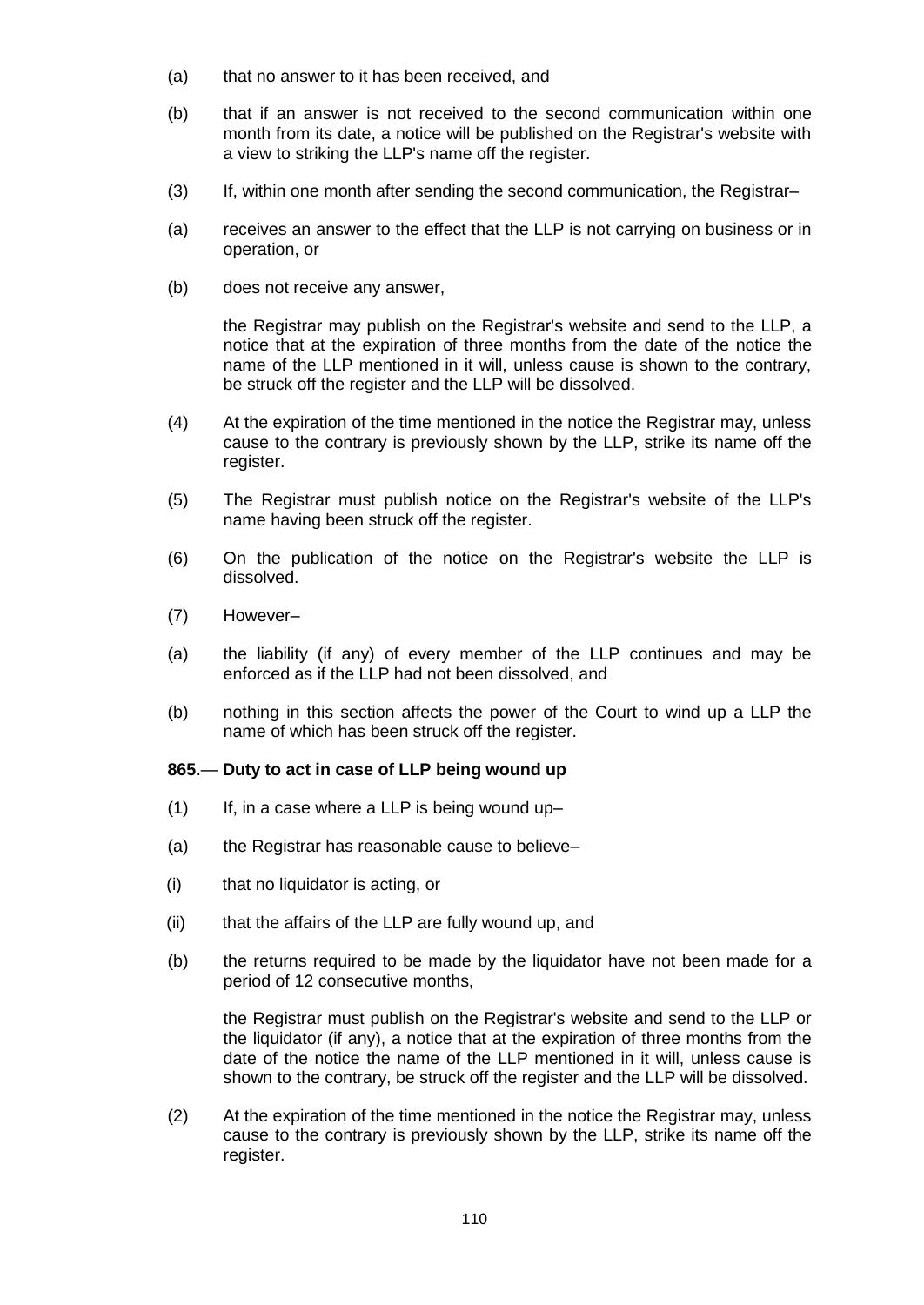- (3) The Registrar must publish notice on the Registrar's website of the LLP's name having been struck off the register.
- (4) On the publication of the notice on the Registrar's website the LLP is dissolved.
- (5) However–
- (a) the liability (if any) of every member of the LLP continues and may be enforced as if the LLP had not been dissolved, and
- (b) nothing in this section affects the power of the Court to wind up a LLP the name of which has been struck off the register.

#### **866.**— **Supplementary provisions as to service of communication or notice**

- (1) If the Registrar is not able to send a communication or notice under section 864 or 865 to an LLP in accordance with Schedule 4, the communication may be sent to a member of the LLP at an address for that member that has been notified to the Registrar by the LLP.
- (2) If there is no member of the LLP whose name and address are known to the Registrar, the communication or notice may be sent to each of the persons who subscribed the incorporation document (if their addresses are known to the Registrar).
- (3) A notice to be sent to a liquidator under section 865 may be sent to the address of the liquidator's last known place of business or to an address specified by the liquidator to the Registrar for the purpose of receiving notices, or notices of that kind.
- (4) In this section "address" has the same meaning as in section 1008(1)."

#### **48. Voluntary striking off**

Sections 867 to 875 apply to LLPs, modified so that they read as follows—

## **"867.**— **Striking off on application by LLP**

- (1) On application by a LLP, the Registrar may strike the LLP's name off the register.
- (2) The application–
- (a) must be made by a majority of the members of an LLP, or
- (b) if there are only two such members, by both of them, or
- (c) if there is only one remaining member of an LLP, by that member, and
- (d) must contain the prescribed information.
- (3) The Registrar may not strike a LLP off under this section until after the expiration of three months from the publication by the Registrar on the Registrar's website of a notice–
- (a) stating that the Registrar may exercise the power under this section in relation to the LLP, and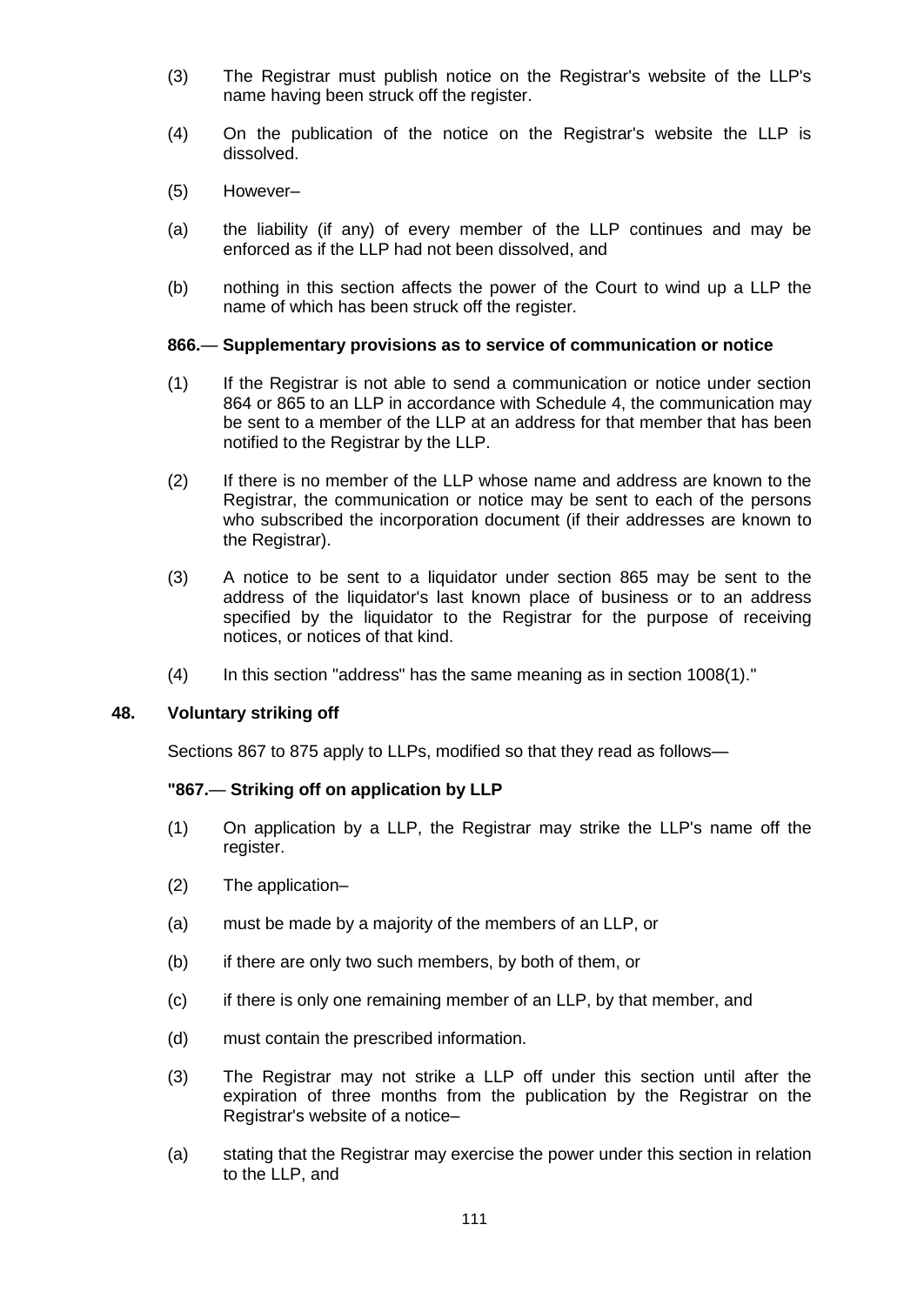- (b) inviting any person to show cause why that should not be done.
- (4) The Registrar must publish notice on the Registrar's website of the LLP's name having been struck off.
- (5) On the publication of the notice on the Registrar's website the LLP is dissolved.
- (6) However–
- (a) the liability (if any) of every member of the LLP continues and may be enforced as if the LLP had not been dissolved, and
- (b) nothing in this section affects the power of the Court to wind up a LLP the name of which has been struck off the register.

#### **868.**— **Circumstances in which application not to be made: activities of LLP**

- (1) An application under section 867 (application for voluntary striking off) on behalf of a LLP must not be made if, at any time in the previous three months, the LLP has–
- (a) changed its name,
- (b) traded or otherwise carried on business,
- (c) made a disposal for value of property or rights that, immediately before ceasing to trade or otherwise carry on business, it held for the purpose of disposal for gain in the normal course of trading or otherwise carrying on business, or
- (d) engaged in any other activity, except one which is–
- (i) necessary or expedient for the purpose of making an application under that section, or deciding whether to do so,
- (ii) necessary or expedient for the purpose of concluding the affairs of the LLP,
- (iii) necessary or expedient for the purpose of complying with any statutory requirement, or
- (iv) specified by rules made by the Board by resolution for the purposes of this sub-paragraph.
- (2) For the purposes of this section, a LLP is not to be treated as trading or otherwise carrying on business by virtue only of the fact that it makes a payment in respect of a liability incurred in the course of trading or otherwise carrying on business.
- (3) It is a contravention of the Companies Regulations for a person to make an application in contravention of this section.
- (4) It is a defence to such a contravention for the person who committed the contravention to prove that he did not know, and could not reasonably have known, of the existence of the facts that led to the contravention.
- (5) A person who commits a contravention under this section shall be liable to a level 3 fine.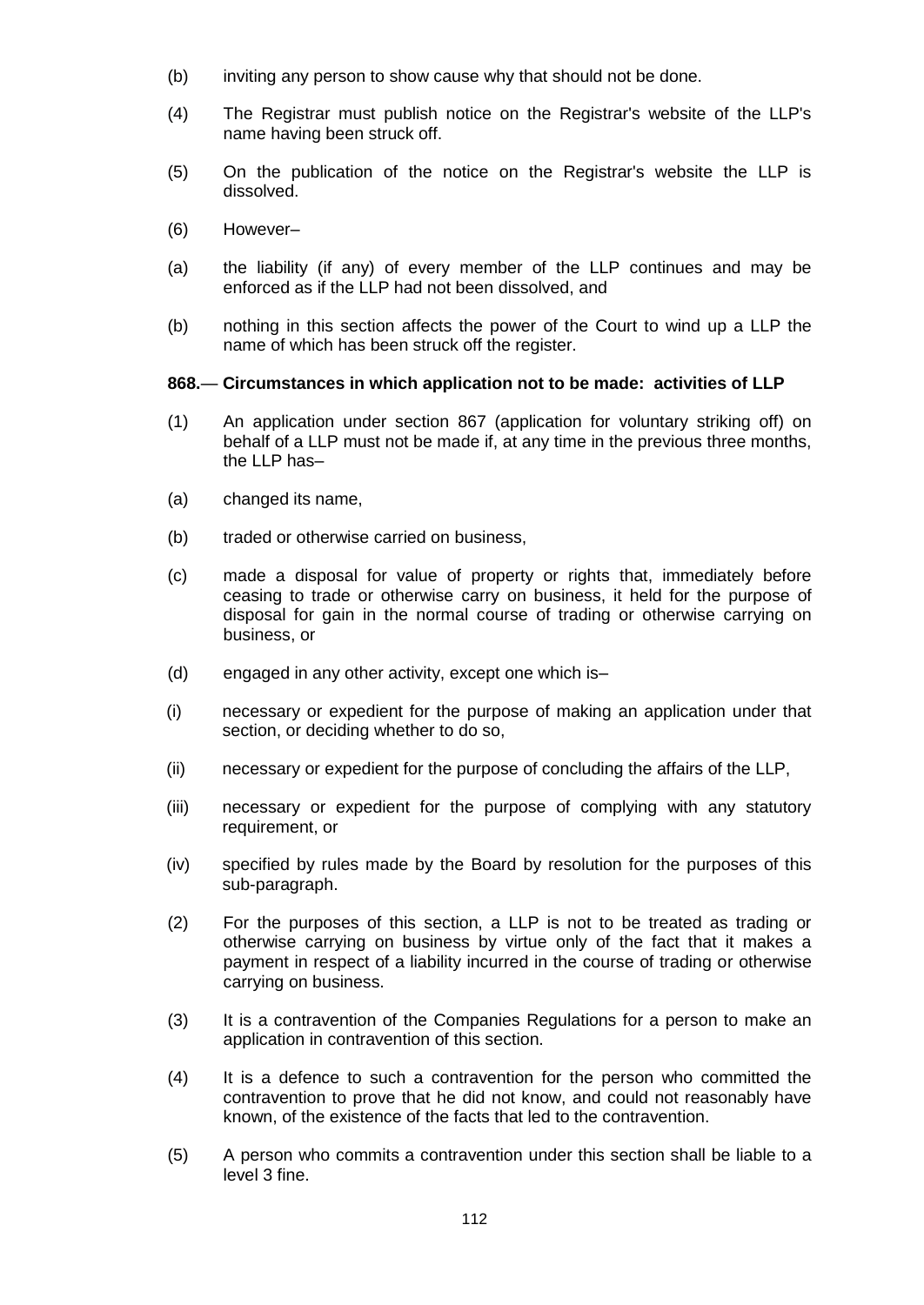# **869.**— **Circumstances in which application not to be made: other proceedings not concluded**

- (1) An application under section 867 (application for voluntary striking off) on behalf of a LLP must not be made at a time when–
- (a) an application to the Court under Part 25 has been made on behalf of the LLP for the sanctioning of a compromise or arrangement and the matter has not been finally concluded,
- (b) the LLP is in administration under Part 1 (administration) of the Insolvency Regulations 2015,
- (c) the LLP is being wound up under Part 3 (winding up) of the Insolvency Regulations 2015 whether voluntarily or by the Court, or a petition under that Part for winding up of the LLP by the Court has been presented and not finally dealt with or withdrawn,
- (d) there is a receiver appointed in respect of the LLP's property.
- (2) For the purposes of subsection  $(1)(a)$ , the matter is finally concluded if-
- (a) the application has been withdrawn,
- (b) the application has been finally dealt with without a compromise or arrangement being sanctioned by the Court, or
- (c) a compromise or arrangement has been sanctioned by the Court and has, together with anything required to be done under any provision made in relation to the matter by order of the Court, been fully carried out.
- (3) It is a contravention of the Companies Regulations for a person to make an application in contravention of this section.
- (4) It is a defence to such a contravention for the person who committed the contravention to prove that he did not know, and could not reasonably have known, of the existence of the facts that led to the contravention.
- (5) A person who commits a contravention of this section shall be liable to a level 3 fine.

#### **870.**— **Copy of application to be given to members, employees, etc.**

- (1) A person who makes an application under section 867 (application for voluntary striking off) on behalf of a LLP must ensure that, within seven days from the day on which the application is made, a copy of it is given to every person who at any time on that day is–
- (a) a member of the LLP,
- (b) an employee of the LLP,
- (c) a creditor of the LLP,
- (d) a manager or trustee of any pension fund established for the benefit of employees of the LLP, or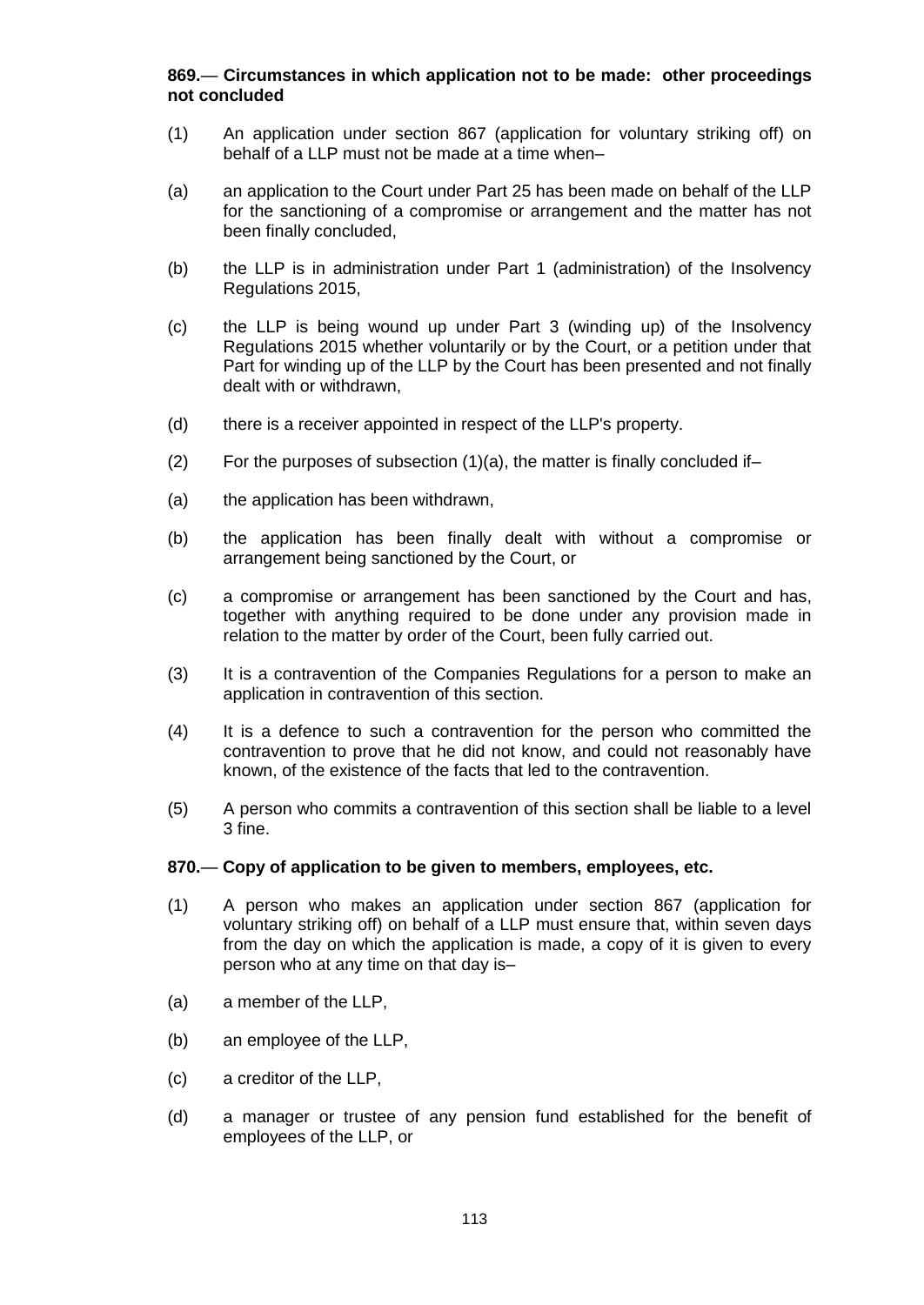- (e) a person of a description specified for the purposes of this paragraph by an execution decision of the Registrar.
- (2) Subsection (1) does not require a copy of the application to be given to a member who is a party to the application.
- (3) The duty imposed by this section ceases to apply if the application is withdrawn before the end of the period for giving the copy application.
- (4) A person who fails to perform the duty imposed on him by this section commits a contravention of the Companies Regulations.

If he does so with the intention of concealing the making of the application from the person concerned, he commits an aggravated contravention.

- (5) It is a defence to such a contravention for the person who committed the contravention to prove that he took all reasonable steps to perform the duty.
- (6) A person who commits a contravention of this section (other than an aggravated contravention) shall be liable to a fine of up to level 7.

#### **871.**— **Copy of application to be given to new members, employees, etc.**

- (1) This section applies in relation to any time after the day on which a LLP makes an application under section 867 (application for voluntary striking off) and before the day on which the application is finally dealt with or withdrawn.
- (2) A person who is a member of the LLP at the end of a day on which a person (other than himself) becomes–
- (a) a member of the LLP,
- (b) an employee of the LLP,
- (c) a creditor of the LLP,
- (d) a manager or trustee of any pension fund established for the benefit of employees of the LLP, or
- (e) a person of a description specified for the purposes of this paragraph by rules made the Board by resolution, must ensure that a copy of the application is given to that person within seven days from that day.
- (3) The duty imposed by this section ceases to apply if the application is finally dealt with or withdrawn before the end of the period for giving the copy application.
- (4) A person who fails to perform the duty imposed on him by this section commits a contravention of the Companies Regulations.

If he does so with the intention of concealing the making of the application from the person concerned, he commits an aggravated contravention.

- (5) It is a defence to such a contravention for the person who committed the contravention to prove-
- (a) that at the time of the failure he was not aware of the fact that the LLP had made an application under section 867, or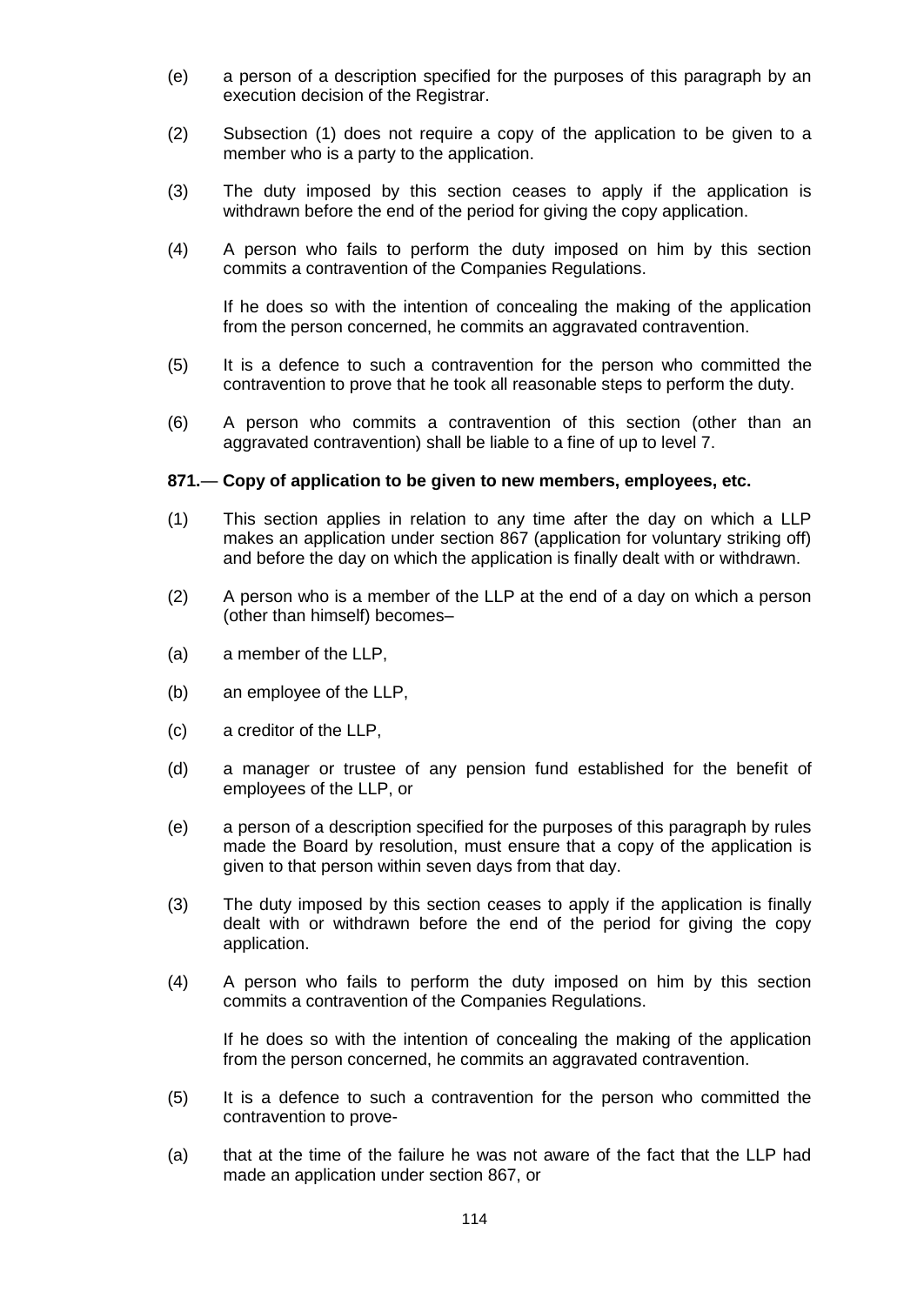- (b) that he took all reasonable steps to perform the duty.
- (6) A person who commits a contravention of this section (other than an aggravated contravention) shall be liable to a fine of up to level 7.

# **872.**— **Copy of application: provisions as to service of documents**

(1) The following provisions have effect for the purposes of–

section 870 (copy of application to be given to members, employees, etc.), and

section 871 (copy of application to be given to new members, employees, etc.).

- (2) A document is treated as given to a person if it is–
- (a) delivered to him in person, or
- (b) left at his residential or service address, or
- (c) sent by post to him at his service address.
- (3) For the purposes of subsection (2)(c), service (whether the expression "serve" or the expression "give" or "send" or any other expression is used) of documents by post is, unless the contrary intention appears, deemed to be effected by properly addressing, pre-paying and posting a letter containing the document and, unless the contrary is proved, effected at the time at which the letter would be delivered in the ordinary course of post and, as it applies in relation to that subsection, the service address of a person is–
- (a) in the case of a firm incorporated or formed in the Abu Dhabi Global Market, its registered office,
- (b) in the case of a firm incorporated or formed outside the Abu Dhabi Global Market –
- (i) if it has a place of business in the Abu Dhabi Global Market, its principal office in the Abu Dhabi Global Market, or
- (ii) if it does not have a place of business in the Abu Dhabi Global Market, its registered or principal office,
- (c) in the case of an individual, his last known service address.
- (4) In the case of a creditor of the LLP a document is treated as given to him if it is left or sent by post to him–
- (a) at the place of business of his with which the LLP has had dealings by virtue of which he is a creditor of the LLP, or
- (b) if there is more than one such place of business, at each of them.

### **873.**— **Circumstances in which application to be withdrawn**

(1) This section applies where, at any time on or after the day on which a LLP makes an application under section 867 (application for voluntary striking off) and before the day on which the application is finally dealt with or withdrawn–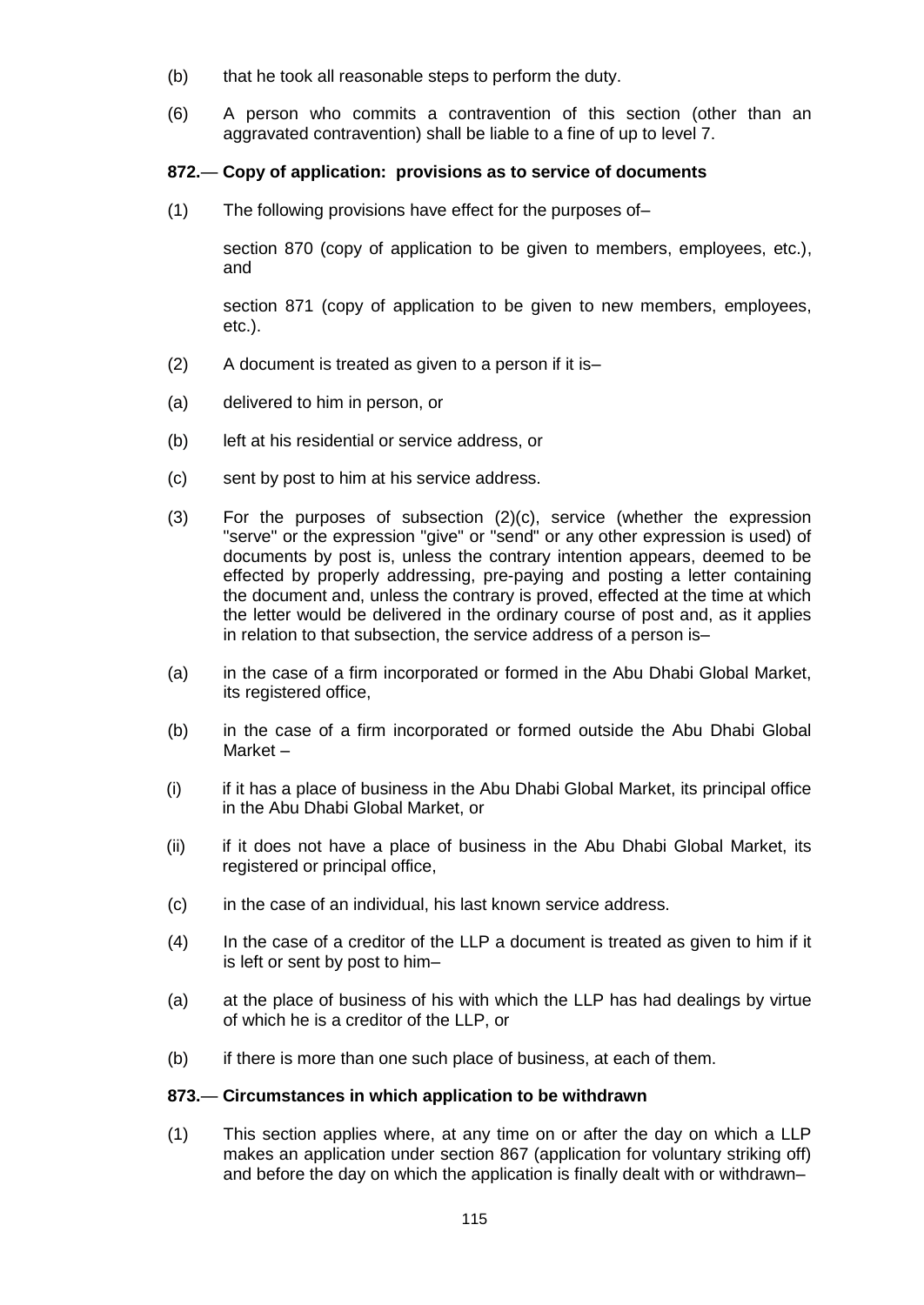- (a) the LLP–
- (i) changes its name,
- (ii) trades or otherwise carries on business,
- (iii) makes a disposal for value of any property or rights other than those which it was necessary or expedient for it to hold for the purpose of making, or proceeding with, an application under that section, or
- (iv) engages in any activity, except one to which subsection (4) applies,
- (b) an application is made to the Court under Part 25 on behalf of the LLP for the sanctioning of a compromise or arrangement,
- (c) an application to the Court for an administration order in respect of the LLP is made under sections 8 (administration application) or 17 (administration application to appoint specified person as administrators by holder of qualifying charge) of the Insolvency Regulations 2015,
- (d) an administrator is appointed in respect of the LLP under Part 1 (administration) of the Insolvency Regulations 2015, or a copy of notice of intention to appoint an administrator of the LLP under any of those provisions is filed with the Court,
- (e) there arise any of the circumstances in which, under Chapter 2 (voluntary winding up) of Part 3 (winding up) of the Insolvency Regulations 2015, the LLP may be voluntarily wound up,
- (f) a petition is presented for the winding up of the LLP by the Court under Chapter 6 (compulsory winding up) of Part 3 (winding up) of the Insolvency Regulations 2015,
- (g) a receiver is appointed in respect of the LLP's property is appointed.
- (2) A person who, at the end of a day on which any of the events mentioned in subsection occurs, is a member of the LLP must secure that the LLP's application is withdrawn forthwith.
- (3) For the purposes of subsection (1)(a), a LLP is not treated as trading or otherwise carrying on business by virtue only of the fact that it makes a payment in respect of a liability incurred in the course of trading or otherwise carrying on business.
- (4) The excepted activities referred to in subsection  $(1)(a)(iv)$  are–
- (a) any activity necessary or expedient for the purposes of–
- (i) making, or proceeding with, an application under section 867 (application for voluntary striking off),
- (ii) concluding affairs of the LLP that are outstanding because of what has been necessary or expedient for the purpose of making, or proceeding with, such an application, or
- (iii) complying with any statutory requirement,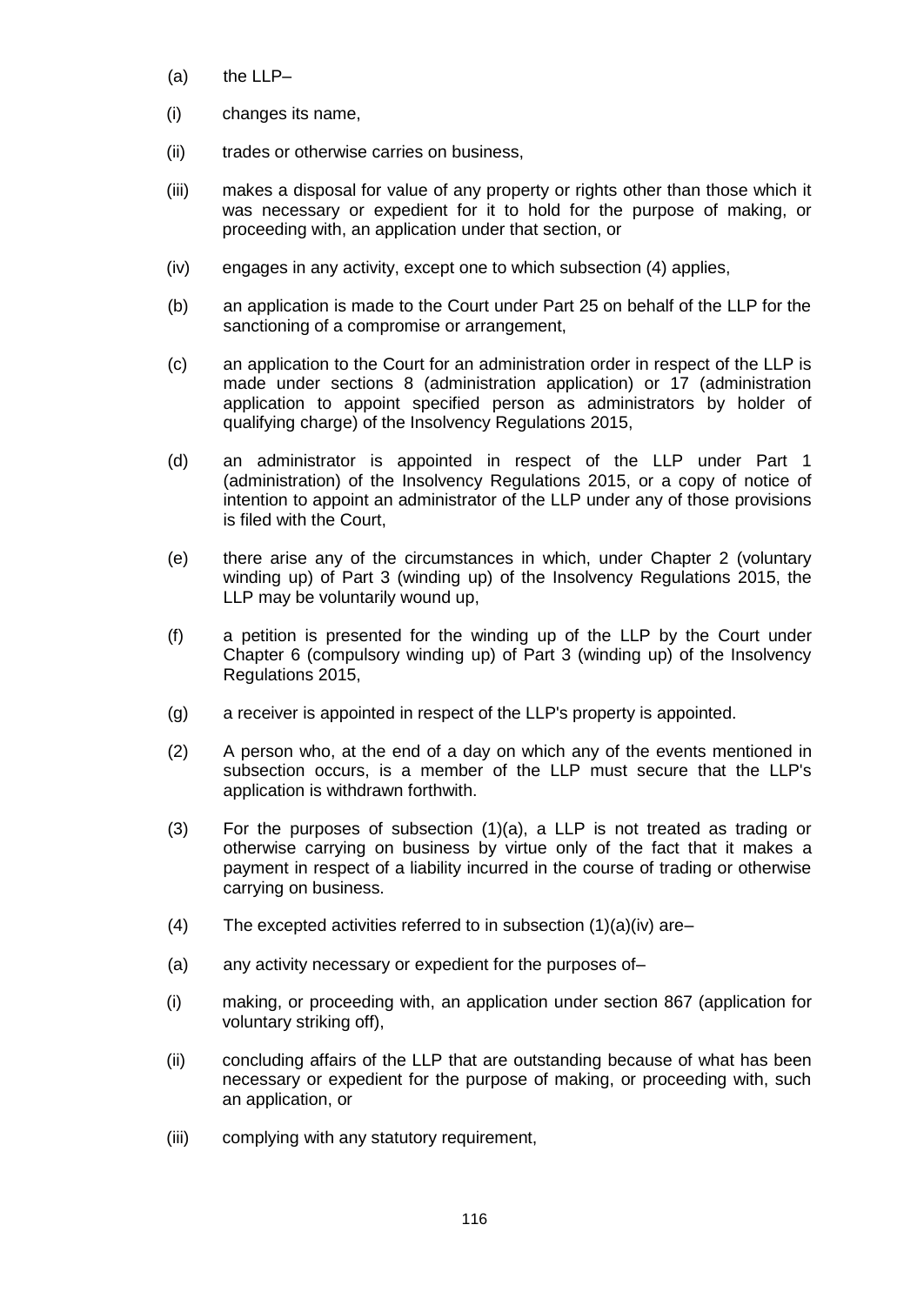- (b) any activity specified in rules made by the Board by resolution for the purposes of this subsection.
- (5) A person who fails to perform the duty imposed on him by this section commits a contravention of the Companies Regulations.
- (6) It is a defence to such a contravention for the person who committed the contravention to prove–
- (a) that at the time of the failure he was not aware of the fact that the LLP had made an application under section 867, or
- (b) that he took all reasonable steps to perform the duty.
- (7) A person who commits a contravention under this section shall be liable to a level 3 fine.

#### **874.**— **Withdrawal of application**

An application under section 867 is withdrawn by notice to the Registrar.

#### **875.**— **Meaning of "creditor"**

In this Chapter "creditor" includes a contingent or prospective creditor."

#### **Property of Dissolved LLP**

#### **49. Property vesting as bona vacantia**

Sections 876 to 878 apply to LLPs, modified so that they read as follows—

#### **"876.**— **Property of a dissolved LLP**

- (1) When a LLP is dissolved, all property and rights whatsoever vested in or held on trust for the LLP immediately before its dissolution (but not including property held by the LLP on trust for another person) are deemed to be *bona vacantia* and–
- (a) accordingly belong to the Board, and
- (b) vest and may be dealt with in the same manner as other *bona vacantia* accruing to the Board.
- (2) Subsection (1) has effect subject to the possible restoration of the LLP to the register under Chapter 3 (see section 892).

#### **877.**— **Board disclaimer of property vesting as bona vacantia**

- (1) Where property vests in the Board under section 876, the Board's title to it under that section may be disclaimed by a notice signed by a person duly authorised by the Board.
- (2) The right to execute a notice of disclaimer under this section may be waived by or on behalf of the Board either expressly or by taking possession.
- (3) A notice of disclaimer must be executed within three years after–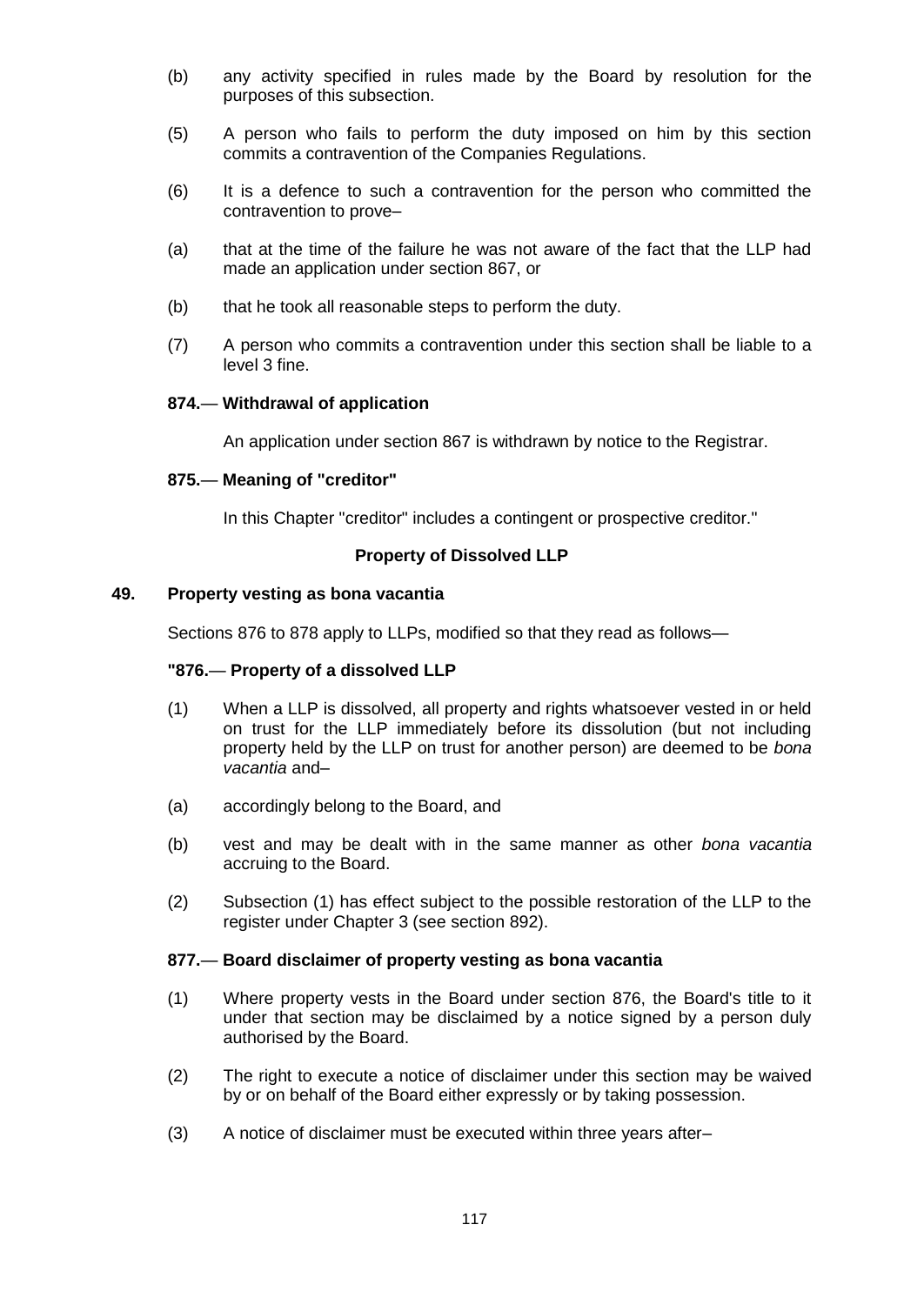- (a) the date on which the fact that the property may have vested in the Board under section 876 first comes to the notice of the Board, or
- (b) if ownership of the property is not established at that date, the end of the period reasonably necessary for the Board to establish the ownership of the property.
- (4) If an application in writing is made to the Board by a person interested in the property requiring him to decide whether he will or will not disclaim, any notice of disclaimer must be executed within twelve months after the making of the application or such further period as may be allowed by the Court.
- (5) A notice of disclaimer under this section is of no effect if it is shown to have been executed after the end of the period specified by subsection (3) or (4).
- (6) A notice of disclaimer under this section must be delivered to the Registrar and retained and registered by him.
- (7) Copies of it must be published on the website of the Registrar and sent to any persons who have given the Board notice that they claim to be interested in the property.

## **878.**— **Effect of Board disclaimer**

Where notice of disclaimer is executed under section 877 as respects any property, that property is deemed not to have vested in the Board under section 876."

### **50. Effect of Board disclaimer**

Sections 879 to 881 apply to LLPs, modified so that they read as follows—

### **"879.**— **General effect of disclaimer**

- (1) The Board's disclaimer operates so as to determine, as from the date of the disclaimer, the rights, interests and liabilities of the LLP in or in respect of the property disclaimed.
- (2) It does not, except so far as is necessary for the purpose of releasing the LLP from any liability, affect the rights or liabilities of any other person.

## **880.**— **Disclaimer of leasehold property**

- (1) The disclaimer of any property of a leasehold character does not take effect unless a copy of the disclaimer has been served (so far as Board is aware of their addresses) on every person claiming under the LLP as underlessee, sublessee or mortgagee, and either−
- (a) no application under section 881 (power of Court to make vesting order) is made with respect to that property before the end of the period of 14 days beginning with the day on which the last notice under this paragraph was served, or
- (b) where such an application has been made, the Court directs that the disclaimer shall take effect.
- (2) Where the Court gives a direction under subsection (1)(b) it may also, instead of or in addition to any order it makes under section 881, make such order as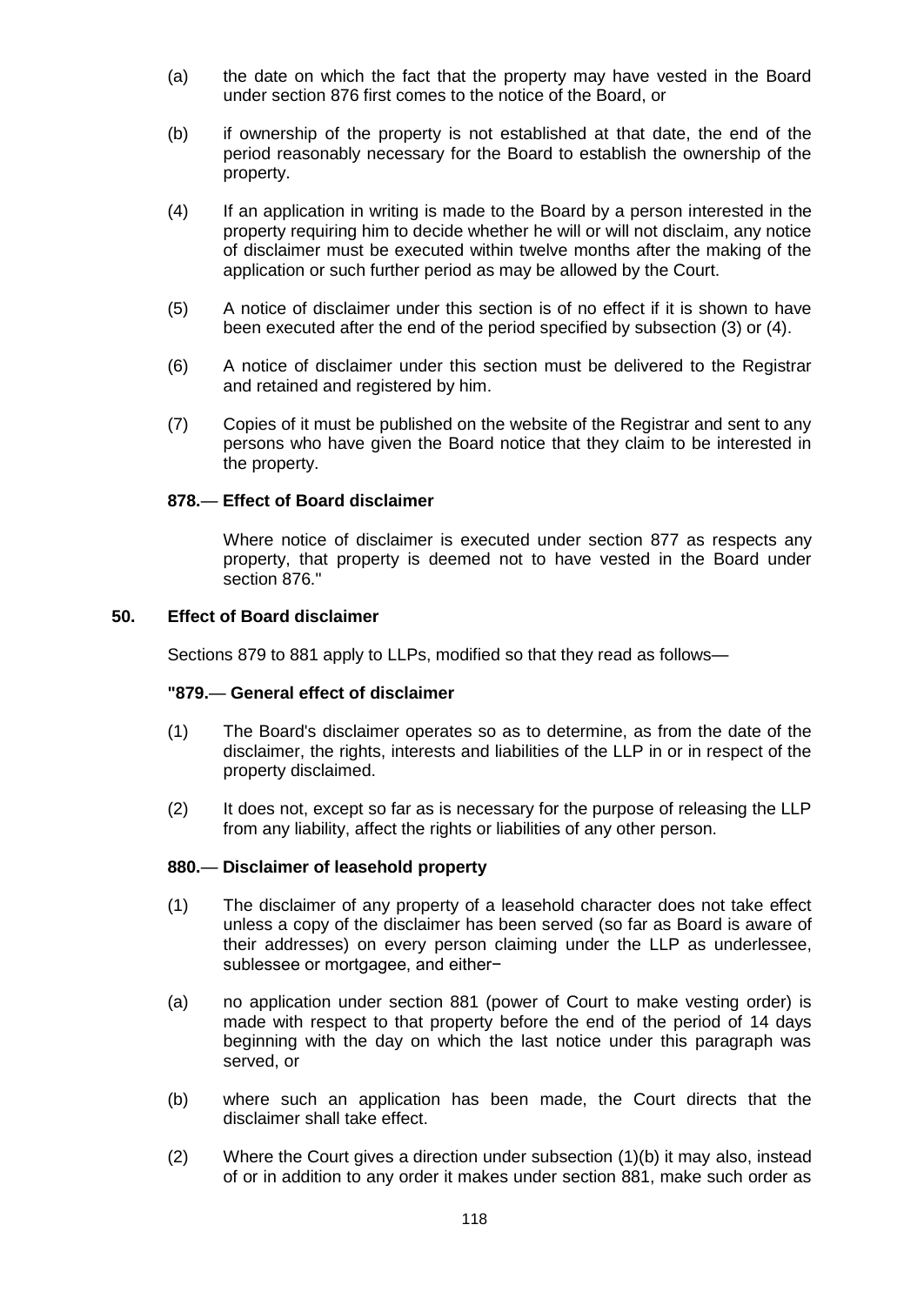it thinks fit with respect to fixtures, tenant's improvements and other matters arising out of the lease.

# **881.**— **Power of Court to make vesting order**

- (1) The Court may on application by a person who–
- (a) claims an interest in the disclaimed property, or
- (b) is under a liability in respect of the disclaimed property that is not discharged by the disclaimer,

make an order under this section in respect of the property.

- (2) An order under this section is an order for the vesting of the disclaimed property in, or its delivery to–
- (a) a person entitled to it (or a trustee for such a person), or
- (b) a person subject to such a liability as is mentioned in subsection (1)(b) (or a trustee for such a person).
- (3) An order under subsection (2)(b) may only be made where it appears to the Court that it would be just to do so for the purpose of compensating the person subject to the liability in respect of the disclaimer.
- (4) An order under this section may be made on such terms as the Court thinks fit.
- (5) On a vesting order being made under this section, the property comprised in it vests in the person named in that behalf in the order without conveyance, assignment or transfer."

# **Restoration To The Register**

### **51. Administrative restoration to the register**

Sections 882 to 886 apply to LLPs, modified so they read as follows-

### **"882.— Application for administrative restoration to the register**

- (1) An application may be made to the Registrar to restore to the register a LLP that has been struck off the register under section 864 or 865 (power of Registrar to strike off defunct LLP).
- (2) An application under this section may be made whether or not the LLP has in consequence been dissolved.
- (3) An application under this section may only be made by a former member of the LLP.
- (4) An application under this section may not be made after the end of the period of six years from the date of the dissolution of the LLP.

For this purpose an application is made when it is received by the Registrar.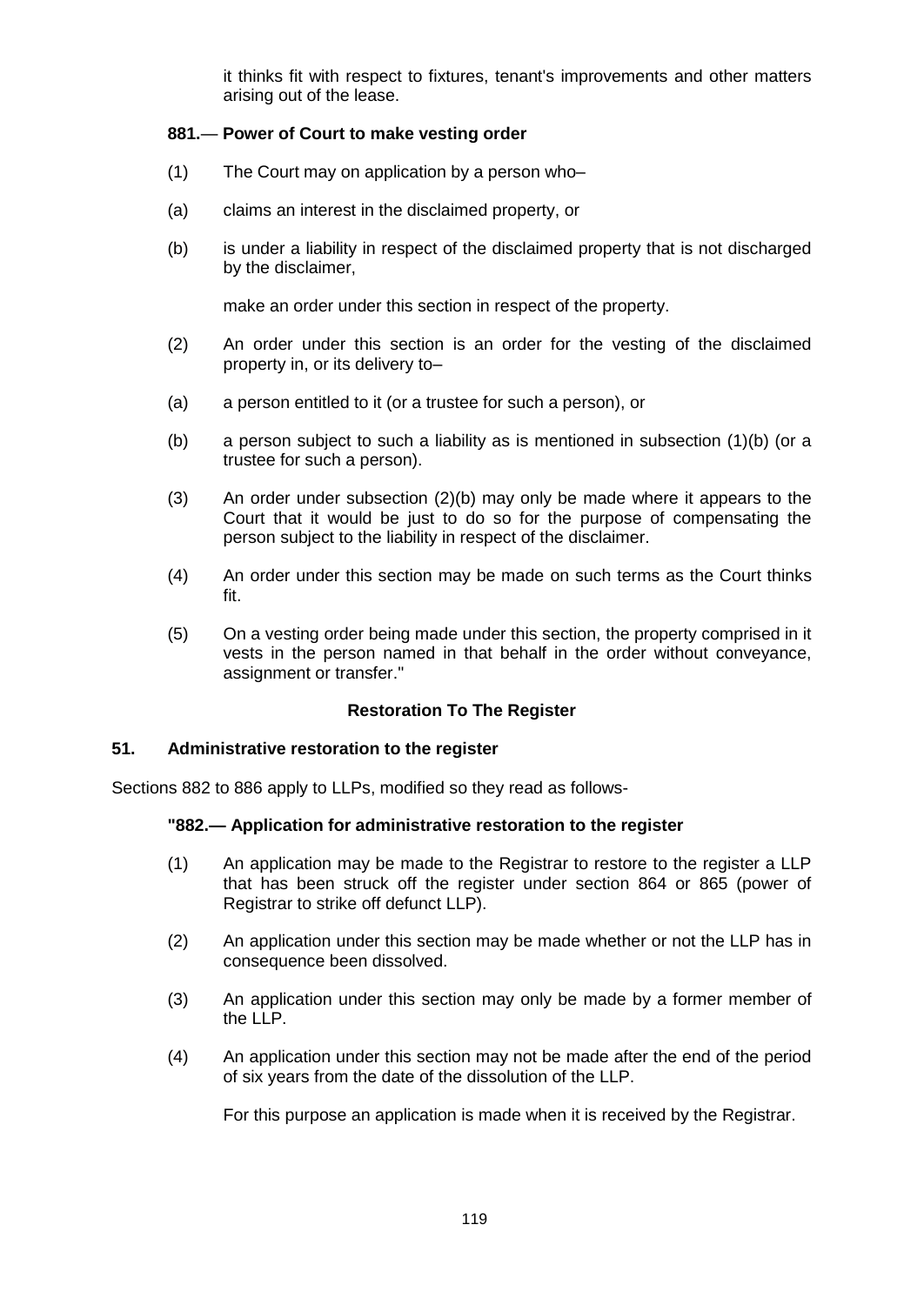# **883.— Requirements for administrative restoration**

- (1) On an application under section 882 the Registrar shall restore the LLP to the register if, and only if, the following conditions are met.
- (2) The first condition is that the LLP was carrying on business or in operation at the time of its striking off.
- (3) The second condition is that, if any property or right previously vested in or held on trust for the LLP has vested as *bona vacantia*, the Board has signified to the Registrar in writing consent to the LLP's restoration to the register.
- (4) It is the applicant's responsibility to obtain that consent and to pay any costs of the Board–
- (a) in dealing with the property during the period of dissolution, or
- (b) in connection with the proceedings on the application,

that may be demanded as a condition of giving consent.

- (5) The third condition is that the applicant has–
- (a) delivered to the Registrar such documents relating to the LLP as are necessary to bring up to date the records kept by the Registrar, and
- (b) paid any penalties under section 431 that were outstanding at the date of dissolution or striking off.

# **884.**— **Application to be accompanied by statement of compliance**

- (1) An application under section 882 (application for administrative restoration to the register) must be accompanied by a statement of compliance.
- (2) The statement of compliance required is a statement–
- (a) that the person making the application has standing to apply (see subsection (3) of that section), and
- (b) that the requirements for administrative restoration (see section 883) are met.
- (3) The Registrar may accept the statement of compliance as sufficient evidence of those matters.

### **885.**— **Registrar's decision on application for administrative restoration**

- (1) The Registrar must give notice to the applicant of the decision on an application under section 882 (application for administrative restoration to the register).
- (2) If the decision is that the LLP should be restored to the register, the restoration takes effect as from the date that notice is sent.
- (3) In the case of such a decision, the Registrar must–
- (a) enter on the register a note of the date as from which the LLP's restoration to the register takes effect, and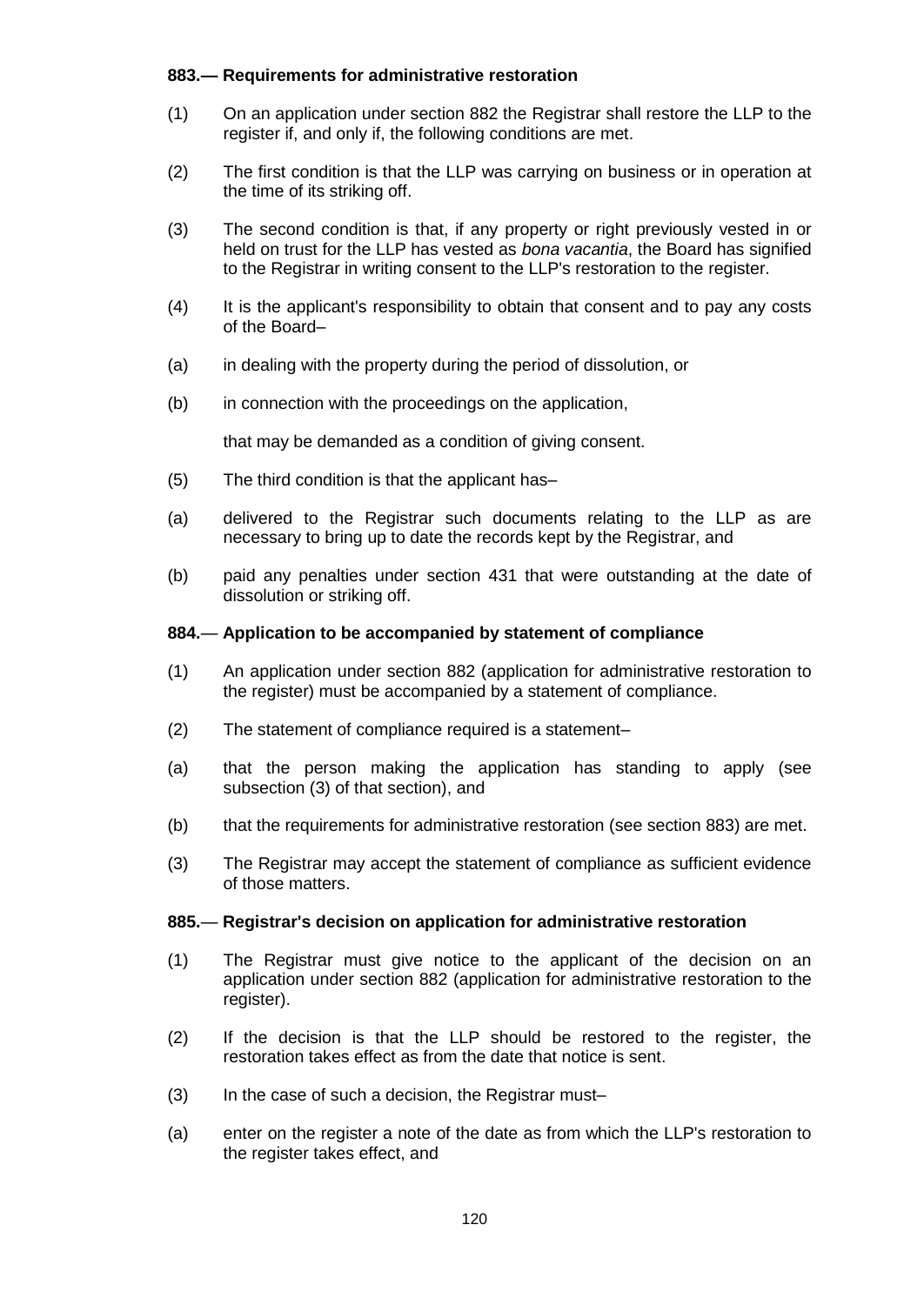- (b) cause notice of the restoration to be published in on the website of the Registrar.
- (4) The notice under subsection (3)(b) must state–
- (a) the name of the LLP or, if the LLP is restored to the register under a different name (see section 891), that name and its former name,
- (b) the LLP's registered number, and
- (c) the date as from which the restoration of the LLP to the register takes effect.

#### **886.**— **Effect of administrative restoration**

- (1) The general effect of administrative restoration to the register is that the LLP is deemed to have continued in existence as if it had not been dissolved or struck off the register.
- (2) The LLP is not liable to a penalty under section 426 for a financial year in relation to which the period for filing accounts and reports ended–
- (a) after the date of dissolution or striking off, and
- (b) before the restoration of the LLP to the register.
- (3) The Court may give such directions and make such provision as seems just for placing the LLP and all other persons in the same position (as nearly as may be) as if the LLP had not been dissolved or struck off the register.
- (4) An application to the Court for such directions or provision may be made any time within three years after the date of restoration of the LLP to the register."

# **52. Supplementary provisions**

Sections 891 and 892 apply to LLPs, modified so that they read as follows—

#### **"891.**— **LLP's name on restoration**

- (1) An LLP is restored to the register with the name it had before it was dissolved or struck off the register, subject to the following provisions.
- (2) If at the date of restoration the LLP could not be registered under its former name without contravening section 55 (name not to be the same as another in the Registrar's register of LLP names), it must be restored to the register–
- (a) under another name specified–
- (i) in the case of administrative restoration, in the application to the Registrar, or
- (ii) in the case of restoration under a Court order, in the Court's order, or
- (b) as if its registered number was also its name.

References to an LLP's being registered in a name, and to registration in that context, shall be read as including the LLP's being restored to the register.

(3) If an LLP is restored to the register under a name specified in the application to the Registrar, the provisions of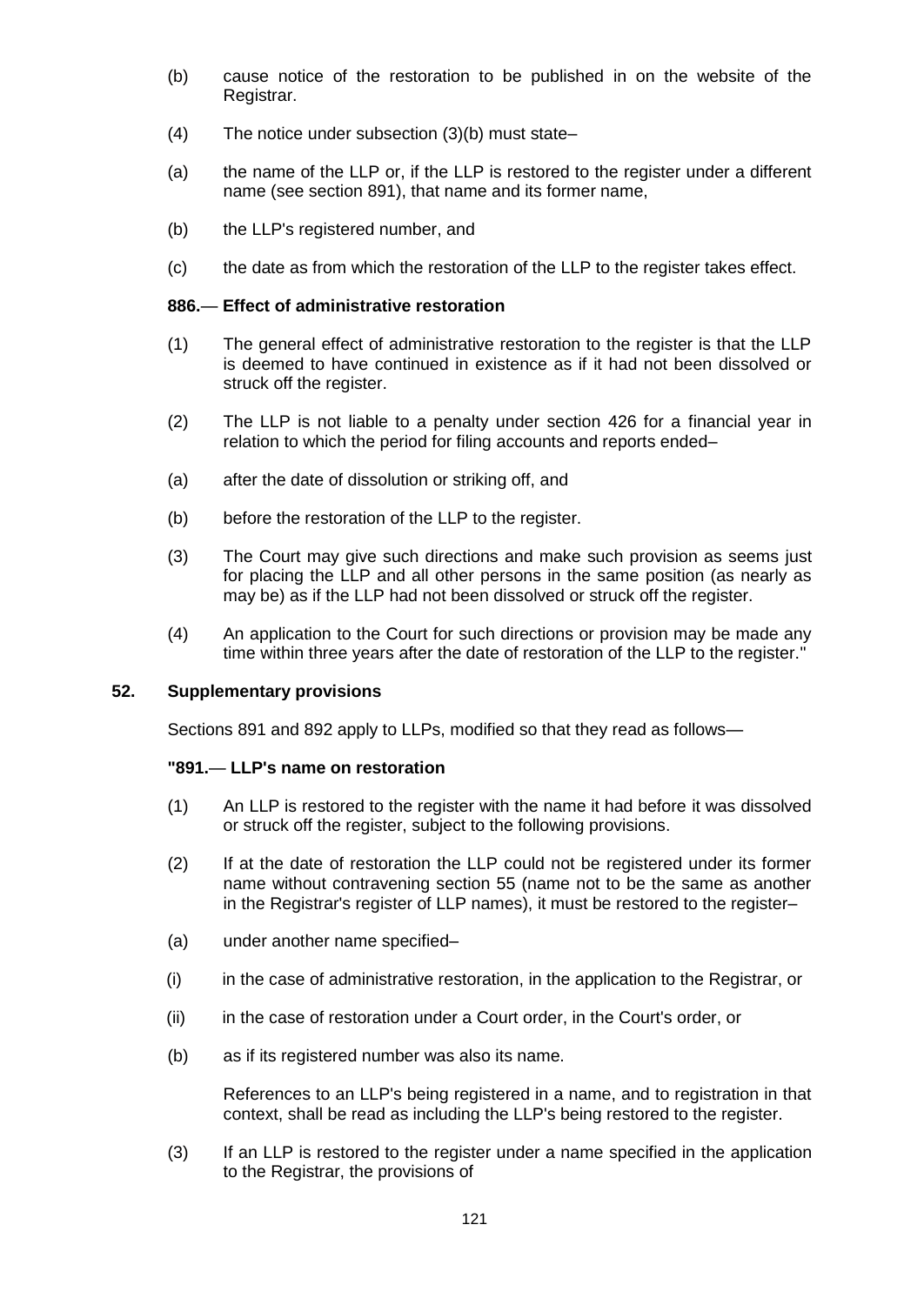section 68 (change of name: registration and issue of new certificate of incorporation), and

section 69 (change of name: effect),

apply as if the application to the Registrar were notice of a change of name.

(4) If an LLP is restored to the register under a name specified in the Court's order, the provisions of–

section 68 (change of name: registration and issue of new certificate of incorporation), and

section 69 (change of name: effect).

apply as if the copy of the Court order delivered to the Registrar were notice of a change a name.

- (5) If the LLP is restored to the register as if its registered number was also its name–
- (a) the LLP must change its name within 14 days after the date of the restoration,
- (b) the change may be made by determination of its members,
- (c) the LLP must give notice to the Registrar of the change, and
- (d) sections 68 and 69 apply as regards the registration and effect of the change.
- (6) If the LLP fails to comply with subsection 5(a) or (c) a contravention of the Companies Regulations is committed by–
- (a) the LLP, and
- (b) every designated member of the LLP who is in default.
- (7) A person who commits a contravention of the Companies Regulations under subsection 6 shall be liable to a level 2 fine.

### **892.**— **Effect of restoration to the register where property has vested as bona vacantia**

- (1) The person in whom any property or right is vested by section 876 (property of a dissolved LLP) may dispose of, or of an interest in, that property or right despite the fact that the LLP may be restored to the register under this Chapter.
- (2) If the LLP is restored to the register–
- (a) the restoration does not affect the disposition (but without prejudice to its effect in relation to any other property or right previously vested in or held on trust for the LLP), and
- (b) the Board shall pay to the LLP an amount equal to–
- (i) the amount of any consideration received for the property or right or, as the case may be, the interest in it, or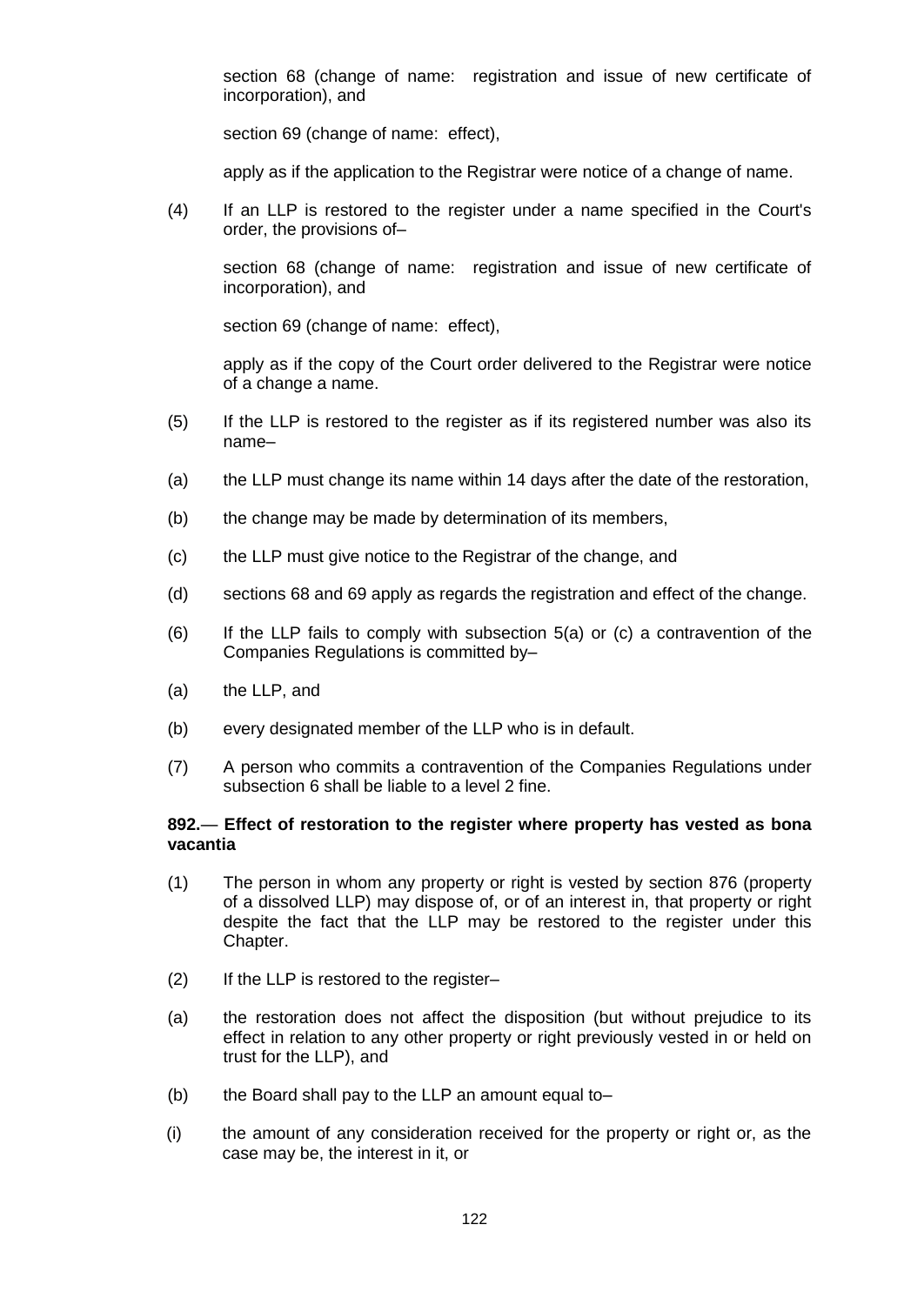(ii) the value of any such consideration at the time of the disposition,

or, if no consideration was received an amount equal to the value of the property, right or interest disposed of, as at the date of the disposition.

(3) There may be deducted from the amount payable under subsection  $(2)(b)$  the reasonable costs of the Board in connection with the disposition (to the extent that they have not been paid as a condition of administrative restoration or pursuant to a Court order for restoration)."

# **CHAPTER 16: INVESTIGATION OF LLPS AND THEIR AFFAIRS**

## **53. Requisition of documents**

Sections 893 to 921 apply to LLPs, modified so that they read as follows**—**

# **"893.**— **Investigation of an LLP on its own application or that of its members**

- (1) The Registrar may appoint one or more competent inspectors to investigate the affairs of an LLP and to report the results of their investigations to it.
- (2) The appointment may be made on the application of the LLP or on the application of not less than one-fifth in number of those who appear on from notifications made to the Registrar to be currently members of the LLP.
- (3) The application shall be supported by such evidence as the Registrar may require for the purpose of showing that the applicant or applicants have good reason for requiring the investigation.
- (4) The Registrar may, before appointing inspectors, require the applicant or applicants to give security, to an amount not exceeding 10,000 US dollars, or such other sum as it may by specify in rules made under this section, for payment of the costs of the investigation.

### **894. Other LLP investigations**

- (1) The Registrar shall appoint one or more competent inspectors to investigate the affairs of an LLP and report the result of their investigations to it, if the Court by order declares that its affairs ought to be so investigated.
- (2) The Registrar may make such an appointment if it appears to it that there are circumstances suggesting—
- (a) that the LLP's affairs are being or have been conducted with intent to defraud its creditors or the creditors of any other person, or otherwise for a fraudulent or unlawful purpose, or in a manner which is unfairly prejudicial to some part of its members, or
- (b) that any actual or proposed act or omission of the LLP (including an act or omission on its behalf) is or would be so prejudicial, or that the LLP was formed for any fraudulent or unlawful purpose, or
- (c) that persons concerned with the LLP's formation or the management of its affairs have in connection therewith committed fraud, misfeasance or other misconduct towards it or towards its members, or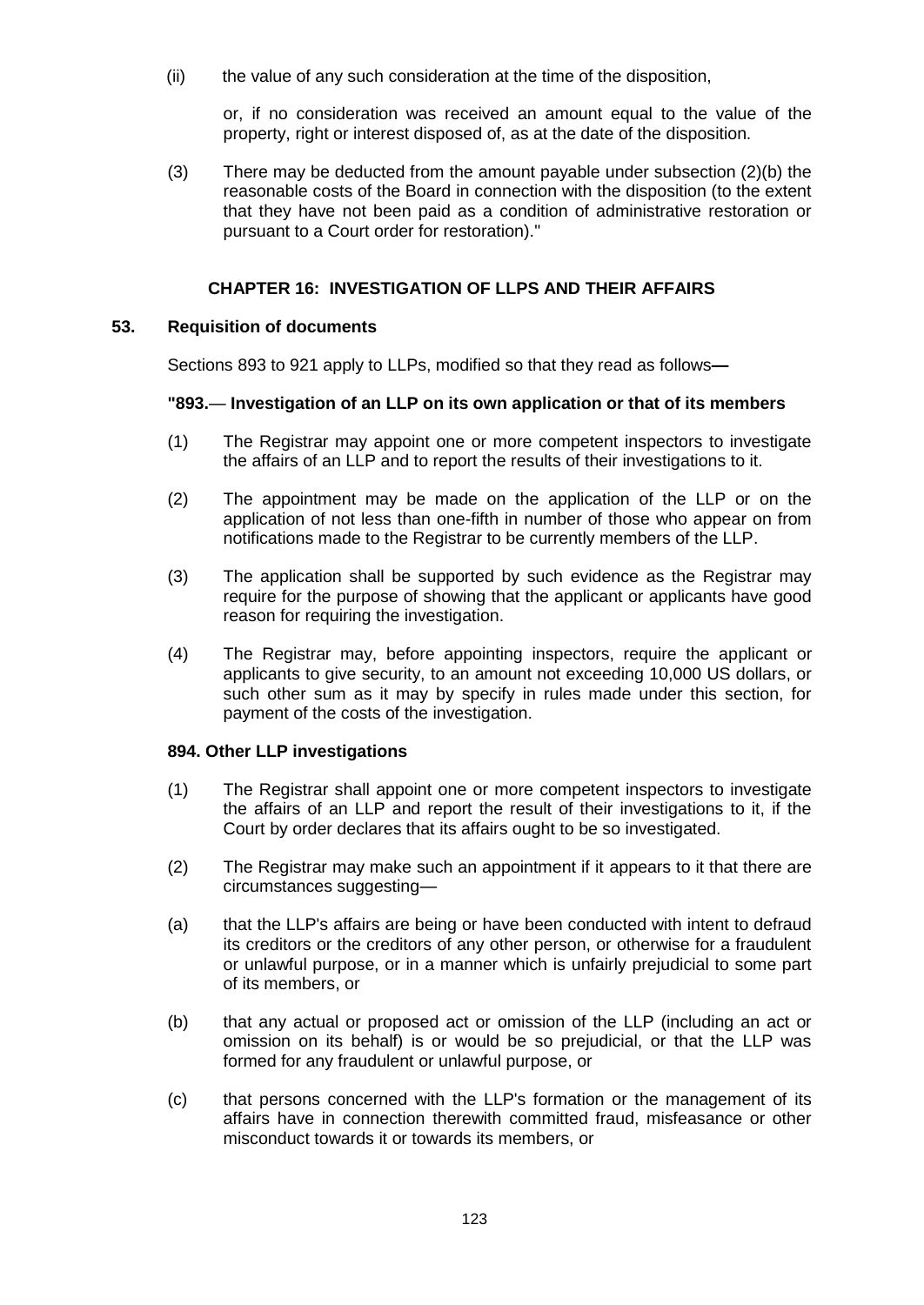- (d) that the LLP's members have not been given all the information with respect to its affairs which they might reasonably expect.
- (3) Inspectors may be appointed under subsection (2) on terms that any report they may make is not for publication, and in such a case, the provisions of section 898(3) (availability and publication of inspectors' reports) do not apply.
- (4) Subsections (1) and (2) are without prejudice to the powers of the Registrar under section 893, and the power conferred by subsection (2) is exercisable with respect to a body corporate notwithstanding that it is in course of being voluntarily wound up.
- (5) The reference in subsection (2) to a LLP's members includes any person who is not a member but to whom a member's interest in the LLP has been transferred or transmitted by operation of law.

### **895.**— **Inspectors' powers during investigation.**

If inspectors appointed under section 893 or 894 to investigate the affairs of a LLP think it necessary for the purposes of their investigation to investigate also the affairs of another body corporate which is or at any relevant time has been the LLP's subsidiary or holding LLP, or a subsidiary of its holding LLP or a holding LLP of its subsidiary, they have power to do so, and they shall report on the affairs of the other body corporate so far as they think that the results of their investigation of its affairs are relevant to the investigation of the affairs of the LLP first mentioned above.

### **896. Production of documents and evidence to inspectors.**

- (1) When inspectors are appointed under section 893 or 894, it is the duty of all members and agents of the LLP, and of all officers and agents of any other body corporate whose affairs are investigated —
- (a) to produce to the inspectors all documents of or relating to the LLP or, as the case may be, the other body corporate which are in their custody or power,
- (b) to attend before the inspectors when required to do so, and
- (c) otherwise to give the inspectors all assistance in connection with the investigation which they are reasonably able to give.
- (2) If the inspectors consider that an member or agent of the LLP or other body corporate, or any other person, is or maybe in possession of information relating to a matter which they believe to be relevant to the investigation, they may require him—
- (a) to produce to them any documents in his custody or power relating to that matter,
- (b) to attend before them, and
- (c) otherwise to give them all assistance in connection with the investigation which he is reasonably able to give,

and it is that person's duty to comply with the requirement.

(3) An inspector may for the purposes of the investigation examine any person on oath, and may administer an oath accordingly.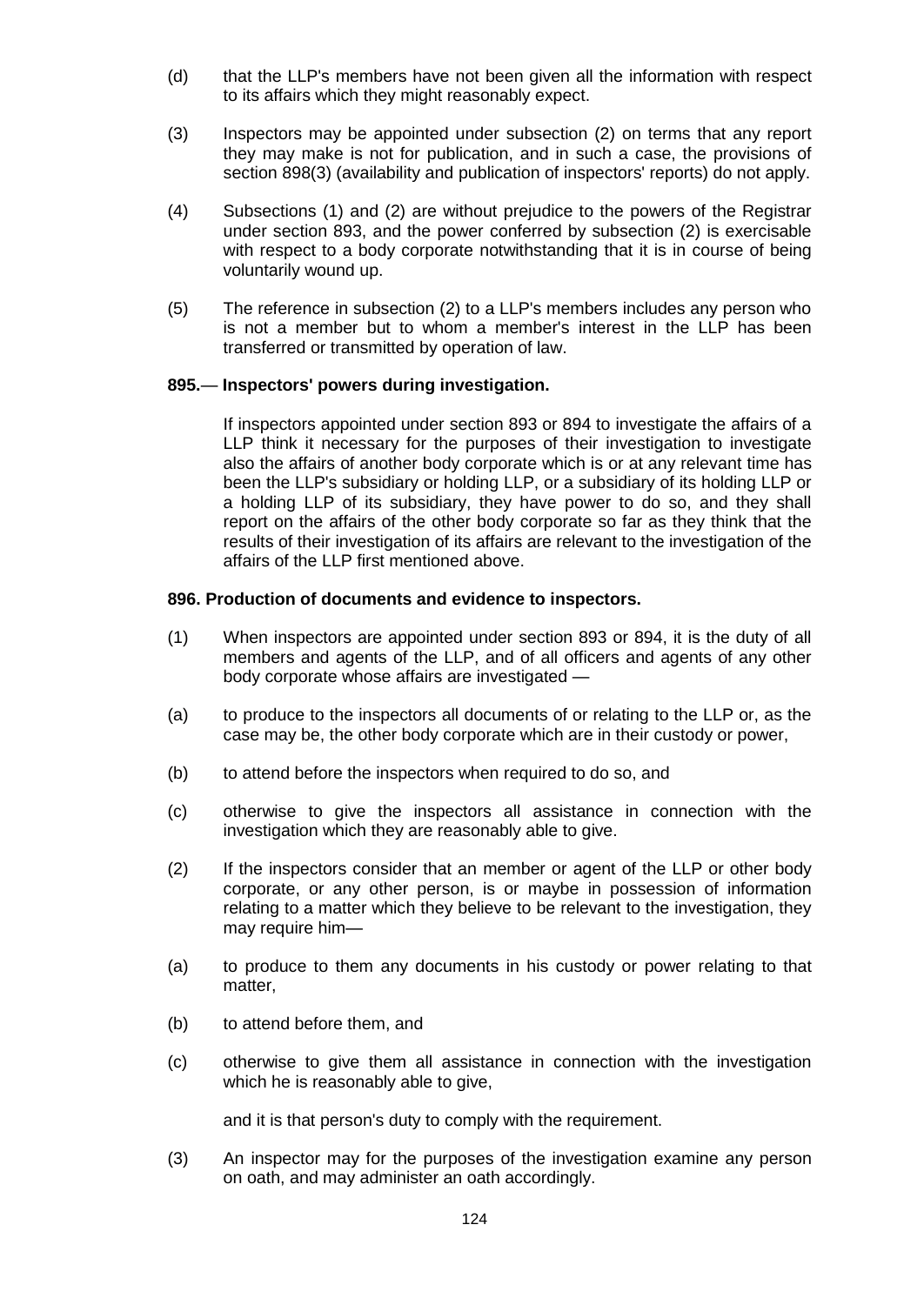- (4) In this section a reference to members or to agents includes past, as well as present, members or agents (as the case may be), and "agents", in relation to a LLP or other body corporate, includes its bankers and solicitors and persons employed by it as auditors, whether these persons are or are not members of the LLP or other body corporate.
- (5) An answer given by a person to a question put to him in exercise of powers conferred by this section (whether as it has effect in relation to an investigation under any of sections 893 to 895, or as applied by any other section in this Part) may be used in evidence against him.
- (6) In this section "document" includes information recorded in any form.
- (7) The power under this section to require production of a document includes power, in the case of a document not in hard copy form, to require the production of a copy of the document—
- (a) in hard copy form, or
- (b) in a form from which a hard copy can be readily obtained.
- (8) An inspector may take copies of or extracts from a document produced in pursuance of this section.

# **897.**— **Obstruction of inspectors treated as contempt of Court**

- (1) If any person—
- (a) fails to comply with section  $896(1)(a)$  or  $896(1)(c)$ ,
- (b) refuses to comply with a requirement under section 896(1)(b) or 896(2), or
- (c) refuses to answer any question put to him by the inspectors for the purposes of the investigation,

the inspectors may certify that fact in writing to the Court.

(2) The Court may thereupon enquire into the case, and, after hearing any witnesses who may be produced against or on behalf of the alleged offender and after hearing any statement which may be offered in defence, the Court may punish the offender in like manner as if he had committed contempt of the Court.

*Inspectors' reports*

### **898.**— **Inspectors' reports**

- (1) The inspectors may, and if so directed by the Registrar shall, make interim reports to the Registrar, and on the conclusion of their investigation shall make a final report to it.
- (2) Any persons who have been appointed under section 893 or 894 may at any time and, if the Registrar directs them to do so, shall inform it of any matters coming to their knowledge as a result of their investigations.
- (3) If the inspectors were appointed under section 894 in pursuance of an order of the Court, the Registrar shall furnish a copy of any report of theirs to the Court.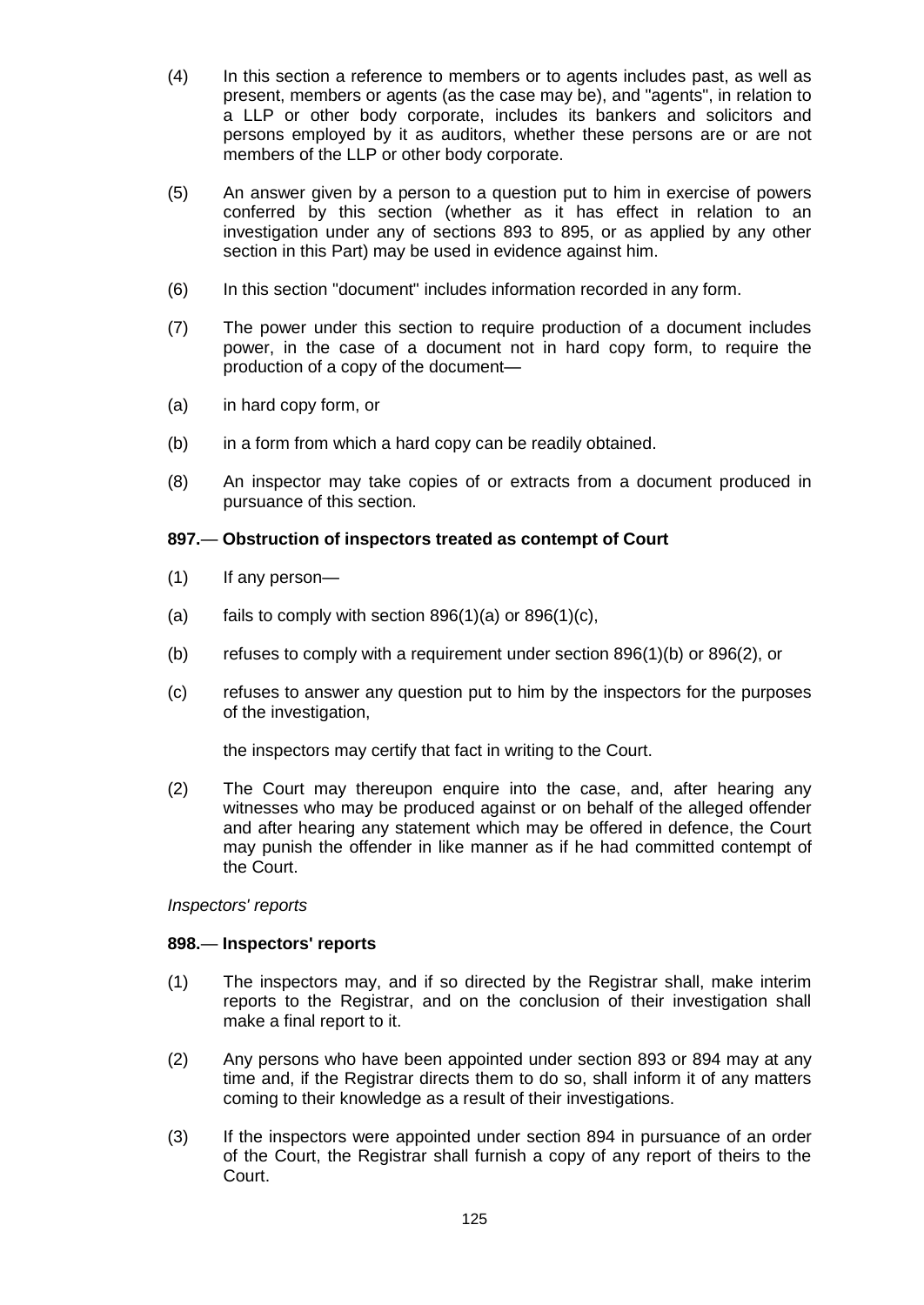- (4) In any case the Registrar may, if it thinks fit—
- (a) forward a copy of any report made by the inspectors to the LLP's registered office,
- (b) furnish a copy on request and on payment of the prescribed fee to—
- (i) any member of the LLP or other body corporate which is the subject of the report,
- (ii) any person whose conduct is referred to in the report,
- (iii) the auditors of that LLP or body corporate,
- (iv) the applicants for the investigation,
- (v) the Financial Services Regulator,
- (vi) any other person whose financial interests appear to the Board to be affected by the matters dealt with in the report, whether as a creditor of the LLP or body corporate, or otherwise, and
- (c) cause any such report to be printed and published.

### **899.**— **Expenses of investigating a LLP's affairs**

(1) The expenses of an investigation under any of the powers conferred by this Part shall be defrayed in the first instance by the Registrar, but it may recover those expenses from the persons liable in accordance with this section.

There shall be treated as expenses of the investigation, in particular, such reasonable sums as the Registrar may determine in respect of general staff costs and overheads.

- (2) A person who is found to have committed a contravention of the Companies Regulations in proceedings instituted as a result of the investigation may in the same proceedings be ordered to pay those expenses to such extent as may be specified in the order.
- (3) A body corporate dealt with by an inspectors' report, where the inspectors were appointed otherwise than of the Registrar's own motion, is liable except where it was the applicant for the investigation, and except so far as the Registrar otherwise directs.
- (4) Where inspectors were appointed—
- (a) under section 893, or
- (b) on an application under section 901(3), the applicant or applicants for the investigation is or are liable to such extent (if any) as the Registrar may direct.
- (5) The report of inspectors appointed otherwise than of the Registrar's own motion may, if they think fit, and shall if the Registrar so directs, include a recommendation as to the directions (if any) which they think appropriate, in the light of their investigation, to be given under subsection (4) or (5) of this section.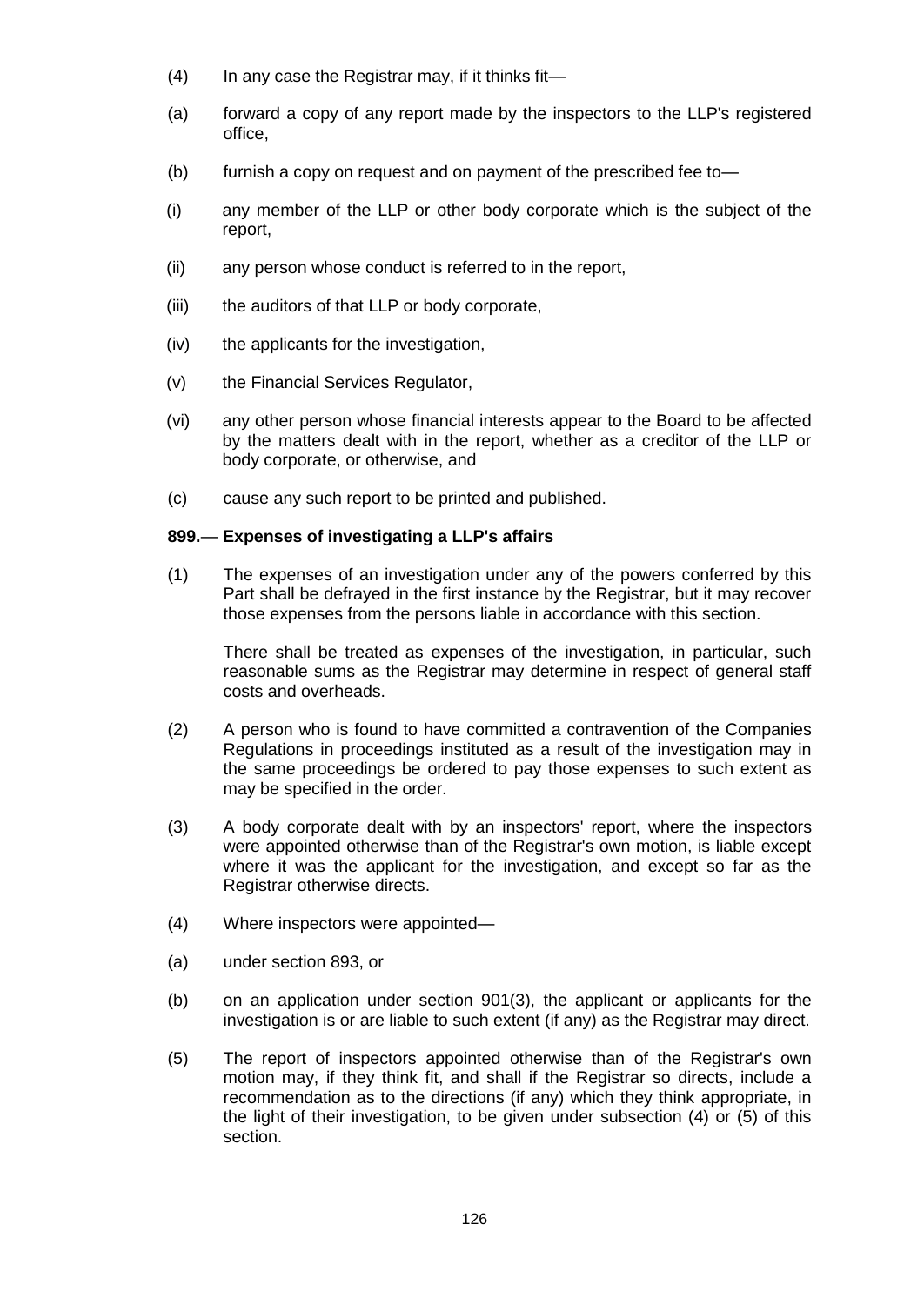- (6) Any liability to repay the Registrar imposed by subsection (2) above is (subject to satisfaction of his right to repayment) a liability also to indemnify all persons against liability under subsections (4) and (5).
- (7) A person liable under any one of those subsections is entitled to contribution from any other person liable under the same subsection, according to the amount of their respective liabilities under it.

# **900.**— **Inspectors' report to be evidence**

- (1) A copy of any report of inspectors appointed under this Part, certified by the Registrar to be a true copy, is admissible in any legal proceedings as evidence of the opinion of the inspectors in relation to any matter contained in the report and, in proceedings relating to disqualification of a LLP member, as evidence of any fact stated therein.
- (2) A document purporting to be such a certificate as is mentioned above shall be received in evidence and be deemed to be such a certificate, unless the contrary is proved.

# **901.**— **Power to investigate LLP ownership**

- (1) Where it appears to the Registrar that there is good reason to do so, it may appoint one or more competent inspectors to investigate and report on the membership of any LLP, and otherwise with respect to the LLP, for the purpose of determining the true persons who are or have been financially interested in the success or failure (real or apparent) of the LLP or able to control or materially to influence its policy.
- (2) If an application for investigation under this section with respect to particular interests or debentures of an LLP is made to the Registrar by members of the LLP, and the number of applicants or the amount of interests held by them is not less than that required for an application for the appointment of inspectors under section 893(2)(a) or 893(2)(b), then, subject to the following provisions, the Registrar shall appoint inspectors to conduct the investigation applied for.
- (3) The Registrar shall not appoint inspectors if it is satisfied that the application is vexatious, and where inspectors are appointed their terms of appointment shall exclude any matter in so far as the Registrar is satisfied that it is unreasonable for it to be investigated.
- (4) The Registrar may, before appointing inspectors, require the applicant or applicants to give security, to an amount not exceeding 10,000 US dollars, or such other sum as it may by order specify, for payment of the costs of the investigation. An order under this subsection shall be made by Resolution.
- (5) If on an application under subsection (3) it appears to the Registrar that the powers conferred by section 903 are sufficient for the purposes of investigating the matters which inspectors would be appointed to investigate, it may instead conduct the investigation under that section.
- (6) Subject to the terms of their appointment, the inspectors' powers extend to the investigation of any circumstances suggesting the existence of an arrangement or understanding which, though not legally binding, is or was observed or likely to be observed in practice and which is relevant to the purposes of the investigation.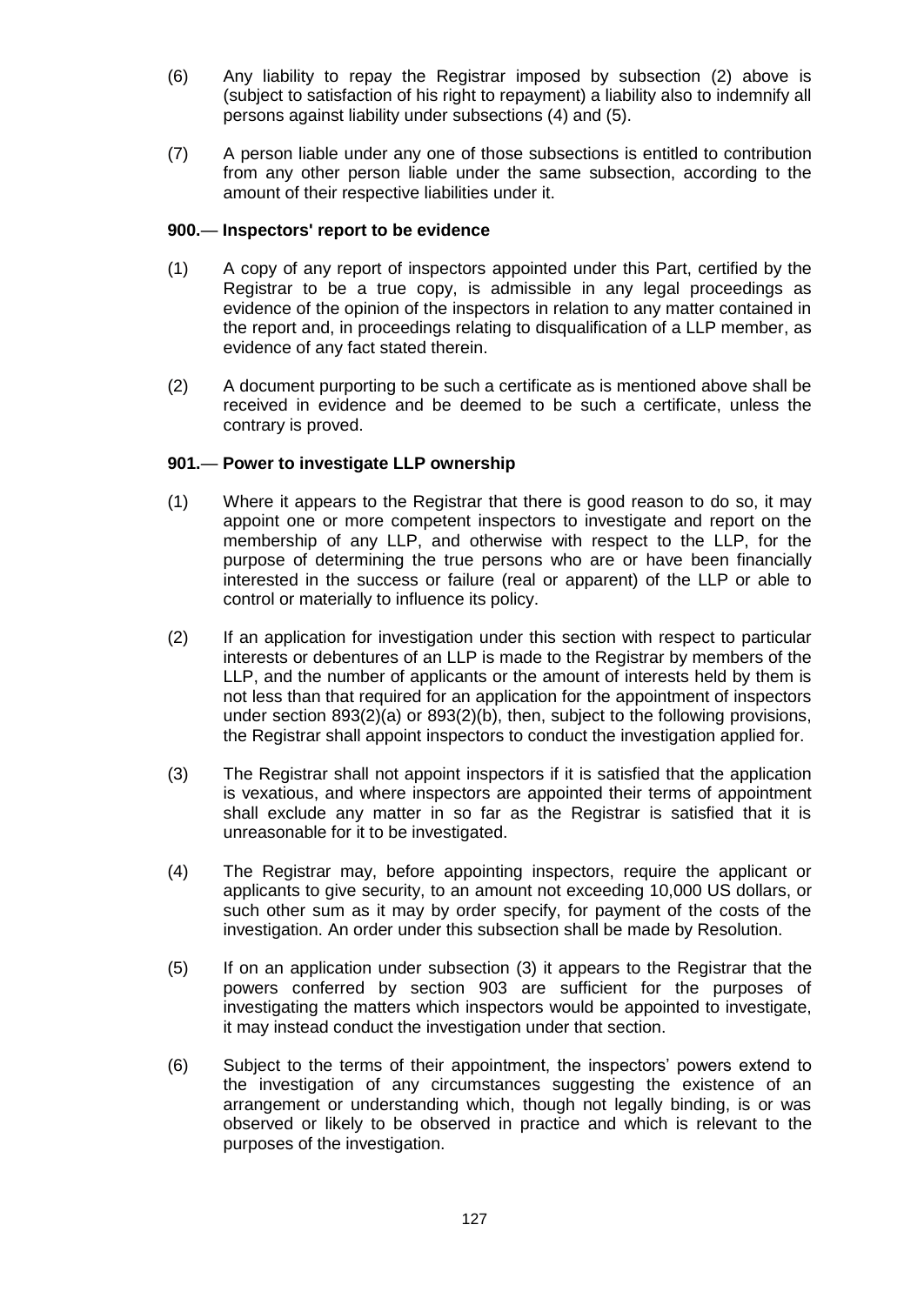# **902.**— **Provisions applicable on investigation under section 901**

- (1) For purposes of an investigation under section 901, sections 895, 896, 897 and 898 apply with the necessary modifications of references to the affairs of the LLP or to those of any other body corporate, subject however to the following subsections.
- (2) Those sections apply to**—**
- (a) all persons who are or have been, or whom the inspector has reasonable cause to believe to be or have been, financially interested in the success or failure or the apparent success or failure of the company or any other body corporate whose membership is investigated with that of the company, or able to control or materially influence its policy (including persons concerned only on behalf of others), and
- (a) any other person whom the inspector has reasonable cause to believe possesses information relevant to the investigation,

as they apply in relation to officers and agents of the company or the other body corporate (as the case may be)

(3) If the Registrar is of opinion that there is good reason for not divulging any part of a report made by virtue of section 901 and this section, it may under section 898 disclose the report with the omission of that part, and it may cause to be kept by the Registrar of companies a copy of the report with that part omitted or, in the case of any other such report, a copy of the whole report.

# **903.**— **Power to obtain information as to those interested in LLP**

- (1) If it appears to the Registrar that there is good reason to investigate the ownership of any shares in or debentures of a company and that it is unnecessary to appoint inspectors for the purpose, it may require any person whom it has reasonable cause to believe to have or to be able to obtain any information as to the present and past interests in those shares or debentures and the names and addresses of the persons interested and of any persons who act or have acted on their behalf in relation to the shares or debentures to give any such information to the Registrar.
- (2) For this purpose a person is deemed to have an interest in shares or debentures if he has any right to acquire or dispose of them or of any interest in them, or to vote in respect of them, or if his consent is necessary for the exercise of any of the rights of other persons interested in them, or if other persons interested in them can be required, or are accustomed, to exercise their rights in accordance with his instructions.
- (3) A person who fails to give information required of him under this section, or who in giving such information makes any statement which he knows to be false in a material particular, or recklessly makes any statement which is false in a material particular, commits a contravention of the Companies Regulations.
- (1) A person who is found to have committed a contravention under this section shall be liable to a fine of up to level 8.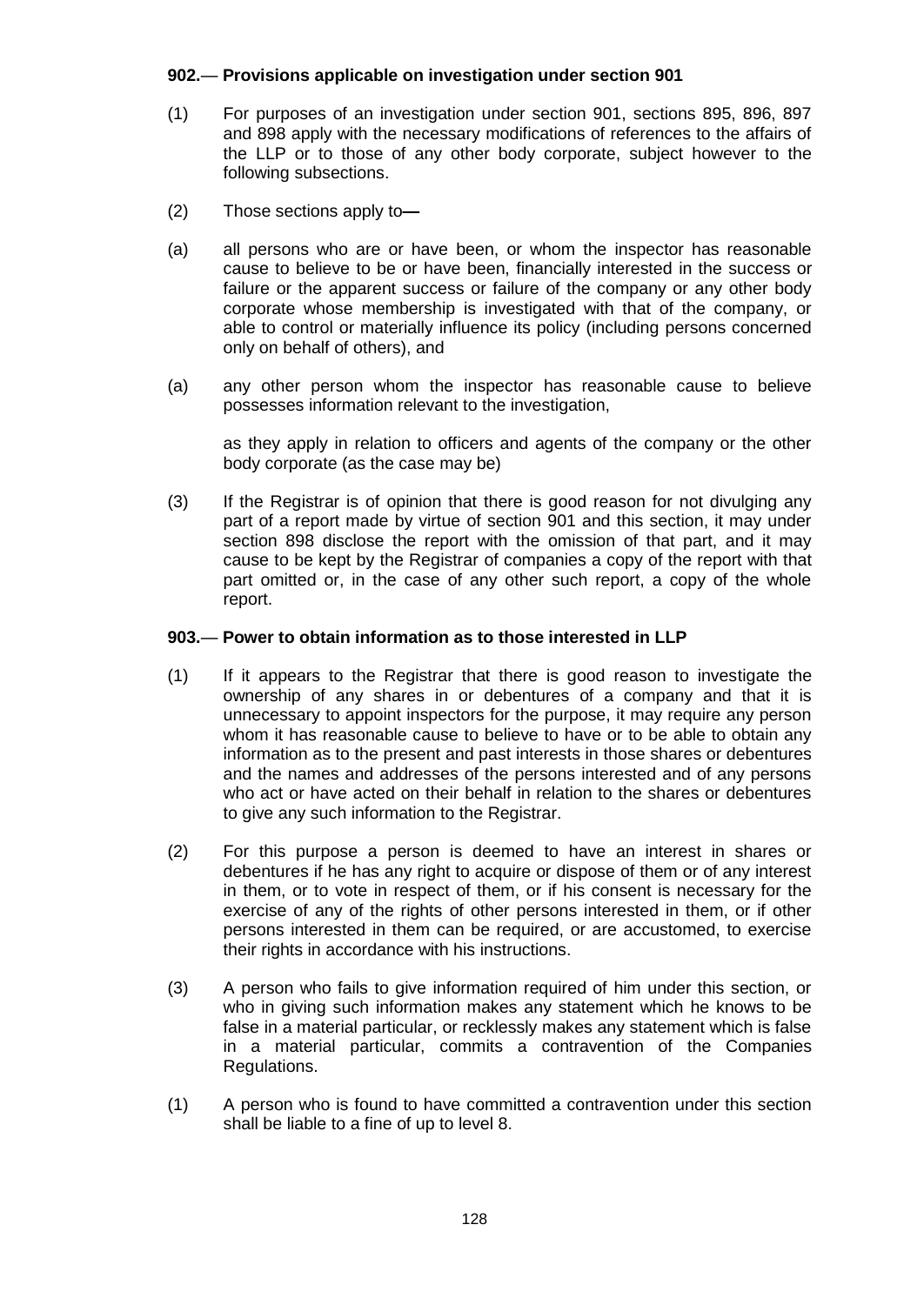# **904.**— **Power to impose restrictions on interests and debentures**

- (1) If in connection with an investigation under either section 901 or 903 it appears to the Registrar that there is difficulty in finding out the relevant facts about any interests (whether issued or to be issued), it may by order direct that the interests shall until further order be subject to the restrictions of Chapter 2 of this Part.
- (2) If the Registrar is satisfied that an order under subsection (1) may unfairly affect the rights of third parties in respect of interests then the Registrar, for the purpose of protecting such rights and subject to such terms as it thinks fit, may direct that such acts by such persons or descriptions of persons and for such purposes as may be set out in the order, shall not constitute a breach of the restrictions of Chapter 2 of this Part.
- (1) This section, and Chapter 2 in its application to orders under it, apply in relation to debentures as in relation to interests save that subsection (2) shall not so apply.

# **905.**— **General powers to give directions**

- (1) In exercising his functions an inspector shall comply with any direction given to him by the Registrar under this section.
- (2) The Registrar may give an inspector appointed under section 893, 894(2) or 901(1) a direction–
- (a) as to the subject matter of his investigation (whether by reference to a specified area of a LLP's operation, a specified transaction, a period of time or otherwise), or
- (b) which requires the inspector to take or not to take a specified step in his investigation.
- (3) The Registrar may give an inspector appointed under any provision of this Part a direction requiring it to secure that a specified report under section 898 –
- (a) includes the inspector's views on a specified matter,
- (b) does not include any reference to a specified matter,
- (c) is made in a specified form or manner, or
- (d) is made by a specified date.
- (4) A direction under this section–
- (a) may be given on an inspector's appointment,
- (b) may vary or revoke a direction previously given, and
- (c) may be given at the request of an inspector.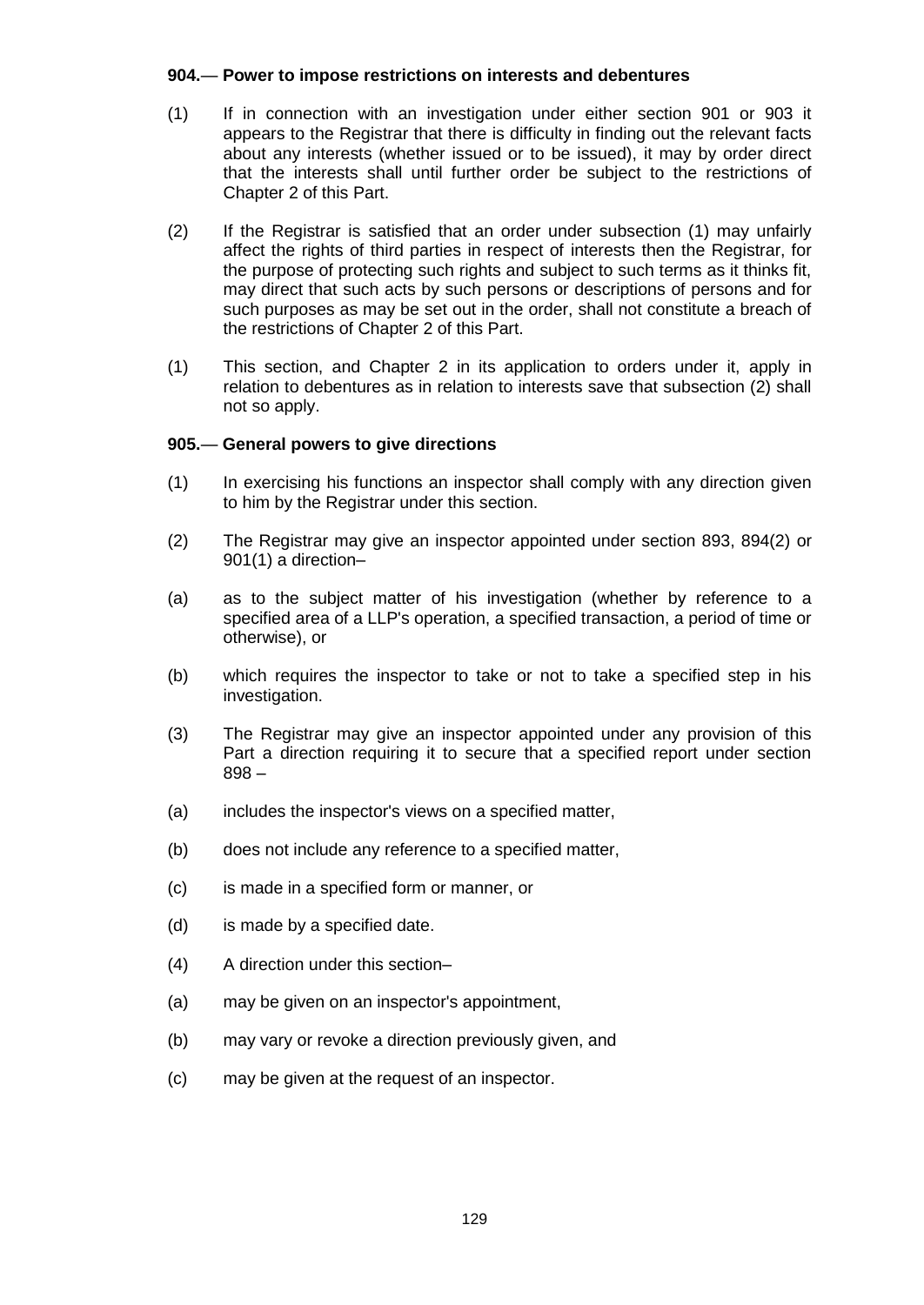- (5) In this section–
- (a) a reference to an inspector's investigation includes any investigation he undertakes, or could undertake, under section 895 (power to investigate affairs of holding LLP or subsidiary),
- (b) "specified" means specified in a direction under this section.

# **906.**— **Direction to terminate investigation**

- (1) The Registrar may direct an inspector to take no further steps in his investigation.
- (2) The Registrar may give a direction under this section to an inspector appointed under section 894(1) or 901(3) only on the grounds that it appears to it that–
- (a) matters have come to light in the course of the inspector's investigation which suggest that a contravention of the Companies Regulations or any other law of regulation applicable in the Abu Dhabi Global Market has been committed, and
- (b) those matters have been referred to the appropriate prosecuting authority.
- (3) Where the Registrar gives a direction under this section, any direction already given to the inspector under section 898(1) to produce an interim report, and any direction given to him under section 905(3) in relation to such a report, shall cease to have effect.
- (4) Where the Registrar gives a direction under this section, the inspector shall not make a final report to the Registrar unless–
- (a) the direction was made on the grounds mentioned in subsection (2) and the Board directs the inspector to make a final report to it, or
- (b) the inspector was appointed under section 894(1)(appointment in pursuance of order of the Court).
- (5) An inspector shall comply with any direction given to him under this section.
- (6) In this section, a reference to an inspector's investigation includes any investigation he undertakes, or could undertake, under section 895 (power to investigate affairs of holding LLP or subsidiary).

*Resignation, removal and replacement of inspectors*

### **907.**— **Resignation and revocation of appointment**

- (1) An inspector may resign by notice in writing to the Registrar.
- (2) The Registrar may revoke the appointment of an inspector by notice in writing to the inspector.

### **908.**— **Appointment of replacement inspectors**

- (1) Where–
- (a) an inspector resigns,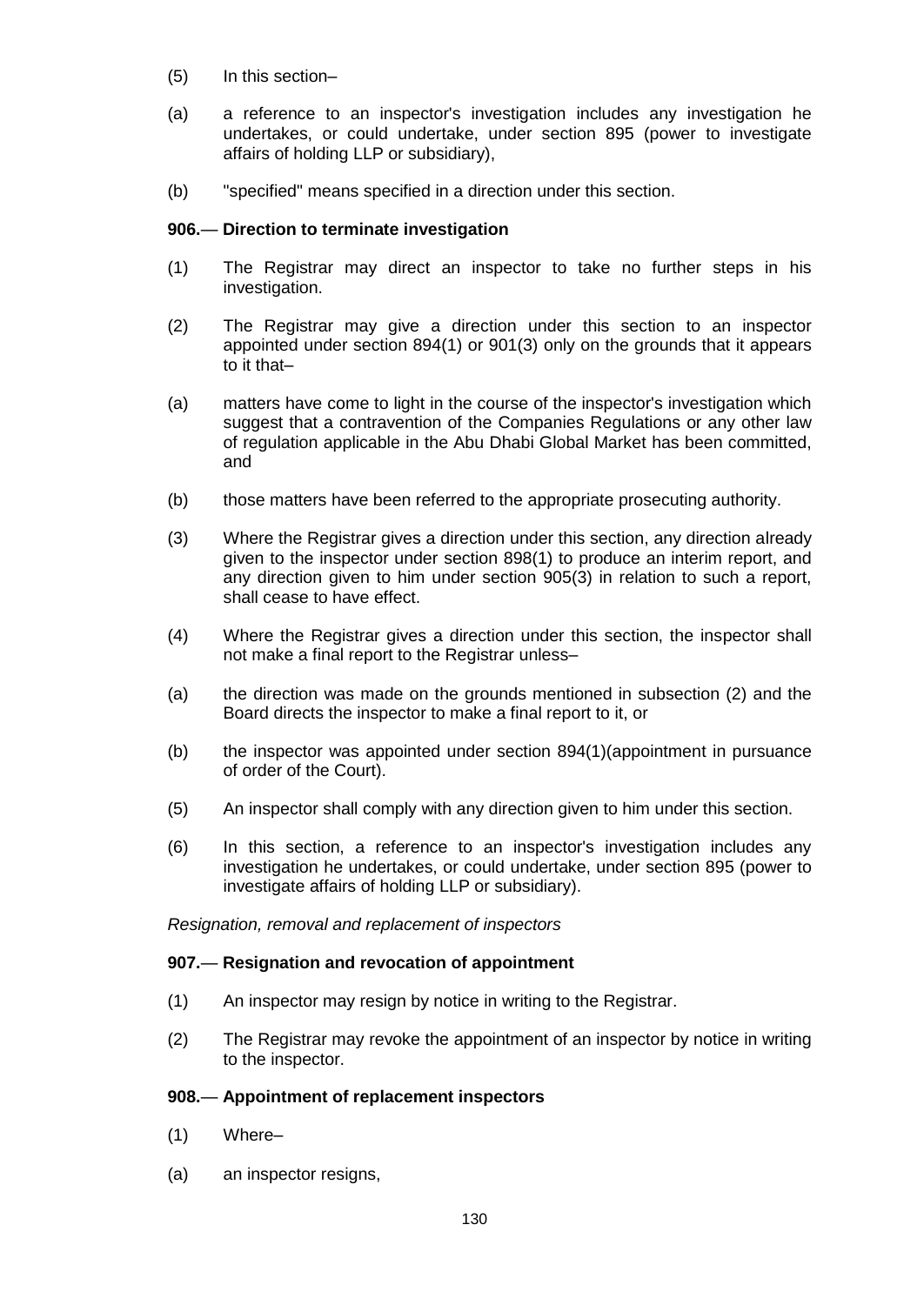- (b) an inspector's appointment is revoked, or
- (c) an inspector dies,

the Registrar may appoint one or more competent inspectors to continue the investigation.

- (2) An appointment under subsection (1) shall be treated for the purposes of this Part (apart from this section) as an appointment under the provision of this Part under which the former inspector was appointed.
- (3) The Registrar must exercise its power under subsection (1) so as to secure that at least one inspector continues the investigation.
- (4) Subsection (3) does not apply if–
- (a) the Registrar could give any replacement inspector a direction under section 906 (termination of investigation), and
- (b) such a direction would (under subsection (4) of that section) result in a final report not being made.
- (5) In this section, references to an investigation include any investigation the former inspector conducted under section 895 (power to investigate affairs of holding LLP or subsidiary).

*Power to obtain information from former inspectors etc.*

# **909.**— **Obtaining information from former inspectors etc.**

- (1) This section applies to a person who was appointed as an inspector under this Part–
- (a) who has resigned, or
- (b) whose appointment has been revoked.
- (2) This section also applies to an inspector to whom the Registrar has given a direction under section 906 (termination of investigation).
- (3) The Registrar may direct a person to whom this section applies to produce documents obtained or generated by that person during the course of his investigation to–
- (a) the Registrar,
- (b) the Financial Services Regulator, or
- (c) an inspector appointed under this Part.
- (4) The power under subsection (3) to require production of a document includes power, in the case of a document not in hard copy form, to require the production of a copy of the document–
- (a) in hard copy form, or
- (b) in a form from which a hard copy can be readily obtained.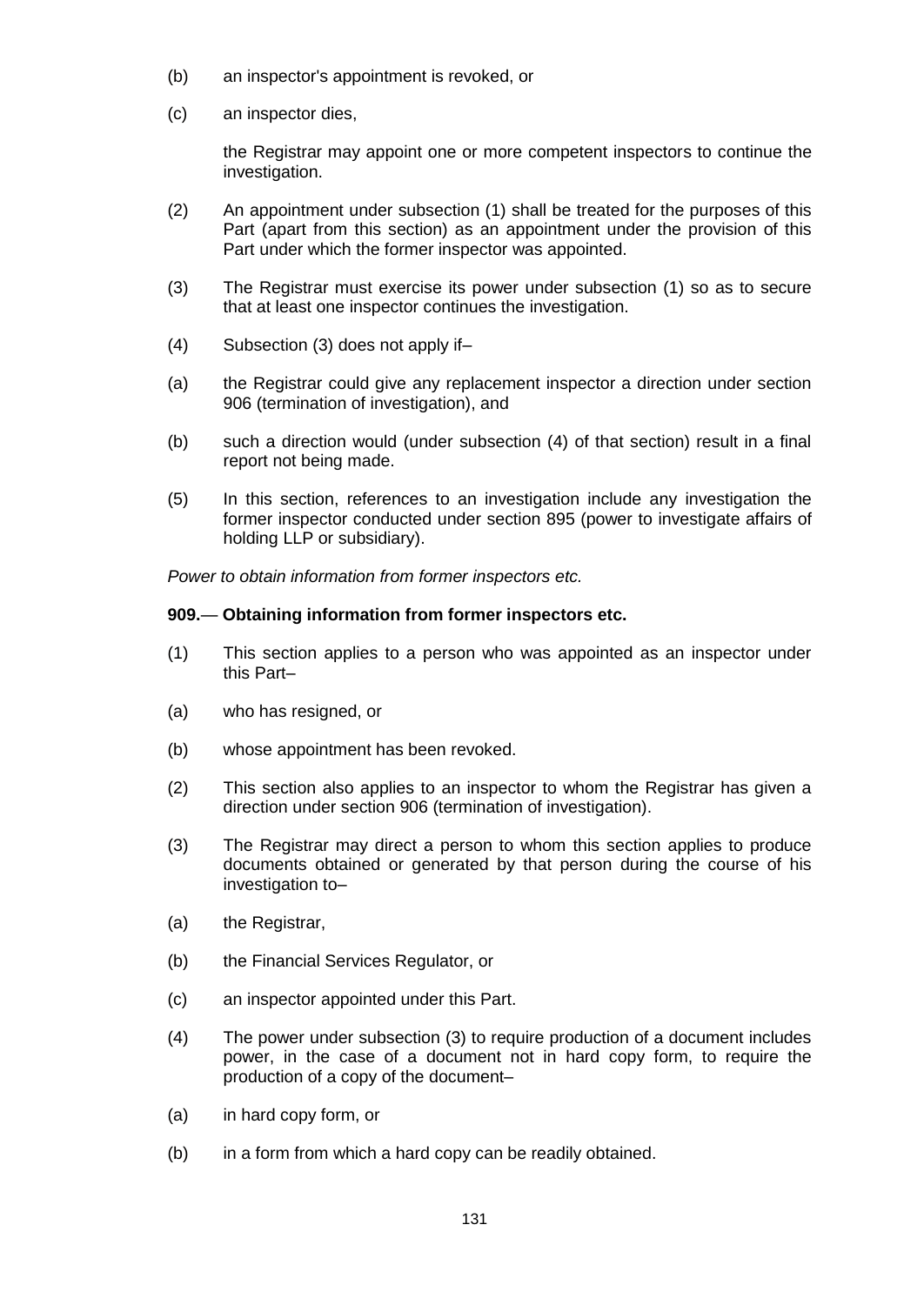- (5) The Registrar may take copies of or extracts from a document produced in pursuance of this section.
- (6) The Registrar may direct a person to whom this section applies to inform it of any matters that came to that person's knowledge as a result of his investigation.
- (7) A person shall comply with any direction given to him under this section.
- (8) In this section–
- (a) references to the investigation of a former inspector or inspector include any investigation he conducted under section 895 (power to investigate affairs of holding LLP or subsidiary), and
- (b) "document" includes information recorded in any form.

*Requisition and seizure of books and papers*

#### **910.**— **Registrar's power to require production of documents**

- (1) The Registrar may act under subsections (2) and (3) in relation to a LLP.
- (2) The Registrar may give directions to the LLP requiring it−
- (a) to produce such documents (or documents of such description) as may be specified in the directions,
- (b) to provide such information (or information of such description) as may be so specified.
- (3) The Registrar may authorise a person (an investigator) to require the LLP or any other person−
- (a) to produce such documents (or documents of such description) as the investigator may specify,
- (b) to provide such information (or information of such description) as the investigator may specify.
- (4) A person on whom a requirement under subsection (3) is imposed may require the investigator to produce evidence of his authority.
- (5) A requirement under subsection (2) or (3) must be complied with at such time and place as may be specified in the directions or by the investigator (as the case may be).
- (6) The production of a document in pursuance of this section does not affect any lien which a person has on the document.
- (7) The Registrar or the investigator (as the case may be) may take copies of or extracts from a document produced in pursuance of this section.
- (8) The power under this section to require production of a document includes power, in the case of a document not in hard copy form, to require the production of a copy of the document−
- (a) in hard copy form, or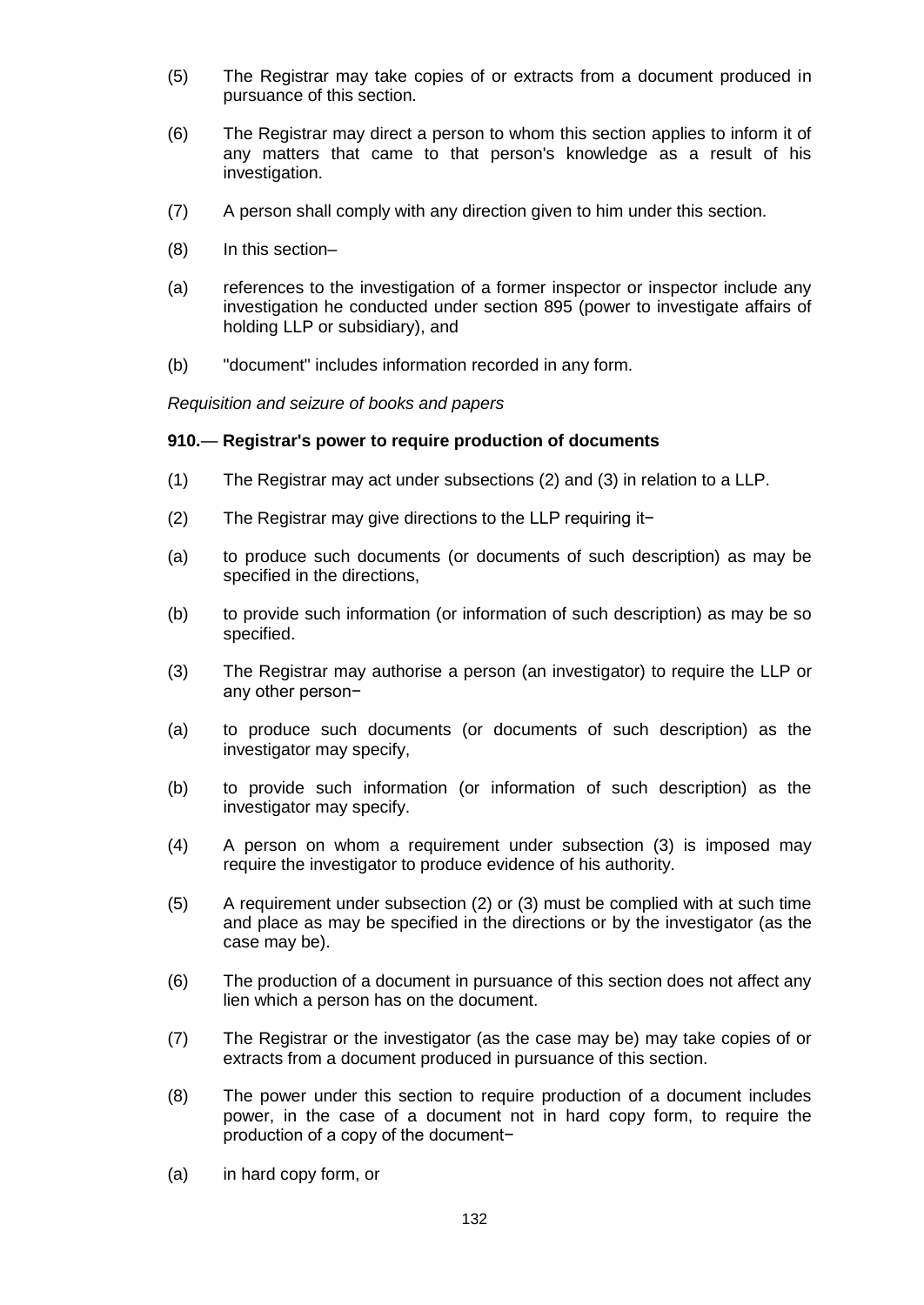- (b) in a form from which a hard copy can be readily obtained.
- (9) Any person who fails without reasonable excuse to comply with any requirement imposed in accordance with this section commits a contravention of the Companies Regulations.
- (10) A person who commits a contravention under this section shall be liable to a fine of up to level 7.
- (11) For the purposes of sections 912 and 915 (provision for security of information) documents obtained under this section shall be treated as if they had been obtained under the provision of this Part under which their production was or, as the case may be, could have been required.
- (12) In this section "document" includes information recorded in any form.
- (13) A statement made by a person in compliance with a requirement under section 910 may be used in evidence against him.

# **911.**— **Protection in relation to certain disclosures: information provided to Registrar**

- (1) A person who makes a relevant disclosure is not liable by reason only of that disclosure in any proceedings relating to a breach of an obligation of confidence.
- (2) A relevant disclosure is a disclosure which satisfies each of the following conditions–
- (a) it is made to the Registrar otherwise than in compliance with a requirement under this Part,
- (b) it is of a kind that the person making the disclosure could be required to make in pursuance of this Part,
- (c) the person who makes the disclosure does so in good faith and in the reasonable belief that the disclosure is capable of assisting the Registrar for the purposes of the exercise of his functions under this Part,
- (d) the information disclosed is not more than is reasonably necessary for the purpose of assisting the Registrar for the purposes of the exercise of those functions,
- (e) the disclosure is not one falling within subsection (3) or (4).
- (3) A disclosure falls within this subsection if the disclosure is prohibited by virtue of any law or regulation applicable in the Abu Dhabi Global Market whenever passed or made.
- (4) A disclosure falls within this subsection if–
- (a) it is made by a person carrying on the business of banking or by a lawyer, and
- (b) it involves the disclosure of information in respect of which he owes an obligation of confidence in that capacity.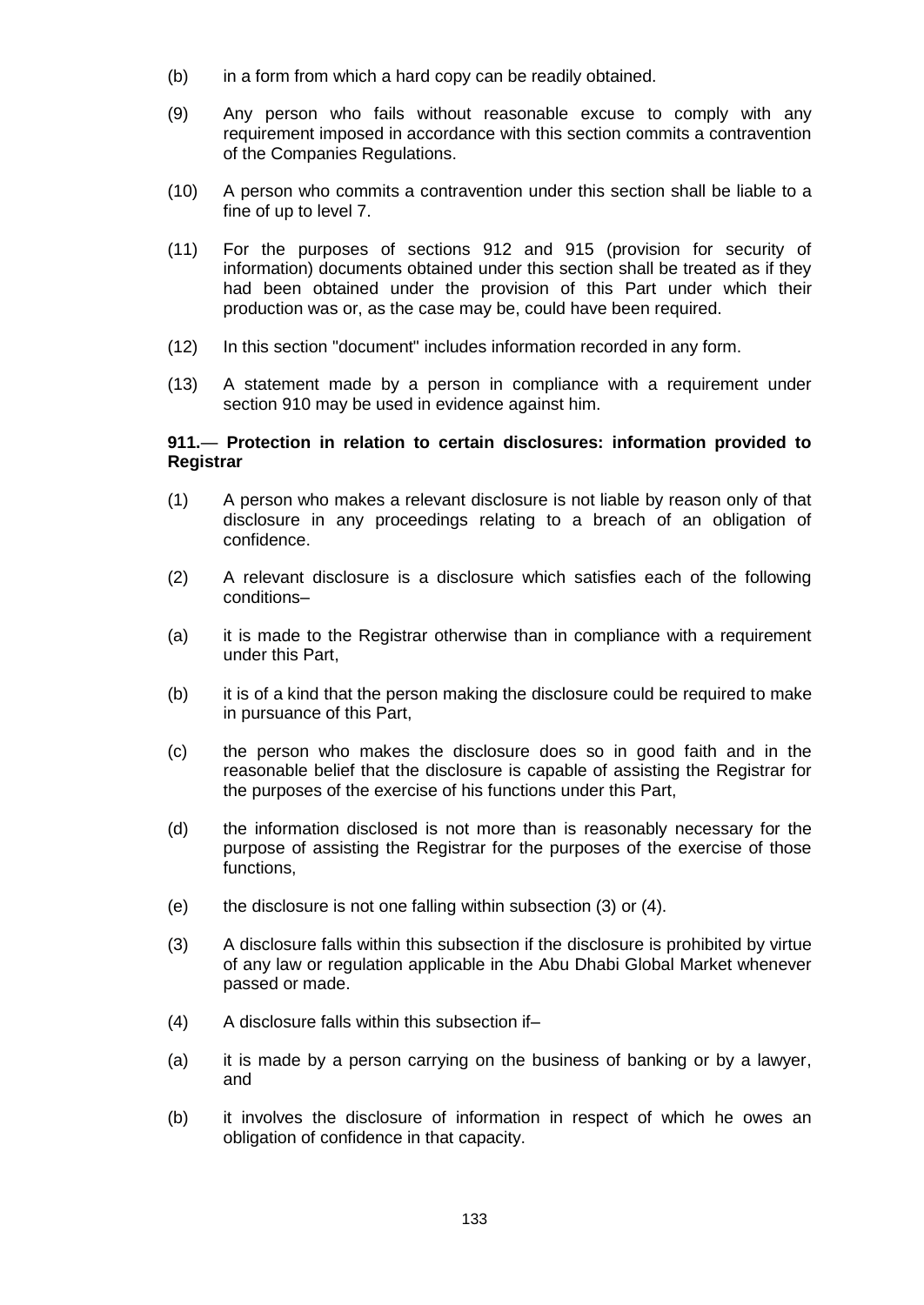# **912.**— **Provision for security of information obtained**

- (1) This section applies to information (in whatever form) obtained−
- (a) in pursuance of a requirement imposed under section 910,
- (b) by means of a relevant disclosure within the meaning of section 911(2),
- (c) by an investigator in consequence of the exercise of his powers under section 918.
- (2) Such information must not be disclosed unless the disclosure−
- (a) is made to such persons as the Board may designate in rules made by resolution, or
- (b) is of such a description as the as the Board may designate in rules made by resolution.
- (3) A person who discloses any information in contravention of this section commits a contravention of the Companies Regulations.
- (4) A person who commits a contravention under this section shall be liable to a fine of up to level 7.
- (5) Any information which may by virtue of this section be disclosed to a person specified in subsection 2(b) may be disclosed to any officer or employee of the person.
- (6) This section does not prohibit the disclosure of information if the information is or has been available to the public from any other source.
- (7) For the purposes of this section, information obtained by an investigator in consequence of the exercise of his powers under section 918 includes information obtained by a person accompanying the investigator in pursuance of subsection (4) of that section in consequence of that person's accompanying the investigator.
- (8) Nothing in this section authorises the making of a disclosure in contravention of applicable data protection legislation.

# **913.**— **Punishment for destroying, mutilating etc. LLP documents**

- (1) A member or agent of a LLP who−
- (a) destroys, mutilates or falsifies, or is privy to the destruction, mutilation or falsification of a document affecting, or relating to the LLP's property or affairs, or
- (b) makes, or is privy to the making of, a false entry in such a document, commits a contravention of the Companies Regulations, unless he proves that he had no intention to conceal the state of affairs of the LLP or to defeat the law.
- (2) Such a person as above mentioned who fraudulently either parts with, alters or makes an omission in any such document or is privy to fraudulent parting with, fraudulent altering or fraudulent making of an omission in, any such document, commits a contravention of the Companies Regulations.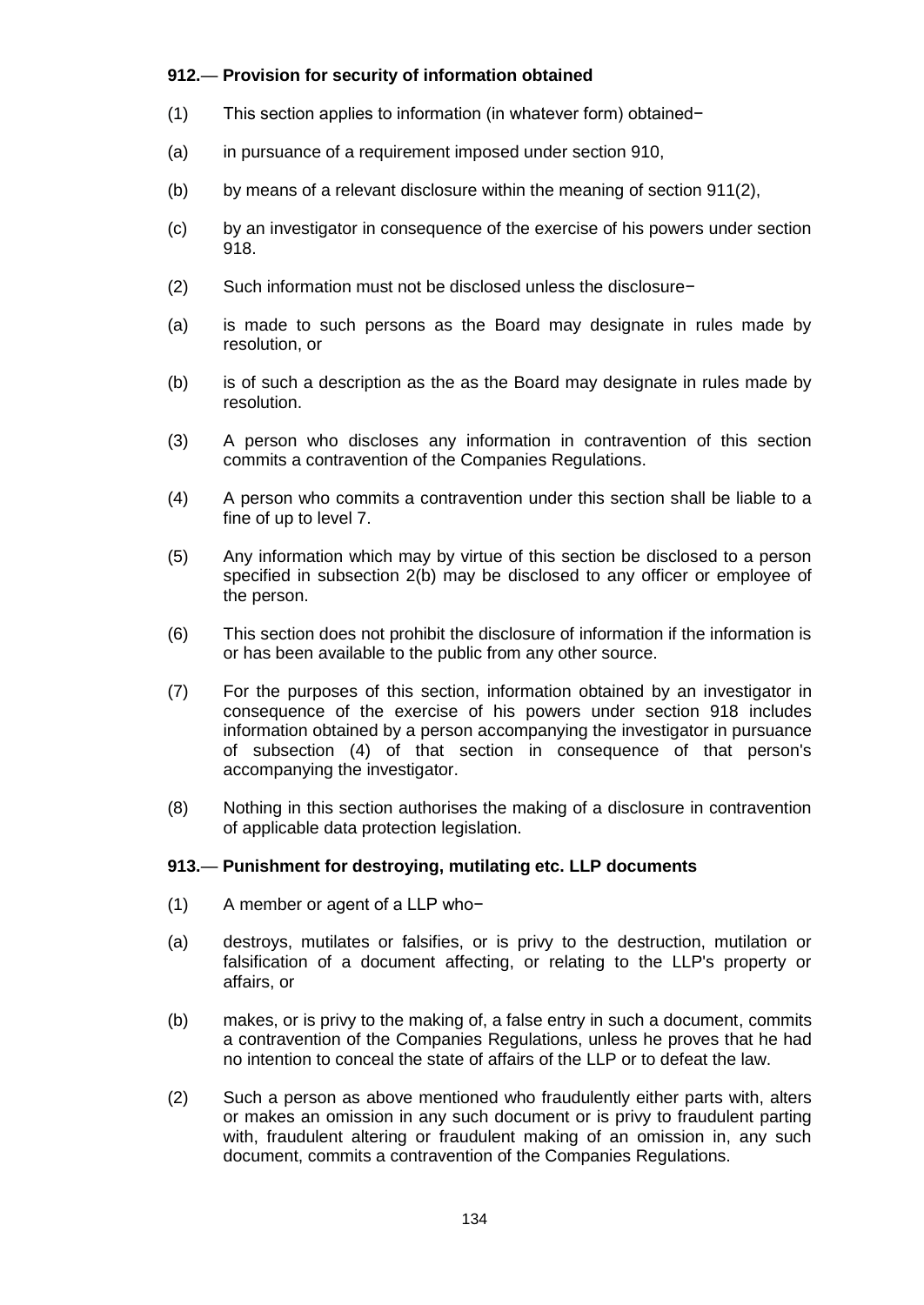- (3) A person who is found to have committed contravention under this section shall be liable to a fine of up to level 8.
- (4) In this section "document" includes information recorded in any form.

# **914.**— **Punishment for furnishing false information**

- (1) A person commits a contravention of the Companies Regulations if in purported compliance with a requirement under section 910 to provide information−
- (a) he provides information which he knows to be false in a material particular,
- (b) he recklessly provides information which is false in a material particular.
- (2) A person who commits a contravention of this section shall be liable to a fine of up to level 7.

# **915.**— **Disclosure of information by Board or inspector**

- (1) This section applies to information obtained−
- (a) under sections 896 to 909,
- (b) by an inspector in consequence of the exercise of his powers under section 918.
- (2) The Registrar may, if it thinks fit−
- (a) disclose any information to which this section applies−
- (i) to any person to whom, or for any purpose for which, disclosure is permitted under section 446, or
- (ii) to the Financial Services Regulator,
- (b) authorise or require an inspector appointed under this Part to disclose such information to any such person or for any such purpose.
- (3) Information to which this section applies may also be disclosed by an inspector appointed under this Part to−
- (a) another inspector appointed under this Part, or
- (b) a person authorised to exercise powers under−
- (i) section 910 of the Companies Regulations, or
- (ii) section 927 of the Companies Regulations (exercise of powers to assist non-Abu Dhabi Global Market regulatory authority).
- (4) Any information which may by virtue of subsection (3) be disclosed to any person may be disclosed to any officer or servant of that person.
- (5) The Registrar may, if it thinks fit, disclose any information obtained under section 903 to—
- (a) the LLP whose ownership was the subject of the investigation,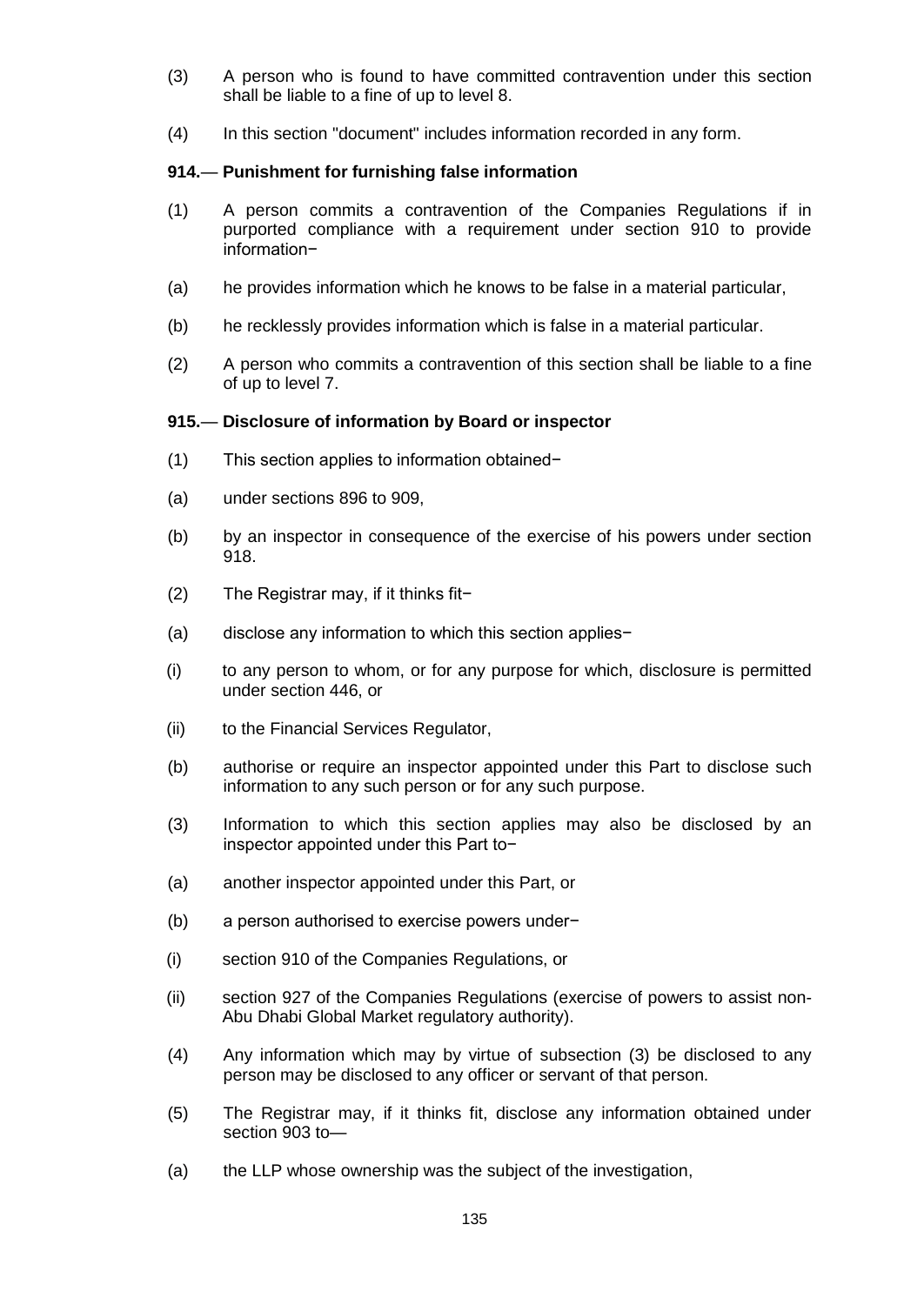- (b) any member of the LLP,
- (c) any person whose conduct was investigated in the course of the investigation,
- (d) the auditors of the LLP, or
- (e) any person whose financial interests appear to the Registrar to be affected by matters covered by the investigation.
- (6) For the purposes of this section, information obtained by an inspector in consequence of the exercise of his powers under section 918 includes information obtained by a person accompanying the inspector in pursuance of subsection (4) of that section in consequence of that person's accompanying the inspector.
- (7) The reference to an inspector in subsection (2)(b) above includes a reference to a person accompanying an inspector in pursuance of section 918.

# *Supplementary*

# **916.**— **Privileged information.**

- (1) Nothing in sections 893 to 909 compels the disclosure by any person to the Registrar or to an inspector appointed by the Registrar of information in respect of which a claim to legal professional privilege could be maintained.
- (2) Nothing in section 896, 901 or 903 requires a person (except as mentioned in subsection (3) below) to disclose information or produce documents in respect of which he owes an obligation of confidence by virtue of carrying on the business of banking unless—
- (a) the person to whom the obligation of confidence is owed is the LLP or other body corporate under investigation,
- (b) the person to whom the obligation of confidence is owed consents to the disclosure or production, or
- (c) the making of the requirement is authorised by the Registrar.
- (3) Subsection (2) does not apply where the person owing the obligation of confidence is the LLP or other body corporate under investigation under section 893, 894 or 895.
- (4) Nothing in sections 910 to 914—
- (a) compels the production by any person of a document or the disclosure by any person of information in respect of which a claim to legal professional privilege could be maintained,
- (b) authorises the taking of possession of any such document which is in the person's possession.
- (5) The Registrar must not under section 910 require, or authorise a person to require—
- (a) the production by a person carrying on the business of banking of a document relating to the affairs of a customer of his, or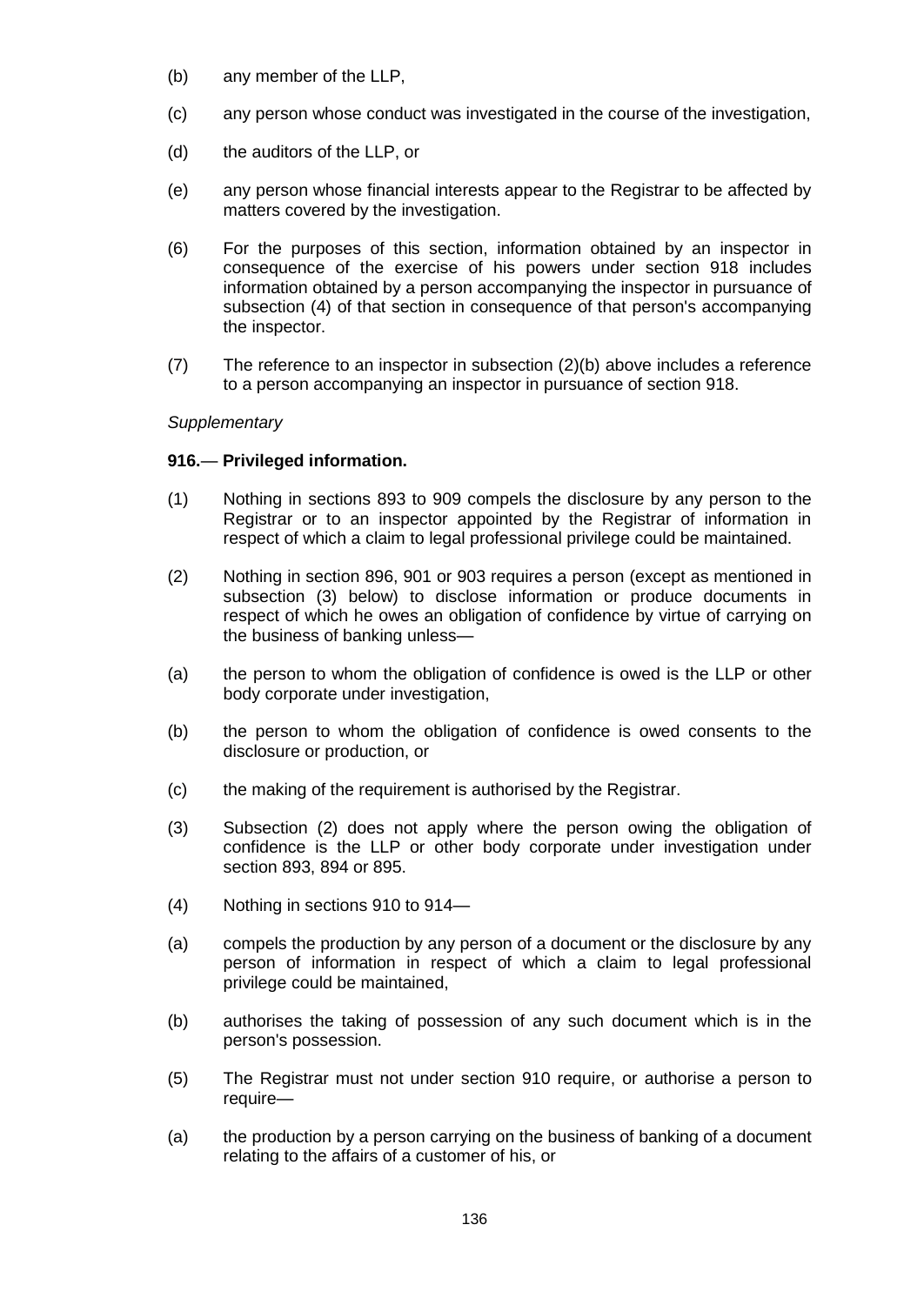(b) the disclosure by it of information relating to those affairs,

unless one of the conditions in subsection (6) is met.

- (6) The conditions are—
- (a) the Registrar thinks it is necessary to do so for the purpose of investigating the affairs of the person carrying on the business of banking,
- (b) the customer is a person on whom a requirement has been imposed under section 910,
- (c) the customer is a person on whom a requirement to produce information or documents has been imposed by an investigator appointed by the Registrar.
- (7) Despite subsections (1) and (2) a person who is a lawyer may be compelled to disclose the name and address of his client.

# **917.**— **Investigation of non-Abu Dhabi Global Market companies**

- (1) The provisions of this Part apply to bodies corporate incorporated outside the Abu Dhabi Global Market which are carrying on business in the Abu Dhabi Global Market under the auspices of a licence granted under the Commercial Licensing Regulations 2015, or have at any time carried on business there, as they apply to companies under the Companies Regulations, but subject to the following exceptions, adaptations and modifications.
- (2) The following provisions do not apply to such bodies—
- (a) section 893 (investigation on application of LLP or its members),
- (b) sections 901 to 903 (investigation of LLP ownership and power to obtain information as to those interested in shares, etc).
- (3) The other provisions of this Part apply to such bodies subject to such adaptations and modifications as may be specified by rules made by the Board by resolution.

# **918.**— **Power to enter and remain on premises**

- (1) An inspector or investigator may act under subsection (2) in relation to a LLP if–
- (a) he is authorised to do so by the Registrar, and
- (b) he thinks that to do so will materially assist him in the exercise of his functions under this Part in relation to the LLP.
- (2) An inspector or investigator may at all reasonable times–
- (a) require entry to relevant premises, and
- (b) remain there for such period as he thinks necessary for the purpose mentioned in subsection (1)(b).
- (3) Relevant premises are premises which the inspector or investigator believes are used (wholly or partly) for the purposes of the LLP's business.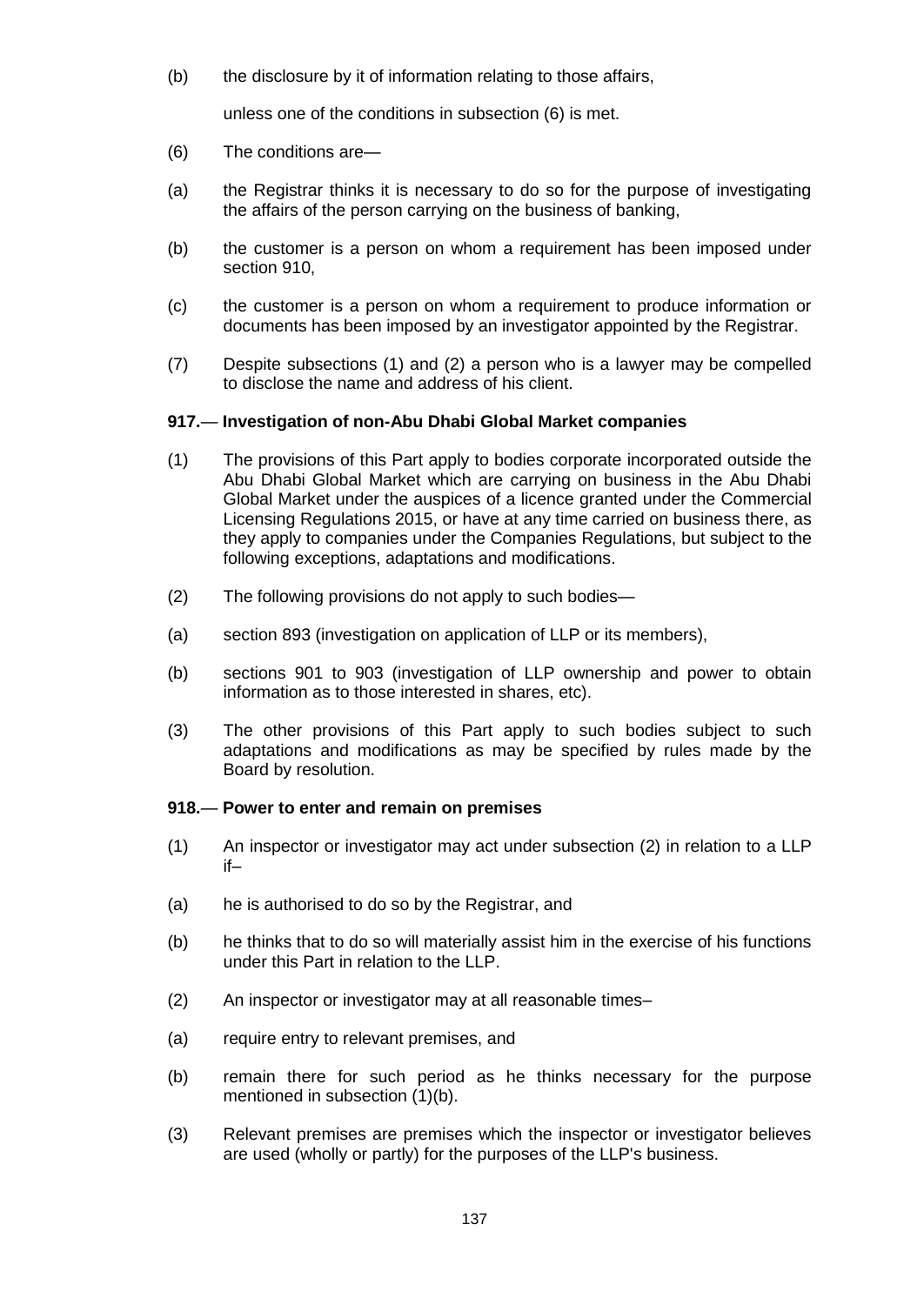- (4) In exercising his powers under subsection (2), an inspector or investigator may be accompanied by such other persons as he thinks appropriate.
- (5) A person who intentionally obstructs a person lawfully acting under subsection (2) or (4) commits a contravention of the Companies Regulations and shall be liable to a fine of up to level 5.
- (6) An inspector is a person appointed under section 893, 894 or 901.
- (7) An investigator is a person authorised for the purposes of section 910.

## **919.**— **Power to enter and remain on premises: procedural**

- (1) This section applies for the purposes of section 918.
- (2) The requirements of subsection (3) must be complied with at the time an inspector or investigator seeks to enter relevant premises under section 918.
- (3) The requirements are–
- (a) the inspector or investigator must produce evidence of his identity and evidence of his appointment or authorisation (as the case may be),
- (b) any person accompanying the inspector or investigator must produce evidence of his identity.
- (4) The inspector or investigator must, as soon as practicable after obtaining entry, give to an appropriate recipient a written statement containing such information as to–
- (a) the powers of the investigator or inspector (as the case may be) under section 918,
- (b) the rights and obligations of the LLP, occupier and the persons present on the premises,

as may be prescribed by rules made by the Registrar.

- (5) If during the time the inspector or investigator is on the premises there is no person present who appears to him to be an appropriate recipient for the purposes of subsection (8), the inspector or investigator must as soon as reasonably practicable send to the LLP–
- (a) a notice of the fact and time that the visit took place, and
- (b) the statement mentioned in subsection (4).
- (6) As soon as reasonably practicable after exercising his powers under section 918, the inspector or investigator must prepare a written record of the visit and–
- (a) if requested to do so by the LLP he must give it a copy of the record,
- (b) in a case where the LLP is not the sole occupier of the premises, if requested to do so by an occupier he must give the occupier a copy of the record.
- (7) The written record must contain such information as may be prescribed by regulations.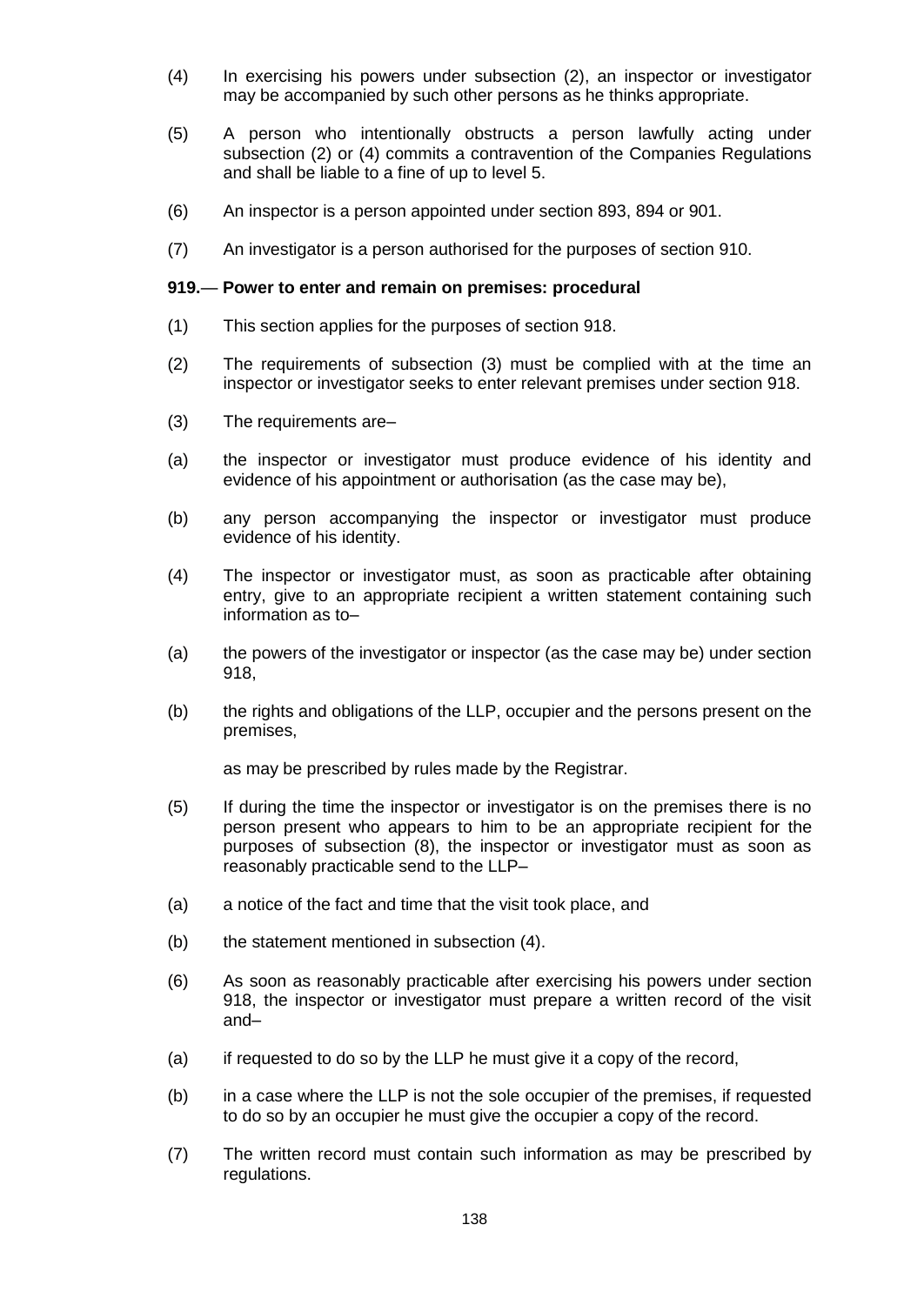- (8) If the inspector or investigator thinks that the LLP is the sole occupier of the premises an appropriate recipient is a person who is present on the premises and who appears to the inspector or investigator to be–
- (a) a member of the LLP, or
- (b) a person otherwise engaged in the business of the LLP if the inspector or investigator thinks that no member of the LLP is present on the premises.
- (9) If the inspector or investigator thinks that the LLP is not the occupier or sole occupier of the premises an appropriate recipient is–
- (a) a person who is an appropriate recipient for the purposes of subsection (8), and (if different)
- (b) a person who is present on the premises and who appears to the inspector or investigator to be an occupier of the premises or otherwise in charge of them.

### **920.**— **Failure to comply with certain requirements**

- (1) This section applies if a person fails to comply with a requirement imposed by an inspector, the Registrar or an investigator in pursuance of either of the following provisions–
- (a) section 910,
- (b) section 918.
- (2) The inspector, Registrar or investigator (as the case may be) may certify the fact in writing to the Court.
- (3) If, after hearing–
- (a) any witnesses who may be produced against or on behalf of the alleged offender,
- (b) any statement which may be offered in defence,

the Court is satisfied that the offender failed without reasonable excuse to comply with the requirement, it may deal with him as if he had committed contempt of the Court.

### **921.**— **Contraventions by bodies corporate**

Where a contravention of the Companies Regulations occurs under any of sections 912, 914 and 918, is committed by a body corporate, every officer of the body who is in default also commits the contravention.

For this purpose—

- (a) any person who purports to act as member, manager or secretary of the body is treated as an officer of the body, and
- (b) if the body is a LLP, any shadow member is treated as an member of the LLP."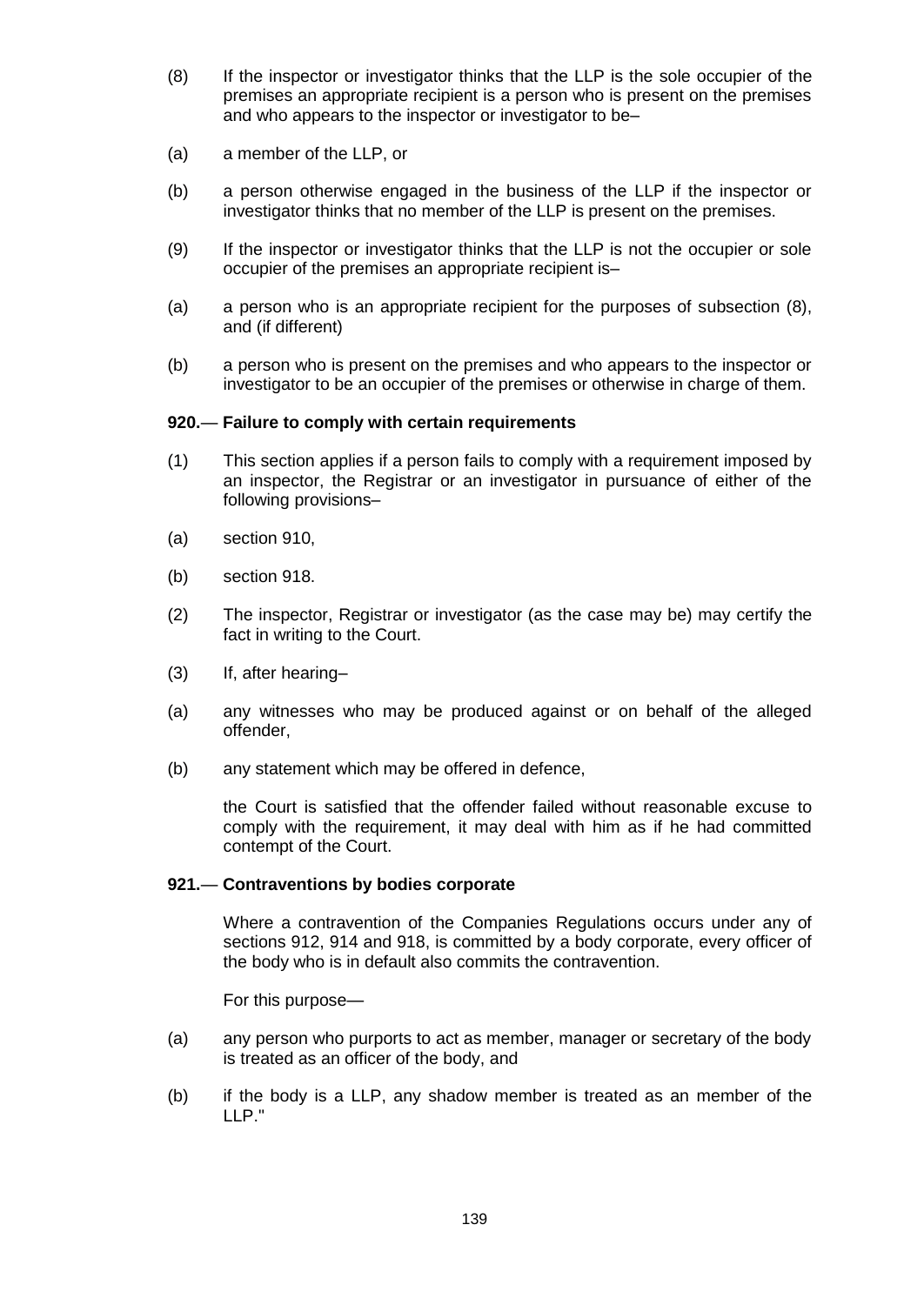# **CHAPTER 17: THE REGISTRAR OF COMPANIES**

# **54. Provisions of general application**

- (1) The application to LLPs by the following regulations of certain provisions of Part 31 of the Companies Regulations 2020 is without prejudice to the application in relation to LLPs of the provisions of that Part that are of general application.
- (2) Those provisions are—sections 935 to 938 (the Registrar), sections 942 to 945 (delivery of documents to the Registrar), sections 946 to 950 (requirements for proper delivery), sections 954(1), 954(4), 954(5) and 966 (keeping and production of records), section 957 (preservation of original documents), sections 980 to 982 (language requirements: transliteration), sections 983 and 986 to 989 (supplementary provisions).

# **55. Certificates of incorporation**

Sections 939 and 940 apply to LLPs, modified so that they read as follows—

# **"939.**— **Public notice of issue of certificate of incorporation**

- (1) The Registrar must cause to be published−
- (a) on its website, or
- (b) in accordance with section 988 (alternative means of giving public notice),

notice of the issue by the Registrar of any certificate of incorporation of a LLP.

- (2) The notice must state the name and registered number of the LLP and the date of issue of the certificate.
- (3) This section applies to a certificate of incorporation issued under–
- (a) section 67 (change of name), or
- (b) any provision of Part 7 (re-registration),

as well as to the certificate issued on a LLP's formation.

### **940. Form and right to certificate of incorporation**

- (1) Any certificate of incorporation issued by the Registrar shall be in electronic form only, unless a request is made pursuant to Section 940(2).
- (2) Any person may request that the Registrar provide it with a paper copy of any certificate of incorporation of an LLP, signed by the Registrar or authenticated by the Registrar's seal.
- (3) The Board may make rules requiring the payment of certain fees to the Registrar for the provision of the paper copy as described in subsection 940(2).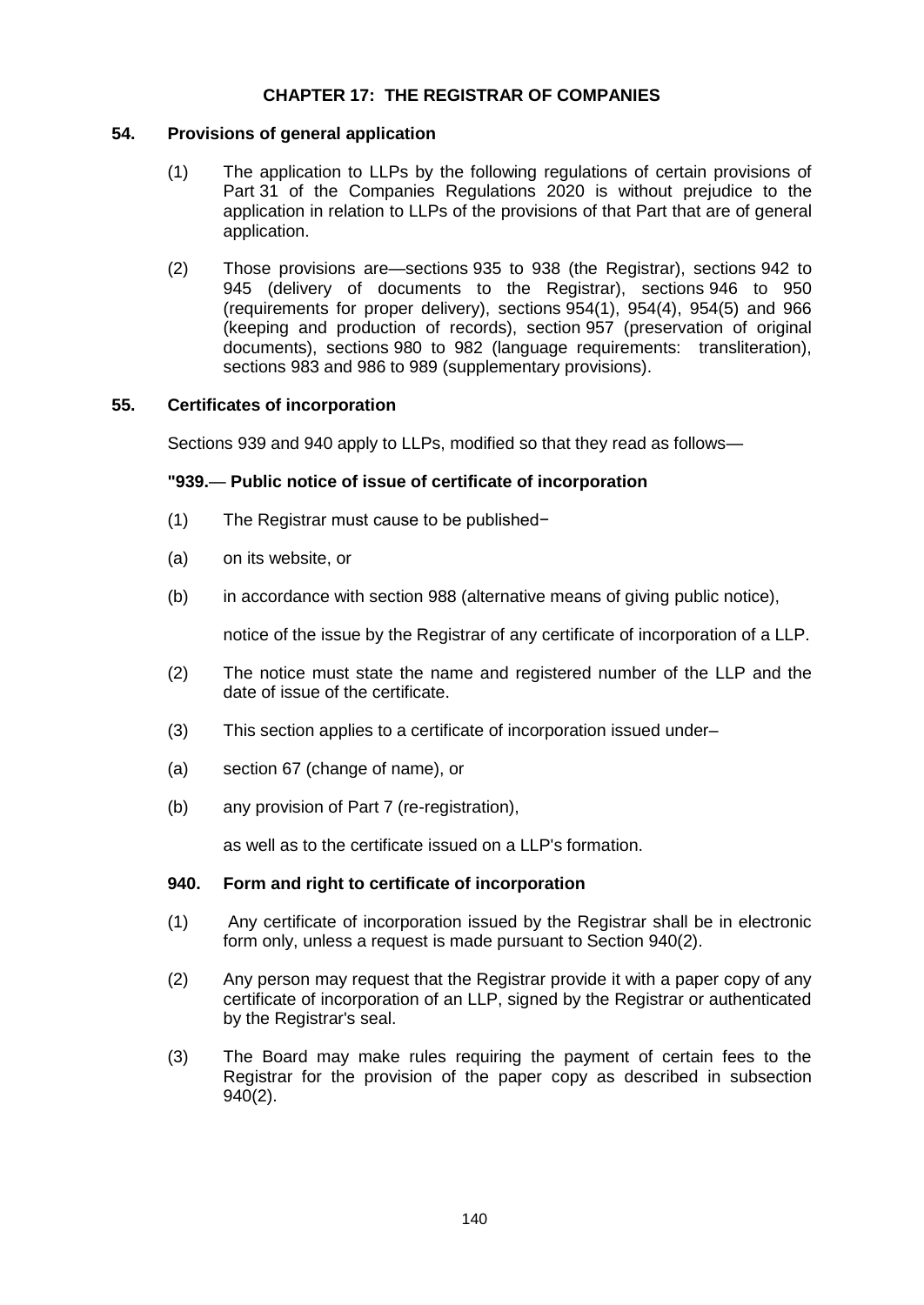# **56. Registered numbers**

Section 941 applies to LLPs, modified so that it reads as follows—

# **"941.**— **LLP's registered numbers**

- (1) The Registrar shall allocate to every LLP a number, which shall be known as the LLP's registered number.
- (2) LLP's registered numbers shall be in such form, consisting of one or more sequences of figures or letters, as the Registrar may determine.
- (3) The Registrar may on adopting a new form of registered number make such changes of existing registered numbers as appear necessary.
- (4) A change of a LLP's registered number has effect from the date on which the LLP is notified by the Registrar of the change.
- (5) For a period of three years beginning with that date any requirement to disclose the LLP's registered number imposed by rules under section 70 (requirement to disclose LLP name etc.) is satisfied by the use of either the old number or the new."

# **57. Public notice of receipt of certain documents**

Sections 951 to 953 apply to LLPs, modified so that they read as follows—

# **"951.**— **Public notice of receipt of certain documents**

- (1) The Registrar must cause to be published–
- (a) on its website, or
- (b) in accordance with section 988 (alternative means of giving public notice), notice of the receipt by the Registrar of any document that, on receipt, is subject to the enhanced disclosure requirements (see section 952).
- (2) The notice must state the name and registered number of the LLP, the description of document and the date of receipt.
- (3) The Registrar is not required to cause notice of the receipt of a document to be published before the date of incorporation of the LLP to which the document relates.

### **952.**— **Documents subject to enhanced disclosure requirements**

- (1) The documents subject to the "enhanced disclosure requirements" are as follows.
- $(2)$  In the case of every LLP –

### *Constitutional documents*

- 1. The LLP's incorporation document.
- 2. Any notice delivered under section 8(4) of the Limited Liability Partnerships Regulations 2015.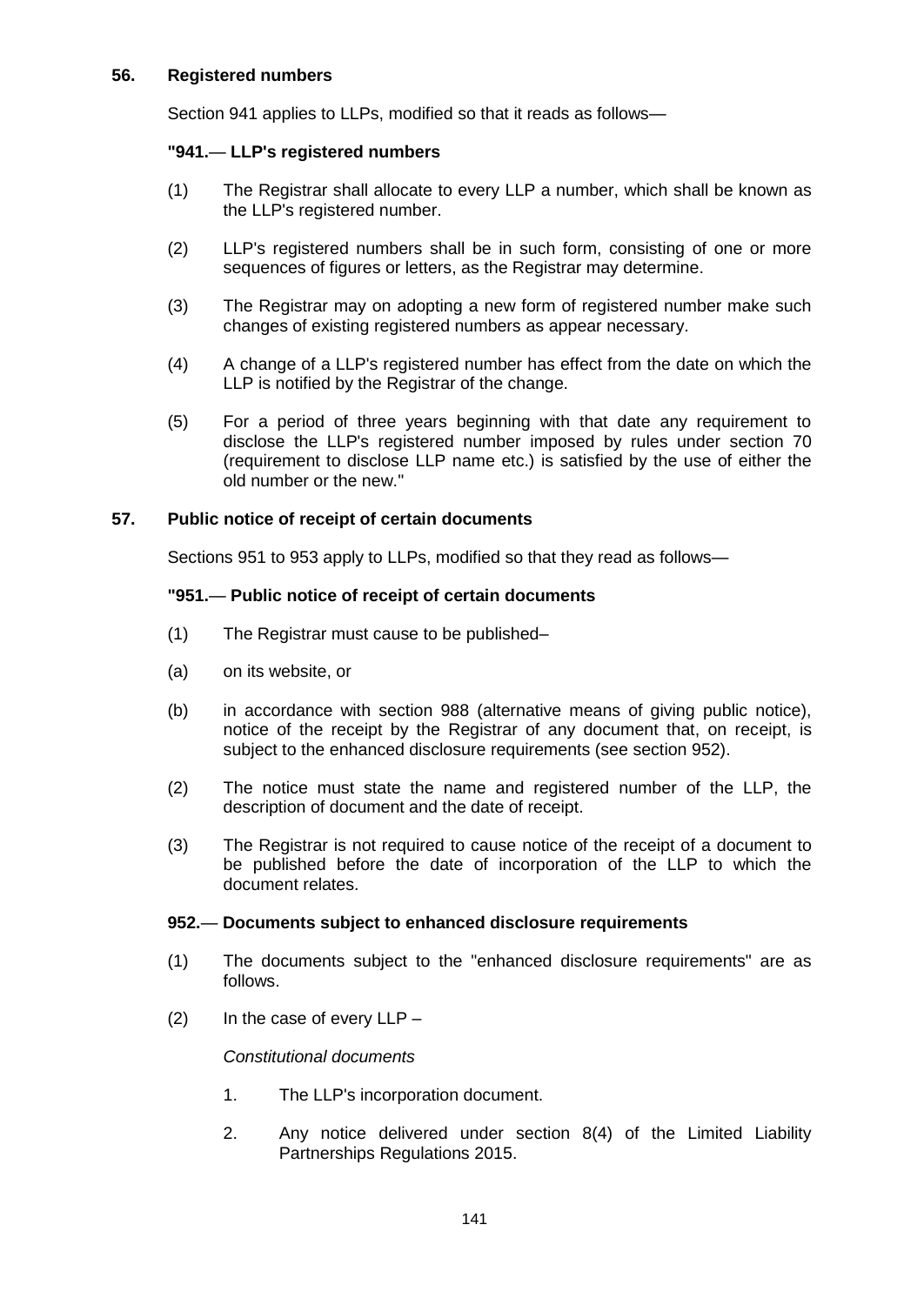3. Any notice of a change of the LLP's name.

# *Registered office*

1. Notification of any change of the LLP's registered office.

# *Winding up*

- 1. Copy of any winding up order in respect of the LLP.
- 2. Notice of the appointment of liquidators.
- 3. Order for the dissolution of a LLP on a winding up.
- 4. Return by a liquidator of the final meeting of a LLP on a winding up.

# *Members*

- 1. Notification of any change among the LLP's members.
- 2. Notification of any change in the particulars of members required to be delivered to the Registrar.

# *Accounts, reports and returns*

- 1. All documents required to be delivered to the Registrar under section 415 (duty to file accounts and reports with the Registrar).
- 2. All documents delivered to the Registrar under sections 385(2)(e), 425(2)(e) and 454(2)(e) (qualifying subsidiary companies: conditions for exemption from the audit, preparation and filing of individual accounts).
- 3. The LLP's annual return.

# **953.— Effect of failure to give public notice**

- (1) A LLP is not entitled to rely against other persons on the happening of any event to which this section applies unless–
- (a) the event has been officially notified at the material time, or
- (b) the LLP shows that the person concerned knew of the event at the material time.
- (2) The events to which this section applies are–
- (a) (as regards service of any document on the LLP) a change of the LLP's registered office,
- (b) the making of a winding up order in respect of the LLP, or
- (c) the appointment of a liquidator in a voluntary winding up of the LLP.
- (3) If the material time falls–
- (a) on or before the 15th day after the date of official notification, or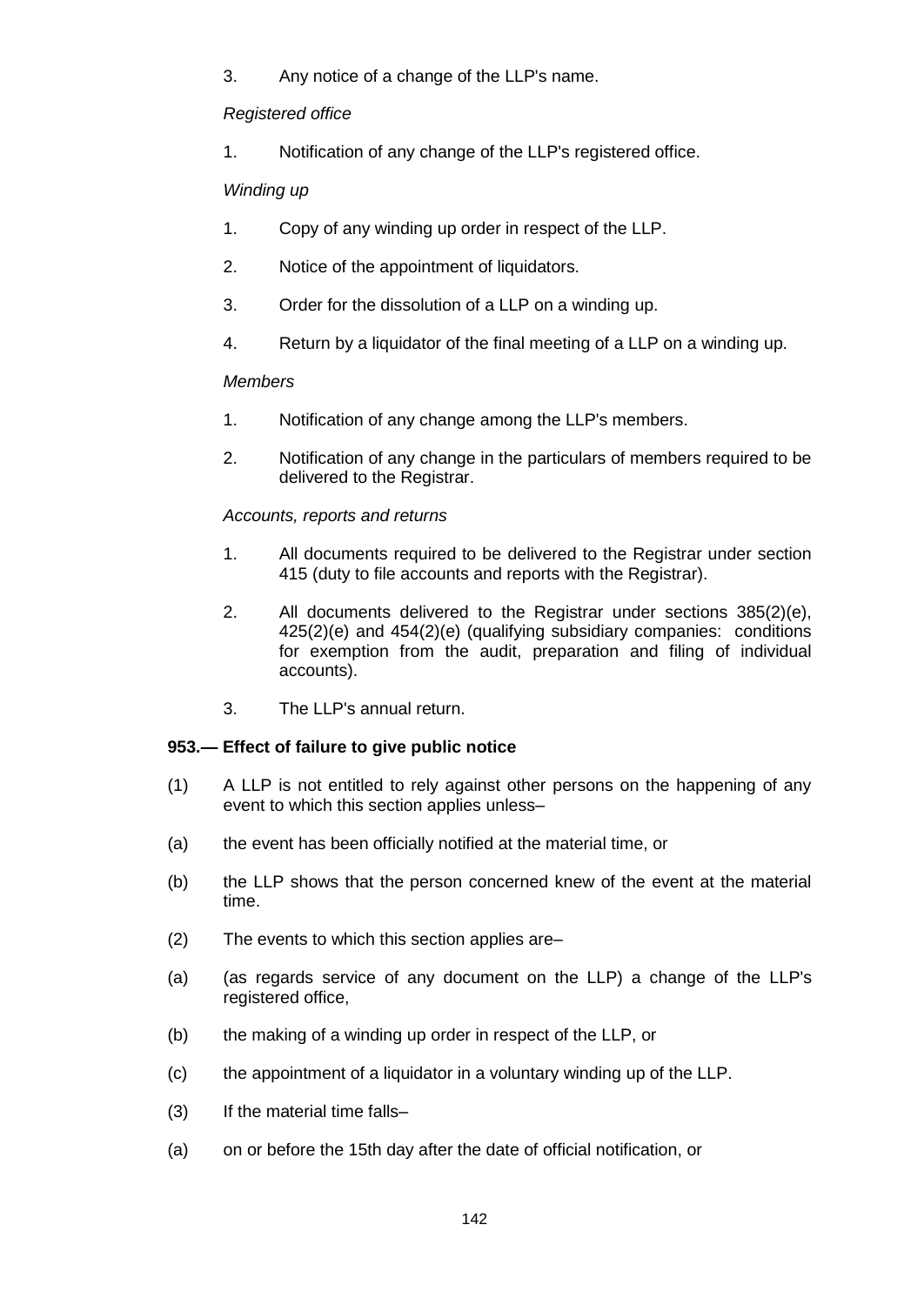(b) where the 15th day was not a working day, on or before the next day that was,

the LLP is not entitled to rely on the happening of the event as against a person who shows that he was unavoidably prevented from knowing of the event at that time.

- (4) "Official notification" means–
- (a) in relation to anything started in a document specified in, notification of that document in accordance with section 951, (public notice of receipt by Registrar of certain documents) of the amendment and the amended text of the articles,
- (b) in relation to the appointment of a liquidator in a voluntary winding up, notification of that event in accordance with the Insolvency Regulations 2015."

### **58. The register**

Sections 955 to 956 and 958 apply to LLPs, modified so that they read as follows—

# **"955.— Annotation of the register**

- (1) The Registrar must place a note in the register recording–
- (a) the date on which a document is delivered to the Registrar,
- (b) if a document is corrected under section 949, the nature and date of the correction,
- (c) if a document is replaced (whether or not material derived from it is removed), the fact that it has been replaced and the date of delivery of the replacement,
- (d) if material is removed–
- (i) what was removed (giving a general description of its contents),
- (ii) under what power, and
- (iii) the date on which that was done,
- (e) if a document is rectified under section 838, the nature and date of rectification,
- (f) if a document is replaced under section 839, the fact that it has been replaced and the date of delivery of the replacement.
- (2) The Registrar may annotate the register in such other circumstances and manners as it may decide in rules made by it under this section.
- (3) No annotation is required in the case of a document that by virtue of section 946(2) (documents not meeting requirements for proper delivery) is treated as not having been delivered.
- (4) A note may be removed if it no longer serves any useful purpose.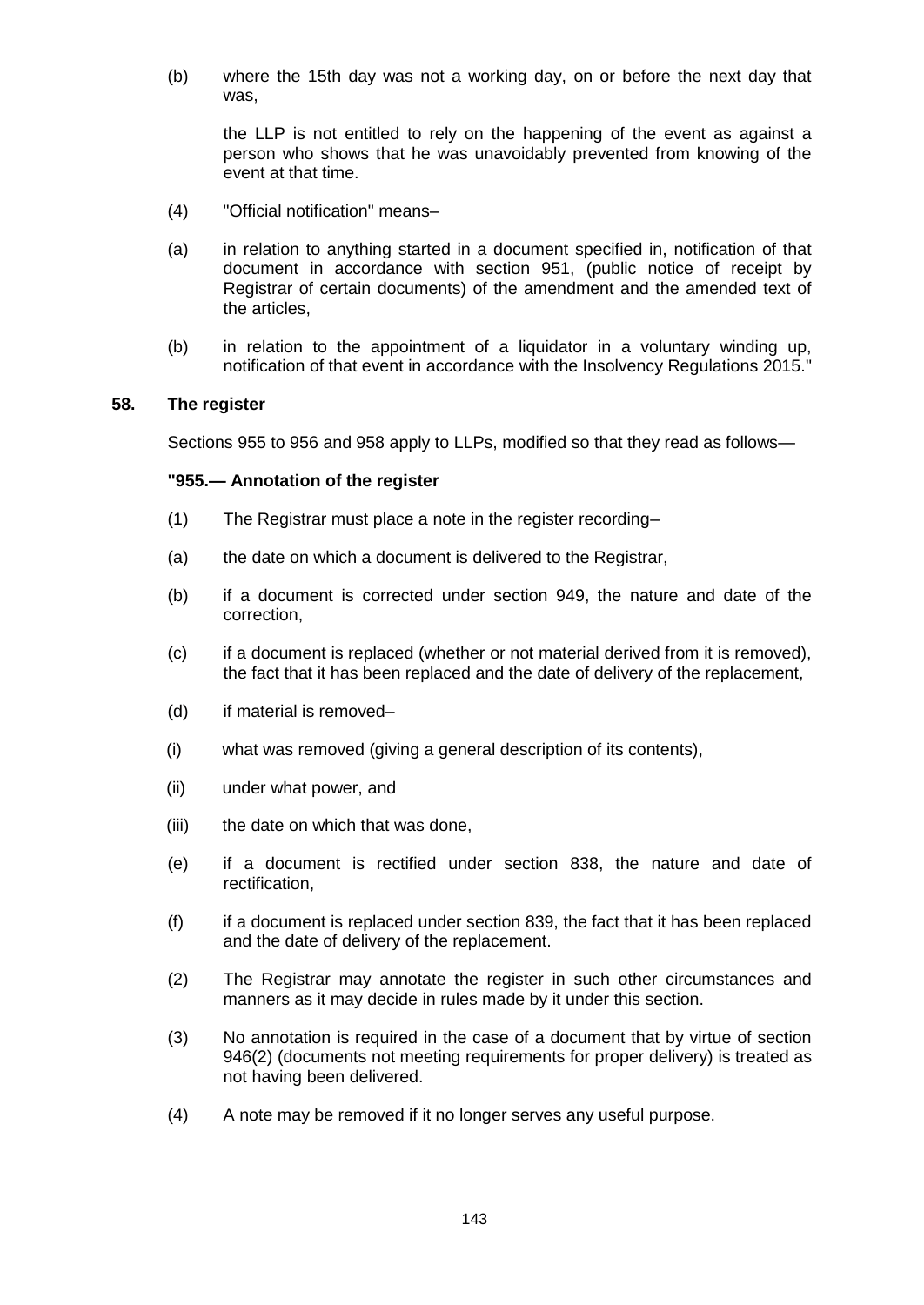- (5) Any duty or power of the Registrar with respect to annotation of the register is subject to the Court's power under section 972 (powers of Court on ordering removal of material from the register) to direct–
- (a) that a note be removed from the register, or
- (b) that no note shall be made of the removal of material that is the subject of the Court's order.
- (6) Notes placed in the register in accordance with subsection (1), or in pursuance of an rules made under subsection (2), are part of the register for all purposes of the Companies Regulations.

## **956.— Allocation of unique identifiers**

- (1) The Registrar may make rules for the use, in connection with the register, of reference numbers ("unique identifiers") to identify each person who is a member of an LLP.
- (2) The rules may–
- (a) provide that a unique identifier may in such form, consisting of one or more sequences of letters or numbers, as the Registrar may from time to time determine,
- (b) make provision for the allocation of unique identifiers by the Registrar,
- (c) require there to be included, in any specified description of documents delivered to the Registrar, as well as a statement of the person's name–
- (i) a statement of the person's unique identifier, or
- (ii) a statement that the person has not been allocated a unique identifier,
- (d) enable the Registrar to take steps where a person appears to have more than one unique identifier to discontinue the use of all but one of them.
- (3) The rules may make different provision for different descriptions of person and different descriptions of document."

# **"958.— Records relating to LLP's that have been dissolved etc**

- (1) This section applies where a LLP is dissolved.
- (2) At any time after two years from the date on which it appears to the Registrar that the LLP has been dissolved, the Registrar may direct that records relating to the LLP or institution may be removed to such place as is directed by the Board, or otherwise destroyed."

### **59. Inspection etc of the register**

Sections 959 to 965 apply to LLPs, modified so that they read as follows—

### **"959.**— **Inspection of the register**

(1) Any person may inspect the register.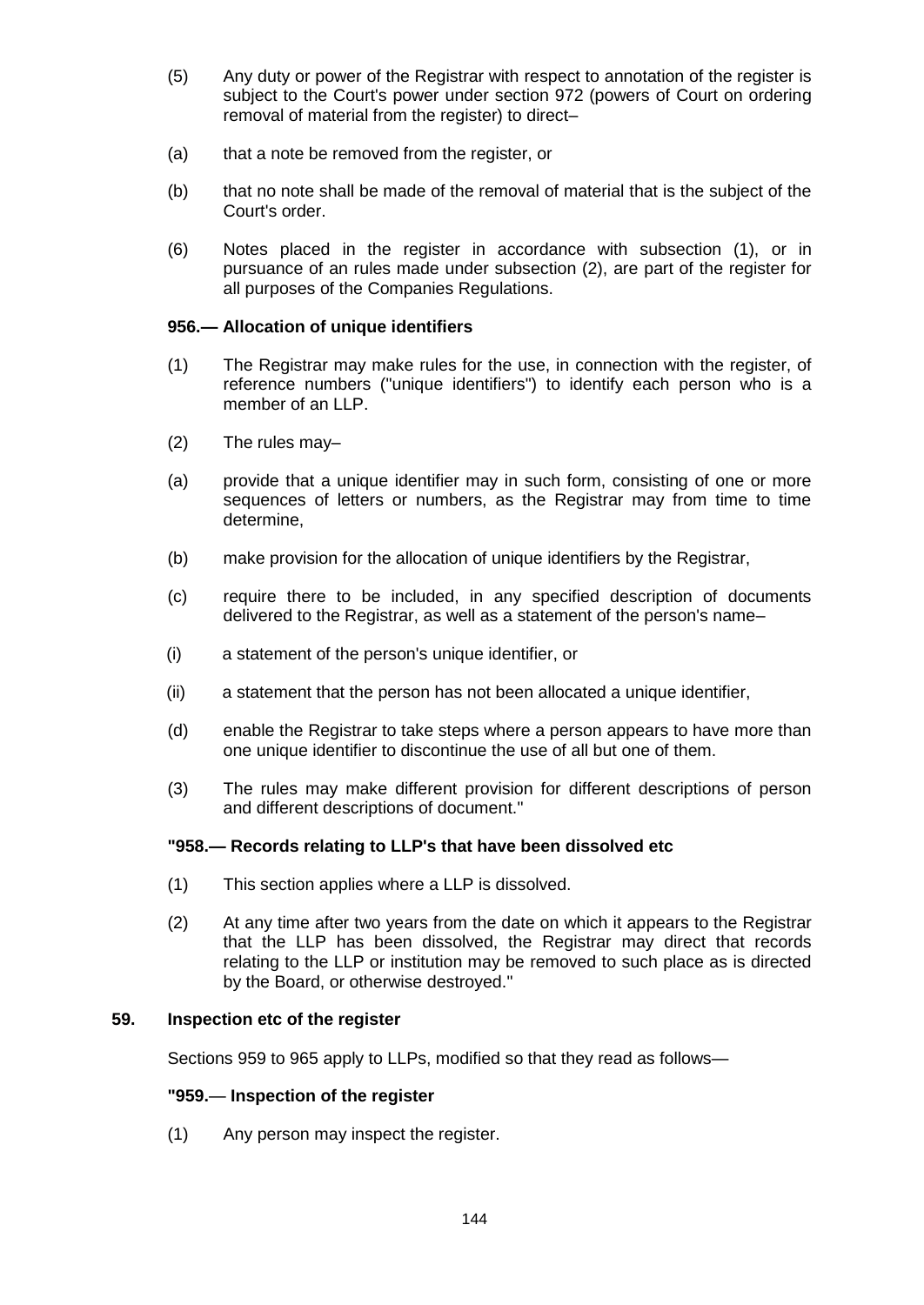(2) This section has effect subject to section 961 (material not available for public inspection).

# **960.**— **Right to copy of material on the register**

- (1) Any person may require a copy of any publicly available material on the register.
- (2) The fee for any such copy of material derived from a document subject to the enhanced disclosure requirements (see section 952), whether in hard copy or electronic form, must not exceed the administrative cost of providing it.
- (3) This section has effect subject to section 961 (material not available for public inspection).

# **961.**— **Material not available for public inspection**

- (1) The following material must not be made available by the Registrar for public inspection–
- (a) protected information within section 228(1) (members' residential addresses: restriction on disclosure by Registrar),
- (b) representations received by the Registrar in response to a notice under section 235(2) (notice of proposal to put members' usual residential address on the public record),
- (c) any application to the Registrar under section 889 (application for administrative restoration to the register) that has not yet been determined or was not successful,
- (d) any document received by the Registrar in connection with the giving or withdrawal of consent under section 949 (informal correction of documents),
- (e) any application or other document delivered to the Registrar under section 962 (application to make address unavailable for public inspection) and any address in respect of which such an application is successful,
- (f) any application or other document delivered to the Registrar under section 970 (application for rectification of register),
- (g) any Court order under section 971 (rectification of the register under Court order) that the Court has directed under section 972 (powers of Court on ordering removal of material from the register) is not to be made available for public inspection,
- (h) any e-mail address, identification code or password deriving from a document delivered for the purpose of authorising or facilitating electronic filing procedures or providing information by telephone,
- (i) any other material excluded from public inspection by or under any other law or regulation applicable in the Abu Dhabi Global Market.
- (2) A restriction applying by reference to material deriving from a particular description of document does not affect the availability for public inspection of the same information contained in material derived from another description of document in relation to which no such restriction applies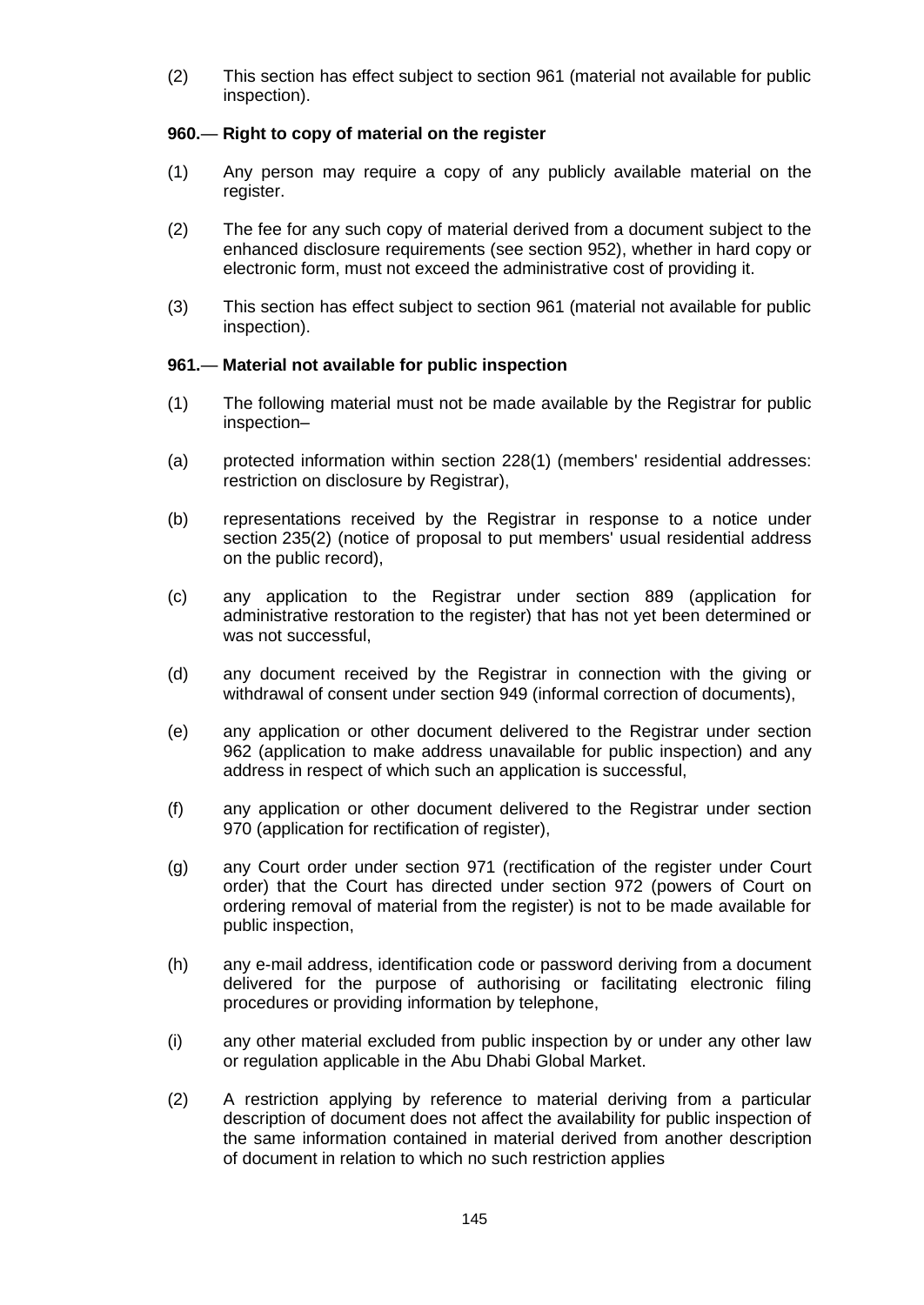(3) Material to which this section applies need not be retained by the Registrar for longer than appears to the Registrar reasonably necessary for the purposes for which the material was delivered to the Registrar.

# **962.**—**Application to Registrar to make address unavailable for public inspection**

- (1) The Registrar may make rules which provide for the Registrar, on application, to make an address on the register unavailable for public inspection.
- (2) The rules may make provision as to–
- (a) who may make an application,
- (b) the grounds on which an application may be made,
- (c) the information to be included in and documents to accompany an application,
- (d) the notice to be given of an application and of its outcome, and
- (e) how an application is to be determined.
- (3) Provision under subsection (2)(e) may in particular–
- (a) confer a discretion on the Registrar,
- (b) provide for a question to be referred to a person other than the Registrar for the purposes of determining the application.
- (4) An application must specify the address to be removed from the register and indicate where on the register it is.
- (5) The rules may provide–
- (a) that an address is not to be made unavailable for public inspection under this section unless replaced by a service address, and
- (b) that in such a case the application must specify a service address.

### **963.**— **Form of application for inspection or copy**

- (1) The Registrar may specify the form and manner in which application is to be made for-
- (a) inspection under section 959, or
- (b) a copy under section 960.

### **964.**— **Form and manner in which copies to be provided**

- (1) The following provisions apply as regards the form and manner in which copies are to be provided under section 960.
- (2) Copies of documents subject to the enhanced disclosure requirements must be provided in hard copy or electronic form, as the applicant chooses.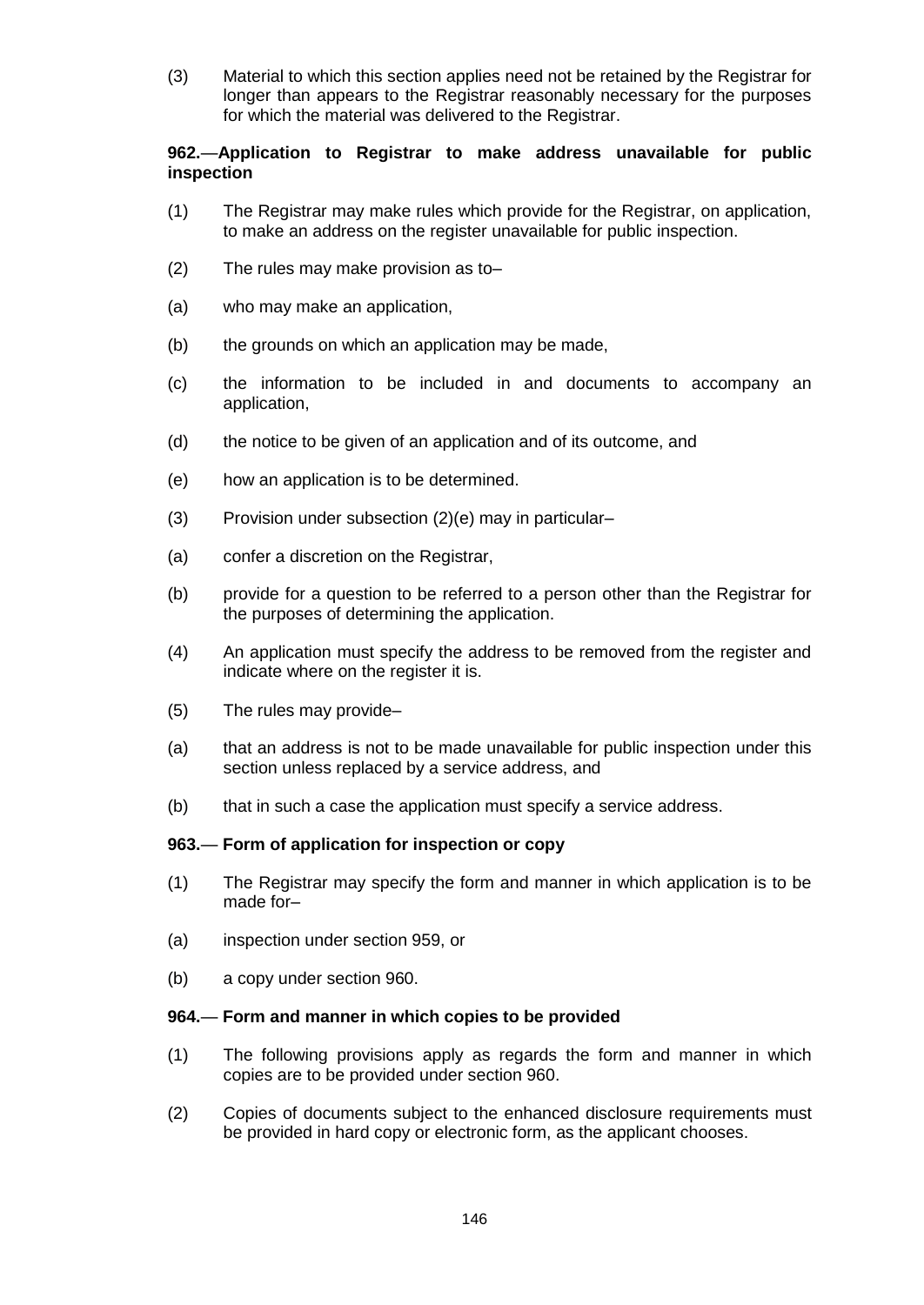(3) Subject to the preceding provisions of this section, the Registrar may determine the form and manner in which copies are to be provided.

## **965.**— **Certification of copies as accurate**

- (1) Copies provided under section 960 in hard copy form must be certified as true copies unless the applicant dispenses with such certification.
- (2) Copies so provided in electronic form must not be certified as true copies unless the applicant expressly requests such certification.
- (3) A copy provided under section 960, certified by the Registrar (whose official position it is unnecessary to prove) to be an accurate record of the contents of the original document, is in all legal proceedings admissible in evidence–
- (a) as of equal validity with the original document, and
- (b) as evidence of any fact stated in the original document of which direct oral evidence would be admissible.
- (4) Except in the case of documents that are subject to the enhanced disclosure requirements (see section 952), copies provided by the Registrar may, instead of being certified in writing to be an accurate record, be sealed with the Registrar's official seal."

## **60. Correction or removal of material on the register**

Sections 968 to 973 apply to LLPs, modified so that they read as follows—

## **"968.**— **Registrar's notice to resolve inconsistency on the register**

- (1) Where it appears to the Registrar that the information contained in a document delivered to the Registrar is inconsistent with other information on the register, the Registrar may give notice to the LLP to which the document relates–
- (a) stating in what respects the information contained in it appears to be inconsistent with other information on the register, and
- (b) requiring the LLP to take steps to resolve the inconsistency.
- (2) The notice must–
- (a) state the date on which it is issued, and
- (b) require the delivery to the Registrar, within 14 days after that date, of such replacement or additional documents as may be required to resolve the inconsistency.
- (3) If the necessary documents are not delivered within the period specified, contravention of the Companies Regulations is committed by–
- (a) the LLP, and
- (b) every designated member of the LLP who is in default.
- (4) A person who commits the contravention referred to subsection (3) is liable to a level 2 fine.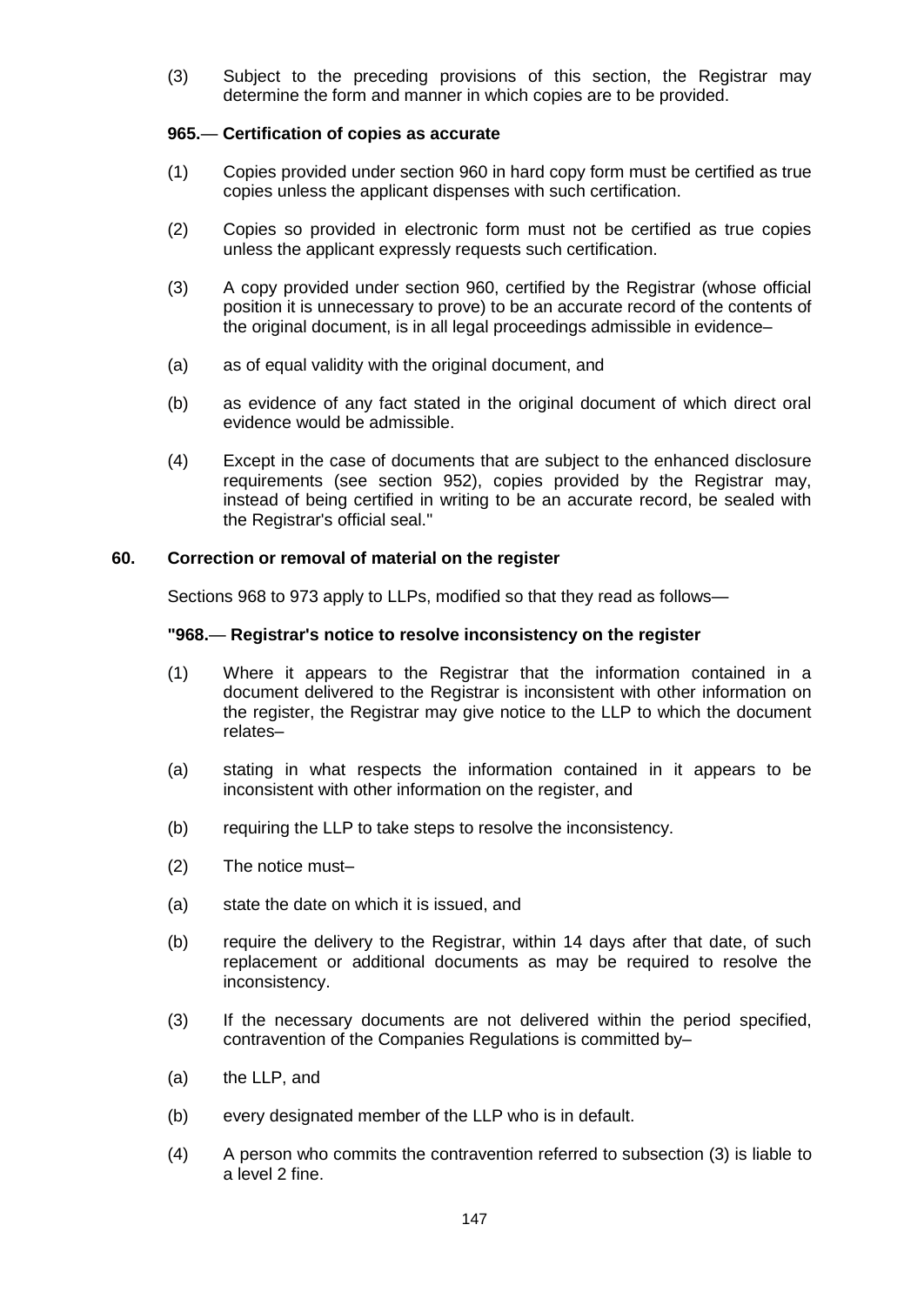# **969.**— **Administrative removal of material from the register**

- (1) The Registrar may remove from the register anything that there was power, but no duty, to include.
- (2) This power is exercisable, in particular, so as to remove–
- (a) unnecessary material within the meaning of section 948, and
- (b) material derived from a document that has been replaced under–

section 950 (replacement of document not meeting requirements for proper delivery),

or

section 968 (notice to remedy inconsistency on the register).

- (3) This section does not authorise the removal from the register of–
- (a) anything whose registration has had legal consequences in relation to the LLP as regards–
- (i) its formation,
- (ii) a change of name,
- (iii) its re-registration,
- (iv) a change of registered office,
- (v) the registration of a charge, or
- (vi) its dissolution,
- (b) an address that is a person's service address for the purposes of section 1000 (service of documents on members).
- (4) On or before removing any material under this section (otherwise than at the request of the LLP) the Registrar must give notice–
- (a) to the person by whom the material was delivered (if the identity, and name and address of that person are known), or
- (b) to the LLP to which the material relates (if notice cannot be given under paragraph (a) and the identity of that LLP is known).
- (5) The notice must–
- (a) state what material the Registrar proposes to remove, or has removed, and on what grounds, and
- (b) state the date on which it is issued.

### **970.**— **Rectification of register on application to Registrar**

(1) The Registrar may make rules providing for the Registrar, on application, to remove from the register material of a description specified in the rules that–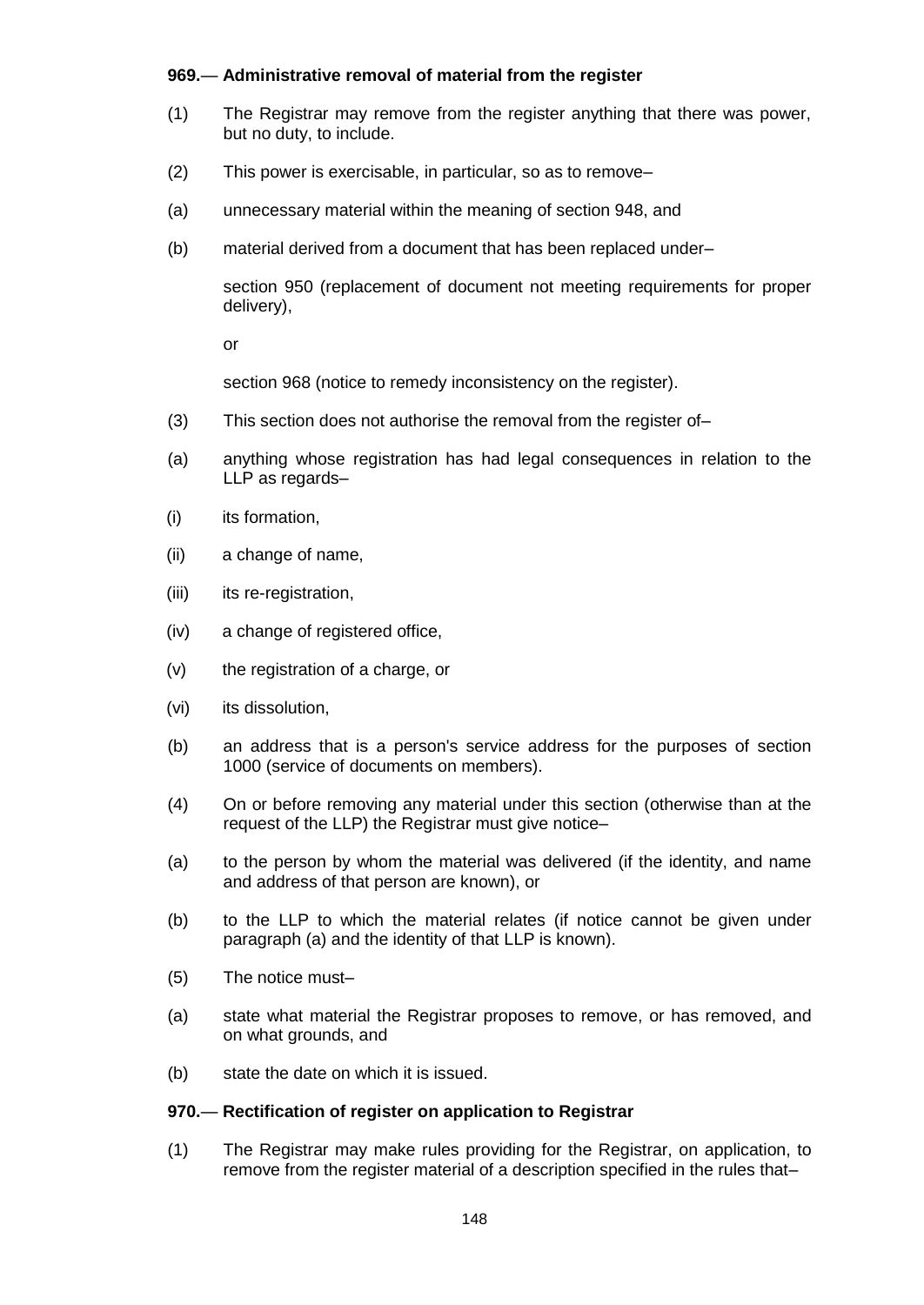- (a) derives from anything invalid or ineffective or that was done without the authority of the LLP, or
- (b) is factually inaccurate, or is derived from something that is factually inaccurate or forged.
- (2) The rules may make provision as to–
- (a) who may make an application,
- (b) the information to be included in and documents to accompany an application,
- (c) the notice to be given of an application and of its outcome,
- (d) a period in which objections to an application may be made, and
- (e) how an application is to be determined.
- (3) An application must–
- (a) specify what is to be removed from the register and indicate where on the register it is, and
- (b) be accompanied by a statement that the material specified in the application complies with this section and the rules.
- (4) If no objections are made to the application, the Registrar may accept the statement as sufficient evidence that the material specified in the application should be removed from the register.
- (5) Where anything is removed from the register under this section the registration of which had legal consequences as mentioned in section 969(3), any person appearing to orders as appear just with respect to the legal effect (if any) to be accorded to the material by virtue of its having appeared on the register.

#### **971.**— **Rectification of the register under Court order**

- (1) The Registrar shall remove from the register any material–
- (a) that derives from anything that the Court has declared to be invalid or ineffective, or to have been done without the authority of the LLP, or
- (b) that a Court declares to be factually inaccurate, or to be derived from something that is factually inaccurate, or forged, and that the Court directs should be removed from the register.
- (2) The Court order must specify what is to be removed from the register and indicate where on the register it is.
- (3) The Court must not make an order for the removal from the register of anything the registration of which had legal consequences as mentioned in section 969(3) unless satisfied–
- (a) that the presence of the material on the register has caused, or may cause, damage to the LLP, and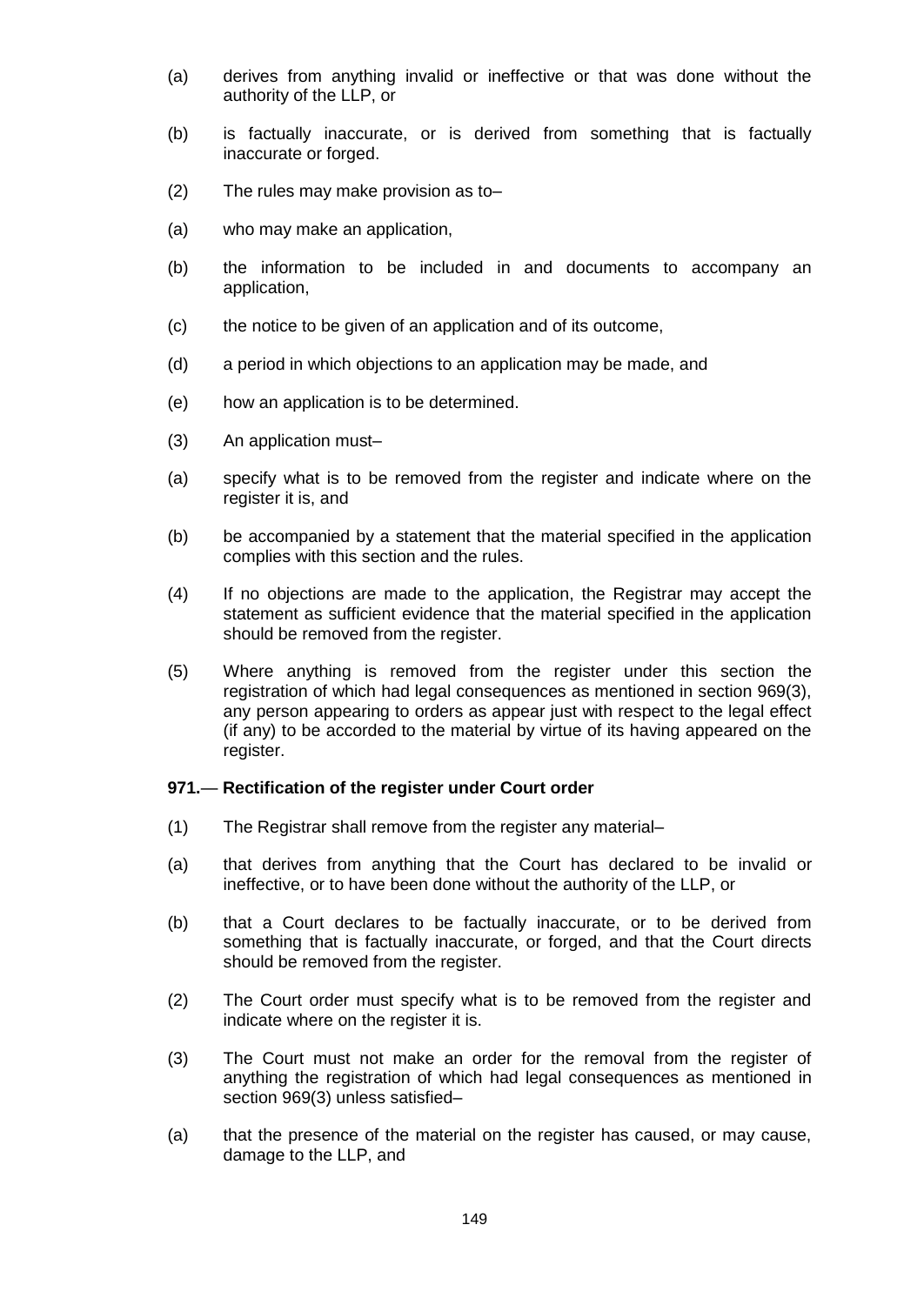- (b) that the LLP's interest in removing the material outweighs any interest of other persons in the material continuing to appear on the register.
- (4) Where in such a case the Court does make an order for removal, it may make such consequential orders as appear just with respect to the legal effect (if any) to be accorded to the material by virtue of its having appeared on the register.
- (5) A copy of the Court's order must be sent to the Registrar for registration.
- (6) This section does not apply where the Court has other, specific, powers to deal with the matter, for example under–
- (a) the provisions of Part 14 relating to the revision of defective accounts and reports, or
- (b) section 803 (rectification of register) .

### **972.**— **Powers of Court on ordering removal of material from the register**

- (1) Where the Court makes an order for the removal of anything from the register under section 971 (rectification of the register), it may give directions under this section.
- (2) It may direct that any note on the register that is related to the material that is the subject of the Court's order shall be removed from the register.
- (3) It may direct that its order shall not be available for public inspection as part of the register.
- (4) It may direct–
- (a) that no note shall be made on the register as a result of its order, or
- (b) that any such note shall be restricted to such matters as may be specified by the Court.
- (5) The Court shall not give any direction under this section unless it is satisfied–
- $(a)$  that-
- (i) the presence on the register of the note or, as the case may be, of an unrestricted note, or
- (ii) the availability for public inspection of the Court's order,

may cause damage to the LLP, and

(b) that the LLP's interest in non-disclosure outweighs any interest of other persons in disclosure.

# **973.**— **Public notice of removal of certain material from the register**

- (1) The Registrar must cause to be published–
- (a) on its website, or
- (b) in accordance with section 988 (alternative means of giving public notice),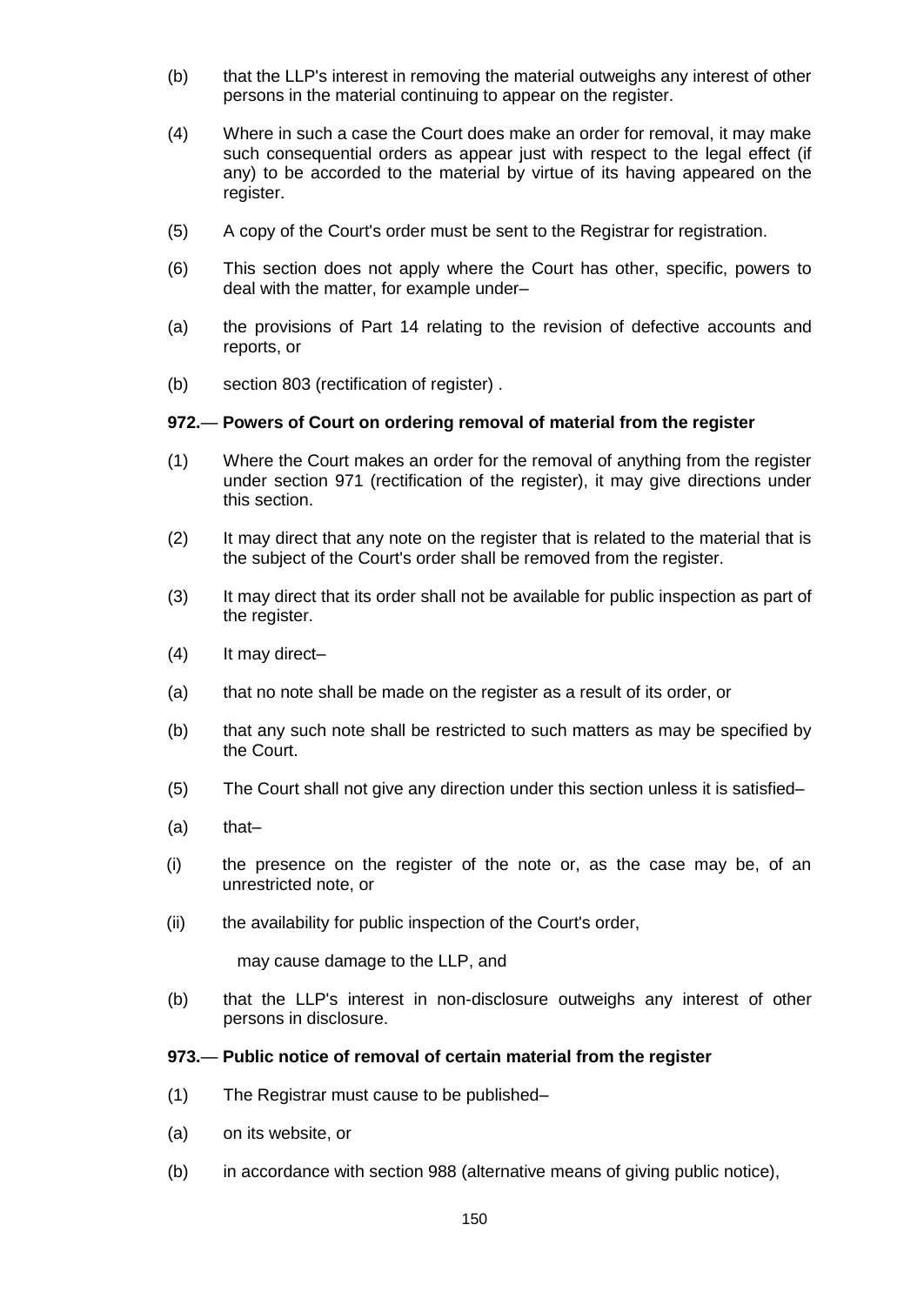notice of the removal from the register of any document subject to the enhanced disclosure requirements (see section 952) or of any material derived from such a document.

(2) The notice must state the name and registered number of the LLP, the description of document and the date of receipt."

### **61. Language requirements: translation**

Sections 977 to 979 and 981 apply to LLPs, modified so that they read as follows—

### **"977.**— **Documents to be drawn up and delivered in English**

- (1) The general rule is that all documents required to be delivered to the Registrar must be drawn up and delivered in English.
- (2) This is subject to section 978 (documents that may be drawn up and delivered in other languages).

### **978.**— **Documents that may be drawn up and delivered in other languages**

- (1) Documents to which this section applies may be drawn up and delivered to the Registrar in a language other than English, but when delivered to the Registrar they must be accompanied by a certified translation into English.
- (2) This section applies to–
- (a) documents required to be delivered under section 394(2)(f) (LLP included in accounts of larger group: required to deliver copy of group accounts),
- (b) certified copies delivered under Part 24 (LLP charges),
- (c) documents of any other description specified in rules made by the Board.

### **979.**— **Certified translations**

- (1) In this Part a "certified translation" means a translation certified to be a correct translation.
- (2) In the case of any discrepancy between the original language version of a document and a certified translation–
- (a) the LLP may not rely on the translation as against a third party, but
- (b) a third party may rely on the translation unless the LLP shows that the third party had knowledge of the original.
- (3) A "third party" means a person other than the LLP or the Registrar."

### **"981.**— **Transliteration of names and addresses: voluntary transliteration into Roman characters**

(4) Where a name or address is or has been delivered to the Registrar in a permitted form using Arabic, or another form other than Roman characters, the LLP (or other body) to which the document relates shall deliver to the Registrar a transliteration into Roman characters.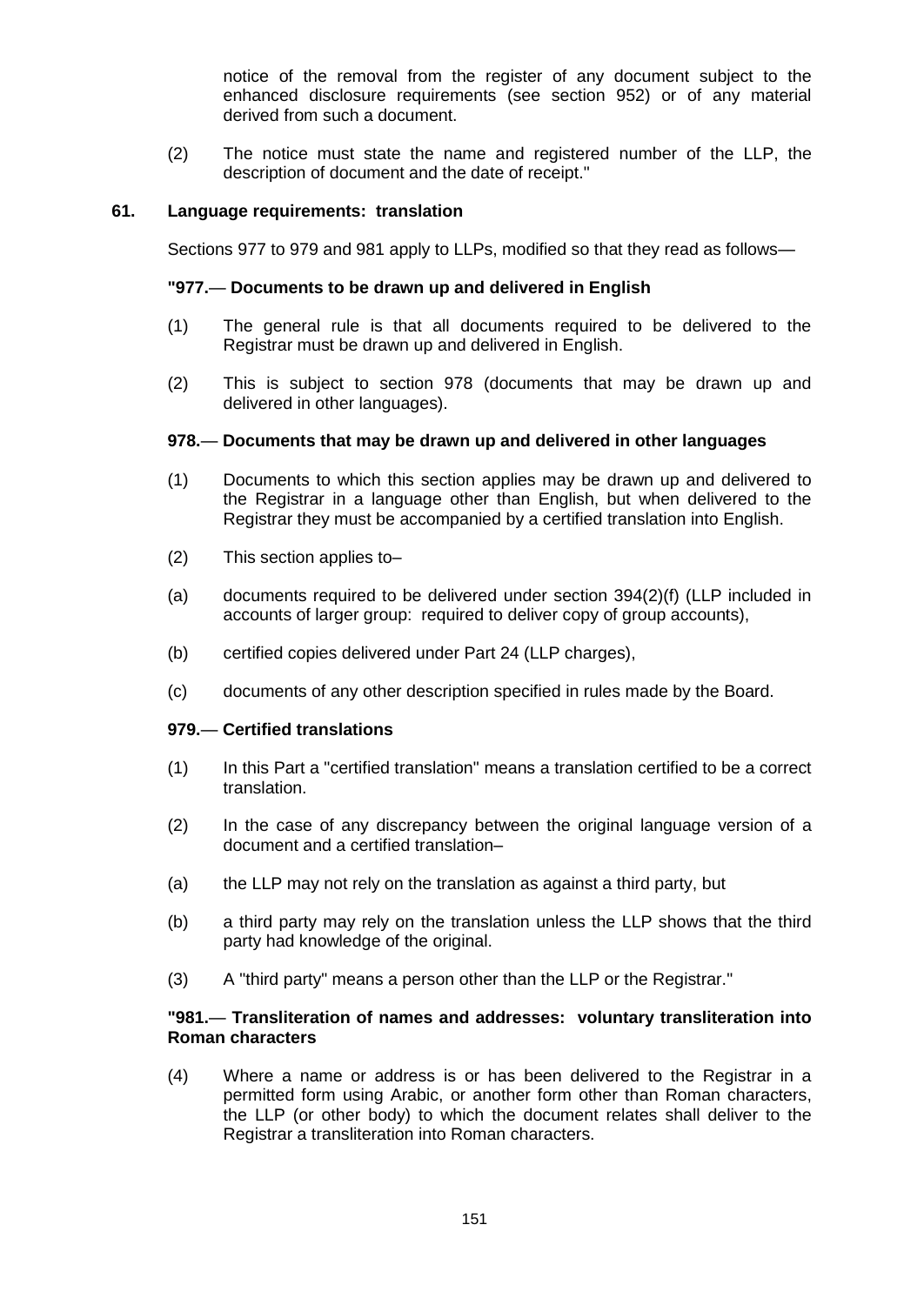(5) The power of the Registrar to impose requirements as to the form and manner of delivery includes power to impose requirements as to the identification of the original document and the delivery of the transliteration in a form and manner enabling it to be associated with the original."

# **62. Supplementary provisions**

Sections 984 and 985 apply to LLPs, modified so that they read as follows—

## **"984.**— **General false statement contravention**

- (1) It is a contravention of the Companies Regulations for a person knowingly or recklessly–
- (a) to deliver or cause to be delivered to the Registrar, for any purpose of the Companies Regulations, a document, or
- (b) to make to the Registrar, for any such purpose, a statement,

that is misleading, false or deceptive in a material particular.

(2) A person who commits the contravention referred to in subsection (1) is liable to a fine of up to level 7.

# **985.**— **Enforcement of LLP's filing obligations**

- (1) This section applies where a LLP has made default in complying with any obligation under the Companies Regulations–
- (a) to deliver a document to the Registrar, or
- (b) to give notice to the Registrar of any matter.
- (2) The Registrar, or any member or creditor of the LLP, may give notice to the LLP requiring it to comply with the obligation.
- (3) If the LLP fails to make good the default within 14 days after service of the notice, the Registrar, or any member or creditor of the LLP, may apply to the Court for an order directing the LLP, and any specified member of it, to make good the default within a specified time.
- (4) The Court's order may provide that all costs of or incidental to the application are to be borne by the LLP or by any members of it responsible for the default.
- (5) This section does not affect the operation of any law or regulation applicable in the Abu Dhabi Global Market imposing a fine for the default."

# **CHAPTER 18: OFFENCES**

### **63. Liability of member in default**

Sections 990 and 991 apply to LLPs for the purposes of the Companies Regulations, modified so that they read as follows—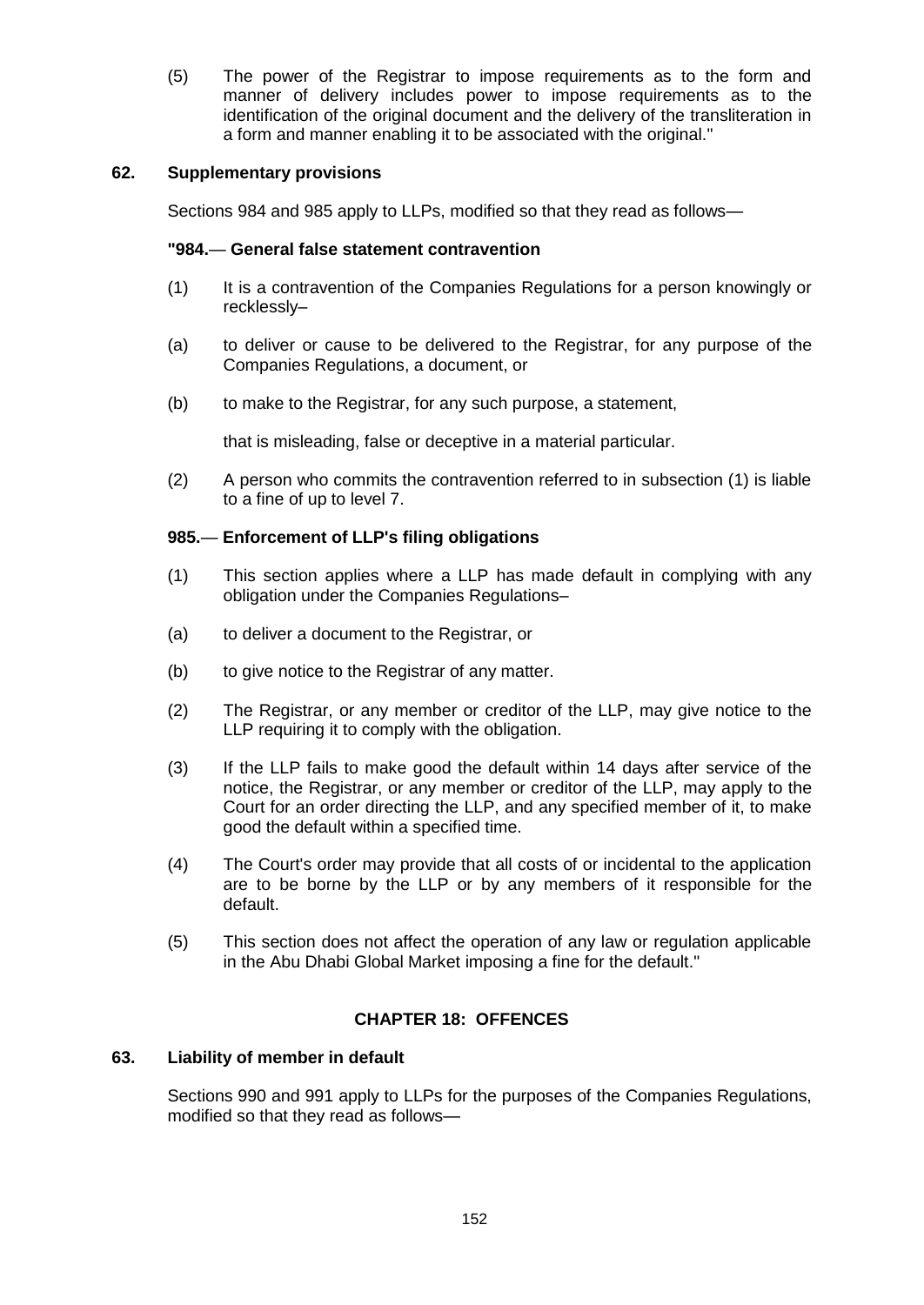# **"990.**— **Liability of member in default**

- (1) This section has effect for the purposes of any provision of the Companies Regulations to the effect that, in the event of contravention of the Companies Regulations in relation to a LLP, a contravention is committed by every member or, as the case may be, designated member, of the LLP who is in default.
- (2) A member or designated member is "in default" for the purposes of the provision if he authorises or permits, participates in, or fails to take all reasonable steps to prevent, the contravention.

# **991.**— **Liability of company or LLP as member in default**

- (1) Where a company or an LLP is a member or designated member of an LLP, it does not commit a contravention of the Companies Regulations as a member or designated member in default unless (in the case of a company) one of its officers is in default or (in the case of a member LLP) one of its members is in default.
- (2) Where any such contravention of the Companies Regulations is committed by a company or LLP the officer or member in question also commits a contravention of the Companies Regulations and is liable to be fined accordingly.
- (3) In this section an officer or member is "in default" for the purposes of the provision if he authorises or permits, participates in, or fails to take all reasonable steps to prevent, the contravention.
- (4) The provisions of this section are without prejudice to any other fine, censure or legal proceeding to which a member may be subject under the Companies Regulations or any other law or regulation applicable in the Abu Dhabi Global Market."

# **CHAPTER 19: SUPPLEMENTARY PROVISIONS AND INTERPRETATION**

# **64. LLP records**

Sections 994 to 998 apply to LLPs, modified so that they read as follows—

# **"994.**— **Meaning of "LLP records"**

In this Part "LLP records" means–

- (a) any register, index, accounting records, agreement, memorandum, minutes or other document required by the Companies Regulations to be kept by a LLP, and
- (b) any register kept by a LLP of its debenture holders.

# **995.**— **Form of LLP records**

- (1) LLP records–
- (a) may be kept in hard copy or electronic form, and
- (b) may be arranged in such manner as the members of the LLP think fit,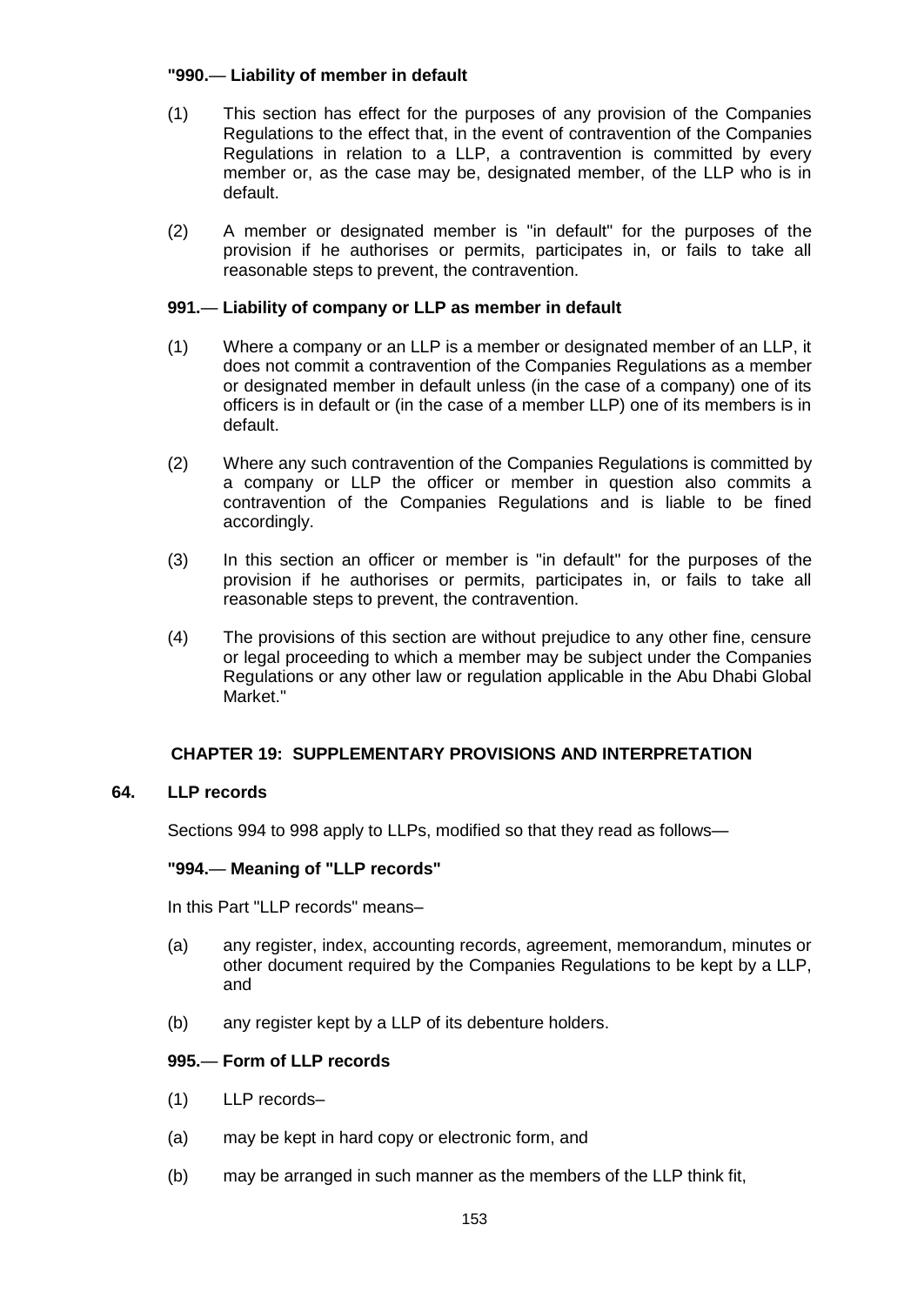provided the information in question is adequately recorded for future reference.

- (2) Where the records are kept in electronic form, they must be capable of being reproduced in hard copy form.
- (3) If a LLP fails to comply with this section, a contravention of the Companies Regulations is committed by every member of the LLP who is in default.
- (4) A person who commits the contravention referred to in subsection (3) is liable to a level 2 fine.

### **996.**— **Rules about where certain LLP records to be kept available for inspection**

- (1) The Board may make rules specifying places other than a LLP's registered office at which LLP records required to be kept available for inspection under a relevant provision may be so kept in compliance with that provision.
- (2) The "relevant provisions" are section 118 (register of members),

section 156 (register of members' residential addresses),

section 798 (instruments creating charges).

- (3) The rules may specify a place by reference to the LLP's principal place of business, the place at which the LLP keeps any other records available for inspection or in any other way.
- (4) The rules may provide that a LLP does not comply with a relevant provision by keeping LLP records available for inspection at a place specified in the rules unless conditions specified in the rules are met.
- (5) The rules–
- (a) need not specify a place in relation to each relevant provision,
- (b) may specify more than one place in relation to a relevant provision.
- (6) A requirement under a relevant provision to keep LLP records available for inspection is not complied with by keeping them available for inspection at a place specified in the rules unless all the LLP's records subject to the requirement are kept there.

#### **997.**— **Regulations about inspection of records and provision of copies**

- (1) The Board may make rules as to the obligations of a LLP that is required by any provision of the Companies Regulations–
- (a) to keep available for inspection any LLP records, or
- (b) to provide copies of any LLP records.
- (2) A LLP that fails to comply with the rules is treated as having refused inspection or, as the case may be, having failed to provide a copy.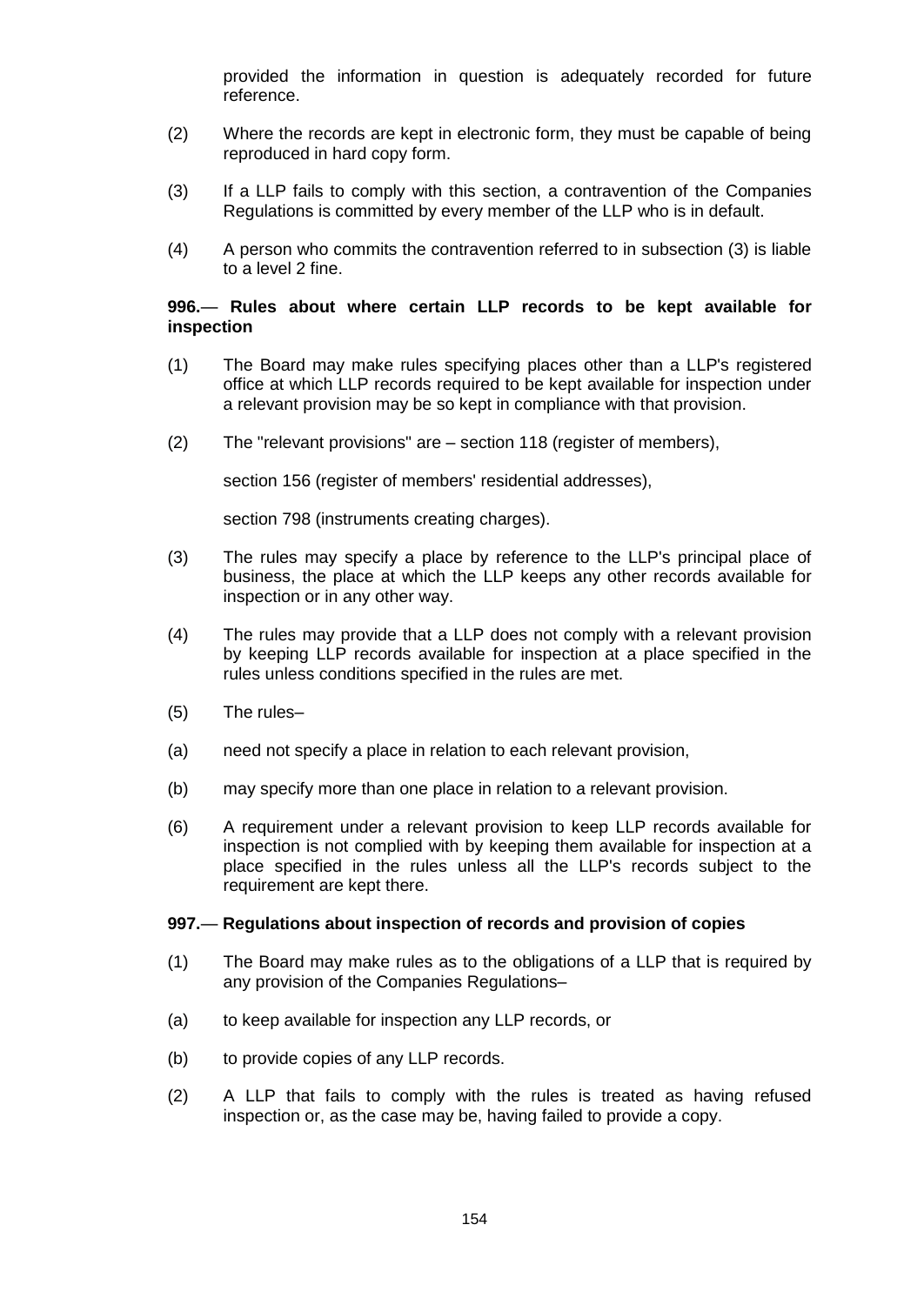- (3) The rules may–
- (a) make provision as to the time, duration and manner of inspection, including the circumstances in which and extent to which the copying of information is permitted in the course of inspection, and
- (b) define what may be required of the LLP as regards the nature, extent and manner of extracting or presenting any information for the purposes of inspection or the provision of copies.
- (4) Where there is power to charge a fee, the rules may make provision as to the amount of the fee and the basis of its calculation.
- (5) Nothing in any provision of the Companies Regulations or in the rules shall be read as preventing a LLP –
- (a) from affording more extensive facilities than are required by the rules, or
- (b) where a fee may be charged, from charging a lesser fee than that prescribed or none at all.

# **998.**— **Duty to take precautions against falsification**

- (1) Adequate precautions must be taken by LLPs–
- (a) to guard against falsification of LLP records, and
- (b) to facilitate the discovery of falsification of LLP records.
- (2) If a LLP fails to comply with this section, a contravention of the Companies Regulations is committed by every member of the LLP who is in default.
- (3) A person who commits the contravention referred to in subsection (2) under this section is liable to a level 2 fine."

### **65. Service addresses**

Sections 999 to 1002 apply to LLPs, modified so that they read as follows—

# **"999.**— **Service of documents on LLP**

- (1) A document may be served on a LLP by leaving it at, or sending it by post to, the LLP's registered office.
- (2) For the purposes of this section a person's "registered address" means any address for the time being shown as a current address in relation to that person in the part of the register available for public inspection.
- (3) Further provision as to service and other matters is made in the LLP communications provisions (see section 1003).

### **1000.**— **Service of documents on members and others**

- (1) A document may be served on a person to whom this section applies if it is–
- (a) delivered to him in person, or
- (b) left at his residential or service address, or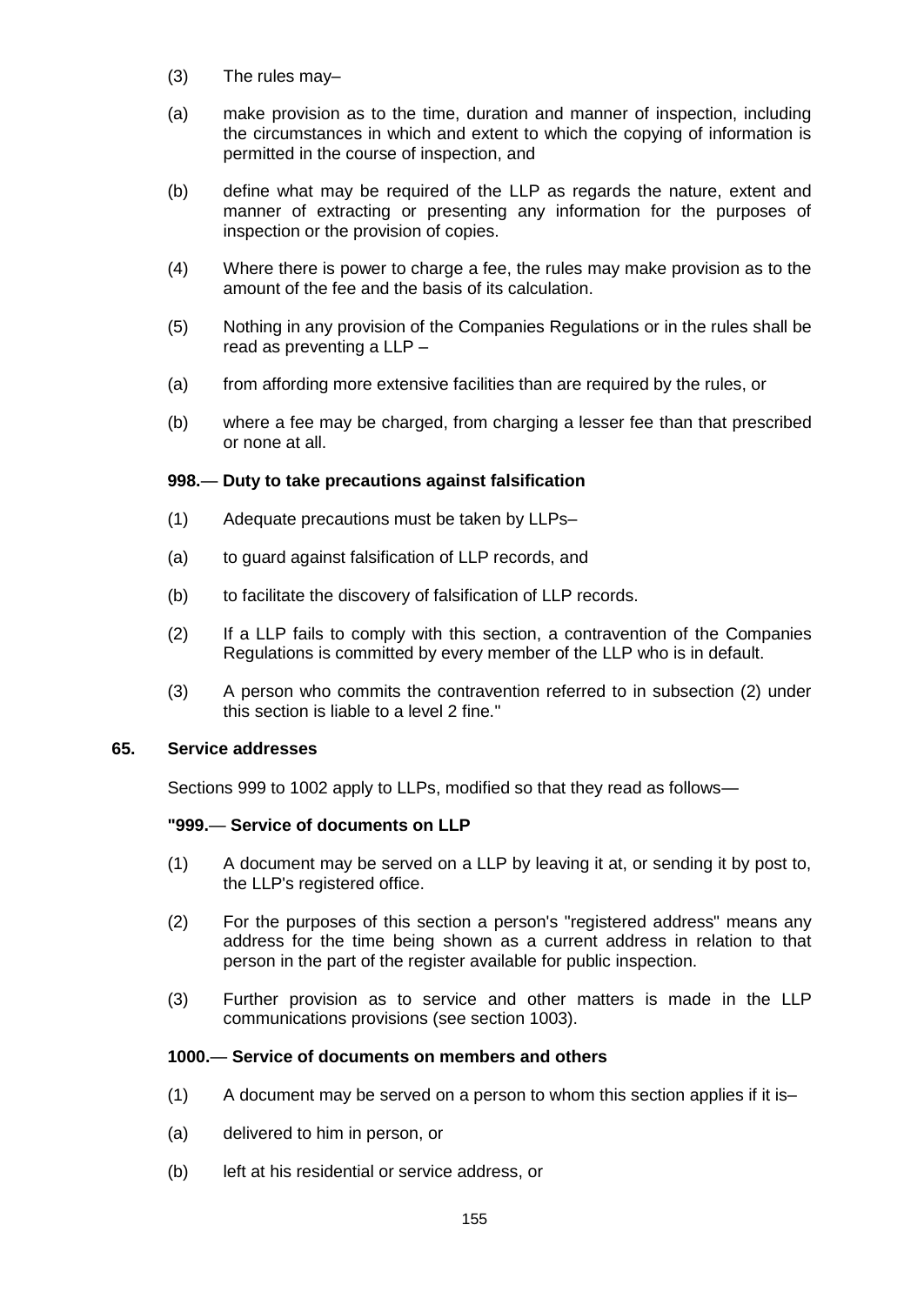- (c) sent by post to him at his service address.
- (2) This section applies to a member of a LLP.
- (3) This section applies whatever the purpose of the document in question.

It is not restricted to service for purposes arising out of or in connection with the appointment or position mentioned in subsection (2) or in connection with the LLP concerned.

- (4) For the purposes of subsection (3)(c), service (whether the expression "serve" or the expression "give" or "send" or any other expression is used) of documents by post is, unless the contrary intention appears, deemed to be effected by properly addressing, pre-paying and posting a letter containing the document and, unless the contrary is proved, effected at the time at which the letter would be delivered in the ordinary course of post and, as it applies in relation to that subsection, the proper address of a person is–
- (a) in the case of a firm incorporated or formed in the Abu Dhabi Global Market, its registered or principal office, or the registered office of its registered agent,
- (b) in the case of a firm incorporated or formed outside the Abu Dhabi Global Market –
- (i) if it has a place of business in the Abu Dhabi Global Market, its principal office in the Abu Dhabi Global Market, or
- (ii) if it does not have a place of business in the Abu Dhabi Global Market, its registered or principal office,
- (c) in the case of an individual, his last known address.
- (5) In the case of a creditor of the LLP a document is treated as given to him if it is left or sent by post to him–
- (a) at the place of business of his with which the LLP has had dealings by virtue of which he is a creditor of the LLP, or
- (b) if there is more than one such place of business, at each of them.
- (6) Further provision as to service and other matters is made in the LLP communications provisions (see section 1003).
- (7) Nothing in this section shall be read as affecting any applicable law, regulation, or rule of law under which permission is required for service out of the jurisdiction.

### **1001.**— **Service addresses**

In the Companies Regulations a "service address", in relation to a person, means a post box or other address at which documents may be effectively served on that person by a postal service operating in the United Arab Emirates.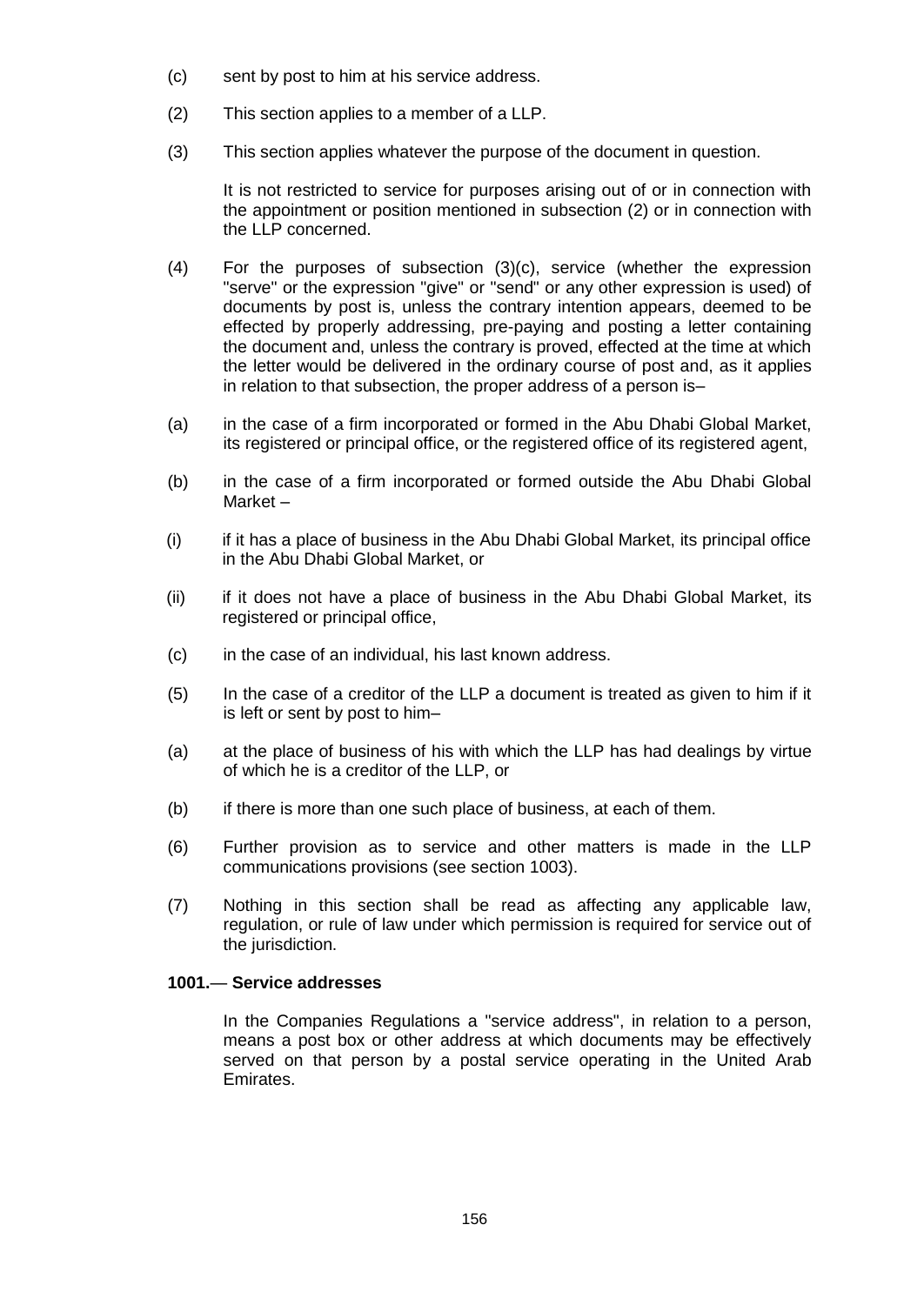## **1002.**— **Requirement to give service address**

Any obligation under the Companies Regulations to give a person's address is, unless otherwise expressly provided, to give a service address for that person."

## **66. Courts and legal proceedings**

Section 1014 applies to LLPs for the purposes of the Companies Regulations, modified so that it reads as follows—

## **"1014.**— **Power of Court to grant relief in certain cases**

- (1) If in proceedings for negligence, default, breach of duty or breach of trust against–
- (a) a member of a LLP, or
- (b) a person employed by a LLP as auditor (whether he is or is not member of the LLP),

it appears to the Court hearing the case that the member or person is or may be liable but that he acted honestly and reasonably, and that having regard to all the circumstances of the case (including those connected with his appointment) he ought fairly to be excused, the Court may relieve him, either wholly or in part, from his liability on such terms as it thinks fit.

- (2) If any such member or person has reason to apprehend that a claim will or might be made against him in respect of negligence, default, breach of duty or breach of trust–
- (a) he may apply to the Court for relief, and
- (b) the Court has the same power to relieve him as it would have had if it had been a Court before which proceedings against him for negligence, default, breach of duty or breach of trust had been brought."

# **67. LLPs: Interpretation**

Section 1024 applies to LLPs for the purposes of the Companies Regulations, modified so that it reads as follows**—**

### **"1024.— Dormant LLPs**

- (1) For the purposes of the Companies Regulations an LLP is "dormant" during any period in which it has no significant accounting transaction.
- (2) A "significant accounting transaction" means a transaction that is required by section 379 to be entered in the LLP's accounting records.
- (3) In determining whether or when an LLP is dormant, there shall be disregarded any transaction consisting of the payment of–
- (a) a fee to the Registrar on a change of the LLP's name,
- (b) a fine under section 426 (default in filing accounts), or
- (c) a fee to the Registrar for the registration of an annual return.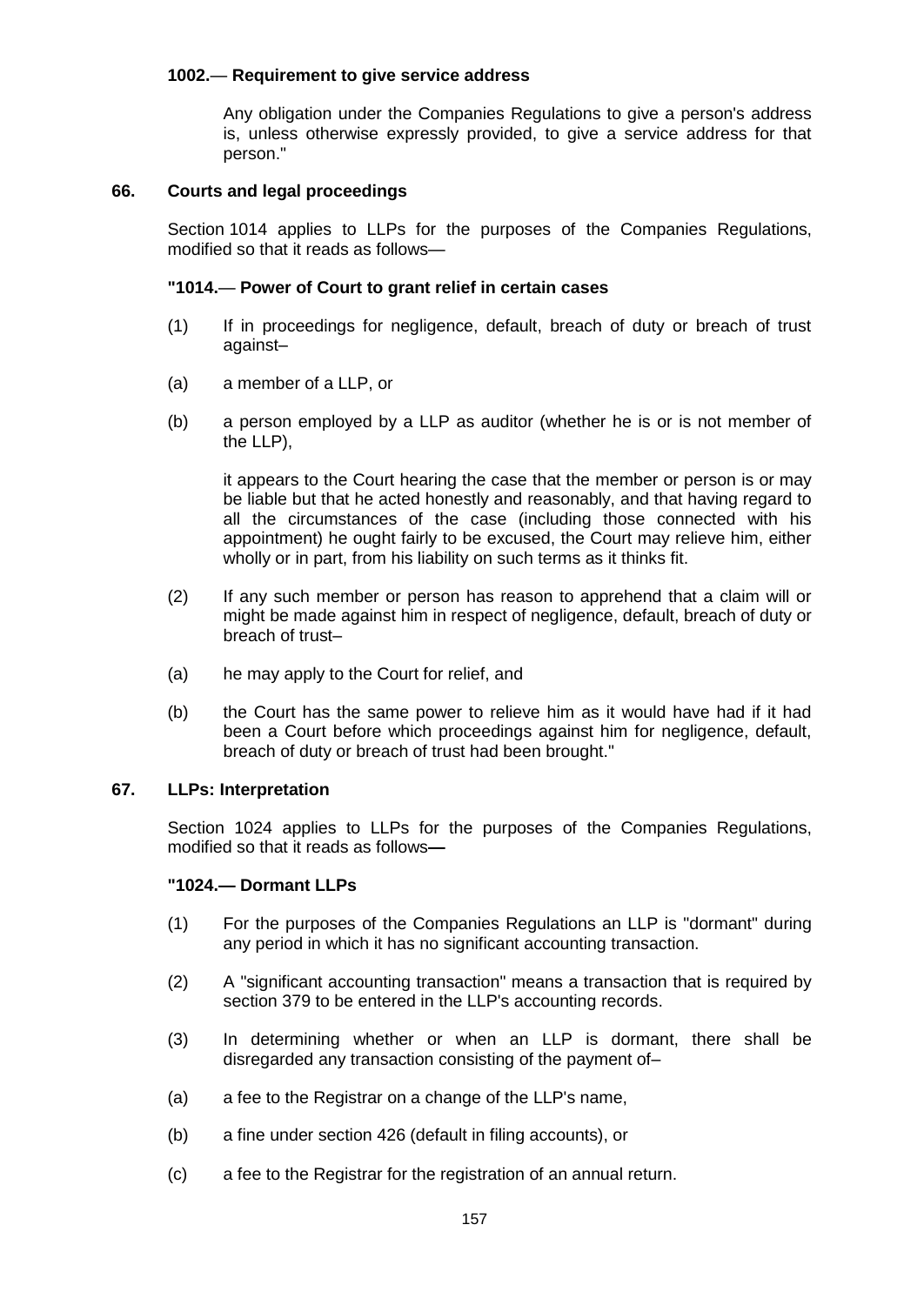(4) Any reference in the Companies Regulations to a body corporate other than a company being dormant has a corresponding meaning."

### **68. Requirements of this Act**

Section 1027 applies to LLPs for the purposes of the Companies Regulations, modified so that it reads as follows—

## **"1027.**— **References to requirements of the Companies Regulations**

References in the LLP law provisions of the Companies Regulations to the requirements of the Companies Regulations include the requirements of rules made under them."

## **69. Minor definitions**

Section 1028 applies to LLPs for the purposes of the Companies Regulations, modified so that it reads as follows—

### **"1028.**— **Minor definitions: general**

(1) In the Companies Regulations–

"body corporate" and "corporation" include a body incorporated other than under the Companies Regulations, but do not include–

- (a) a corporation sole, or
- (b) a partnership that, whether or not a legal person, is not regarded as a body corporate under the law by which it is governed,

"conditional sale agreement" means an agreement for the sale of goods or land under which the purchase price or part of it is payable by instalments, and the property in the goods or land is to remain in the seller (notwithstanding that the buyer is to be in possession of the goods or land) until such conditions as to the payment of instalments or otherwise as may be specified in the agreement are fulfilled,

"firm" means any entity, whether or not a legal person, that is not an individual and includes a body corporate, a corporation sole and a partnership or other unincorporated association,

"hire-purchase agreement" means an agreement, other than a conditional sale agreement, under which−

- (c) goods are bailed in return for periodical payments by the person to whom they are bailed, and
- (d) the property in the goods will pass to that person if the terms of the agreement are complied with and one or more of the following occurs−
- (i) the exercise of an option to purchase by that person,
- (ii) the doing of any other specified act by any party to the agreement,
- (iii) the happening of any other specified event,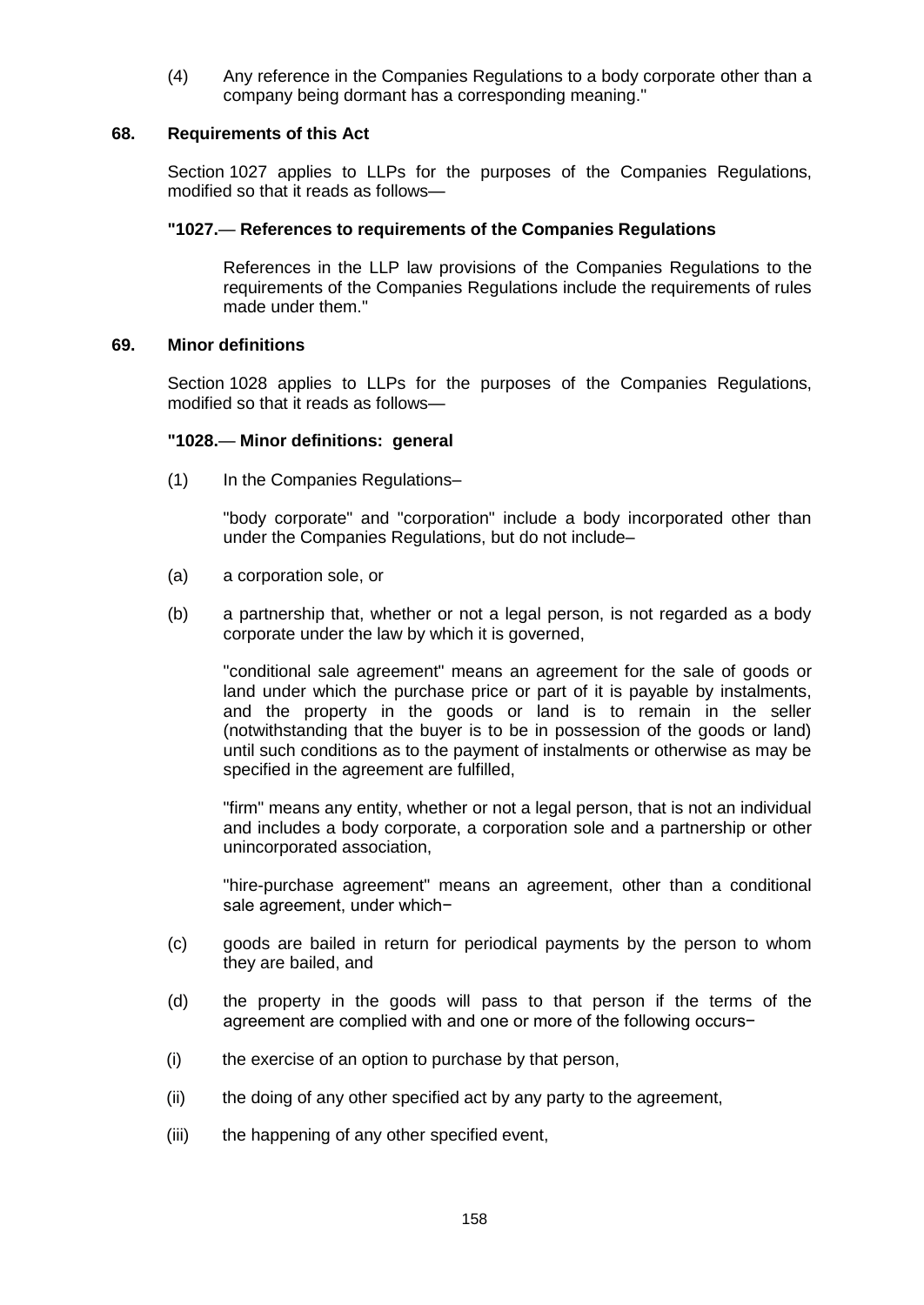"LLP" means a limited liability partnership registered under the Limited Liability Partnerships Regulations 2015,

"LLP agreement" means any agreement, express or implied, between the members of the LLP or between the LLP and the members of the LLP which determines the mutual rights and duties of the members, and their rights and duties in relation to the LLP,

"non-ADGM LLP" means an LLP not formed or registered under the Companies Regulations,

"officer", in relation to a body corporate, includes a director, manager or secretary,

"parent LLP" means an LLP that is a parent undertaking (see section 1018 and Schedule 7),

"subsidiary LLP" means an LLP that is a subsidiary undertaking (see section 1018 and Schedule 7), and

"working day", in relation to a LLP, means every day except Friday, Saturday and public holidays in the United Arab Emirates."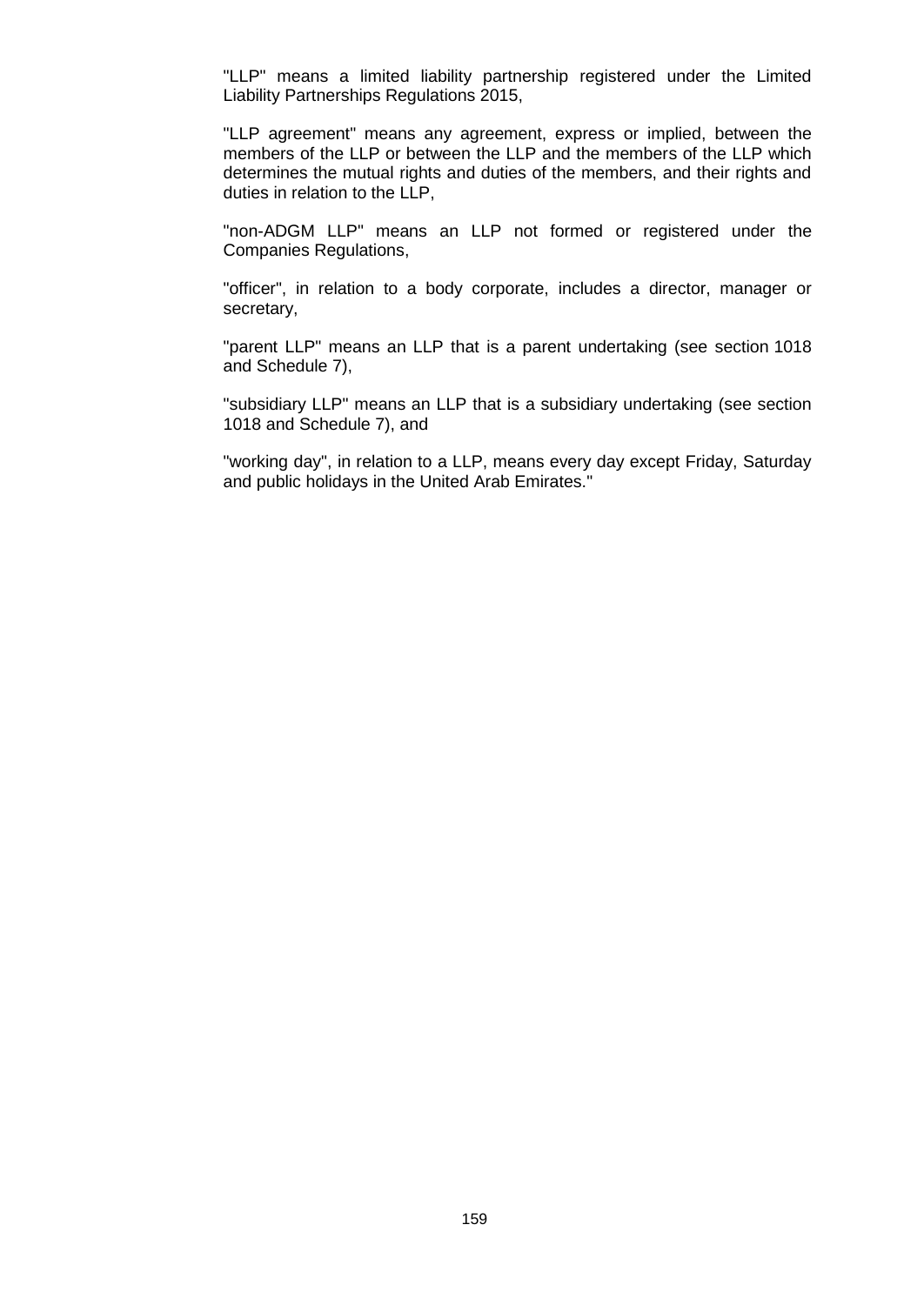## **PART 3 DEFAULT PROVISIONS**

The mutual rights and duties of the members and the mutual rights and duties of the LLP and the members shall be determined, subject to the provisions of the Limited Liability Partnerships Regulations 2015 and to the terms of any LLP agreement, by the following rules:

- (1) All the members of a LLP are entitled to share equally in the capital and profits of the LLP.
- (2) The LLP must indemnify each member in respect of payments made and personal liabilities incurred by him—
- (a) in the ordinary and proper conduct of the business of the LLP, or
- (b) in or about anything necessarily done for the preservation of the business or property of the LLP.
- (3) Every member may take part in the management of the LLP.
- (4) No member shall be entitled to remuneration for acting in the business or management of the LLP.
- (5) No person may be introduced as a member or voluntarily assign an interest in a LLP without the consent of all existing members.
- (6) Any difference arising as to ordinary matters connected with the business of the LLP may be decided by a majority of the members, but no change may be made in the nature of the business of the LLP without the consent of all the members.
- (7) The books and records of the LLP are to be made available for inspection at the registered office of the LLP or at such other place as the members think fit and every member of the LLP may when he thinks fit have access to and inspect and copy any of them.
- (8) Each member shall render true accounts and full information of all things affecting the LLP to any member or his legal representatives.
- (9) If a member, without the consent of the LLP, carries on any business of the same nature as and competing with the LLP, he must account for and pay over to the LLP all profits made by him in that business.
- (10) Every member must account to the LLP for any benefit derived by him without the consent of the LLP from any transaction concerning the LLP, or from any use by him of the property of the LLP, name or business connection.
- (11) No majority of the members can expel any member unless a power to do so has been conferred by express agreement between the members.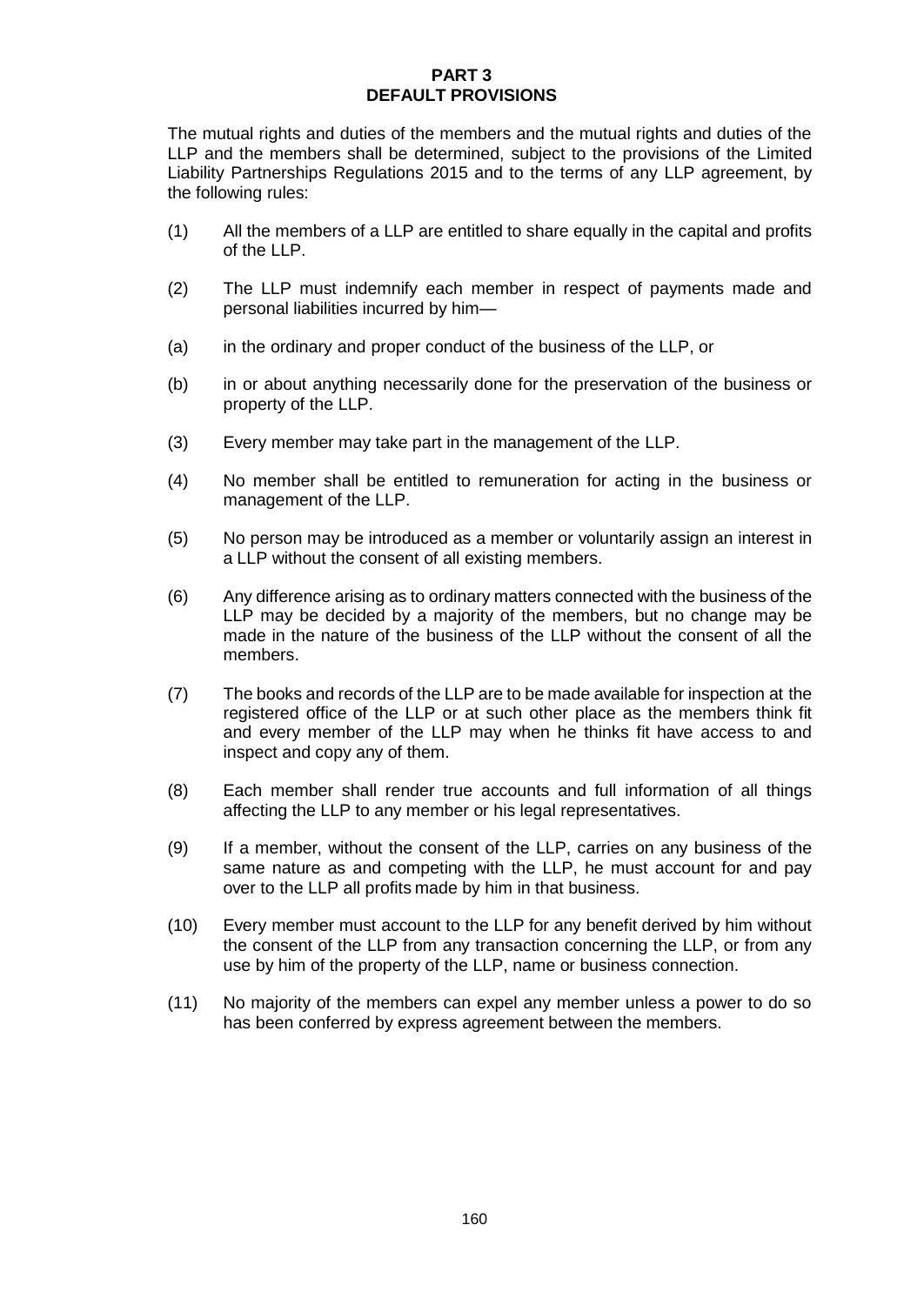## **PART 4: FEES RELATING TO LLPS**

# **CHAPTER 1: THE PERFORMANCE OF FUNCTIONS RELATING TO THE RECEIPT OF DOCUMENTS BY THE REGISTRAR AND THEIR REGISTRATION**

## **Interpretation**

## **1. General**

- (1) If the form of delivery is not specified in this Part, the fee specified below is only payable in respect of documents that are delivered in paper form.
- (2) Where no provision is made for same day registration of the documents required to be delivered to the Registrar in relation to this Part, the fee specified below is only payable in respect of the delivery of documents other than for same day registration.

## **Fees Payable**

# **2. LLPs**

In respect of the performance by the Registrar of his functions in relation to the registration of documents delivered to him, the fee specified in relation to each matter below is payable on the registration of the documents so delivered relating to that matter-

| Matter in relation to which fee is payable | <b>Amount of fee</b><br>(USD)                                                                                         |          |
|--------------------------------------------|-----------------------------------------------------------------------------------------------------------------------|----------|
| (a)                                        | for the registration of an application to reserve a name for an LLP<br>under section 47 of the Companies Regulations, | 200.00   |
|                                            | (i)<br>where the required documents are delivered in paper form<br>for same day registration,                         | 300.00   |
|                                            | (ii)<br>where the required documents are delivered in paper form<br>other than for same day registration,             | 250.00   |
| (b)                                        | for the registration of an application to extend the time period for<br>the reservation of an LLP name,               | 200.00   |
|                                            | (i)<br>where the required documents are delivered in paper form<br>for same day registration,                         | 300.00   |
|                                            | (ii)<br>where the required documents are delivered in paper form<br>other than for same day registration,             | 250.00   |
| (c)                                        | for the application for registration of amalgamation,                                                                 | 2,250.00 |
|                                            | (i)<br>where the required documents are delivered in paper form<br>for same day registration,                         | 3,375.00 |
|                                            | (ii)<br>where the required documents are delivered in paper form<br>other than for same day registration,             | 2,812.00 |
| (d)                                        | for the application for administrative restoration,                                                                   | 1,500.00 |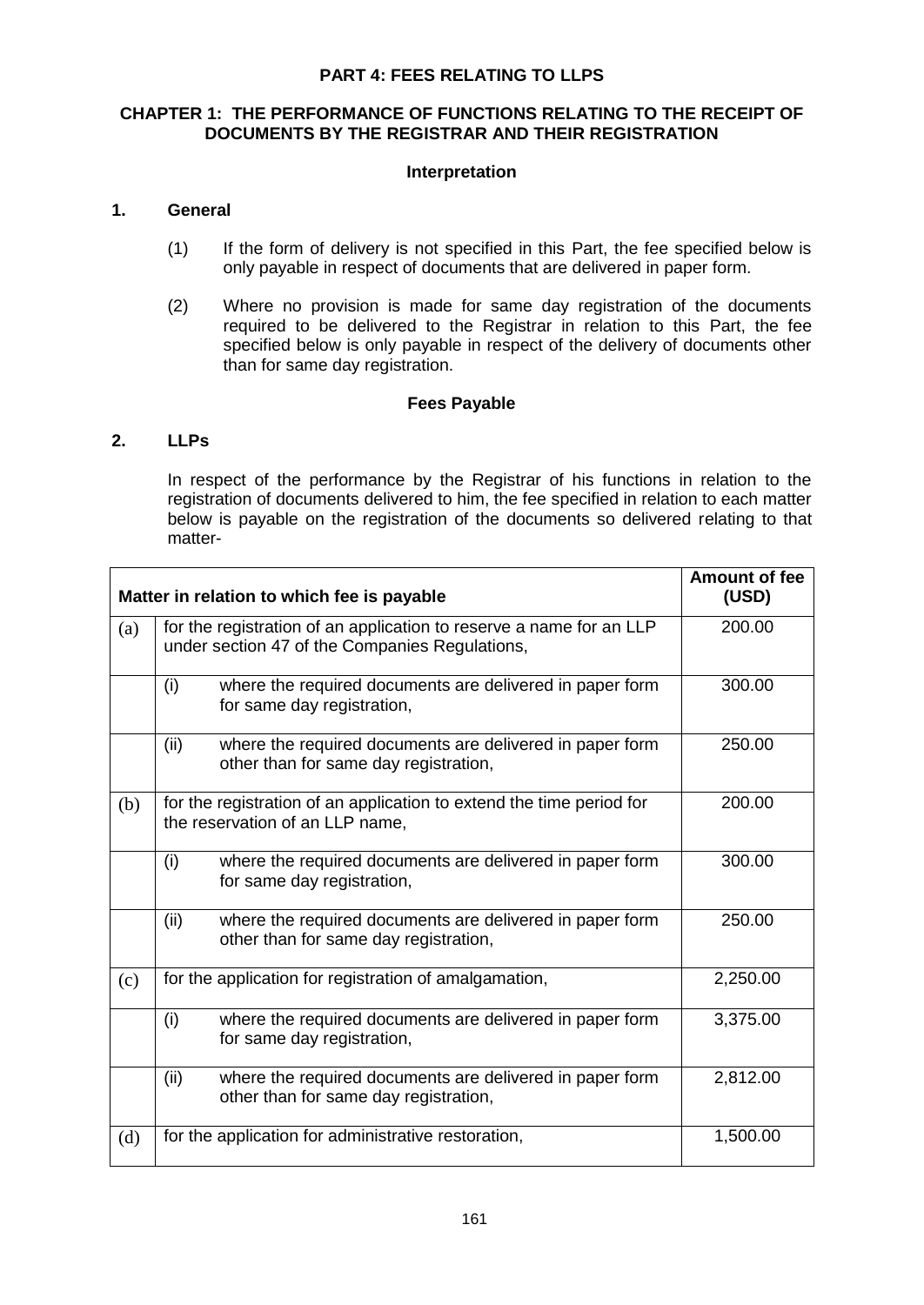| Matter in relation to which fee is payable | <b>Amount of fee</b><br>(USD)                                                                                                                                                                                                                                                                                                                                                                                                                                       |          |
|--------------------------------------------|---------------------------------------------------------------------------------------------------------------------------------------------------------------------------------------------------------------------------------------------------------------------------------------------------------------------------------------------------------------------------------------------------------------------------------------------------------------------|----------|
|                                            | (i)<br>where the required documents are delivered in paper form<br>for same day registration,                                                                                                                                                                                                                                                                                                                                                                       | 2,250.00 |
|                                            | (ii)<br>where the required documents are delivered in paper form<br>other than for same day registration,                                                                                                                                                                                                                                                                                                                                                           | 1,875.00 |
| (e)                                        | for the registration of an LLP-                                                                                                                                                                                                                                                                                                                                                                                                                                     | 1,500.00 |
|                                            | (i)<br>where the required documents are delivered in paper form<br>for same day registration,                                                                                                                                                                                                                                                                                                                                                                       | 2,250.00 |
|                                            | where the required documents are delivered in paper form<br>(ii)<br>other than for same day registration,                                                                                                                                                                                                                                                                                                                                                           | 1,875.00 |
| (f)                                        | for the registration of all relevant documents in respect of an LLP<br>delivered during a relevant period payable at the end of that period<br>on the registration of the annual return of the LLP under section<br>778 of the Companies Regulations-                                                                                                                                                                                                               | 100.00   |
|                                            | (i)<br>where the required documents are delivered in paper form<br>for same day registration,                                                                                                                                                                                                                                                                                                                                                                       | 150.00   |
|                                            | (ii)<br>where the required documents are delivered in paper form<br>other than for same day registration,                                                                                                                                                                                                                                                                                                                                                           | 125.00   |
| (g)                                        | for the registration of a notice of the appointment of an auditor,                                                                                                                                                                                                                                                                                                                                                                                                  | Nil      |
| (h)                                        | for the registration of a notice of the reappointment or change of an<br>LLP's auditors,                                                                                                                                                                                                                                                                                                                                                                            | Nil      |
| (i)                                        | for the registration of financial statements,                                                                                                                                                                                                                                                                                                                                                                                                                       | Nil      |
| (j)                                        | for the registration of a notice of a change of name of an LLP under<br>section 11 of the Limited Liability Partnerships Regulations (other<br>than a change made in response to: (i) a direction of the Registrar<br>under section 56 of the Companies Regulations, (ii) a<br>determination by the Registrar under section 61 of the Companies<br>Regulations, or (iii) on the restoration of the LLP under section<br>891(2)(a)(i) of the Companies Regulations)- | 100.00   |
|                                            | where the required documents are delivered in paper form<br>(i)<br>for same day registration,                                                                                                                                                                                                                                                                                                                                                                       | 150.00   |
|                                            | where the required documents are delivered in paper form<br>(ii)<br>other than for same day registration,                                                                                                                                                                                                                                                                                                                                                           | 125.00   |
| (k)                                        | for the registration of a notice of a change to the date of the end of<br>the financial year for an LLP,                                                                                                                                                                                                                                                                                                                                                            | Nil      |
| (1)                                        | for the registration of a notice of a change in the particulars of any<br>of the members of an LLP,                                                                                                                                                                                                                                                                                                                                                                 | 100.00   |
|                                            | where the required documents are delivered in paper form<br>(i)                                                                                                                                                                                                                                                                                                                                                                                                     | 150.00   |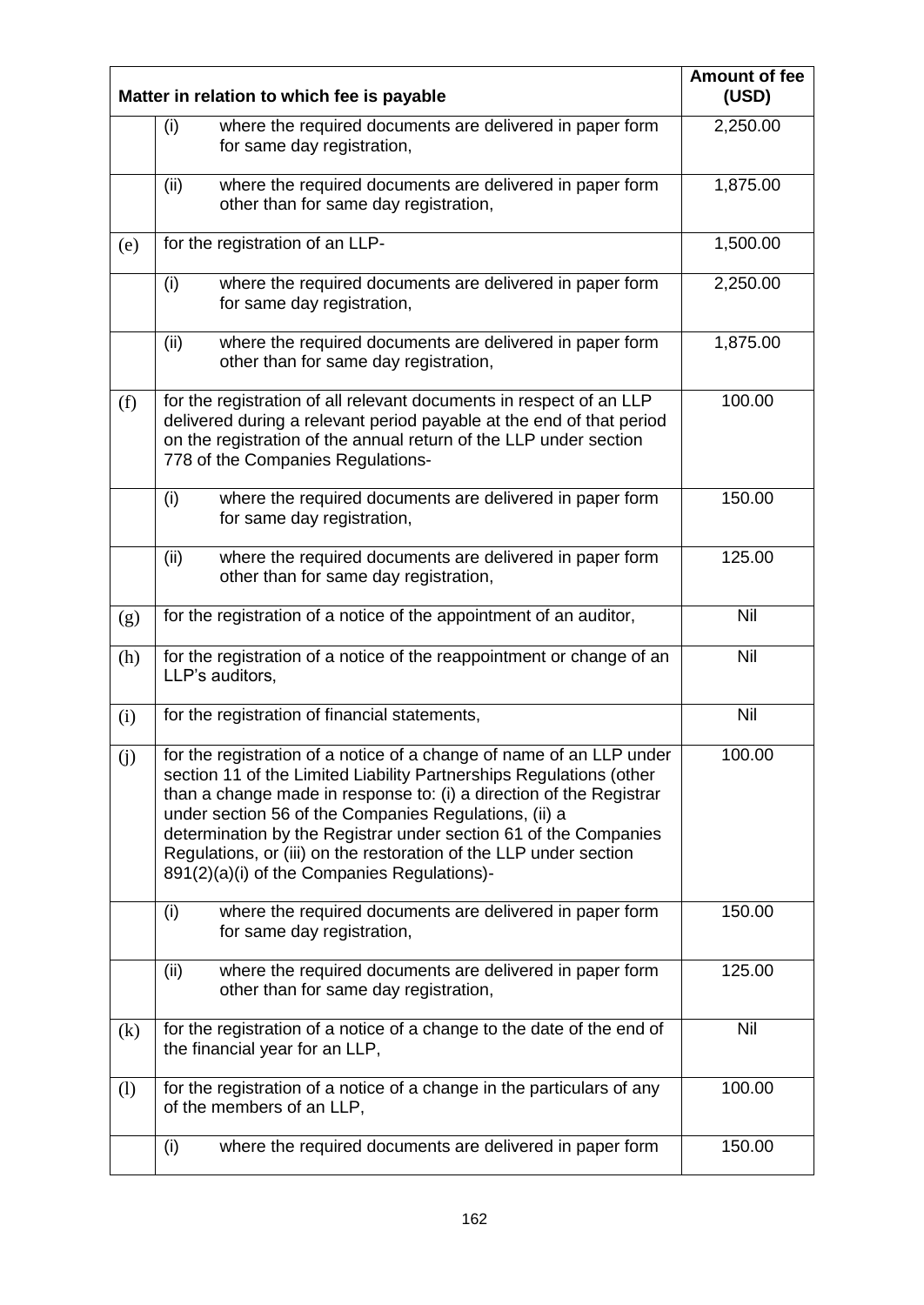| Matter in relation to which fee is payable | <b>Amount of fee</b><br>(USD)                                                                                                   |        |
|--------------------------------------------|---------------------------------------------------------------------------------------------------------------------------------|--------|
|                                            | for same day registration,                                                                                                      |        |
|                                            | where the required documents are delivered in paper form<br>(ii)<br>other than for same day registration,                       | 125.00 |
| (m)                                        | for the registration of a notice of the appointment or cessation of a<br>member,                                                | 100.00 |
|                                            | where the required documents are delivered in paper form<br>(i)<br>for same day registration,                                   | 150.00 |
|                                            | where the required documents are delivered in paper form<br>(ii)<br>other than for same day registration,                       | 125.00 |
| (n)                                        | for the striking off the register of an LLP's name payable on an<br>application under section 867 of the Companies Regulations, | 100.00 |
|                                            | where the required documents are delivered in paper form<br>(i)<br>for same day registration,                                   | 150.00 |
|                                            | where the required documents are delivered in paper form<br>(ii)<br>other than for same day registration,                       | 125.00 |
| (0)                                        | for the withdrawal of an application to strike-off the register an<br>LLP's name.                                               | 100.00 |
|                                            | where the required documents are delivered in paper form<br>(i)<br>for same day registration,                                   | 150.00 |
|                                            | where the required documents are delivered in paper form<br>(ii)<br>other than for same day registration,                       | 125.00 |
| (p)                                        | for the registration of a notice of an error in documents lodged with<br>the Registrar,                                         | 100.00 |
| (q)                                        | where the required documents are delivered in paper form<br>(i)<br>for same day registration,                                   | 150.00 |
|                                            | (ii)<br>where the required documents are delivered in paper form<br>other than for same day registration,                       | 125.00 |
| (r)                                        | for the registration of a notice of a change to the address of the<br>registered office of an LLP,                              | 100.00 |
|                                            | where the required documents are delivered in paper form<br>(i)<br>for same day registration,                                   | 150.00 |
|                                            | (ii)<br>where the required documents are delivered in paper form<br>other than for same day registration,                       | 125.00 |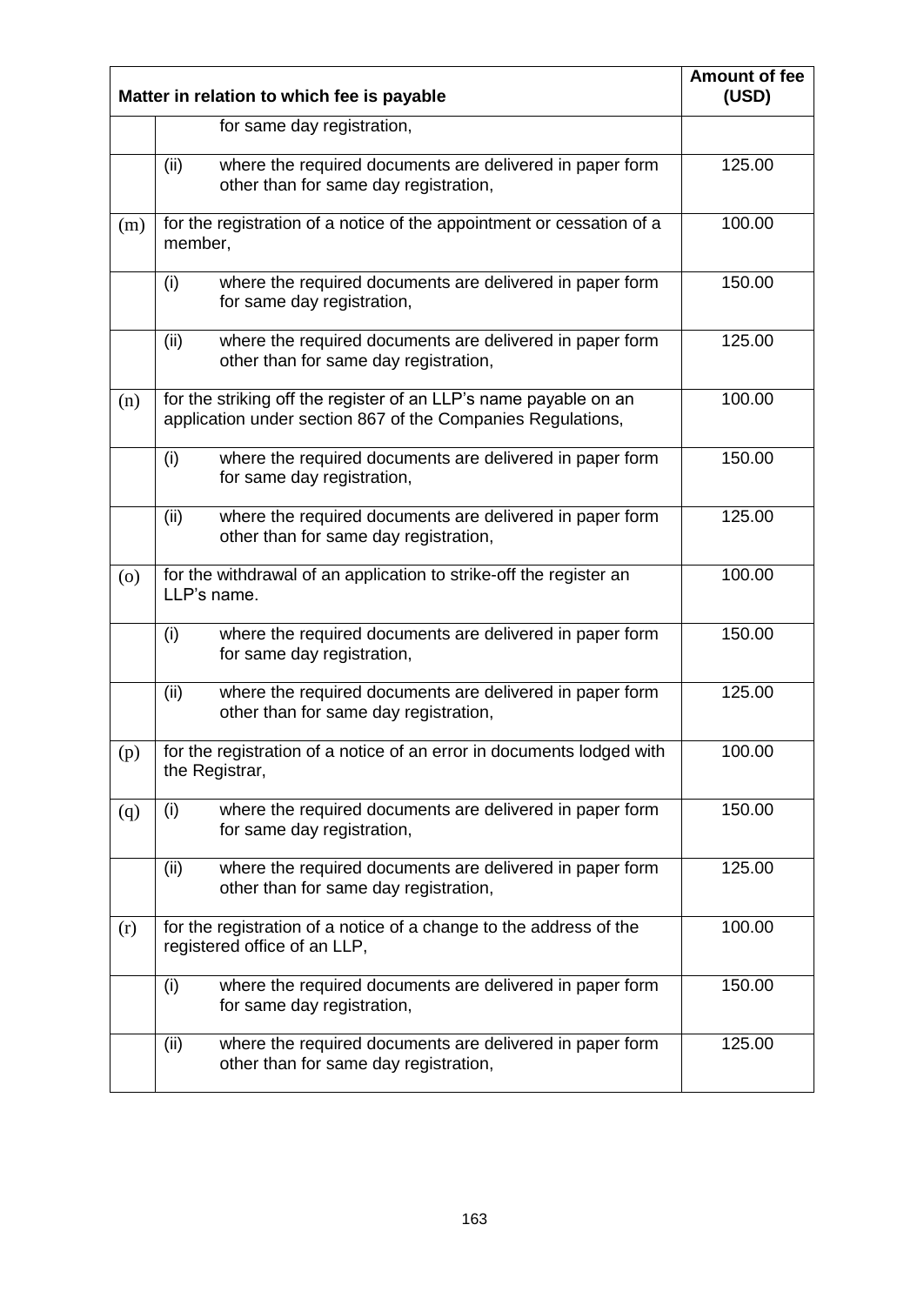## **CHAPTER 2: THE PERFORMANCE OF FUNCTIONS RELATING TO THE INSPECTION OR PROVISION OF COPIES OF DOCUMENTS KEPT BY THE REGISTRAR**

## **Fees Payable**

## **1. Inspection and provision of documents in electronic form on the Registrar's Website**

In respect of the performance of the Registrar's functions in relation to the inspection of the register and the provision of copies of material on the register, where an application for inspection or a copy is made by means of RW, the following fees are payable-

| Matter in relation to which fee is payable | <b>Amount of</b><br>fee (USD)                                                                                                                                                                             |        |
|--------------------------------------------|-----------------------------------------------------------------------------------------------------------------------------------------------------------------------------------------------------------|--------|
| (a)                                        | for the inspection by means of RW of particulars of memberships<br>held by a named person,                                                                                                                | Nil    |
| (b)                                        | for the inspection by means of RW of a statement of particulars of a<br>charge registered in respect of an LLP,                                                                                           | Nil    |
| (c)                                        | for a copy provided by means of RW (without prior inspection) of a<br>document in respect of an LLP,                                                                                                      | 100.00 |
| (d)                                        | for the inspection and provision of a copy of a document, by means<br>of RW, in respect of an LLP,                                                                                                        | 100.00 |
| (e)                                        | for a copy of a document or extract from a document in paper form,<br>certified under section 965 of the Companies Regulations in relation<br>to LLPs, applied for by means of RW-                        | 100.00 |
|                                            | (i)<br>where that copy is made available for collection at the RHO<br>other than for same day collection,                                                                                                 | 125.00 |
|                                            | (ii)<br>where that copy is made available for collection at the RHO<br>for same day collection,                                                                                                           | 150.00 |
| (f)                                        | for a copy certificate of incorporation in paper form under section<br>940 of the Companies Regulations, in relation to LLPs, applied for<br>by means of RW and made available for collection at the RHO. | 100.00 |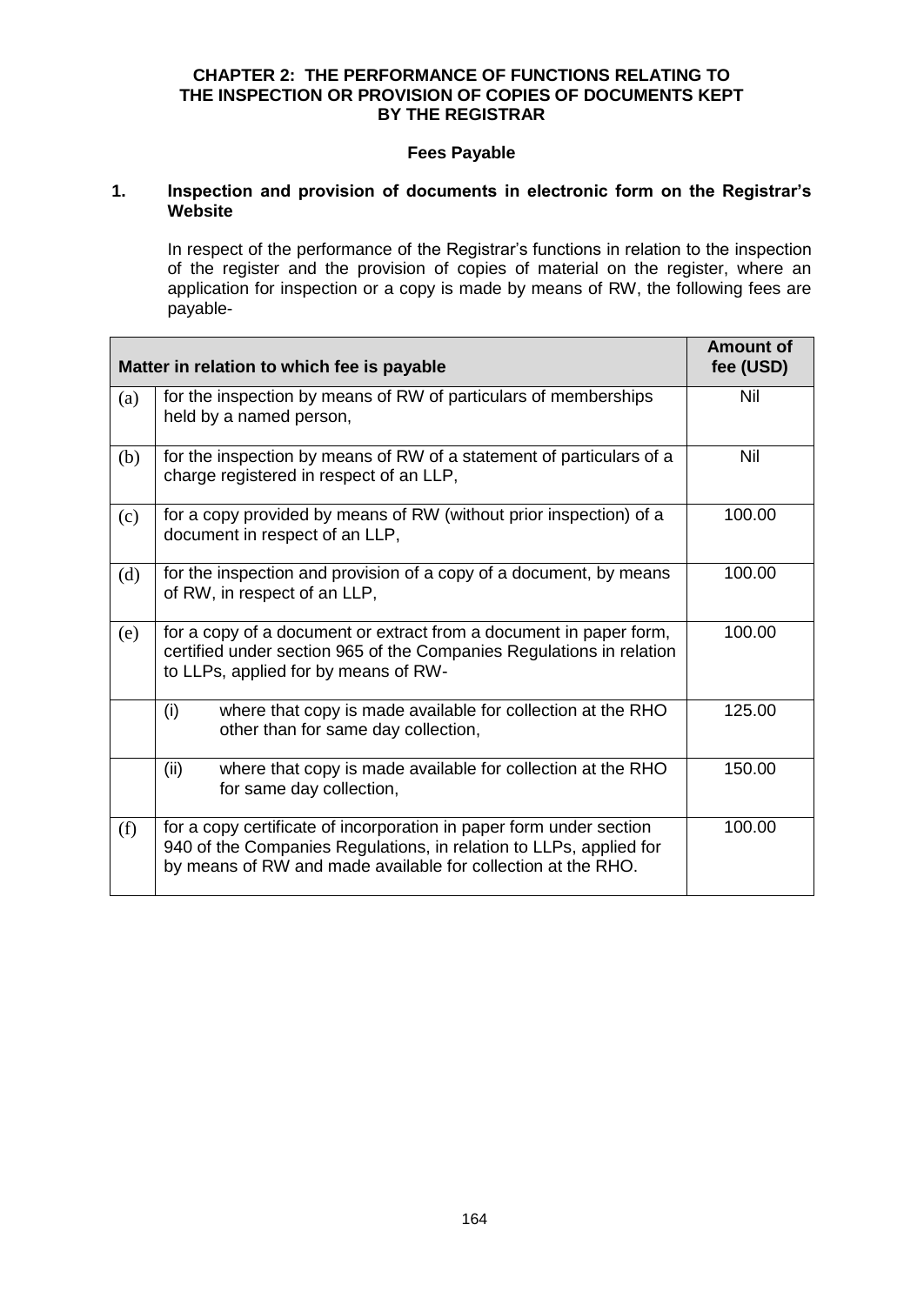# **CHAPTER 3: FEES RELATING TO THE LICENSING OF LLPS BY THE REGISTRAR AND THEIR REGISTRATION**

| Matter in relation to which fee is<br>payable |                                                                                                                                                                                                                                                         | <b>Amount of fee (USD)</b>                                                                                                  |                                                                                                                             |                   |
|-----------------------------------------------|---------------------------------------------------------------------------------------------------------------------------------------------------------------------------------------------------------------------------------------------------------|-----------------------------------------------------------------------------------------------------------------------------|-----------------------------------------------------------------------------------------------------------------------------|-------------------|
|                                               |                                                                                                                                                                                                                                                         | <b>Category A</b>                                                                                                           | <b>Category B</b>                                                                                                           | <b>Category C</b> |
| (a)                                           | for the registration of an application<br>for a licence under section 9 of the<br>Commercial Licensing Regulations<br>(including any application for a new<br>licence made by a licensed person<br>prior to the expiry of its current<br>licence),      | 4,000.00 plus<br>9,000.00 for<br>each set of<br>business<br>activities<br>falling within<br>the scope of<br>the application | 4,000.00 plus<br>4,000.00 for<br>each set of<br>business<br>activities<br>falling within<br>the scope of<br>the application | 4,000.00          |
| (b)                                           | for the registration of an application<br>for renewal of a licence<br>under<br>of the<br>section<br>10<br>Commercial<br>Licensing Regulations,                                                                                                          | 4,000.00                                                                                                                    | 4,000.00                                                                                                                    | 4,000.00          |
| (c)                                           | for the registration of an application<br>for incorporation of an LLP as part<br>of an application for a licence (Rule<br>9 of the Commercial Licensing<br>Regulations 2015 (Conditions of<br>Licence) Rules 2021 and section 9<br>of the Regulations), | 1,500.00                                                                                                                    | 1,500.00                                                                                                                    | 1,500.00          |
| (d)                                           | for the registration of an application<br>for variation of a licence (section<br>12(1) of the Regulations),                                                                                                                                             | 100.00                                                                                                                      | 100.00                                                                                                                      | 100.00            |
| (e)                                           | for the registration of an application<br>for cancellation of a licence (section<br>12(2) of the Regulations)                                                                                                                                           | Nil                                                                                                                         | Nil                                                                                                                         | Nil               |

Notes:

- 1. "Business activity" means a description of activity specified by the Registrar for the purposes of these Rules. The Registrar may specify any number of distinct business activities for the purposes of these Rules. Business activities specified by the Registrar may or may not correspond to the controlled activities and a particular controlled activity may encompass any number of business activities specified by the Registrar. Nothing in these Rules prevents the Registrar from specifying a business activity which falls within the scope of more than one kind of controlled activity.
- 2. A "set" of business activities means any aggregation of up to 10 business activities. For example, a Category A applicant applying for a licence for up to 10 business activities is subject to a fee for 1 set (USD 9,000.00) in addition to the USD 4,000.00 fee. If he applies for a licence for more than 10 but up to 20 business activities, he is subject to a fee for 2 sets (USD 18,000.00) in addition to the USD 4,000.00 fee. If he applies for a licence for more than 20 but up to 30 business activities, he is subject to a fee for 3 sets (USD 27,000.00) in addition to the USD 4,000.00 fee.